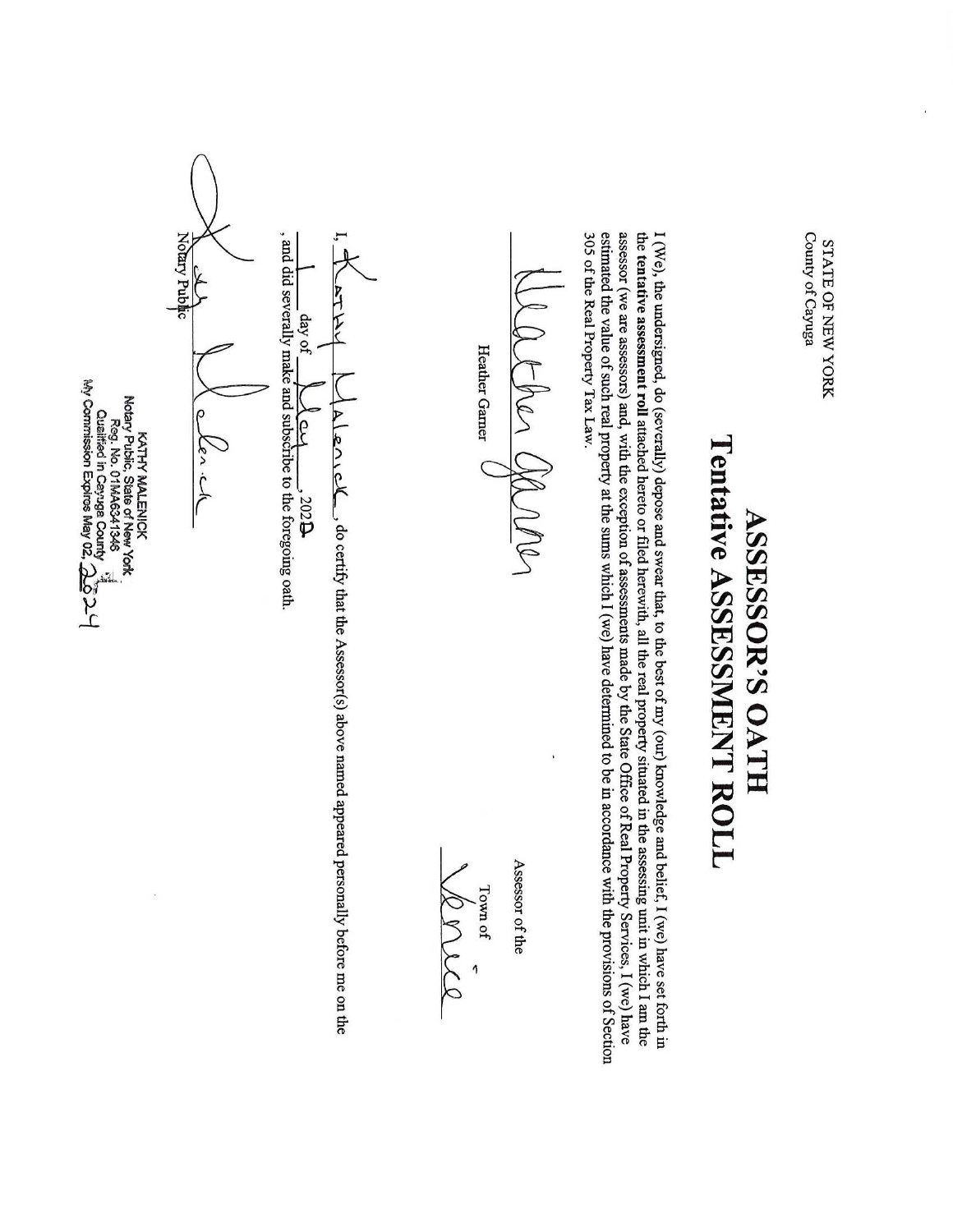| STATE OF NEW YORK<br>COUNTY - Cayuga<br>TOWN<br>- Venice<br>SWIS<br>$-056200$                                                                                                                                                                                     | 2 0 2 2                                                                      |         |                                                                                                                                                         | TENTATIVE ASSESSMENT ROLL PAGE 1<br>TAXABLE SECTION OF THE ROLL - 1 VALUATION DATE-JUL 01, 2020<br>TAXABLE STATUS DATE-MAR 01, 2022<br>UNIFORM PERCENT OF VALUE IS 083.00                                                        |
|-------------------------------------------------------------------------------------------------------------------------------------------------------------------------------------------------------------------------------------------------------------------|------------------------------------------------------------------------------|---------|---------------------------------------------------------------------------------------------------------------------------------------------------------|----------------------------------------------------------------------------------------------------------------------------------------------------------------------------------------------------------------------------------|
|                                                                                                                                                                                                                                                                   |                                                                              |         |                                                                                                                                                         | TAX MAP PARCEL NUMBER PROPERTY LOCATION & CLASS ASSESSMENT EXEMPTION CODE-----------------COUNTY--------TOWN------SCHOOL CURRENT OWNERS NAME SCHOOL DISTRICT LAND TAX DESCRIPTION TAXABLE VALUE<br>CURRENT OWNERS ADDRESS PARCEL |
|                                                                                                                                                                                                                                                                   | 1768 Dublin Hill Rd                                                          |         |                                                                                                                                                         | 22007010                                                                                                                                                                                                                         |
|                                                                                                                                                                                                                                                                   |                                                                              |         |                                                                                                                                                         | 22009010<br>$\circ$<br>$\begin{matrix} 0 \\ 0 \\ 0 \end{matrix}$                                                                                                                                                                 |
| 2779 State Route 34B<br>2779 State Route 34B<br>2620 State Route 34B<br>2620 State Route 34B<br>2620 SCHOOL TAXABLE VALUE<br>2620 SCHOOL TAXABLE VALUE<br>2770 2330<br>27.30<br>27.30<br>27.30<br>27.30<br>27.30<br>27.30<br>27.30<br>27.30<br>27.30<br>27.30<br> | 2779 State Route 34B<br>DEED BOOK 3820 PG-80<br>FULL MARKET VALUE            | 142,410 | COUNTY TAXABLE VALUE 118,200<br>TOWN TAXABLE VALUE 118,200<br>SCHOOL TAXABLE VALUE 118,200<br>FD621 SLV FIRE DIST 118,200 TO                            | 22009010                                                                                                                                                                                                                         |
|                                                                                                                                                                                                                                                                   |                                                                              |         |                                                                                                                                                         | $0 \t 27,000$                                                                                                                                                                                                                    |
|                                                                                                                                                                                                                                                                   | 1866 Scipio-Venice Townline Rd<br>DEED BOOK 1243 PG-122<br>FULL MARKET VALUE | 58,193  | COUNTY TAXABLE VALUE 48,300<br>TOWN TAXABLE VALUE 48,300<br>SCHOOL TAXABLE VALUE 48,300<br>SCHOOL TAXABLE VALUE 48,300<br>FD621 SLV FIRE DIST 48,300 TO |                                                                                                                                                                                                                                  |

\*\*\*\*\*\*\*\*\*\*\*\*\*\*\*\*\*\*\*\*\*\*\*\*\*\*\*\*\*\*\*\*\*\*\*\*\*\*\*\*\*\*\*\*\*\*\*\*\*\*\*\*\*\*\*\*\*\*\*\*\*\*\*\*\*\*\*\*\*\*\*\*\*\*\*\*\*\*\*\*\*\*\*\*\*\*\*\*\*\*\*\*\*\*\*\*\*\*\*\*\*\*\*\*\*\*\*\*\*\*\*\*\*\*\*\*\*\*\*\*\*\*\*\*\*\*\*\*\*\*\*\*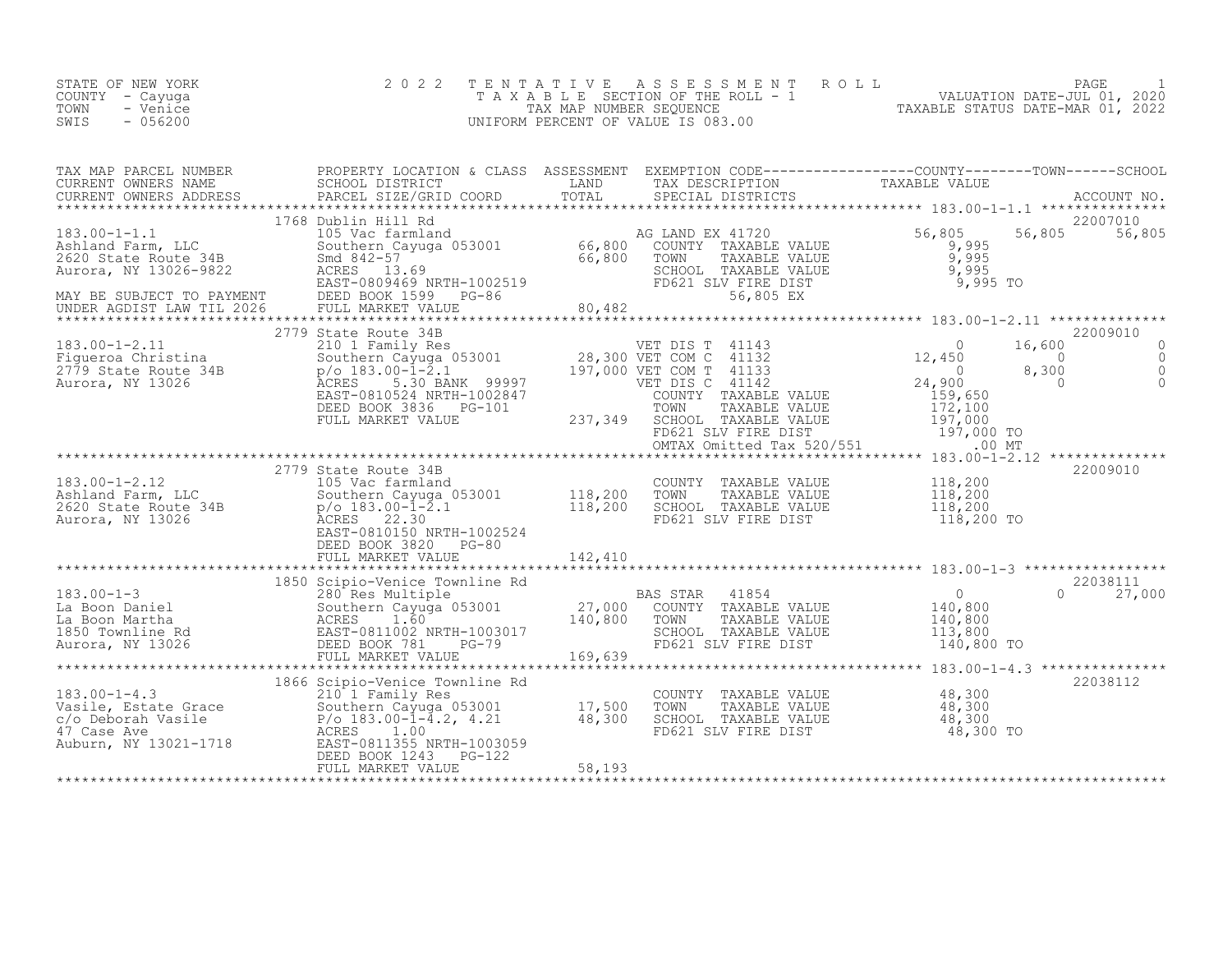| STATE OF NEW YORK | 2022 TENTATIVE ASSESSMENT ROLL     | PAGE                             |
|-------------------|------------------------------------|----------------------------------|
| COUNTY - Cayuqa   | TAXABLE SECTION OF THE ROLL - 1    | VALUATION DATE-JUL 01, 2020      |
| TOWN<br>- Venice  | TAX MAP NUMBER SEQUENCE            | TAXABLE STATUS DATE-MAR 01, 2022 |
| $-056200$<br>SWIS | UNIFORM PERCENT OF VALUE IS 083.00 |                                  |
|                   |                                    |                                  |

| TAX MAP PARCEL NUMBER                                                                                                                                                                                                                                                                                                                                                                                                              | PROPERTY LOCATION & CLASS ASSESSMENT EXEMPTION CODE----------------COUNTY-------TOWN------SCHOOL                                                                                                                                     |  |                     |
|------------------------------------------------------------------------------------------------------------------------------------------------------------------------------------------------------------------------------------------------------------------------------------------------------------------------------------------------------------------------------------------------------------------------------------|--------------------------------------------------------------------------------------------------------------------------------------------------------------------------------------------------------------------------------------|--|---------------------|
|                                                                                                                                                                                                                                                                                                                                                                                                                                    | 1862 Scipio Venice Town Line R                                                                                                                                                                                                       |  | 22038110            |
| $\begin{tabular}{lllllllllll} \textbf{183.00--1-4.11} & \textbf{1002} & \textbf{52.800} \\ \textbf{La Boon Daniel} & \textbf{312} & \textbf{Vac w/imprv} & \textbf{15,800} & \textbf{TONNY} & \textbf{TXABLE VALUE} & \textbf{25,800} \\ \textbf{La Boon Daniel} & \textbf{Southerm Cayuom 053001} & \textbf{15,800} & \textbf{TOWN} & \textbf{TXABLE VALUE} & \textbf{25,800} \\ \textbf{La Boon Martha} & \textbf{Southerm Cayu$ |                                                                                                                                                                                                                                      |  |                     |
|                                                                                                                                                                                                                                                                                                                                                                                                                                    | 2758 State Route 34B                                                                                                                                                                                                                 |  | 22038113            |
|                                                                                                                                                                                                                                                                                                                                                                                                                                    |                                                                                                                                                                                                                                      |  |                     |
|                                                                                                                                                                                                                                                                                                                                                                                                                                    |                                                                                                                                                                                                                                      |  |                     |
| 183.00-1-4.22<br>183.00-1-4.22<br>Sheffield Nancy L<br>1878 Townline Rd<br>27,000 COUNTY TAXABLE VALUE<br>27,000 COUNTY TAXABLE VALUE<br>27,000 COUNTY TAXABLE VALUE<br>27,000 COUNTY TAXABLE VALUE<br>27,000 COUNTY TAXABLE VALUE<br>27,000 COU                                                                                                                                                                                   | 1878 Scipio Venice Townline Rd<br>DEED BOOK 3862 PG-111                                                                                                                                                                              |  | $\bigcap$<br>27,000 |
|                                                                                                                                                                                                                                                                                                                                                                                                                                    | Scipio-Venice Townline Rd                                                                                                                                                                                                            |  | 22038112            |
|                                                                                                                                                                                                                                                                                                                                                                                                                                    |                                                                                                                                                                                                                                      |  |                     |
|                                                                                                                                                                                                                                                                                                                                                                                                                                    |                                                                                                                                                                                                                                      |  |                     |
|                                                                                                                                                                                                                                                                                                                                                                                                                                    | Townline Rd                                                                                                                                                                                                                          |  | 22012020            |
| $183.00 - 1 - 5$<br>Ashland Farm LLC<br>2620 State Route 34B<br>Aurora, NY 13026-9725                                                                                                                                                                                                                                                                                                                                              | 106 Marrie Rd (105 Vac farmland and 105 Vac farmland 105 Vac farmland 52<br>2026–9725 and 730–248 730–256 (1,600 COUNTY TAXABLE VALUE 9,019<br>9,019 and 730–248 730–256 (1,600 TOWN TAXABLE VALUE 9,019<br>1026–9725 am76–321 and 1 |  | 52,581 52,581       |
| MAY BE SUBJECT TO PAYMENT EAST-0812186 NRTH-1002799<br>UNDER AGDIST LAW TIL 2026 DEED BOOK 1431 PG-226                                                                                                                                                                                                                                                                                                                             |                                                                                                                                                                                                                                      |  |                     |
|                                                                                                                                                                                                                                                                                                                                                                                                                                    |                                                                                                                                                                                                                                      |  |                     |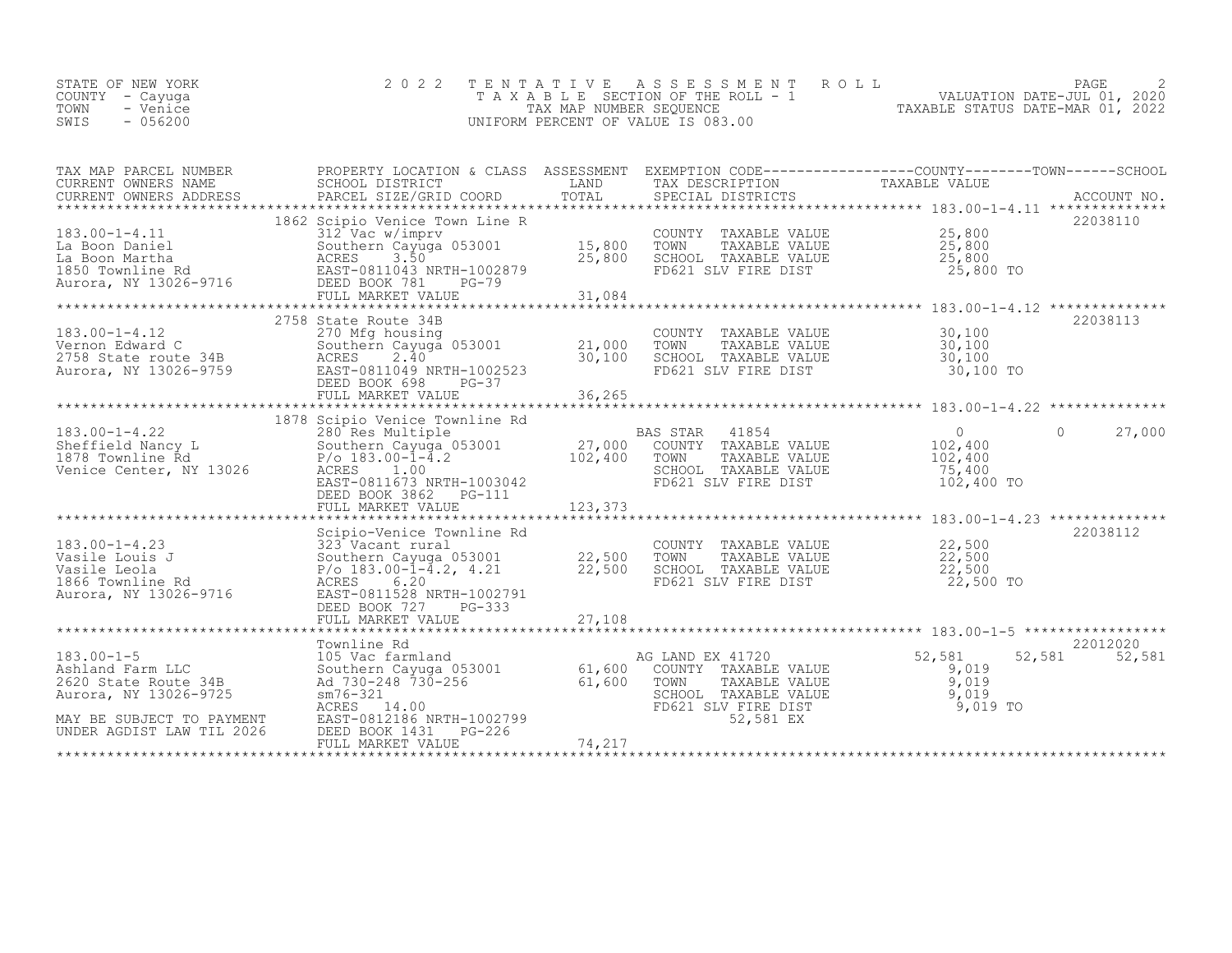| STATE OF NEW YORK<br>COUNTY - Cayuga<br>TOWN<br>- Venice<br>SWIS<br>$-056200$ | 2 0 2 2<br>TENTATIVE                                                      |          | PAGE 3<br>TAXABLE SECTION OF THE ROLL - 1 VALUATION DATE-JUL 01, 2020<br>TAX MAP NUMBER SEQUENCE TAXABLE STATUS DATE-MAR 01, 2022<br>INIFORM PERCENT OF VALUE IS 083.00<br>UNIFORM PERCENT OF VALUE IS 083.00 |        |                           |
|-------------------------------------------------------------------------------|---------------------------------------------------------------------------|----------|---------------------------------------------------------------------------------------------------------------------------------------------------------------------------------------------------------------|--------|---------------------------|
| CURRENT OWNERS ADDRESS                                                        |                                                                           |          |                                                                                                                                                                                                               |        |                           |
|                                                                               | DEED BOOK 849<br>$PG-14$                                                  |          |                                                                                                                                                                                                               |        | 22003051<br>$0 \t 27,000$ |
|                                                                               |                                                                           |          | AG LAND EX 41720<br>COUNTY TAXABLE VALUE<br>TOWN TAXABLE VALUE<br>TOWN TAXABLE VALUE<br>SCHOOL TAXABLE VALUE<br>FD621 SLV FIRE DIST<br>R2.477 F.X<br>16,323 TO<br>16,323 TO<br>82,477 EX                      | 82,477 | 22003050<br>82,477        |
|                                                                               |                                                                           |          |                                                                                                                                                                                                               |        |                           |
|                                                                               | EAST-0810999 NRTH-0999888<br>DEED BOOK 949<br>PG-214<br>FULL MARKET VALUE | 223, 133 | LD621 POPLAR RIDGE LIGHT 185,200 TO                                                                                                                                                                           |        |                           |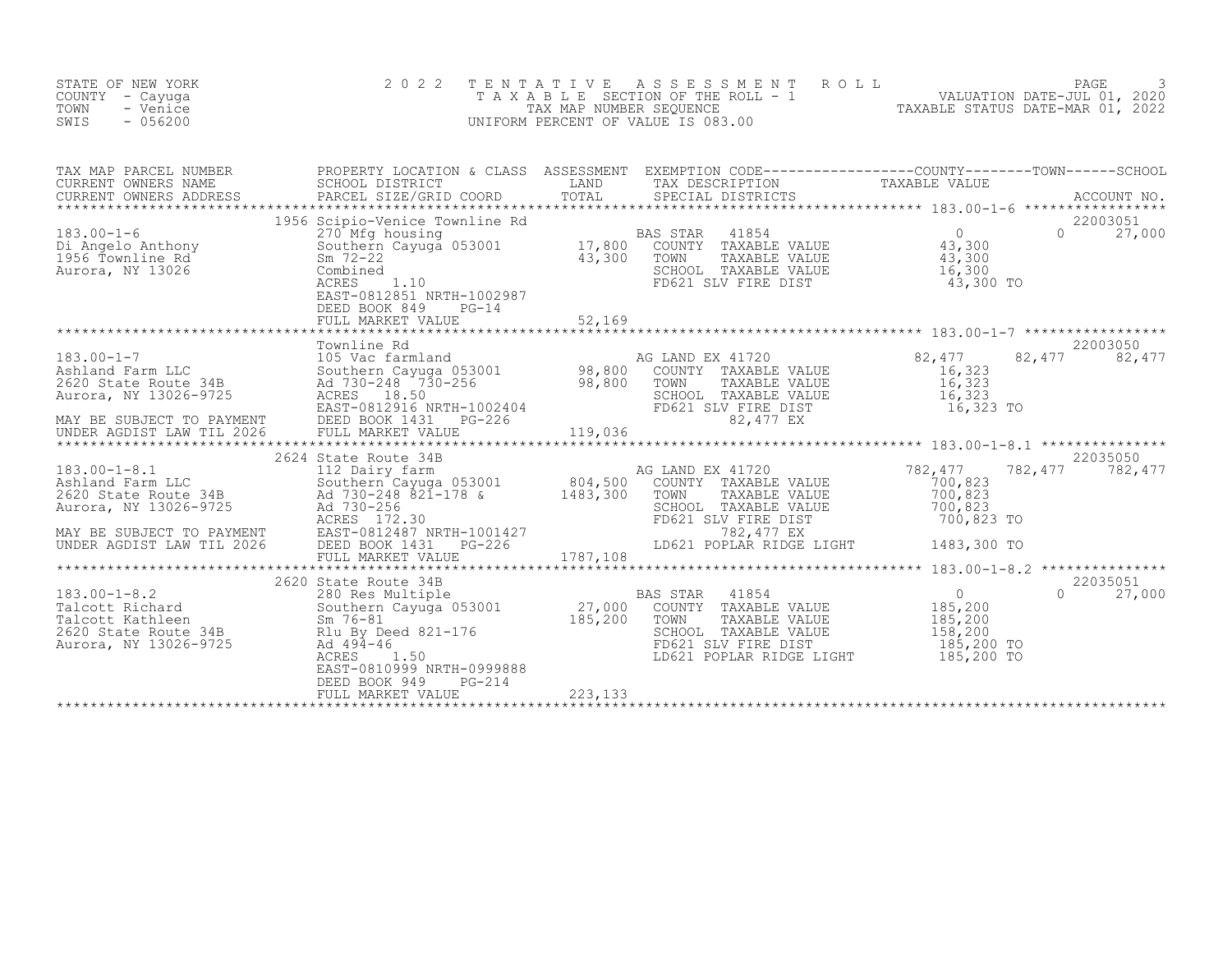| STATE OF NEW YORK | 2022 TENTATIVE ASSESSMENT ROLL     |                                  | PAGE                        |  |
|-------------------|------------------------------------|----------------------------------|-----------------------------|--|
| COUNTY – Cayuga   | TAXABLE SECTION OF THE ROLL - 1    |                                  | VALUATION DATE-JUL 01, 2020 |  |
| TOWN<br>- Venice  | TAX MAP NUMBER SEOUENCE            | TAXABLE STATUS DATE-MAR 01, 2022 |                             |  |
| - 056200<br>SWIS  | UNIFORM PERCENT OF VALUE IS 083.00 |                                  |                             |  |

| TAX MAP PARCEL NUMBER | PROPERTY LOCATION & CLASS ASSESSMENT EXEMPTION CODE-----------------COUNTY-------TOWN-----SCHOOL                                                                                                                                           |  |                                        |                    |
|-----------------------|--------------------------------------------------------------------------------------------------------------------------------------------------------------------------------------------------------------------------------------------|--|----------------------------------------|--------------------|
|                       |                                                                                                                                                                                                                                            |  |                                        |                    |
|                       |                                                                                                                                                                                                                                            |  |                                        |                    |
|                       |                                                                                                                                                                                                                                            |  |                                        |                    |
|                       |                                                                                                                                                                                                                                            |  |                                        |                    |
|                       | 2641 State Route 34B                                                                                                                                                                                                                       |  |                                        | 22029180           |
|                       |                                                                                                                                                                                                                                            |  |                                        |                    |
|                       |                                                                                                                                                                                                                                            |  |                                        |                    |
|                       |                                                                                                                                                                                                                                            |  |                                        |                    |
|                       | 183.00-1-11 2651 State Route 34B<br>183.00-1-11 210 1 Family Res COUNTY TAXABLE VALUE<br>22003090<br>22003090<br>22003090 22003090<br>22003090 22003090 217,500 TOWN TAXABLE VALUE<br>22003090 22003090 22003090 217,500 TOWN TAXABLE VALU |  |                                        |                    |
|                       |                                                                                                                                                                                                                                            |  |                                        |                    |
|                       |                                                                                                                                                                                                                                            |  |                                        |                    |
|                       |                                                                                                                                                                                                                                            |  |                                        | 22038020           |
|                       |                                                                                                                                                                                                                                            |  |                                        | $\Omega$<br>27,000 |
|                       |                                                                                                                                                                                                                                            |  | ************************************** |                    |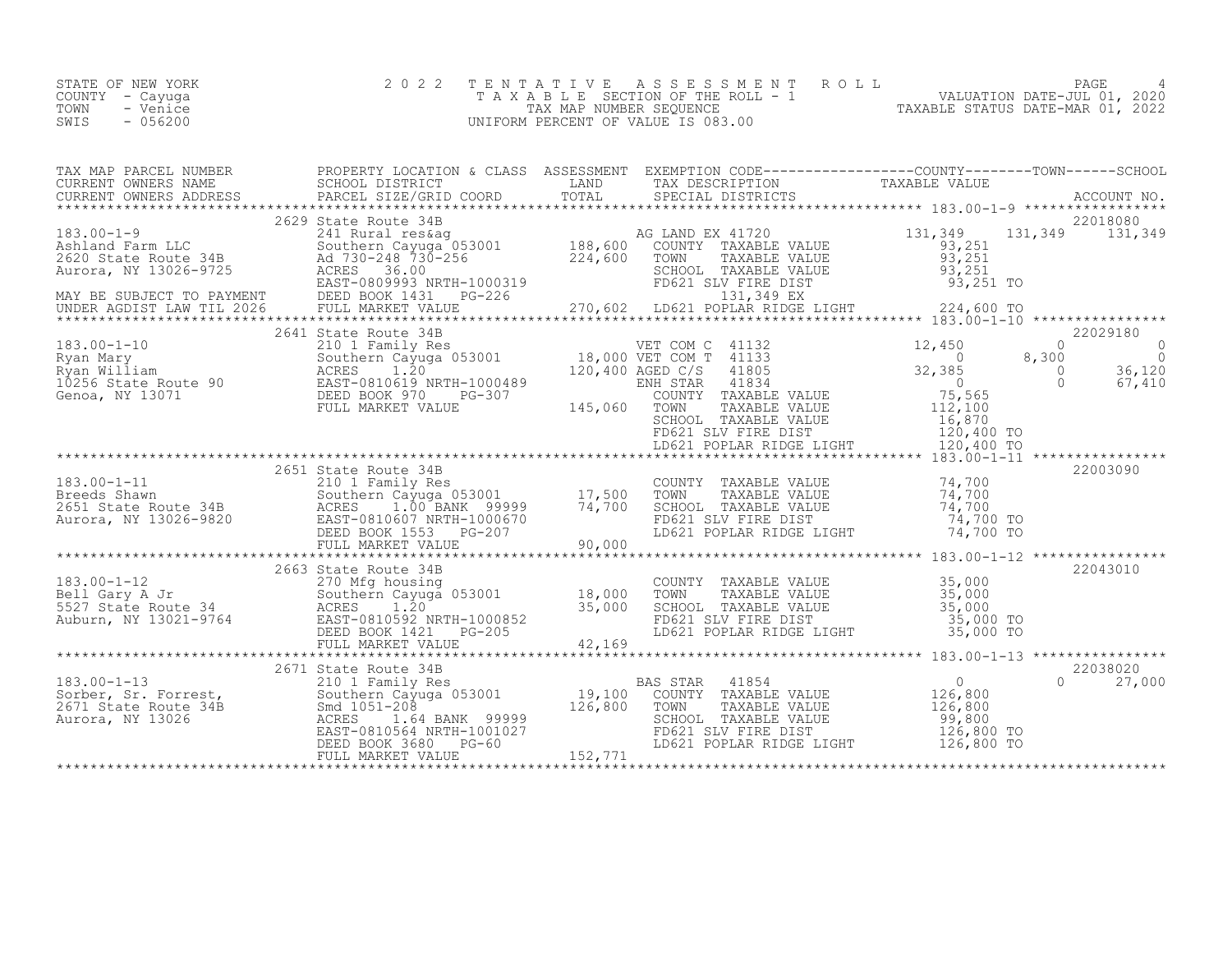| STATE OF NEW YORK<br>COUNTY - Cayuqa  | 2022 TENTATIVE ASSESSMENT ROLL<br>T A X A B L E SECTION OF THE ROLL - 1 |                                  | PAGE<br>VALUATION DATE-JUL 01, 2020 |  |
|---------------------------------------|-------------------------------------------------------------------------|----------------------------------|-------------------------------------|--|
| TOWN<br>- Venice<br>$-056200$<br>SWIS | TAX MAP NUMBER SEOUENCE<br>UNIFORM PERCENT OF VALUE IS 083.00           | TAXABLE STATUS DATE-MAR 01, 2022 |                                     |  |

| TAX MAP PARCEL NUMBER<br>CURRENT OWNERS NAME<br>CURRENT OWNERS ADDRESS PARCEL SIZE/GRID COORD TOTAL SPECIAL DISTRICTS TAXIBLE VALUE                                                                                                                                                                                                                                                                                                                                                                                                                  | PROPERTY LOCATION & CLASS ASSESSMENT EXEMPTION CODE----------------COUNTY-------TOWN-----SCHOOL |         |            |             |
|------------------------------------------------------------------------------------------------------------------------------------------------------------------------------------------------------------------------------------------------------------------------------------------------------------------------------------------------------------------------------------------------------------------------------------------------------------------------------------------------------------------------------------------------------|-------------------------------------------------------------------------------------------------|---------|------------|-------------|
|                                                                                                                                                                                                                                                                                                                                                                                                                                                                                                                                                      |                                                                                                 |         |            | ACCOUNT NO. |
|                                                                                                                                                                                                                                                                                                                                                                                                                                                                                                                                                      |                                                                                                 |         |            |             |
| $\begin{tabular}{l c c c c c c} \hline \texttt{\footnotesize{AAH and Farm LLC}} & \texttt{\footnotesize{ACT}} & \texttt{\footnotesize{ACT}} & \texttt{\footnotesize{ACT}} & \texttt{\footnotesize{ACT}} & \texttt{\footnotesize{ACT}} & \texttt{\footnotesize{ACT}} & \texttt{\footnotesize{ACT}} & \texttt{\footnotesize{ACT}} & \texttt{\footnotesize{ACT}} & \texttt{\footnotesize{ACT}} & \texttt{\footnotesize{ACT}} & \texttt{\footnotesize{ACT}} & \texttt{\footnotesize{ACT}} & \texttt{\footnotesize{ACT}} & \texttt{\footnotesize{ACT}} &$ |                                                                                                 |         |            |             |
|                                                                                                                                                                                                                                                                                                                                                                                                                                                                                                                                                      |                                                                                                 |         |            |             |
|                                                                                                                                                                                                                                                                                                                                                                                                                                                                                                                                                      |                                                                                                 |         |            |             |
| 184.00-1-1<br>2006 Scipio-Venice Townline Rd<br>2006 Scipio-Venice Townline Rd<br>241 Rural res&ag<br>241 Rural res&ag<br>245,000 ENH STAR<br>2008 ENH STAR<br>2008 END EXABLE VALUE<br>2008 Townline Rd<br>2008 Townline Rd<br>2008 Townline Rd<br>                                                                                                                                                                                                                                                                                                 |                                                                                                 |         |            |             |
| MAY BE SUBJECT TO PAYMENT<br>UNDER AGDIST LAW TIL 2026                                                                                                                                                                                                                                                                                                                                                                                                                                                                                               |                                                                                                 |         | 184,029 EX |             |
|                                                                                                                                                                                                                                                                                                                                                                                                                                                                                                                                                      |                                                                                                 |         |            |             |
| 2174 Scipio-Venice Townline Rd<br>2174 Scipio-Venice Townline Rd<br>210 1 Family Res<br>224,600<br>2174 Scipio Venice Town Line R Smd 1027-296, 1681-260<br>224,600<br>224,600<br>224,600<br>224,600<br>224,600<br>224,600<br>224,600<br>224,600<br>224,                                                                                                                                                                                                                                                                                             | ACRES 1.45                                                                                      |         |            |             |
|                                                                                                                                                                                                                                                                                                                                                                                                                                                                                                                                                      | EAST-0816622 NRTH-1003184<br>DEED BOOK 1681    PG-257                                           |         |            |             |
|                                                                                                                                                                                                                                                                                                                                                                                                                                                                                                                                                      | Scipio-Venice Townline Rd                                                                       |         |            | 22037020    |
|                                                                                                                                                                                                                                                                                                                                                                                                                                                                                                                                                      |                                                                                                 |         |            |             |
|                                                                                                                                                                                                                                                                                                                                                                                                                                                                                                                                                      |                                                                                                 |         |            |             |
|                                                                                                                                                                                                                                                                                                                                                                                                                                                                                                                                                      |                                                                                                 |         |            | 27,000      |
|                                                                                                                                                                                                                                                                                                                                                                                                                                                                                                                                                      | DEED BOOK 849<br>PG-182<br>FULL MARKET VALUE                                                    | 142,651 |            |             |
|                                                                                                                                                                                                                                                                                                                                                                                                                                                                                                                                                      |                                                                                                 |         |            |             |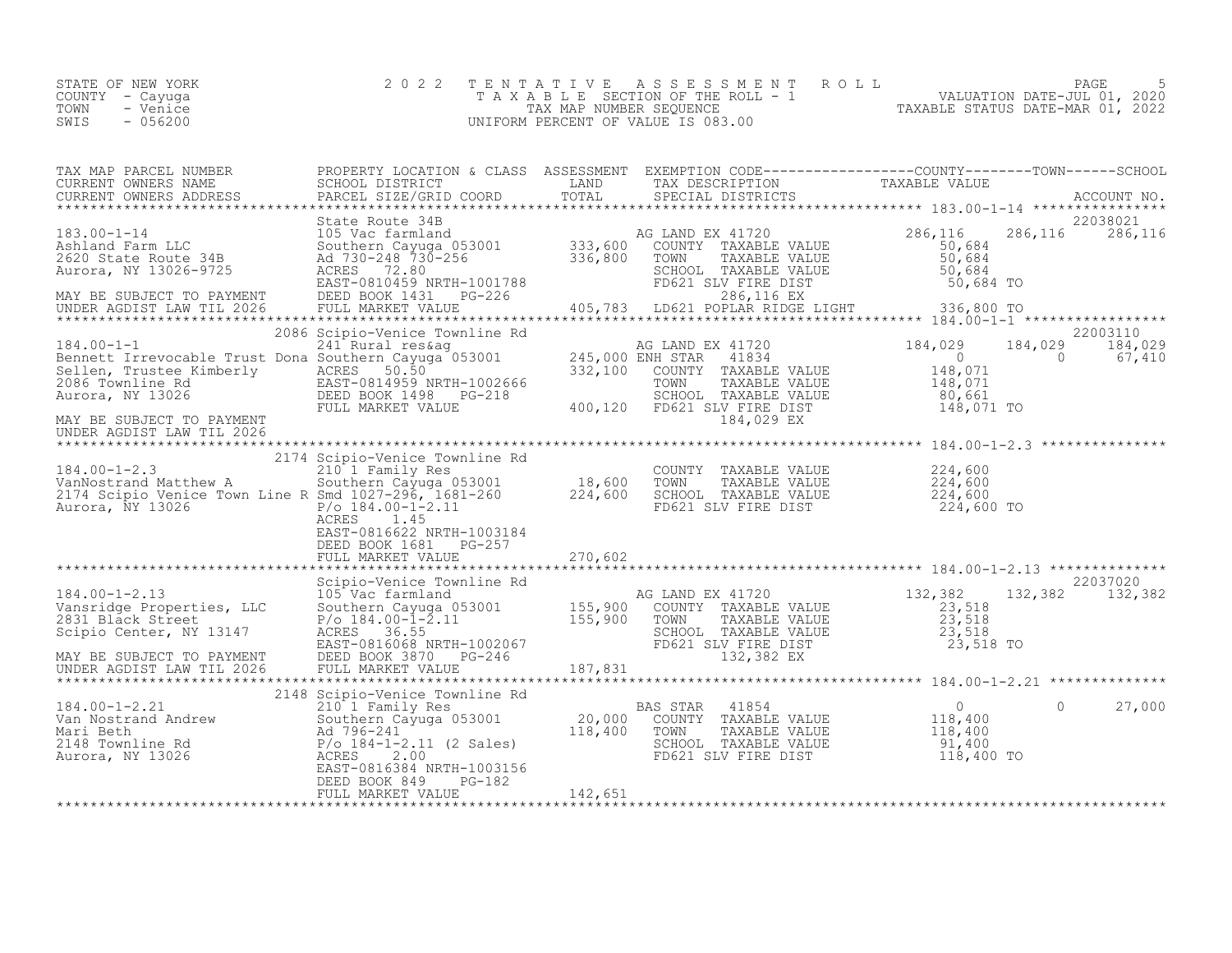| STATE OF NEW YORK<br>COUNTY – Cayuga<br>TOWN<br>- Venice<br>$-056200$<br>SWIS | 2022 TENTATIVE ASSESSMENT ROLL<br>T A X A B L E SECTION OF THE ROLL - 1<br>TAX MAP NUMBER SEOUENCE<br>UNIFORM PERCENT OF VALUE IS 083.00 | TAXABLE STATUS DATE-MAR 01, 2022 | PAGE<br>VALUATION DATE-JUL 01, 2020 | 6 |
|-------------------------------------------------------------------------------|------------------------------------------------------------------------------------------------------------------------------------------|----------------------------------|-------------------------------------|---|
|                                                                               |                                                                                                                                          |                                  |                                     |   |

| TAX MAP PARCEL NUMBER<br>CURRENT OWNERS NAME SCHOOL DISTRICT                                                                                                                                                                                                       | PROPERTY LOCATION & CLASS ASSESSMENT EXEMPTION CODE----------------COUNTY-------TOWN-----SCHOOL<br><b>EXAMPLE EXAMPLE EXAMPLE EXAMPLE EXAMPLE EXAMPLE EXAMPLE EXAMPLE EXAMPLE EXAMPLE EXAMPLE EXAMPLE EXAMPLE EXAMPLE E</b> | TAX DESCRIPTION TAXABLE VALUE                                                                                           |            |               |
|--------------------------------------------------------------------------------------------------------------------------------------------------------------------------------------------------------------------------------------------------------------------|-----------------------------------------------------------------------------------------------------------------------------------------------------------------------------------------------------------------------------|-------------------------------------------------------------------------------------------------------------------------|------------|---------------|
| CURRENT OWNERS ADDRESS                                                                                                                                                                                                                                             |                                                                                                                                                                                                                             |                                                                                                                         |            |               |
|                                                                                                                                                                                                                                                                    |                                                                                                                                                                                                                             |                                                                                                                         |            |               |
| 2018 100-1-3.1<br>22018 120 Scipio-Venice Townline Rd<br>184.00-1-3.1<br>22018050<br>22018050<br>22018050<br>22018050<br>22018050<br>22018050<br>22018050<br>22018050<br>22018050<br>22018050<br>22018050<br>22018050<br>22018050<br>22018050<br>22018050<br>22018 |                                                                                                                                                                                                                             |                                                                                                                         |            |               |
|                                                                                                                                                                                                                                                                    |                                                                                                                                                                                                                             |                                                                                                                         |            |               |
|                                                                                                                                                                                                                                                                    | Townline Rd                                                                                                                                                                                                                 |                                                                                                                         |            | 22018100      |
| 184.00-1-4.1<br>Venice View Farms, LLC 105 Vac farmland<br>2243 Indian Field Rd SM 2015-108 Lacey Farm 115,700 COUNTY TAXABLE VALUE 20,617<br>Scipio Center, NY 13147-3186 p/o 184.00-1-4<br>MAY BE SUBJECT TO PAYMENT ACRES 28.10<br>MA                           |                                                                                                                                                                                                                             |                                                                                                                         |            | 95,083 95,083 |
| MAY BE SUBJECT TO PAYMENT<br>MAY BE SUBJECT TO PAYMENT BAST-0819099 NAIL 1000-76                                                                                                                                                                                   |                                                                                                                                                                                                                             |                                                                                                                         |            |               |
|                                                                                                                                                                                                                                                                    |                                                                                                                                                                                                                             |                                                                                                                         |            |               |
| 184.00-1-4.21 2296 SCHOLD Venice Townline Rd<br>2196 SCHOLD Family Res (2000 TOWN TAXABLE VALUE 16,000 EXABLE VALUE 16,000 SOUTHER MANAGE ONLY TAXABLE VALUE<br>2262 Townline Rd SM 2015-108 16,000 SCHOOL TAXABLE VALUE 16,000 SC                                 | 2296 Scipio Venice Townline Rd<br>ACRES 3.60<br>EAST-0819034 NRTH-1003325                                                                                                                                                   |                                                                                                                         |            | 22018100      |
|                                                                                                                                                                                                                                                                    | DEED BOOK 1594 PG-79                                                                                                                                                                                                        |                                                                                                                         |            |               |
|                                                                                                                                                                                                                                                                    | 2262 Townline Rd                                                                                                                                                                                                            |                                                                                                                         |            | 22018100      |
| 184.00-1-4.22<br>184.00-1-4.22<br>Lacey-Dingy Melissa 210 1 Family Res<br>2262 Townline Rd<br>2262 Townline Rd<br>2015-108 Southern Cayuga 053001<br>2015-108 106,500 SCHOOL<br>200.00 PTH<br>200.00 PTH<br>200.00                                                 | FRNT 170.00 DPTH 200.00<br>BANK 99995                                                                                                                                                                                       | COUNTY TAXABLE VALUE $106,500$<br>TOWN TAXABLE VALUE $106,500$<br>SCHOOL TAXABLE VALUE $106,500$<br>FD621 SLV FIRE DIST | 106,500 TO |               |
|                                                                                                                                                                                                                                                                    | EAST-0808658 NRTH-1003325<br>DEED BOOK 1643 PG-108                                                                                                                                                                          |                                                                                                                         |            |               |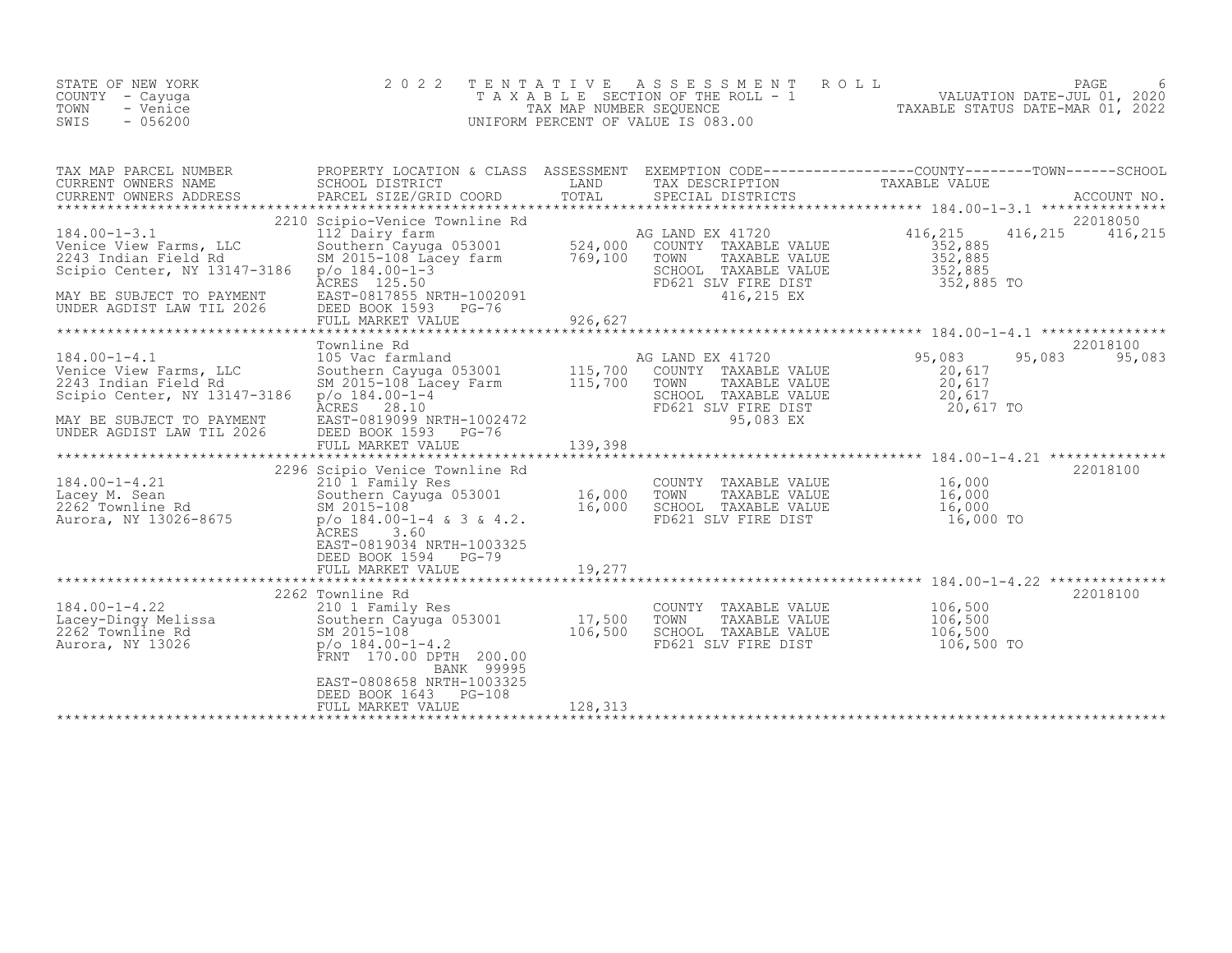| STATE OF NEW YORK<br>COUNTY - Cayuga<br>- Venice<br>TOWN<br>$-056200$<br>SWIS                                                                                                                                                                                  | 2 0 2 2 |  | TENTATIVE ASSESSMENT ROLL PAGE 7<br>TAXABLE SECTION OF THE ROLL - 1 VALUATION DATE-JUL 01, 2020<br>TAX MAP NUMBER SEQUENCE TAXABLE STATUS DATE-MAR 01, 2022<br>UNIFORM PERCENT OF VALUE IS 083.00                                 |  |
|----------------------------------------------------------------------------------------------------------------------------------------------------------------------------------------------------------------------------------------------------------------|---------|--|-----------------------------------------------------------------------------------------------------------------------------------------------------------------------------------------------------------------------------------|--|
|                                                                                                                                                                                                                                                                |         |  | TAX MAP PARCEL NUMBER PROPERTY LOCATION & CLASS ASSESSMENT EXEMPTION CODE----------------COUNTY---------TOWN------SCHOOL SCHOOL DISTRICT<br>CURRENT OWNERS NAME PARCEL SIZE/GRID COORD TOTAL SPECIAL DISTRICTS DESCRIPTION TAXABL |  |
| UNDER AGDIST LAW TIL 2026                                                                                                                                                                                                                                      |         |  |                                                                                                                                                                                                                                   |  |
|                                                                                                                                                                                                                                                                |         |  |                                                                                                                                                                                                                                   |  |
| 184.00-1-6.3<br>184.00-1-6.3<br>184.00-1-6.3<br>184.00-1-6.3<br>184.00-1-6.3<br>184.00-1-6.3<br>184.00-1-6.3<br>184.00-1-6.3<br>184.00-1-6.3<br>184.00-1-6.3<br>184.00-1-6.3<br>184.00-1-6.3<br>184.00-1-6.3<br>184.00-1-6.3<br>1892,888<br>1892,888<br>1892,8 |         |  |                                                                                                                                                                                                                                   |  |
|                                                                                                                                                                                                                                                                |         |  |                                                                                                                                                                                                                                   |  |
|                                                                                                                                                                                                                                                                |         |  |                                                                                                                                                                                                                                   |  |
|                                                                                                                                                                                                                                                                |         |  |                                                                                                                                                                                                                                   |  |
|                                                                                                                                                                                                                                                                |         |  |                                                                                                                                                                                                                                   |  |
|                                                                                                                                                                                                                                                                |         |  |                                                                                                                                                                                                                                   |  |
|                                                                                                                                                                                                                                                                |         |  |                                                                                                                                                                                                                                   |  |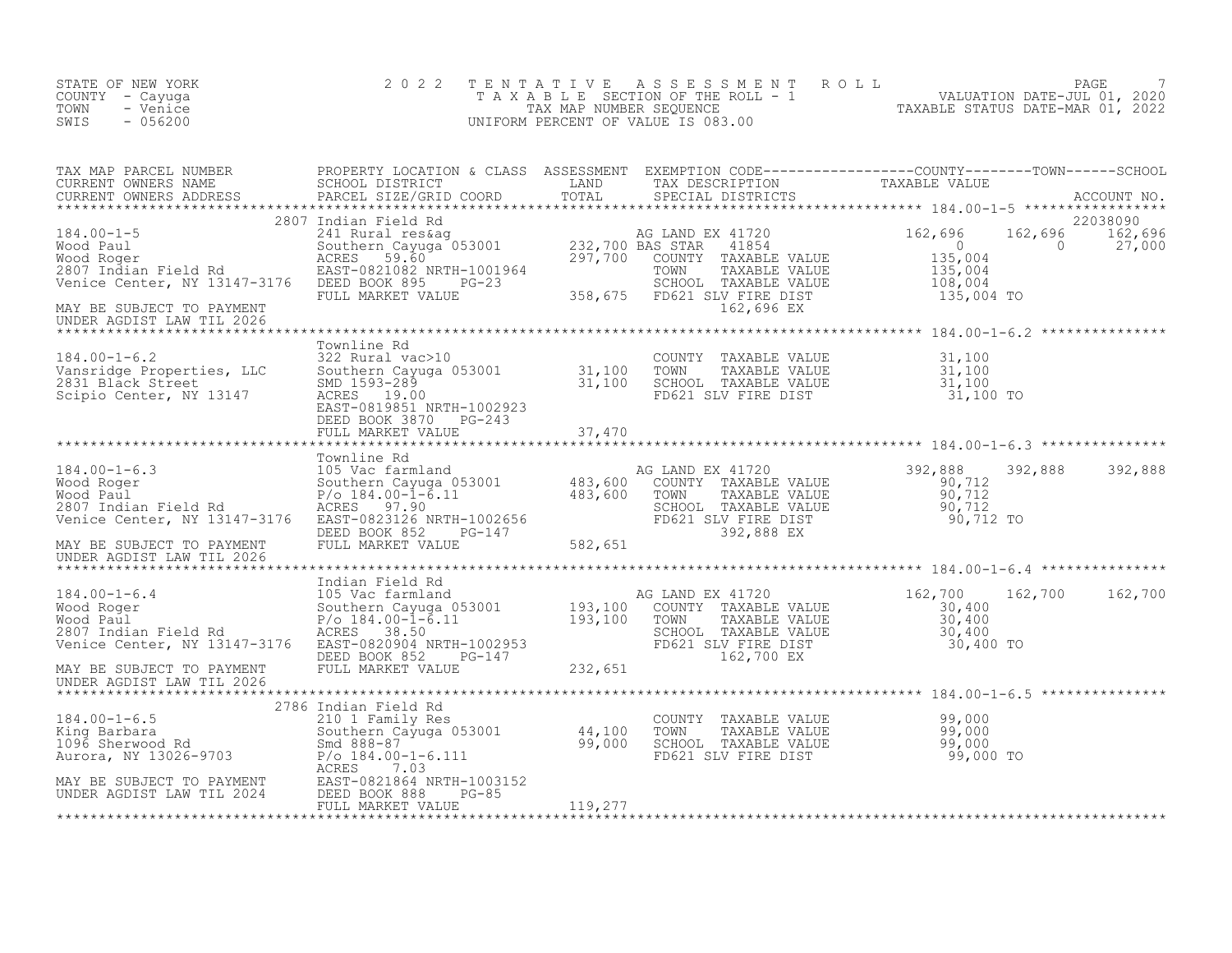| STATE OF NEW YORK<br>COUNTY - Cayuga<br>- Venice<br>TOWN<br>SWIS<br>$-056200$ | 2 0 2 2                                           |  | TENTATIVE ASSESSMENT ROLL PAGE PAGE 8<br>TAXABLE SECTION OF THE ROLL - 1 VALUATION DATE-JUL 01, 2020<br>TAX MAP NUMBER SEQUENCE TAXABLE STATUS DATE-MAR 01, 2022<br>UNIFORM PERCENT OF VALUE IS 083.00                                                                                                                                                                                                                                                                                                                                 |
|-------------------------------------------------------------------------------|---------------------------------------------------|--|----------------------------------------------------------------------------------------------------------------------------------------------------------------------------------------------------------------------------------------------------------------------------------------------------------------------------------------------------------------------------------------------------------------------------------------------------------------------------------------------------------------------------------------|
|                                                                               |                                                   |  |                                                                                                                                                                                                                                                                                                                                                                                                                                                                                                                                        |
|                                                                               | DEED BOOK 1582 PG-24<br>FULL MARKET VALUE 156,627 |  |                                                                                                                                                                                                                                                                                                                                                                                                                                                                                                                                        |
|                                                                               |                                                   |  | 184.00-1-6.12<br>184.00-1-6.12<br>20 Priv Hunt/Fi COUNTY TAXABLE VALUE<br>20 Priv Hunt/Fi COUNTY TAXABLE VALUE<br>20 Priv Hunt/Fi COUNTY TAXABLE VALUE<br>20 Priv Hunt/Fi COUNTY TAXABLE VALUE<br>20 Priv Hunt/Fi COUNTY TAXABLE VALUE<br>20                                                                                                                                                                                                                                                                                           |
|                                                                               |                                                   |  |                                                                                                                                                                                                                                                                                                                                                                                                                                                                                                                                        |
|                                                                               |                                                   |  |                                                                                                                                                                                                                                                                                                                                                                                                                                                                                                                                        |
| MAY BE SUBJECT TO PAYMENT<br>UNDER AGDIST LAW TIL 2026                        |                                                   |  | $\begin{tabular}{lcccccc} \texttt{****}{\texttt{****}{\texttt{****}{\texttt{****}{\texttt{****}{\texttt{****}{\texttt{****}{\texttt{****}{\texttt{****}{\texttt{****}{\texttt{****}{\texttt{****}{\texttt{****}{\texttt{****}{\texttt{****}{\texttt{****}{\texttt{****}{\texttt{****}{\texttt{****}{\texttt{****}{\texttt{****}{\texttt{****}{\texttt{****}{\texttt{****}{\texttt{****}{\texttt{****}{\texttt{****}{\texttt{****}{\texttt{****}{\texttt{****}{\texttt{****}{\texttt{****}{\texttt{****}{\texttt{****}{\texttt{****}{\$ |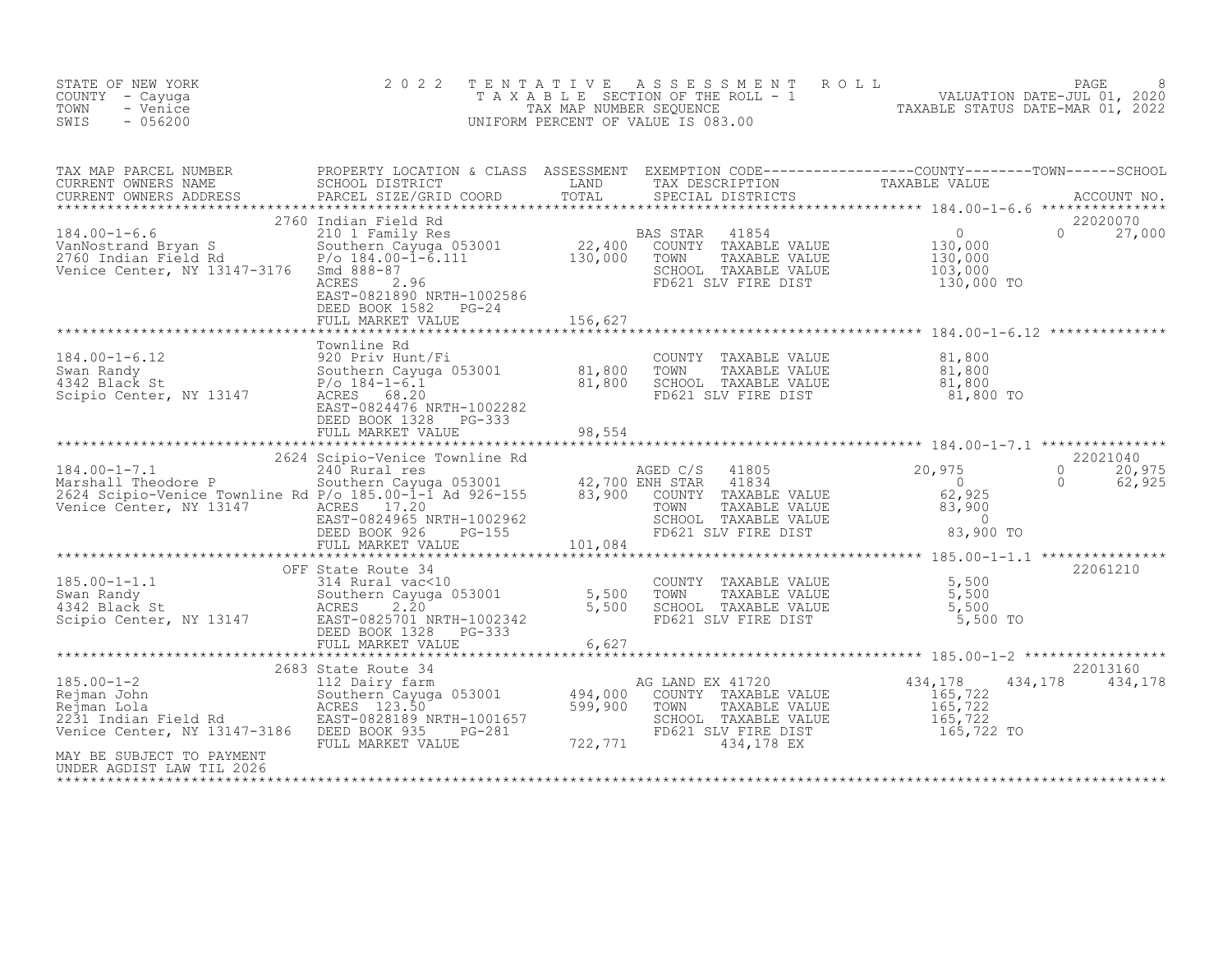| STATE OF NEW YORK<br>COUNTY - Cayuga<br>TOWN<br>- Venice<br>SWIS<br>$-056200$                                                                                                                                                            | 2 0 2 2                                                                                                                                                                          | TENTATIVE | ASSESSMENT ROLL<br>UNIFORM PERCENT OF VALUE IS 083.00                                                                                                                       | PAGE PAGE PAGE SECTION OF THE ROLL - 1<br>TAX MAP NUMBER SEQUENCE THE ROLL - 1<br>TAX MAP NUMBER SEQUENCE TAXABLE STATUS DATE-MAR 01, 2022 | PAGE                        |
|------------------------------------------------------------------------------------------------------------------------------------------------------------------------------------------------------------------------------------------|----------------------------------------------------------------------------------------------------------------------------------------------------------------------------------|-----------|-----------------------------------------------------------------------------------------------------------------------------------------------------------------------------|--------------------------------------------------------------------------------------------------------------------------------------------|-----------------------------|
|                                                                                                                                                                                                                                          |                                                                                                                                                                                  |           |                                                                                                                                                                             |                                                                                                                                            |                             |
| 185.00-1-3.2<br>Rejman Gregory<br>Rejman Heather<br>2830 State Route 34<br>Scipio Center, NY 13147<br>PASE 2830                                                                                                                          | 2830 State Route 34<br>210 1 Family Res<br>Southern Cayuga 053001 28,300<br>Unr Sm<br>P/o 185.00-1-3 329,900<br>ACRES 5.30<br>EAST-0828863 NRTH-1003830<br>DEED BOOK 1097 PG-237 |           | COUNTY TAXABLE VALUE 329,900<br>TOWN TAXABLE VALUE 329,900<br>SCHOOL TAXABLE VALUE 329,900<br>FD621 SLV FIRE DIST 329,900 TO                                                |                                                                                                                                            |                             |
|                                                                                                                                                                                                                                          | FULL MARKET VALUE                                                                                                                                                                | 397,470   |                                                                                                                                                                             |                                                                                                                                            |                             |
| 185.00-1-3.11<br>Rejman John Mejman John Megalem State Route 34<br>Rejman John State Route 34<br>Rejman John Southern Cayuga 053001 949,900 COUNT<br>2231 Indian Field Rd P/o 185.00-1-3.1 & 4<br>Venice Center, NY 13147-3186 ACRES 238 |                                                                                                                                                                                  |           | AG LAND EX 41720<br>COUNTY TAXABLE VALUE<br>TOWN<br>TAXABLE VALUE<br>SCHOOL TAXABLE VALUE<br>FD621 SLV FIRE DIST<br>784,167 EX                                              | 784,167<br>$165,733$<br>$165,733$<br>$165,733$<br>$165,733$ TO                                                                             | 22013170<br>784,167 784,167 |
| Venice Center, NY 13147-3186<br>MAY BE SUBJECT TO PAYMENT<br>UNDER AGDIST LAW TIL 2026                                                                                                                                                   | DEED BOOK 935<br>PG-281<br>FULL MARKET VALUE                                                                                                                                     |           | AG LAND EX 41720<br>COUNTY TAXABLE VALUE<br>TOWN<br>TAXABLE VALUE<br>SCHOOL TAXABLE VALUE<br>$FD621$ SLV FIRE DIST<br>720,964 493,419 EX                                    | 493,419<br>493,419<br>104,981<br>104,981<br>104,981<br>104,981 TO                                                                          | 22012050<br>493,419         |
|                                                                                                                                                                                                                                          |                                                                                                                                                                                  |           |                                                                                                                                                                             |                                                                                                                                            |                             |
| Cieger Rd<br>Sunnyside Acres LLC<br>2243 Indian Field Rd<br>Scipio Center, NY 19317<br>MAY BE SUBJECT TO PAYMENT                                                                                                                         | No Vac farmland<br>105 Vac farmland<br>Southern Cayuga 053001 294,800<br>Ad 638-15 294,800<br>Transfer To Trust 1/2<br>Interest<br>ACRES 65.88                                   |           | AG LAND EX 41720<br>COUNTY TAXABLE VALUE<br>TOWN TAXABLE VALUE 49,150<br>SCHOOL TAXABLE VALUE 49,150<br>FD621 SLV FIRE DIST 49,150 TO<br>215 CEO FV 49,150 TO<br>245,650 EX | 245,650<br>245,650                                                                                                                         | 245,650                     |
| UNDER AGDIST LAW TIL 2026                                                                                                                                                                                                                | EAST-0834463 NRTH-1003237<br>DEED BOOK 1251<br>PG-98<br>FULL MARKET VALUE                                                                                                        | 355,181   |                                                                                                                                                                             |                                                                                                                                            |                             |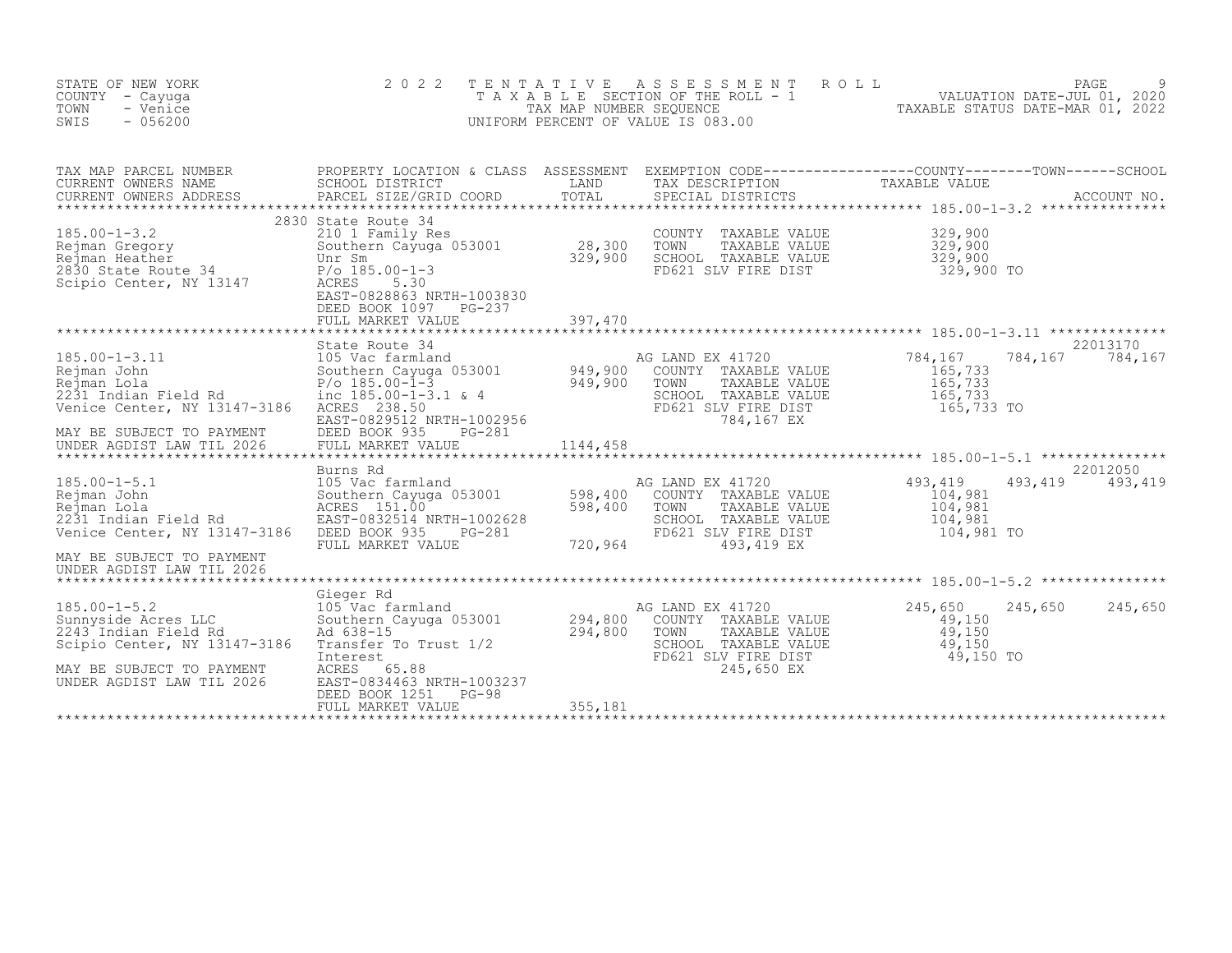| STATE OF NEW YORK<br>COUNTY - Cayuga<br>TOWN<br>- Venice<br>$-056200$<br>SWIS                                                                                                                                                     | 2 0 2 2 |  | TENTATIVE ASSESSMENT ROLL PAGE 10<br>TAXABLE SECTION OF THE ROLL - 1 VALUATION DATE-JUL 01, 2020<br>TAX MAP NUMBER SEQUENCE TAXABLE STATUS DATE-MAR 01, 2022<br>UNIFORM PERCENT OF VALUE IS 083.00 |          |
|-----------------------------------------------------------------------------------------------------------------------------------------------------------------------------------------------------------------------------------|---------|--|----------------------------------------------------------------------------------------------------------------------------------------------------------------------------------------------------|----------|
| TAX MAP PARCEL NUMBER PROPERTY LOCATION & CLASS ASSESSMENT EXEMPTION CODE--------------------COUNTY---------TOWN------SCHOOL SCHOOL DISTRICT LAND TAX DESCRIPTION TO TAXABLE VALUE<br>CURRENT OWNERS ADDRESS PARCEL SIZE/GRID COO |         |  |                                                                                                                                                                                                    |          |
|                                                                                                                                                                                                                                   |         |  |                                                                                                                                                                                                    |          |
|                                                                                                                                                                                                                                   |         |  |                                                                                                                                                                                                    | 22003140 |
|                                                                                                                                                                                                                                   |         |  |                                                                                                                                                                                                    |          |
|                                                                                                                                                                                                                                   |         |  |                                                                                                                                                                                                    |          |
|                                                                                                                                                                                                                                   |         |  |                                                                                                                                                                                                    |          |
|                                                                                                                                                                                                                                   |         |  |                                                                                                                                                                                                    |          |
|                                                                                                                                                                                                                                   |         |  |                                                                                                                                                                                                    |          |
|                                                                                                                                                                                                                                   |         |  |                                                                                                                                                                                                    |          |
|                                                                                                                                                                                                                                   |         |  | 446,685 446,685<br>157,815 TO                                                                                                                                                                      | 22002060 |

MAY BE SUBJECT TO PAYMENT FULL MARKET VALUE 728,313 446,685 EX UNDER AGDIST LAW TIL 2026 \*\*\*\*\*\*\*\*\*\*\*\*\*\*\*\*\*\*\*\*\*\*\*\*\*\*\*\*\*\*\*\*\*\*\*\*\*\*\*\*\*\*\*\*\*\*\*\*\*\*\*\*\*\*\*\*\*\*\*\*\*\*\*\*\*\*\*\*\*\*\*\*\*\*\*\*\*\*\*\*\*\*\*\*\*\*\*\*\*\*\*\*\*\*\*\*\*\*\*\*\*\*\*\*\*\*\*\*\*\*\*\*\*\*\*\*\*\*\*\*\*\*\*\*\*\*\*\*\*\*\*\*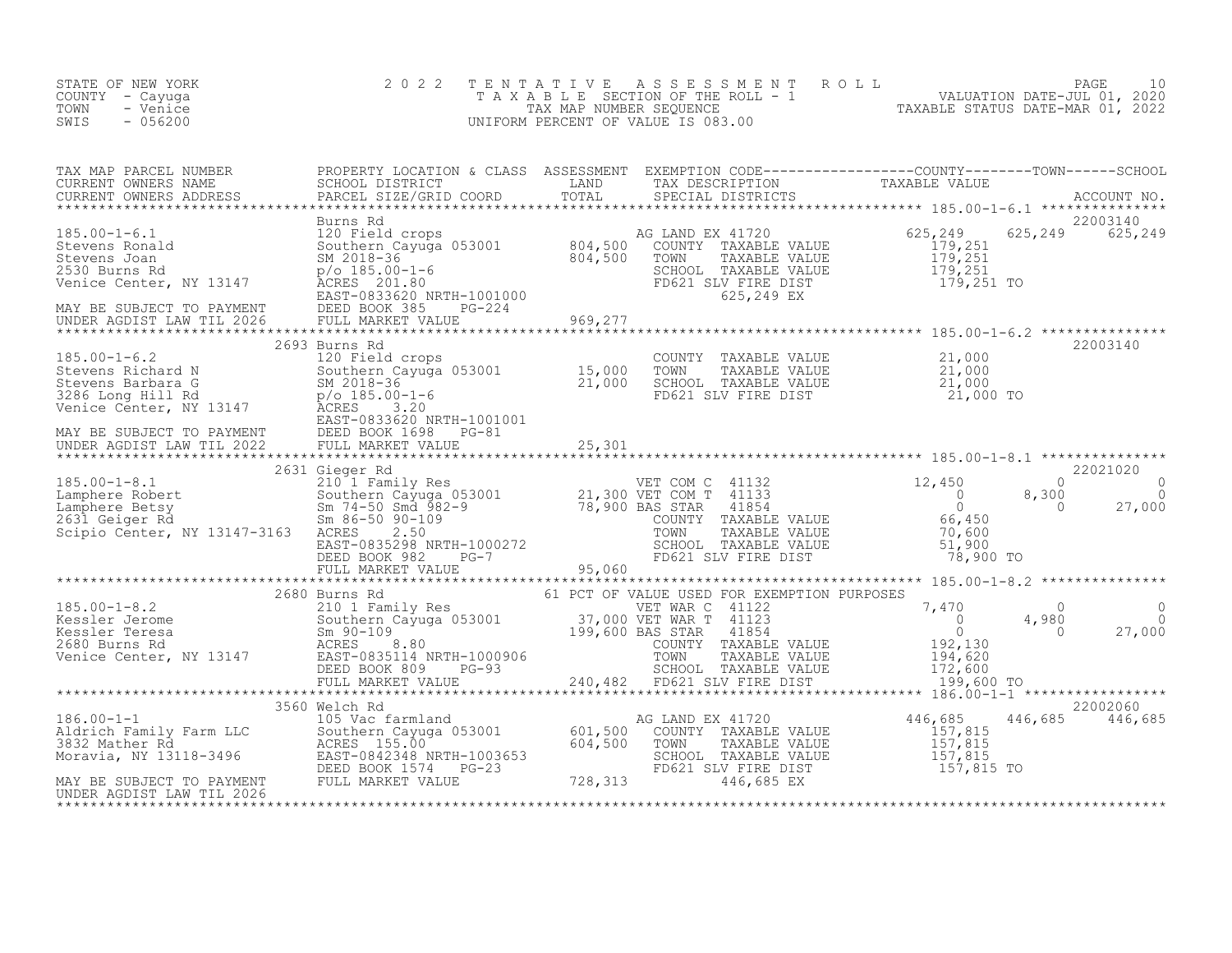| STATE OF NEW YORK<br>COUNTY - Cayuga<br>TOWN<br>- Venice<br>SWIS<br>$-056200$                                           | 2 0 2 2                                                                                                                                                                                                                                                  | TENTATIVE                   | ROLL<br>A S S E S S M E N T<br>T A X A B L E SECTION OF THE ROLL - 1 VALUATION DATE-JUL 01, 2020<br>TAX MAP NUMBER SEQUENCE TAXIBLE STATUS DATE-MAR 01, 2022<br>UNIFORM PERCENT OF VALUE IS 083.00 |                                                                                 | PAGE<br>11                     |
|-------------------------------------------------------------------------------------------------------------------------|----------------------------------------------------------------------------------------------------------------------------------------------------------------------------------------------------------------------------------------------------------|-----------------------------|----------------------------------------------------------------------------------------------------------------------------------------------------------------------------------------------------|---------------------------------------------------------------------------------|--------------------------------|
| TAX MAP PARCEL NUMBER<br>CURRENT OWNERS NAME<br>CURRENT OWNERS ADDRESS                                                  | PROPERTY LOCATION & CLASS ASSESSMENT EXEMPTION CODE----------------COUNTY-------TOWN------SCHOOL<br>SCHOOL DISTRICT<br>PARCEL SIZE/GRID COORD                                                                                                            | LAND<br>TOTAL               | TAX DESCRIPTION<br>SPECIAL DISTRICTS                                                                                                                                                               | TAXABLE VALUE                                                                   | ACCOUNT NO.<br>*************** |
| $186.00 - 1 - 2.1$<br>McLaughlin Laura<br>McLaughlin Roberta<br>3685 Welch Rd<br>Moravia, NY 13118<br>Moravia, NY 13118 | 3685 Welch Rd<br>210 1 Family Res<br>Southern Cayuga 053001<br>$Sm$ Hh-20<br>Sm 09-74 Lot#3<br>$p$ /o 186.00-1-2<br><b>ACRES</b><br>7.66 BANK 99995<br>EAST-0843586 NRTH-1003699<br>DEED BOOK 1275<br>PG-108<br>FULL MARKET VALUE                        | 34,200<br>73,000<br>87,952  | 41834<br>ENH STAR<br>COUNTY TAXABLE VALUE<br>TOWN<br>TAXABLE VALUE<br>SCHOOL TAXABLE VALUE<br>FD621 SLV FIRE DIST                                                                                  | $\overline{0}$<br>73,000<br>73,000<br>5,590<br>73,000 TO                        | 22022080<br>$\Omega$<br>67,410 |
| $186.00 - 1 - 2.2$<br>McLaughlin John R<br>3677 Welch Rd<br>Moravia, NY 13118-9382                                      | 3677 Welch Rd<br>210 1 Family Res<br>Southern Cayuga 053001<br>p/o 186.00-l-2<br>SM 09-74 Lot 2<br>2.41<br>ACRES<br>EAST-0843562 NRTH-1003922<br>DEED BOOK 1385<br>$PG-58$<br>FULL MARKET VALUE                                                          | 21,000<br>97,000<br>116,867 | COUNTY TAXABLE VALUE<br>TOWN<br>TAXABLE VALUE<br>SCHOOL TAXABLE VALUE<br>FD621 SLV FIRE DIST                                                                                                       | 97,000<br>97,000<br>97,000<br>97,000 TO                                         | 22022080                       |
| $186.00 - 1 - 2.3$<br>McLaughlin Robert III<br>589 State Route 34<br>Locke, NY 13092                                    | **************************<br>3671 Welch Rd<br>210 1 Family Res<br>5-ithern Cayday<br>p/o 186.00-1-2<br>Sm 09-74 Lot#1<br>1.12<br>Southern Cayuga 053001<br>ACRES<br>1.12<br>EAST-0843042 NRTH-1003813<br>DEED BOOK 1385<br>$PG-61$<br>FULL MARKET VALUE | 9,800<br>42,000<br>50,602   | COUNTY<br>TAXABLE VALUE<br>TOWN<br>TAXABLE VALUE<br>SCHOOL TAXABLE VALUE<br>FD621 SLV FIRE DIST                                                                                                    | *********************** 186.00-1-2.3<br>42,000<br>42,000<br>42,000<br>42,000 TO | 22022080                       |
| $186.00 - 1 - 3$<br>Sedorus Walter<br>Sedorus Barbara<br>2791 Sally Rd<br>Moravia, NY 13118-9384                        | **************************<br>2791 Sally Rd<br>210 I Family Res<br>Southern Cayuga 053001<br>Sm $71 - 46$<br>ACRES<br>1.40<br>EAST-0844501 NRTH-1003195<br>DEED BOOK 648<br>$PG-9$<br>FULL MARKET VALUE                                                  | 18,500<br>59,900<br>72,169  | ENH STAR<br>41834<br>COUNTY<br>TAXABLE VALUE<br>TOWN<br>TAXABLE VALUE<br>SCHOOL TAXABLE VALUE<br>FD621 SLV FIRE DIST                                                                               | $\overline{0}$<br>59,900<br>59,900<br>$\Omega$<br>59,900 TO                     | 22043050<br>$\cap$<br>59,900   |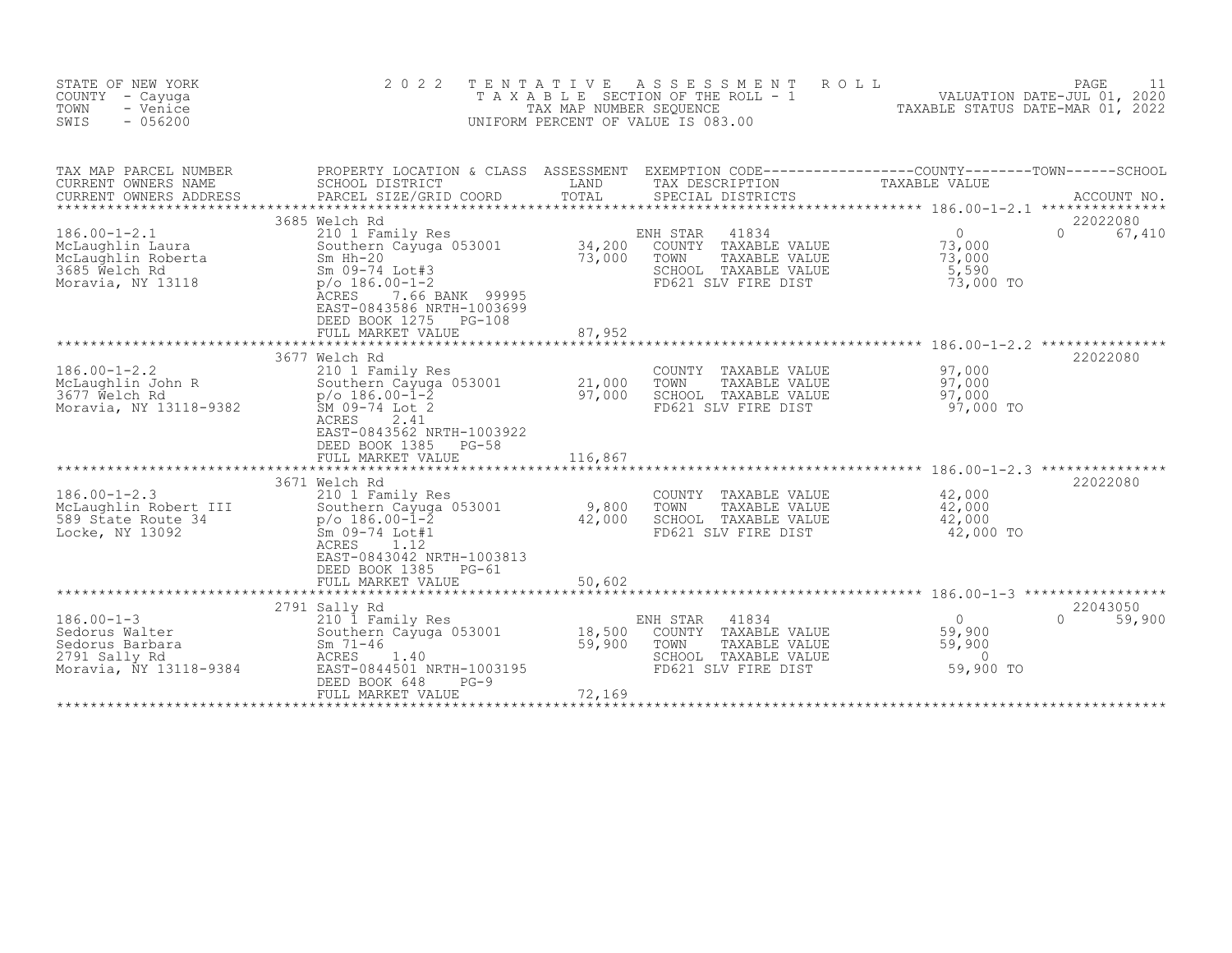| STATE OF NEW YORK<br>COUNTY – Cayuga<br>TOWN<br>- Venice<br>$-056200$<br>SWIS | 2022 TENTATIVE ASSESSMENT ROLL<br>T A X A B L E SECTION OF THE ROLL - 1<br>TAX MAP NUMBER SEOUENCE<br>UNIFORM PERCENT OF VALUE IS 083.00 | TAXABLE STATUS DATE-MAR 01, 2022 | PAGE<br>VALUATION DATE-JUL 01, 2020 |  |
|-------------------------------------------------------------------------------|------------------------------------------------------------------------------------------------------------------------------------------|----------------------------------|-------------------------------------|--|
|                                                                               |                                                                                                                                          |                                  |                                     |  |

| TAX MAP PARCEL NUMBER | PROPERTY LOCATION & CLASS ASSESSMENT EXEMPTION CODE----------------COUNTY-------TOWN-----SCHOOL                                                                                                                                                                           |  |           |            |
|-----------------------|---------------------------------------------------------------------------------------------------------------------------------------------------------------------------------------------------------------------------------------------------------------------------|--|-----------|------------|
|                       |                                                                                                                                                                                                                                                                           |  |           |            |
|                       |                                                                                                                                                                                                                                                                           |  |           | 22039131   |
|                       | Sally Rd                                                                                                                                                                                                                                                                  |  |           |            |
|                       |                                                                                                                                                                                                                                                                           |  |           |            |
|                       | 3734 Welch Rd                                                                                                                                                                                                                                                             |  |           | 22039133   |
|                       | 3/34 Welch Rd<br>3/34 Welch Rd<br>20,500 ENH STAR 41834<br>20,500 COUNTY TAXABLE VALUE<br>3734 Welch Rd<br>3734 Welch Rd<br>20,500 COUNTY TAXABLE VALUE<br>3734 Welch Rd<br>3734 Welch Rd<br>20,500 COUNTY TAXABLE VALUE<br>20,500 COUNTY TAXABLE<br>DEED BOOK 557 PG-194 |  |           | 0 $67,410$ |
|                       | OFF Mathers Rd                                                                                                                                                                                                                                                            |  |           | 22002070   |
|                       | OFF Mathers Rd<br>2186.00-1-5<br>2186.00-1-5<br>2186.00-1-5<br>2187.700<br>2187.700<br>2187.700<br>2187.700<br>2187.700<br>2187.700<br>2187.700<br>2187.700<br>2187.700<br>2187.700<br>2187.700<br>2187.700<br>2187.700<br>2187.700<br>2187.700<br>2187.700<br>2187.70    |  | 13,700 TO |            |
|                       |                                                                                                                                                                                                                                                                           |  |           |            |
|                       | 186.00-1-6<br>Mathers Rd 105 Vac farmland<br>22039120<br>Aldrich Family Farm LLC Southern Cayuga 053001<br>3832 Mather Rd A/D 779-258<br>Moravia, NY 13118-3496 ACRES 31.60<br>MAY BE SUBJECT TO PAYMENT EAST-0846590 NRTH-1005257<br>MAY BE                              |  |           |            |
|                       |                                                                                                                                                                                                                                                                           |  |           |            |
|                       | 3900 Mathers Rd                                                                                                                                                                                                                                                           |  |           | 22021100   |
|                       | 3900 Mathers Rd<br>3900 Mathers Rd<br>312 Vac w/imprv<br>Southern Cayuga 053001 83,200 TOWN TAXABLE VALUE<br>312 Vac w/imprv<br>83,200 TOWN TAXABLE VALUE<br>33,200 TOWN TAXABLE VALUE<br>93,200 93,200<br>2709 N Rampart St<br>83,200 TOWN TAXA                          |  |           |            |
|                       |                                                                                                                                                                                                                                                                           |  |           |            |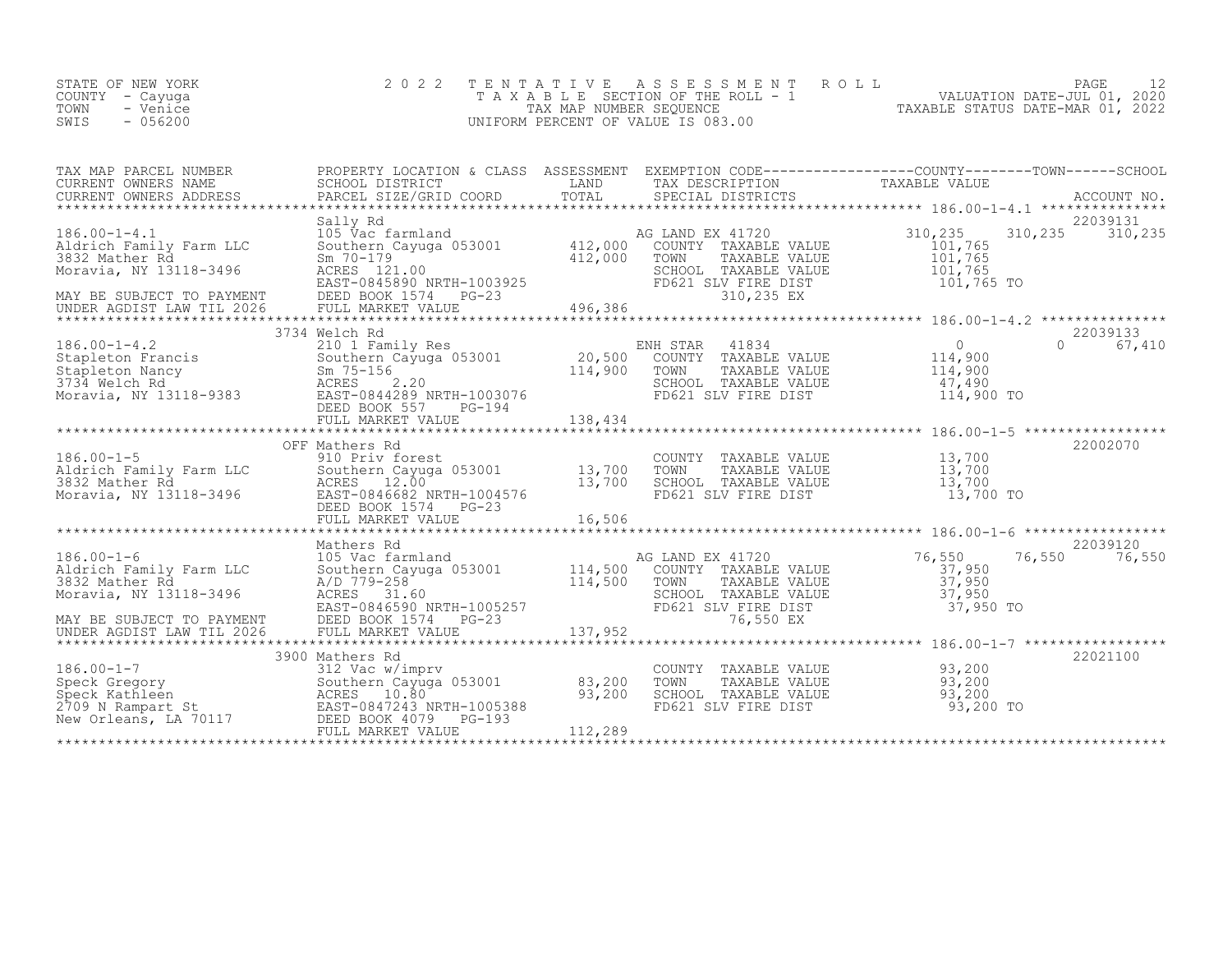| STATE OF NEW YORK<br>COUNTY – Cayuga<br>TOWN<br>- Venice<br>$-056200$<br>SWIS | 2022 TENTATIVE ASSESSMENT ROLL<br>TAXABLE SECTION OF THE ROLL - 1<br>TAX MAP NUMBER SEOUENCE<br>UNIFORM PERCENT OF VALUE IS 083.00 | VALUATION DATE-JUL 01, 2020<br>TAXABLE STATUS DATE-MAR 01, 2022 | PAGE |  |
|-------------------------------------------------------------------------------|------------------------------------------------------------------------------------------------------------------------------------|-----------------------------------------------------------------|------|--|
|                                                                               |                                                                                                                                    |                                                                 |      |  |

| TAX MAP PARCEL NUMBER                                                                                                                                                                                                                           | PROPERTY LOCATION & CLASS ASSESSMENT EXEMPTION CODE----------------COUNTY-------TOWN------SCHOOL |                                                            |            |               |
|-------------------------------------------------------------------------------------------------------------------------------------------------------------------------------------------------------------------------------------------------|--------------------------------------------------------------------------------------------------|------------------------------------------------------------|------------|---------------|
| A MARY FARCES SORIOL DISTRICT<br>CURRENT OWNERS ADDRESS BARCEL SIZE/GRID COORD TOTAL SPECIAL DISTRICTS TAXABLE VALUE<br>CURRENT OWNERS ADDRESS PARCEL SIZE/GRID COORD TOTAL SPECIAL DISTRICTS ACCOUNT NO.                                       |                                                                                                  |                                                            |            |               |
|                                                                                                                                                                                                                                                 |                                                                                                  |                                                            |            |               |
|                                                                                                                                                                                                                                                 | 3916 Mather Rd                                                                                   |                                                            |            | 22021102      |
|                                                                                                                                                                                                                                                 |                                                                                                  |                                                            |            |               |
|                                                                                                                                                                                                                                                 |                                                                                                  |                                                            |            |               |
|                                                                                                                                                                                                                                                 |                                                                                                  |                                                            |            |               |
|                                                                                                                                                                                                                                                 |                                                                                                  |                                                            |            |               |
|                                                                                                                                                                                                                                                 |                                                                                                  |                                                            |            |               |
|                                                                                                                                                                                                                                                 |                                                                                                  |                                                            |            |               |
|                                                                                                                                                                                                                                                 |                                                                                                  |                                                            |            |               |
|                                                                                                                                                                                                                                                 | 3922 Mathers Rd                                                                                  |                                                            |            | 22021101      |
| 3922 Mathers Review 186.00-1-9<br>210 1 Family Res<br>210 1 Family Res<br>210 1 Family Res<br>210 1 Family Res<br>210 1 Family Res<br>210 51,300 COUNTY TAXABLE VALUE<br>2117,800 TOWN TAXABLE VALUE<br>2117,800 SCHOOL TAXABLE VALUE<br>20,800 |                                                                                                  |                                                            |            | $0 \t 27,000$ |
|                                                                                                                                                                                                                                                 |                                                                                                  |                                                            |            |               |
|                                                                                                                                                                                                                                                 |                                                                                                  |                                                            |            |               |
|                                                                                                                                                                                                                                                 |                                                                                                  | SCHOOL TAXABLE VALUE<br>FD621 SLV FIRE DIST 117,800 TO     |            |               |
|                                                                                                                                                                                                                                                 |                                                                                                  |                                                            |            |               |
|                                                                                                                                                                                                                                                 |                                                                                                  |                                                            |            |               |
|                                                                                                                                                                                                                                                 |                                                                                                  |                                                            |            |               |
|                                                                                                                                                                                                                                                 | Mathers Rd                                                                                       |                                                            |            | 22039130      |
|                                                                                                                                                                                                                                                 |                                                                                                  |                                                            |            |               |
|                                                                                                                                                                                                                                                 |                                                                                                  |                                                            |            |               |
|                                                                                                                                                                                                                                                 |                                                                                                  |                                                            | 25,000 TO  |               |
|                                                                                                                                                                                                                                                 | EAST-0848000 NRTH-1005624                                                                        |                                                            |            |               |
|                                                                                                                                                                                                                                                 | DEED BOOK 704 PG-4                                                                               |                                                            |            |               |
|                                                                                                                                                                                                                                                 |                                                                                                  |                                                            |            |               |
|                                                                                                                                                                                                                                                 |                                                                                                  |                                                            |            | 22039132      |
|                                                                                                                                                                                                                                                 |                                                                                                  |                                                            |            |               |
|                                                                                                                                                                                                                                                 |                                                                                                  | COUNTY TAXABLE VALUE 117,800<br>TOWN TAXABLE VALUE 117,800 |            |               |
|                                                                                                                                                                                                                                                 |                                                                                                  |                                                            | 117,800    |               |
|                                                                                                                                                                                                                                                 | EAST-0847690 NRTH-1005897                                                                        |                                                            | 117,800 TO |               |
|                                                                                                                                                                                                                                                 | DEED BOOK 3659 PG-124                                                                            |                                                            |            |               |
|                                                                                                                                                                                                                                                 |                                                                                                  |                                                            |            |               |
|                                                                                                                                                                                                                                                 |                                                                                                  |                                                            |            |               |
|                                                                                                                                                                                                                                                 |                                                                                                  |                                                            |            | 22009160      |
|                                                                                                                                                                                                                                                 |                                                                                                  |                                                            |            |               |
|                                                                                                                                                                                                                                                 |                                                                                                  |                                                            |            |               |
|                                                                                                                                                                                                                                                 |                                                                                                  |                                                            |            |               |
|                                                                                                                                                                                                                                                 |                                                                                                  |                                                            |            |               |
|                                                                                                                                                                                                                                                 |                                                                                                  |                                                            |            |               |
|                                                                                                                                                                                                                                                 |                                                                                                  |                                                            |            |               |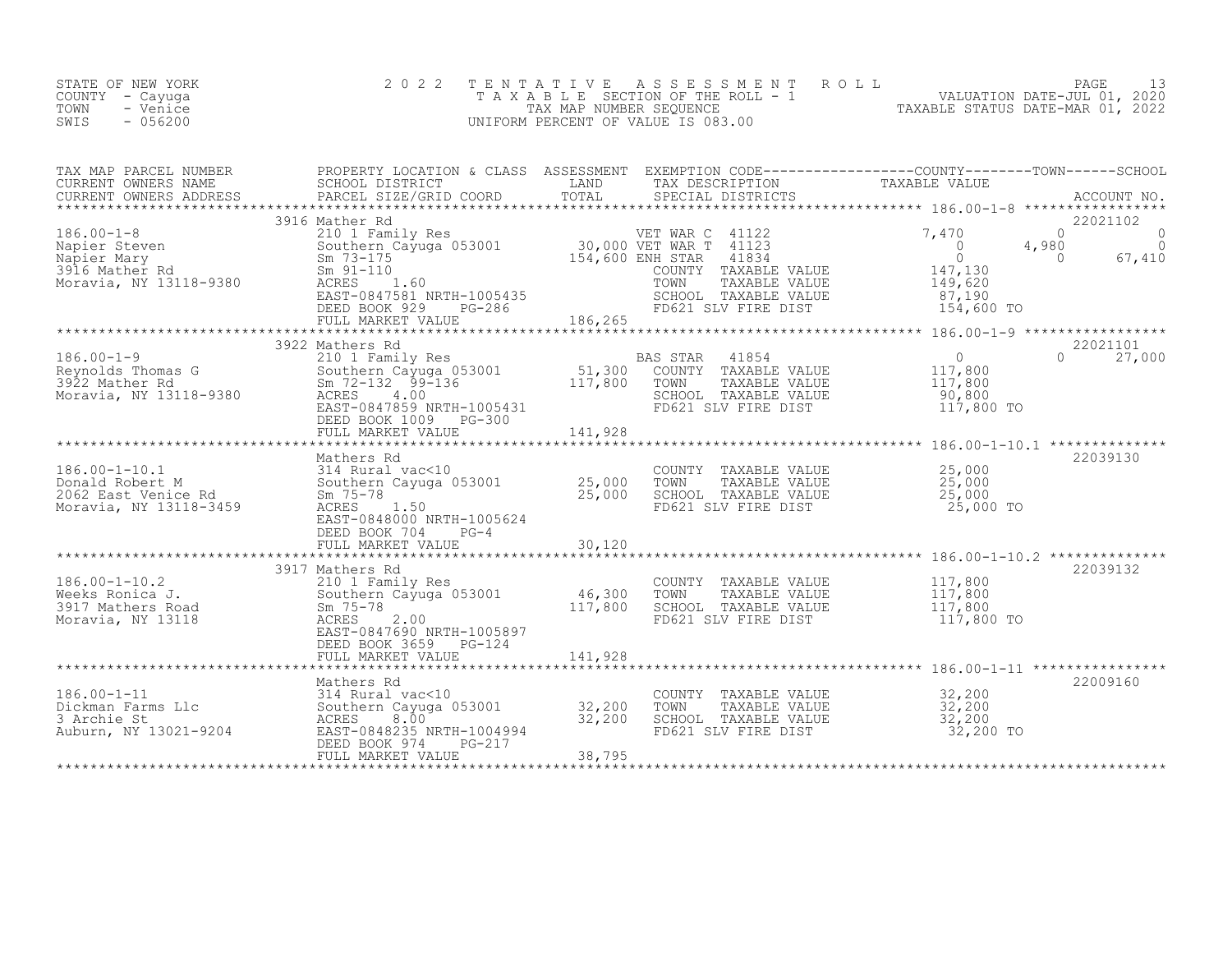| STATE OF NEW YORK | 2022 TENTATIVE ASSESSMENT ROLL        |                                  | PAGE                        |  |
|-------------------|---------------------------------------|----------------------------------|-----------------------------|--|
| COUNTY – Cayuga   | T A X A B L E SECTION OF THE ROLL - 1 |                                  | VALUATION DATE-JUL 01, 2020 |  |
| TOWN<br>- Venice  | TAX MAP NUMBER SEOUENCE               | TAXABLE STATUS DATE-MAR 01, 2022 |                             |  |
| $-056200$<br>SWIS | UNIFORM PERCENT OF VALUE IS 083.00    |                                  |                             |  |
|                   |                                       |                                  |                             |  |

| PARCEL SIZE/GRID COORD TOTAL SPECIAL DISTRICTS ACCOUNT NO. ACCOUNT NO ARRORE SIZE/GRID COORD TOTAL SPECIAL DISTRICTS<br>******************************<br>22002020<br>State Route 38<br>Farm LLC 322 Rural vac>10<br>Farm LLC Southern Cayuga 053001 43,800<br>ACRES 29.60 43,800<br>EAST-0847206 NRTH-1004020 43,800<br>COUNTY TAXABLE VALUE $\begin{array}{cccc} 43,800 \ 1000 \ 10000 \ 13,800 \ 14,800 \ 15.000 \ 15.000 \ 16.0000 \ 17.0000 \ 17.0000 \ 17.0000 \ 18.000 \ 19.000 \ 19.000 \ 10.000 \end{array}$<br>$186.00 - 1 - 12$<br>Aldrich Family Farm LLC<br>3832 Mather Rd<br>Moravia, NY 13118-3496<br>DEED BOOK 1574 PG-23<br>52,771<br>FULL MARKET VALUE<br>Lyons Rd<br>22043030<br>105 Vac farmland 105<br>Southern Cayuga 053001 157,000<br>Sm 74-139 17.00 457,000<br>384,016<br>384,016 384,016<br>$186.00 - 1 - 13.1$<br>AG LAND EX 41720<br>72,984<br>Pumpkin Hill Farm Trust<br>COUNTY TAXABLE VALUE<br>PUMPRIN HILL FAIM TRISL SOUTHER SOUTHER SUCH THAN THE VALUE<br>2009 Black Rock Rd Sm 74-139<br>ACRES 117.00 ACRES 117.00 SCHOOL TAXABLE VALUE 72,984<br>EAST-0847839 NRTH-1001820 FD621 SLV FIRE DIST<br>MAY BE SUBJECT TO PAYMENT DEE<br>22043031<br>2688 Lyons Rd<br>12,450<br>$\Omega$<br>$\Omega$<br>8,300<br>$\begin{tabular}{lllllllllll} $\text{m} & \text{m} & \text{m} & \text{m} & \text{m} & \text{m} & \text{m} \\ $\text{m} & \text{m} & \text{m} & \text{m} & \text{m} & \text{m} \\ $\text{m} & \text{m} & \text{m} & \text{m} & \text{m} \\ $\text{DEED BOK 800}$ & $\text{PG}-204$ & $\text{159,157}$ & $\text{F0621 SIV FIRE DIST}$ & $\text{123,800} \\ $\text{N} & \text{m} & \text{m} & \text{m} & \text{m} \\ $\text{N}$<br>$\Omega$<br>$\overline{a}$<br>27,000<br>132,100 TO<br>2639 Lyons Rd<br>22043040<br>COUNTY TAXABLE VALUE 20,500<br>13,000 TOWN TAXABLE VALUE 20,500<br>20,500 SCHOOL TAXABLE VALUE 20,500<br>FD621 SLV FIRE DIST 20,500<br>$186.00 - 1 - 15.1$<br>186.00-1-15.1 312 Vac w/imprv<br>Wyckoff Mark D Southern Cayuga<br>966 Saint Johnland Rd p/o 186.00-1-15<br>Kings Park, NY 11754-3112 SM 2006-299 Lot<br>Southern Cayuga 053001 13,000<br>SM 2006-299 Lot 1<br>20,500 TO<br><b>ACRES</b><br>2.40<br>EAST-0847418 NRTH-1000806<br>DEED BOOK 781<br>PG-130<br>24,699<br>FULL MARKET VALUE<br>22043040<br>Lyons Rd<br>COUNTY TAXABLE VALUE $24,500$<br>TOWN TAXABLE VALUE $24,500$<br>$186.00 - 1 - 15.2$<br>314 Rural vac<10<br>Southern Cayuga 053001 24,500<br>Wyckoff Mark D<br>24,500<br>p/o 186.00-1-15<br>24,500<br>SCHOOL TAXABLE VALUE<br>Wyckoff Martha<br>966 Staint Johnland Rd<br>SCHOOL TAXABLE VALUE<br>FD621 SLV FIRE DIST<br>SM 2006-299 Lot 2<br>24,500 TO<br>Kings Park, NY 11754<br>ACRES 7.00<br>EAST-0847372 NRTH-1000540 | TAX MAP PARCEL NUMBER<br>CURRENT OWNERS NAME<br>CURRENT OWNERS ADDRESS | PROPERTY LOCATION & CLASS ASSESSMENT<br>SCHOOL DISTRICT<br>PARCEL SIZE/GRID COORD | LAND | TAX DESCRIPTION | EXEMPTION CODE-----------------COUNTY-------TOWN------SCHOOL<br>TAXABLE VALUE |  |
|--------------------------------------------------------------------------------------------------------------------------------------------------------------------------------------------------------------------------------------------------------------------------------------------------------------------------------------------------------------------------------------------------------------------------------------------------------------------------------------------------------------------------------------------------------------------------------------------------------------------------------------------------------------------------------------------------------------------------------------------------------------------------------------------------------------------------------------------------------------------------------------------------------------------------------------------------------------------------------------------------------------------------------------------------------------------------------------------------------------------------------------------------------------------------------------------------------------------------------------------------------------------------------------------------------------------------------------------------------------------------------------------------------------------------------------------------------------------------------------------------------------------------------------------------------------------------------------------------------------------------------------------------------------------------------------------------------------------------------------------------------------------------------------------------------------------------------------------------------------------------------------------------------------------------------------------------------------------------------------------------------------------------------------------------------------------------------------------------------------------------------------------------------------------------------------------------------------------------------------------------------------------------------------------------------------------------------------------------------------------------------------------------------------------------------------------------------------------------------------------------------------------------------------------------------------------------------------------------------------------------------------------------------------------------------------------------------------------------------|------------------------------------------------------------------------|-----------------------------------------------------------------------------------|------|-----------------|-------------------------------------------------------------------------------|--|
|                                                                                                                                                                                                                                                                                                                                                                                                                                                                                                                                                                                                                                                                                                                                                                                                                                                                                                                                                                                                                                                                                                                                                                                                                                                                                                                                                                                                                                                                                                                                                                                                                                                                                                                                                                                                                                                                                                                                                                                                                                                                                                                                                                                                                                                                                                                                                                                                                                                                                                                                                                                                                                                                                                                                |                                                                        |                                                                                   |      |                 |                                                                               |  |
| VET COM C 41132<br>VET COM C 41132<br>VET COM T 41132<br>VET COM T 41133<br>2688 Lyons Rd<br>2688 Lyons Rd<br>2688 Lyons Rd<br>2688 Lyons Rd<br>2688 Lyons Rd<br>2688 Lyons Rd<br>2688 Lyons Rd<br>2688 Lyons Rd<br>2688 Lyons Rd<br>2688 Lyons Rd<br>2688                                                                                                                                                                                                                                                                                                                                                                                                                                                                                                                                                                                                                                                                                                                                                                                                                                                                                                                                                                                                                                                                                                                                                                                                                                                                                                                                                                                                                                                                                                                                                                                                                                                                                                                                                                                                                                                                                                                                                                                                                                                                                                                                                                                                                                                                                                                                                                                                                                                                     |                                                                        |                                                                                   |      |                 |                                                                               |  |
|                                                                                                                                                                                                                                                                                                                                                                                                                                                                                                                                                                                                                                                                                                                                                                                                                                                                                                                                                                                                                                                                                                                                                                                                                                                                                                                                                                                                                                                                                                                                                                                                                                                                                                                                                                                                                                                                                                                                                                                                                                                                                                                                                                                                                                                                                                                                                                                                                                                                                                                                                                                                                                                                                                                                |                                                                        |                                                                                   |      |                 |                                                                               |  |
|                                                                                                                                                                                                                                                                                                                                                                                                                                                                                                                                                                                                                                                                                                                                                                                                                                                                                                                                                                                                                                                                                                                                                                                                                                                                                                                                                                                                                                                                                                                                                                                                                                                                                                                                                                                                                                                                                                                                                                                                                                                                                                                                                                                                                                                                                                                                                                                                                                                                                                                                                                                                                                                                                                                                |                                                                        |                                                                                   |      |                 |                                                                               |  |
|                                                                                                                                                                                                                                                                                                                                                                                                                                                                                                                                                                                                                                                                                                                                                                                                                                                                                                                                                                                                                                                                                                                                                                                                                                                                                                                                                                                                                                                                                                                                                                                                                                                                                                                                                                                                                                                                                                                                                                                                                                                                                                                                                                                                                                                                                                                                                                                                                                                                                                                                                                                                                                                                                                                                |                                                                        |                                                                                   |      |                 |                                                                               |  |
|                                                                                                                                                                                                                                                                                                                                                                                                                                                                                                                                                                                                                                                                                                                                                                                                                                                                                                                                                                                                                                                                                                                                                                                                                                                                                                                                                                                                                                                                                                                                                                                                                                                                                                                                                                                                                                                                                                                                                                                                                                                                                                                                                                                                                                                                                                                                                                                                                                                                                                                                                                                                                                                                                                                                |                                                                        |                                                                                   |      |                 |                                                                               |  |
|                                                                                                                                                                                                                                                                                                                                                                                                                                                                                                                                                                                                                                                                                                                                                                                                                                                                                                                                                                                                                                                                                                                                                                                                                                                                                                                                                                                                                                                                                                                                                                                                                                                                                                                                                                                                                                                                                                                                                                                                                                                                                                                                                                                                                                                                                                                                                                                                                                                                                                                                                                                                                                                                                                                                |                                                                        |                                                                                   |      |                 |                                                                               |  |
|                                                                                                                                                                                                                                                                                                                                                                                                                                                                                                                                                                                                                                                                                                                                                                                                                                                                                                                                                                                                                                                                                                                                                                                                                                                                                                                                                                                                                                                                                                                                                                                                                                                                                                                                                                                                                                                                                                                                                                                                                                                                                                                                                                                                                                                                                                                                                                                                                                                                                                                                                                                                                                                                                                                                |                                                                        |                                                                                   |      |                 |                                                                               |  |
|                                                                                                                                                                                                                                                                                                                                                                                                                                                                                                                                                                                                                                                                                                                                                                                                                                                                                                                                                                                                                                                                                                                                                                                                                                                                                                                                                                                                                                                                                                                                                                                                                                                                                                                                                                                                                                                                                                                                                                                                                                                                                                                                                                                                                                                                                                                                                                                                                                                                                                                                                                                                                                                                                                                                |                                                                        |                                                                                   |      |                 |                                                                               |  |
|                                                                                                                                                                                                                                                                                                                                                                                                                                                                                                                                                                                                                                                                                                                                                                                                                                                                                                                                                                                                                                                                                                                                                                                                                                                                                                                                                                                                                                                                                                                                                                                                                                                                                                                                                                                                                                                                                                                                                                                                                                                                                                                                                                                                                                                                                                                                                                                                                                                                                                                                                                                                                                                                                                                                |                                                                        | DEED BOOK 1290 PG-106                                                             |      |                 |                                                                               |  |
| FULL MARKET VALUE<br>29,518                                                                                                                                                                                                                                                                                                                                                                                                                                                                                                                                                                                                                                                                                                                                                                                                                                                                                                                                                                                                                                                                                                                                                                                                                                                                                                                                                                                                                                                                                                                                                                                                                                                                                                                                                                                                                                                                                                                                                                                                                                                                                                                                                                                                                                                                                                                                                                                                                                                                                                                                                                                                                                                                                                    |                                                                        |                                                                                   |      |                 |                                                                               |  |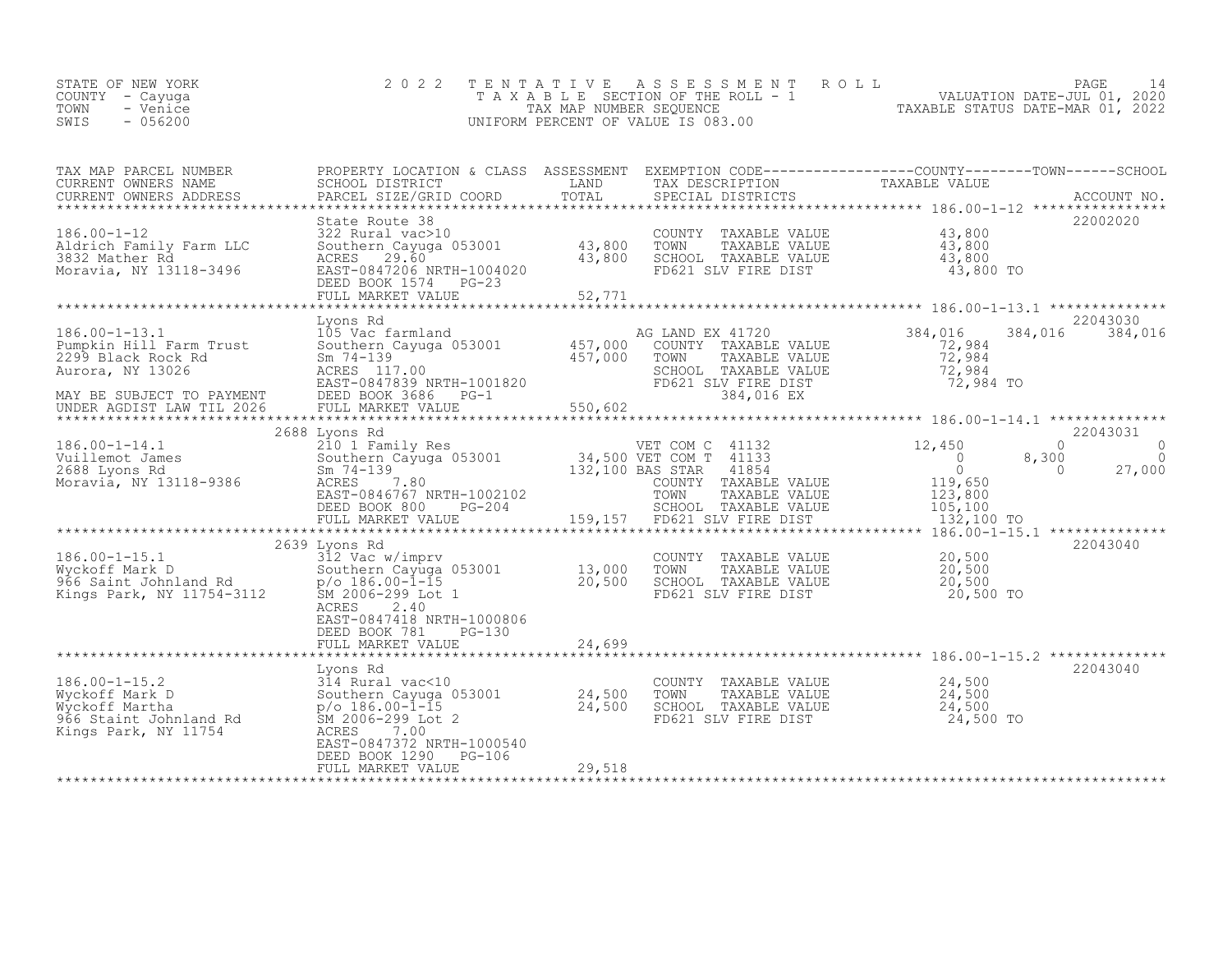| STATE OF NEW YORK<br>COUNTY - Cayuga<br>TOWN<br>- Venice<br>SWIS<br>$-056200$                                        | 2 0 2 2<br>TAXABLE                                                                                                                                                                                                        | TENTATIVE<br>TAX MAP NUMBER SEQUENCE      | A S S E S S M E N T<br>ROLL<br>SECTION OF THE ROLL - 1<br>UNIFORM PERCENT OF VALUE IS 083.00                         | VALUATION DATE-JUL 01, 2020<br>TAXABLE STATUS DATE-MAR 01, 2022      | PAGE<br>15         |
|----------------------------------------------------------------------------------------------------------------------|---------------------------------------------------------------------------------------------------------------------------------------------------------------------------------------------------------------------------|-------------------------------------------|----------------------------------------------------------------------------------------------------------------------|----------------------------------------------------------------------|--------------------|
| TAX MAP PARCEL NUMBER<br>CURRENT OWNERS NAME<br>CURRENT OWNERS ADDRESS                                               | PROPERTY LOCATION & CLASS ASSESSMENT EXEMPTION CODE-----------------COUNTY-------TOWN------SCHOOL SCHOOL SCHOOL SCHOOL SCHOOL<br>PARCEL SIZE/GRID COORD                                                                   | TOTAL                                     | SPECIAL DISTRICTS                                                                                                    |                                                                      | ACCOUNT NO.        |
| $186.00 - 1 - 15.3$<br>Wyckoff Bryan<br>Wyckoff Lauren<br>2639 Lyons Road<br>Moravia, NY 13118                       | 2639 Lyons Rd<br>210 1 Family Res<br>Southern Cayuga 053001<br>$p$ /o 186.00-l-15<br>SM 2006-299 Lot 3<br>7.00 BANK 99999<br>ACRES<br>EAST-0846987 NRTH-1000786<br>DEED BOOK 3840 PG-181<br>FULL MARKET VALUE             | 32,500<br>119,000<br>143,373              | COUNTY<br>TAXABLE VALUE<br>TAXABLE VALUE<br>TOWN<br>SCHOOL TAXABLE VALUE<br>FD621 SLV FIRE DIST                      | 119,000<br>119,000<br>119,000<br>119,000 TO                          | 22043040           |
| $186.00 - 1 - 15.4$<br>Turza Revocable Trust Gerard<br>Turza, Co-Trustee Gerard<br>PO Box 402<br>Wainscott, NY 11975 | Lyons Rd<br>314 Rural vac<10<br>Southern Cayuga 053001<br>$p$ /o 186.00-1-15<br>SM 2006-299 Lot 4<br>ACRES<br>8.00<br>EAST-0846746 NRTH-1000971<br>DEED BOOK 3739<br>PG-112<br>FULL MARKET VALUE                          | 27,000<br>27,000<br>32,530<br>*********   | COUNTY TAXABLE VALUE<br>TOWN<br>TAXABLE VALUE<br>SCHOOL TAXABLE VALUE<br>FD621 SLV FIRE DIST                         | 27,000<br>27,000<br>27,000<br>27,000 TO                              | 22043040           |
| $186.00 - 1 - 15.5$<br>Wyckoff Bryan<br>Wyckoff Lauren<br>2639 Lyons Road<br>Moravia, NY 13118                       | Lyons Rd<br>314 Rural vac<10<br>Southern Cayuga 053001<br>p/o 186.00-1-15<br>SM 2006-299 Lot 5<br>ACRES<br>7.00<br>EAST-0846516 NRTH-1001336<br>DEED BOOK 3995<br>$PG-185$<br>FULL MARKET VALUE                           | 24,500<br>24,500<br>29,518<br>*********** | COUNTY<br>TAXABLE VALUE<br>TOWN<br>TAXABLE VALUE<br>SCHOOL TAXABLE VALUE<br>FD621 SLV FIRE DIST                      | 24,500<br>24,500<br>24,500<br>24,500 TO                              | 22043040           |
| $186.00 - 1 - 15.6$<br>Wyckoff Edward F<br>Wyckoff Gail<br>PO Box 495<br>Montezuma, NY 13117-0495                    | Lyons Rd<br>210 1 Family Res<br>Southern Cayuga 053001<br>$p$ /o 186.00-l-15<br>SM 2006-299 Lot 6<br>ACRES<br>6.00<br>EAST-0846170 NRTH-1001572<br>DEED BOOK 1290<br>PG-98<br>FULL MARKET VALUE<br>********************** | 30,000<br>40,000<br>48,193                | COUNTY<br>TAXABLE VALUE<br>TOWN<br>TAXABLE VALUE<br>SCHOOL TAXABLE VALUE<br>FD621 SLV FIRE DIST                      | 40,000<br>40,000<br>40,000<br>40,000 TO                              | 22043040           |
| $186.00 - 1 - 16$<br>Scott Randy<br>Scott Debra<br>2713 Lyons Rd<br>Moravia, NY 13118-9385                           | 2713 Lyons Rd<br>210 1 Family Res<br>Southern Cayuga 053001<br>1.30<br>ACRES<br>EAST-0845859 NRTH-1001973<br>DEED BOOK 570<br>PG-171<br>FULL MARKET VALUE                                                                 | 18,300<br>74,500<br>89,759                | ENH STAR<br>41834<br>COUNTY<br>TAXABLE VALUE<br>TOWN<br>TAXABLE VALUE<br>SCHOOL TAXABLE VALUE<br>FD621 SLV FIRE DIST | $\overline{0}$<br>$\Omega$<br>74,500<br>74,500<br>7,090<br>74,500 TO | 22021140<br>67,410 |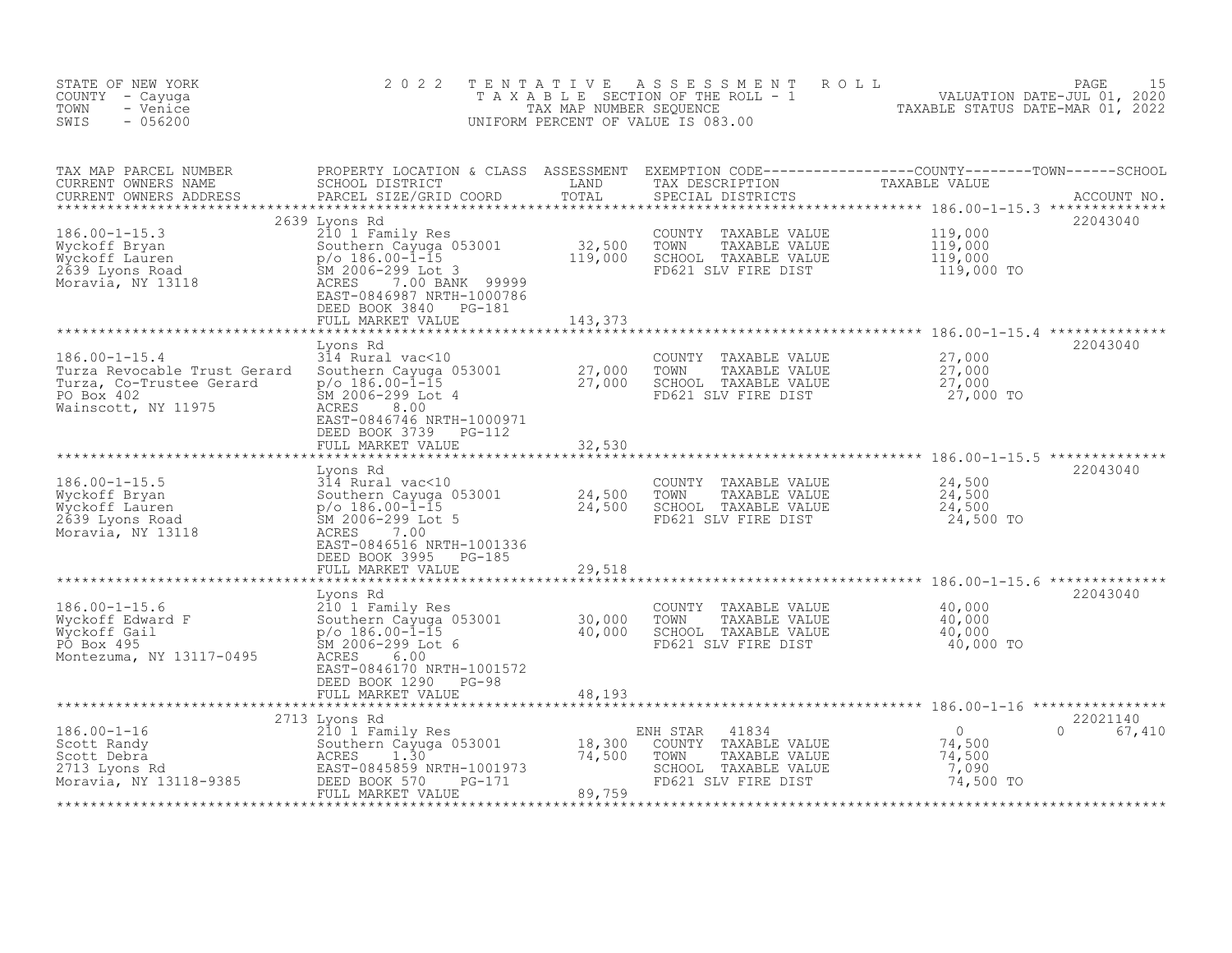| STATE OF NEW YORK<br>COUNTY - Cayuga<br>TOWN - Venice<br>SWIS<br>$-056200$                                                                                                                                                                                                                                                                                                                                                                                     | 2 0 2 2                                    |         |                                                                                                                                                                   | TENTATIVE ASSESSMENT ROLL PACE 16<br>TAXABLE SECTION OF THE ROLL - 1 VALUATION DATE-JUL 01, 2020<br>TAXABLE STATUS DATE-MAR 01, 2022<br>UNIFORM PERCENT OF VALUE IS 083.00 |                             |
|----------------------------------------------------------------------------------------------------------------------------------------------------------------------------------------------------------------------------------------------------------------------------------------------------------------------------------------------------------------------------------------------------------------------------------------------------------------|--------------------------------------------|---------|-------------------------------------------------------------------------------------------------------------------------------------------------------------------|----------------------------------------------------------------------------------------------------------------------------------------------------------------------------|-----------------------------|
| 186.00-1-17.1<br>Scott Randy E<br>Scott Debra E<br>2713 Lyons Rd<br>Moravia, NY 13118-9385<br>Moravia, NY 13118-9385<br>PULL MARKET VALUE<br>FULL MARKET VALUE<br>MARKET VALUE<br>FULL MARKET VALUE<br>MARKET VALUE<br>2713 Lyons Rd<br>EAST-0845630 N<br>MAY BE SUBJECT TO PAYMENT                                                                                                                                                                            | 2725 Lyons Rd                              |         | 354, 473<br>TOWN TAXABLE VALUE<br>TOWN TAXABLE VALUE<br>SCHOOL TAXABLE VALUE<br>SCHOOL TAXABLE VALUE<br>TED621 SLV FIRE DIST<br>354, 473 EX<br>SCHOOL 354, 473 EX | 354, 473                                                                                                                                                                   | 22021050<br>354,473 354,473 |
| UNDER AGDIST LAW TIL 2026<br>$\begin{array}{lllllllllllllllllllllll} \text{Lyons }\text{Rd} & \text{Lyons }\text{Rd} & \text{GOUNTY} & \text{TAXABLE }\text{VALUE} & 24,000\\ \text{Sedorus Walter} & 312 \text{Vac w/imprv} & \text{COUNTY} & \text{TAXABLE VALUE} & 24,000\\ \text{Sedorus Barbara} & \text{Sand 798-80} & \text{Sand 798-80} & 24,000 & \text{SCHOL} & \text{TAXABLE VALUE} & 24,000\\ \text{2791 Sally Rd} & \text{ACRES} & 2.80 & \text{$ | Lyons Rd<br>FULL MARKET VALUE              | 28,916  |                                                                                                                                                                   |                                                                                                                                                                            |                             |
| Lyons Rd<br>186.00-1-18<br>Aldrich Family Farm LLC<br>3832 Mather Rd<br>Moravia, NY 13118-3496<br>Moravia, NY 13118-3496<br>Moravia, NY 13118-3496<br>DEED BOOK 1574<br>DEED BOOK 1574<br>29.373                                                                                                                                                                                                                                                               | Lyons Rd                                   | 43,373  | COUNTY TAXABLE VALUE<br>TOWN TAXABLE VALUE 36,000<br>SCHOOL TAXABLE VALUE 36,000<br>FD621 SLV FIRE DIST 36,000 TO                                                 |                                                                                                                                                                            | 22033150                    |
| 186.00-1-19.2<br>2674 Booth Rd<br>21,800 COUNTY TAXABLE VALUE 123,700 0 27,000<br>27,000 27,000 SOuthern Cayuga 053001 21,800 COUNTY TAXABLE VALUE 123,700<br>2674 Booth Rd<br>2674 Booth Rd<br>27,000 ACRES 2.70 123,700 TOWN TAXABLE VA                                                                                                                                                                                                                      | 2674 Booth Rd                              |         |                                                                                                                                                                   |                                                                                                                                                                            |                             |
| Gieger Rd 186.00-1-19.3<br>Denman Gary Southern Cayuga 053001<br>205,900 COUNTY TAXABLE VALUE<br>205,900 COUNTY TAXABLE VALUE<br>205,900 TOWN TAXABLE VALUE<br>205,900 TOWN TAXABLE VALUE<br>205,900 TOWN TAXABLE VALUE<br>205,900 TOWN TAXA                                                                                                                                                                                                                   | DEED BOOK 3799 PG-211<br>FULL MARKET VALUE | 248,072 | G LAND EX 41720 59,121 59<br>COUNTY TAXABLE VALUE 146,779<br>TOWN TAXABLE VALUE 146,779<br>SCHOOL TAXABLE VALUE 146,779<br>FD621 SLV 50.121 EST 146,779 TO        |                                                                                                                                                                            | 22009130<br>59,121 59,121   |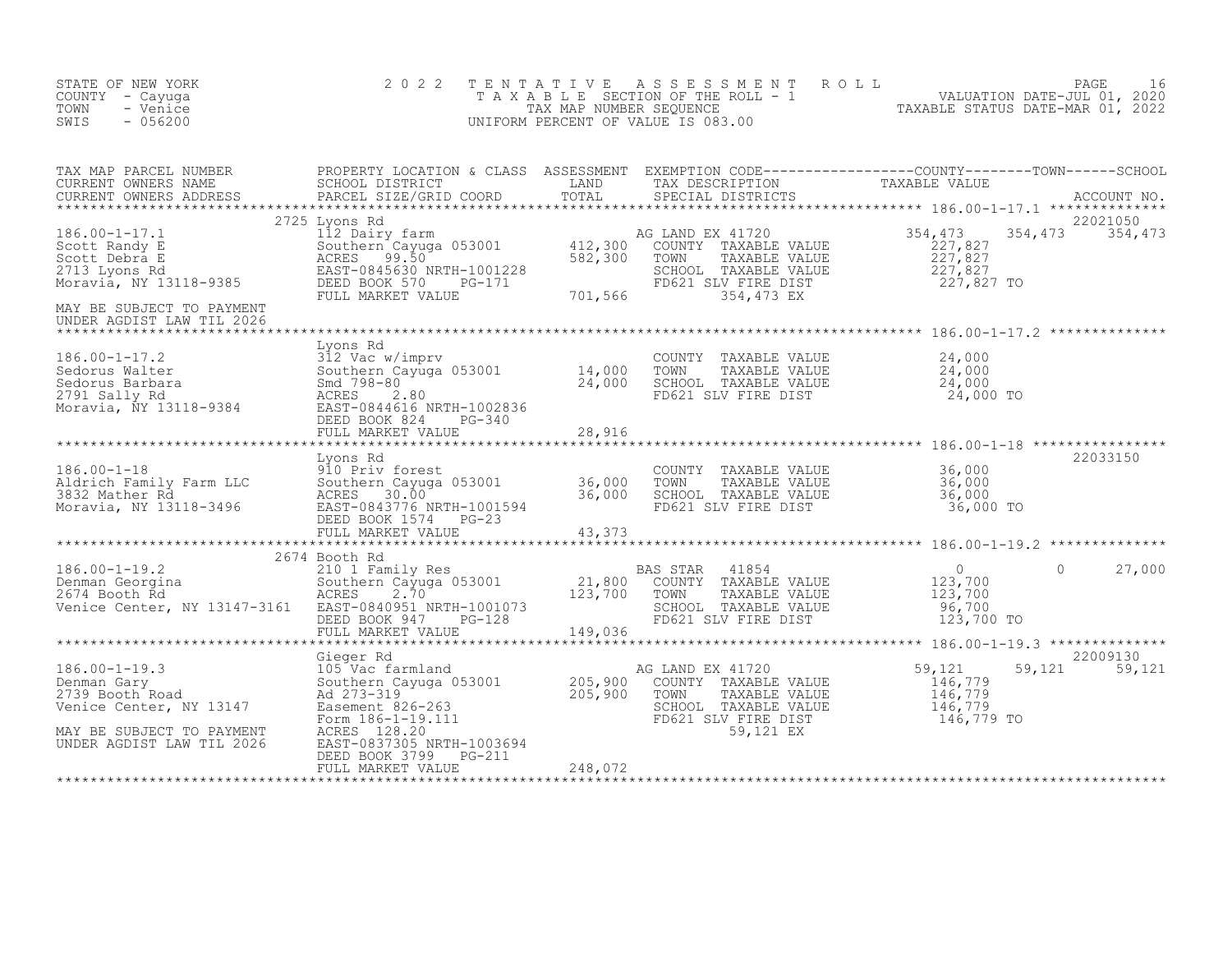| STATE OF NEW YORK<br>COUNTY<br>- Cayuga<br>- Venice<br>TOWN<br>$-056200$<br>SWIS                                                                                                                                                                                               |                                                                                      | TAX MAP NUMBER SEOUENCE                                                                                                            | 2022 TENTATIVE ASSESSMENT ROLL<br>T A X A B L E SECTION OF THE ROLL - 1 VALUATION DATE-JUL 01, 2020<br>UNIFORM PERCENT OF VALUE IS 083.00 | TAXABLE STATUS DATE-MAR 01, 2022            | PAGE   |        |
|--------------------------------------------------------------------------------------------------------------------------------------------------------------------------------------------------------------------------------------------------------------------------------|--------------------------------------------------------------------------------------|------------------------------------------------------------------------------------------------------------------------------------|-------------------------------------------------------------------------------------------------------------------------------------------|---------------------------------------------|--------|--------|
| TAX MAP PARCEL NUMBER<br>CURRENT OWNERS NAME                                                                                                                                                                                                                                   | PROPERTY LOCATION & CLASS<br>SCHOOL DISTRICT                                         | ASSESSMENT<br><b>EXAMPLE EXAMPLE THE EXAMPLE EXAMPLE EXAMPLE EXAMPLE EXAMPLE EXAMPLE EXAMPLE EXAMPLE EXAMPLE EXAMPLE EXAMPLE E</b> | EXEMPTION CODE-----------------COUNTY-------TOWN------SCHOOL<br>TAX DESCRIPTION TAXABLE VALUE                                             |                                             |        |        |
|                                                                                                                                                                                                                                                                                | 2809 Booth Rd                                                                        |                                                                                                                                    |                                                                                                                                           |                                             |        |        |
| $186.00 - 1 - 19.4$<br>Denman Eugene                         Southern Cayuga 053001         105,700   COUNTY   TAXABLE VALUE<br>2809 Booth Rd                             P/o 186-1-19.111                   191,900    TOWN     TAXABLE VALUE<br>Venice Center, NY 13147-3161 | 241 Rural res&ag<br>ACRES 23.80<br>EAST-0840003 NRTH-1003162<br>DEED BOOK 903 PG-132 |                                                                                                                                    | 41854<br>BAS STAR<br>SCHOOL TAXABLE VALUE<br>FD621 SLV FIRE DIST                                                                          | 191,900<br>191,900<br>164,900<br>191,900 TO |        | 27,000 |
|                                                                                                                                                                                                                                                                                | FULL MARKET VALUE                                                                    | 231,205                                                                                                                            |                                                                                                                                           |                                             |        |        |
|                                                                                                                                                                                                                                                                                | Booth Rd                                                                             |                                                                                                                                    |                                                                                                                                           |                                             |        |        |
| $1060 - 1 - 105$                                                                                                                                                                                                                                                               | $105$ $1222$ formland                                                                |                                                                                                                                    | 1720 המיד הוות המיד                                                                                                                       | Q7 511                                      | Q7 511 | 07 511 |

| $186.00 - 1 - 19.5$            | 105 Vac farmland                               |         | AG LAND EX 41720         | 97,511     | 97,511 | 97,511 |
|--------------------------------|------------------------------------------------|---------|--------------------------|------------|--------|--------|
| Scott Debra                    | Southern Cayuga 053001<br>P/o 186-1-19.111     | 115,100 | COUNTY<br>TAXABLE VALUE  | 17,589     |        |        |
| 2713 Lyons Rd                  |                                                | 115,100 | TAXABLE VALUE<br>TOWN    | 17,589     |        |        |
| Moravia, NY 13118-9385         | ACRES 24.00                                    |         | TAXABLE VALUE<br>SCHOOL  | 17,589     |        |        |
|                                | EAST-0841155 NRTH-1003197                      |         | FD621 SLV FIRE DIST      | 17,589 TO  |        |        |
| MAY BE SUBJECT TO PAYMENT      | DEED BOOK 903<br>PG-134                        |         | 97,511 EX                |            |        |        |
| UNDER AGDIST LAW TIL 2026      |                                                |         |                          |            |        |        |
|                                |                                                |         |                          |            |        |        |
|                                | 2722 Booth Rd                                  |         |                          |            |        |        |
| 186.00-1-19.6                  | 241 Rural res&ag                               |         | VET COM C 41132          | 12,450     |        |        |
| Denman Kenneth W               | Southern Cayuga 053001 197,500 VET COM T 41133 |         |                          | 0          | 8,300  |        |
| Denman Melissa A               | $P/O$ 186-1-19.111                             |         | 306,400 AG LAND EX 41720 | 58,268     | 58,268 | 58,268 |
| 2722 Booth Rd                  | ACRES 95.30                                    |         | COUNTY<br>TAXABLE VALUE  | 235,682    |        |        |
| Venice Center, NY 13147        | EAST-0841864 NRTH-1001908                      |         | TOWN<br>TAXABLE VALUE    | 239,832    |        |        |
|                                | DEED BOOK 1662 PG-150                          |         | SCHOOL<br>TAXABLE VALUE  | 248,132    |        |        |
| MAY BE SUBJECT TO PAYMENT      | FULL MARKET VALUE                              | 369,157 | FD621 SLV FIRE DIST      | 248,132 TO |        |        |
| UNDER AGDIST LAW TIL 2026      |                                                |         | 58,268 EX                |            |        |        |
| ****************************** |                                                |         |                          |            |        |        |
|                                | 2708 Booth Rd                                  |         |                          |            |        |        |
| 186.00-1-19.12                 | 311 Res vac land                               |         | TAXABLE VALUE<br>COUNTY  | 9,500      |        |        |
| Denman Kenneth W               | Southern Cayuga 053001                         | 9,500   | TOWN<br>TAXABLE VALUE    | 9,500      |        |        |
| Denman Melissa A               | FRNT 160.00 DPTH 200.00                        | 9,500   | SCHOOL<br>TAXABLE VALUE  | 9,500      |        |        |
| 2722 Booth Rd                  | EAST-0840732 NRTH-1001930                      |         | FD621 SLV FIRE DIST      | 9,500 TO   |        |        |
| Venice Center, NY 13147        | DEED BOOK 1662<br>PG-156                       |         |                          |            |        |        |
|                                | FIILL MARKET VALUE                             | 11.446  |                          |            |        |        |

|                              | FULL MARKET VALUE         | 11,446  |                        |                      |            |        |                    |
|------------------------------|---------------------------|---------|------------------------|----------------------|------------|--------|--------------------|
|                              |                           |         |                        |                      |            |        |                    |
|                              | 2739 Booth Rd             |         |                        |                      |            |        |                    |
| 186.00-1-19.112              | 241 Rural res&aq          |         | AG LAND EX 41720       |                      | 61,807     | 61,807 | $61,807$<br>27,000 |
| Denman Gary                  | Southern Cayuga 053001    |         | 138,200 BAS STAR 41854 |                      |            |        |                    |
| Denman Terri                 | ACRES 41.60               | 253,400 |                        | COUNTY TAXABLE VALUE | 191,593    |        |                    |
| 2739 Booth Rd                | EAST-0840027 NRTH-1002093 |         | TOWN                   | TAXABLE VALUE        | 191,593    |        |                    |
| Venice Center, NY 13147-3161 | DEED BOOK 811<br>$PG-7$   |         |                        | SCHOOL TAXABLE VALUE | 164,593    |        |                    |
|                              | FULL MARKET VALUE         | 305,301 |                        | FD621 SLV FIRE DIST  | 191,593 TO |        |                    |
| MAY BE SUBJECT TO PAYMENT    |                           |         |                        | 61,807 EX            |            |        |                    |
| UNDER AGDIST LAW TIL 2026    |                           |         |                        |                      |            |        |                    |

\*\*\*\*\*\*\*\*\*\*\*\*\*\*\*\*\*\*\*\*\*\*\*\*\*\*\*\*\*\*\*\*\*\*\*\*\*\*\*\*\*\*\*\*\*\*\*\*\*\*\*\*\*\*\*\*\*\*\*\*\*\*\*\*\*\*\*\*\*\*\*\*\*\*\*\*\*\*\*\*\*\*\*\*\*\*\*\*\*\*\*\*\*\*\*\*\*\*\*\*\*\*\*\*\*\*\*\*\*\*\*\*\*\*\*\*\*\*\*\*\*\*\*\*\*\*\*\*\*\*\*\*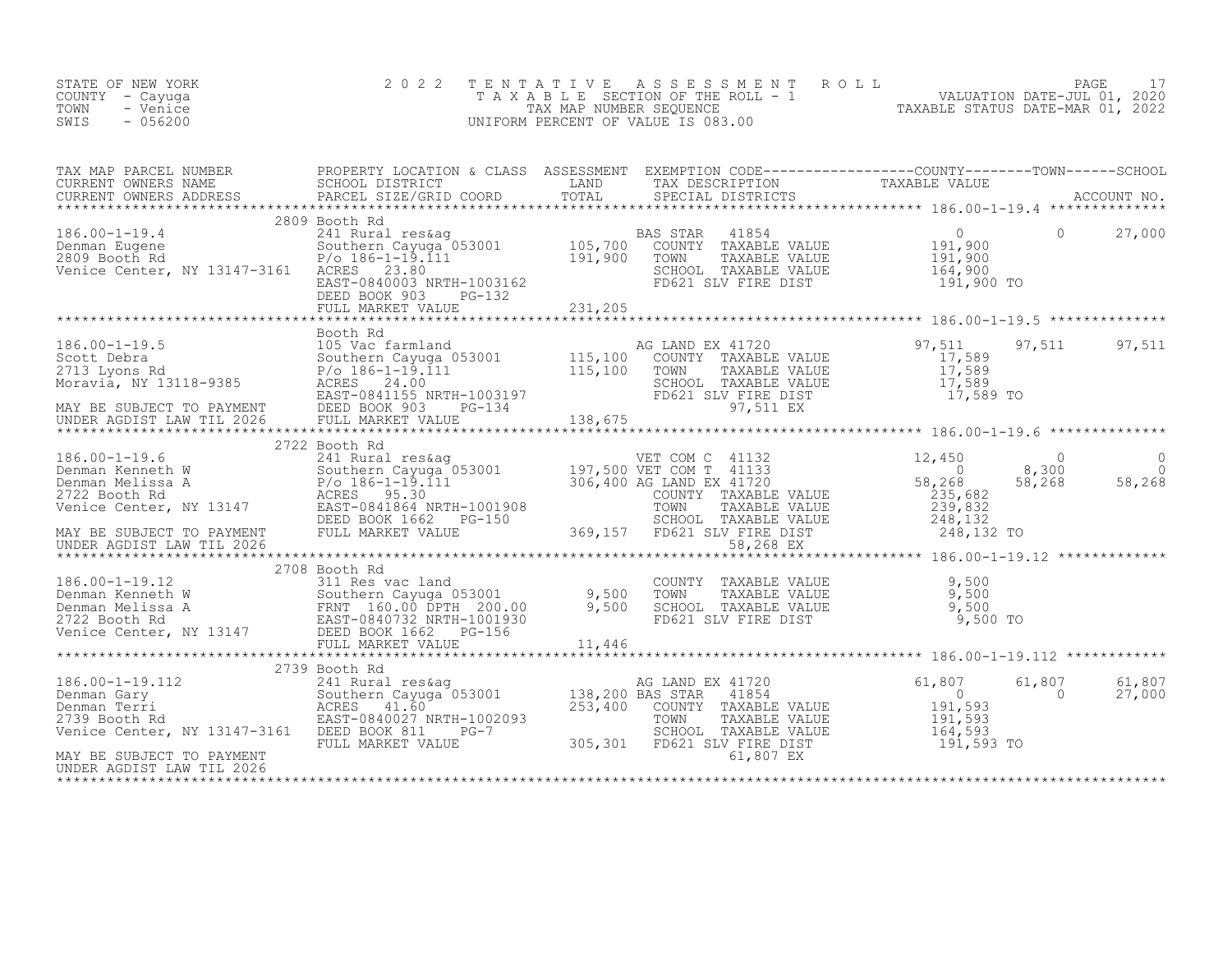| STATE OF NEW YORK<br>COUNTY - Cayuga<br>TOWN<br>- Venice<br>SWIS<br>$-056200$                                                                                                                                                                                                                                                                                                                                                                                                               | 2 0 2 2                                                                                                                                                                                                                                                 |               |                                                                                                                                  | TENTATIVE ASSESSMENT ROLL PAGE 18<br>TAXABLE SECTION OF THE ROLL - 1 VALUATION DATE-JUL 01, 2020<br>TAX MAP NUMBER SEQUENCE TAXABLE STATUS DATE-MAR 01, 2022<br>UNIFORM PERCENT OF VALUE IS 083.00 |                             |
|---------------------------------------------------------------------------------------------------------------------------------------------------------------------------------------------------------------------------------------------------------------------------------------------------------------------------------------------------------------------------------------------------------------------------------------------------------------------------------------------|---------------------------------------------------------------------------------------------------------------------------------------------------------------------------------------------------------------------------------------------------------|---------------|----------------------------------------------------------------------------------------------------------------------------------|----------------------------------------------------------------------------------------------------------------------------------------------------------------------------------------------------|-----------------------------|
| TAX MAP PARCEL NUMBER PROPERTY LOCATION & CLASS ASSESSMENT EXEMPTION CODE-------------------COUNTY---------TOWN------SCHOOL<br>CURRENT OWNERS NAME SCHOOL DISTRICT LAND TAX DESCRIPTION TAXABLE VALUE<br>CURRENT OWNERS ADDRESS PARC                                                                                                                                                                                                                                                        |                                                                                                                                                                                                                                                         |               |                                                                                                                                  |                                                                                                                                                                                                    |                             |
| $186.00 - 1 - 20$<br>Venice View Farms, LLC<br>2243 Indian Field Rd<br>Scipio Center, NY 13147-3186 ACRES 245.00<br>MAY BE SUBJECT TO PAYMENT<br>UNDER AGDIST LAW TIL 2026 FULL                                                                                                                                                                                                                                                                                                             | Gieger Rd<br>Gieger Rd<br>120 Field crops<br>Southern Cayuga 053001 823,600 COUNTY TAXABLE VALUE 150,670<br>SM 73-11 823,600 TOWN TAXABLE VALUE 150,670<br>EAST-0837309 NRTH-1001648 FD621 SLV FIRE DIST 150,670<br>DEED BOOK 1495 PG-213 992,289<br>TE |               |                                                                                                                                  |                                                                                                                                                                                                    | 22012040<br>672,930 672,930 |
| 186.00-1-21.1<br>White Tina 210 1 Family Res<br>2618 Geiger Road Sm 73-11. 96-116 68,000<br>Venice Center, NY 13147 house has deteriorated<br>ACRES 3 80 BANK 99999                                                                                                                                                                                                                                                                                                                         | 2618 Gieger Rd<br>ACRES<br>3.80 BANK 99999<br>EAST-0835772 NRTH-1000017<br>DEED BOOK 4087 PG-57                                                                                                                                                         | ************* | COUNTY TAXABLE VALUE 68,000<br>TOWN TAXABLE VALUE 68,000<br>SCHOOL TAXABLE VALUE 68,000<br>FD621 SLV FIRE DIST 68,000            | ******************** 186.00-1-21.1 ***************<br>68,000 TO                                                                                                                                    | 22012041                    |
|                                                                                                                                                                                                                                                                                                                                                                                                                                                                                             |                                                                                                                                                                                                                                                         |               |                                                                                                                                  |                                                                                                                                                                                                    |                             |
| $\begin{tabular}{lllllllllllllllllll} 186.00-1-21.2 & \begin{tabular}{l} 210^{\circ}1 & \text{Family Res} \\ \text{Prince Stephen A} \\ \text{Prince Heather A} \\ 2610 & \text{Geiger Road} \\ \text{Cepier Road} \\ \text{Cepier Road} \\ \text{Cepier A} \\ \text{Cepier B} \\ \text{Cepier B} \\ \text{Cepier B} \\ \text{Cepier B} \\ \text{Cepier B} \\ \text{Cepier B} \\ \text{Cepier B} \\ \text{Cepier B} \\ \text{DFFED B} \\ \text{Cepier B} \\ \text{DFFED B} \\ \text{Cepier$ | 2610 Gieger Rd<br>210 1 Family Res<br>Southern Cayuga 053001 17,500<br>Smd 926-29 86,000<br>ACRES 2001.00<br>DEED BOOK 4062 PG-85<br>FULL MARKET VALUE                                                                                                  | 103,614       | COUNTY TAXABLE VALUE $86,000$<br>TOWN TAXABLE VALUE $86,000$<br>SCHOOL TAXABLE VALUE $86,000$<br>FD621 SLV FIRE DIST $86,000$ TO |                                                                                                                                                                                                    |                             |
|                                                                                                                                                                                                                                                                                                                                                                                                                                                                                             |                                                                                                                                                                                                                                                         |               |                                                                                                                                  |                                                                                                                                                                                                    |                             |
| 187.00-1-1.11<br>Baylor Joel James<br>Baylor Jason Edward<br>27 Grove St<br>PO Box 544<br>Moravia, NY 13118-0544<br>20 BED BOX 544<br>Moravia, NY 13118-0544<br>20,072<br>20,072<br>20,072<br>20,072<br>20,072<br>20,072<br>20,072<br>20,072<br>20,072<br>20,072                                                                                                                                                                                                                            | State Route 38                                                                                                                                                                                                                                          |               | COUNTY TAXABLE VALUE 74,760<br>TOWN TAXABLE VALUE 74,760<br>SCHOOL TAXABLE VALUE 74,760<br>FD621 SLV FIRE DIST 74,760            | $74,760$ TO                                                                                                                                                                                        | 22005100                    |
|                                                                                                                                                                                                                                                                                                                                                                                                                                                                                             |                                                                                                                                                                                                                                                         |               |                                                                                                                                  |                                                                                                                                                                                                    | 22048100                    |
| 187.00-1-3<br>Auburn City Of State Route 38<br>Auburn City Of Southern Cayuga 053001<br>Memorial City Hall South Tounty Wet Land Area<br>24 South St Ste 111 Sm Hh-80<br>Auburn, NY 13021-3871 ACRES 4.10<br>EAST-0851310 NRTH-1001702<br>DE                                                                                                                                                                                                                                                | State Route 38<br>DEED BOOK 554<br>PG-94<br>FULL MARKET VALUE                                                                                                                                                                                           | 1,446         | 13442<br>COUNTY TAXABLE VALUE<br>TAXABLE VALUE<br>TOWN TAXABLE VALUE<br>SCHOOL TAXABLE VALUE<br>FD621 SLV FIRE DIST<br>1,200 EX  | $\cap$<br>1,200<br>$\Omega$<br>$\frac{1}{1}$ , 200<br>1, 200<br>$0$ TO                                                                                                                             | $\Omega$                    |
|                                                                                                                                                                                                                                                                                                                                                                                                                                                                                             |                                                                                                                                                                                                                                                         |               |                                                                                                                                  |                                                                                                                                                                                                    |                             |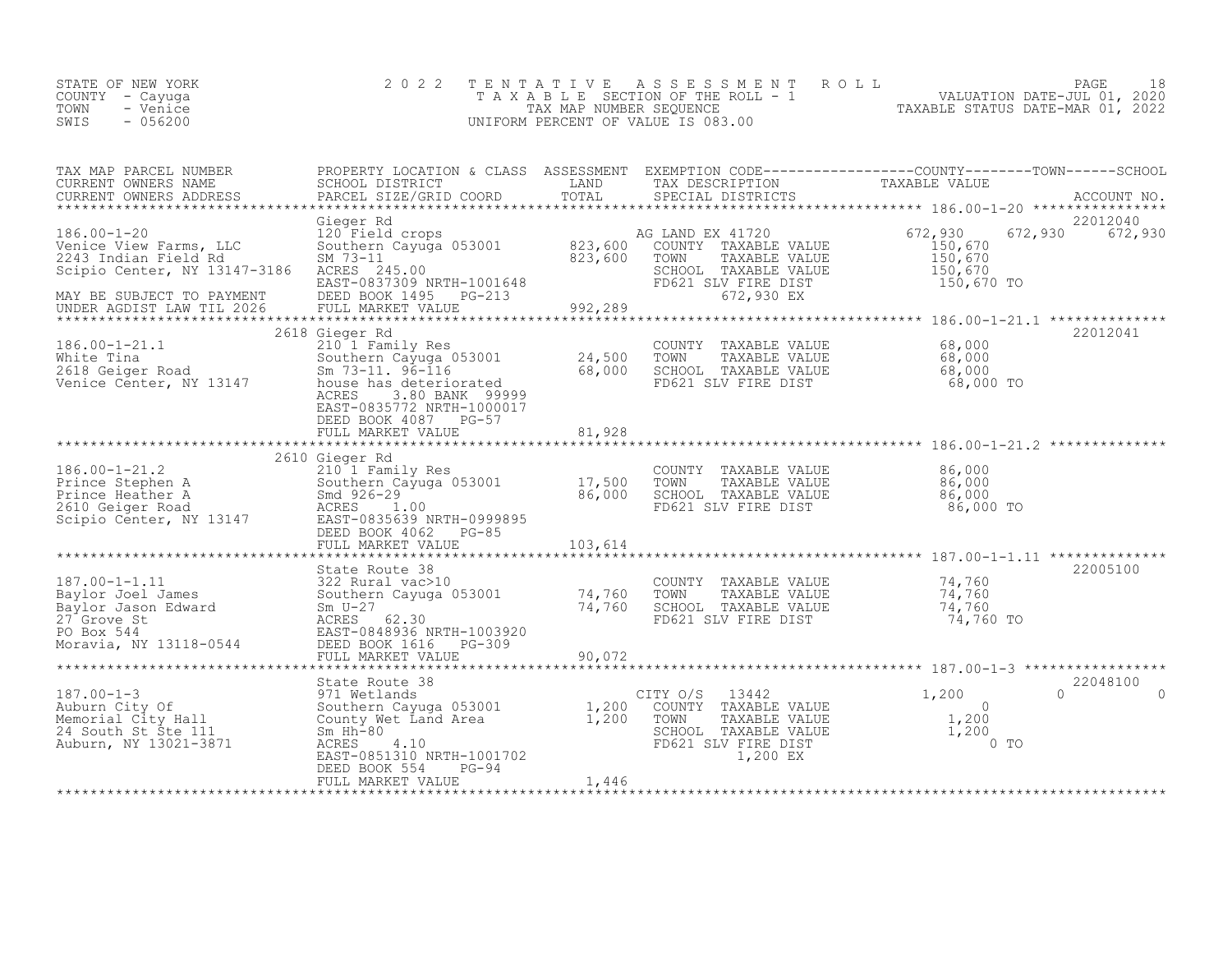| 22022130<br>322 Rural vac>10<br>Sarnicola Family Trust 322 Rural vac>10<br>Sarnicola Family Trust Southern Cayuga 053001<br>Sm Hh-80<br>Binghamton, NY 13903-6818 ACRES 37.90<br>Binghamton, NY 13903-6818 ACRES 37.90<br>EAST-0850037 NRTH-1002131<br>E<br>DEED BOOK 1564 PG-181<br>22019030<br>COUNTY TAXABLE VALUE $2,000$<br>TOWN TAXABLE VALUE $2,000$<br>SCHOOL TAXABLE VALUE $2,000$<br>FD621 SLV FIRE DIST $2,000$<br>MTAX Omitted Tax 520/551 28.26 MT<br>22043020<br>2562 Lyons Rd<br>187.00-1-10.1 2562 Lyons Rd<br>Mullahy Molly Jane 241720<br>Mullahy Molly Jane Moravia 201201 151,700 COUNTY TAXABLE VALUE<br>Mullahy Mary Brooks Sm 74-140 350,900 TOWN TAXABLE VALUE<br>Philadelphia, PA 19148 AD 1528-114 ED621 SL<br>G LAND EX 41720<br>COUNTY TAXABLE VALUE 309,068<br>TOWN TAXABLE VALUE 309,068<br>SCHOOL TAXABLE VALUE 309,068<br>FD621 SLV FIRE DIST 309,068 TO<br>41,832 EX 309,068 TO<br>41,832 41,832<br>2590 Lyons Rd<br>22043020<br>2590 Lyons Rd<br>Yardley Tracy A 210 1 Family Res<br>Yardley Tracy A Moravia Moravia (19,300 TOWN TAXABLE VALUE 219,300<br>2590 Lyons Rd<br>219,300 SCHOOL TAXABLE VALUE 219,300<br>Moravia, NY 13118 Sm 2009-4<br>MAY BE SUBJECT TO PAYME<br>DEED BOOK 3918 PG-14<br>264,217<br>FULL MARKET VALUE<br>187.09-1-1<br>187.09-1-1<br>2960 State Route 38<br>2960 State Route 38<br>2960 State Route 38<br>2960 State Route 38<br>2960 State Route 38<br>2960 State Route 38<br>2960 State Route 38<br>2960 State Route 38<br>2960 State Route 38<br>2960 Stat<br>22008080<br>DEED BOOK 1017 PG-264<br>12,651<br>FULL MARKET VALUE | STATE OF NEW YORK<br>COUNTY - Cayuga<br>- Venice<br>TOWN<br>$-056200$<br>SWIS | 2 0 2 2 | PAGE 19<br>TAXABLE SECTION OF THE ROLL - 1 VALUATION DATE-JUL 01, 2020<br>TAX MAP NUMBER SEQUENCE TAXABLE STATUS DATE-MAR 01, 2022<br>UNIFORM PERCENT OF VALUE IS 083.00 |  |
|--------------------------------------------------------------------------------------------------------------------------------------------------------------------------------------------------------------------------------------------------------------------------------------------------------------------------------------------------------------------------------------------------------------------------------------------------------------------------------------------------------------------------------------------------------------------------------------------------------------------------------------------------------------------------------------------------------------------------------------------------------------------------------------------------------------------------------------------------------------------------------------------------------------------------------------------------------------------------------------------------------------------------------------------------------------------------------------------------------------------------------------------------------------------------------------------------------------------------------------------------------------------------------------------------------------------------------------------------------------------------------------------------------------------------------------------------------------------------------------------------------------------------------------------------------------------------------------------------|-------------------------------------------------------------------------------|---------|--------------------------------------------------------------------------------------------------------------------------------------------------------------------------|--|
|                                                                                                                                                                                                                                                                                                                                                                                                                                                                                                                                                                                                                                                                                                                                                                                                                                                                                                                                                                                                                                                                                                                                                                                                                                                                                                                                                                                                                                                                                                                                                                                                  |                                                                               |         |                                                                                                                                                                          |  |
|                                                                                                                                                                                                                                                                                                                                                                                                                                                                                                                                                                                                                                                                                                                                                                                                                                                                                                                                                                                                                                                                                                                                                                                                                                                                                                                                                                                                                                                                                                                                                                                                  |                                                                               |         |                                                                                                                                                                          |  |
|                                                                                                                                                                                                                                                                                                                                                                                                                                                                                                                                                                                                                                                                                                                                                                                                                                                                                                                                                                                                                                                                                                                                                                                                                                                                                                                                                                                                                                                                                                                                                                                                  |                                                                               |         |                                                                                                                                                                          |  |
|                                                                                                                                                                                                                                                                                                                                                                                                                                                                                                                                                                                                                                                                                                                                                                                                                                                                                                                                                                                                                                                                                                                                                                                                                                                                                                                                                                                                                                                                                                                                                                                                  |                                                                               |         |                                                                                                                                                                          |  |
|                                                                                                                                                                                                                                                                                                                                                                                                                                                                                                                                                                                                                                                                                                                                                                                                                                                                                                                                                                                                                                                                                                                                                                                                                                                                                                                                                                                                                                                                                                                                                                                                  |                                                                               |         |                                                                                                                                                                          |  |
|                                                                                                                                                                                                                                                                                                                                                                                                                                                                                                                                                                                                                                                                                                                                                                                                                                                                                                                                                                                                                                                                                                                                                                                                                                                                                                                                                                                                                                                                                                                                                                                                  |                                                                               |         |                                                                                                                                                                          |  |
|                                                                                                                                                                                                                                                                                                                                                                                                                                                                                                                                                                                                                                                                                                                                                                                                                                                                                                                                                                                                                                                                                                                                                                                                                                                                                                                                                                                                                                                                                                                                                                                                  |                                                                               |         |                                                                                                                                                                          |  |
|                                                                                                                                                                                                                                                                                                                                                                                                                                                                                                                                                                                                                                                                                                                                                                                                                                                                                                                                                                                                                                                                                                                                                                                                                                                                                                                                                                                                                                                                                                                                                                                                  |                                                                               |         |                                                                                                                                                                          |  |
|                                                                                                                                                                                                                                                                                                                                                                                                                                                                                                                                                                                                                                                                                                                                                                                                                                                                                                                                                                                                                                                                                                                                                                                                                                                                                                                                                                                                                                                                                                                                                                                                  |                                                                               |         |                                                                                                                                                                          |  |
|                                                                                                                                                                                                                                                                                                                                                                                                                                                                                                                                                                                                                                                                                                                                                                                                                                                                                                                                                                                                                                                                                                                                                                                                                                                                                                                                                                                                                                                                                                                                                                                                  |                                                                               |         |                                                                                                                                                                          |  |
|                                                                                                                                                                                                                                                                                                                                                                                                                                                                                                                                                                                                                                                                                                                                                                                                                                                                                                                                                                                                                                                                                                                                                                                                                                                                                                                                                                                                                                                                                                                                                                                                  |                                                                               |         |                                                                                                                                                                          |  |
|                                                                                                                                                                                                                                                                                                                                                                                                                                                                                                                                                                                                                                                                                                                                                                                                                                                                                                                                                                                                                                                                                                                                                                                                                                                                                                                                                                                                                                                                                                                                                                                                  |                                                                               |         |                                                                                                                                                                          |  |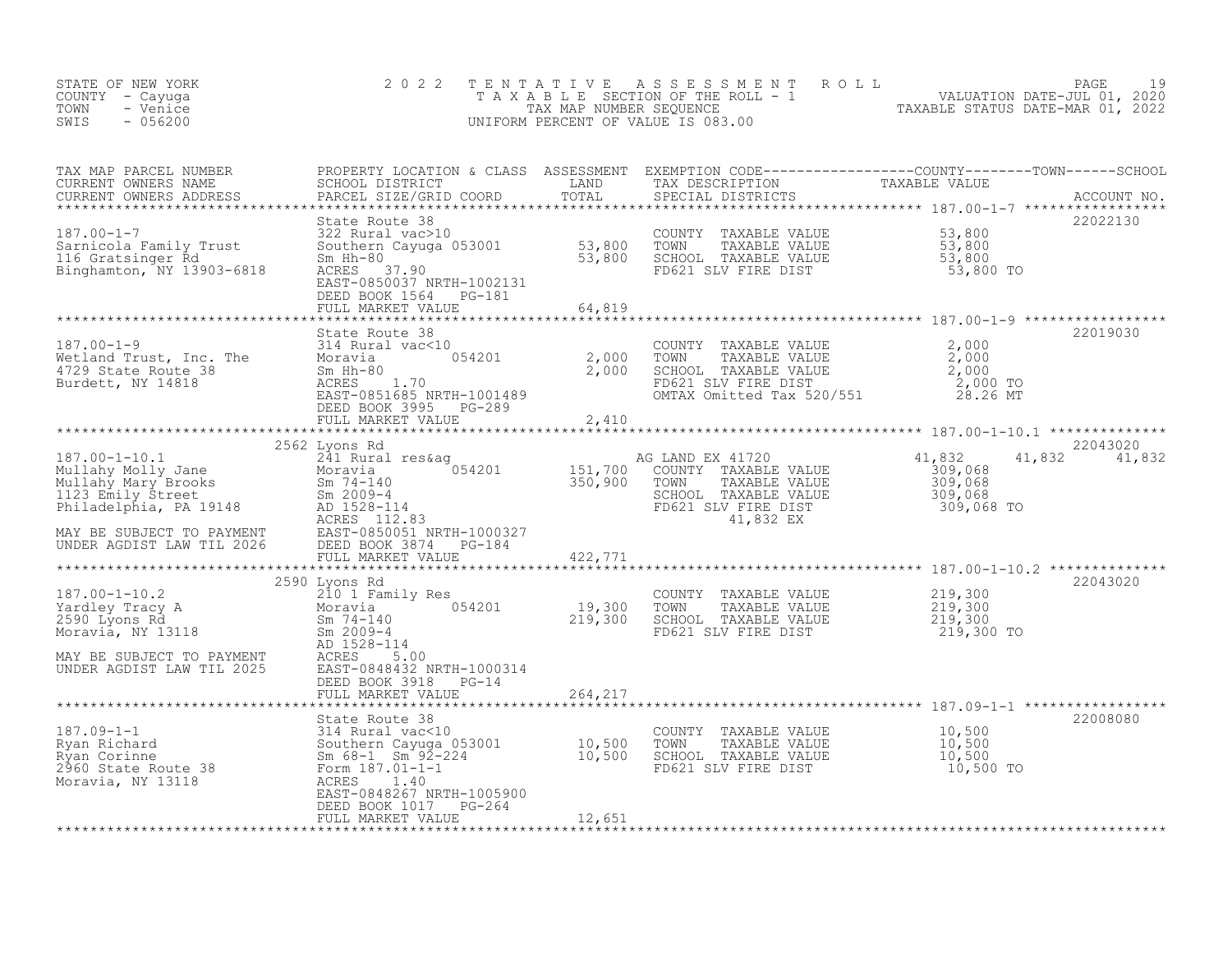| STATE OF NEW YORK<br>COUNTY - Cayuga<br>- Venice<br>TOWN<br>SWIS<br>$-056200$                          | 2 0 2 2                                                                                                                                                                                                                                                                   | TENTATIVE<br>TAX MAP NUMBER SEQUENCE | A S S E S S M E N T<br>ROLL<br>T A X A B L E SECTION OF THE ROLL - 1<br>UNIFORM PERCENT OF VALUE IS 083.00 | VALUATION DATE-JUL 01, 2020<br>TAXABLE STATUS DATE-MAR 01, 2022 | PAGE<br>20  |
|--------------------------------------------------------------------------------------------------------|---------------------------------------------------------------------------------------------------------------------------------------------------------------------------------------------------------------------------------------------------------------------------|--------------------------------------|------------------------------------------------------------------------------------------------------------|-----------------------------------------------------------------|-------------|
| TAX MAP PARCEL NUMBER<br>CURRENT OWNERS NAME<br>CURRENT OWNERS ADDRESS                                 | PROPERTY LOCATION & CLASS ASSESSMENT EXEMPTION CODE---------------COUNTY-------TOWN-----SCHOOL<br>SCHOOL DISTRICT<br>PARCEL SIZE/GRID COORD                                                                                                                               | LAND<br>TOTAL                        | TAX DESCRIPTION<br>SPECIAL DISTRICTS                                                                       | TAXABLE VALUE                                                   | ACCOUNT NO. |
| $187.09 - 1 - 2$<br>Valenta Nancy B<br>137 Walters Rd<br>Whitney Point, NY 13862                       | 3006 Firelane 5<br>260 Seasonal res - WTRFNT<br>Southern Cayuga 053001<br>Sm $04-117$ , $03-280$<br>92' lakefront<br>187.01-1-2.1, see notes<br>ACRES<br>1.90<br>EAST-0848465 NRTH-1005856<br>DEED BOOK 1397 PG-256<br>FULL MARKET VALUE                                  | 151,300<br>214,400<br>258,313        | COUNTY<br>TAXABLE VALUE<br>TOWN<br>TAXABLE VALUE<br>SCHOOL TAXABLE VALUE<br>FD621 SLV FIRE DIST            | 214,400<br>214,400<br>214,400<br>214,400 TO                     | 22014090    |
| **********************************                                                                     | **********************<br>2994 Overbrook Dr                                                                                                                                                                                                                               | * * * * * * * * * * * * *            |                                                                                                            |                                                                 | 22014040    |
| $187.09 - 1 - 4.11$<br>Baker Michael J<br>Baker Beth A<br>15410 Seneca Beach Dr<br>Cypress, TX 77429   | 210 1 Family Res - WTRFNT<br>Southern Cayuga 053001<br>Sm $2007 - 174$<br>incl $187.09-1-4.1 + 7$<br>620' Lake Frontage<br>ACRES<br>7.82<br>EAST-0848652 NRTH-1005565<br>DEED BOOK 1318<br>PG-262                                                                         | 392,000<br>725,000                   | COUNTY TAXABLE VALUE<br>TOWN<br>TAXABLE VALUE<br>SCHOOL TAXABLE VALUE<br>FD621 SLV FIRE DIST               | 725,000<br>725,000<br>725,000<br>725,000 TO                     |             |
|                                                                                                        | FULL MARKET VALUE                                                                                                                                                                                                                                                         | 873,494<br>* * * * * * * * * *       |                                                                                                            |                                                                 |             |
| $187.09 - 1 - 8$<br>Schneller Carlo<br>Schneller Anita<br>101 Stagecoach Ln<br>Friendsville, PA 18818  | 2977 Firelane 3<br>260 Seasonal res - WTRFNT<br>Southern Cayuga 053001<br>Rr Deed 527-288 Sm T-4<br>Form 187.01-1-12 Sm97-208<br>65.3'lf; sm 2003-232<br><b>FRNT</b><br>98.83 DPTH 184.05<br>EAST-0848963 NRTH-1005362<br>DEED BOOK 1515 PG-126<br>FULL MARKET VALUE      | 109,400<br>240,000<br>289,157        | COUNTY TAXABLE VALUE<br>TOWN<br>TAXABLE VALUE<br>SCHOOL TAXABLE VALUE<br>FD621 SLV FIRE DIST               | 240,000<br>240,000<br>240,000<br>240,000 TO                     | 22023120    |
|                                                                                                        | 2972 Firelane 3                                                                                                                                                                                                                                                           |                                      |                                                                                                            |                                                                 | 22021190    |
| $187.09 - 1 - 10$<br>Schneller Carlo<br>Schneller Anita<br>101 Stagecoach Ln<br>Friendsville, PA 18818 | 260 Seasonal res - WTRFNT<br>Southern Cayuga 053001<br>SOULNEIN Cayago<br>Rr Deed 528-30 Sm T-4<br>10 SM 21 1-10 SM 21<br>Form 187.01-1-10, SM 2017<br>44.8' LF<br>40.00 DPTH 70.60<br>FRNT<br>EAST-0849060 NRTH-1005340<br>DEED BOOK 1683<br>PG-245<br>FULL MARKET VALUE | 82,000<br>186,900<br>225,181         | COUNTY TAXABLE VALUE<br>TOWN<br>TAXABLE VALUE<br>SCHOOL TAXABLE VALUE<br>FD621 SLV FIRE DIST               | 186,900<br>186,900<br>186,900<br>186,900 TO                     |             |
|                                                                                                        |                                                                                                                                                                                                                                                                           |                                      |                                                                                                            |                                                                 |             |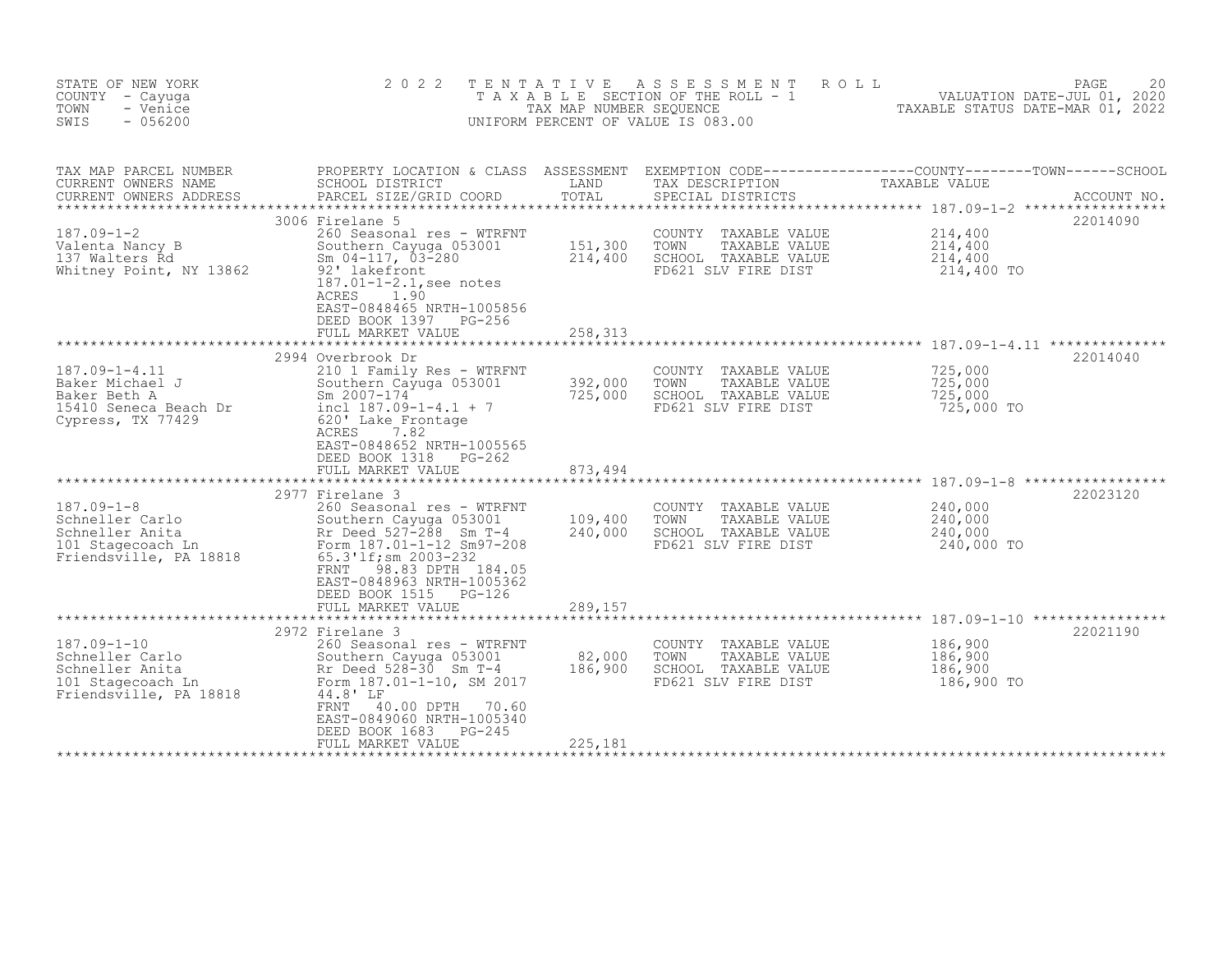| STATE OF NEW YORK<br>COUNTY - Cayuga<br>- Venice<br>TOWN<br>$-056200$<br>SWIS                                                | 2 0 2 2                                                                                                                                                                                                                                                                         | TENTATIVE<br>TAX MAP NUMBER SEQUENCE                 | A S S E S S M E N T<br>ROLL<br>T A X A B L E SECTION OF THE ROLL - 1<br>UNIFORM PERCENT OF VALUE IS 083.00                                                                                                                    | VALUATION DATE-JUL 01, 2020<br>TAXABLE STATUS DATE-MAR 01, 2022 | PAGE<br>21                     |
|------------------------------------------------------------------------------------------------------------------------------|---------------------------------------------------------------------------------------------------------------------------------------------------------------------------------------------------------------------------------------------------------------------------------|------------------------------------------------------|-------------------------------------------------------------------------------------------------------------------------------------------------------------------------------------------------------------------------------|-----------------------------------------------------------------|--------------------------------|
| TAX MAP PARCEL NUMBER<br>CURRENT OWNERS NAME<br>CURRENT OWNERS ADDRESS                                                       | PROPERTY LOCATION & CLASS ASSESSMENT<br>SCHOOL DISTRICT<br>PARCEL SIZE/GRID COORD                                                                                                                                                                                               | LAND<br>TOTAL                                        | $\begin{tabular}{ll} EXEMPTION & CODE-------------COUNTY-----TOWN-----SCHOOL \\ \end{tabular} \label{tab:2}$<br>TAX DESCRIPTION<br>$\begin{tabular}{ll} \multicolumn{2}{l}{{\bf{TAX}}}=T. \end{tabular}$<br>SPECIAL DISTRICTS |                                                                 | ACCOUNT NO.                    |
| $187.09 - 1 - 11$<br>Doell Carol O<br>511 Fourth Ave<br>West Wood, NJ 07675                                                  | 2970 Firelane 3<br>260 Seasonal res - WTRFNT<br>Southern Cayuga 053001<br>Rr D.534-50; Ad 1029-134<br>Form 187.01-1-11 Sm74-276<br>Ad 1063-51, 94.3' Lk Fr<br>95.00 DPTH<br>FRNT<br>95.60<br>EAST-0849083 NRTH-1005272<br>DEED BOOK 1687 PG-1<br>FULL MARKET VALUE              | 138,300<br>218,600<br>263,373                        | COUNTY TAXABLE VALUE<br>TOWN<br>TAXABLE VALUE<br>SCHOOL TAXABLE VALUE<br>FD621 SLV FIRE DIST                                                                                                                                  | 218,600<br>218,600<br>218,600<br>218,600 TO                     | 22005060                       |
| $187.09 - 1 - 12.1$<br>Fland Steven<br>Fland Cynthia S<br>22 Park St<br>Moravia, NY 13118                                    | 2968 Firelane 3<br>210 1 Family Res - WTRFNT<br>Southern Cayuga 053001<br>Sm T-4, 2013-112, 97-208<br>Form 187.01-1-13<br>119' LF<br>ACRES<br>3.50 BANK 99997<br>EAST-0848935 NRTH-1005170<br>DEED BOOK 1169 PG-296<br>FULL MARKET VALUE                                        | 176,700<br>299,900<br>361,325                        | COUNTY TAXABLE VALUE<br>TOWN<br>TAXABLE VALUE<br>SCHOOL TAXABLE VALUE<br>FD621 SLV FIRE DIST                                                                                                                                  | 299,900<br>299,900<br>299,900<br>299,900 TO                     | 22034160                       |
| $187.09 - 1 - 13$<br>Evelyn David G<br>Weinraub Jennifer<br>weiniaup bennifer<br>121 Cayuga Park Rd<br>Ithaca, NY 14850-1405 | 2964 Firelane 3<br>260 Seasonal res - WTRFNT<br>Southern Cayuga 053001<br>Soutnern Cayuya<br>Rr Deed 542-248<br>Form 187.01-1-19<br>Sm $Z-3$ , T-4 Lake Ft $50.9'$<br>FRNT 58.90 DPTH 187.80<br>EAST-0849192 NRTH-1005145<br>DEED BOOK 1495 PG-157<br>FULL MARKET VALUE         | ********************<br>94,900<br>205,000<br>246,988 | COUNTY TAXABLE VALUE<br>TOWN<br>TAXABLE VALUE<br>SCHOOL TAXABLE VALUE<br>FD621 SLV FIRE DIST                                                                                                                                  | 205,000<br>205,000<br>205,000<br>205,000 TO                     | 22034090                       |
| $187.09 - 1 - 14$<br>Wheat Fred<br>2962 Firelane 3<br>Moravie Williams<br>Moravia, NY 13118-9377                             | 2962 Firelane 3<br>210 1 Family Res - WTRFNT<br>Southern Cayuga 053001<br>Rr Deed 535-194, Sm 76-305<br>Form 187.01-1-20,<br>68.7'lake Frt<br>18.00 DPTH 218.10<br>FRNT<br>ACRES<br>0.14 BANK 99999<br>EAST-0849232 NRTH-1005115<br>DEED BOOK 987<br>PG-61<br>FULL MARKET VALUE | 112,700<br>289,900<br>349,277                        | BAS STAR<br>41854<br>COUNTY TAXABLE VALUE<br>TOWN<br>TAXABLE VALUE<br>SCHOOL TAXABLE VALUE<br>FD621 SLV FIRE DIST                                                                                                             | $\overline{0}$<br>289,900<br>289,900<br>262,900<br>289,900 TO   | 22039150<br>$\Omega$<br>27,000 |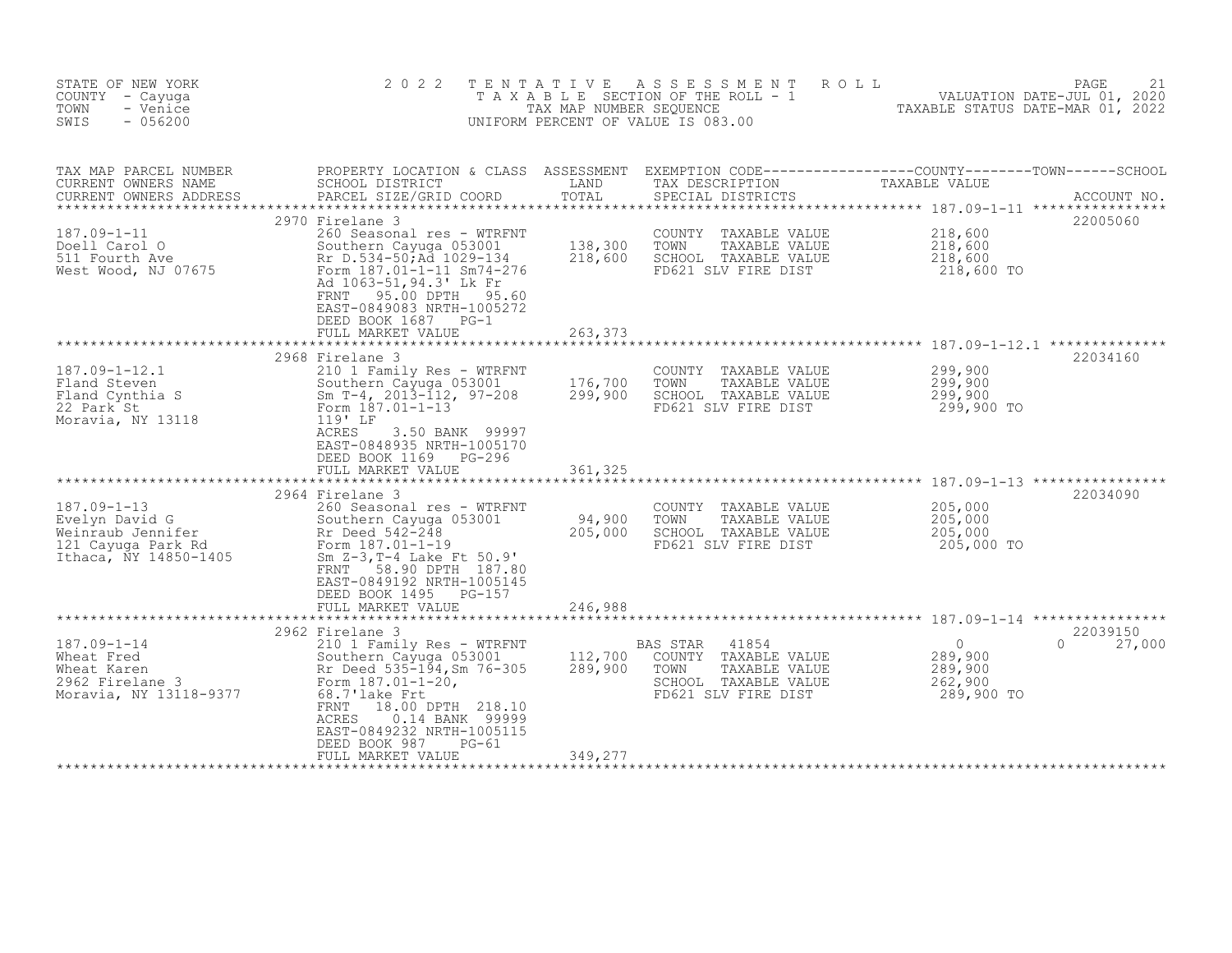| STATE OF NEW YORK<br>COUNTY - Cayuga<br>TOWN<br>- Venice<br>$-056200$<br>SWIS                                                | 2 0 2 2                                                                                                                                                                                                                                                                                        | TENTATIVE<br>TAX MAP NUMBER SEQUENCE    | ASSESSMENT<br>T A X A B L E SECTION OF THE ROLL - 1<br>UNIFORM PERCENT OF VALUE IS 083.00                                                                              | ROLL<br>VALUATION DATE-JUL 01, 2020<br>TAXABLE STATUS DATE-MAR 01, 2022                                             | PAGE<br>22                                |
|------------------------------------------------------------------------------------------------------------------------------|------------------------------------------------------------------------------------------------------------------------------------------------------------------------------------------------------------------------------------------------------------------------------------------------|-----------------------------------------|------------------------------------------------------------------------------------------------------------------------------------------------------------------------|---------------------------------------------------------------------------------------------------------------------|-------------------------------------------|
| TAX MAP PARCEL NUMBER<br>CURRENT OWNERS NAME<br>CURRENT OWNERS ADDRESS                                                       | PROPERTY LOCATION & CLASS ASSESSMENT EXEMPTION CODE-----------------COUNTY--------TOWN------SCHOOL DISTRICT CORE LAND TAX DESCRIPTION<br>PARCEL SIZE/GRID COORD                                                                                                                                | TOTAL                                   | SPECIAL DISTRICTS                                                                                                                                                      |                                                                                                                     | ACCOUNT NO.                               |
| $187.09 - 1 - 15$<br>Smith Karen Wheat<br>Smith David Maurice<br>131 Crane Lndg<br>Manlius, NY 13104                         | 2960 Firelane 3<br>210 1 Family Res - WTRFNT<br>Southern Cayuga 053001<br>Rr Deed 535-194, SM2012-27<br>Sm 76-306 58.4' Lake Fr<br>Form 187.01-1-21<br>16.20 DPTH 218.10<br>FRNT<br><b>ACRES</b><br>0.17<br>EAST-0849245 NRTH-1005099<br>DEED BOOK 1558<br>PG-303<br>FULL MARKET VALUE         | 81,800<br>280,600<br>338,072            | COUNTY TAXABLE VALUE<br>TAXABLE VALUE<br>TOWN<br>SCHOOL TAXABLE VALUE<br>FD621 SLV FIRE DIST                                                                           | 280,600<br>280,600<br>280,600<br>280,600 TO                                                                         | 22039160                                  |
| $187.09 - 1 - 16$<br>Foti, as Life Tenant Shirley<br>Watkins Cindy B<br>and a string<br>2958 Firelane 3<br>Moravia, NY 13118 | 2958 Firelane 3<br>210 1 Family Res - WTRFNT<br>Southern Cayuga 053001<br>Rr Deed 534-56 Sm 76-12<br>Sm 76-121 21' Lake Front<br>Form 187.01-1-22<br>FRNT<br>18.00 DPTH 202.10<br>0.09<br>ACRES<br>EAST-0849270 NRTH-1005080<br>DEED BOOK 3899 PG-149                                          | * * * * * * * * * * * * * * *           | VET COM C 41132<br>65,200 VET COM T 41133<br>222,000 BAS STAR<br>41854<br>COUNTY TAXABLE VALUE<br>TOWN<br>TAXABLE VALUE<br>SCHOOL TAXABLE VALUE<br>FD621 SLV FIRE DIST | $\Omega$<br>12,450<br>$\overline{0}$<br>8,300<br>$\circ$<br>$\Omega$<br>209,550<br>213,700<br>195,000<br>222,000 TO | 22007200<br>$\Omega$<br>$\circ$<br>27,000 |
| $187.09 - 1 - 17$<br>Gardner Harry M<br>Gardner Harry A<br>10 Rob-San Dr<br>Homer, NY 13077                                  | FULL MARKET VALUE<br>2956 Firelane 3<br>210 1 Family Res - WTRFNT<br>Southern Cayuga 053001<br>SM 2017-29<br>Form 187.01-1-23.11 Smd<br>612-259 Unr Sm 31' Lake<br>FRNT<br>30.00 DPTH 205.30<br>0.12<br><b>ACRES</b><br>EAST-0849259 NRTH-1005040<br>DEED BOOK 1663 PG-34<br>FULL MARKET VALUE | 267,470<br>71,100<br>205,000<br>246,988 | COUNTY<br>TAXABLE VALUE<br>TOWN<br>TAXABLE VALUE<br>SCHOOL TAXABLE VALUE<br>FD621 SLV FIRE DIST                                                                        | 205,000<br>205,000<br>205,000<br>205,000 TO                                                                         | 22039170                                  |
| $187.09 - 1 - 18$<br>Schneller Carlo<br>Schneller Anita<br>101 Stagecoach Ln<br>Friendsville, PA 18818                       | Firelane 3<br>311 Res vac land<br>Southern Cayuga 053001<br>Form 187.01-1-17<br>Sm $74 - 276$<br>FRNT<br>58.00 DPTH<br>65.00<br>ACRES<br>0.03<br>EAST-0849076 NRTH-1004964<br>DEED BOOK 1683<br>PG-245<br>FULL MARKET VALUE                                                                    | 1,000<br>1,000<br>1,205                 | COUNTY TAXABLE VALUE<br>TOWN<br>TAXABLE VALUE<br>SCHOOL TAXABLE VALUE<br>FD621 SLV FIRE DIST                                                                           | 1,000<br>1,000<br>1,000<br>1,000 TO                                                                                 | 22021180                                  |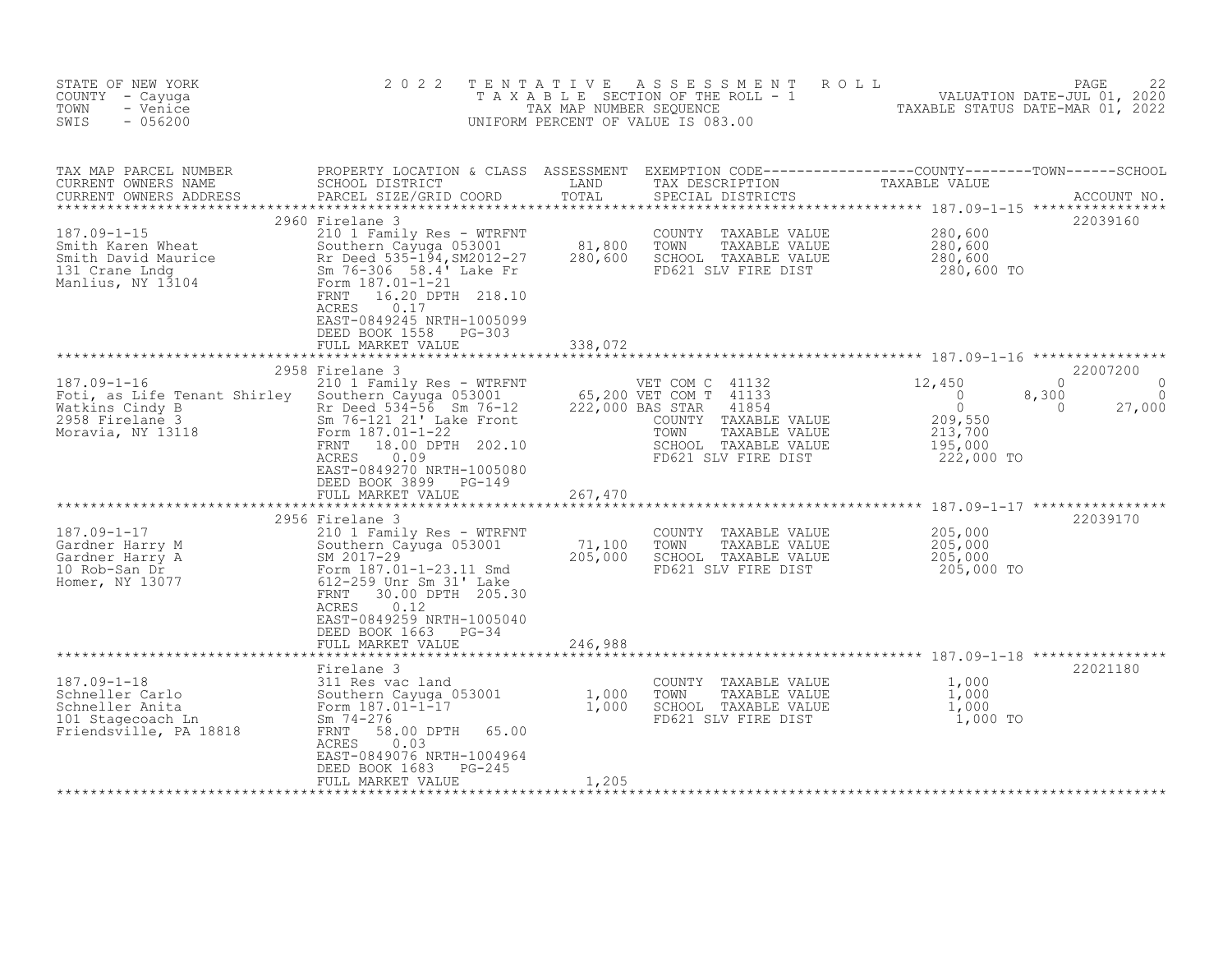| STATE OF NEW YORK<br>COUNTY - Cayuga<br>TOWN<br>- Venice<br>SWIS<br>$-056200$                               | 2 0 2 2                                                                                                                                                                                                                                                                          | TENTATIVE<br>TAX MAP NUMBER SEQUENCE                  | ASSESSMENT<br>T A X A B L E SECTION OF THE ROLL - 1<br>UNIFORM PERCENT OF VALUE IS 083.00    | ROLL<br>VALUATION DATE-JUL 01, 2020<br>TAXABLE STATUS DATE-MAR 01, 2022                                                                                                | 23<br>PAGE              |
|-------------------------------------------------------------------------------------------------------------|----------------------------------------------------------------------------------------------------------------------------------------------------------------------------------------------------------------------------------------------------------------------------------|-------------------------------------------------------|----------------------------------------------------------------------------------------------|------------------------------------------------------------------------------------------------------------------------------------------------------------------------|-------------------------|
| TAX MAP PARCEL NUMBER<br>CURRENT OWNERS NAME<br>CURRENT OWNERS ADDRESS                                      | SCHOOL DISTRICT<br>PARCEL SIZE/GRID COORD<br>2936 Firelane 3                                                                                                                                                                                                                     | LAND<br>TOTAL<br>**************                       | TAX DESCRIPTION<br>SPECIAL DISTRICTS                                                         | PROPERTY LOCATION & CLASS ASSESSMENT EXEMPTION CODE----------------COUNTY-------TOWN------SCHOOL<br>TAXABLE VALUE<br>******************** 187.09-1-19 **************** | ACCOUNT NO.<br>22008010 |
| $187.09 - 1 - 19$<br>Community Rd Garage Assoc<br>2962 Firelane 3<br>Moravia, NY 13118                      | 312 Vac w/imprv<br>Southern Cayuga 053001<br>Sm $74-276$ , $76-305$ , Ad $816-$<br>$208, 510 - 77, 616 - 74, 616 - 74$<br>Form 187.01-1-15, SM 2012<br>ACRES<br>1.00<br>EAST-0849044 NRTH-1004899<br>DEED BOOK 3899<br>PG-149<br>FULL MARKET VALUE                               | 25,000<br>45,000<br>54,217                            | COUNTY TAXABLE VALUE<br>TOWN<br>TAXABLE VALUE<br>SCHOOL TAXABLE VALUE<br>FD621 SLV FIRE DIST | 45,000<br>45,000<br>45,000<br>45,000 TO                                                                                                                                |                         |
| $187.09 - 1 - 20$<br>Simon Susan B<br>Pulver Stephen F<br>102 East Genesee Parkway<br>Syracuse, NY 13214    | *********************************<br>2953 Firelane 3<br>260 Seasonal res<br>Southern Cayuga 053001<br>Rr Deed 530-83<br>Inc Form 187.01-1-16 & 26<br>Form 187.01-1-18.1<br>FRNT 100.00 DPTH 203.65<br>EAST-0849158 NRTH-1004903<br>DEED BOOK 3728<br>PG-340<br>FULL MARKET VALUE | 15,200<br>100,900<br>121,566                          | COUNTY TAXABLE VALUE<br>TOWN<br>TAXABLE VALUE<br>SCHOOL TAXABLE VALUE<br>FD621 SLV FIRE DIST | 100,900<br>100,900<br>100,900<br>100,900 TO                                                                                                                            | 22039200                |
| $187.09 - 1 - 21$<br>Anderson Mary C<br>Anderson Brian & Sara E<br>114 Pinewood Pl<br>Ithaca, NY 14850-1942 | 2954 Firelane 3<br>210 1 Family Res - WTRFNT<br>Southern Cayuga 053001<br>Rr Deed 530-78<br>98' Lake Frontage<br>Form 187.01-1-24 Unr Sm<br>90.50 DPTH 191.70<br>FRNT<br>0.25<br>ACRES<br>EAST-0849282 NRTH-1004987<br>DEED BOOK 1597 PG-1<br>FULL MARKET VALUE                  | ********************<br>142,000<br>279,900<br>337,229 | COUNTY TAXABLE VALUE<br>TOWN<br>TAXABLE VALUE<br>SCHOOL TAXABLE VALUE<br>FD621 SLV FIRE DIST | 279,900<br>279,900<br>279,900<br>279,900 TO                                                                                                                            | 22024110                |
|                                                                                                             |                                                                                                                                                                                                                                                                                  | ************                                          |                                                                                              |                                                                                                                                                                        |                         |
| $187.09 - 1 - 22.1$<br>Simon Susan<br>102 E Genesee Pkwy<br>Syracuse, NY 13214                              | 2949 Firelane 3<br>210 1 Family Res<br>Southern Cayuga 053001<br>Rr Deed 530-75 Unr Sm<br>$p$ /o 187.09-1-22<br>98.7' Lake Front, mapping<br>FRNT 102.90 DPTH 258.25<br>EAST-0849195 NRTH-1004816<br>DEED BOOK 1669<br>PG-192<br>FULL MARKET VALUE                               | 35,000<br>99,900<br>120,361                           | COUNTY TAXABLE VALUE<br>TOWN<br>TAXABLE VALUE<br>SCHOOL TAXABLE VALUE<br>FD621 SLV FIRE DIST | 99,900<br>99,900<br>99,900<br>99,900 TO                                                                                                                                | 22005080                |
|                                                                                                             |                                                                                                                                                                                                                                                                                  |                                                       |                                                                                              |                                                                                                                                                                        |                         |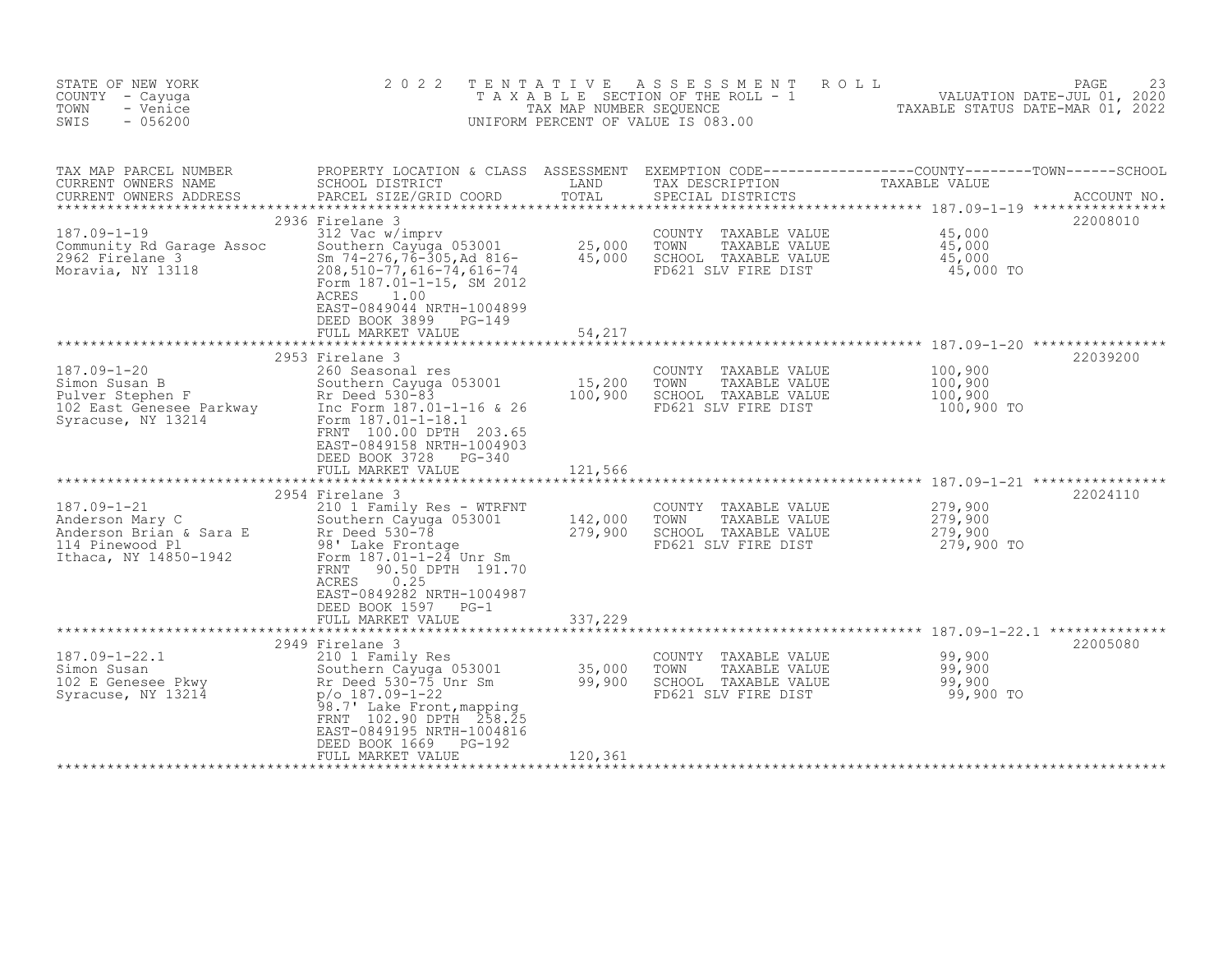| STATE OF NEW YORK<br>COUNTY - Cayuga<br>- Venice<br>TOWN<br>$-056200$<br>SWIS                                                                                                                                                                                          | 2 0 2 2                                                                                                                                                                                                                                                                                                          | TENTATIVE                   | ASSESSMENT ROLL<br>TAXABLE SECTION OF THE ROLL - 1<br>TAXABLE SECTION OF THE ROLL - 1<br>TAXABLE STATUS DATE-MAR 01, 2022<br>UNIFORM PERCENT OF VALUE IS 083.00 |                                         | PAGE<br>24 |
|------------------------------------------------------------------------------------------------------------------------------------------------------------------------------------------------------------------------------------------------------------------------|------------------------------------------------------------------------------------------------------------------------------------------------------------------------------------------------------------------------------------------------------------------------------------------------------------------|-----------------------------|-----------------------------------------------------------------------------------------------------------------------------------------------------------------|-----------------------------------------|------------|
| TAX MAP PARCEL NUMBER<br>CURRENT OWNERS NAME<br>CURRENT OWNERS ADDRESS                                                                                                                                                                                                 | PROPERTY LOCATION & CLASS ASSESSMENT EXEMPTION CODE------------------COUNTY--------TOWN------SCHOOL<br>SCHOOL DISTRICT LAND TAX DESCRIPTION TAXABLE VALUE<br>PARCEL SIZE/GRID COORD TOTAL SPECIAL DISTRICTS                                                                                                      |                             |                                                                                                                                                                 |                                         |            |
| 187.09-1-22.2<br>Simon Susan B<br>Pulver Stephen F<br>102 East Genese Parkway<br>102 East Genese Parkway<br>102 Pulver Stephen F<br>102 Pulver Susan Pole 1-22<br>20 Pulver Stephen Parkway<br>20 Pulver Stephen Parkway<br>20 Pulver Stephen Pa<br>Syracuse, NY 13214 | Firelane 3<br>311 Res vac land - WTRFNT<br>Sul Res vac Ianu - Wikeni<br>Southern Cayuga 053001<br>Rr Deed 530-75 Unr Sm<br>98.7' Lake 1/3 interest 2<br>FRNT 103.58 DPTH 93.20<br>EAST-0849307 NRTH-1004892<br>DEED BOOK 3728 PG-340<br>FULL MARKET VALUE                                                        | 92,000<br>110,843           | COUNTY TAXABLE VALUE $92,000$<br>TOWN TAXABLE VALUE $92,000$<br>SCHOOL TAXABLE VALUE $92,000$<br>FD621 SLV FIRE DIST 92,000 TO<br>92,000 TOWN                   |                                         | 22005080   |
|                                                                                                                                                                                                                                                                        |                                                                                                                                                                                                                                                                                                                  |                             |                                                                                                                                                                 |                                         |            |
| 187.09-1-23<br>Gardner Joyce<br>Clark Jean<br>40 Harvard Ct<br>White Plains, NY 10605-1604                                                                                                                                                                             | 2945 Firelane 3<br>260 Seasonal res<br>200 Southern Cayuga 053001 15,000<br>Rr Deed 534–55 82,000<br>Form <sub>-1</sub> 87.01–1-29 82,000<br>AD 1551-01 & 08<br>FRNT 49.50 DPTH 230.00<br>ACRES<br>0.31<br>EAST-0849233 NRTH-1004736<br>DEED BOOK 1551 PG-8<br>FULL MARKET VALUE                                 | 98,795                      | COUNTY TAXABLE VALUE $82,000$<br>TOWN TAXABLE VALUE $82,000$<br>SCHOOL TAXABLE VALUE $82,000$<br>FD621 SLV FIRE DIST $82,000$ TO                                |                                         | 22008030   |
| $187.09 - 1 - 24$<br>Gardner Joyce<br>Clark Jean<br>40 Harvard Ct<br>White Plains, NY 10605-1604                                                                                                                                                                       | Fire lane 3<br>311 Res vac land - WTRFNT<br>Southern Cayuga 053001<br>Rr Deed 534–55<br>Form 187.01–1–76, AD1551–0<br>Southern Cayuga 053001<br>Rr Deed 534-55<br>115' Lake Frontage<br>FRNT 115.00 DPTH 45.30<br><b>ACRES</b><br>0.11<br>EAST-0849360 NRTH-1004757<br>DEED BOOK 1551 PG-8<br>FULL MARKET VALUE  | 99,800<br>99,800<br>120,241 | COUNTY TAXABLE VALUE<br>TOWN<br>TAXABLE VALUE<br>SCHOOL TAXABLE VALUE<br>FD621 SLV FIRE DIST                                                                    | 99,800<br>99,800<br>99,800<br>99,800 TO |            |
| $187.09 - 1 - 25$<br>Gardner Joyce<br>Clark Jean<br>40 Harvard Ct<br>White Plains, NY 10605-1604                                                                                                                                                                       | 311 Res vac land<br>Southern Cayuga 053001<br>Rr Deed 534-57<br>Form 187.01-1-30<br>State Route 50<br>311 Res vac land<br>Southern Cayuga 053001 9,500<br>Rr Deed 534-57<br>AD 1551-01 & 08<br>FRNT 110.00 DPTH 177.00<br>ACRES<br>0.41<br>EAST-0849264 NRTH-1004672<br>DEED BOOK 1551 PG-8<br>FULL MARKET VALUE | 11,446                      | COUNTY TAXABLE VALUE<br>TOWN<br>TAXABLE VALUE<br>SCHOOL TAXABLE VALUE 9,500<br>FD621 SLV FIRE DIST 9,500 TO                                                     | 9,500<br>9,500                          | 22004150   |
|                                                                                                                                                                                                                                                                        |                                                                                                                                                                                                                                                                                                                  |                             |                                                                                                                                                                 |                                         |            |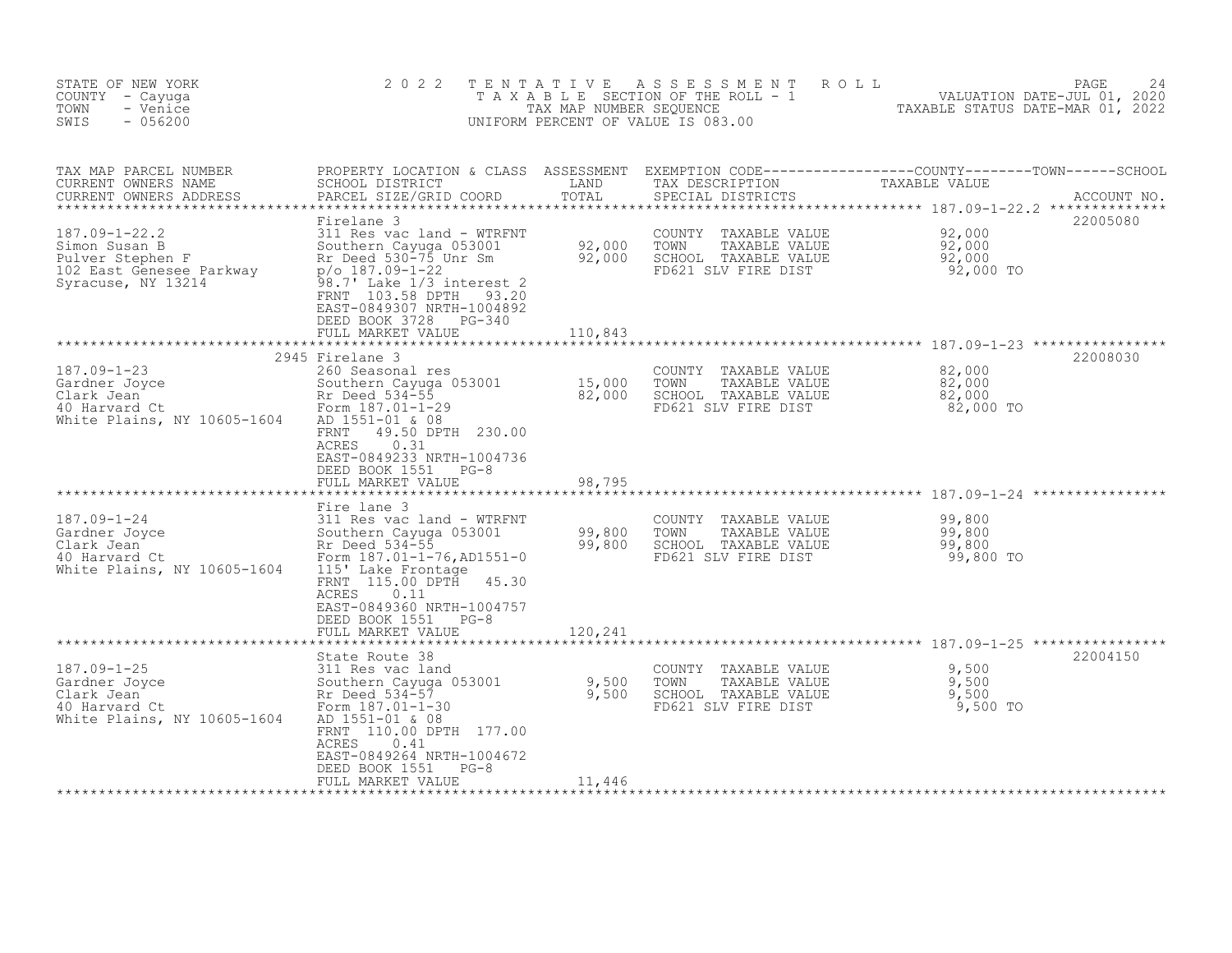| STATE OF NEW YORK<br>COUNTY - Cayuga<br>- Venice<br>TOWN<br>SWIS<br>$-056200$                                                                                                                                                                           | 2 0 2 2                                                                                                                                                                                                                                                                                            |                            | TENTATIVE ASSESSMENT ROLL<br>TAXABLE SECTION OF THE ROLL - 1 WALUATION DATE-JUL 01, 2020<br>TAX MAP NUMBER SEQUENCE TAXABLE STATUS DATE-MAR 01, 2022<br>UNIFORM PERCENT OF VALUE IS 083.00 |                                             | PAGE<br>25  |
|---------------------------------------------------------------------------------------------------------------------------------------------------------------------------------------------------------------------------------------------------------|----------------------------------------------------------------------------------------------------------------------------------------------------------------------------------------------------------------------------------------------------------------------------------------------------|----------------------------|--------------------------------------------------------------------------------------------------------------------------------------------------------------------------------------------|---------------------------------------------|-------------|
| CURRENT OWNERS ADDRESS                                                                                                                                                                                                                                  | PARCEL SIZE/GRID COORD                                                                                                                                                                                                                                                                             |                            |                                                                                                                                                                                            |                                             |             |
| 187.09-1-26<br>Brewster Edward E Southern Cayuga 053001<br>Brewster Penny L Rr Deed Form 187.01-1-77<br>PO Box 1102 50' Lake Frontage, SMD1494<br>Moravia, NY 13118-1120 Bndry Agmt 892-269 & 273                                                       | 2940 Firelane 3<br>260 Seasonal res - WTRFNT<br>Southern Cayuga 053001 74,000 COUNTY TAXABLE VALUE<br>Rr Deed Form 187.01-1-77 127,700 TOWN TAXABLE VALUE<br>FRNT 50.00 DPTH 60.00<br>BANK 99995<br>EAST-0849380 NRTH-1004686<br>DEED BOOK 1494 PG-124<br>FULL MARKET VALUE                        | 153,855                    | BAS STAR<br>41854<br>AS STAR 41854<br>COUNTY TAXABLE VALUE 127,700<br>TOWN TAXABLE VALUE 127,700<br>SCHOOL TAXABLE VALUE 100,700<br>FD621 SLV FIRE DIST 127,700 TO                         | $\overline{0}$                              | 27,000<br>0 |
| 187.09-1-27<br>187.09-1-27 210 1 Family Res - WTRFNT<br>Zech Joseph 0 Southern Cayuga 053001 178,800<br>Loiacono-Zech Melinda 132.54' LF, Sm Ee-4 & 94- 255,000<br>6 S Lawrence Ave 105 L-A & B Ad 1026-227<br>Elmsford, NY 10523 SM 2018-37 & 41<br>NA | *********************************<br>2939 Firelane 3<br>210 1 Family Res - WTRFNT<br>FRNT 127.44 DPTH 220.00<br>0.55 BANK 99995<br>ACRES<br>EAST-0849347 NRTH-1004586<br>DEED BOOK 1702 PG-327<br>FULL MARKET VALUE                                                                                | ***************<br>307,229 | COUNTY TAXABLE VALUE $255,000$<br>TOWN TAXABLE VALUE $255,000$<br>SCHOOL TAXABLE VALUE $255,000$<br>FD621 SLV FIRE DIST 255,000 TO                                                         |                                             | 22005140    |
|                                                                                                                                                                                                                                                         |                                                                                                                                                                                                                                                                                                    |                            |                                                                                                                                                                                            |                                             |             |
| $187.09 - 1 - 28$<br>Garbo Linda<br>202 Randolph Rd<br>202 Randolph Rd<br>3001 Southern Cayuga 053001<br>202 Randolph Rd<br>3001 Linda 391 Linda 187.01<br>56.391 Linda 2021                                                                            | 2916 Firelane 3<br>210 1 Family Res - WTRFNT<br>Southern Cayuga 053001 101,800<br>Sm 70-165, SMD 1648-271 180,999<br>Sm 70-165, SMD 1648-271<br>$-1-32$ Bndy Agmt 892-273<br>FRNT<br>65.00 DPTH 217.00<br>0.37<br>ACRES<br>EAST-0849386 NRTH-1004476<br>DEED BOOK 1648 PG-267<br>FULL MARKET VALUE | 218,071                    | COUNTY TAXABLE VALUE 180,999<br>TOWN TAXABLE VALUE 180,999<br>SCHOOL TAXABLE VALUE 180,999<br>FD621 SLV FIRE DIST 180,999 TO                                                               |                                             | 22040050    |
|                                                                                                                                                                                                                                                         |                                                                                                                                                                                                                                                                                                    |                            |                                                                                                                                                                                            |                                             | 22035140    |
| 187.09-1-29<br>Simonetta Russell S<br>Simonetta Penny A<br>Simonetta Penny A<br>Simonetta Penny A<br>Simonetta Russell S<br>Simonetta Penny A<br>Simonetta Russell S<br>Torm 187.01-1-33<br>Homer, NY 13077<br>Simoner, NY 13077<br>Simonet, NY 1307    | 0.25<br>ACRES<br>EAST-0849420 NRTH-1004441<br>DEED BOOK 1282 PG-133<br>FULL MARKET VALUE                                                                                                                                                                                                           | 204,217                    | COUNTY TAXABLE VALUE<br>TOWN<br>TAXABLE VALUE<br>SCHOOL TAXABLE VALUE<br>FD621 SLV FIRE DIST                                                                                               | 169,500<br>169,500<br>169,500<br>169,500 TO |             |
|                                                                                                                                                                                                                                                         |                                                                                                                                                                                                                                                                                                    |                            |                                                                                                                                                                                            |                                             |             |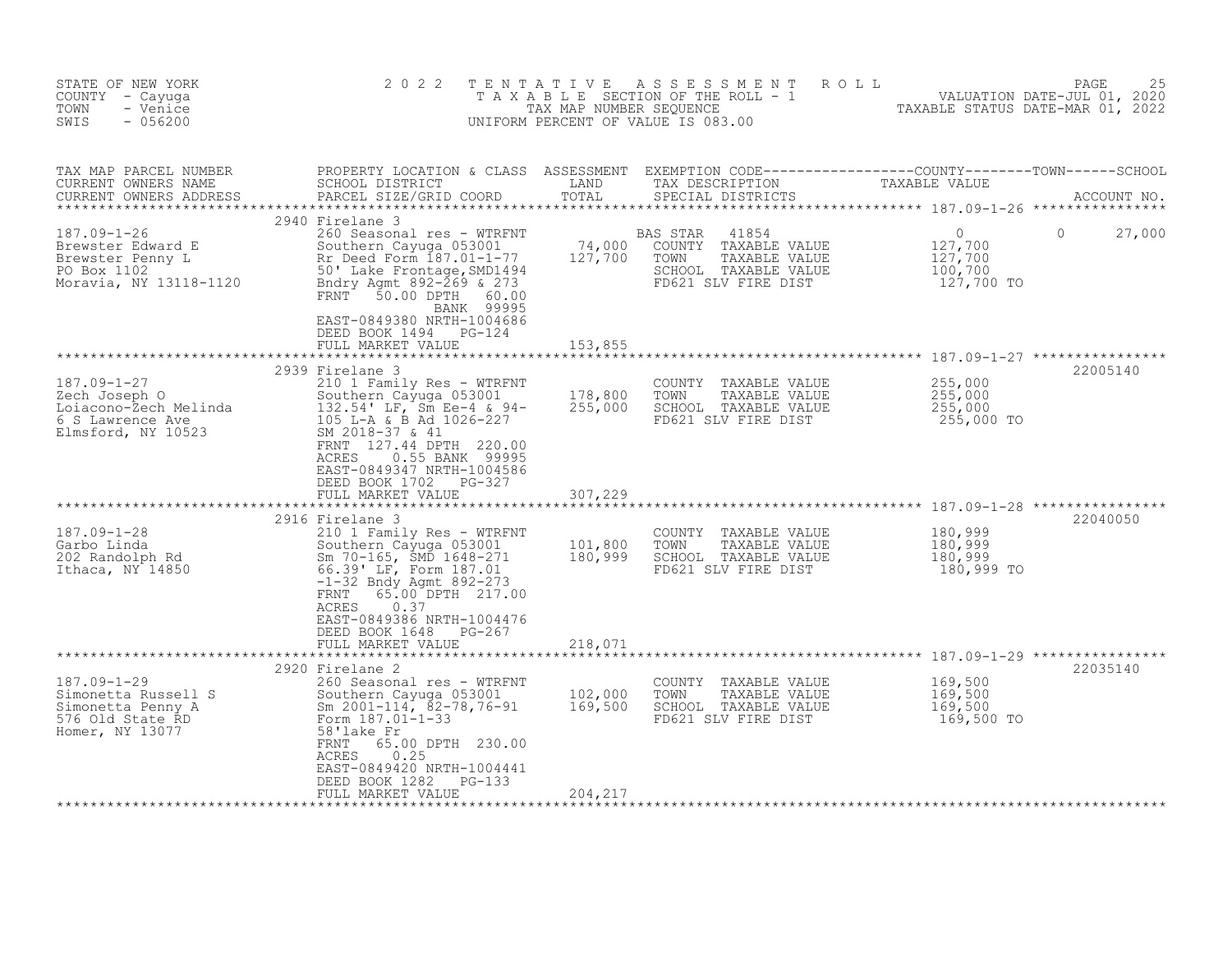| STATE OF NEW YORK<br>COUNTY - Cayuga<br>- Venice<br>TOWN<br>SWIS<br>$-056200$                             | 2 0 2 2<br>TAXABLE                                                                                                                                                                                                                                                 | TENTATIVE<br>TAX MAP NUMBER SEQUENCE | A S S E S S M E N T<br>ROLL<br>SECTION OF THE ROLL - 1<br>UNIFORM PERCENT OF VALUE IS 083.00    | PAGE<br>VALUATION DATE-JUL 01, 2020<br>TAXABLE STATUS DATE-MAR 01, 2022                                                                                                                                                                                                                                    | 26          |
|-----------------------------------------------------------------------------------------------------------|--------------------------------------------------------------------------------------------------------------------------------------------------------------------------------------------------------------------------------------------------------------------|--------------------------------------|-------------------------------------------------------------------------------------------------|------------------------------------------------------------------------------------------------------------------------------------------------------------------------------------------------------------------------------------------------------------------------------------------------------------|-------------|
| TAX MAP PARCEL NUMBER<br>CURRENT OWNERS NAME<br>CURRENT OWNERS ADDRESS                                    | PROPERTY LOCATION & CLASS ASSESSMENT<br>SCHOOL DISTRICT<br>PARCEL SIZE/GRID COORD                                                                                                                                                                                  | LAND<br>TOTAL                        | SPECIAL DISTRICTS                                                                               | $\begin{tabular}{ll} \texttt{EXEMPTION} & \texttt{CODE} \texttt{---}\texttt{---}\texttt{---}\texttt{---}\texttt{---}\texttt{COUNTY}\texttt{---}\texttt{---}\texttt{TOWN} \texttt{---}\texttt{---}\texttt{SCHOOL} \\ \texttt{TAX} & \texttt{DESCRIPTION} & \texttt{TAXABLE} & \texttt{VALUE} \end{tabular}$ | ACCOUNT NO. |
| $187.09 - 1 - 30.1$<br>Bennett Richard<br>Bennett Cynthia<br>2918 Fire Lane 2<br>Moravia, NY 13118        | 2918 Firelane 2<br>260 Seasonal res - WTRFNT<br>Southern Cayuga 053001<br>Rr Deed 543-64 Sm 78-9<br>Form 187.01-1-34,30,32,31<br>25.53' Lake Front<br>FRNT 139.62 DPTH 172.60<br>ACRES<br>0.47<br>EAST-0849463 NRTH-1004360<br>DEED BOOK 1052<br>PG-199            | 64,600<br>116,399                    | COUNTY TAXABLE VALUE<br>TOWN<br>TAXABLE VALUE<br>SCHOOL TAXABLE VALUE<br>FD621 SLV FIRE DIST    | 22014060<br>116,399<br>116,399<br>116,399<br>116,399 TO                                                                                                                                                                                                                                                    |             |
|                                                                                                           | FULL MARKET VALUE                                                                                                                                                                                                                                                  | 140,240                              |                                                                                                 |                                                                                                                                                                                                                                                                                                            |             |
| 187.09-1-33<br>Dewitt Stephen<br>Dewitt Elsa<br>6356 State Route 41<br>Homer. NY 13077<br>Homer, NY 13077 | 2926 Cascade Cv<br>260 Seasonal res - WTRFNT<br>Southern Cayuga 053001<br>Sm Hh-23 90-140 Rr Deed B<br>533-200 Form 187.01-1-44<br>Agrmt 756-163, 68.4'Lk Fr<br>FRNT<br>99.19 DPTH 72.90<br>ACRES<br>0.13<br>EAST-0849598 NRTH-1004299<br>DEED BOOK 4041<br>PG-216 | 112,400<br>156,700                   | COUNTY TAXABLE VALUE<br>TOWN<br>TAXABLE VALUE<br>SCHOOL TAXABLE VALUE<br>FD621 SLV FIRE DIST    | 22034110<br>156,700<br>156,700<br>156,700<br>156,700 TO                                                                                                                                                                                                                                                    |             |
|                                                                                                           | FULL MARKET VALUE                                                                                                                                                                                                                                                  | 188,795<br>***********               |                                                                                                 |                                                                                                                                                                                                                                                                                                            |             |
| $187.09 - 1 - 34$<br>Heim Michael<br>Heim Erica R<br>5326 Sayles Corners Road<br>Moravia, NY 13118        | 2930 Firelane 2<br>260 Seasonal res - WTRFNT<br>Southern Cayuga 053001<br>Sm $09-5$ , Ad $811-325$<br>Inc 187.01-1-34-1, 37<br>Ad 1374-17 92'Lake Fr<br>59.20 DPTH 160.40<br>FRNT<br>0.35<br>ACRES<br>EAST-0849510 NRTH-1004259<br>DEED BOOK 3885 PG-274           | 136,000<br>158,700                   | COUNTY TAXABLE VALUE<br>TOWN<br>TAXABLE VALUE<br>SCHOOL TAXABLE VALUE<br>FD621 SLV FIRE DIST    | 22022150<br>158,700<br>158,700<br>158,700<br>158,700 TO                                                                                                                                                                                                                                                    |             |
|                                                                                                           | FULL MARKET VALUE                                                                                                                                                                                                                                                  | 191,205                              |                                                                                                 |                                                                                                                                                                                                                                                                                                            |             |
| $187.09 - 1 - 35$<br>Heim Michael<br>Heim Erica<br>5326 Sayles Corners Road<br>Moravia, NY 13118          | 2904 Firelane 2<br>210 1 Family Res<br>Southern Cayuga 053001<br>Form $187.01 - 1 - 38$<br>FRNT<br>50.00 DPTH 109.20<br>ACRES<br>0.13 BANK 99999<br>EAST-0849540 NRTH-1004207<br>DEED BOOK 3885<br>PG-167<br>FULL MARKET VALUE                                     | 20,000<br>72,000<br>86,747           | COUNTY<br>TAXABLE VALUE<br>TOWN<br>TAXABLE VALUE<br>SCHOOL TAXABLE VALUE<br>FD621 SLV FIRE DIST | 22034180<br>72,000<br>72,000<br>72,000<br>72,000 TO                                                                                                                                                                                                                                                        |             |
|                                                                                                           |                                                                                                                                                                                                                                                                    |                                      |                                                                                                 |                                                                                                                                                                                                                                                                                                            |             |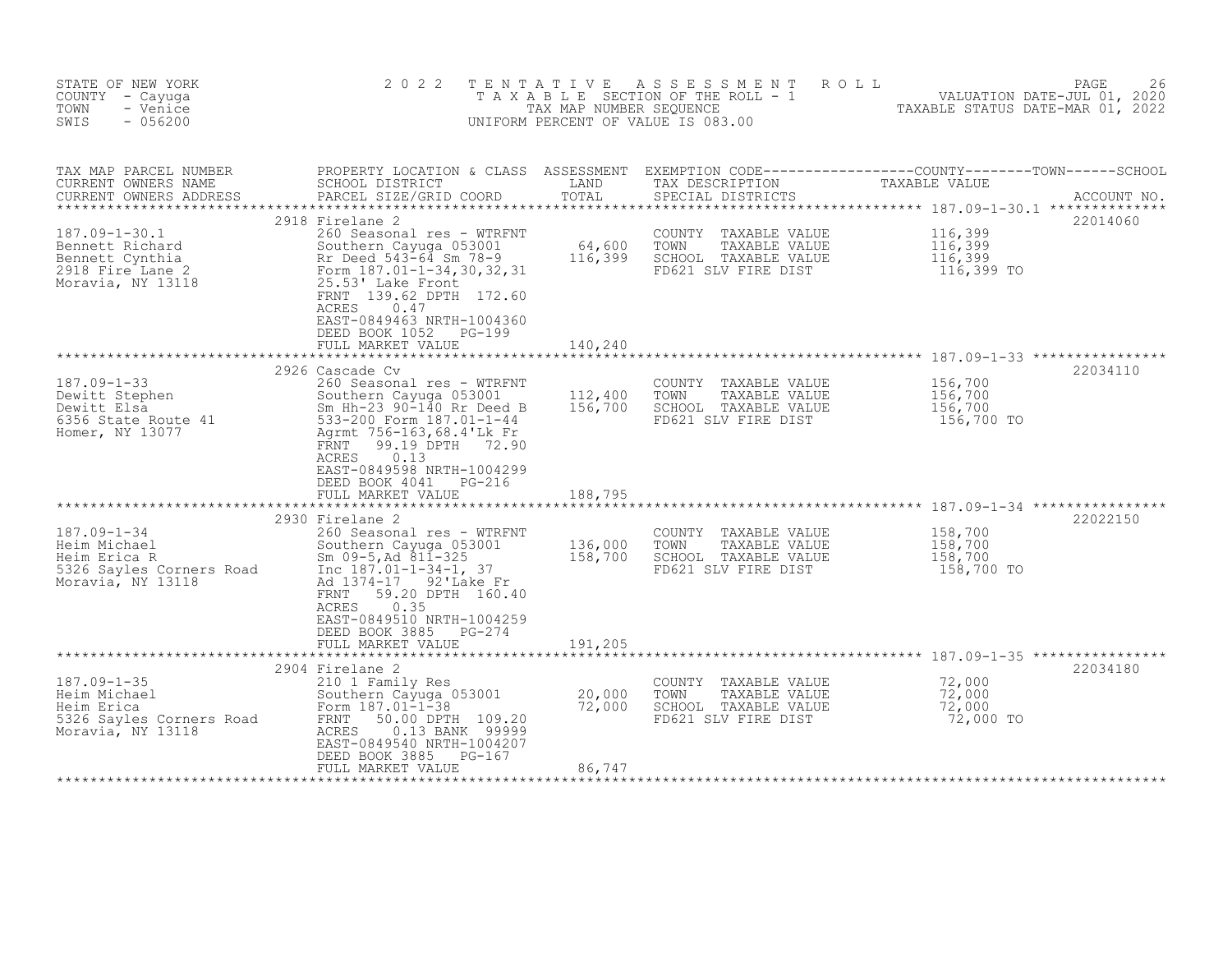| STATE OF NEW YORK<br>COUNTY - Cayuga<br>- Venice<br>TOWN<br>$-056200$<br>SWIS                                                                                           | 2 0 2 2                                                                                                                                                                                                                                                                      | TENTATIVE<br>TAX MAP NUMBER SEOUENCE         | ASSESSMENT<br>T A X A B L E SECTION OF THE ROLL - 1<br>UNIFORM PERCENT OF VALUE IS 083.00                                                                                    | ROLL<br>27<br>2020 ,VALUATION DATE-JUL 01<br>2000 <sup>20</sup> JAXABLE STATIIS DATE-MAR | PAGE<br>27                                                                   |
|-------------------------------------------------------------------------------------------------------------------------------------------------------------------------|------------------------------------------------------------------------------------------------------------------------------------------------------------------------------------------------------------------------------------------------------------------------------|----------------------------------------------|------------------------------------------------------------------------------------------------------------------------------------------------------------------------------|------------------------------------------------------------------------------------------|------------------------------------------------------------------------------|
| TAX MAP PARCEL NUMBER<br>CURRENT OWNERS NAME<br>CURRENT OWNERS ADDRESS<br>*******************                                                                           | PROPERTY LOCATION & CLASS ASSESSMENT EXEMPTION CODE----------------COUNTY-------TOWN-----SCHOOL<br>SCHOOL DISTRICT<br>PARCEL SIZE/GRID COORD                                                                                                                                 | LAND<br>TOTAL                                | TAX DESCRIPTION TAXABLE VALUE<br>SPECIAL DISTRICTS                                                                                                                           |                                                                                          | ACCOUNT NO.                                                                  |
| $187.09 - 1 - 36$<br>Dewitt Lee<br>Dewitt Karen<br>250 State Route 90<br>Cortland, NY 13045                                                                             | 2924 Cascade Cv<br>260 Seasonal res - WTRFNT<br>Southern Cayuga 053001<br>Sm Bb-81 70-161 90-140<br>Rr Deed 533-200 92.7'Lkfr<br>Form 187.01-1-45<br>90.40 DPTH<br>98.50<br>FRNT<br>ACRES<br>0.18<br>EAST-0849656 NRTH-1004235<br>DEED BOOK 4041 PG-227<br>FULL MARKET VALUE | 136,700<br>209,900<br>252,892                | COUNTY TAXABLE VALUE<br>TOWN<br>TAXABLE VALUE<br>SCHOOL TAXABLE VALUE<br>FD621 SLV FIRE DIST                                                                                 | 209,900<br>209,900<br>209,900<br>209,900 TO                                              | 22034120                                                                     |
|                                                                                                                                                                         | 2900 Firelane 2                                                                                                                                                                                                                                                              |                                              |                                                                                                                                                                              |                                                                                          | 22005160                                                                     |
| $187.09 - 1 - 37$<br>DeFilipps Richard M<br>Southern Cayuga 05<br>Siekmann-DeFilipps Marie Form. 187.01-1-39<br>FRNT 100.00 DPTH<br>308 W 18th St<br>New York, NY 10011 | 260 Seasonal res<br>Southern Cayuga 053001<br>FRNT 100.00 DPTH 109.20<br>ACRES<br>0.20 BANK 99999<br>EAST-0849587 NRTH-1004150<br>DEED BOOK 1319 PG-326                                                                                                                      | 20,000<br>62,000                             | COUNTY TAXABLE VALUE<br>TOWN<br>TAXABLE VALUE<br>SCHOOL TAXABLE VALUE<br>FD621 SLV FIRE DIST                                                                                 | 62,000<br>62,000<br>62,000<br>62,000 TO                                                  |                                                                              |
|                                                                                                                                                                         | FULL MARKET VALUE<br>************************                                                                                                                                                                                                                                | 74,699                                       |                                                                                                                                                                              |                                                                                          |                                                                              |
| $187.09 - 1 - 38$<br>Ernst Revocable Trust Oscar R Southern Cayuga 053001<br>Reid, Trustee Kimberly<br>2875 Firelane 1<br>Moravia, NY 13118                             | 2875 Firelane 1<br>210 1 Family Res - WTRFNT<br>Ad 718-35, Sm F-97, 77-182<br>Inc.187-1-53 & 54.1 Form<br>187.01-1-46.1,55.3'Lk Fr<br>FRNT 110.20 DPTH 187.70<br>EAST-0849744 NRTH-1004126<br>DEED BOOK 4173 PG-155<br>FULL MARKET VALUE                                     | 99,300 AGED S<br>269,000 ENH STAR<br>324,096 | 41802<br>AGED C<br>41804<br>41834<br>COUNTY<br>TAXABLE VALUE<br>TOWN<br>TAXABLE VALUE<br>SCHOOL TAXABLE VALUE<br>FD621 SLV FIRE DIST                                         | 121,050<br>$\overline{0}$<br>$\Omega$<br>147,950<br>269,000<br>107,440<br>269,000 TO     | 22002110<br>$\Omega$<br>$\Omega$<br>$\Omega$<br>94,150<br>$\Omega$<br>67,410 |
|                                                                                                                                                                         | 2877 Firelane 1                                                                                                                                                                                                                                                              |                                              |                                                                                                                                                                              |                                                                                          | 22004190                                                                     |
| $187.09 - 1 - 39$<br>Eron Stephen J<br>2877 Firelane 1<br>Moravia, NY 13118                                                                                             | 210 1 Family Res - WTRFNT<br>Southern Cayuga 053001<br>Form 187.01-1-47<br>Sm $70 - 161, 86 - 238$<br>29.2'lake Front<br>35.90 DPTH 105.60<br>FRNT<br>EAST-0849794 NRTH-1004180<br>DEED BOOK 1286<br>$PG-1$<br>FULL MARKET VALUE                                             | 262,000 BAS STAR<br>315,663                  | VET COM C 41132<br>69,000 VET COM T 41133<br>262,000 BAS STAR 41854<br>41854<br>COUNTY TAXABLE VALUE<br>TOWN<br>TAXABLE VALUE<br>SCHOOL TAXABLE VALUE<br>FD621 SLV FIRE DIST | 12,450<br>$\overline{0}$<br>$\circ$<br>249,550<br>253,700<br>235,000<br>262,000 TO       | $\Omega$<br>8,300<br>$\Omega$<br>$\Omega$<br>27,000                          |
|                                                                                                                                                                         |                                                                                                                                                                                                                                                                              |                                              |                                                                                                                                                                              |                                                                                          |                                                                              |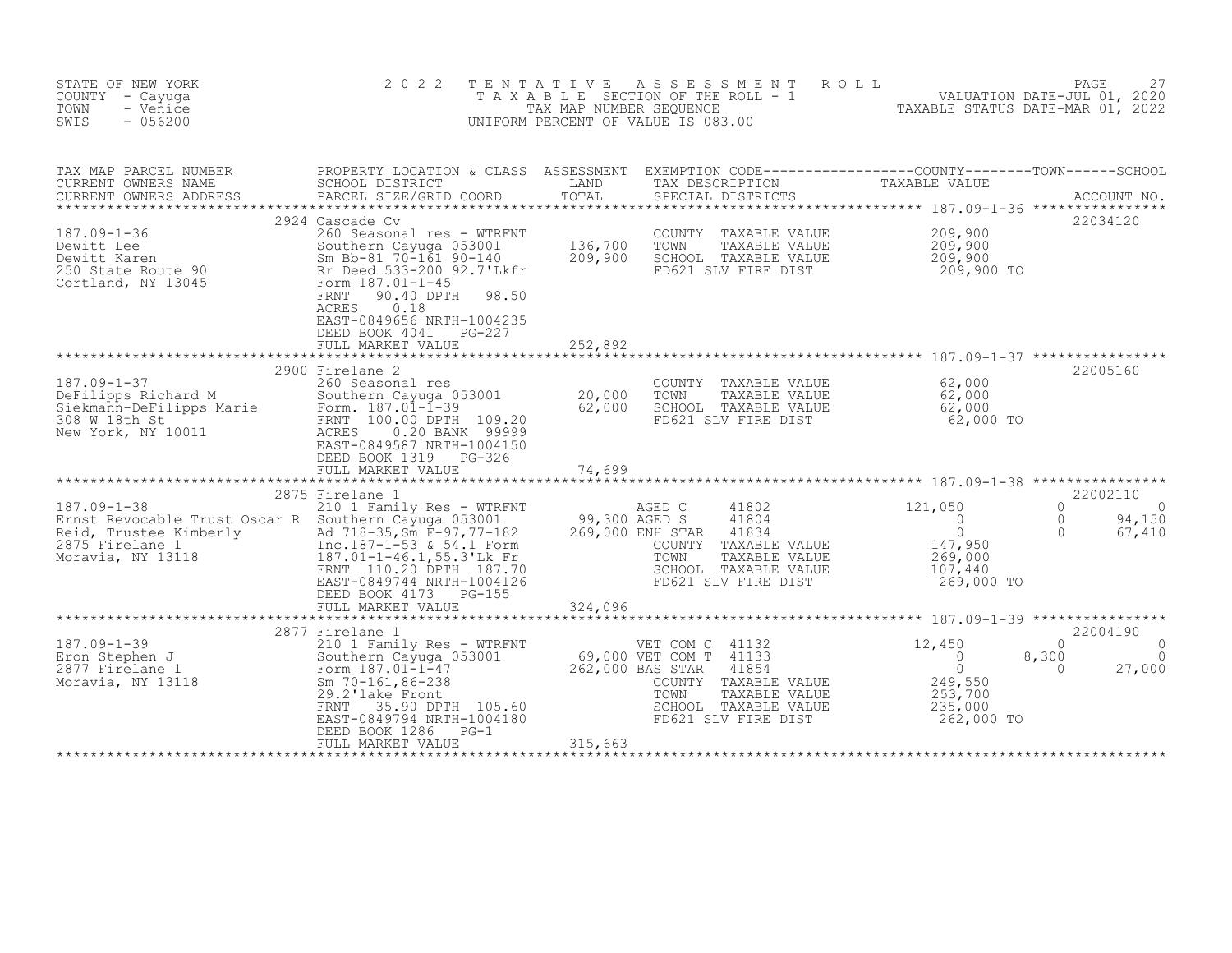| STATE OF NEW YORK<br>COUNTY - Cayuga<br>TOWN<br>- Venice<br>SWIS<br>$-056200$                          | 2 0 2 2                                                                                                                                                                                                                                      | TENTATIVE<br>TAX MAP NUMBER SEQUENCE | A S S E S S M E N T<br>ROLL<br>T A X A B L E SECTION OF THE ROLL - 1 VALUATION DATE-JUL 01, 2020<br>UNIFORM PERCENT OF VALUE IS 083.00                                 | TAXABLE STATUS DATE-MAR 01, 2022                                                  | 28<br>PAGE                                                      |
|--------------------------------------------------------------------------------------------------------|----------------------------------------------------------------------------------------------------------------------------------------------------------------------------------------------------------------------------------------------|--------------------------------------|------------------------------------------------------------------------------------------------------------------------------------------------------------------------|-----------------------------------------------------------------------------------|-----------------------------------------------------------------|
| TAX MAP PARCEL NUMBER<br>CURRENT OWNERS NAME<br>CURRENT OWNERS ADDRESS                                 | PROPERTY LOCATION & CLASS ASSESSMENT EXEMPTION CODE----------------COUNTY-------TOWN-----SCHOOL<br>SCHOOL DISTRICT<br>PARCEL SIZE/GRID COORD<br>2879 Firelane 1                                                                              | LAND<br>TOTAL                        | TAX DESCRIPTION<br>SPECIAL DISTRICTS                                                                                                                                   | TAXABLE VALUE                                                                     | ACCOUNT NO.<br>22019010                                         |
| $187.09 - 1 - 40$<br>Lefever Judith<br>2879 Firelane #1<br>Moravia, NY 13118                           | 210 1 Family Res - WTRFNT<br>Southern Cayuga 053001<br>$S.m. 86 - 238$<br>Form 187.01-1-48<br>163.4' Lake Frontage<br>FRNT 136.70 DPTH 91.80<br>0.16<br>ACRES<br>EAST-0849871 NRTH-1004186<br>DEED BOOK 890<br>$PG-99$<br>FULL MARKET VALUE  | 182,000<br>280,000<br>337,349        | ENH STAR<br>41834<br>COUNTY TAXABLE VALUE<br>TOWN<br>TAXABLE VALUE<br>SCHOOL TAXABLE VALUE<br>FD621 SLV FIRE DIST                                                      | 0 <sub>z</sub><br>280,000<br>280,000<br>212,590<br>280,000 TO                     | $\Omega$<br>67,410                                              |
|                                                                                                        |                                                                                                                                                                                                                                              | *************                        |                                                                                                                                                                        |                                                                                   |                                                                 |
| $187.09 - 1 - 41$<br>Baylor Joel James<br>Baylor Jason Edward<br>PO Box 544<br>Moravia, NY 13118-0544  | State Route 38<br>314 Rural vac<10<br>Southern Cayuga 053001<br>Form 187.01-1-14<br>$SM$ $u-27$<br>FRNT 443.00 DPTH 125.00<br>EAST-0848854 NRTH-1004636<br>DEED BOOK 1616<br>PG-309<br>FULL MARKET VALUE                                     | 4,800<br>4,800<br>5,783              | COUNTY TAXABLE VALUE<br>TOWN<br>TAXABLE VALUE<br>SCHOOL TAXABLE VALUE<br>FD621 SLV FIRE DIST                                                                           | 4,800<br>4,800<br>4,800<br>4,800 TO                                               | 22043100                                                        |
|                                                                                                        |                                                                                                                                                                                                                                              |                                      |                                                                                                                                                                        |                                                                                   |                                                                 |
| $187.09 - 1 - 42$<br>Baylor Edward<br>Baylor Suzanne<br>3990 Mathers Rd<br>Moravia, NY 13118-9380      | 3990 Mathers Rd<br>210 1 Family Res<br>Southern Cayuga 053001<br>$Sm$ 92-15<br>Form $187.00 - 1 - 1.2$<br>ACRES<br>5.00<br>EAST-0848745 NRTH-1004335<br>DEED BOOK 845<br>PG-90<br>FULL MARKET VALUE                                          | 325,181                              | VET WAR C 41122<br>53,800 VET WAR T 41123<br>269,900 ENH STAR<br>41834<br>COUNTY TAXABLE VALUE<br>TOWN<br>TAXABLE VALUE<br>SCHOOL TAXABLE VALUE<br>FD621 SLV FIRE DIST | 7,470<br>$\overline{0}$<br>$\circ$<br>262,430<br>264,920<br>202,490<br>269,900 TO | $\Omega$<br>$\Omega$<br>4,980<br>$\Omega$<br>$\Omega$<br>67,410 |
|                                                                                                        | State Route 38                                                                                                                                                                                                                               |                                      |                                                                                                                                                                        |                                                                                   |                                                                 |
| $187.13 - 1 - 1$<br>Withers Sophia<br>Withers Joanne<br>17 Smith St<br>PO Box 889<br>Moravia, NY 13118 | 311 Res vac land<br>Southern Cayuga 053001<br>Sm $U-27$ , $92-\overline{250}$ , New Parcel<br>In 1993 Mapping Error sm9<br>Appr. Sh-1642, M-6R1, p14<br>FRNT 121.00 DPTH<br>53.47<br>EAST-0849914 NRTH-1003413<br>DEED BOOK 1440<br>$PG-281$ | 500<br>500                           | COUNTY TAXABLE VALUE<br>TOWN<br>TAXABLE VALUE<br>SCHOOL TAXABLE VALUE<br>FD621 SLV FIRE DIST                                                                           | 500<br>500<br>500<br>500 TO                                                       |                                                                 |
|                                                                                                        | FULL MARKET VALUE                                                                                                                                                                                                                            | 602                                  |                                                                                                                                                                        |                                                                                   |                                                                 |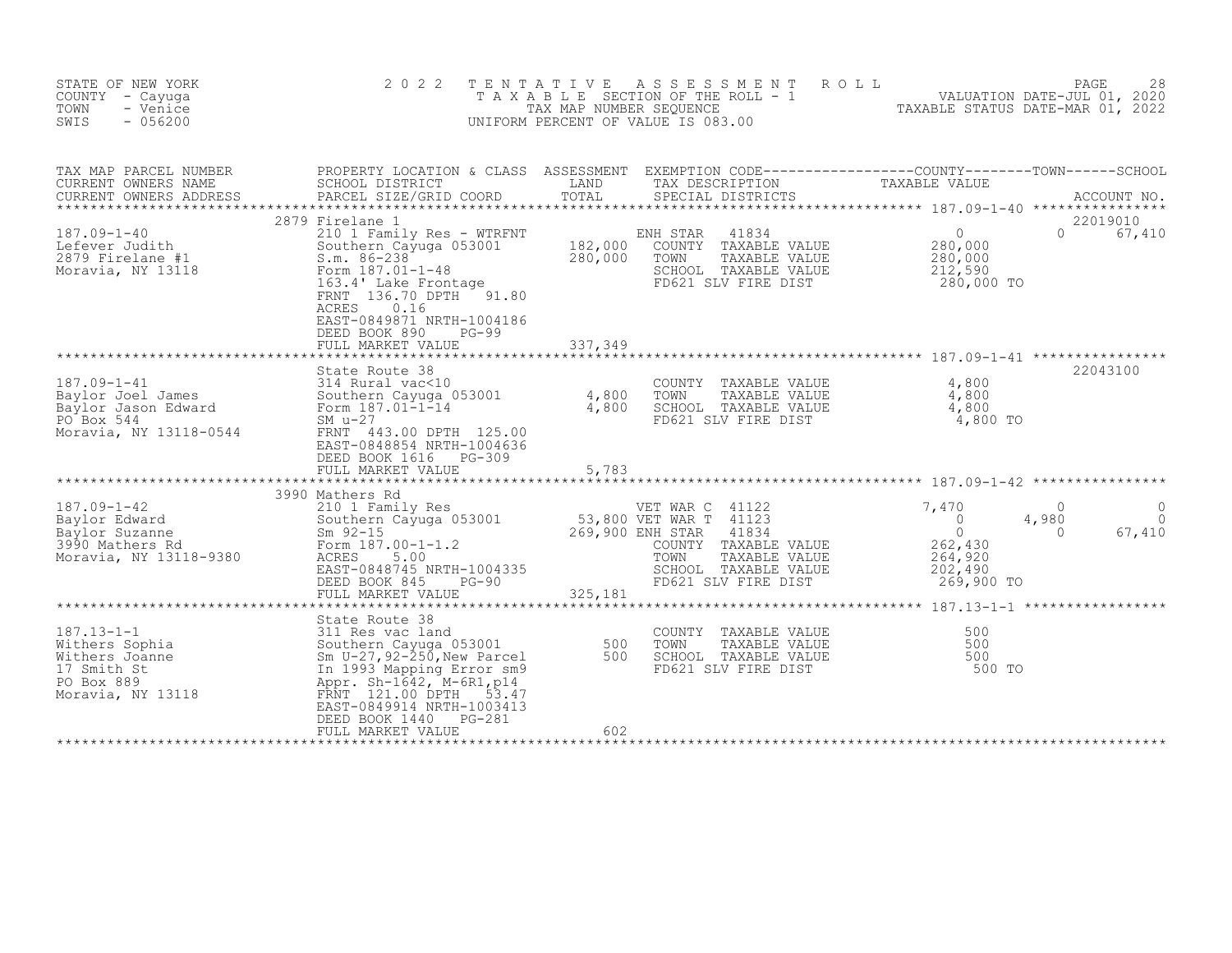| STATE OF NEW YORK<br>COUNTY - Cayuga<br>TOWN<br>- Venice<br>SWIS<br>$-056200$                                                                                                                                                                | 2 0 2 2                                                                                                                                                                                                  | T E N T A T I V E | A S S E S S M E N T A O L L<br>T A X A B L E SECTION OF THE ROLL - 1 WALUATION DATE-JUL 01, 2020<br>TAX MAP NUMBER SEQUENCE TANGER AND TAXABLE STATUS DATE-MAR 01, 2022<br>UNIFORM PERCENT OF VALUE IS 083.00 |                    | PAGE<br>29                                       |
|----------------------------------------------------------------------------------------------------------------------------------------------------------------------------------------------------------------------------------------------|----------------------------------------------------------------------------------------------------------------------------------------------------------------------------------------------------------|-------------------|---------------------------------------------------------------------------------------------------------------------------------------------------------------------------------------------------------------|--------------------|--------------------------------------------------|
| TAX MAP PARCEL NUMBER<br>CURRENT OWNERS NAME                                                                                                                                                                                                 | PROPERTY LOCATION & CLASS ASSESSMENT EXEMPTION CODE----------------COUNTY-------TOWN------SCHOOL<br>SCHOOL DISTRICT                          LAND         TAX DESCRIPTION                  TAXABLE VALUE |                   |                                                                                                                                                                                                               |                    |                                                  |
| 187.13-1-2<br>Baylor Joel 2027 Suchern Cayuga 053001 21,500 VET WAR C 41122<br>3990 Mathers Rd Sm 86-209,92-250,99-253, 92,500 VET DIS CT 41141 24,900<br>Moravia, NY 13118 99-254 Form 187-1-2<br>ACRES 260 187.00-1-1.1<br>24,900<br>21,   | 2827 State Route 38<br>2.60<br>ACRES<br>EAST-0849651 NRTH-1003642<br>DEED BOOK 3663 PG-128<br>FULL MARKET VALUE                                                                                          | 111,446           | COUNTY TAAADDE VALUE<br>TOWN TAXABLE VALUE<br>SCHOOL TAXABLE VALUE 92,500<br>COUNTY TIDE DIRT 92,500 TO                                                                                                       | 4,980<br>16,600    | 22005020<br>$\Omega$<br>0<br>$\circ$<br>$\Omega$ |
| 187.13-1-3<br>Dewitt Stephen 312 Vac w/imprv<br>Dewitt Elsa Rr Deed 533-200, Sm 90-140<br>Southern Cayuga 053001 700 TOWN TAXABLE VALUE 8,200<br>Rr Deed 533-200, Sm 90-140<br>The 187-1-40 & 42<br>Homer, NY 13077<br>Form 187-1-41 Sm 81-1 | 2865 Firelane 1<br>0.26<br>ACRES<br>EAST-0849684 NRTH-1003999<br>DEED BOOK 4041 PG-216<br>FULL MARKET VALUE                                                                                              | 9,880             |                                                                                                                                                                                                               | 8,200 TO           | 22034100                                         |
| 37.13-1-4<br>Shutter Amber<br>Shutter Amber<br>62 Stryker Avenue<br>Auburn, NY 13021<br>Auburn, NY 13021<br>Southern 187.01-1-43<br>FRNT 55.00 DPTH 42.50<br>EAST-0849740 NRTH-1003982                                                       | State Route 38<br>DEED BOOK 3997 PG-291<br>FULL MARKET VALUE                                                                                                                                             | 964               | COUNTY TAXABLE VALUE<br>TOWN TAXABLE VALUE 800<br>SCHOOL TAXABLE VALUE 800<br>FD621 SLV FIRE DIST 800                                                                                                         | 800 TO             | 22021160                                         |
| $187.13 - 1 - 5$<br>187.13-1-5 210 1 Family Res<br>Burt Arthur H III Southern Cayuga 053001 20,000<br>2876 Firelane 1 Sm F-97, Cascade Cot # 9 74,000<br>Moravia, NY 13118-9375 Form. 187.01-1-52<br>Form. 187.01-1-52                       | 2876 Firelane 1<br>210 1 Family Res<br>40.00 DPTH 78.30<br>FRNT<br>EAST-0849842 NRTH-1004074<br>DEED BOOK 586<br><b>PG-100</b><br>FULL MARKET VALUE                                                      | 89,157            | es<br>ENH STAR 41834<br>WAAAAAA<br>WH STAR 41834 0<br>COUNTY TAXABLE VALUE 74,000<br>TAYABLE VALUE 74,000<br>SCHOOL TAXABLE VALUE<br>FD621 SLV FIRE DIST                                                      | 6,590<br>74,000 TO | 22004180<br>0 67,410                             |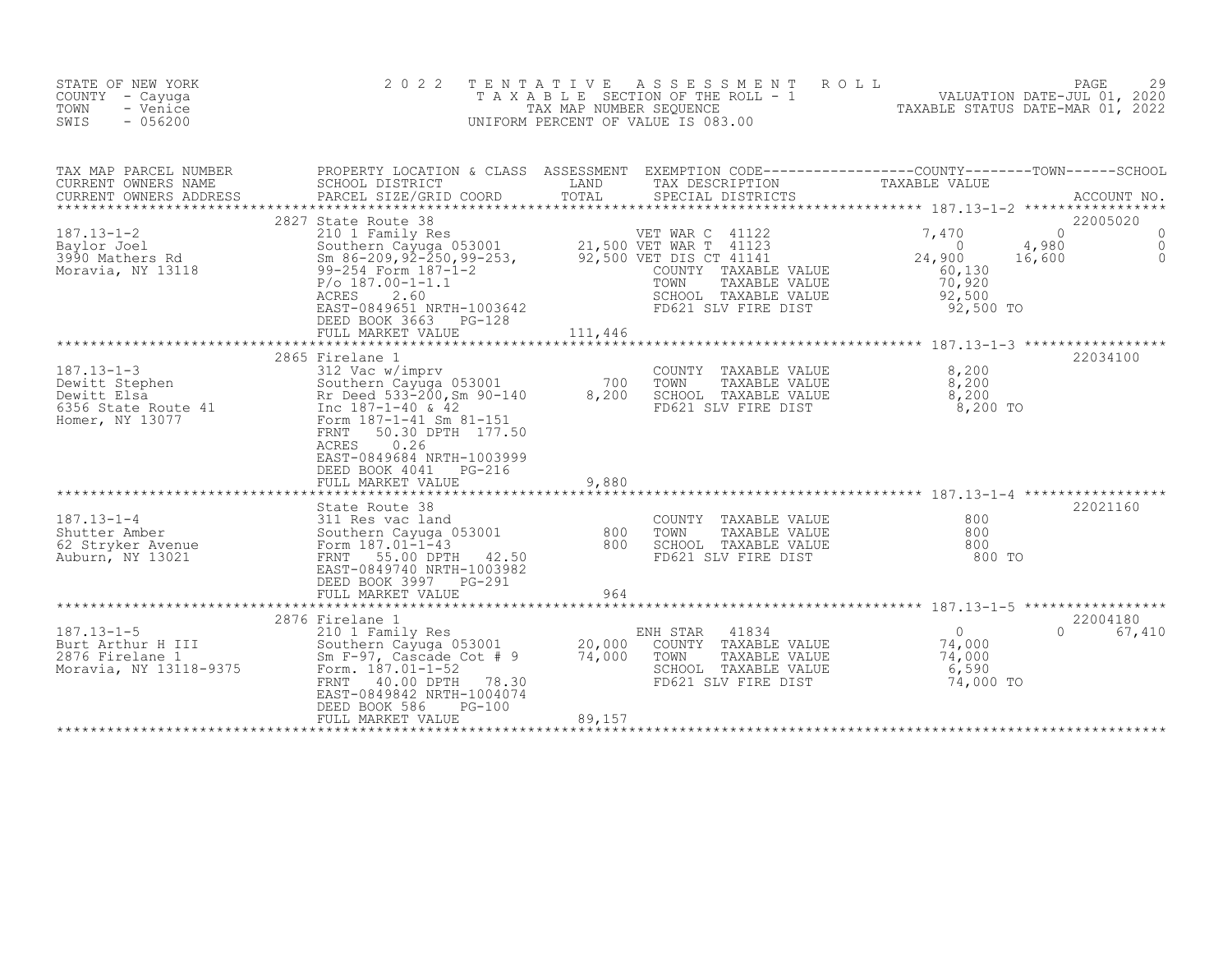| STATE OF NEW YORK<br>COUNTY - Cayuga<br>- Venice<br>TOWN<br>$-056200$<br>SWIS                      | 2 0 2 2                                                                                                                                                                                                                                                   | TENTATIVE<br>TAX MAP NUMBER SEOUENCE | ASSESSMENT<br>ROLL<br>T A X A B L E SECTION OF THE ROLL - 1<br>UNIFORM PERCENT OF VALUE IS 083.00                    | TAXABLE STATUS DATE-MAR 01, 2022                           | PAGE<br>30<br>VALUATION DATE-JUL 01, 2020 |
|----------------------------------------------------------------------------------------------------|-----------------------------------------------------------------------------------------------------------------------------------------------------------------------------------------------------------------------------------------------------------|--------------------------------------|----------------------------------------------------------------------------------------------------------------------|------------------------------------------------------------|-------------------------------------------|
| TAX MAP PARCEL NUMBER<br>CURRENT OWNERS NAME<br>CURRENT OWNERS ADDRESS<br>************************ | PROPERTY LOCATION & CLASS ASSESSMENT EXEMPTION CODE----------------COUNTY-------TOWN-----SCHOOL<br>SCHOOL DISTRICT<br>PARCEL SIZE/GRID COORD                                                                                                              | LAND<br>TOTAL                        | TAX DESCRIPTION<br>SPECIAL DISTRICTS                                                                                 | TAXABLE VALUE                                              | ACCOUNT NO.                               |
| $187.13 - 1 - 6$<br>Schneller Anita C<br>101 Stagecoach Ln<br>Friendsville, PA 18818-8756          | 2878 Firelane 1<br>260 Seasonal res<br>Southern Cayuga 053001<br>Plt Bk F Pg 97 Cascade-Lo<br>Cot 0010; Agrmt 803-55<br>Form $187.01 - 1 - 51$ ,<br>40.00 DPTH<br>FRNT<br>65.70<br>EAST-0849874 NRTH-1004101<br>DEED BOOK 1447 PG-54<br>FULL MARKET VALUE | 20,000<br>91,300<br>110,000          | COUNTY TAXABLE VALUE<br>TOWN<br>TAXABLE VALUE<br>SCHOOL TAXABLE VALUE<br>FD621 SLV FIRE DIST                         | 91,300<br>91,300<br>91,300<br>91,300 TO                    | 22008060                                  |
|                                                                                                    | 2880 Firelane 1                                                                                                                                                                                                                                           |                                      |                                                                                                                      |                                                            | 22008070                                  |
| $187.13 - 1 - 7$<br>McCarthy (Macholl) Lisa<br>2880 Firelane 1<br>Moravia, NY 13118-9375           | 210 1 Family Res - WFASOC<br>Southern Cayuga 053001<br>Sm F-97 Cascade Cottages<br>Lot 0011<br>Form 187.01-1-50<br>40.00 DPTH<br>FRNT<br>54.10<br>EAST-0849908 NRTH-1004124<br>DEED BOOK 743<br>$PG-294$                                                  | 20,000<br>106,000                    | 41854<br>BAS STAR<br>COUNTY<br>TAXABLE VALUE<br>TOWN<br>TAXABLE VALUE<br>SCHOOL TAXABLE VALUE<br>FD621 SLV FIRE DIST | $\mathbf{0}$<br>106,000<br>106,000<br>79,000<br>106,000 TO | $\Omega$<br>27,000                        |
|                                                                                                    | FULL MARKET VALUE<br>************************                                                                                                                                                                                                             | 127,711<br>***********               |                                                                                                                      |                                                            |                                           |
| $187.13 - 1 - 8$<br>Martin Thomas<br>Martin Nancy<br>1043 Elton Dr<br>Endicott, NY 13760-1406      | 2882 Firelane 1<br>210 1 Family Res - WTRFNT<br>Southern Cayuga 053001<br>Sm F-97 Cascade Cottages<br>LOT 12, 82.97' LF<br>Form 187.01-1-49<br>70.75 DPTH<br>FRNT<br>57.50<br>EAST-0849956 NRTH-1004156<br>DEED BOOK 1171 PG-5<br>FULL MARKET VALUE       | 141,900<br>239,900<br>289,036        | COUNTY TAXABLE VALUE<br>TOWN<br>TAXABLE VALUE<br>SCHOOL TAXABLE VALUE<br>FD621 SLV FIRE DIST                         | 239,900<br>239,900<br>239,900<br>239,900 TO                | 22008050                                  |
|                                                                                                    | Firelane 1                                                                                                                                                                                                                                                |                                      |                                                                                                                      |                                                            | 22008020                                  |
| $187.13 - 1 - 9.1$<br>Cascade Common Association<br>2876 Firelane 1<br>Moravia, NY 13118           | 311 Res vac land - WTRFNT<br>Southern Cayuga 053001<br>sm f-97, ad 1161-133, 1135-<br>130'lkfr; ad813-174, 1099-<br>97; A/d 1408-165<br>FRNT 172.60 DPTH 130.00<br>EAST-0849944 NRTH-1004064<br>DEED BOOK 1541<br>PG-36                                   | 37,200<br>37,200                     | COUNTY TAXABLE VALUE<br>TOWN<br>TAXABLE VALUE<br>SCHOOL TAXABLE VALUE<br>FD621 SLV FIRE DIST                         | 37,200<br>37,200<br>37,200<br>37,200 TO                    |                                           |
|                                                                                                    | FULL MARKET VALUE                                                                                                                                                                                                                                         | 44,819                               |                                                                                                                      |                                                            |                                           |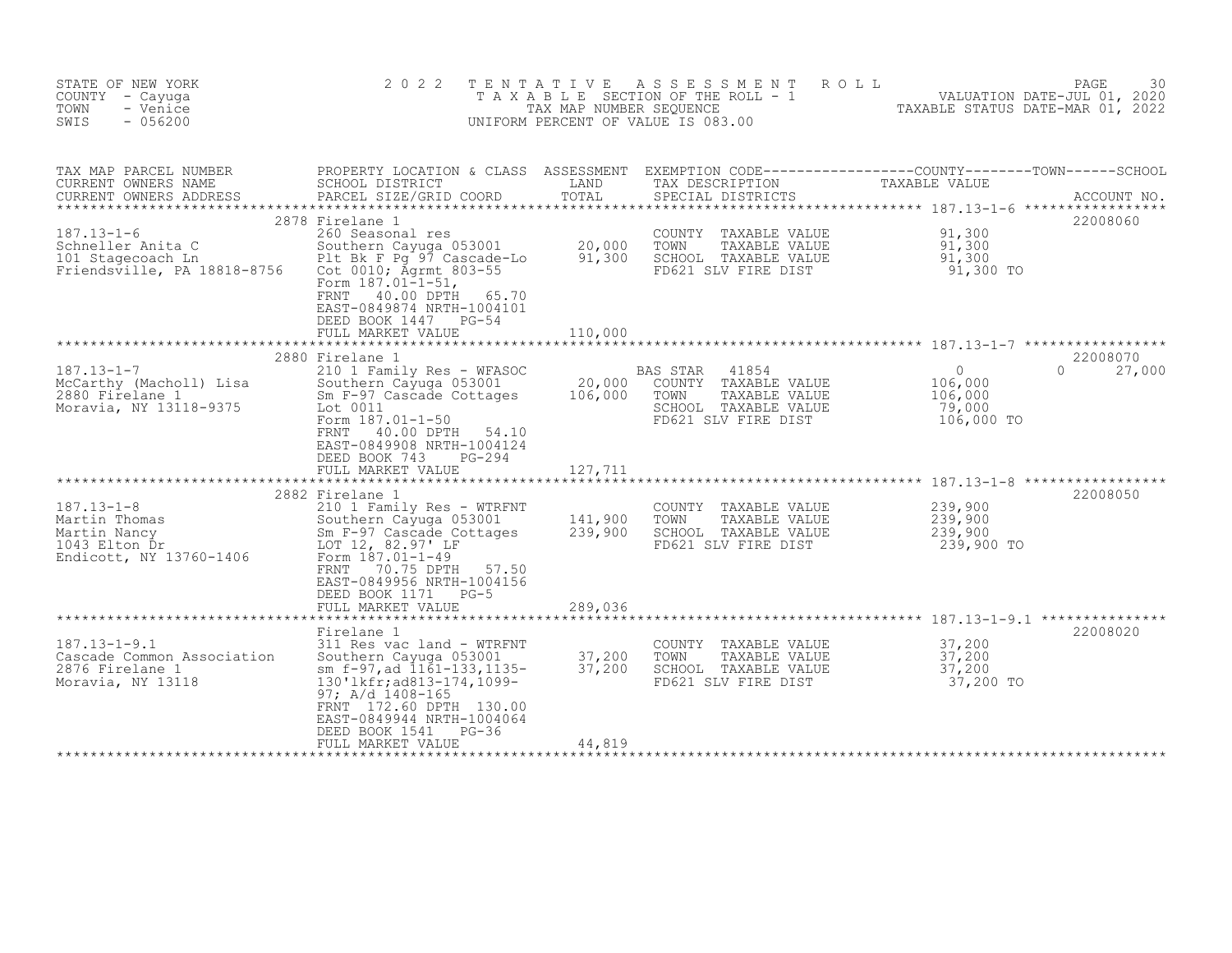| STATE OF NEW YORK<br>COUNTY - Cayuga<br>- Venice<br>TOWN<br>SWIS<br>$-056200$                                                                                                 | 2 0 2 2                                                                                                                                                                                                                                                                                      | T E N T A T I V E<br>TAX MAP NUMBER SEQUENCE | ASSESSMENT<br>T A X A B L E SECTION OF THE ROLL - 1<br>UNIFORM PERCENT OF VALUE IS 083.00    | ROLL<br>PAGE<br>VALUATION DATE-JUL 01, 2020<br>TAXABLE STATUS DATE-MAR 01, 2022                                                                                                                                   | 31 |
|-------------------------------------------------------------------------------------------------------------------------------------------------------------------------------|----------------------------------------------------------------------------------------------------------------------------------------------------------------------------------------------------------------------------------------------------------------------------------------------|----------------------------------------------|----------------------------------------------------------------------------------------------|-------------------------------------------------------------------------------------------------------------------------------------------------------------------------------------------------------------------|----|
| TAX MAP PARCEL NUMBER<br>CURRENT OWNERS NAME<br>CURRENT OWNERS ADDRESS                                                                                                        | PARCEL SIZE/GRID COORD                                                                                                                                                                                                                                                                       | TOTAL                                        | SPECIAL DISTRICTS                                                                            | PROPERTY LOCATION & CLASS ASSESSMENT EXEMPTION CODE----------------COUNTY--------TOWN------SCHOOL SCHOOL SCHOOL OUSTRICT LAND TAX DESCRIPTION TAXABLE VALUE<br>ACCOUNT NO.<br>****************** 187.13-1-9.2 *** |    |
| $187.13 - 1 - 9.2$<br>Cascade Common Driveway Assoc Southern Cayuga 053001<br>Emily Burt<br>2876 Firelane 1 ad 301-49<br>$\mathbf{1}$<br>2876 Firelane 1<br>Moravia, NY 13118 | Fire Ln<br>314 Rural vac<10<br>ad 301-49<br>FRNT<br>46.06 DPTH 224.90<br>EAST-0849812 NRTH-1004119<br>DEED BOOK 1541 PG-36<br>FULL MARKET VALUE                                                                                                                                              | $\frac{1}{1}$ , 900<br>1, 900<br>2,289       | COUNTY TAXABLE VALUE<br>TOWN<br>TAXABLE VALUE<br>SCHOOL TAXABLE VALUE<br>FD621 SLV FIRE DIST | 1,900<br>$\frac{1}{1}$ , 900<br>1, 900<br>1,900 TO                                                                                                                                                                |    |
| ************************************<br>$187.13 - 1 - 10$<br>Shutter Amber<br>62 Stryker Avenue<br>Auburn, NY 13021                                                           | 2864 Firelane 1<br>210 1 Family Res<br>Southern Cayuga 053001<br>Form 187.01-1-54.2<br>Sm F-97, Smd 750-162<br>$Sm$ 97-213<br>FRNT<br>90.90 DPTH 107.30<br>BANK 99999<br>EAST-0849795 NRTH-1003992<br>DEED BOOK 3997 PG-291<br>FULL MARKET VALUE                                             | ************<br>20,000<br>106,000<br>127,711 | COUNTY TAXABLE VALUE<br>TOWN<br>TAXABLE VALUE<br>SCHOOL TAXABLE VALUE<br>FD621 SLV FIRE DIST | *********************** 187.13-1-10 *****************<br>106,000<br>106,000<br>106,000<br>106,000 TO                                                                                                              |    |
| $187.13 - 1 - 11$<br>buit Arthur IV<br>2876 Fire Lane 1<br>Moravie William<br>Moravia, NY 13118-9375                                                                          | 2862 Firelane 1<br>210 1 Family Res<br>210 I Family Res<br>Southern Cayuga 053001 20,000<br>Plt Bk_F Pg_97 Cascade 79,900<br>Also 750-162<br>Form 187.01-1-56<br><b>FRNT</b><br>56.65 DPTH<br>84.80<br>BANK 99997<br>EAST-0849865 NRTH-1003968<br>DEED BOOK 1593 PG-268<br>FULL MARKET VALUE | *****************<br>96,265                  | COUNTY TAXABLE VALUE<br>TOWN<br>TAXABLE VALUE<br>SCHOOL TAXABLE VALUE<br>FD621 SLV FIRE DIST | 22043080<br>79,900<br>79,900<br>79,900<br>79,900 TO                                                                                                                                                               |    |
|                                                                                                                                                                               | * * * * * * * * * * * * * *                                                                                                                                                                                                                                                                  |                                              |                                                                                              | ********************************** 187.13-1-12 ****************                                                                                                                                                   |    |
|                                                                                                                                                                               | 2860 Firelane 1<br>Form 187.01-1-57<br>FRNT<br>40.00 DPTH<br>84.80<br>EAST-0849904 NRTH-1003971<br>DEED BOOK 1408<br>PG-165<br>FULL MARKET VALUE                                                                                                                                             | 120,361                                      | COUNTY TAXABLE VALUE<br>TOWN<br>TAXABLE VALUE<br>SCHOOL TAXABLE VALUE<br>FD621 SLV FIRE DIST | 22004160<br>99,900<br>99,900<br>99,900<br>99,900 TO                                                                                                                                                               |    |
|                                                                                                                                                                               |                                                                                                                                                                                                                                                                                              |                                              |                                                                                              |                                                                                                                                                                                                                   |    |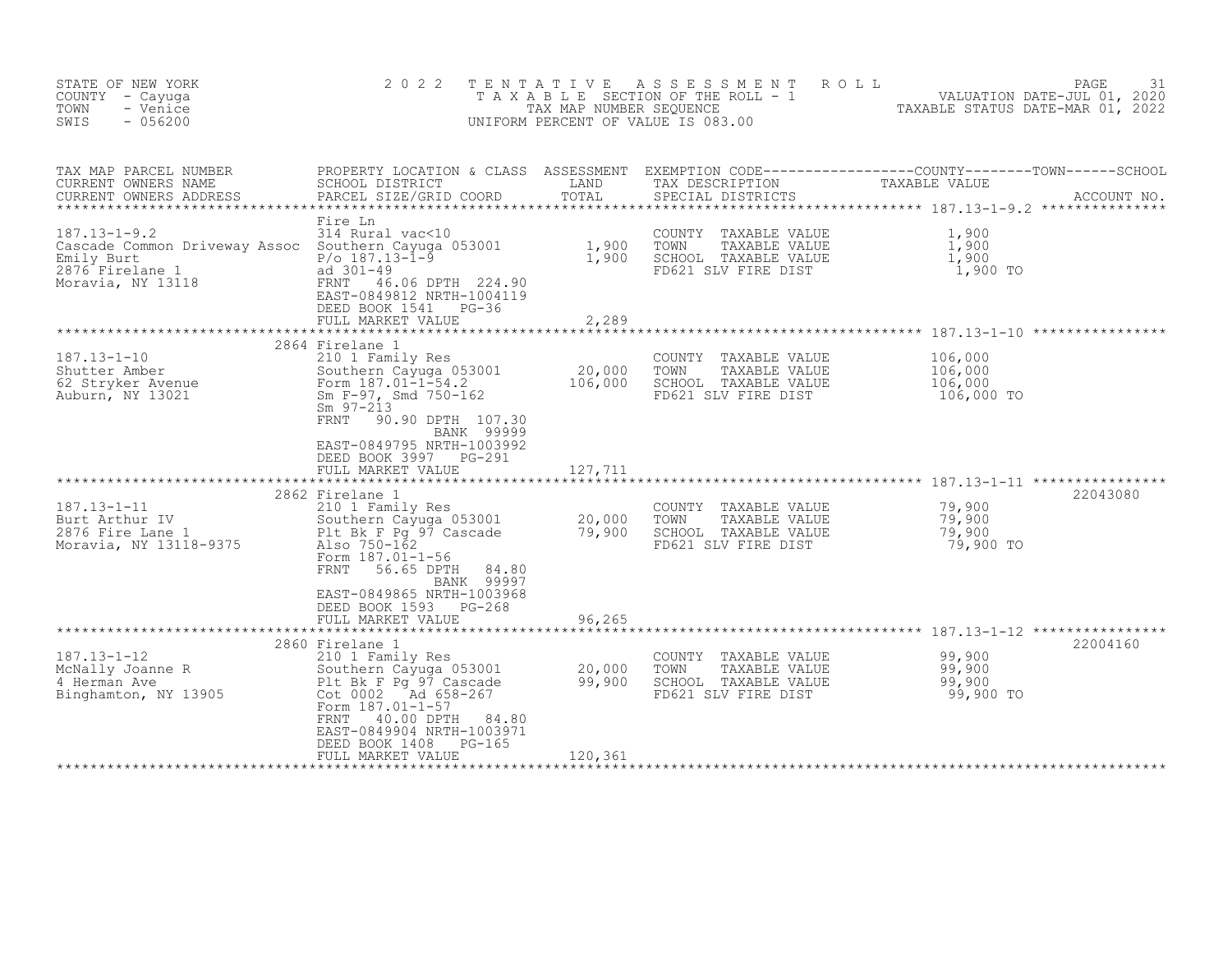| STATE OF NEW YORK<br>COUNTY - Cayuga<br>- Venice<br>TOWN<br>SWIS<br>$-056200$                                                                  | 2 0 2 2                                                                                                                                                                                                    | TENTATIVE<br>TAX MAP NUMBER SEQUENCE | A S S E S S M E N T<br>T A X A B L E SECTION OF THE ROLL - 1<br>UNIFORM PERCENT OF VALUE IS 083.00 | ROLL<br>VALUATION DATE-JUL 01, 2020<br>TAXABLE STATUS DATE-MAR 01, 2022       | PAGE<br>32  |
|------------------------------------------------------------------------------------------------------------------------------------------------|------------------------------------------------------------------------------------------------------------------------------------------------------------------------------------------------------------|--------------------------------------|----------------------------------------------------------------------------------------------------|-------------------------------------------------------------------------------|-------------|
| TAX MAP PARCEL NUMBER<br>CURRENT OWNERS NAME<br>CURRENT OWNERS ADDRESS                                                                         | PROPERTY LOCATION & CLASS ASSESSMENT<br>SCHOOL DISTRICT<br>PARCEL SIZE/GRID COORD                                                                                                                          | LAND<br>TOTAL                        | TAX DESCRIPTION<br>SPECIAL DISTRICTS                                                               | EXEMPTION CODE-----------------COUNTY-------TOWN------SCHOOL<br>TAXABLE VALUE | ACCOUNT NO. |
|                                                                                                                                                | 2858 Firelane 1                                                                                                                                                                                            |                                      |                                                                                                    |                                                                               | 22019020    |
| $187.13 - 1 - 13$                                                                                                                              | 260 Seasonal res                                                                                                                                                                                           |                                      | COUNTY TAXABLE VALUE                                                                               | 89,900                                                                        |             |
| Sunrise Retreat, LLC<br>56 Fishkill Hook Rd<br>Hopewell Junction, NY 12533                                                                     | Southern Cayuga 053001 20,000<br>Sm F-97 Cascade Cottages 89,900<br>Lot #3<br>Form 187.01-1-58                                                                                                             |                                      | TOWN<br>TAXABLE VALUE<br>SCHOOL TAXABLE VALUE<br>FD621 SLV FIRE DIST                               | 89,900<br>89,900<br>89,900 TO                                                 |             |
|                                                                                                                                                | FRNT<br>34.00 DPTH<br>67.90<br>EAST-0849940 NRTH-1003984<br>DEED BOOK 4059 PG-234<br>FULL MARKET VALUE                                                                                                     | 108,313                              |                                                                                                    |                                                                               |             |
|                                                                                                                                                |                                                                                                                                                                                                            |                                      |                                                                                                    |                                                                               |             |
| $187.13 - 1 - 14.11$<br>Spaulding Charles D<br>spaarariig Gail L<br>16 Van Pelt Ln<br>Morovii Live<br>Moravia, NY 13118-2306                   | 2856 Firelane 1<br>210 1 Family Res - WTRFNT<br>Southern Cayuya 333.<br>Plt Bk F Pg 97 Cascade<br>Cot 0004; Sm U-27 SM201<br>Cot 0004; Sm U-27 SM2014-<br>Form 187.01-1-59 see note                        | 79,600<br>140,000                    | COUNTY TAXABLE VALUE<br>TOWN<br>TAXABLE VALUE<br>SCHOOL TAXABLE VALUE<br>FD621 SLV FIRE DIST       | 140,000<br>140,000<br>140,000<br>140,000 TO                                   | 22004170    |
|                                                                                                                                                | 38.00 DPTH<br>FRNT<br>60.00<br>EAST-0849992 NRTH-1003996<br>DEED BOOK 1541 PG-36<br>FULL MARKET VALUE                                                                                                      | 168,675                              |                                                                                                    |                                                                               |             |
|                                                                                                                                                | 2852 Firelane 1                                                                                                                                                                                            |                                      |                                                                                                    |                                                                               | 22017190    |
| 187.13-1-15.111<br>Galusha Daniel<br>Buck Roxann<br>Buck November<br>2515 Deerfield Hts<br>Cortland - NY 13045-9377<br>Cortland, NY 13045-9377 | 210 1 Family Res - WTRFNT<br>Southern Cayuga 053001<br>Sm $F-97, 85-\overline{2}3\overline{2}$ , 2002-81<br>Frm 187.01-1-60,55.31 LF<br>Inc 187.13-1-16 & 17<br>FRNT 43.48 DPTH<br>84.00                   | 104,000<br>239,900                   | COUNTY TAXABLE VALUE<br>TAXABLE VALUE<br>TOWN<br>SCHOOL TAXABLE VALUE<br>FD621 SLV FIRE DIST       | 239,900<br>239,900<br>239,900<br>239,900 TO                                   |             |
|                                                                                                                                                | BANK 99999<br>EAST-0850003 NRTH-1003916<br>DEED BOOK 1620 PG-37<br>FULL MARKET VALUE                                                                                                                       | 289,036                              |                                                                                                    |                                                                               |             |
|                                                                                                                                                | 2854 Firelane 1                                                                                                                                                                                            |                                      |                                                                                                    |                                                                               | 22017190    |
| $187.13 - 1 - 15.112$<br>Bush Colleen<br>10216 Manhattan Dr<br>Brewerton, NY 13029-9779                                                        | 210 1 Family Res - WTRFNT<br>Southern Cayuga 053001<br>Sm $F-97, 85-\overline{2}3\overline{2}$ , 2002-81<br>42' lakefront<br>$p$ /o $187.13 - 1 - 15.11$<br><b>FRNT</b><br>44.04 DPTH 112.00<br>BANK 99999 | 86,800<br>220,700                    | COUNTY TAXABLE VALUE<br>TOWN<br>TAXABLE VALUE<br>SCHOOL TAXABLE VALUE<br>FD621 SLV FIRE DIST       | 220,700<br>220,700<br>220,700<br>220,700 TO                                   |             |
|                                                                                                                                                | EAST-0849997 NRTH-1003963<br>DEED BOOK 1565<br>PG-315<br>FULL MARKET VALUE                                                                                                                                 | 265,904                              |                                                                                                    |                                                                               |             |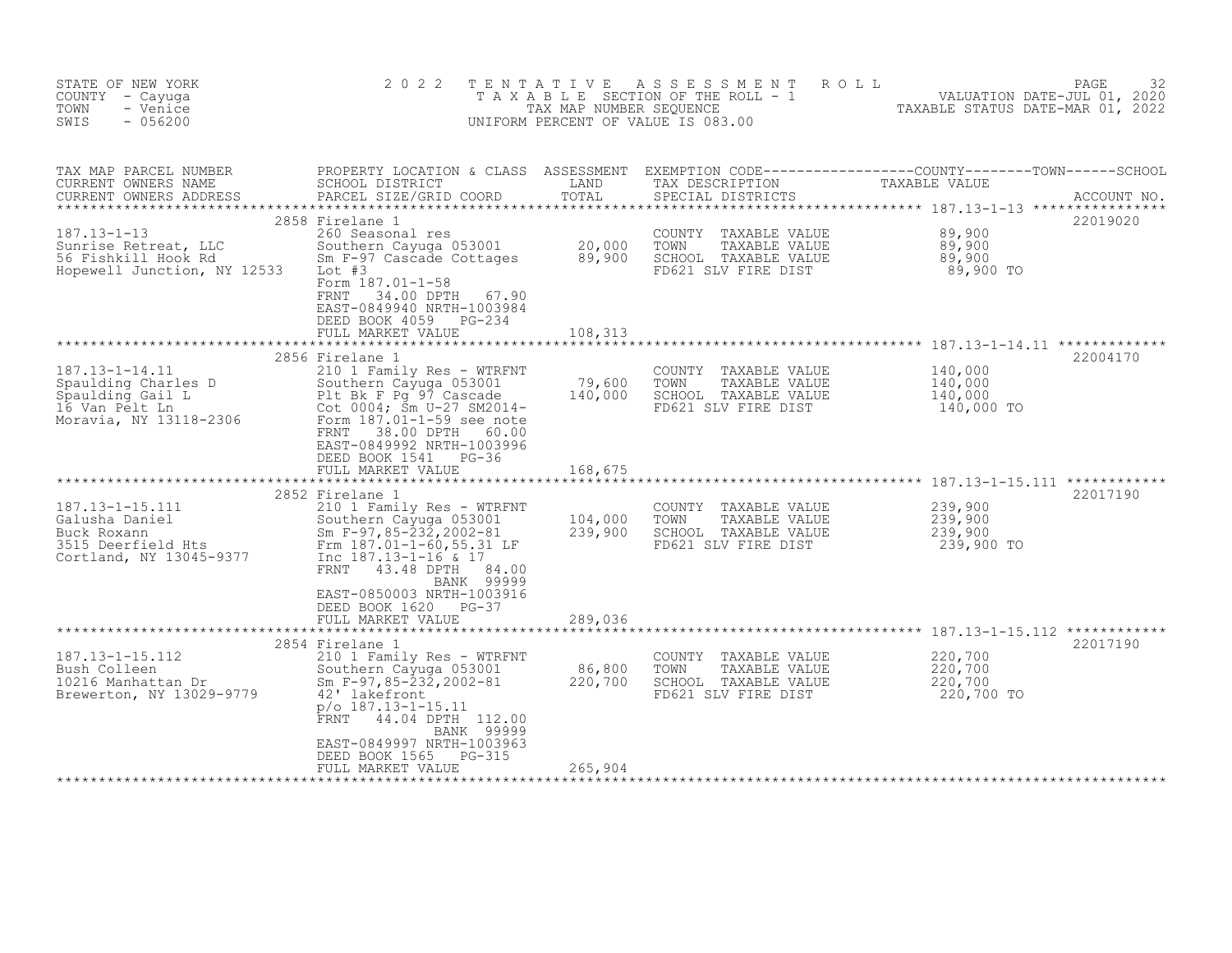| STATE OF NEW YORK<br>COUNTY - Cayuga<br>- Venice<br>TOWN<br>$-056200$<br>SWIS                      | 2 0 2 2                                                                                                                                                                                                                                                               | T E N T A T I V E<br>TAX MAP NUMBER SEQUENCE | ASSESSMENT<br>ROLL<br>T A X A B L E SECTION OF THE ROLL - 1<br>UNIFORM PERCENT OF VALUE IS 083.00 | PAGE<br>33<br>VALUATION DATE-JUL 01, 2020<br>TAXABLE STATUS DATE-MAR 01, 2022                                                  |
|----------------------------------------------------------------------------------------------------|-----------------------------------------------------------------------------------------------------------------------------------------------------------------------------------------------------------------------------------------------------------------------|----------------------------------------------|---------------------------------------------------------------------------------------------------|--------------------------------------------------------------------------------------------------------------------------------|
| TAX MAP PARCEL NUMBER<br>CURRENT OWNERS NAME<br>CURRENT OWNERS ADDRESS                             | SCHOOL DISTRICT<br>PARCEL SIZE/GRID COORD                                                                                                                                                                                                                             | LAND<br>TOTAL                                | TAX DESCRIPTION<br>SPECIAL DISTRICTS                                                              | PROPERTY LOCATION & CLASS ASSESSMENT EXEMPTION CODE---------------COUNTY-------TOWN-----SCHOOL<br>TAXABLE VALUE<br>ACCOUNT NO. |
| $187.13 - 1 - 19.12$<br>Lakeside Grill LLC<br>65 South St Apt B2<br>Auburn, NY 13021-3920          | 2846 Firelane 1<br>421 Restaurant - WTRFNT<br>Southern Cayuga 053001<br>SM 85-232<br>po 187.13-1-19.1<br>140' lake frontage<br>99.00 DPTH 140.00<br>FRNT<br>EAST-0850021 NRTH-1003840<br>DEED BOOK 1545 PG-228<br>FULL MARKET VALUE                                   | 168,000<br>369,000<br>444,578                | COUNTY<br>TAXABLE VALUE<br>TOWN<br>TAXABLE VALUE<br>SCHOOL TAXABLE VALUE<br>FD621 SLV FIRE DIST   | 369,000<br>369,000<br>369,000<br>369,000 TO                                                                                    |
| 187.13-1-19.111<br>Lakeside Grill, LLC<br>65 South St Apt B2<br>Auburn, NY 13021-3920              | 2847 Firelane 1<br>230 3 Family Res - WTRFNT<br>Southern Cayuga 053001<br>SM 2015-33<br>SM 85-232, 2006-18 lots 3,<br>Frm $187.01 - 1 - 64.2$<br>73.30 DPTH 179.80<br>FRNT<br>0.24<br>ACRES<br>EAST-0849943 NRTH-1003734<br>DEED BOOK 1578 PG-50<br>FULL MARKET VALUE | 39,000<br>136,800<br>164,819                 | COUNTY TAXABLE VALUE<br>TOWN<br>TAXABLE VALUE<br>SCHOOL TAXABLE VALUE<br>FD621 SLV FIRE DIST      | 136,800<br>136,800<br>136,800<br>136,800 TO                                                                                    |
| 187.13-1-19.112<br>Lakeside Grill LLC<br>65 South St Apt B2<br>Auburn, NY 13021-3920               | 2846 Firelane 1<br>330 Vacant comm<br>Southern Cayuga 053001<br>$SM2011-119$ $p/\overline{o}$ 187.13-1-1<br>FRNT 213.59 DPTH<br>96.17<br>EAST-0849895 NRTH-1003819<br>DEED BOOK 1545<br>PG-228<br>FULL MARKET VALUE                                                   | 25,000<br>25,000<br>30,120                   | COUNTY<br>TAXABLE VALUE<br>TOWN<br>TAXABLE VALUE<br>SCHOOL TAXABLE VALUE<br>FD621 SLV FIRE DIST   | 25,000<br>25,000<br>25,000<br>25,000 TO                                                                                        |
| $187.13 - 1 - 22.1$<br>Geiger Donald<br>Geiger Amanda<br>2474 State Route 11<br>Kirkwood, NY 13795 | 2839 Firelane 1<br>311 Res vac land - WTRFNT<br>Southern Cayuga 053001<br>Form 187.01-1-66<br>52.7' lake front<br>$Sm$ 85-232<br>FRNT<br>43.11 DPTH 179.82<br>EAST-0850008 NRTH-1003683<br>DEED BOOK 1492<br>$PG-1$<br>FULL MARKET VALUE                              | 57,500<br>57,500<br>69,277                   | COUNTY<br>TAXABLE VALUE<br>TOWN<br>TAXABLE VALUE<br>SCHOOL TAXABLE VALUE<br>FD621 SLV FIRE DIST   | 22021170<br>57,500<br>57,500<br>57,500<br>57,500 TO                                                                            |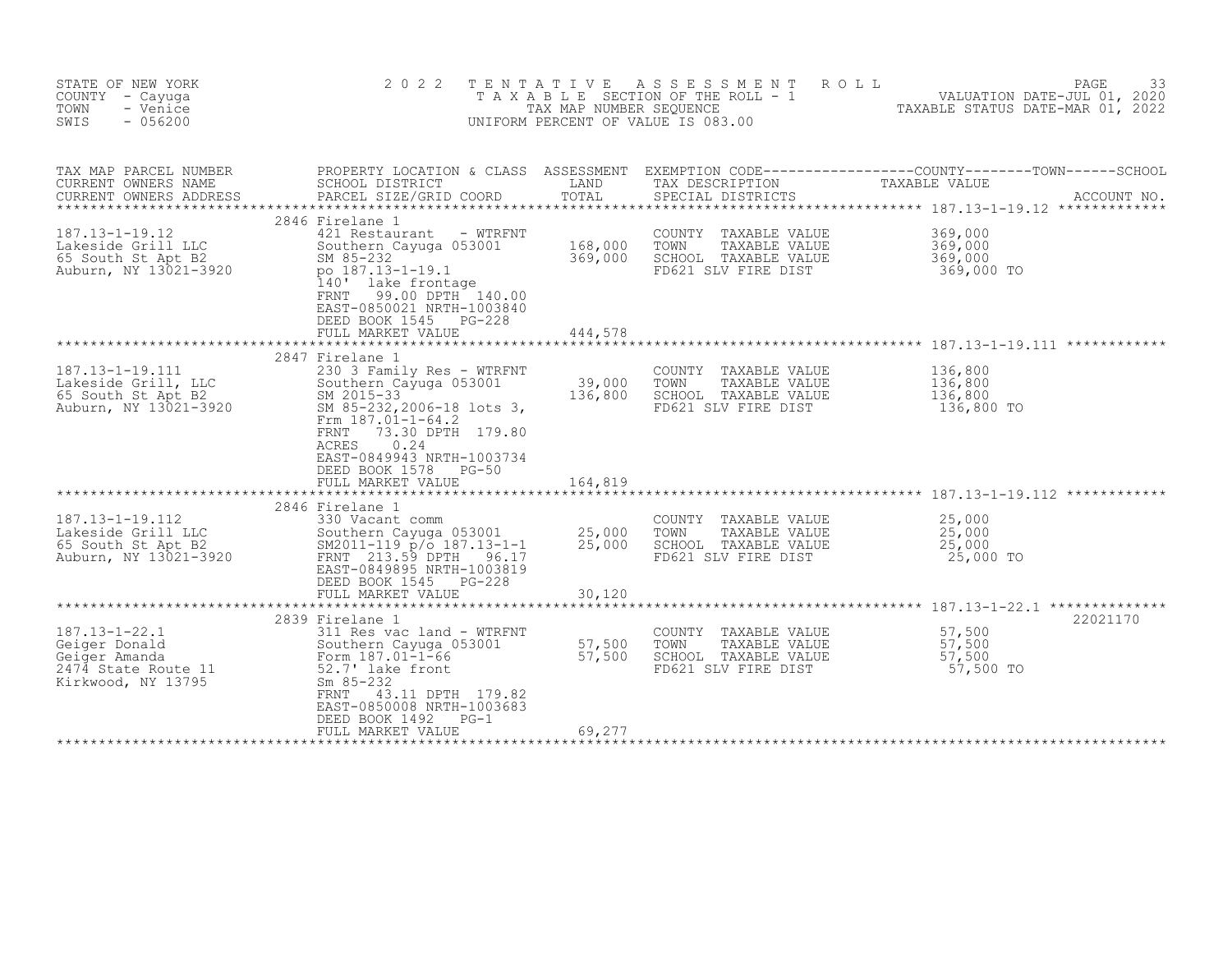| STATE OF NEW YORK<br>COUNTY - Cayuga<br>TOWN<br>- Venice<br>$-056200$<br>SWIS                              | 2 0 2 2<br>TENTATIVE                                                                                                                                                                                                                                                                                                                                                                                                                                                                                                                                     |                                           | A S S E S S M E N T<br>ROLL<br>TAXABLE SECTION OF THE ROLL - 1 ANDIATION DATE-JUL 01, 2020<br>UNIFORM PERCENT OF VALUE IS 083.00                                                                                                                                                                                               |                                                         | PAGE<br>34                     |
|------------------------------------------------------------------------------------------------------------|----------------------------------------------------------------------------------------------------------------------------------------------------------------------------------------------------------------------------------------------------------------------------------------------------------------------------------------------------------------------------------------------------------------------------------------------------------------------------------------------------------------------------------------------------------|-------------------------------------------|--------------------------------------------------------------------------------------------------------------------------------------------------------------------------------------------------------------------------------------------------------------------------------------------------------------------------------|---------------------------------------------------------|--------------------------------|
| TAX MAP PARCEL NUMBER<br>CURRENT OWNERS NAME<br>CURRENT OWNERS ADDRESS                                     | PROPERTY LOCATION & CLASS ASSESSMENT<br>SCHOOL DISTRICT<br>PARCEL SIZE/GRID COORD                                                                                                                                                                                                                                                                                                                                                                                                                                                                        | LAND TAND<br>TOTAL                        | $\begin{tabular}{ll} \texttt{EXEMPTION} & \texttt{CODE} \texttt{---}\texttt{---}\texttt{---}\texttt{---}\texttt{---}\texttt{COUNTY}\texttt{---}\texttt{---}\texttt{TOWN}\texttt{---}\texttt{---}\texttt{SCHOOL} \\ \texttt{TAX} & \texttt{DESCRIPTION} & \texttt{TAXABLE} & \texttt{VALUE} \end{tabular}$<br>SPECIAL DISTRICTS |                                                         | ACCOUNT NO.                    |
| $187.13 - 1 - 25$<br>Truman Kevin<br>Truman Melissa<br>50 Terrace Dr<br>Windsor, NY 13865                  | 2835 Firelane 1<br>260 Seasonal res - WTRFNT<br>Southern Cayuga 053001 60,400<br>Rr Deed_528-57, Sm 85-232 79,000<br>Southerney<br>Rr Deed 528-57,-<br>Form 187.01-1-75<br>221 Lake Frontag<br>Rr Deed 528-57, Sm 85-232<br>22' Lake Frontage<br>FRNT 26.50 DPTH 151.30<br>EAST-0850013 NRTH-1003641<br>DEED BOOK 1276 PG-101<br>FULL MARKET VALUE                                                                                                                                                                                                       | 95,181                                    | COUNTY TAXABLE VALUE<br>TOWN<br>TAXABLE VALUE<br>SCHOOL TAXABLE VALUE<br>FD621 SLV FIRE DIST                                                                                                                                                                                                                                   | 79,000<br>79,000<br>79,000<br>79,000 TO                 | 22004200                       |
| 187.13-1-26<br>Coleman Ronald<br>Coleman Gail<br>Coleman Gail<br>2833 Firelane 1<br>Moravia, NY 13118-9374 | 2833 Fire Lane 1<br>260 Seasonal res - WTRFNT<br>Southern Cayuga 053001<br>Smd 921-67<br>Form 187.01-1-74.1<br>39.6' Lake Front<br>FRNT<br>40.50 DPTH 149.20<br>EAST-0850025 NRTH-1003614<br>DEED BOOK 1100 PG-87<br>FULL MARKET VALUE                                                                                                                                                                                                                                                                                                                   | $82,000$<br>129.000<br>129,000<br>155,422 | BAS STAR<br>41854<br>COUNTY TAXABLE VALUE<br>TOWN<br>TAXABLE VALUE<br>SCHOOL TAXABLE VALUE<br>FD621 SLV FIRE DIST                                                                                                                                                                                                              | $\circ$<br>129,000<br>129,000<br>102,000<br>129,000 TO  | 22026130<br>$\Omega$<br>27,000 |
|                                                                                                            | 210 1 Family Res - WIKEN1<br>Southern Cayuga 053001 105,700<br>259,900<br>46.00 DPTH 143.00<br>EAST-0850066 NRTH-1003583<br>DEED BOOK 945<br>$PG-135$<br>FULL MARKET VALUE                                                                                                                                                                                                                                                                                                                                                                               | 313,133                                   | 41854<br><b>BAS STAR</b><br>COUNTY TAXABLE VALUE<br>TOWN<br>TAXABLE VALUE<br>SCHOOL TAXABLE VALUE<br>FD621 SLV FIRE DIST                                                                                                                                                                                                       | $\Omega$<br>259,900<br>259,900<br>232,900<br>259,900 TO | $\Omega$<br>27,000             |
| $187.13 - 1 - 28$<br>Burton Christopher C<br>Burton Allison K<br>173 Fairlawn Road<br>Amherst, NY 14226    | 2829 Firelane 1<br>$215$ 1 Fam Res w/ - WTRFNT<br>C<br>$5$ Southern Cayuga (<br>$5$ Sm 77-133, 30'Lake<br>$5$ Form 187.01-1-69<br>$\frac{1}{2}$<br>$\frac{1}{2}$<br>$\frac{1}{2}$<br>$\frac{1}{2}$<br>$\frac{1}{2}$<br>$\frac{1}{2}$<br>$\frac{1}{2}$<br>$\frac{1}{2}$<br>$\frac{1}{2}$<br>$\frac{1}{2}$<br>$\frac{1}{2}$<br>$\frac{1}{2}$<br>$\frac{1}{2}$<br>$\frac{1}{$<br>Southern Cayuga 053001<br>Sm 77-133,30'Lake Front<br>FRNT<br>33.00 DPTH 143.00<br>BANK 99999<br>EAST-0850100 NRTH-1003558<br>DEED BOOK 3910<br>PG-277<br>FULL MARKET VALUE | 70,000<br>185,000<br>185,000<br>222,892   | COUNTY TAXABLE VALUE<br>TOWN<br>TAXABLE VALUE<br>SCHOOL TAXABLE VALUE<br>FD621 SLV FIRE DIST<br>OMTAX Omitted Tax 520/551                                                                                                                                                                                                      | 185,000<br>185,000<br>185,000<br>185,000 TO<br>$.00$ MT | 22026150                       |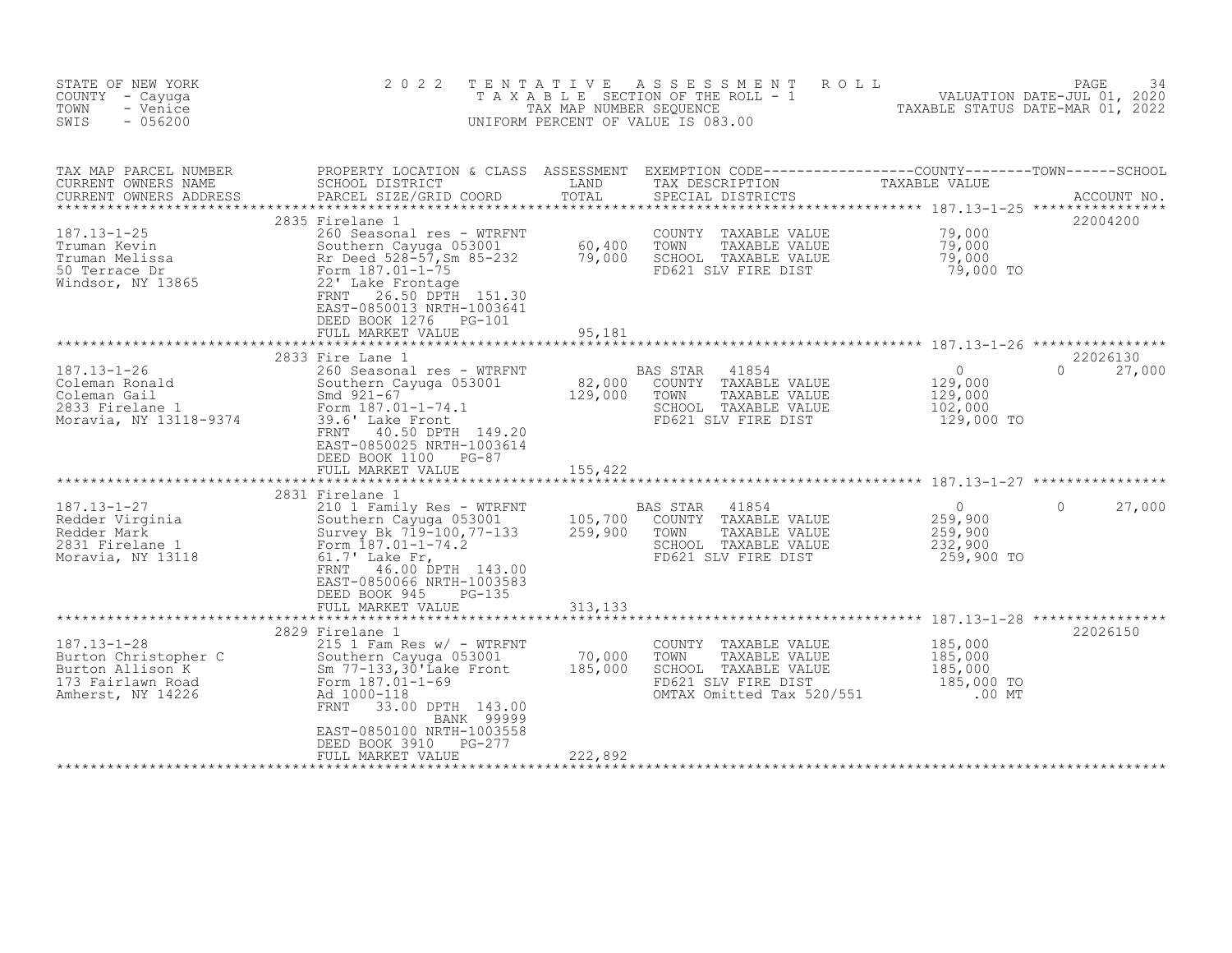| STATE OF NEW YORK<br>COUNTY - Cayuga<br>- Venice<br>TOWN<br>SWIS<br>$-056200$                         | 2 0 2 2                                                                                                                                                                                                                                                         | TENTATIVE<br>TAX MAP NUMBER SEQUENCE | A S S E S S M E N T<br>ROLL<br>T A X A B L E SECTION OF THE ROLL - 1<br>UNIFORM PERCENT OF VALUE IS 083.00 | VALUATION DATE-JUL 01, 2020<br>TAXABLE STATUS DATE-MAR 01, 2022 | PAGE<br>35  |
|-------------------------------------------------------------------------------------------------------|-----------------------------------------------------------------------------------------------------------------------------------------------------------------------------------------------------------------------------------------------------------------|--------------------------------------|------------------------------------------------------------------------------------------------------------|-----------------------------------------------------------------|-------------|
| TAX MAP PARCEL NUMBER<br>CURRENT OWNERS NAME                                                          | PROPERTY LOCATION & CLASS ASSESSMENT EXEMPTION CODE----------------COUNTY-------TOWN------SCHOOL<br>SCHOOL DISTRICT                                                                                                                                             | LAND                                 | TAX DESCRIPTION                                                                                            | TAXABLE VALUE                                                   |             |
| CURRENT OWNERS ADDRESS                                                                                | PARCEL SIZE/GRID COORD                                                                                                                                                                                                                                          | TOTAL                                | SPECIAL DISTRICTS                                                                                          |                                                                 | ACCOUNT NO. |
| $187.13 - 1 - 29$<br>Hall William<br>218 South Rd<br>Deerfield, NH 03037                              | 2827 Firelane 1<br>210 1 Family Res - WTRFNT<br>Southern Cayuga 053001<br>R.r.deed 528-57;Sm 77-133<br>2003-132, 30' Lake Front<br>Form 187.01-1-73<br>FRNT<br>30.00 DPTH 163.20<br>EAST-0850111 NRTH-1003534<br>DEED BOOK 1134 PG-338                          | 70,000<br>150,500                    | COUNTY TAXABLE VALUE<br>TOWN<br>TAXABLE VALUE<br>SCHOOL TAXABLE VALUE<br>FD621 SLV FIRE DIST               | 150,500<br>150,500<br>150,500<br>150,500 TO                     | 22026140    |
|                                                                                                       | FULL MARKET VALUE                                                                                                                                                                                                                                               | 181,325                              |                                                                                                            |                                                                 |             |
| $187.13 - 1 - 30$<br>Wallan Thomas<br>Wallan Joyce E<br>987 Essex Rd<br>Owego, NY 13827               | 2826 Firelane 1<br>260 Seasonal res - WTRFNT<br>Southern Cayuga 053001<br>Form 187.01-1-70<br>$Sm$ 77-133<br>57.1' Lake Frontage<br>52.20 DPTH 82.00<br>FRNT<br>EAST-0850167 NRTH-1003520<br>DEED BOOK 1332<br>$PG-70$                                          | 101,100<br>139,600                   | COUNTY TAXABLE VALUE<br>TOWN<br>TAXABLE VALUE<br>SCHOOL TAXABLE VALUE<br>FD621 SLV FIRE DIST               | 139,600<br>139,600<br>139,600<br>139,600 TO                     | 22040030    |
|                                                                                                       | FULL MARKET VALUE<br>***************************                                                                                                                                                                                                                | 168,193                              |                                                                                                            |                                                                 |             |
| $187.13 - 1 - 31$<br>DiLallo Gary R<br>DiLallo Priscilla E<br>PO Box 302<br>Maine, NY 13802-0302      | 2824 Firelane 1<br>260 Seasonal res - WTRFNT<br>Southern Cayuga 053001<br>Form 187.01-1-71<br>Sm 77-12, 77-133, 2003-204<br>35' Lake Frontage SM2011-<br>45.00 DPTH<br>FRNT<br>71.00<br>EAST-0850178 NRTH-1003475<br>DEED BOOK 1459 PG-127<br>FULL MARKET VALUE | 76,000<br>151,100<br>182,048         | COUNTY TAXABLE VALUE<br>TOWN<br>TAXABLE VALUE<br>SCHOOL TAXABLE VALUE<br>FD621 SLV FIRE DIST               | 151,100<br>151,100<br>151,100<br>151,100 TO                     | 22005050    |
|                                                                                                       | ************************                                                                                                                                                                                                                                        |                                      |                                                                                                            |                                                                 |             |
| $187.13 - 1 - 32$<br>Green William F Jr<br>Green Kay D<br>2148 Hornbrook Rd<br>Towanda, PA 18848-9563 | 2823 Firelane 1<br>260 Seasonal res<br>Southern Cayuga 053001<br>$Sm$ 77-133<br>Form. 187.01-1-72<br>FRNT 180.00 DPTH<br>81.20<br>EAST-0850121 NRTH-1003426<br>DEED BOOK 1165<br>$PG-82$<br>FULL MARKET VALUE                                                   | 20,000<br>49,900<br>60,120           | COUNTY TAXABLE VALUE<br>TOWN<br>TAXABLE VALUE<br>SCHOOL TAXABLE VALUE<br>FD621 SLV FIRE DIST               | 49,900<br>49,900<br>49,900<br>49,900 TO                         | 22026120    |
|                                                                                                       |                                                                                                                                                                                                                                                                 |                                      |                                                                                                            |                                                                 |             |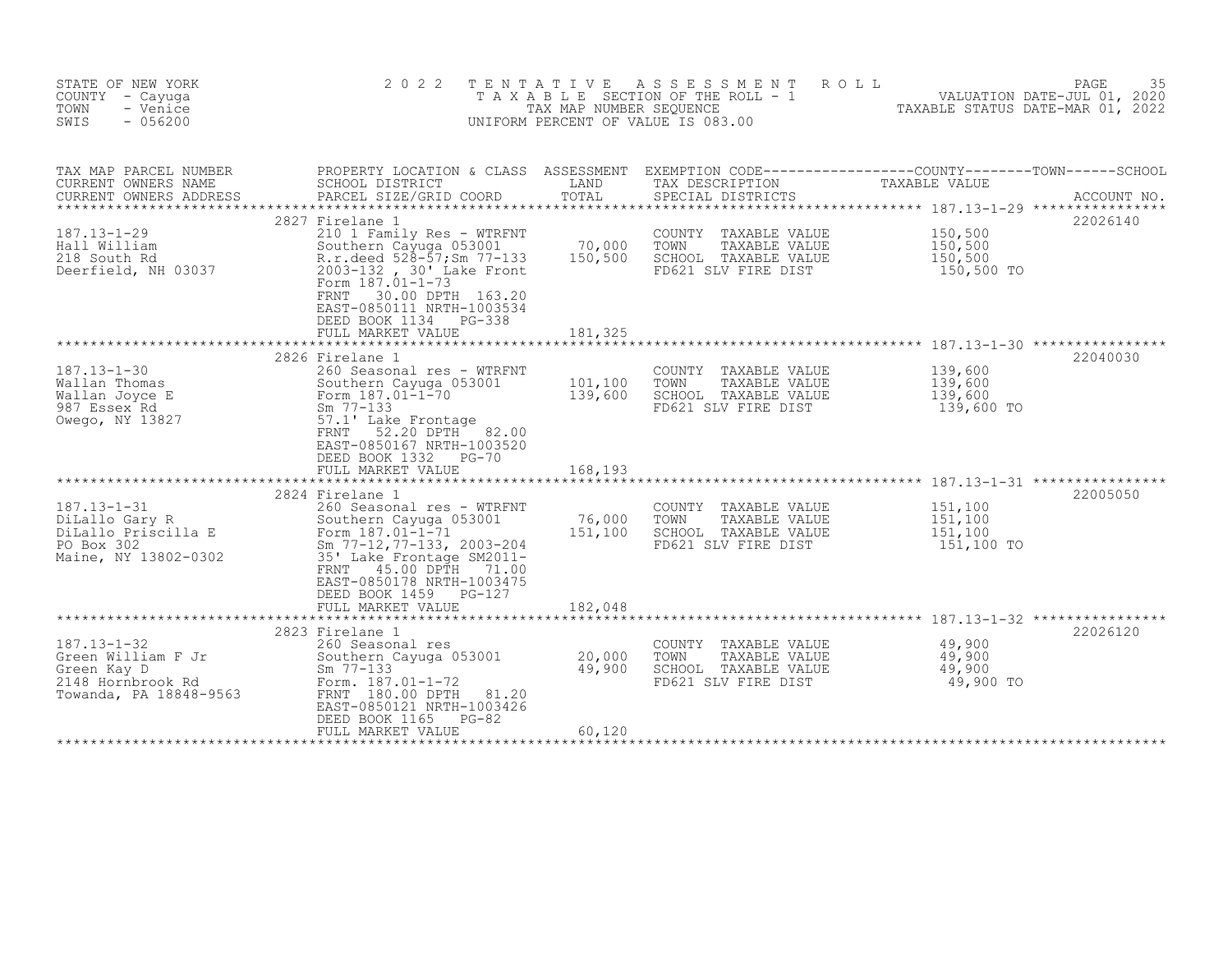| STATE OF NEW YORK<br>COUNTY - Cayuga<br>- Venice<br>TOWN<br>$-056200$<br>SWIS                                  | 2 0 2 2                                                                                                                                                                                                                                                | TENTATIVE<br>TAX MAP NUMBER SEOUENCE | ASSESSMENT<br>T A X A B L E SECTION OF THE ROLL - 1<br>UNIFORM PERCENT OF VALUE IS 083.00                                                          | ROLL<br>VALUATION DATE-JUL 01, 2020<br>TAXABLE STATUS DATE-MAR 01, 2022                                            | PAGE<br>36              |
|----------------------------------------------------------------------------------------------------------------|--------------------------------------------------------------------------------------------------------------------------------------------------------------------------------------------------------------------------------------------------------|--------------------------------------|----------------------------------------------------------------------------------------------------------------------------------------------------|--------------------------------------------------------------------------------------------------------------------|-------------------------|
| TAX MAP PARCEL NUMBER<br>CURRENT OWNERS NAME<br>CURRENT OWNERS ADDRESS<br>********************                 | SCHOOL DISTRICT<br>PARCEL SIZE/GRID COORD                                                                                                                                                                                                              | LAND<br>TOTAL                        | TAX DESCRIPTION<br>SPECIAL DISTRICTS                                                                                                               | PROPERTY LOCATION & CLASS ASSESSMENT EXEMPTION CODE----------------COUNTY-------TOWN------SCHOOL<br>TAXABLE VALUE  | ACCOUNT NO.             |
| $187.13 - 1 - 33$<br>Wellauer Jack<br>2814 Fire Lane 1<br>Moravia, NY 13118                                    | State Route 38<br>311 Res vac land<br>Southern Cayuga 053001<br>New In 1993, Mapping Error<br>Appr. Maps 31-67, 32-68<br>R.r. Property<br>FRNT 168.00 DPTH<br>43.90<br>EAST-0850210 NRTH-1003273<br>DEED BOOK 1079 PG-79<br>FULL MARKET VALUE          | 2,400<br>2,400<br>2,892              | COUNTY TAXABLE VALUE<br>TOWN<br>TAXABLE VALUE<br>SCHOOL TAXABLE VALUE<br>FD621 SLV FIRE DIST                                                       | 2,400<br>2,400<br>2,400<br>2,400 TO                                                                                |                         |
|                                                                                                                | 2818 Firelane 1                                                                                                                                                                                                                                        | ************                         |                                                                                                                                                    |                                                                                                                    | 22005030                |
| $187.13 - 1 - 34$<br>Wilson Christopher T<br>Macan Sandra J<br>131 Bryn Mawr Avenue<br>Newton Square, PA 19073 | 260 Seasonal res - WTRFNT<br>Southern Cayuga 053001<br>Sm $77-12$ , Smd $783-253$<br>Form 187.03-1-1; Unr Sm<br>34.2' Lake Frontage<br>45.00 DPTH 211.30<br>FRNT<br>EAST-0850217 NRTH-1003360<br>DEED BOOK 3929 PG-286                                 | 74,800<br>119,000                    | COUNTY TAXABLE VALUE<br>TOWN<br>TAXABLE VALUE<br>SCHOOL TAXABLE VALUE<br>FD621 SLV FIRE DIST                                                       | 119,000<br>119,000<br>119,000<br>119,000 TO                                                                        |                         |
|                                                                                                                | FULL MARKET VALUE                                                                                                                                                                                                                                      | 143,373                              |                                                                                                                                                    |                                                                                                                    |                         |
| $187.13 - 1 - 35$<br>Potter Daniel<br>Potter Julie<br>327 Cortland Rd<br>Freeville, NY 13068                   | 2816 Firelane 1<br>260 Seasonal res - WTRFNT<br>Southern Cayuga 053001<br>Form 187.03-1-3<br>Sm 77-12, 71-86, Y-81<br>32.2' LF SMD 1646-26<br>30.00 DPTH 209.00<br>FRNT<br>EAST-0850271 NRTH-1003351<br>DEED BOOK 1646<br>$PG-22$<br>FULL MARKET VALUE | 72,400<br>129,900<br>156,506         | COUNTY TAXABLE VALUE<br>TOWN<br>TAXABLE VALUE<br>SCHOOL TAXABLE VALUE<br>FD621 SLV FIRE DIST                                                       | 129,900<br>129,900<br>129,900<br>129,900 TO                                                                        | 22034070                |
|                                                                                                                | 2814 Firelane 1                                                                                                                                                                                                                                        |                                      |                                                                                                                                                    |                                                                                                                    | 22040040                |
| $187.13 - 1 - 36$<br>Wellauer Jack<br>2814 Fire Lane 1<br>Moravia, NY 13118                                    | 260 Seasonal res - WTRFNT<br>Southern Cayuga 053001<br>Form 187.03-1-4<br>Sm $77-12, 71-86, Y-81$<br>41.4' Lake Frontage<br>40.00 DPTH 197.00<br>FRNT<br>EAST-0850309 NRTH-1003348<br>DEED BOOK 1296<br>PG-229<br>FULL MARKET VALUE                    | 199,400 BAS STAR<br>240,241          | VET WAR C 41122<br>83,200 VET WAR T 41123<br>41854<br>COUNTY TAXABLE VALUE<br>TOWN<br>TAXABLE VALUE<br>SCHOOL TAXABLE VALUE<br>FD621 SLV FIRE DIST | 7,470<br>$\Omega$<br>$\overline{0}$<br>4,980<br>$\circ$<br>$\Omega$<br>191,930<br>194,420<br>172,400<br>199,400 TO | 0<br>$\Omega$<br>27,000 |
|                                                                                                                |                                                                                                                                                                                                                                                        |                                      |                                                                                                                                                    |                                                                                                                    |                         |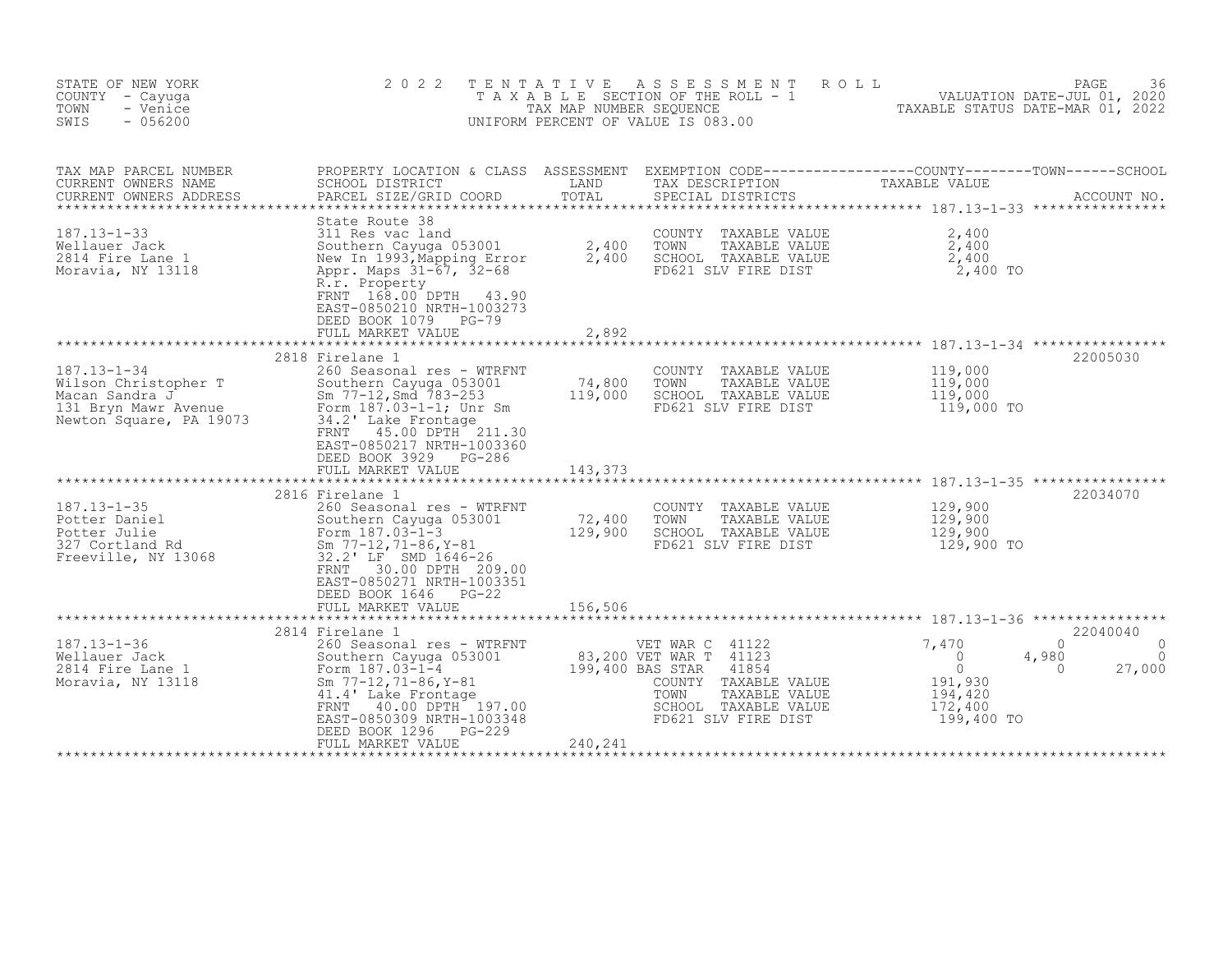| STATE OF NEW YORK<br>COUNTY - Cayuga<br>- Venice<br>TOWN<br>$-056200$<br>SWIS                                  | 2 0 2 2                                                                                                                                                                                                                                                              | T E N T A T I V E<br>TAX MAP NUMBER SEQUENCE | ASSESSMENT<br>UNIFORM PERCENT OF VALUE IS 083.00                                                                                   | ROLL<br>T A X A B L E SECTION OF THE ROLL - 1 VALUATION DATE-JUL 01, 2020<br>TAX MAP NUMBER SEQUENCE TAXABLE STATUS DATE-MAR 01. 2022<br>TAXABLE STATUS DATE-MAR 01, 2022 | PAGE<br>37         |
|----------------------------------------------------------------------------------------------------------------|----------------------------------------------------------------------------------------------------------------------------------------------------------------------------------------------------------------------------------------------------------------------|----------------------------------------------|------------------------------------------------------------------------------------------------------------------------------------|---------------------------------------------------------------------------------------------------------------------------------------------------------------------------|--------------------|
| TAX MAP PARCEL NUMBER<br>CURRENT OWNERS NAME<br>CURRENT OWNERS ADDRESS<br>*******************                  | PROPERTY LOCATION & CLASS ASSESSMENT EXEMPTION CODE----------------COUNTY-------TOWN-----SCHOOL<br>SCHOOL DISTRICT<br>PARCEL SIZE/GRID COORD                                                                                                                         | LAND<br>TOTAL                                | TAX DESCRIPTION<br>SPECIAL DISTRICTS                                                                                               | TAXABLE VALUE                                                                                                                                                             | ACCOUNT NO.        |
| $187.13 - 1 - 37.1$<br>Wellauer Jack<br>2814 Fire Lane 1<br>Moravia, NY 13118                                  | 2810 Firelane 1<br>570 Marina<br>- WTRFNT<br>Southern Cayuga 053001<br>Sm $71-86$ , $200\overline{1}-82$<br>Form 187.03-1-5 & 13; Inc<br>187.13-1-37,38; 329' Lk F<br>FRNT 148.92 DPTH 186.10<br>ACRES<br>0.88<br>EAST-0850431 NRTH-1003388<br>DEED BOOK 1057 PG-286 | 287,700<br>399,900                           | COUNTY TAXABLE VALUE<br>TOWN<br>TAXABLE VALUE<br>SCHOOL TAXABLE VALUE<br>FD621 SLV FIRE DIST                                       | 399,900<br>399,900<br>399,900<br>399,900 TO                                                                                                                               | 22034150           |
|                                                                                                                | FULL MARKET VALUE                                                                                                                                                                                                                                                    | 481,807                                      |                                                                                                                                    | ************** 187.13-1-39 ***********                                                                                                                                    |                    |
| $187.13 - 1 - 39$<br>Bergerstock Dale E<br>Bergerstock Marilyn M<br>5427 Bluefield Rd<br>Auburn, NY 13021-8749 | 2799 Firelane 1<br>260 Seasonal res<br>Southern Cayuga 053001<br>$S.m. 71-86$ ,<br>Form 187.03-1-7<br>2013-160 a&b<br>FRNT 103.00 DPTH 150.00<br>EAST-0850778 NRTH-1003261<br>DEED BOOK 1528<br>$PG-203$<br>FULL MARKET VALUE                                        | 119,700<br>150,000<br>180,723                | COUNTY TAXABLE VALUE<br>TOWN<br>TAXABLE VALUE<br>SCHOOL TAXABLE VALUE<br>FD621 SLV FIRE DIST                                       | 150,000<br>150,000<br>150,000<br>150,000 TO                                                                                                                               | 22034140           |
|                                                                                                                |                                                                                                                                                                                                                                                                      |                                              |                                                                                                                                    |                                                                                                                                                                           |                    |
| $187.13 - 1 - 40.1$<br>Auburn City Of<br>Attn: City Treasurer<br>24 South St<br>Auburn, NY 13021-3832          | State Route 38<br>971 Wetlands<br>- WTRFNT<br>Southern Cayuga 053001<br>Form 187.03-1-8<br>Sm Y-81, 71-86, Inc 187.13-<br>$1-42; 800'$ LF<br>ACRES 10.60<br>EAST-0850884 NRTH-1003215<br>DEED BOOK 214<br>PG-567                                                     | 100,000<br>100,000                           | CITY O/S<br>13442<br>COUNTY<br>TAXABLE VALUE<br>TOWN<br>TAXABLE VALUE<br>SCHOOL TAXABLE VALUE<br>FD621 SLV FIRE DIST<br>100,000 EX | 100,000<br>$\Omega$<br>100,000<br>100,000<br>$\sim$ 0 TO                                                                                                                  | 22002100<br>$\cap$ |
|                                                                                                                | FULL MARKET VALUE                                                                                                                                                                                                                                                    | 120,482<br>************                      |                                                                                                                                    | ************************ 187.13-1-43 *****************                                                                                                                    |                    |
| $187.13 - 1 - 43$<br>Wood Laurie<br>82 S. Main St<br>Moravia, NY 13118                                         | 2765 State Route 38<br>260 Seasonal res<br>Southern Cayuga 053001<br>Sm $76-105$ , $0-12$<br>Form 187.03-1-12<br>.68 acres useable/mappers<br>FRNT 166.00 DPTH 377.00<br>EAST-0850307 NRTH-1002622<br>DEED BOOK 1239<br>$PG-261$                                     | 17,900<br>25,000                             | COUNTY TAXABLE VALUE<br>TOWN<br>TAXABLE VALUE<br>SCHOOL TAXABLE VALUE<br>FD621 SLV FIRE DIST                                       | 25,000<br>25,000<br>25,000<br>25,000 TO                                                                                                                                   | 22017200           |
|                                                                                                                | FULL MARKET VALUE                                                                                                                                                                                                                                                    | 30,120                                       |                                                                                                                                    |                                                                                                                                                                           |                    |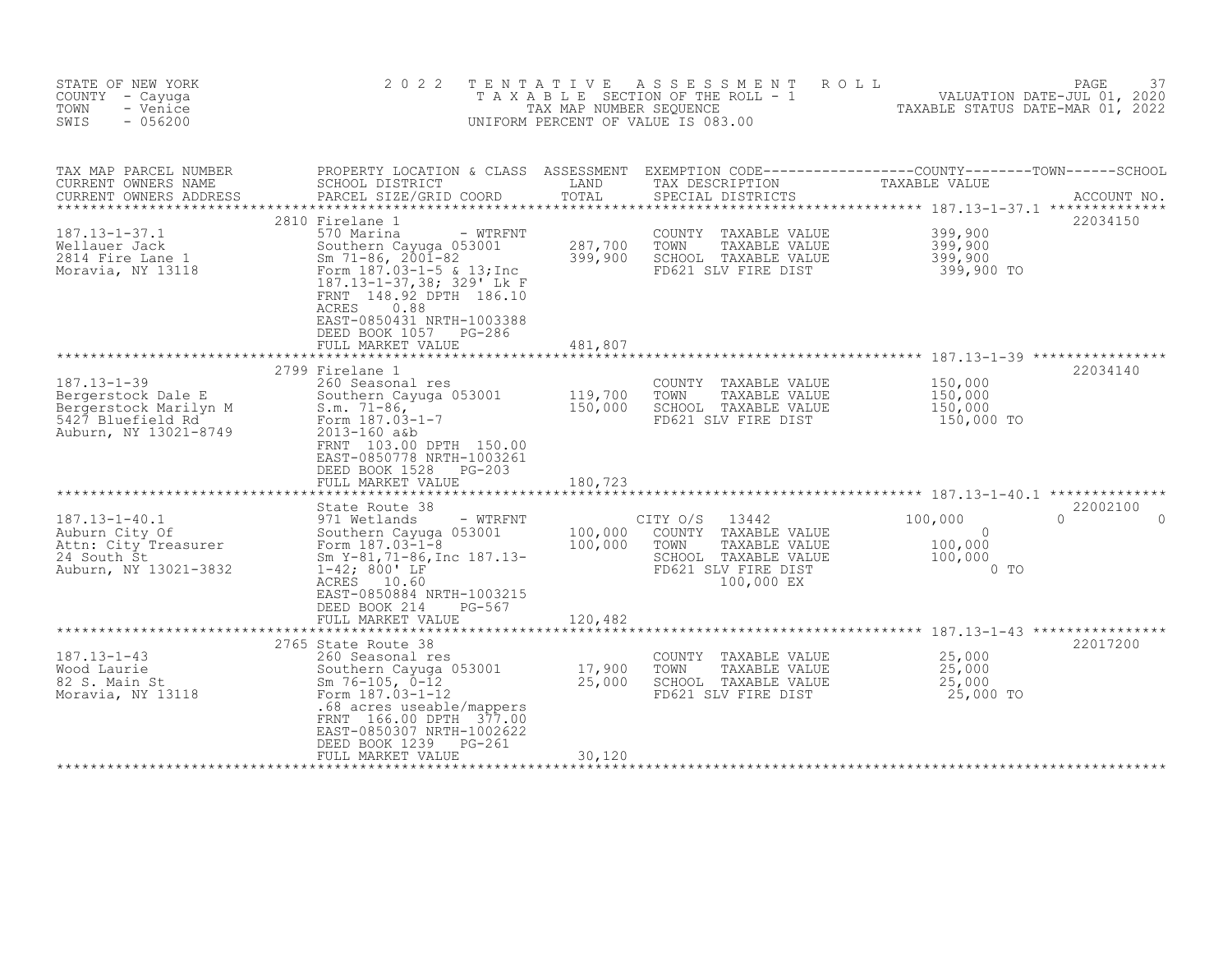| STATE OF NEW YORK<br>COUNTY<br>- Cayuqa<br>TOWN<br>- Venice<br>$-056200$<br>SWIS         | 2 0 2 2<br>TENTATIVE                                                                                                                                                                                                                   | TAX MAP NUMBER SEQUENCE      | ASSESSMENT<br>ROLL<br>T A X A B L E SECTION OF THE ROLL - 1<br>UNIFORM PERCENT OF VALUE IS 083.00                                        | 28<br>2020 VALUATION DATE-JUL 01, 2020<br>2000 201 DATE-MAR DATE STATUS DATE-MAR | PAGE<br>38                     |
|------------------------------------------------------------------------------------------|----------------------------------------------------------------------------------------------------------------------------------------------------------------------------------------------------------------------------------------|------------------------------|------------------------------------------------------------------------------------------------------------------------------------------|----------------------------------------------------------------------------------|--------------------------------|
| TAX MAP PARCEL NUMBER<br>CURRENT OWNERS NAME<br>CURRENT OWNERS ADDRESS                   | SCHOOL DISTRICT<br>PARCEL SIZE/GRID COORD                                                                                                                                                                                              | LAND<br>TOTAL                | PROPERTY LOCATION & CLASS ASSESSMENT EXEMPTION CODE----------------COUNTY-------TOWN------SCHOOL<br>TAX DESCRIPTION<br>SPECIAL DISTRICTS | TAXABLE VALUE                                                                    | ACCOUNT NO.                    |
| 187.13-1-44<br>Van Nest Jonathan<br>3594 Burtless Rd<br>Moravia, NY 13118-3439           | State Route 38<br>311 Res vac Jand<br>Southern Cayuga 053001 700<br>S.m. 0-12, SM2004-100 700<br>Form 187.03-1-11<br>FRNT 137.00 DPTH<br>67.00<br>EAST-0850360 NRTH-1002755<br>DEED BOOK 1477    PG-110<br>FULL MARKET VALUE           | 843                          | COUNTY TAXABLE VALUE<br>TOWN<br>TAXABLE VALUE<br>SCHOOL TAXABLE VALUE<br>FD621 SLV FIRE DIST                                             | 700<br>700<br>700<br>700 TO                                                      | 22026160                       |
|                                                                                          |                                                                                                                                                                                                                                        |                              |                                                                                                                                          |                                                                                  |                                |
| $187.13 - 1 - 45$<br>Van Nest Jonathan<br>3594 Burtless Rd<br>Moravia, NY 13118-3439     | 2779 State Route 38<br>210 1 Family Res<br>Southern Cayuga $053001$ 25,000<br>Form 187.03-1-10<br>Sm 0-12, SM2004-100<br>84.00 DPTH<br>FRNT<br>64.00<br>EAST-0850302 NRTH-1002851<br>DEED BOOK 1477 PG-110<br>FULL MARKET VALUE        | 95,000<br>114,458            | COUNTY TAXABLE VALUE<br>TOWN<br>TAXABLE VALUE<br>SCHOOL TAXABLE VALUE<br>FD621 SLV FIRE DIST                                             | 95,000<br>95,000<br>95,000<br>$95,000$ TO                                        | 22030190                       |
|                                                                                          |                                                                                                                                                                                                                                        |                              |                                                                                                                                          |                                                                                  |                                |
| $187.13 - 1 - 46$<br>Bernhardt Kimberly<br>2785 State Route 38<br>Moravia, NY 13118-9370 | 2785 State Route 38<br>210 1 Family Res<br>Southern Cares<br>Plt Bk O Pg 12<br>197 00-1-5<br>Southern Cayuga 053001<br>Form 187.00-1-5<br>ACRES<br>7.00<br>EAST-0849819 NRTH-1002792<br>DEED BOOK 782<br>$PG-115$<br>FULL MARKET VALUE | 50,000<br>115,400<br>139,036 | BAS STAR<br>41854<br>COUNTY TAXABLE VALUE<br>TOWN<br>TAXABLE VALUE<br>SCHOOL TAXABLE VALUE<br>FD621 SLV FIRE DIST                        | $\overline{0}$<br>115,400<br>115,400<br>88,400<br>115,400 TO                     | 22030180<br>$\cap$<br>27,000   |
|                                                                                          |                                                                                                                                                                                                                                        | ******************           |                                                                                                                                          |                                                                                  |                                |
| $187.13 - 1 - 47$<br>Bunnell Russell A<br>2797 State Route 38<br>Moravia, NY 13118-9370  | 2797 State Route 38<br>240 Rural res<br>Southern Cayuga 053001<br>Sm $92-155$ , $0-12$<br>Form 187.00-1-4<br>ACRES 15.90<br>EAST-0849531 NRTH-1002914<br>DEED BOOK 1577<br>$PG-169$<br>FULL MARKET VALUE                               | 61,600<br>166,800<br>200,964 | BAS STAR<br>41854<br>COUNTY TAXABLE VALUE<br>TOWN<br>TAXABLE VALUE<br>SCHOOL TAXABLE VALUE<br>FD621 SLV FIRE DIST                        | $\Omega$<br>166,800<br>166,800<br>139,800<br>166,800 TO                          | 22036060<br>27,000<br>$\Omega$ |
|                                                                                          |                                                                                                                                                                                                                                        |                              |                                                                                                                                          |                                                                                  |                                |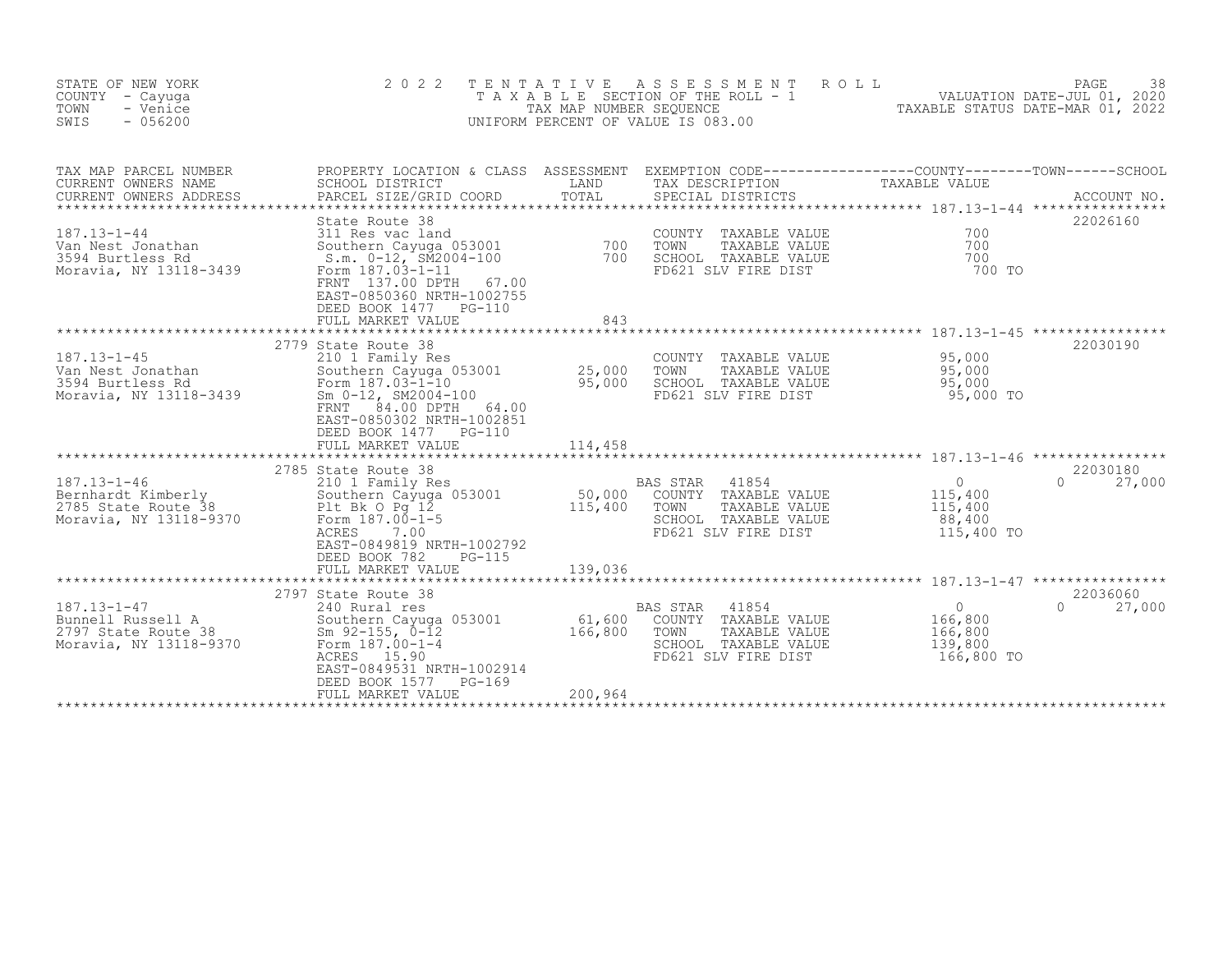| STATE OF NEW YORK<br>COUNTY - Cayuga<br>TOWN<br>- Venice<br>$-056200$<br>SWIS                                                                                                                                                     | 2022<br>2 0 2 2   |                                                                          | TENTATIVE ASSESSMENT ROLL<br>T A X A B L E SECTION OF THE ROLL - 1 W CALUATION DATE-JUL 01, 2020<br>TAX MAP NUMBER SEQUENCE TAXABLE STATUS DATE-MAR 01, 2022<br>UNIFORM PERCENT OF VALUE IS 083.00 | 39<br>PAGE         |
|-----------------------------------------------------------------------------------------------------------------------------------------------------------------------------------------------------------------------------------|-------------------|--------------------------------------------------------------------------|----------------------------------------------------------------------------------------------------------------------------------------------------------------------------------------------------|--------------------|
| TAX MAP PARCEL NUMBER PROPERTY LOCATION & CLASS ASSESSMENT EXEMPTION CODE------------------COUNTY--------TOWN------SCHOOL SCHOOL DISTRICT LAND TAX DESCRIPTION CORD TAXABLE VALUE<br>CURRENT OWNERS ADDRESS PARCEL SIZE/GRID COOR |                   |                                                                          |                                                                                                                                                                                                    |                    |
|                                                                                                                                                                                                                                   | FULL MARKET VALUE | $9998800$<br>$9998800$<br>$9998800$<br>$358,313$<br>$50621$<br>$358,313$ | 180,383 EX                                                                                                                                                                                         |                    |
| MAY BE SUBJECT TO PAYMENT<br>UNDER AGDIST LAW TIL 2026                                                                                                                                                                            |                   |                                                                          | LD621 POPLAR RIDGE LIGHT 297,400 TO                                                                                                                                                                |                    |
|                                                                                                                                                                                                                                   |                   |                                                                          |                                                                                                                                                                                                    |                    |
|                                                                                                                                                                                                                                   |                   |                                                                          |                                                                                                                                                                                                    |                    |
|                                                                                                                                                                                                                                   |                   |                                                                          |                                                                                                                                                                                                    | $\Omega$<br>27,000 |

|                                                                                                                                                                                                                                                                                                                 |                                                              |                                                                                                                                |                                                      | *************** |
|-----------------------------------------------------------------------------------------------------------------------------------------------------------------------------------------------------------------------------------------------------------------------------------------------------------------|--------------------------------------------------------------|--------------------------------------------------------------------------------------------------------------------------------|------------------------------------------------------|-----------------|
| Poplar Ridge Rd<br>314 Rural vac<10<br>$194.00 - 1 - 3.3$<br>Southern Cayuga 053001<br>Smith JoAnn<br>Sm 2007-184 Lot B2<br>Smith Ronald R<br>p/o 194.00-1-3.11<br>PO Box 83<br>FRNT 110.00 DPTH<br>Poplar Ridge, NY 13139<br>EAST-0810242 NRTH-0998119<br>DEED BOOK 1320<br>FULL MARKET VALUE                  | 600<br>600<br>91.66<br>PG-347<br>723                         | COUNTY<br>TAXABLE VALUE<br>TOWN<br>TAXABLE VALUE<br>SCHOOL TAXABLE VALUE<br>FD621 SLV FIRE DIST<br>LD621 POPLAR RIDGE LIGHT    | 600<br>600<br>600<br>600 TO<br>600 TO                | 22020010        |
|                                                                                                                                                                                                                                                                                                                 |                                                              |                                                                                                                                | $194.00 - 1 - 3.111$                                 | *************   |
| 1805 Poplar Ridge Rd<br>210 1 Family Res<br>194.00-1-3.111<br>Knapp Joseph<br>Sm 88-147 Parcel B<br>1805 Poplar Ridge Rd<br>Sm 2007-184 Lot B1<br>Aurora, NY 13026-9803<br>$p$ /o 194.00-1-3.11<br>FRNT 130.00 DPTH 378.00<br>1.00<br>ACRES<br>EAST-0810253 NRTH-0997947<br>DEED BOOK 1480<br>FULL MARKET VALUE | Southern Cayuga 053001 17,800<br>71,200<br>$PG-15$<br>85,783 | COUNTY<br>TAXABLE VALUE<br>TOWN<br>TAXABLE VALUE<br>SCHOOL<br>TAXABLE VALUE<br>FD621 SLV FIRE DIST<br>LD621 POPLAR RIDGE LIGHT | 71,200<br>71,200<br>71,200<br>71,200 TO<br>71,200 TO | 22020010        |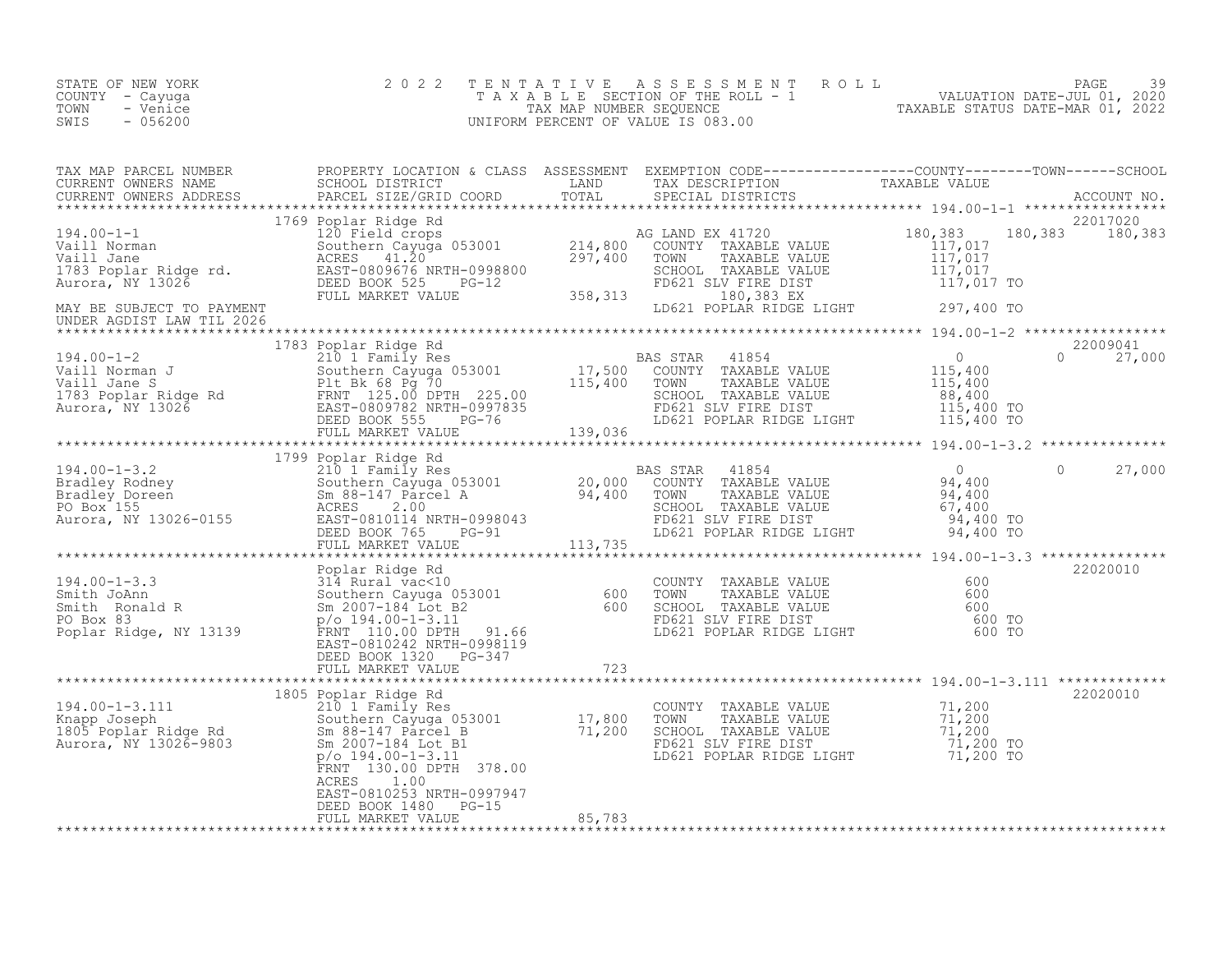| STATE OF NEW YORK<br>COUNTY - Cayuga<br>TOWN<br>- Venice<br>SWIS<br>- 056200 |                                                                                                  |  | 2022 TENTATIVE ASSESSMENT ROLL<br>TAXABLE SECTION OF THE ROLL - 1<br>TAX MAP NUMBER SEQUENCE<br>UNIFORM PERCENT OF VALUE IS 083.00 |  | TAXABLE STATUS DATE-MAR 01, 2022 | PAGE<br>VALUATION DATE-JUL 01, 2020 | -40 |
|------------------------------------------------------------------------------|--------------------------------------------------------------------------------------------------|--|------------------------------------------------------------------------------------------------------------------------------------|--|----------------------------------|-------------------------------------|-----|
| TAX MAP PARCEL NUMBER                                                        | PROPERTY LOCATION & CLASS ASSESSMENT EXEMPTION CODE----------------COUNTY-------TOWN------SCHOOL |  |                                                                                                                                    |  |                                  |                                     |     |

| CURRENT OWNERS NAME<br>CURRENT OWNERS ADDRESS<br>********************************                                                                                                                                                                  | SCHOOL DISTRICT<br>PARCEL SIZE/GRID COORD                                                                                                                                                                                                                                                                     | LAND<br>TOTAL | TAX DESCRIPTION<br>SPECIAL DISTRICTS                                                                                                                      | TAXABLE VALUE                                             | ACCOUNT NO.                    |
|----------------------------------------------------------------------------------------------------------------------------------------------------------------------------------------------------------------------------------------------------|---------------------------------------------------------------------------------------------------------------------------------------------------------------------------------------------------------------------------------------------------------------------------------------------------------------|---------------|-----------------------------------------------------------------------------------------------------------------------------------------------------------|-----------------------------------------------------------|--------------------------------|
| $194.00 - 1 - 4.1$<br>210 1 Family Res<br>Southern Cayuga<br>Sm 88-147 H-36<br>Ad 660-163<br>Ad 660-163<br>Smith Ronald<br>Smith Joann<br>PO Box 83<br>Poplar Ridge, NY 13139-0083 ACRES                                                           | 1815 Poplar Ridge Rd<br>Poplar Ridge Rd<br>210 1 Family Res<br>Southern Cayuga 053001<br>Sm 88-147 H-36<br>Ad 660-163<br>ACRES<br>1.10<br>EAS TAR 41854<br>99,600 COUNTY TAXABLE VALUE<br>SCHOOL TAXABLE VALUE<br>ACRES<br>1.10<br>FD621 SLV FIRE DIST<br>EAST-0810388 NRTH-0997<br>DEED BOOK 869<br>$PG-218$ |               |                                                                                                                                                           | 0<br>99,600<br>99,600<br>72,600<br>99,600 TO<br>99,600 TO | 22013060<br>$\Omega$<br>27,000 |
|                                                                                                                                                                                                                                                    |                                                                                                                                                                                                                                                                                                               |               |                                                                                                                                                           |                                                           |                                |
|                                                                                                                                                                                                                                                    |                                                                                                                                                                                                                                                                                                               |               |                                                                                                                                                           |                                                           |                                |
|                                                                                                                                                                                                                                                    |                                                                                                                                                                                                                                                                                                               |               |                                                                                                                                                           |                                                           |                                |
| 194.00-1-6.1<br>1833 Poplar Ridge Rd<br>210 1 Family Res<br>210 1 Family Res<br>2307 Dixon Rd<br>Poplar Ridge, NY 13139<br>Poplar Ridge, NY 13139<br>Poplar Ridge, NY 13139<br>Poplar Ridge, NY 13139<br>Poplar Ridge, NY 13139<br>Poplar Ridge, N | EAST-0810813 NRTH-0997889<br>DEED BOOK 1294 PG-326                                                                                                                                                                                                                                                            |               | COUNTY TAXABLE VALUE $81,600$<br>TOWN TAXABLE VALUE $81,600$<br>TOWN<br>SCHOOL TAXABLE VALUE<br>FD621 SLV FIRE DIST<br>LD621 POPLAR RIDGE LIGHT 81,600 TO | 81,600<br>81,600 TO                                       | 22031060                       |
| FULL MARKET VALUE<br>FULL MARKET VALUE<br>FULL MARKET VALUE<br>FULL MARKET VALUE<br>THE SECRET RIGHT<br>SIN RESULTE SOLUTION COUNTY TAXABLE VALUE<br>2,000<br>SULTER SOLUTE 22031060<br>SULTER SOLUTE 225.15<br>ACRES 0.0.0 DPTH 225.15<br>NAVER C |                                                                                                                                                                                                                                                                                                               |               |                                                                                                                                                           |                                                           |                                |
| MAY BE SUBJECT TO PAYMENT<br>UNDER AGDIST LAW TIL 2022 DEED BOOK 1294 PG-331                                                                                                                                                                       |                                                                                                                                                                                                                                                                                                               |               |                                                                                                                                                           |                                                           |                                |
|                                                                                                                                                                                                                                                    |                                                                                                                                                                                                                                                                                                               |               |                                                                                                                                                           |                                                           |                                |
| 194.00-1-8<br>Bell David<br>210 1 Family Res<br>2484 State Route 34B<br>2484 State Route 34B<br>2484 State Route 34B<br>25.00<br>25.91 DPTH 315.00<br>25.91 DPTH 315.00                                                                            | 2503 State Route 34B<br>EAST-0810744 NRTH-0997997<br>DEED BOOK 1546 PG-68                                                                                                                                                                                                                                     |               | COUNTY TAXABLE VALUE<br>TOWN<br>TAXABLE VALUE<br>SCHOOL TAXABLE VALUE<br>FD621 SLV FIRE DIST<br>LD621 POPLAR RIDGE LIGHT                                  | 76,900<br>76,900<br>76,900<br>76,900 TO<br>76,900 TO      | 22031200                       |
|                                                                                                                                                                                                                                                    | FULL MARKET VALUE                                                                                                                                                                                                                                                                                             | 92,651        |                                                                                                                                                           |                                                           |                                |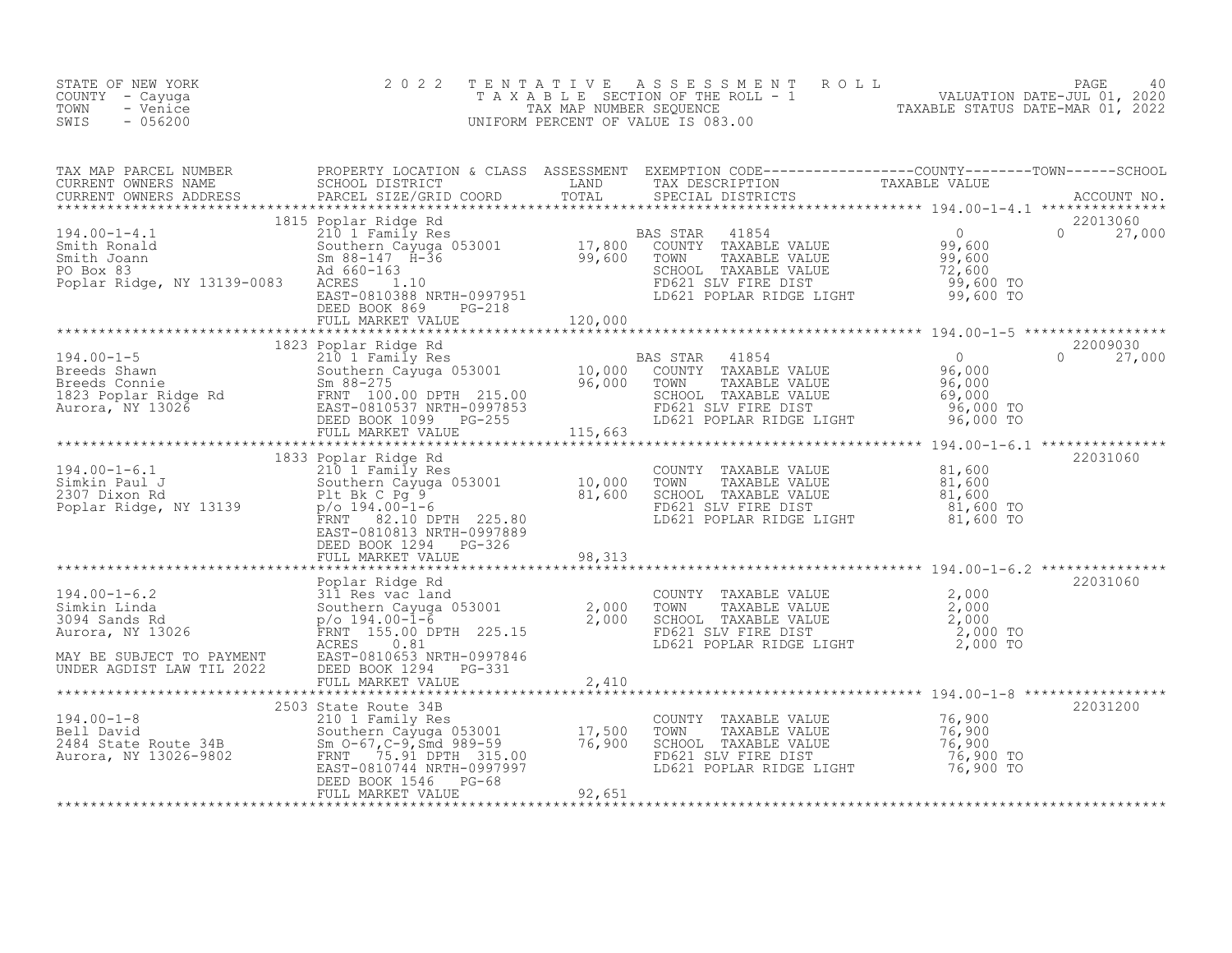| STATE OF NEW YORK<br>COUNTY - Cayuga<br>TOWN<br>- Venice<br>SWIS<br>$-056200$                                                                                                                                                                                                                                                                                                              | 2 0 2 2              | $\begin{tabular}{lllllllllllll} \multicolumn{4}{c }{\begin{tabular}{c} $\Gamma$ $\stackrel{\frown}{\begin{array}{c} $\Gamma$ $\stackrel{\frown}{\begin{array}{c} $\Gamma$ $\stackrel{\frown}{\begin{array}{c} $\Gamma$ $\stackrel{\frown}{\begin{array}{c} $\Gamma$ $\stackrel{\frown}{\begin{array}{c} $\Gamma$ $\stackrel{\frown}{\begin{array}{c} $\Gamma$ $\stackrel{\frown}{\begin{array}{c} $\Gamma$ $\stackrel{\frown}{\begin{array}{c} $\Gamma$ $\stackrel{\frown}{\begin{array}{c} $\Gamma$ $\stackrel{\frown}{\begin{array}{c} $\Gamma$ $\stackrel{\frown}{\begin{array}{c} $\$ |                                                     |                                                                    |
|--------------------------------------------------------------------------------------------------------------------------------------------------------------------------------------------------------------------------------------------------------------------------------------------------------------------------------------------------------------------------------------------|----------------------|-------------------------------------------------------------------------------------------------------------------------------------------------------------------------------------------------------------------------------------------------------------------------------------------------------------------------------------------------------------------------------------------------------------------------------------------------------------------------------------------------------------------------------------------------------------------------------------------|-----------------------------------------------------|--------------------------------------------------------------------|
|                                                                                                                                                                                                                                                                                                                                                                                            |                      |                                                                                                                                                                                                                                                                                                                                                                                                                                                                                                                                                                                           |                                                     |                                                                    |
| MacArthur Bradley M<br>MacArthur (Jacobs) Melissa M<br>20,000 MacArthur (Jacobs) Melissa M<br>20,000 Plt Bk Jj Pg 48<br>2507 State Route 34B<br>Aurora, NY 13026 MB<br>2507 State Route 34B<br>2.00 BANK 99999<br>2.00 BANK 99999<br>EAST-081055                                                                                                                                           |                      | COUNTY TAXABLE VALUE $130,000$<br>TOWN TAXABLE VALUE $130,000$<br>SCHOOL TAXABLE VALUE $130,000$<br>FOR THE DIST<br>FOR THE POST 130,000 TO<br>LD621 POPLAR RIDGE LIGHT 130,000 TO                                                                                                                                                                                                                                                                                                                                                                                                        |                                                     | 22023070                                                           |
|                                                                                                                                                                                                                                                                                                                                                                                            |                      |                                                                                                                                                                                                                                                                                                                                                                                                                                                                                                                                                                                           |                                                     | 22042010                                                           |
| 194.00-1-10<br>Reynolds Scott T<br>Reynolds Scott T<br>Reynolds Lisa<br>2513 State Route 34B<br>2513 State Route 34B<br>2513 State Route 34B<br>2513 State Route 34B<br>26-9725<br>26-9725<br>27,000<br>27,000<br>27,000<br>27,000<br>27,000<br>27,000<br>27,0                                                                                                                             | 2513 State Route 34B | COUNTY TAXABLE VALUE 143,900<br>TOWN TAXABLE VALUE 143,900<br>SCHOOL TAXABLE VALUE 143,900<br>FD621 SLV FIRE DIST 143,900 TO<br>LD621 POPLAR RIDGE LIGHT 143,900 TO                                                                                                                                                                                                                                                                                                                                                                                                                       |                                                     |                                                                    |
|                                                                                                                                                                                                                                                                                                                                                                                            |                      |                                                                                                                                                                                                                                                                                                                                                                                                                                                                                                                                                                                           |                                                     |                                                                    |
|                                                                                                                                                                                                                                                                                                                                                                                            |                      |                                                                                                                                                                                                                                                                                                                                                                                                                                                                                                                                                                                           |                                                     |                                                                    |
|                                                                                                                                                                                                                                                                                                                                                                                            |                      |                                                                                                                                                                                                                                                                                                                                                                                                                                                                                                                                                                                           |                                                     | 22038050                                                           |
| $\begin{tabular}{l c c c c c} \multicolumn{1}{c}{\text{\small\bf{194.00--1-12}}}\quad\text{\small\bf{2541 State Rule} & 194.00--1-12 & 2541 State Value & 34B & 2541 State Model & 132 & 12,450 & 8 \\ \text{Ryan Robert M Jr} & 2541 State Value & 34B & 500thern Cayuga 053001 & 27,500 VET COM T & 41133 & 12,450 & 8 \\ \text{Ryan Robert M Jr} & 27,500 VET OOM T & 41133 & 24,900 &$ |                      |                                                                                                                                                                                                                                                                                                                                                                                                                                                                                                                                                                                           | $\overline{0}$<br>8,300<br>$\sim$ 0 $\sim$ 0 $\sim$ | $\Omega$<br>$\overline{0}$<br>$\overline{0}$<br>16,600<br>$\Omega$ |
|                                                                                                                                                                                                                                                                                                                                                                                            |                      |                                                                                                                                                                                                                                                                                                                                                                                                                                                                                                                                                                                           |                                                     |                                                                    |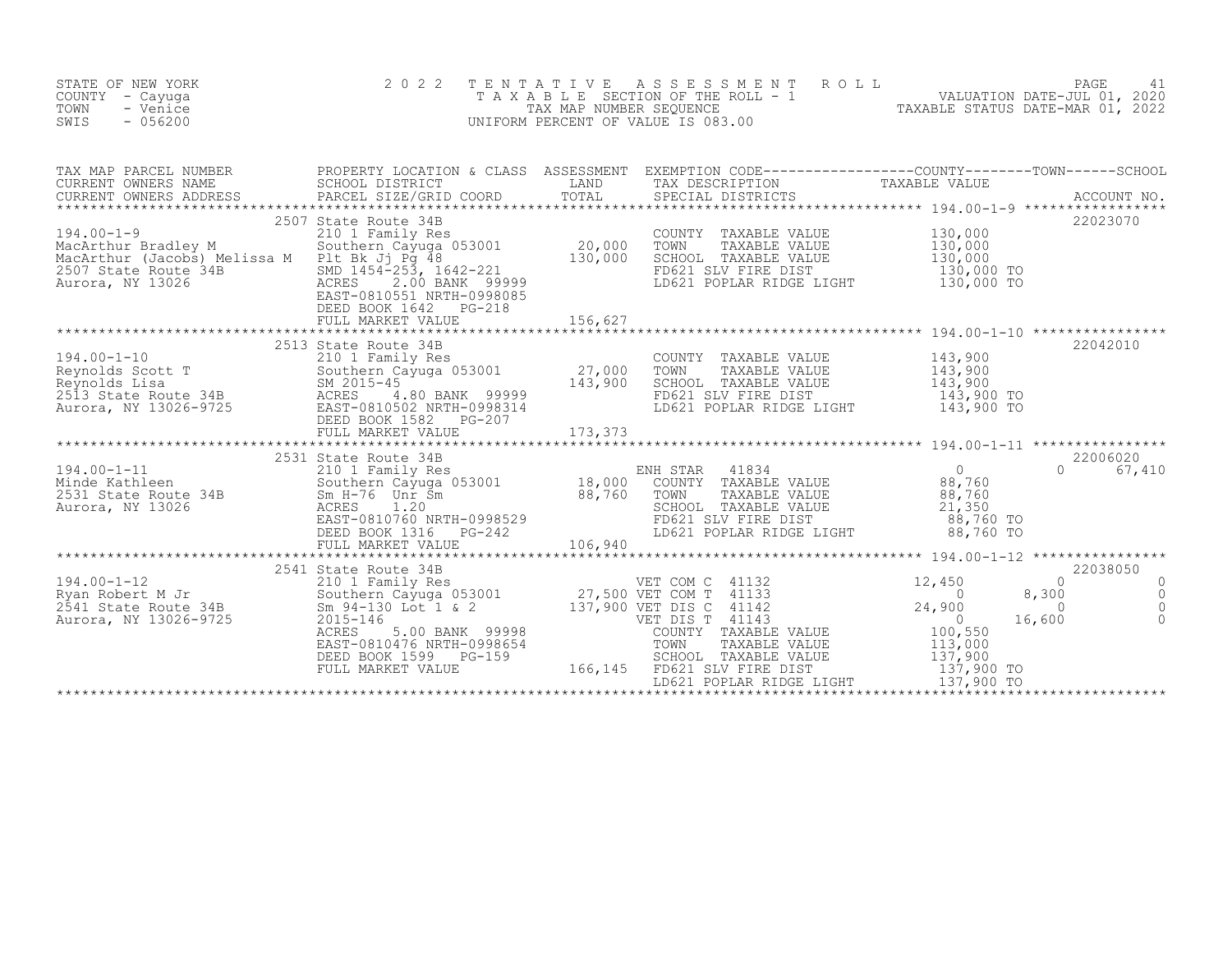| STATE OF NEW YORK | 2022 TENTATIVE ASSESSMENT ROLL     |                                  | PAGE                        |  |
|-------------------|------------------------------------|----------------------------------|-----------------------------|--|
| COUNTY - Cayuqa   | TAXABLE SECTION OF THE ROLL - 1    |                                  | VALUATION DATE-JUL 01, 2020 |  |
| TOWN<br>- Venice  | TAX MAP NUMBER SEOUENCE            | TAXABLE STATUS DATE-MAR 01, 2022 |                             |  |
| $-056200$<br>SWIS | UNIFORM PERCENT OF VALUE IS 083.00 |                                  |                             |  |

| $\begin{tabular}{lllllllllllllllllllll} \texttt{{\sc i}} & 194.00-1-16 & \texttt{{\sc i}} & 194.00-1-16 & \texttt{{\sc i}} & 194.00-1-16 & \texttt{{\sc i}} & 194.00-1-16 & \texttt{{\sc i}} & 194.00-1-16 & \texttt{{\sc i}} & 194.00-1-16 & \texttt{{\sc i}} & 22016010 & \texttt{22016010} \\ & 2583 \text{ State Rout} & 22016010 & \texttt{17,500} & $                                              |  |  |          |
|----------------------------------------------------------------------------------------------------------------------------------------------------------------------------------------------------------------------------------------------------------------------------------------------------------------------------------------------------------------------------------------------------------|--|--|----------|
|                                                                                                                                                                                                                                                                                                                                                                                                          |  |  |          |
| $\begin{tabular}{c c c c c} \multicolumn{3}{c c c} \multicolumn{3}{c c c} \multicolumn{3}{c c c} \multicolumn{3}{c c c} \multicolumn{3}{c c c} \multicolumn{3}{c c c} \multicolumn{3}{c c c} \multicolumn{3}{c c c} \multicolumn{3}{c c c} \multicolumn{3}{c c c} \multicolumn{3}{c c c} \multicolumn{3}{c c c} \multicolumn{3}{c c c} \multicolumn{3}{c c c} \multicolumn{3}{c c c} \multicolumn{3}{c $ |  |  | 22031010 |
|                                                                                                                                                                                                                                                                                                                                                                                                          |  |  |          |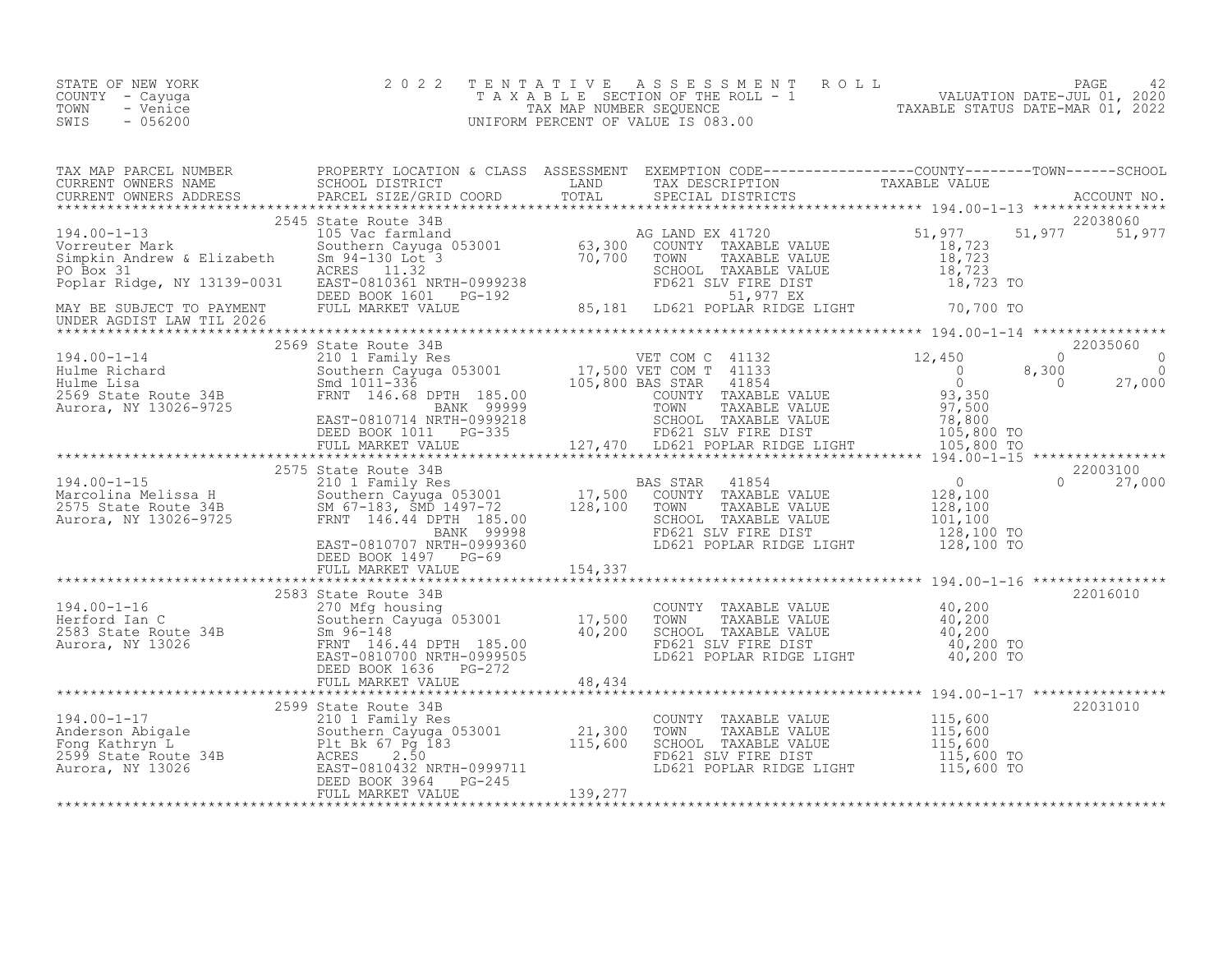|      | STATE OF NEW YORK | 2022 TENTATIVE ASSESSMENT ROLL     |                                  | PAGE                        |  |
|------|-------------------|------------------------------------|----------------------------------|-----------------------------|--|
|      | COUNTY - Cayuga   | TAXABLE SECTION OF THE ROLL - 1    |                                  | VALUATION DATE-JUL 01, 2020 |  |
| TOWN | - Venice          | TAX MAP NUMBER SEOUENCE            | TAXABLE STATUS DATE-MAR 01, 2022 |                             |  |
| SWIS | - 056200          | UNIFORM PERCENT OF VALUE IS 083.00 |                                  |                             |  |
|      |                   |                                    |                                  |                             |  |

| TAX MAP PARCEL NUMBER THE PROPERTY LOCATION & CLASS ASSESSMENT EXEMPTION CODE----------------COUNTY--------TOWN-----SCHOOL<br>CURRENT OWNERS NAME<br>CURRENT OWNERS NAME SCHOOL DISTRICT SCHOOL DISTRICT DAND COND TOTAL SPECIAL DISTRICTS PARABLE VALUE<br>CURRENT OWNERS ADDRESS PARCEL SIZE/GRID COORD TOTAL SPECIAL DISTRICTS ACCOUNT NO.<br>********************                      |  |  |          |
|--------------------------------------------------------------------------------------------------------------------------------------------------------------------------------------------------------------------------------------------------------------------------------------------------------------------------------------------------------------------------------------------|--|--|----------|
|                                                                                                                                                                                                                                                                                                                                                                                            |  |  |          |
|                                                                                                                                                                                                                                                                                                                                                                                            |  |  |          |
|                                                                                                                                                                                                                                                                                                                                                                                            |  |  |          |
|                                                                                                                                                                                                                                                                                                                                                                                            |  |  |          |
|                                                                                                                                                                                                                                                                                                                                                                                            |  |  |          |
|                                                                                                                                                                                                                                                                                                                                                                                            |  |  |          |
|                                                                                                                                                                                                                                                                                                                                                                                            |  |  |          |
| $\begin{tabular}{l c c c c c} \multicolumn{1}{c}{\text{\textbf{194.00--1--21.1}} & \multicolumn{1}{c}{\textbf{194.00--1--21.1}} & \multicolumn{1}{c}{\textbf{194.00--1--21.1}} & \multicolumn{1}{c}{\textbf{194.00--1--21.1}} & \multicolumn{1}{c}{\textbf{194.00--1--21.1}} & \multicolumn{1}{c}{\textbf{194.00--1--21.1}} & \multicolumn{1}{c}{\textbf{194.00--1--21.1}} & \multicolumn$ |  |  |          |
|                                                                                                                                                                                                                                                                                                                                                                                            |  |  |          |
|                                                                                                                                                                                                                                                                                                                                                                                            |  |  | 22007020 |
|                                                                                                                                                                                                                                                                                                                                                                                            |  |  |          |
|                                                                                                                                                                                                                                                                                                                                                                                            |  |  |          |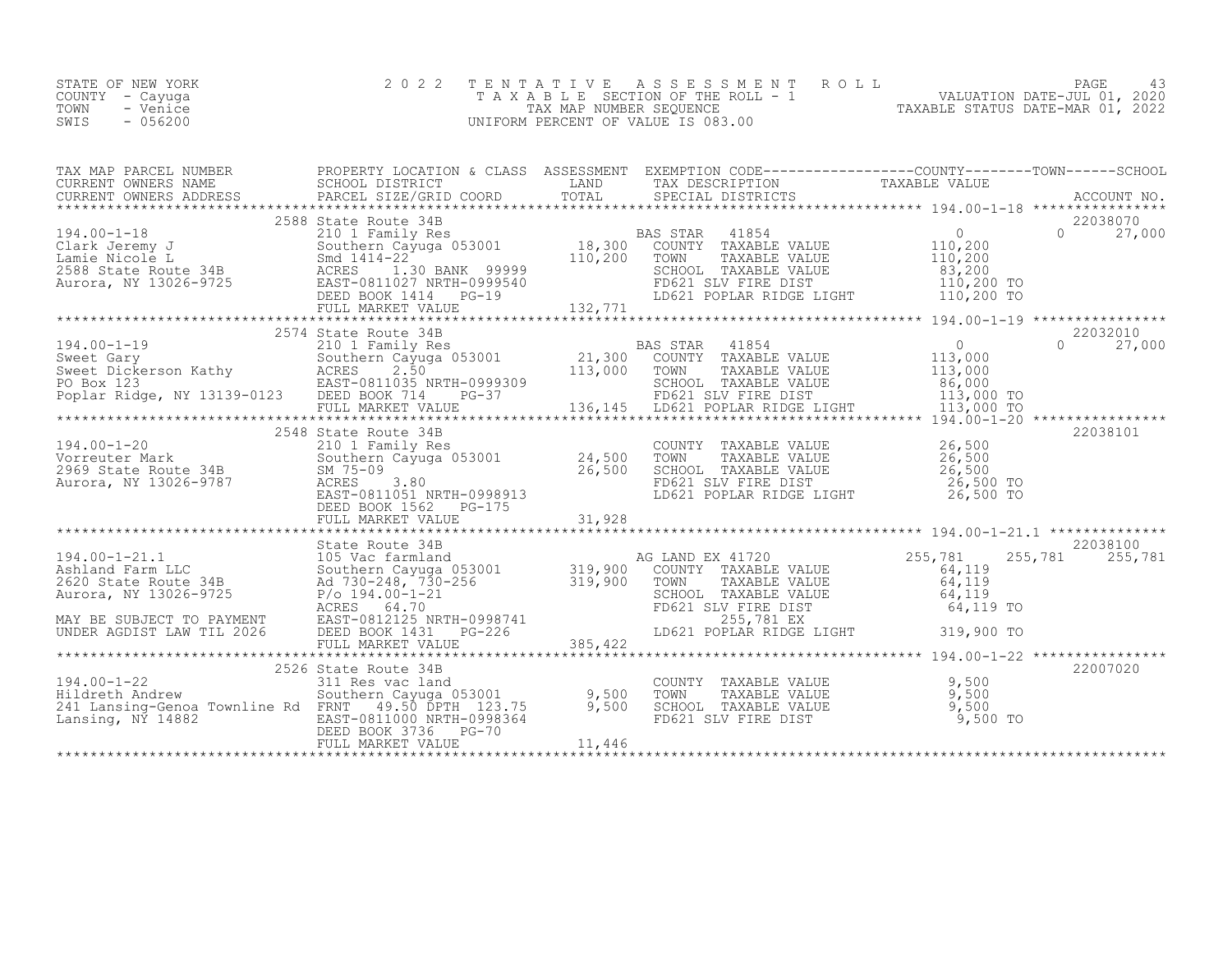| STATE OF NEW YORK<br>COUNTY – Cayuga  | 2022 TENTATIVE ASSESSMENT ROLL<br>T A X A B L E SECTION OF THE ROLL - 1 |                                  | PAGE<br>VALUATION DATE-JUL 01, 2020 |  |
|---------------------------------------|-------------------------------------------------------------------------|----------------------------------|-------------------------------------|--|
| TOWN<br>- Venice<br>$-056200$<br>SWIS | TAX MAP NUMBER SEOUENCE<br>UNIFORM PERCENT OF VALUE IS 083.00           | TAXABLE STATUS DATE-MAR 01, 2022 |                                     |  |

| TAX MAP PARCEL NUMBER                                                                                                                                                                                                                                | PROPERTY LOCATION & CLASS ASSESSMENT EXEMPTION CODE-----------------COUNTY-------TOWN------SCHOOL |  |          |
|------------------------------------------------------------------------------------------------------------------------------------------------------------------------------------------------------------------------------------------------------|---------------------------------------------------------------------------------------------------|--|----------|
|                                                                                                                                                                                                                                                      |                                                                                                   |  |          |
| 194.00-1-23<br>2516 State Route 34<br>2516 State Route 34<br>2516 State Route 34<br>2516 State Route 34<br>2516 Southern Cayuga 053001<br>210 1 Family Res<br>2516 Southern Cayuga 053001<br>31,100 TOWN TAXABLE VALUE<br>20,300 TO<br>20,300 TO<br> |                                                                                                   |  | 22006160 |
|                                                                                                                                                                                                                                                      |                                                                                                   |  |          |
| 194.00-1-24 2498 State Route 34B<br>Collins Phillip 300 State Route 34B<br>Collins Phillip Southern Cayuga 053001 12,800 TOWN TAXABLE VALUE 156,940<br>1640 Sherwood Rd Sm Aa-46 Parcel C<br>Aurora, NY 13026 FRNT 99.00 DPTH 263.50<br>             | 2498 State Route 34B                                                                              |  | 22003030 |
|                                                                                                                                                                                                                                                      |                                                                                                   |  |          |
|                                                                                                                                                                                                                                                      |                                                                                                   |  |          |
|                                                                                                                                                                                                                                                      |                                                                                                   |  |          |
|                                                                                                                                                                                                                                                      |                                                                                                   |  |          |
|                                                                                                                                                                                                                                                      |                                                                                                   |  |          |
|                                                                                                                                                                                                                                                      |                                                                                                   |  | 22031050 |
|                                                                                                                                                                                                                                                      |                                                                                                   |  |          |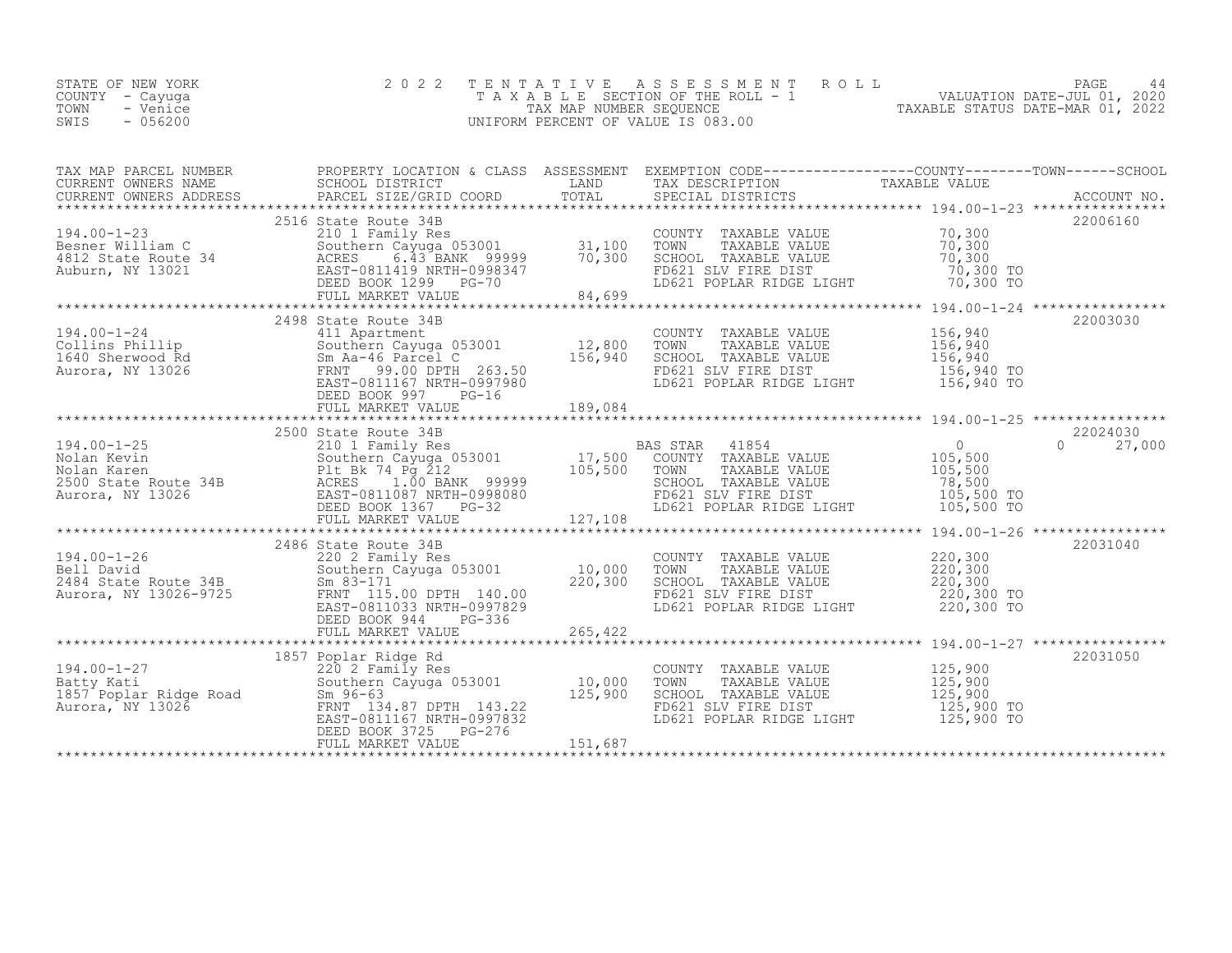| 2 0 2 2 |                       |                                                                                                                                                                                                                                                              |                                                                                                                                                                                                                                                                                                                                                                                                                                                                                                                                                                                                                                                                                     |
|---------|-----------------------|--------------------------------------------------------------------------------------------------------------------------------------------------------------------------------------------------------------------------------------------------------------|-------------------------------------------------------------------------------------------------------------------------------------------------------------------------------------------------------------------------------------------------------------------------------------------------------------------------------------------------------------------------------------------------------------------------------------------------------------------------------------------------------------------------------------------------------------------------------------------------------------------------------------------------------------------------------------|
|         |                       |                                                                                                                                                                                                                                                              |                                                                                                                                                                                                                                                                                                                                                                                                                                                                                                                                                                                                                                                                                     |
|         |                       |                                                                                                                                                                                                                                                              |                                                                                                                                                                                                                                                                                                                                                                                                                                                                                                                                                                                                                                                                                     |
|         |                       |                                                                                                                                                                                                                                                              |                                                                                                                                                                                                                                                                                                                                                                                                                                                                                                                                                                                                                                                                                     |
|         |                       |                                                                                                                                                                                                                                                              |                                                                                                                                                                                                                                                                                                                                                                                                                                                                                                                                                                                                                                                                                     |
|         |                       |                                                                                                                                                                                                                                                              |                                                                                                                                                                                                                                                                                                                                                                                                                                                                                                                                                                                                                                                                                     |
|         |                       |                                                                                                                                                                                                                                                              | 22042020                                                                                                                                                                                                                                                                                                                                                                                                                                                                                                                                                                                                                                                                            |
|         |                       |                                                                                                                                                                                                                                                              |                                                                                                                                                                                                                                                                                                                                                                                                                                                                                                                                                                                                                                                                                     |
|         |                       |                                                                                                                                                                                                                                                              |                                                                                                                                                                                                                                                                                                                                                                                                                                                                                                                                                                                                                                                                                     |
|         |                       |                                                                                                                                                                                                                                                              |                                                                                                                                                                                                                                                                                                                                                                                                                                                                                                                                                                                                                                                                                     |
|         |                       |                                                                                                                                                                                                                                                              |                                                                                                                                                                                                                                                                                                                                                                                                                                                                                                                                                                                                                                                                                     |
|         | DEED BOOK 1716 PG-105 | 194.00-1-30<br>1875 Poplar Ridge Rd<br>220 220 2 East 199.00-2-130<br>Anguish Ina<br>20,000 TOWN<br>Anguish Ina<br>20,000 TOWN<br>20,000 TOWN<br>20,000 TOWN<br>20,000 TOWN<br>20,000 TOWN<br>20,000 TOWN<br>20,000 TOWN<br>20,000 TOWN<br>20,000 TOWN<br>20 | TENTATIVE ASSESSMENT ROLL PAGE 45<br>TAXABLE SECTION OF THE ROLL - 1 VALUATION DATE-JUL 01, 2020<br>TAX MAP NUMBER SEQUENCE TAXABLE STATUS DATE-MAR 01, 2022<br>UNIFORM PERCENT OF VALUE IS 083.00<br>COUNTY TAXABLE VALUE 112,200<br>TOWN TAXABLE VALUE 112,200<br>SCHOOL TAXABLE VALUE 112,200<br>FD621 SLV FIRE DIST 112,200 TO<br>LD621 POPLAR RIDGE LIGHT 112,200 TO<br>$[194.00-1-31$+{\rm number of~10~cm~194.00-1-31}_{\mbox{Re}(10-12011020)}$-31.500$-{\rm number of~10~cm~194.00-1-31}_{\mbox{Re}(10-12011020)}$-31.500$-{\rm number of~10~cm~194.00-1-31}_{\mbox{Re}(10-12011020)}$-32.600$-{\rm number of~10~cm~104~cm~104~cm~104~cm~104~cm~104~cm~104~cm~104~cm~104~$ |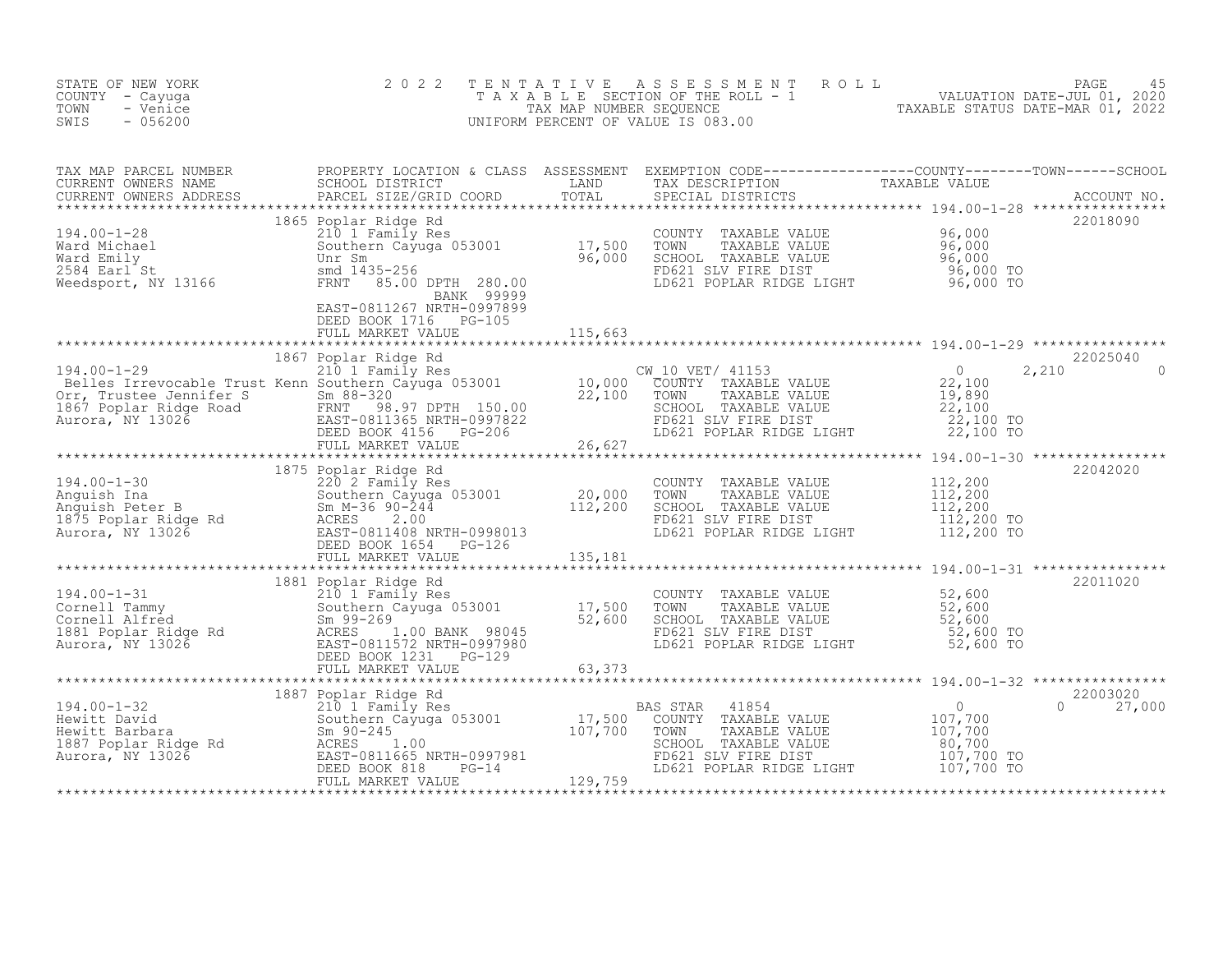| STATE OF NEW YORK<br>COUNTY - Cayuga<br>TOWN<br>- Venice<br>SWIS<br>$-056200$                                                                                                                                                                            | 2 0 2 2                                                                       | T E N T A T I V E | T E N T A T I V E A S S E S S M E N T R O L L<br>T A X A B L E SECTION OF THE ROLL - 1<br>TAX MAP NUMBER SEQUENCE<br>TAX MAP NUMBER SEQUENCE<br>TAXABLE STATUS DATE-MAR 01, 2022<br>TAXABLE STATUS DATE-MAR 01, 2022<br>UNIFORM PERCENT OF VALUE IS 083.00 |          |
|----------------------------------------------------------------------------------------------------------------------------------------------------------------------------------------------------------------------------------------------------------|-------------------------------------------------------------------------------|-------------------|------------------------------------------------------------------------------------------------------------------------------------------------------------------------------------------------------------------------------------------------------------|----------|
|                                                                                                                                                                                                                                                          |                                                                               |                   |                                                                                                                                                                                                                                                            |          |
| 194.00-1-33<br>Harris Tasia 210 1 Family Res<br>210 1 Family Res<br>210 1 Family Res<br>210 1 Family Res<br>2010 1 Family Res<br>2011 Family Res<br>2011 Family Res<br>2011 14<br>2011 203001<br>2011 14<br>2011 20311-44<br>2011 20311-44<br>2011 20311 | 1901 Poplar Ridge Rd<br>EAST-0811886 NRTH-0997964<br>DEED BOOK 1661    PG-295 |                   | COUNTY TAXABLE VALUE $99,100$<br>TOWN TAXABLE VALUE $99,100$<br>SCHOOL TAXABLE VALUE $99,100$<br>FD621 SLV FIRE DIST $99,100$<br>LD621 POPLAR RIDGE LIGHT $99,100$ TO                                                                                      | 22038130 |
|                                                                                                                                                                                                                                                          |                                                                               |                   |                                                                                                                                                                                                                                                            |          |
|                                                                                                                                                                                                                                                          |                                                                               |                   |                                                                                                                                                                                                                                                            |          |
|                                                                                                                                                                                                                                                          |                                                                               |                   |                                                                                                                                                                                                                                                            |          |
| 1917 Poplar Ridge Rd<br>1922 Poplar Ridge Rd<br>1922 Poplar Ridge Rd<br>1922 Poplar Ridge Rd<br>1922 Poplar Ridge Rd<br>1922 Poplar Ridge Rd<br>1922 Poplar Ridge Rd<br>1922 Poplar Ridge Rd<br>1922 Poplar Ridge Rd<br>1922 Poplar Ridge Rd<br>19       |                                                                               |                   | COUNTY TAXABLE VALUE<br>TOWN TAXABLE VALUE 30,800<br>SCHOOL TAXABLE VALUE 30,800<br>FD621 SLV FIRE DIST 30,800 TO<br>LD621 POPLAR RIDGE LIGHT 30,800 TO                                                                                                    | 22016030 |
|                                                                                                                                                                                                                                                          |                                                                               |                   |                                                                                                                                                                                                                                                            |          |
|                                                                                                                                                                                                                                                          |                                                                               |                   |                                                                                                                                                                                                                                                            |          |
|                                                                                                                                                                                                                                                          |                                                                               |                   |                                                                                                                                                                                                                                                            |          |
| 194.00-1-36 1922 Poplar Ridge Rd<br>Jacobs James County TAXABLE VALUE 106,000<br>1922 Poplar Ridge Rd<br>2010 Ray (1997)<br>1923 Poplar Ridge Rd<br>2010 Ray (1997)<br>194.00-1-38 20217050<br>194.00-1-38 1021 Popular Ridge Rd<br>194.00-1-3           |                                                                               |                   |                                                                                                                                                                                                                                                            |          |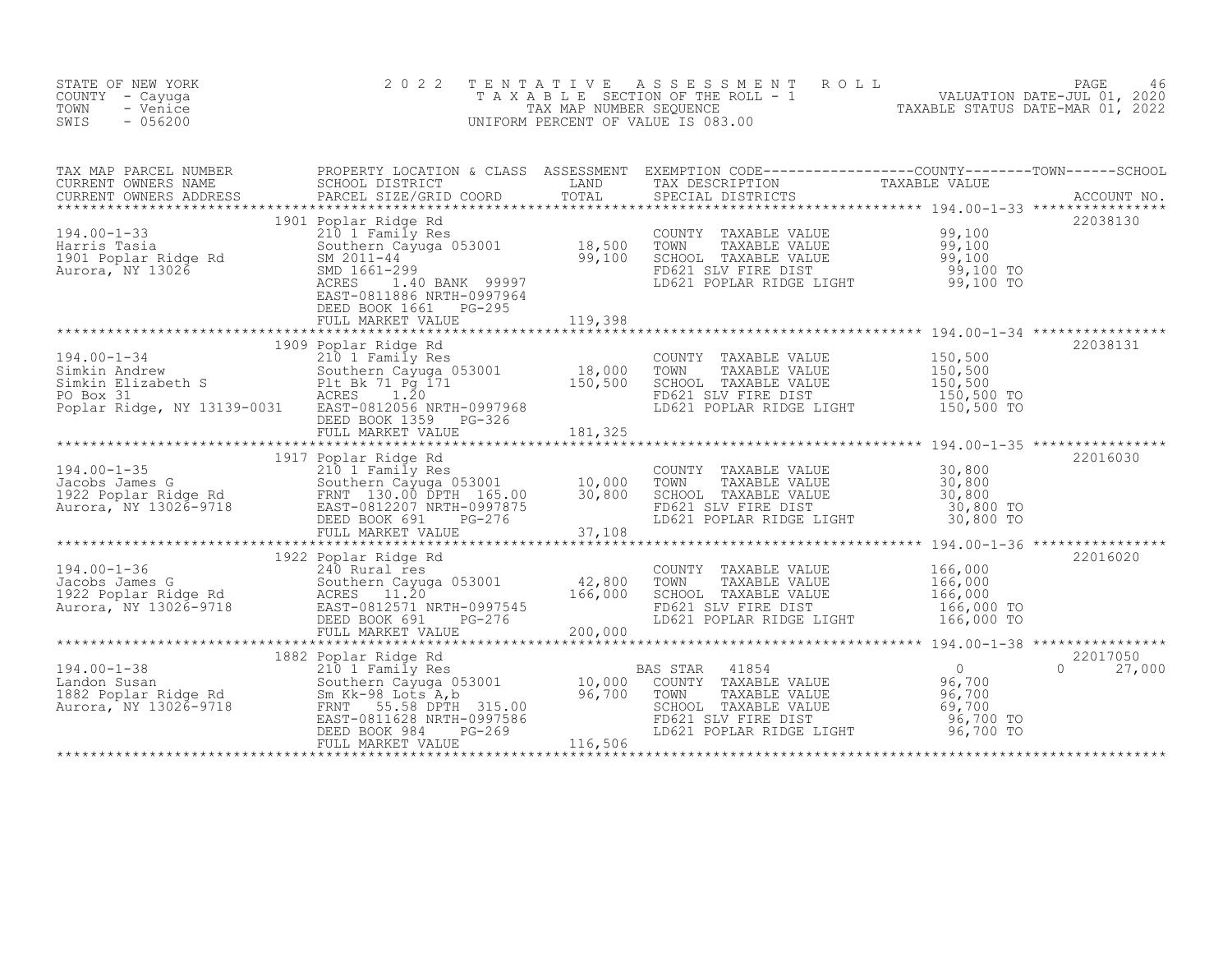| VALUATION DATE-JUL 01, 2020<br>COUNTY – Cayuga<br>T A X A B L E SECTION OF THE ROLL - 1<br>TOWN<br>TAXABLE STATUS DATE-MAR 01, 2022<br>- Venice<br>TAX MAP NUMBER SEOUENCE<br>$-0.56200$<br>SWIS<br>UNIFORM PERCENT OF VALUE IS 083.00 |  |
|----------------------------------------------------------------------------------------------------------------------------------------------------------------------------------------------------------------------------------------|--|
|----------------------------------------------------------------------------------------------------------------------------------------------------------------------------------------------------------------------------------------|--|

|                                                                                                                                                                                                                                                                                                                                      | 1876 Poplar Ridge Rd |                                                                                                                                                                       | 22006150 |  |
|--------------------------------------------------------------------------------------------------------------------------------------------------------------------------------------------------------------------------------------------------------------------------------------------------------------------------------------|----------------------|-----------------------------------------------------------------------------------------------------------------------------------------------------------------------|----------|--|
|                                                                                                                                                                                                                                                                                                                                      |                      |                                                                                                                                                                       |          |  |
| $\begin{tabular}{l cccc} \textbf{194.00--1-40} & \textbf{194.00--1-40} & \textbf{194.00--1-40} & \textbf{194.00--1-40} & \textbf{194.00--1-40} & \textbf{194.00--1-40} & \textbf{194.00--1-40} & \textbf{194.00--1-40} & \textbf{194.00--1-40} & \textbf{194.00--1-40} & \textbf{194.00--1-40} & \textbf{194.00--1-40} & \textbf{19$ |                      |                                                                                                                                                                       |          |  |
|                                                                                                                                                                                                                                                                                                                                      |                      |                                                                                                                                                                       |          |  |
|                                                                                                                                                                                                                                                                                                                                      |                      |                                                                                                                                                                       |          |  |
|                                                                                                                                                                                                                                                                                                                                      |                      |                                                                                                                                                                       |          |  |
| 194.00-1-43<br>194.00-1-43<br>194.00-1-43<br>194.00-1-43<br>194.00-1-43<br>330 Vacant comm<br>Southern Cayuga 053001<br>2000 EXSI SLV FIRE DIST<br>141.00 PD621 SLV FIRE DIST<br>2,500 PRNT 140.00 DPTH 112.00<br>2,500 PRNT 140.00 DPTH 112.00<br>E                                                                                 |                      |                                                                                                                                                                       | 22024040 |  |
|                                                                                                                                                                                                                                                                                                                                      |                      |                                                                                                                                                                       |          |  |
|                                                                                                                                                                                                                                                                                                                                      |                      |                                                                                                                                                                       | 22013050 |  |
| 194.00-1-44<br>2478 State Route 34B<br>38 Res w/Comuse<br>38 Res w/Comuse<br>283 Res w/Comuse<br>283 Res w/Comuse<br>283 Res w/Comuse<br>283 Res w/Comuse<br>283 Res w/Comuse<br>283 Res w/Comuse<br>283 Res w/Comuse<br>283 Res w/Comuse<br>283 Res w                                                                               |                      | COUNTY TAXABLE VALUE $81,700$<br>TOWN TAXABLE VALUE $81,700$<br>SCHOOL TAXABLE VALUE $81,700$<br>FD621 SLV FIRE DIST $81,700$<br>LD621 POPLAR RIDGE LIGHT $81,700$ TO |          |  |
|                                                                                                                                                                                                                                                                                                                                      |                      |                                                                                                                                                                       |          |  |
|                                                                                                                                                                                                                                                                                                                                      |                      |                                                                                                                                                                       |          |  |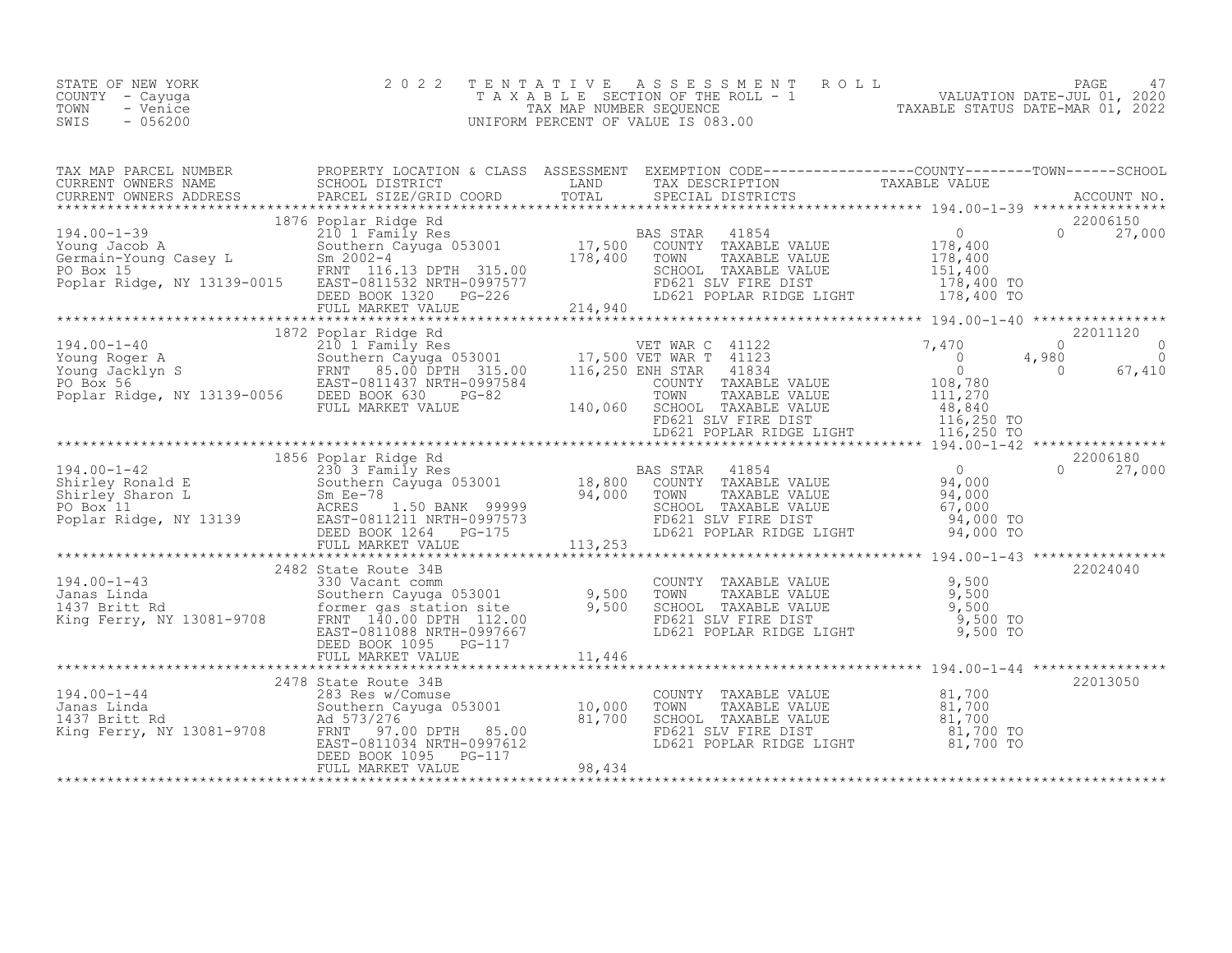| STATE OF NEW YORK<br>COUNTY - Cayuga<br>TOWN<br>- Venice<br>SWIS<br>$-056200$                                                                                                                                                                             | 2 0 2 2                                    |         | TENTATIVE ASSESSMENT ROLL PAGE 48<br>TAXABLE SECTION OF THE ROLL - 1 VALUATION DATE-JUL 01, 2020<br>TAX MAP NUMBER SEQUENCE TAXABLE STATUS DATE-MAR 01, 2022<br>UNIFORM PERCENT OF VALUE IS 083.00 |                                |
|-----------------------------------------------------------------------------------------------------------------------------------------------------------------------------------------------------------------------------------------------------------|--------------------------------------------|---------|----------------------------------------------------------------------------------------------------------------------------------------------------------------------------------------------------|--------------------------------|
|                                                                                                                                                                                                                                                           |                                            |         |                                                                                                                                                                                                    |                                |
|                                                                                                                                                                                                                                                           | DEED BOOK 1649 PG-246<br>FULL MARKET VALUE | 150,482 |                                                                                                                                                                                                    |                                |
|                                                                                                                                                                                                                                                           |                                            |         |                                                                                                                                                                                                    |                                |
| 194.00-1-48.11<br>2458 State Route 34B<br>2458 State Route 34B<br>2458 State Route 34B<br>2458 State Route 34B<br>2458 State Route 34B<br>2458 State Route 34B<br>2458 State Route 24B<br>2458 State Route 24B<br>2458 State Route 24B<br>245,500<br>     | DEED BOOK 1010 PG-37                       |         |                                                                                                                                                                                                    | 22016060<br>$\Omega$<br>27,000 |
| 194.00-1-49<br>Sweeting Patrick<br>20,000 TOWN<br>2452 State Route 34B<br>2452 State Route 34B<br>2452 State Route 34B<br>26,000 SCHOO<br>26,000 SCHOO<br>26,000 SCHOO<br>26,000 SCHOO<br>ED BOOK 3918<br>PG-179<br>20,000 SCHOO<br>20,000 TOWN<br>20,000 | 2452 State Route 34B                       |         | COUNTY TAXABLE VALUE 68,000<br>TOWN TAXABLE VALUE 68,000<br>SCHOOL TAXABLE VALUE 68,000<br>FD621 SLV FIRE DIST 68,000 TO<br>LD621 POPLAR RIDGE LIGHT 68,000 TO                                     | 22006170                       |
|                                                                                                                                                                                                                                                           |                                            |         | COUNTY TAXABLE VALUE $29,500$<br>TOWN TAXABLE VALUE $29,500$<br>SCHOOL TAXABLE VALUE $29,500$<br>FD621 SLV FIRE DIST $29,500$ TO<br>LD621 POPLAR RIDGE LIGHT $29,500$ TO                           | 22003070                       |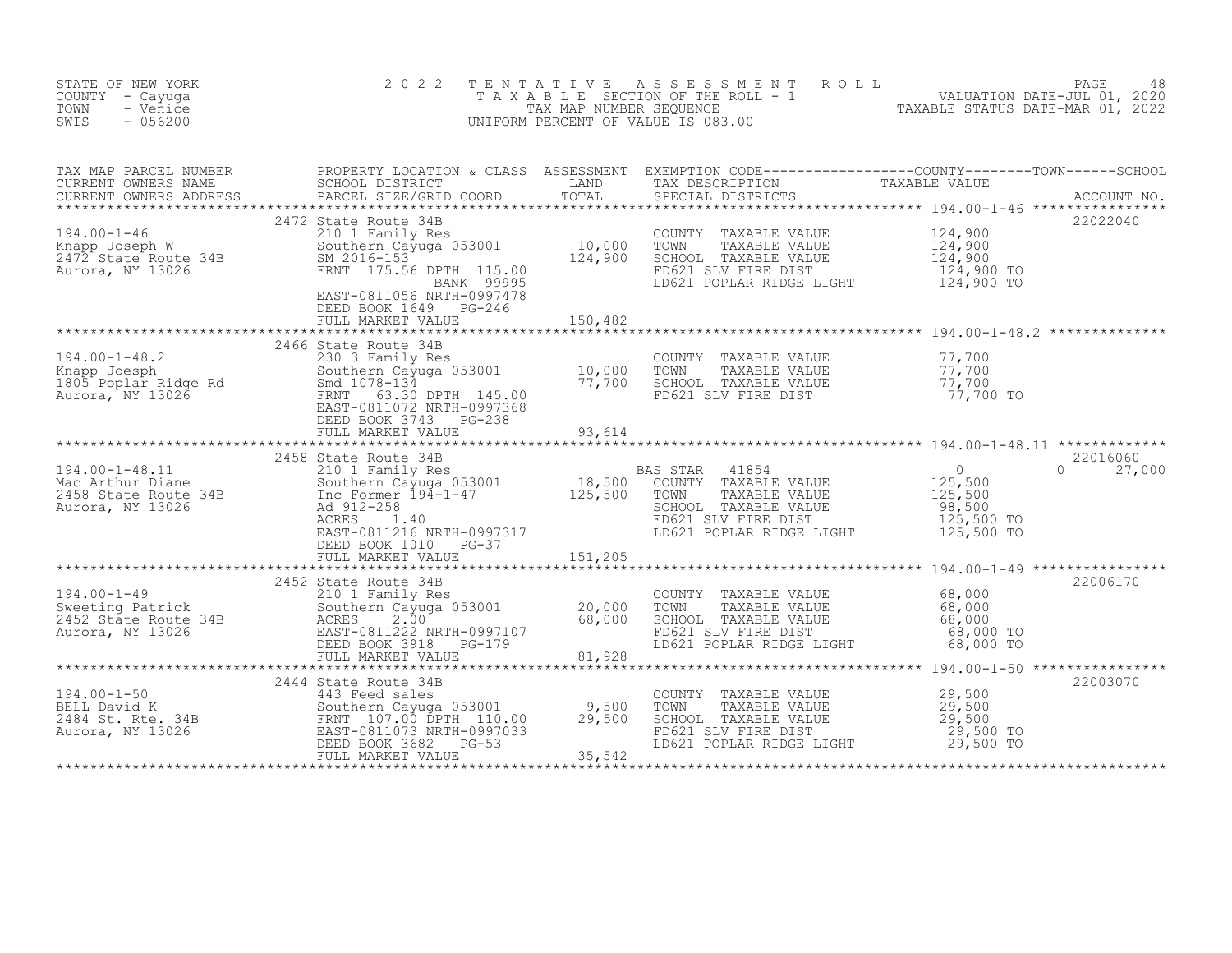| STATE OF NEW YORK | 2022 TENTATIVE ASSESSMENT ROLL        |                                  | PAGE                        | 49 |
|-------------------|---------------------------------------|----------------------------------|-----------------------------|----|
| COUNTY - Cayuga   | T A X A B L E SECTION OF THE ROLL - 1 |                                  | VALUATION DATE-JUL 01, 2020 |    |
| TOWN<br>- Venice  | TAX MAP NUMBER SEQUENCE               | TAXABLE STATUS DATE-MAR 01, 2022 |                             |    |
| SWIS<br>$-056200$ | UNIFORM PERCENT OF VALUE IS 083.00    |                                  |                             |    |
|                   |                                       |                                  |                             |    |

| $\begin{tabular}{l c c c c c c} \multicolumn{4}{c}{\text{\textbf{194.00--1-54.1}} & \multicolumn{4}{c}{2481.812} & \multicolumn{4}{c}{\textbf{2481.812}} & \multicolumn{4}{c}{\textbf{2481.812}} & \multicolumn{4}{c}{\textbf{2481.81}} & \multicolumn{4}{c}{\textbf{2482.81}} & \multicolumn{4}{c}{\textbf{2483.81}} & \multicolumn{4}{c}{\textbf{2484.81}} & \multicolumn{4}{c}{\textbf{2485.$ |  |  |
|--------------------------------------------------------------------------------------------------------------------------------------------------------------------------------------------------------------------------------------------------------------------------------------------------------------------------------------------------------------------------------------------------|--|--|
|                                                                                                                                                                                                                                                                                                                                                                                                  |  |  |
|                                                                                                                                                                                                                                                                                                                                                                                                  |  |  |
|                                                                                                                                                                                                                                                                                                                                                                                                  |  |  |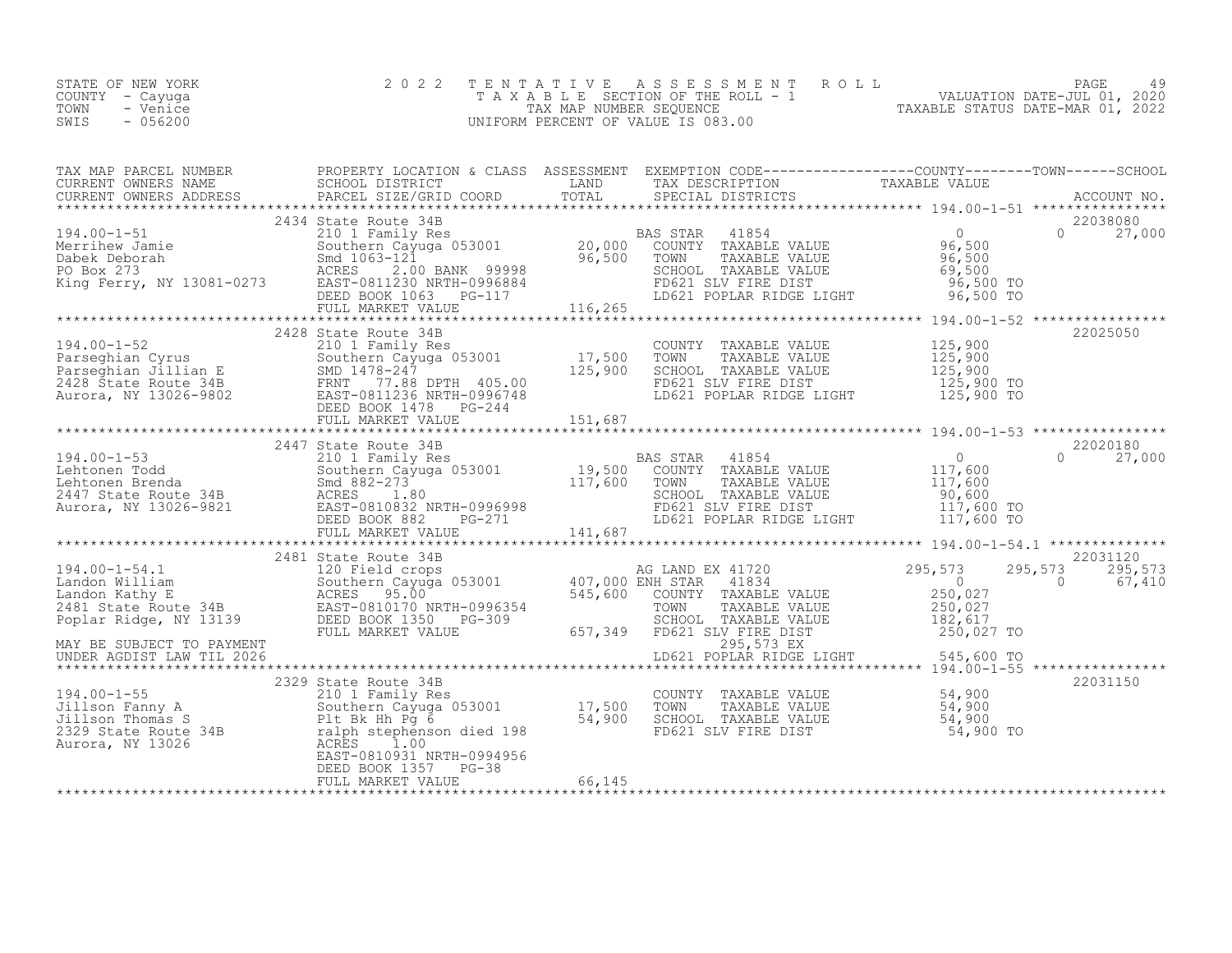|                 | STATE OF NEW YORK | 2022 TENTATIVE ASSESSMENT ROLL     |                                  | PAGE                        | 50 |
|-----------------|-------------------|------------------------------------|----------------------------------|-----------------------------|----|
| COUNTY - Cayuga |                   | TAXABLE SECTION OF THE ROLL - 1    |                                  | VALUATION DATE-JUL 01, 2020 |    |
| TOWN            | - Venice          | TAX MAP NUMBER SEOUENCE            | TAXABLE STATUS DATE-MAR 01, 2022 |                             |    |
| SWIS            | $-056200$         | UNIFORM PERCENT OF VALUE IS 083.00 |                                  |                             |    |
|                 |                   |                                    |                                  |                             |    |

| TAX MAP PARCEL NUMBER                                                                                                                                                                                                                                                                                                                                                                                  | PROPERTY LOCATION & CLASS ASSESSMENT EXEMPTION CODE----------------COUNTY-------TOWN-----SCHOOL |  |               |
|--------------------------------------------------------------------------------------------------------------------------------------------------------------------------------------------------------------------------------------------------------------------------------------------------------------------------------------------------------------------------------------------------------|-------------------------------------------------------------------------------------------------|--|---------------|
|                                                                                                                                                                                                                                                                                                                                                                                                        |                                                                                                 |  |               |
| $\begin{tabular}{lllllllll} 194.00-1-57.111 & \text{State Route 34B} & \text{120} & \text{134.00-1-57.11} & \text{State Route 34B} & \text{134.00-1-57.11} & \text{278,332} & 278,332 & 278,332 & 278,332 & 278,332 & 278,332 & 278,332 & 278,332 & 278,332 & 278,332 & 278,332 & 278,332 & 278,332 & 27$                                                                                              | State Route 34B                                                                                 |  | 22006070      |
|                                                                                                                                                                                                                                                                                                                                                                                                        | 1847 Britt Rd                                                                                   |  |               |
| $\begin{tabular}{lllllllllllllllllll} & & 1847 & & & 1847 & & & 1847 & & & 1847 & & & 1847 & & & 1847 & & & 1847 & & & 1847 & & & 1847 & & & 1847 & & & 1847 & & & 1847 & & & 1847 & & & 1847 & & & 1847 & & & 1847 & & & 1847 & & & 1847 & & & 1847 & & & 1847 & & & 1847 & & & 1847 & & & 1847 & & & 1847 & & & 1847 & & & $                                                                         |                                                                                                 |  |               |
|                                                                                                                                                                                                                                                                                                                                                                                                        |                                                                                                 |  |               |
| $\begin{tabular}{l cccc} \texttt{\textbf{193}} & \texttt{\textbf{22016050}} & \texttt{\textbf{193}} & \texttt{\textbf{22016050}} & \texttt{\textbf{22016050}} & \texttt{\textbf{22016050}} & \texttt{\textbf{22016050}} & \texttt{\textbf{22016050}} & \texttt{\textbf{22016050}} & \texttt{\textbf{22016050}} & \texttt{\textbf{22016050}} & \texttt{\textbf{22016050}} & \texttt{\textbf{22016050}}$ |                                                                                                 |  |               |
|                                                                                                                                                                                                                                                                                                                                                                                                        |                                                                                                 |  |               |
|                                                                                                                                                                                                                                                                                                                                                                                                        |                                                                                                 |  |               |
|                                                                                                                                                                                                                                                                                                                                                                                                        |                                                                                                 |  | 22014061      |
|                                                                                                                                                                                                                                                                                                                                                                                                        | DEED BOOK 1312 PG-138                                                                           |  | $0 \t 27,000$ |
|                                                                                                                                                                                                                                                                                                                                                                                                        |                                                                                                 |  |               |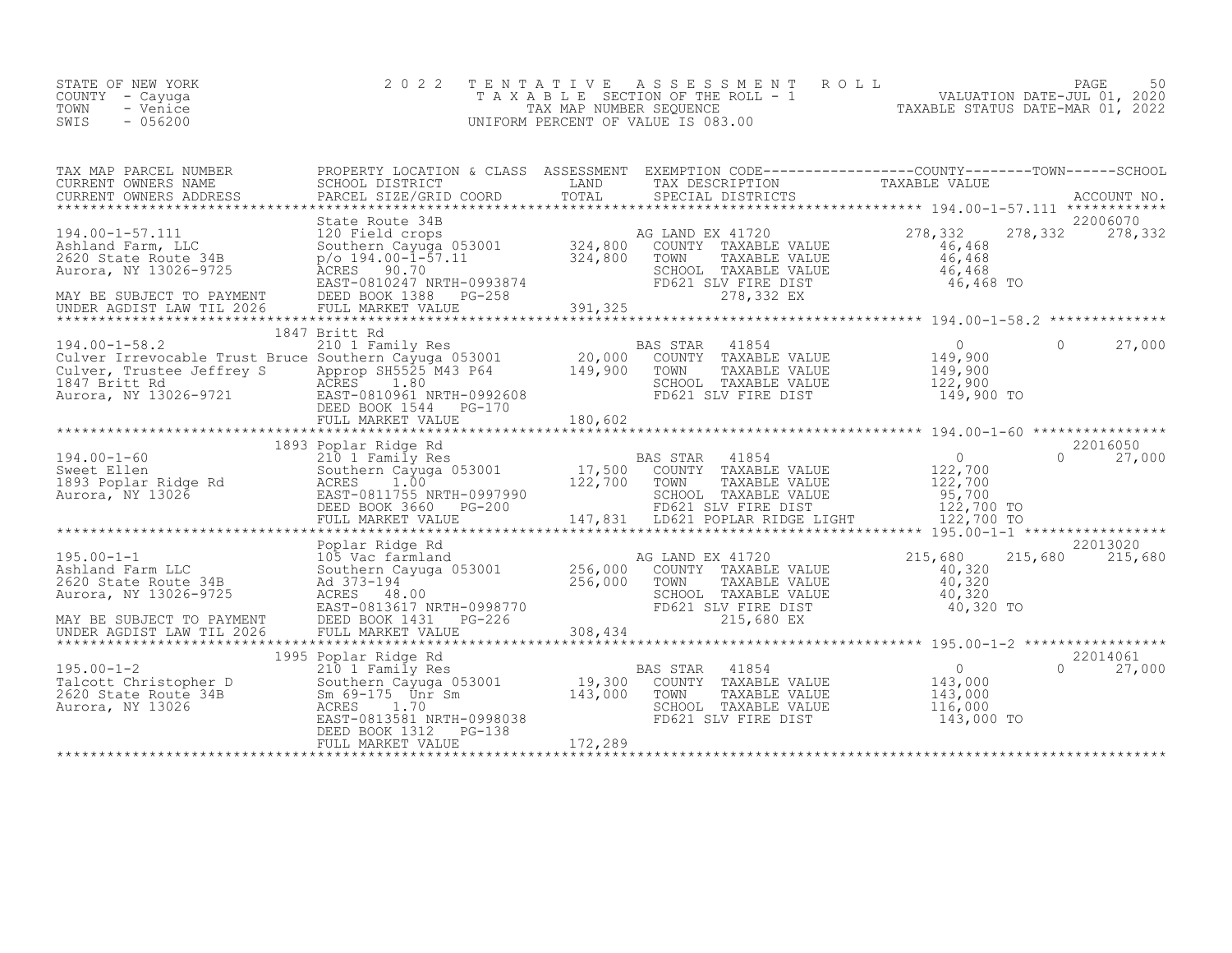| STATE OF NEW YORK | 2022 TENTATIVE ASSESSMENT ROLL        |                                  | PAGE                        |  |
|-------------------|---------------------------------------|----------------------------------|-----------------------------|--|
| COUNTY – Cayuga   | T A X A B L E SECTION OF THE ROLL - 1 |                                  | VALUATION DATE-JUL 01, 2020 |  |
| TOWN<br>- Venice  | TAX MAP NUMBER SEOUENCE               | TAXABLE STATUS DATE-MAR 01, 2022 |                             |  |
| $-056200$<br>SWIS | UNIFORM PERCENT OF VALUE IS 083.00    |                                  |                             |  |

| TAX MAP PARCEL NUMBER<br>CURRENT OWNERS NAME<br>CURRENT OWNERS NAME<br>CURRENT OWNERS ADDRESS                                                                                                                                                                                                                                                                     | PROPERTY LOCATION & CLASS ASSESSMENT EXEMPTION CODE-----------------COUNTY-------TOWN-----SCHOOL |                    | THAY DESCRIPTION TAXABLE VALUE<br>SPECIAL DISTRICTS TAXABLE VALUE                                                                                                                                                                                                      |                                                                                            |                                           |
|-------------------------------------------------------------------------------------------------------------------------------------------------------------------------------------------------------------------------------------------------------------------------------------------------------------------------------------------------------------------|--------------------------------------------------------------------------------------------------|--------------------|------------------------------------------------------------------------------------------------------------------------------------------------------------------------------------------------------------------------------------------------------------------------|--------------------------------------------------------------------------------------------|-------------------------------------------|
|                                                                                                                                                                                                                                                                                                                                                                   |                                                                                                  |                    |                                                                                                                                                                                                                                                                        |                                                                                            |                                           |
| 2165 POPIAr Ridge Rd 2165 POPIAR AIRS 20,200<br>EM STAR 41834<br>EM STAR 41834<br>EM STAR 41834<br>EM STAR 41834<br>COUNTY TAXABLE VALUE<br>EM STAR 41834<br>COUNTY TAXABLE VALUE<br>EM STAR 41834<br>COUNTY TAXABLE VALUE<br>20,200<br>COUNTY TAXAB                                                                                                              | 2165 Poplar Ridge Rd                                                                             |                    |                                                                                                                                                                                                                                                                        | $\Omega$<br>89,200 TO                                                                      | 67,410                                    |
|                                                                                                                                                                                                                                                                                                                                                                   |                                                                                                  |                    |                                                                                                                                                                                                                                                                        |                                                                                            |                                           |
| $\begin{tabular}{lllllllllllll} \textsc{195.00--1-3.12} & \textsc{21.01 r} & \textsc{10.01} & \textsc{21.02} & \textsc{21.03} & \textsc{21.04} & \textsc{21.04} & \textsc{21.05} & \textsc{21.05} & \textsc{21.06} & \textsc{21.07} & \textsc{21.07} & \textsc{21.07} & \textsc{21.07} & \textsc{21.07} & \textsc{21.07} & \textsc{21.07} & \textsc{21.07}$       | DEED BOOK 963<br>$PG-305$<br>FULL MARKET VALUE                                                   | 57,229             |                                                                                                                                                                                                                                                                        | 47,500 TO                                                                                  |                                           |
|                                                                                                                                                                                                                                                                                                                                                                   |                                                                                                  |                    |                                                                                                                                                                                                                                                                        |                                                                                            |                                           |
| MAY BE SUBJECT TO PAYMENT<br>MAY BE SUBJECT TO PAYMENT<br>UNDER AGDIST LAW TIL 2026 DEED BOOK 1080 PG-344<br>195.00-1-3.112<br>Talcott Stephen R<br>Talcott Laura L<br>2129 Poplar Ridge Road<br>Aurora, NY 13026<br>2008 P/o 195.00-1-3.11<br>2129 Poplar Ridge Road<br>2009-1-3.11<br>2129 Poplar Ridge Road<br>2009-1-3.11<br>2019 P/o 195.00-1-3.11<br>201510 | 2049 Poplar Ridge Rd<br>EAST-0815509 NRTH-0999439<br>FULL MARKET VALUE<br>2129 Poplar Ridge Rd   | 1147,108           | AG LAND EX 41720<br>COUNTY TAXABLE VALUE<br>TOWN TAXABLE VALUE 204,946<br>SCHOOL TAXABLE VALUE 204,946<br>FD621 SLV FIRE DIST 204,946 TO<br>747,154 EX<br>COUNTY TAXABLE VALUE<br>TAXABLE VALUE<br>SCHOOL TAXABLE VALUE<br>SUHOOL TAXABLE VALUE<br>FD621 SLV FIRE DIST | 747,154<br>165,170<br>165,170<br>165,170<br>165,170                                        | 22010010<br>747, 154 747, 154<br>22010010 |
|                                                                                                                                                                                                                                                                                                                                                                   | EAST-0815847 NRTH-0998228<br>DEED BOOK 3828 PG-192<br>FULL MARKET VALUE                          | 199,000            |                                                                                                                                                                                                                                                                        | 165,170 TO                                                                                 |                                           |
|                                                                                                                                                                                                                                                                                                                                                                   |                                                                                                  |                    |                                                                                                                                                                                                                                                                        |                                                                                            | 22038010                                  |
| Nedza, trustee Kathleen A<br>1988 Poplar Ridge Rd 1988 Poplar Ridge Rd 1988 Poplar Ridge Rd 1988 Poplar Ridge Rd 1988 Poplar Ridge Rd 1988 Poplar Ridge Rd 1988 Poplar Ridge Rd 1988 Poplar Ridge Rd 1988 Poplar Ridge Rd 1988 P                                                                                                                                  | FULL MARKET VALUE                                                                                | $127$<br>$787,590$ | SCHOOL TAXABLE VALUE<br>FD621 SLV FIRE DIST<br>435,454 EX                                                                                                                                                                                                              | AG LAND EX 41720 435, 454 435, 454 435, 454<br>218,246<br>218,246<br>218,246<br>218,246 TO |                                           |
| MAY BE SUBJECT TO PAYMENT<br>UNDER AGDIST LAW TIL 2026                                                                                                                                                                                                                                                                                                            |                                                                                                  |                    |                                                                                                                                                                                                                                                                        |                                                                                            |                                           |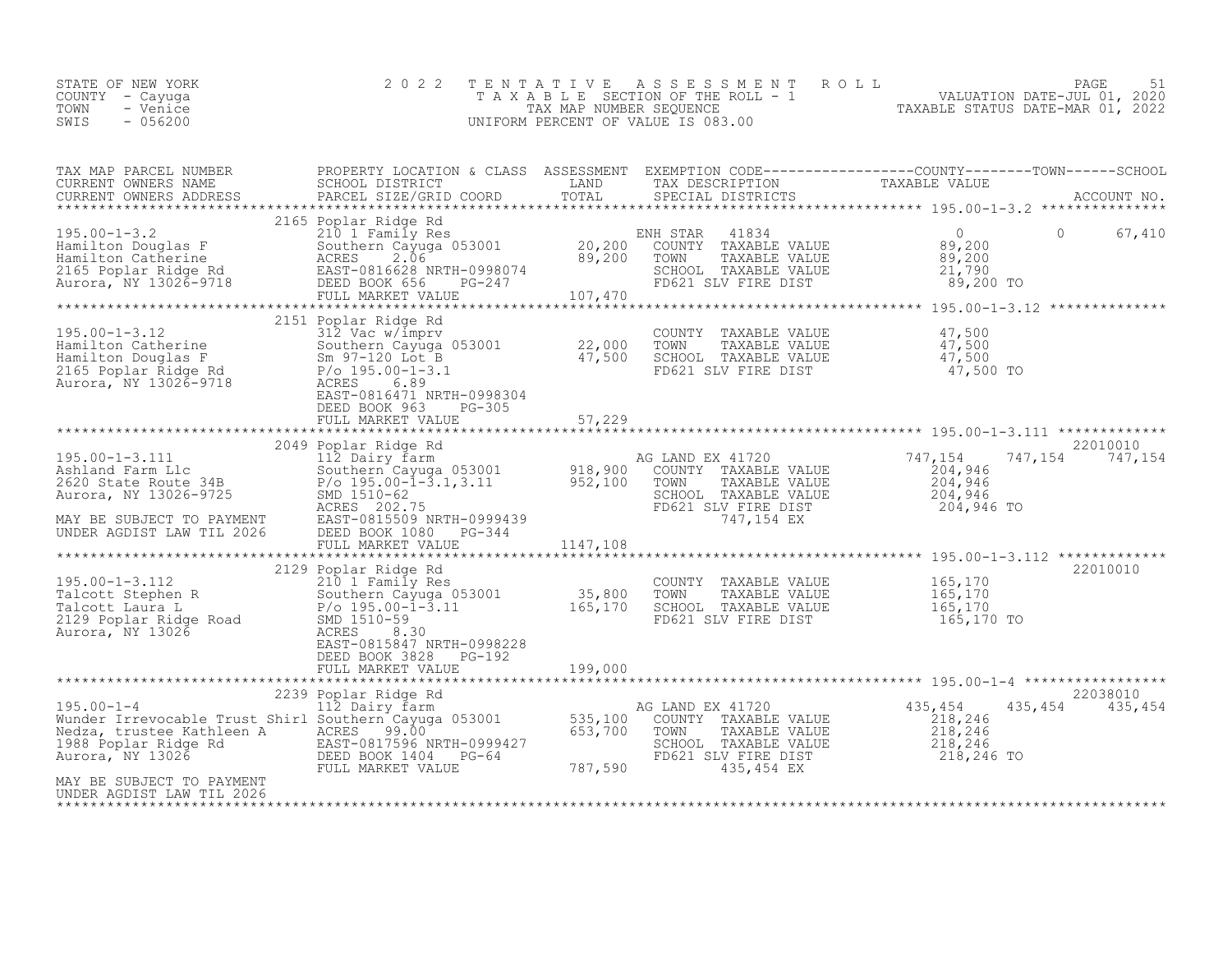| TENTATIVE ASSESSMENT ROLL PAGE 52<br>TAXABLE SECTION OF THE ROLL - 1 VALUATION DATE-JUL 01, 2020<br>TAX MAP NUMBER SEQUENCE TAXABLE STATUS DATE-MAR 01, 2022<br>UNIFORM PERCENT OF VALUE IS 083.00<br>COUNTY - Cayuga<br>TOWN<br>- Venice<br>SWIS<br>$-056200$                                                                                                                                                                                                                                                             |  |
|----------------------------------------------------------------------------------------------------------------------------------------------------------------------------------------------------------------------------------------------------------------------------------------------------------------------------------------------------------------------------------------------------------------------------------------------------------------------------------------------------------------------------|--|
|                                                                                                                                                                                                                                                                                                                                                                                                                                                                                                                            |  |
| $\begin{tabular}{lllllllllllllllll} \textsc{rank} & \textsc{PRACT~ONRIST} & \textsc{PROBERT} & \textsc{SCRODE} & \textsc{SLESMENT} & \textsc{EXEMENT} & \textsc{NCEMPTION} & \textsc{CODE} & \textsc{TAXABLE} & \textsc{VALUE} \\ \textsc{CUREENT~ONNERS} & \textsc{NAEES} & \textsc{SECBOL} & \textsc{DISTRT} & \textsc{TAXBLE} & \textsc{VALUE} & \textsc{TAXABLE} & \textsc{VALUE} \\ \textsc{CUREENT~ONNERS} & \textsc{ADRESS} & \textsc{PARCH} & \textsc{S$<br>MAY BE SUBJECT TO PAYMENT<br>UNDER AGDIST LAW TIL 2026 |  |
| 195.00-1-6 2671 INDER AGENE CHER AND EXABLE VALUE (195.00-1-6 2671 IN A SUARD EXAMPLE 2026 2038030<br>195.00-1-6 2671 INDER AGENE Southern Cayuga 053001 433,200 ENR STAR 41834 336,493 336,493 336,493 336,493 336,493 336,493                                                                                                                                                                                                                                                                                            |  |
|                                                                                                                                                                                                                                                                                                                                                                                                                                                                                                                            |  |
|                                                                                                                                                                                                                                                                                                                                                                                                                                                                                                                            |  |
| 22038040<br>2581 Indian Field Rd<br>2581 Indian Field Rd<br>Wood Dana Henry Southern Cayuga 053001<br>28,500 COUNTY TAXABLE VALUE<br>2581 Indian Kellogg SM 2013-55, AD 1692-250<br>2581 Indian Field Rd<br>2581 Indian Field Rd<br>2581 Indian Field Rd<br>$0 \t 27,000$<br>DEED BOOK 1692 PG-250<br>FULL MARKET VALUE PG-250                                                                                                                                                                                             |  |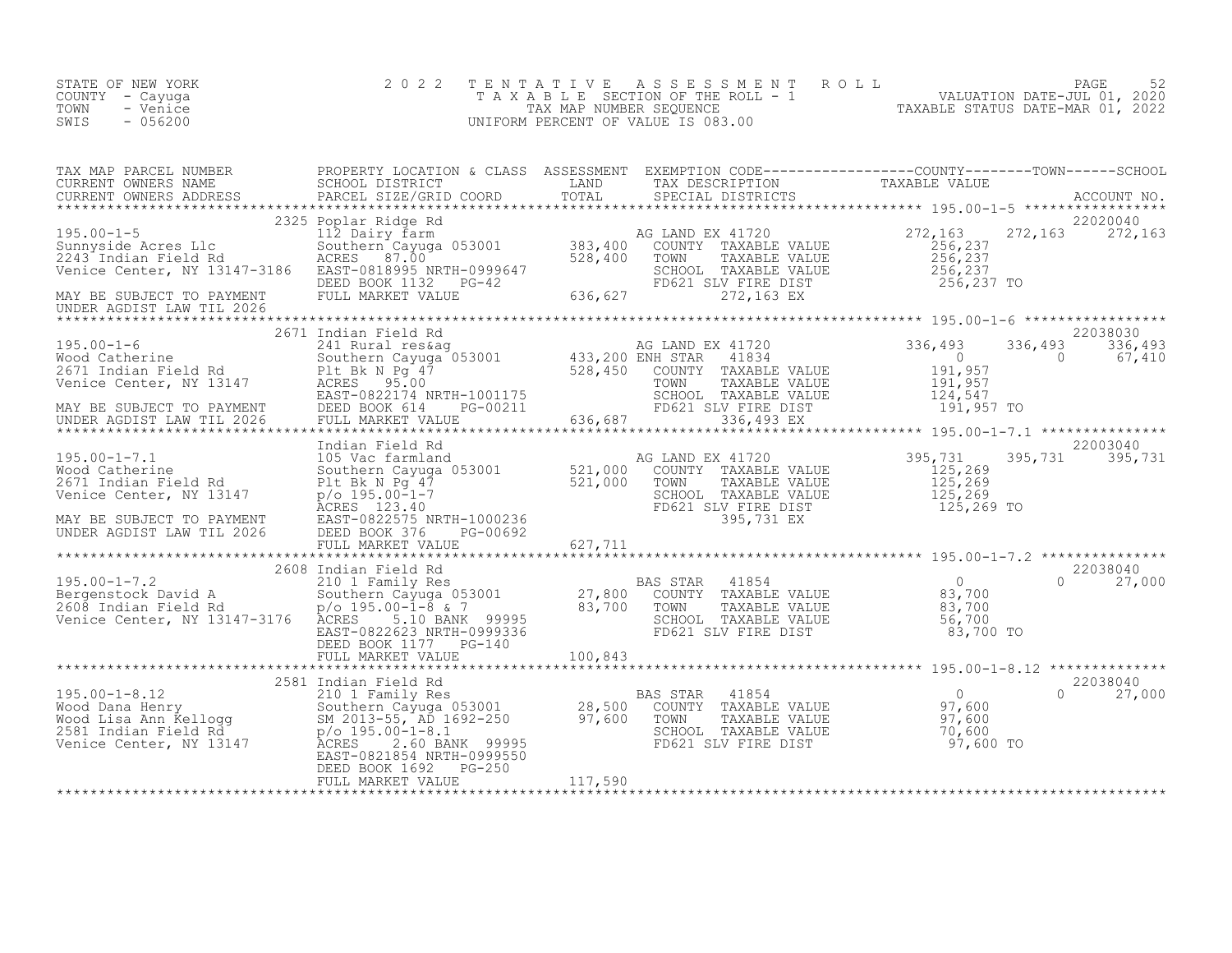| STATE OF NEW YORK<br>COUNTY - Cayuga<br>TOWN<br>- Venice<br>$-056200$<br>SWIS                                                                                                                                                                                                                                     | 2 0 2 2                                                                                                                                                                                                                                         |         |                                                                                                                                      | TENTATIVE ASSESSMENT ROLL PAGE 53<br>TAXABLE SECTION OF THE ROLL - 1 VALUATION DATE-JUL 01, 2020<br>TAX MAP NUMBER SEQUENCE TAXABLE STATUS DATE-MAR 01, 2022<br>UNIFORM PERCENT OF VALUE IS 083.00 |  |
|-------------------------------------------------------------------------------------------------------------------------------------------------------------------------------------------------------------------------------------------------------------------------------------------------------------------|-------------------------------------------------------------------------------------------------------------------------------------------------------------------------------------------------------------------------------------------------|---------|--------------------------------------------------------------------------------------------------------------------------------------|----------------------------------------------------------------------------------------------------------------------------------------------------------------------------------------------------|--|
|                                                                                                                                                                                                                                                                                                                   |                                                                                                                                                                                                                                                 |         |                                                                                                                                      |                                                                                                                                                                                                    |  |
| $\begin{tabular}{lllllllllllll} \text{195.00-1-8.111} & \text{Indian Field Rd} & \text{105 Vac farmland} & \text{AG LAND EX 41720} & 94,678 & 94,678 & 94,678 & 94,678 & 94,678 & 94,678 & 94,678 & 94,678 & 94,678 & 94,678 & 94,678 & 94,678 & 94,678 & 94,678 & 94,678 & 94,678 & 94,678 & 94,678 & 94,678 & $ | Indian Field Rd                                                                                                                                                                                                                                 |         |                                                                                                                                      | 22038040<br>94,678 94,678                                                                                                                                                                          |  |
|                                                                                                                                                                                                                                                                                                                   |                                                                                                                                                                                                                                                 |         |                                                                                                                                      |                                                                                                                                                                                                    |  |
| 395.00-1-8.112 off Indian Field Rd<br>Wood Catherine K and Southern Cayuga 053001 Mood Catherine K 22,091<br>2671 Indian Field Rd Southern Cayuga 053001 179,900 COUNTY TAXABLE VALUE<br>22,091 SCHOOL TAXABLE VALUE 22,091<br>22,091                                                                             | off Indian Field Rd                                                                                                                                                                                                                             |         |                                                                                                                                      | 22038040<br>157,809 157,809                                                                                                                                                                        |  |
|                                                                                                                                                                                                                                                                                                                   |                                                                                                                                                                                                                                                 |         |                                                                                                                                      |                                                                                                                                                                                                    |  |
|                                                                                                                                                                                                                                                                                                                   |                                                                                                                                                                                                                                                 |         |                                                                                                                                      |                                                                                                                                                                                                    |  |
| 195.00-1-8.113<br>Mood Dana Henry 195.00-1-8. Indian Field Rd<br>Mood Dana Henry Southern Cayuga 053001<br>Mood Dana Henry Southern Cayuga 053001<br>Mood Dana Henry 37,300<br>Mood Dana Henry Southern Cayuga 053001<br>Southern Cayuga 0                                                                        | DEED BOOK 1692    PG-250                                                                                                                                                                                                                        |         |                                                                                                                                      | 22038040                                                                                                                                                                                           |  |
|                                                                                                                                                                                                                                                                                                                   |                                                                                                                                                                                                                                                 |         |                                                                                                                                      |                                                                                                                                                                                                    |  |
| $195.00 - 1 - 9.11$<br>Venice View Dairy Inc<br>2231 Indian Field Rd<br>Scinic Conter<br>Scipio Center, NY 13147-3186<br>MAY BE SUBJECT TO PAYMENT<br>UNDER AGDIST LAW TIL 2026                                                                                                                                   |                                                                                                                                                                                                                                                 |         |                                                                                                                                      |                                                                                                                                                                                                    |  |
|                                                                                                                                                                                                                                                                                                                   | 2431 Poplar Ridge Rd                                                                                                                                                                                                                            |         |                                                                                                                                      |                                                                                                                                                                                                    |  |
| 195.00-1-9.21<br>Henson Joseph<br>2431 Poplar Ridge Rd<br>Scipio Center, NY 13147-3177                                                                                                                                                                                                                            | Poplar Ridge Rd<br>210 1 Family Res<br>300 1 Family Res<br>300 1 Family Res<br>500 1 7,500<br>5m 86-181 2001-16<br>5m2004-289 lots A&B<br>SM2004-289 lots A&B<br>1.00 BANK 98085<br>ACRES<br>EAST-0821229 NRTH-0998272<br>DEED BOOK 1469 PG-281 |         | COUNTY TAXABLE VALUE $125,600$<br>TOWN TAXABLE VALUE $125,600$<br>SCHOOL TAXABLE VALUE $125,600$<br>FD621 SLV FIRE DIST $125,600$ TO |                                                                                                                                                                                                    |  |
|                                                                                                                                                                                                                                                                                                                   | FULL MARKET VALUE                                                                                                                                                                                                                               | 151,325 |                                                                                                                                      |                                                                                                                                                                                                    |  |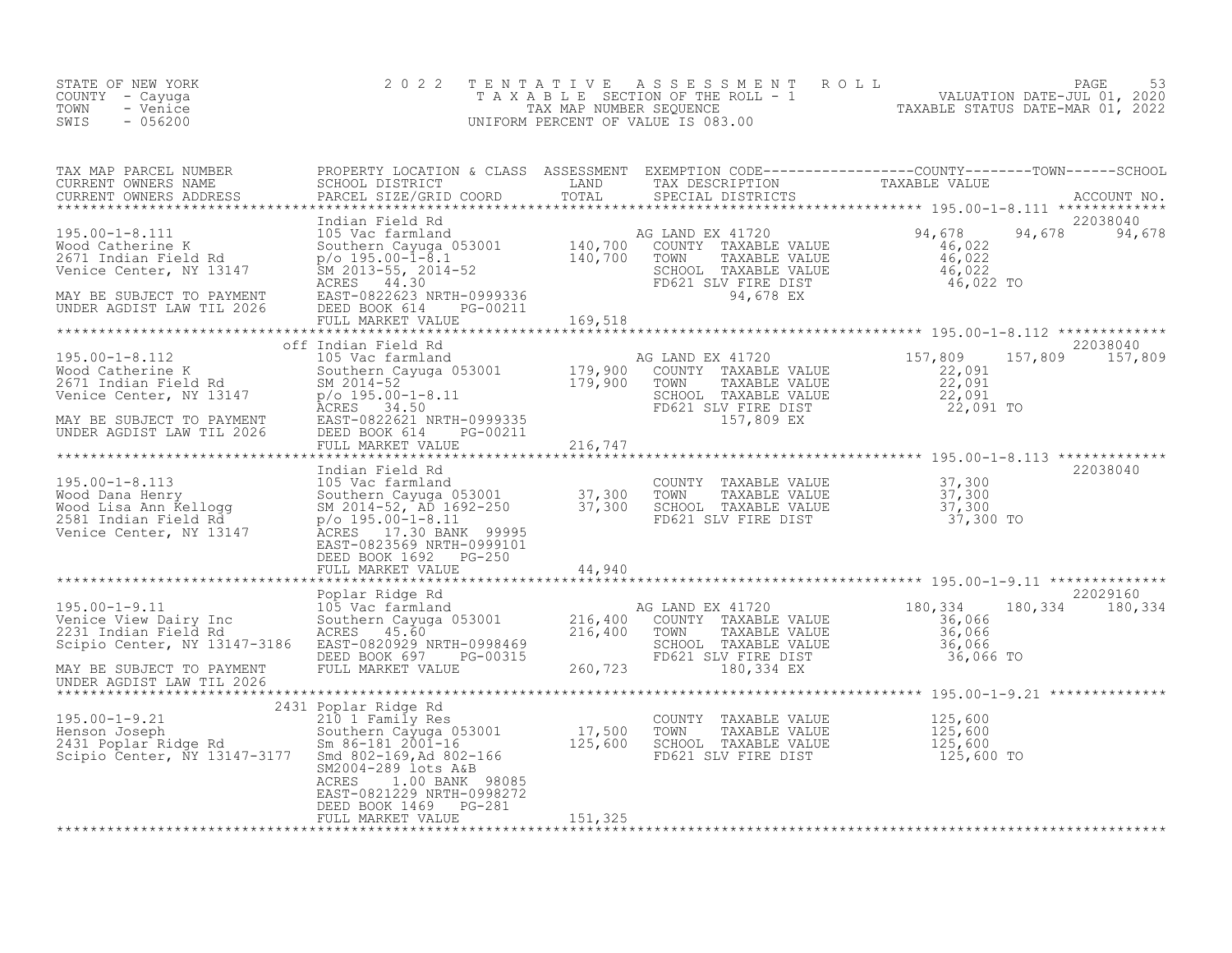| TAX MAP PARCEL NUMBER<br>TAX MAP PARCEN MUMBER ACCOUNT NO.<br>CURRENT OWNERS NAME SCHOOL DISTRICT COORD TOTAL TRIN SECIENT TO TAXABLE VALUE<br>CURRENT OWNERS ADDRESS PARCEL SIZE/GRID COORD TOTAL SPECIAL DISTRICTS ACCOUNT NO.<br>****************************                                   | PROPERTY LOCATION & CLASS ASSESSMENT EXEMPTION CODE-----------------COUNTY--------TOWN------SCHOOL |                                                                                                                              |                               |
|----------------------------------------------------------------------------------------------------------------------------------------------------------------------------------------------------------------------------------------------------------------------------------------------------|----------------------------------------------------------------------------------------------------|------------------------------------------------------------------------------------------------------------------------------|-------------------------------|
|                                                                                                                                                                                                                                                                                                    |                                                                                                    |                                                                                                                              |                               |
|                                                                                                                                                                                                                                                                                                    | 2506 Indian Field Rd                                                                               |                                                                                                                              |                               |
| 2506 Indian Field Rd<br>Venice View Dairy Inc 105 Vac farmland<br>2231 Indian Field Rd AD 1582-117, SMD 697-318 391,300 COUNTY TAXABLE VALUE<br>2231 Indian Field Rd AD 1582-117, SMD 697-318 416,300 TOWN TAXABLE VALUE<br>2231 India                                                             |                                                                                                    |                                                                                                                              |                               |
|                                                                                                                                                                                                                                                                                                    |                                                                                                    |                                                                                                                              |                               |
| 195.00-1-11 Poplar Ridge Rd<br>195.00-1-11 105 MAD EX 41720<br>Venice View Dairy Inc 50uthern Cayuga 053001 219,000 COUNTY TAXABLE VALUE<br>2231 Indian Field Rd ACRES 62.00 2000 COUNTY TAXABLE VALUE 34,189<br>Scipio Center, NY 131                                                             |                                                                                                    |                                                                                                                              | 22030030<br>184,811 184,811   |
| UNDER AGDIST LAW TIL 2026                                                                                                                                                                                                                                                                          |                                                                                                    |                                                                                                                              |                               |
| 195.00-1-12<br>Venice View Dairy Inc 105 Vac farmland<br>22029100<br>22029100<br>22029100<br>22029100<br>22029100<br>22029100<br>22029100<br>22029100<br>22029100<br>22029100<br>22029100<br>22029100<br>22029100<br>22029100<br>22029100<br>22029100<br>22029100<br><br>UNDER AGDIST LAW TIL 2026 |                                                                                                    |                                                                                                                              |                               |
|                                                                                                                                                                                                                                                                                                    |                                                                                                    |                                                                                                                              |                               |
| 2380 Walter Corey Rd<br>195.00-1-13.1 163,371 163<br>Venice View Dairy Inc Southern Cayuga 053001 198,300 COUNTY TAXABLE VALUE<br>2231 Indian Field Rd<br>Script Center, NY 13147-3186 p/c 198,300 TOWN TAXABLE VALUE<br>Script Center,                                                            |                                                                                                    |                                                                                                                              | 22029150<br>163, 371 163, 371 |
|                                                                                                                                                                                                                                                                                                    |                                                                                                    |                                                                                                                              |                               |
|                                                                                                                                                                                                                                                                                                    |                                                                                                    |                                                                                                                              |                               |
| 2000 Corporate Dr. 2000 Corporate Dr. 2000 Corporate Dr. 2000 Corporate Dr. 2000 Corporate Dr. 2000 PMB 201717-340<br>Canonsburg, PA 15317 p/o 195.00-1-13<br>MAY BE SUBJECT TO PAYMENT EAST-0818790 NRTH-0995860<br>UNDER AGDIST LA                                                               |                                                                                                    | COUNTY TAXABLE VALUE 191,200<br>TOWN TAXABLE VALUE 191,200<br>SCHOOL TAXABLE VALUE 191,200<br>FD621 SLV FIRE DIST 191,200 TO | 22029150                      |
|                                                                                                                                                                                                                                                                                                    |                                                                                                    |                                                                                                                              |                               |
|                                                                                                                                                                                                                                                                                                    |                                                                                                    |                                                                                                                              |                               |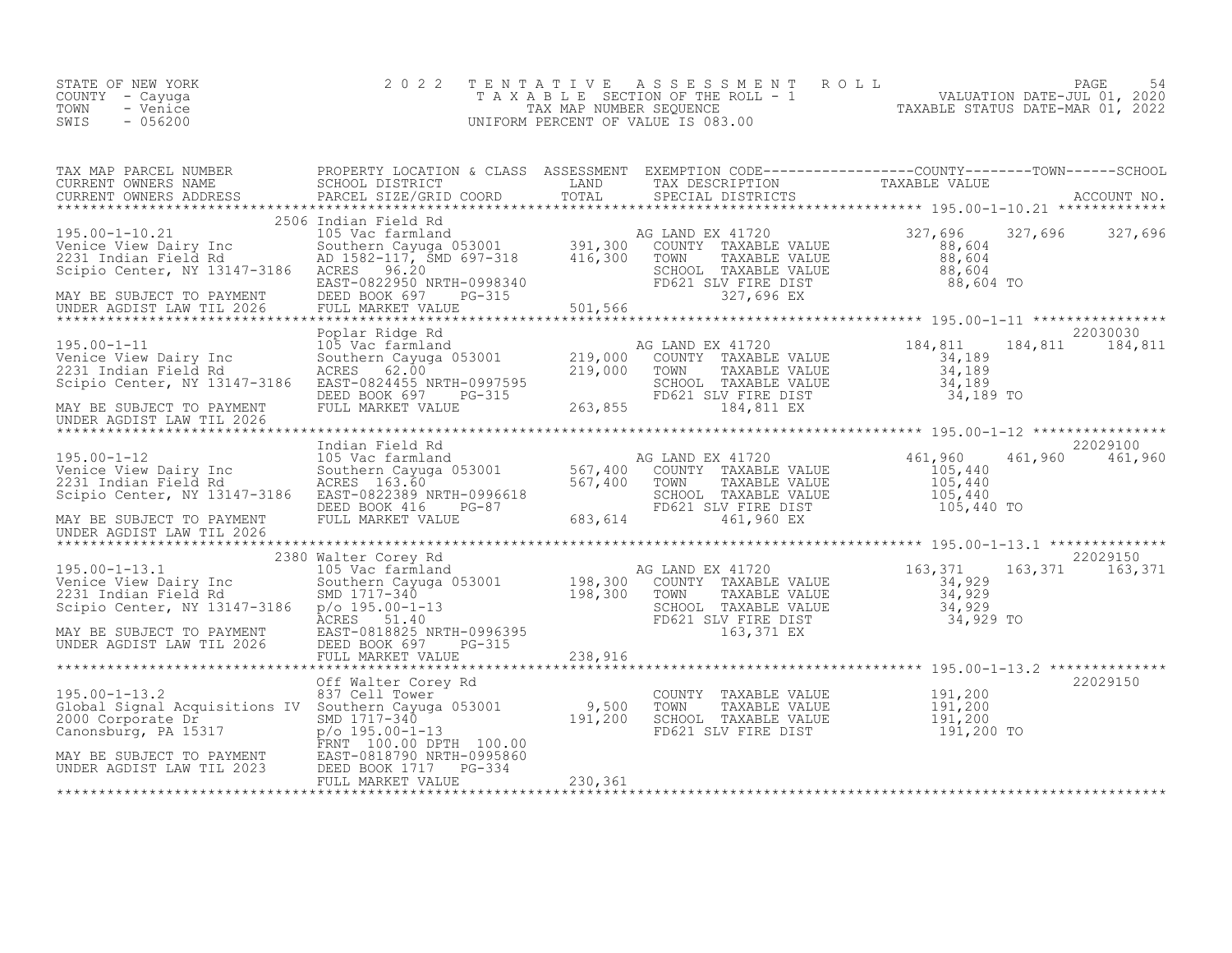| STATE OF NEW YORK<br>COUNTY - Cayuga<br>- Venice<br>TOWN<br>SWIS<br>$-056200$                                                                                                          | 2 0 2 2                                                                                                                                                      |               | TENTATIVE ASSESSMENT ROLL<br>UNIFORM PERCENT OF VALUE IS 083.00                                                                         | PAGE<br>T A X A B L E SECTION OF THE ROLL - 1 (1997) VALUATION DATE-JUL 01, 2020<br>TAX MAP NUMBER SEQUENCE TAXABLE STATUS DATE-MAR 01, 2022<br>JNIFORM PERCENT OF VALUE IS 083.00 | 55                |
|----------------------------------------------------------------------------------------------------------------------------------------------------------------------------------------|--------------------------------------------------------------------------------------------------------------------------------------------------------------|---------------|-----------------------------------------------------------------------------------------------------------------------------------------|------------------------------------------------------------------------------------------------------------------------------------------------------------------------------------|-------------------|
| TAX MAP PARCEL NUMBER<br>CURRENT OWNERS NAME<br>CURRENT OWNERS ADDRESS<br>$195.00 - 1 - 14$                                                                                            | SCHOOL DISTRICT<br>PARCEL SIZE/GRID COORD<br>Poplar Ridge Rd<br>Poplar Ridge Rd<br>105 Vac farmland<br>Southern Cayuga 053001 168,700<br>ACRES 49.00 168,700 | LAND<br>TOTAL | TAX DESCRIPTION TAXABLE VALUE<br>SPECIAL DISTRICTS<br>G LAND EX 41720<br>COUNTY TAXABLE VALUE 138,669<br>30,031<br>AG LAND EX 41720     | PROPERTY LOCATION & CLASS ASSESSMENT EXEMPTION CODE----------------COUNTY-------TOWN-----SCHOOL<br>22020050<br>138,669 138,669                                                     | ACCOUNT NO.       |
| Sunnyside Acres Llc<br>2243 Indian Field Rd<br>Venice Center, NY 13147-3186<br>MAY BE SUBJECT TO PAYMENT<br>UNDER AGDIST LAW TIL 2026                                                  | Southern 01, 07<br>RCRES 49.00<br>EAST-0818754 NRTH-0997480 SCHOOL<br>DEED BOOK 1132 PG-42 203, 253 FD621                                                    |               | TAXABLE VALUE<br>TOWN TAXABLE VALUE 50,031<br>SCHOOL TAXABLE VALUE 30,031<br>FD621 SLV FIRE DIST 30,031 TO<br>138.669 EX<br>138,669 EX  | 30,031                                                                                                                                                                             |                   |
| $195.00 - 1 - 15$<br>Schmitt Irrevoc Income Trust<br>Schmitt, Trustee John, Laura ACRES 108.30                                                                                         | 2162 Poplar Ridge Rd<br>241 Rural reskag<br>Southern Cayuga 053001 493,500                                                                                   | 583,700       | AG LAND EX 41720<br>COUNTY TAXABLE VALUE<br>TOWN<br>TAXABLE VALUE<br>SCHOOL TAXABLE VALUE<br>FD621 SLV FIRE DIST<br>369,511 EX          | 22031180<br>369,511<br>369,511<br>$\begin{array}{r} 214,189 \\ 214,189 \\ 214,189 \end{array}$<br>214,189 TO                                                                       | 369,511           |
| MAY BE SUBJECT TO PAYMENT<br>UNDER AGDIST LAW TIL 2026                                                                                                                                 |                                                                                                                                                              |               |                                                                                                                                         |                                                                                                                                                                                    |                   |
| Willet Dairy Lp.<br>2361 Genoa-Lansing Townline Rd ACRES<br>EAST-0817126 NRTH-0995335<br>MAY BE SUBJECT TO PAYMENT<br>INDEED BOOK 904 PG-303<br>UNDER AGDIST LAW TIL 2026              | 2385 Walter Corey Rd<br>Walter Corey Rd<br>105 Vac farmland<br>Southern Cayuga 053001 173,900<br>ACRES 43.00 173,900<br>RTH-0995335<br>PG-303<br>LUE 209,518 |               | AG LAND EX 41720<br>COUNTY TAXABLE VALUE<br>TOWN<br>TAXABLE VALUE<br>SCHOOL TAXABLE VALUE 35,120<br>FD621 SLV FIRE DIST<br>138,780 EX   | 22023060<br>138,780 138,780<br>35,120<br>35,120<br>35,120 TO                                                                                                                       | 138,780           |
| $195.00 - 1 - 17$<br>Schmitt Irrevoc Income Trust<br>Schmitt, Trustee John, Laura<br>John Schmitt<br>1184 Kings Corners Rd BEED BOOK 1222<br>Union Springs, NY 13160 FULL MARKET VALUE | 2082 Poplar Ridge Rd<br>112 Dairy farm<br>Southern Cayuga 053001 363,400 ENH STAR<br>ACRES 95.00 544,500 COUNTY<br>EAST-0815023 NRTH-0996375<br>PG-292       | 656,024       | AG LAND EX 41720<br>41834<br>COUNTY TAXABLE VALUE<br>TOWN<br>TAXABLE VALUE<br>SCHOOL TAXABLE VALUE<br>FD621 SLV FIRE DIST<br>284,307 EX | 22031190<br>284,307<br>284,307<br>$\begin{array}{c} 0 \\ 260,193 \end{array}$<br>$\bigcirc$<br>260,193<br>192,783<br>260,193 TO                                                    | 284,307<br>67,410 |
| MAY BE SUBJECT TO PAYMENT<br>UNDER AGDIST LAW TIL 2026                                                                                                                                 |                                                                                                                                                              |               |                                                                                                                                         |                                                                                                                                                                                    |                   |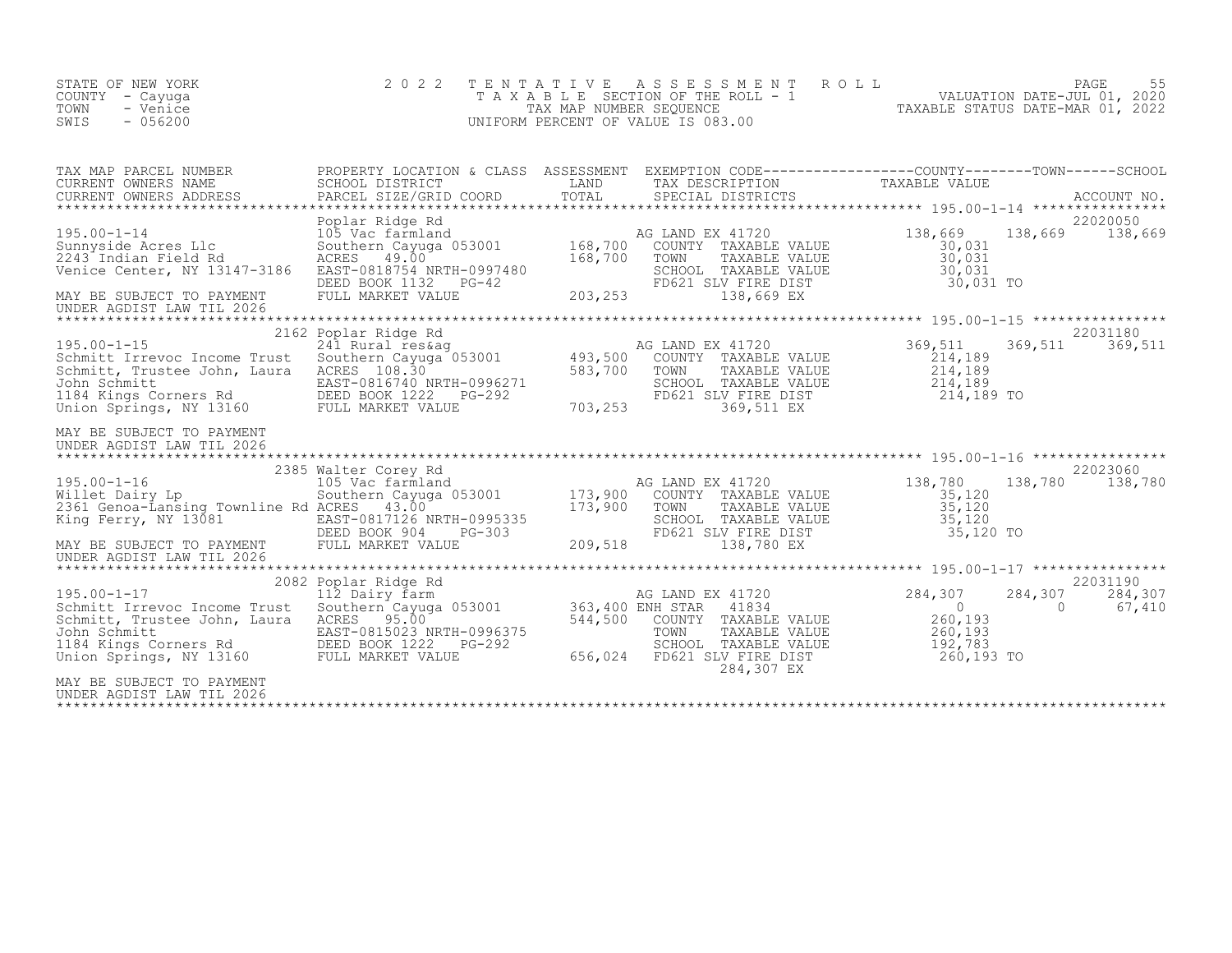| STATE OF NEW YORK<br>COUNTY - Cayuqa<br>TOWN<br>- Venice<br>$-056200$<br>SWIS | 2022 TENTATIVE ASSESSMENT ROLL<br>TAXABLE SECTION OF THE ROLL - 1<br>TAX MAP NUMBER SEQUENCE<br>UNIFORM PERCENT OF VALUE IS 083.00 | 56<br>PAGE<br>VALUATION DATE-JUL 01, 2020<br>TAXABLE STATUS DATE-MAR 01, 2022 |
|-------------------------------------------------------------------------------|------------------------------------------------------------------------------------------------------------------------------------|-------------------------------------------------------------------------------|
|-------------------------------------------------------------------------------|------------------------------------------------------------------------------------------------------------------------------------|-------------------------------------------------------------------------------|

| TAX MAP PARCEL NUMBER                                                                                                                                                                                                                                | PROPERTY LOCATION & CLASS ASSESSMENT EXEMPTION CODE-----------------COUNTY-------TOWN------SCHOOL |        |  |          |
|------------------------------------------------------------------------------------------------------------------------------------------------------------------------------------------------------------------------------------------------------|---------------------------------------------------------------------------------------------------|--------|--|----------|
|                                                                                                                                                                                                                                                      |                                                                                                   |        |  |          |
|                                                                                                                                                                                                                                                      |                                                                                                   |        |  |          |
|                                                                                                                                                                                                                                                      |                                                                                                   |        |  |          |
|                                                                                                                                                                                                                                                      |                                                                                                   |        |  |          |
|                                                                                                                                                                                                                                                      |                                                                                                   |        |  |          |
|                                                                                                                                                                                                                                                      |                                                                                                   |        |  |          |
|                                                                                                                                                                                                                                                      |                                                                                                   |        |  |          |
|                                                                                                                                                                                                                                                      |                                                                                                   |        |  |          |
|                                                                                                                                                                                                                                                      |                                                                                                   |        |  |          |
|                                                                                                                                                                                                                                                      | Nolan Rd                                                                                          |        |  | 22029060 |
|                                                                                                                                                                                                                                                      |                                                                                                   |        |  |          |
|                                                                                                                                                                                                                                                      |                                                                                                   |        |  |          |
|                                                                                                                                                                                                                                                      |                                                                                                   |        |  |          |
|                                                                                                                                                                                                                                                      |                                                                                                   |        |  |          |
|                                                                                                                                                                                                                                                      |                                                                                                   |        |  |          |
|                                                                                                                                                                                                                                                      |                                                                                                   |        |  |          |
|                                                                                                                                                                                                                                                      |                                                                                                   |        |  |          |
|                                                                                                                                                                                                                                                      |                                                                                                   |        |  |          |
|                                                                                                                                                                                                                                                      |                                                                                                   |        |  |          |
|                                                                                                                                                                                                                                                      |                                                                                                   |        |  |          |
|                                                                                                                                                                                                                                                      |                                                                                                   |        |  |          |
|                                                                                                                                                                                                                                                      |                                                                                                   |        |  |          |
|                                                                                                                                                                                                                                                      |                                                                                                   |        |  |          |
|                                                                                                                                                                                                                                                      |                                                                                                   |        |  |          |
|                                                                                                                                                                                                                                                      |                                                                                                   |        |  |          |
|                                                                                                                                                                                                                                                      | Nolan Rd                                                                                          |        |  | 22029060 |
|                                                                                                                                                                                                                                                      |                                                                                                   |        |  |          |
|                                                                                                                                                                                                                                                      |                                                                                                   |        |  |          |
| 195.00-1-21.3<br>Notali Nu (195.00-1-21.3<br>Notali Nural vac<10<br>Southern Cayuga 053001<br>SM2010-184-B<br>SM2010-184-B<br>SM2010-184-B<br>SM2010-184-B<br>SM2010-184-B<br>ST,100 SCHOOL TAXABLE VALUE<br>ST,100 SCHOOL TAXABLE VALUE<br>ST,100 5 |                                                                                                   |        |  |          |
|                                                                                                                                                                                                                                                      | ĀCRES<br>5.13                                                                                     |        |  |          |
|                                                                                                                                                                                                                                                      | EAST-0811428 NRTH-0992267<br>DEED BOOK 1463 PG-87                                                 |        |  |          |
|                                                                                                                                                                                                                                                      | FULL MARKET VALUE                                                                                 | 61,566 |  |          |
|                                                                                                                                                                                                                                                      |                                                                                                   |        |  |          |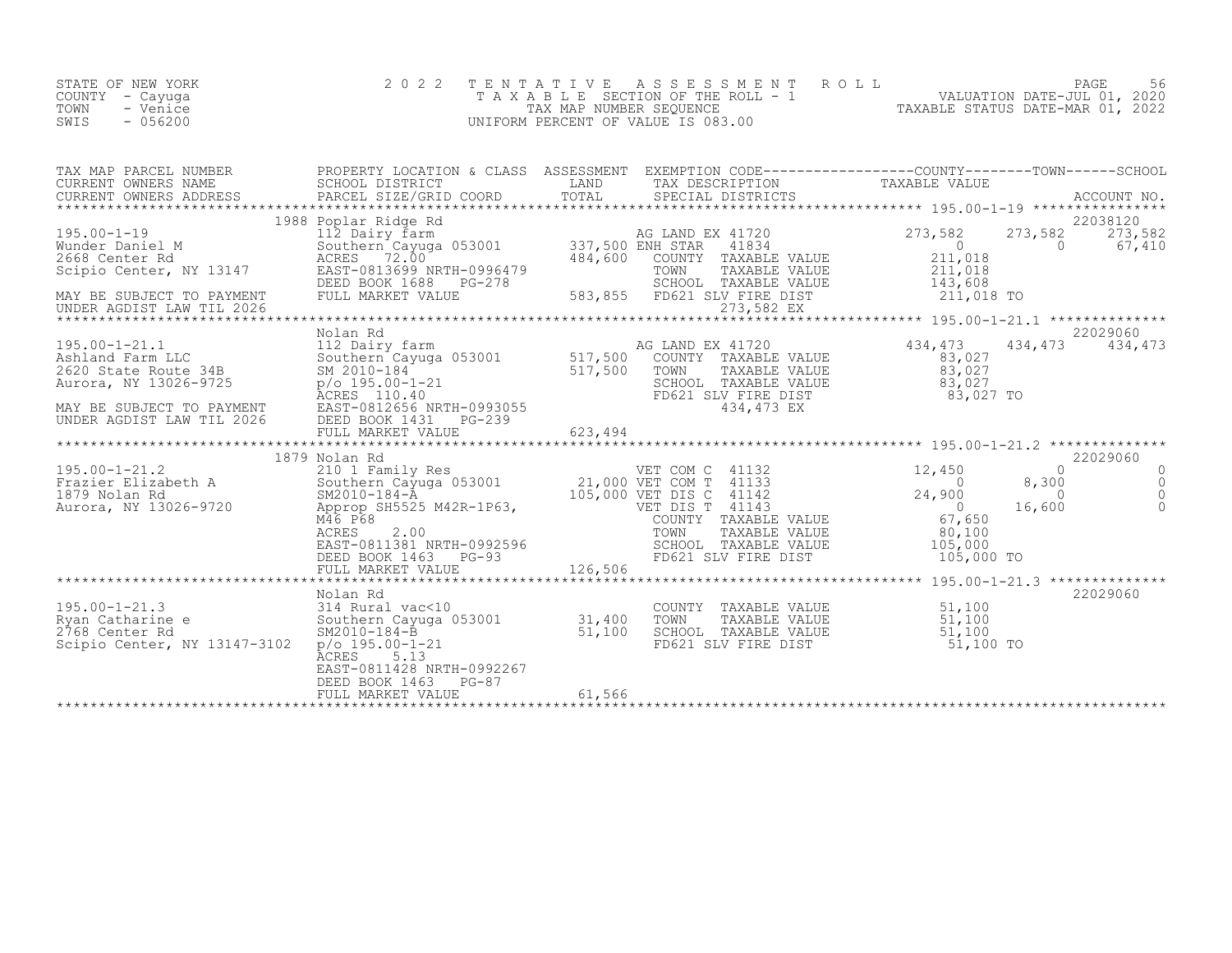| 2022 TENTATIVE ASSESSMENT ROLL<br>STATE OF NEW YORK                               | PAGE |  |
|-----------------------------------------------------------------------------------|------|--|
| VALUATION DATE-JUL 01, 2020<br>TAXABLE SECTION OF THE ROLL - 1<br>COUNTY – Cayuga |      |  |
| TAXABLE STATUS DATE-MAR 01, 2022<br>TOWN<br>- Venice<br>TAX MAP NUMBER SEQUENCE   |      |  |
| $-056200$<br>SWIS<br>UNIFORM PERCENT OF VALUE IS 083.00                           |      |  |

|                                                                                                                                                                                                                                                                                                                                                                                                                                   | 2163 Nolan Rd         |  | 22023040                      |
|-----------------------------------------------------------------------------------------------------------------------------------------------------------------------------------------------------------------------------------------------------------------------------------------------------------------------------------------------------------------------------------------------------------------------------------|-----------------------|--|-------------------------------|
| $\begin{tabular}{lllllllllllll} \textsc{195.00-1-23} & \textsc{Walter Corey Rd} & \textsc{Malter Corey Rd} & \textsc{Malter Corey Nd} & \textsc{Malter Corey Rd} & \textsc{Mamp\_200} & \textsc{Mamp\_200} & \textsc{Mamp\_200} & \textsc{Mamp\_200} & \textsc{Mamp\_200} & \textsc{Mamp\_200} & \textsc{Mamp\_200} & \textsc{Mamp\_200} & \textsc{Mamp\_200} & \textsc{Mamp\_200} & \textsc{Mamp\_200} & \textsc{Mamp\_200} & \$ |                       |  | 22023050<br>326, 243 326, 243 |
| $\begin{tabular}{lllllllllllllllllllll} \hline & & & & & & & 2225\text{ Saxton }\text{Rd} & & & & & \text{AG LAND EX 41720} & & & & & 22031031\\ \text{Venice View Dairy Inc && 105\text{ Vac farnland} & & & & & & \text{AG LAND EX 41720} & & & & 419,998 & & 419,998 & & 419,998 & & 419,998 & & 419,998\\ \text{Ze31 Indian Field Rd && p/o 195.00--1-24 && 502,300 && 502,300 && 5$                                          | 2225 Saxton Rd        |  | 22031031                      |
|                                                                                                                                                                                                                                                                                                                                                                                                                                   | DEED BOOK 1627 PG-196 |  | 22031030                      |
| $\begin{tabular}{lllllllllll} \multicolumn{3}{c c c c c} \multicolumn{3}{c c c c} \multicolumn{3}{c c c c} \multicolumn{3}{c c c} \multicolumn{3}{c c c} \multicolumn{3}{c c c} \multicolumn{3}{c c c} \multicolumn{3}{c c c} \multicolumn{3}{c c c} \multicolumn{3}{c c c} \multicolumn{3}{c c c} \multicolumn{3}{c c c} \multicolumn{3}{c c c} \multicolumn{3}{c c c} \multicolumn{3}{c c c} \multicolumn$                      |                       |  | 22031020<br>4,853 4,853       |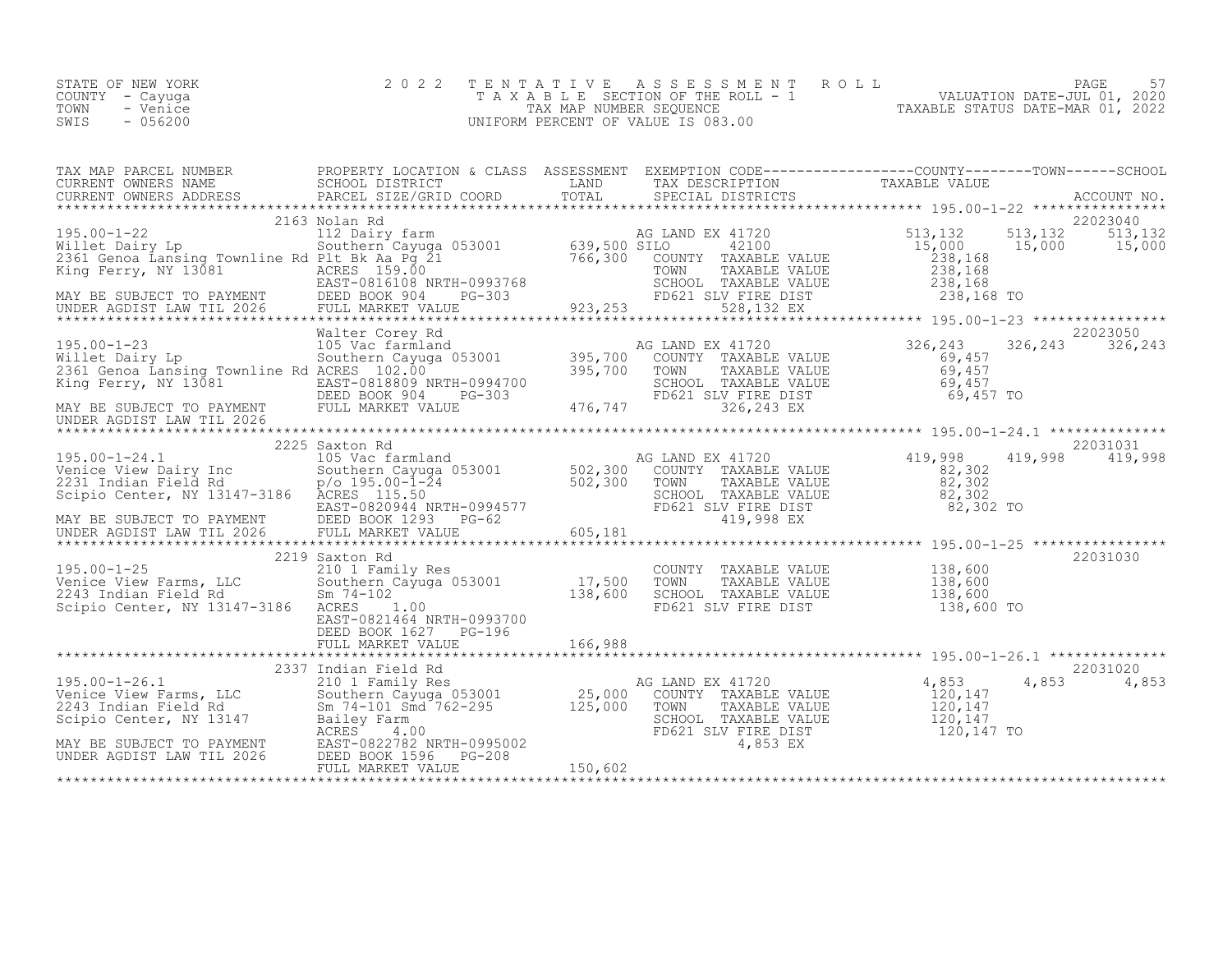| STATE OF NEW YORK<br>COUNTY - Cayuga<br>TOWN<br>- Venice<br>- 056200<br>SWIS | 2022 TENTATIVE ASSESSMENT ROLL<br>T A X A B L E SECTION OF THE ROLL - 1<br>TAX MAP NUMBER SEQUENCE<br>UNIFORM PERCENT OF VALUE IS 083.00 | 58<br>PAGE<br>VALUATION DATE-JUL 01, 2020<br>TAXABLE STATUS DATE-MAR 01, 2022 |
|------------------------------------------------------------------------------|------------------------------------------------------------------------------------------------------------------------------------------|-------------------------------------------------------------------------------|
|------------------------------------------------------------------------------|------------------------------------------------------------------------------------------------------------------------------------------|-------------------------------------------------------------------------------|

| TAX MAP PARCEL NUMBER<br>TAX MAP FAKULAR MUMBER AND FRUITING A CHASE AGAINST THE TAX ON THE TAXABLE VALUE<br>CURRENT OWNERS NAME SCHOOL DISTRICT TOTAL TRANSFERS TO TRANSFERS ADDRESS PARCEL SIZE/GRID COORD TOTAL SPECIAL DISTRICTS ACCOUNT NO.                                                                                                                      | PROPERTY LOCATION & CLASS ASSESSMENT EXEMPTION CODE----------------COUNTY-------TOWN-----SCHOOL                  |                                                                                                                                                                                                                                                                                                        |                   |
|-----------------------------------------------------------------------------------------------------------------------------------------------------------------------------------------------------------------------------------------------------------------------------------------------------------------------------------------------------------------------|------------------------------------------------------------------------------------------------------------------|--------------------------------------------------------------------------------------------------------------------------------------------------------------------------------------------------------------------------------------------------------------------------------------------------------|-------------------|
|                                                                                                                                                                                                                                                                                                                                                                       |                                                                                                                  |                                                                                                                                                                                                                                                                                                        |                   |
|                                                                                                                                                                                                                                                                                                                                                                       | Indian Field Rd                                                                                                  |                                                                                                                                                                                                                                                                                                        |                   |
|                                                                                                                                                                                                                                                                                                                                                                       |                                                                                                                  |                                                                                                                                                                                                                                                                                                        |                   |
|                                                                                                                                                                                                                                                                                                                                                                       |                                                                                                                  |                                                                                                                                                                                                                                                                                                        |                   |
|                                                                                                                                                                                                                                                                                                                                                                       |                                                                                                                  |                                                                                                                                                                                                                                                                                                        |                   |
|                                                                                                                                                                                                                                                                                                                                                                       |                                                                                                                  |                                                                                                                                                                                                                                                                                                        |                   |
|                                                                                                                                                                                                                                                                                                                                                                       |                                                                                                                  |                                                                                                                                                                                                                                                                                                        |                   |
|                                                                                                                                                                                                                                                                                                                                                                       |                                                                                                                  |                                                                                                                                                                                                                                                                                                        |                   |
|                                                                                                                                                                                                                                                                                                                                                                       | 105 Vac farmland<br>Southern Cayuga 053001 309,700 COUNTY<br>p/o 195.00-1-27 309,700 TOWN<br>ACRES 083.30 COUNTY |                                                                                                                                                                                                                                                                                                        | 22031021          |
| 195.00-1-27.1<br>Venice View Dairy Inc<br>2231 Indian Field Rd                                                                                                                                                                                                                                                                                                        |                                                                                                                  | AG LAND EX 41720                                                                                                                                                                                                                                                                                       | 255,019 255,019   |
|                                                                                                                                                                                                                                                                                                                                                                       |                                                                                                                  |                                                                                                                                                                                                                                                                                                        |                   |
| Scipio Center, NY 13147-3186 ACRES 83.30                                                                                                                                                                                                                                                                                                                              |                                                                                                                  |                                                                                                                                                                                                                                                                                                        |                   |
|                                                                                                                                                                                                                                                                                                                                                                       |                                                                                                                  | $\begin{tabular}{llllllll} \texttt{G LAND EX} & 41720 & 255,019 & 255\\ \texttt{COUNTY} & TAXABLE VALUE & 54,681\\ \texttt{TOWN} & TAXABLE VALUE & 54,681\\ \texttt{SCHOOL} & TAXABLE VALUE & 54,681\\ \texttt{FD621 SLV FIRE DIST} & 54,681 & 70\\ \texttt{255,019 EX} & 54,681 & 70\\ \end{tabular}$ |                   |
|                                                                                                                                                                                                                                                                                                                                                                       |                                                                                                                  |                                                                                                                                                                                                                                                                                                        |                   |
| Scipio Center, NY 13147-3186 ACRES 83.30<br>EAST-0823663 NRTH-0995186 FD621 SLV FIRE DIST 54,681 TO<br>MAY BE SUBJECT TO PAYMENT DEED BOOK 446 PG-00109 255,019 EX<br>UNDER AGDIST LAW TIL 2026 FULL MARKET VALUE 373,133<br>*********                                                                                                                                |                                                                                                                  |                                                                                                                                                                                                                                                                                                        |                   |
|                                                                                                                                                                                                                                                                                                                                                                       | 2251 Indian Field Rd                                                                                             |                                                                                                                                                                                                                                                                                                        |                   |
| 195.00-1-27.2<br>Sunnyside Acres, LLC<br>2243 Indian Field Rd                                                                                                                                                                                                                                                                                                         |                                                                                                                  |                                                                                                                                                                                                                                                                                                        |                   |
|                                                                                                                                                                                                                                                                                                                                                                       |                                                                                                                  |                                                                                                                                                                                                                                                                                                        |                   |
| Scipio Center, NY 13147-3186 206.00-1-4.11, 207.00-1-1                                                                                                                                                                                                                                                                                                                |                                                                                                                  |                                                                                                                                                                                                                                                                                                        |                   |
| MAY BE SUBJECT TO PAYMENT                                                                                                                                                                                                                                                                                                                                             |                                                                                                                  |                                                                                                                                                                                                                                                                                                        |                   |
| UNDER AGDIST LAW TIL 2026                                                                                                                                                                                                                                                                                                                                             |                                                                                                                  |                                                                                                                                                                                                                                                                                                        |                   |
|                                                                                                                                                                                                                                                                                                                                                                       |                                                                                                                  |                                                                                                                                                                                                                                                                                                        |                   |
|                                                                                                                                                                                                                                                                                                                                                                       |                                                                                                                  |                                                                                                                                                                                                                                                                                                        |                   |
|                                                                                                                                                                                                                                                                                                                                                                       | 2377 Indian Field Rd                                                                                             |                                                                                                                                                                                                                                                                                                        | 22017040<br>6,036 |
|                                                                                                                                                                                                                                                                                                                                                                       |                                                                                                                  |                                                                                                                                                                                                                                                                                                        |                   |
|                                                                                                                                                                                                                                                                                                                                                                       |                                                                                                                  |                                                                                                                                                                                                                                                                                                        |                   |
|                                                                                                                                                                                                                                                                                                                                                                       |                                                                                                                  |                                                                                                                                                                                                                                                                                                        |                   |
|                                                                                                                                                                                                                                                                                                                                                                       |                                                                                                                  |                                                                                                                                                                                                                                                                                                        |                   |
| UNDER AGDIST LAW TIL 2026                                                                                                                                                                                                                                                                                                                                             |                                                                                                                  |                                                                                                                                                                                                                                                                                                        |                   |
|                                                                                                                                                                                                                                                                                                                                                                       | 2243 Indian Field Rd                                                                                             |                                                                                                                                                                                                                                                                                                        | 22029090          |
|                                                                                                                                                                                                                                                                                                                                                                       |                                                                                                                  |                                                                                                                                                                                                                                                                                                        |                   |
|                                                                                                                                                                                                                                                                                                                                                                       |                                                                                                                  |                                                                                                                                                                                                                                                                                                        |                   |
|                                                                                                                                                                                                                                                                                                                                                                       |                                                                                                                  |                                                                                                                                                                                                                                                                                                        |                   |
|                                                                                                                                                                                                                                                                                                                                                                       |                                                                                                                  |                                                                                                                                                                                                                                                                                                        |                   |
|                                                                                                                                                                                                                                                                                                                                                                       |                                                                                                                  |                                                                                                                                                                                                                                                                                                        |                   |
| $\begin{array}{lllllllllllllll} 195.00-1-29.1 & 2243\; \text{Indian Field Rd} & \text{AG LAND EX 41720} & 121,576 & 121,576 & 22029090\\ \text{Venice View Dairy Inc} & 105\; \text{Voc farmland} & 145,900\; \text{COUNTY TAXABLE VALUE} & 24,324 & 24,324\\ \text{Scipio Center, NY 13147-3186} & 121,576 & 121,576 & 121,576\\ \text{Scipio Center, NY 13147-3186$ |                                                                                                                  |                                                                                                                                                                                                                                                                                                        |                   |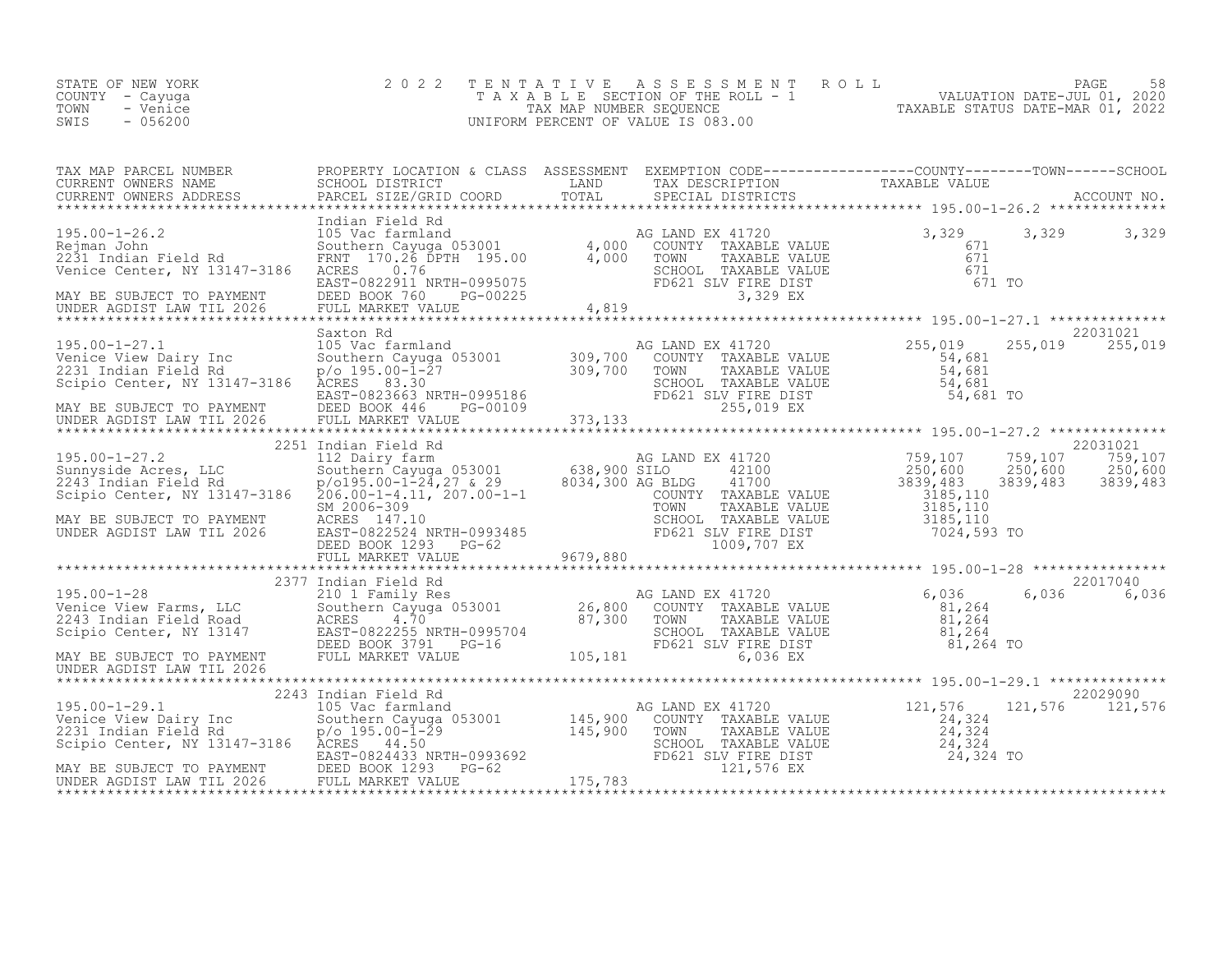| STATE OF NEW YORK<br>COUNTY - Cayuga<br>TOWN<br>- Venice<br>SWIS<br>$-056200$                                                                                                                                                                          | 2 0 2 2                                                                                                                                                                                                          |                   | TENTATIVE ASSESSMENT ROLL<br>UNIFORM PERCENT OF VALUE IS 083.00                                                                                                 | FAXABLE SECTION OF THE ROLL - 1<br>TAX MAP NUMBER SEQUENCE THE ROLL - 1<br>JNIFORM PERCENT OF VALUE IS 083.00 | PAGE<br>59    |
|--------------------------------------------------------------------------------------------------------------------------------------------------------------------------------------------------------------------------------------------------------|------------------------------------------------------------------------------------------------------------------------------------------------------------------------------------------------------------------|-------------------|-----------------------------------------------------------------------------------------------------------------------------------------------------------------|---------------------------------------------------------------------------------------------------------------|---------------|
|                                                                                                                                                                                                                                                        |                                                                                                                                                                                                                  |                   |                                                                                                                                                                 |                                                                                                               |               |
| 195.00-1-30.1<br>Venice View Dairy Inc<br>2231 Indian Field Rd<br>Scipio Center, NY 13147-3186 ACRES 1.40                                                                                                                                              | 2231 Indian Field Rd<br>280 Res Multiple<br>Southern Cayuga 053001 28,000<br>p/o 195.00-1-30 & p/o 29 522,000<br>aCRES 1 10<br>EAST-0823658 NRTH-0993220<br>DEED BOOK 416 PG-00087<br>FULL MARKET VALUE 628, 916 |                   | COUNTY TAXABLE VALUE 522,000<br>TOWN TAXABLE VALUE 522,000<br>SCHOOL TAXABLE VALUE 522,000<br>FD621 SLV FIRE DIST 522,000 TO                                    |                                                                                                               | 22029130      |
|                                                                                                                                                                                                                                                        | 2328 State Route 34B                                                                                                                                                                                             |                   |                                                                                                                                                                 |                                                                                                               | 22006070      |
| 195.00-1-32<br>Steigerwalt Kathryn<br>2328 State Route 34B<br>Aurora, NY 13026<br>2328 State Route 34B<br>2017-107<br>2328 State Route 34B<br>2017-107<br>2328 State Route 34B<br>2017-107<br>2328 State Route 34B<br>2017-107<br>2328 State Route 34B | $p$ /o 194.00-1-57.1<br>ACRES 13.84 BANK 99999<br>EAST-0811608 NRTH-0994119                                                                                                                                      |                   | COUNTY TAXABLE VALUE 139,100<br>TOWN TAXABLE VALUE 139,100<br>SCHOOL TAXABLE VALUE 139,100<br>FD621 SLV FIRE DIST 139,100 TO                                    |                                                                                                               |               |
|                                                                                                                                                                                                                                                        |                                                                                                                                                                                                                  |                   |                                                                                                                                                                 |                                                                                                               | 22006070      |
|                                                                                                                                                                                                                                                        |                                                                                                                                                                                                                  |                   |                                                                                                                                                                 | 129,108                                                                                                       | 129,108       |
|                                                                                                                                                                                                                                                        |                                                                                                                                                                                                                  |                   |                                                                                                                                                                 |                                                                                                               |               |
|                                                                                                                                                                                                                                                        | State Route 34B                                                                                                                                                                                                  |                   |                                                                                                                                                                 |                                                                                                               | 22006070      |
| Aurora, NY 13026<br>MAY BE SUBJECT TO PAYMENT<br>UNDER AGDIST LAW TIL 2026                                                                                                                                                                             | Sm $09-108$ parcels B & D<br>$p$ /o 194.00-l-57.11<br>ACRES 51.00<br>EAST-0812748 NRTH-0995043                                                                                                                   | SCHOOL<br>FD621 S | COUNTY TAXABLE VALUE<br>TOWN TAXABLE VALUE 85,965<br>SCHOOL TAXABLE VALUE 85,965<br>FD621 SLV_FIRE_DIST 85,965 TO<br>FD621 SLV_FIRE_DIST 85,965 TO<br>74,735 EX | 74,735                                                                                                        | 74,735 74,735 |
|                                                                                                                                                                                                                                                        | DEED BOOK 3829 PG-129<br>FULL MARKET VALUE                                                                                                                                                                       | 193,614           |                                                                                                                                                                 |                                                                                                               |               |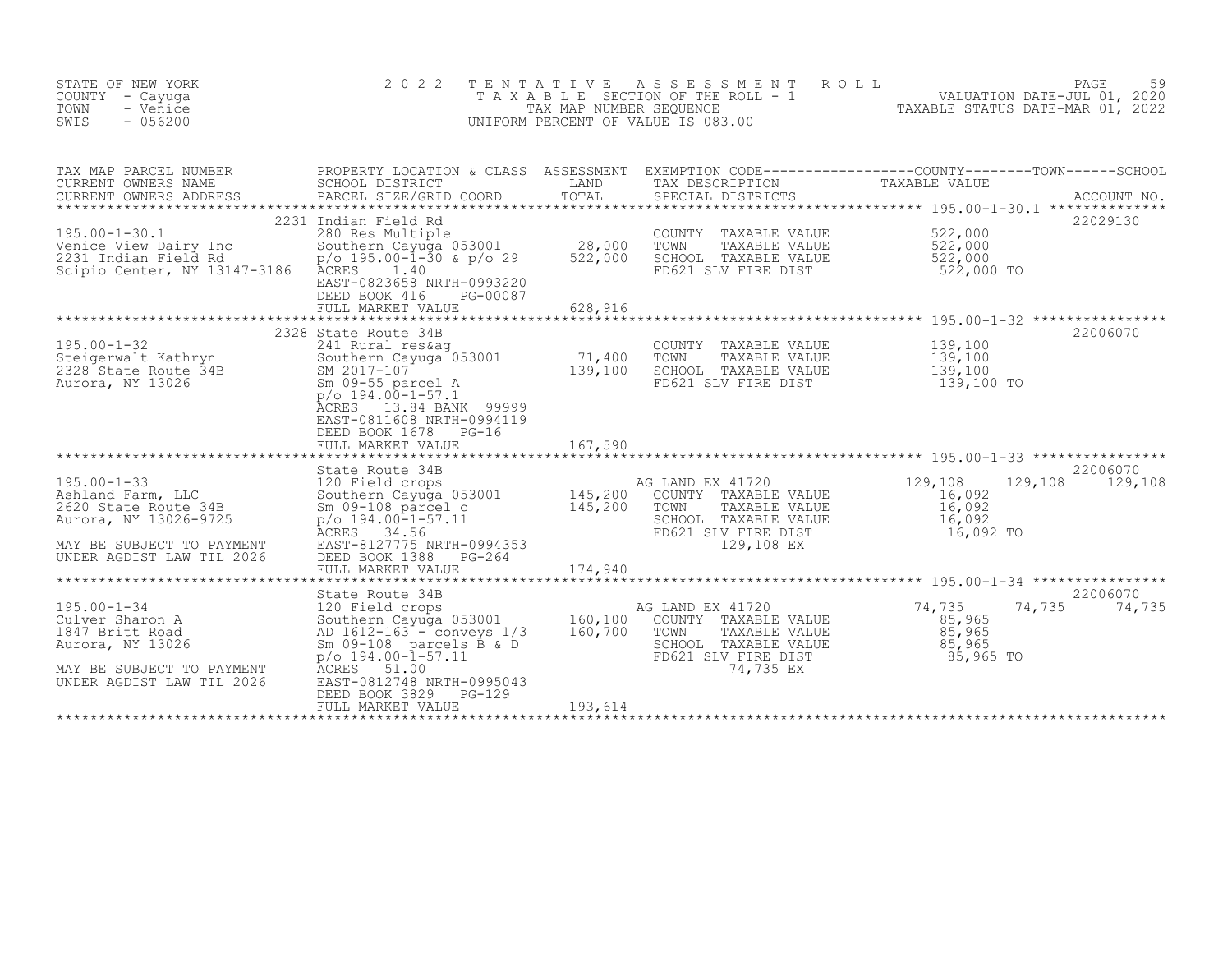| STATE OF NEW YORK<br>COUNTY - Cayuga<br>TOWN<br>- Venice<br>$-056200$<br>SWIS                                                                                                                                                                            | 2 0 2 2                                                                     | TENTATIVE                   | UNIFORM PERCENT OF VALUE IS 083.00                                                                                         | T E N T A T I V E A S S E S S M E N T R O L L<br>T A X A B L E SECTION OF THE ROLL - 1<br>TAX MAP NUMBER SEQUENCE<br>TAXABLE STATUS DATE-MAR 01, 2022<br>TAXABLE STATUS DATE-MAR 01, 2022                                               |  |
|----------------------------------------------------------------------------------------------------------------------------------------------------------------------------------------------------------------------------------------------------------|-----------------------------------------------------------------------------|-----------------------------|----------------------------------------------------------------------------------------------------------------------------|-----------------------------------------------------------------------------------------------------------------------------------------------------------------------------------------------------------------------------------------|--|
| TAX MAP PARCEL NUMBER<br>CURRENT OWNERS NAME<br>CURRENT OWNERS ADDRESS<br>*************************************                                                                                                                                          |                                                                             |                             |                                                                                                                            | PROPERTY LOCATION & CLASS ASSESSMENT EXEMPTION CODE-----------------COUNTY---------TOWN------SCHOOL<br>SCHOOL DISTRICT LAND TAX DESCRIPTION TAXABLE VALUE<br>PARCEL SIZE/GRID COORD TOTAL SPECIAL DISTRICTS ACCOUNT NO.<br>************ |  |
| 196.00-1-1.111<br>Rejman Willam F<br>Rejman Sylvia J<br>Rejman Sylvia J<br>Southern Cayuga 053001<br>Southern Cayuga 053001<br>24,990<br>24,990<br>24,990<br>24,990<br>24,990<br>MAY BE SUBJECT TO PAYMENT<br>MAY BE SUBJECT TO PAYMENT<br>ELECT TO PAYM | Poplar Ridge Rd                                                             |                             |                                                                                                                            | 22030100<br>112,810 112,810                                                                                                                                                                                                             |  |
| UNDER AGDIST LAW TIL 2026                                                                                                                                                                                                                                | DEED BOOK 1413 PG-221<br>PLED BOOK 1413 PG-221<br>FULL MARKET VALUE 166,024 |                             |                                                                                                                            |                                                                                                                                                                                                                                         |  |
| 2/45 Putnam PKWy<br>210 1 Family Res<br>210 1 Family Res<br>22,000 TOWN TAXABLE VALUE<br>2745 Putnam Parkway<br>2745 Putnam Parkway<br>2745 Southern Cayuga 053001<br>22,000 TOWN TAXABLE VALUE<br>22,000 TOWN TAXABLE VALUE<br>22,000 TOWN TAXA         | 2745 Putnam Pkwy<br>ACRES<br>2.80 BANK 99999                                |                             |                                                                                                                            | 22030101                                                                                                                                                                                                                                |  |
|                                                                                                                                                                                                                                                          | EAST-0826410 NRTH-0998230<br>DEED BOOK 3786 PG-86<br>FULL MARKET VALUE      | 173,614<br>**************** |                                                                                                                            |                                                                                                                                                                                                                                         |  |
|                                                                                                                                                                                                                                                          | 2525 State Route 34                                                         |                             |                                                                                                                            | 22020200                                                                                                                                                                                                                                |  |
|                                                                                                                                                                                                                                                          |                                                                             |                             |                                                                                                                            | 22001150                                                                                                                                                                                                                                |  |
| 196.00-1-3<br>Vroman Aaron T<br>196.00-1-3<br>270 Mfg housing<br>270 Mfg housing<br>270 Mfg housing<br>270 Mfg housing<br>270 Mfg housing<br>270 Mfg housing<br>270 Mfg housing<br>270 Mfg housing<br>270 Mfg housing<br>270 Mfg housing<br>270 Mfg hous |                                                                             |                             | COUNTY TAXABLE VALUE $57,900$<br>TOWN TAXABLE VALUE 57,900<br>SCHOOL TAXABLE VALUE 57,900<br>FD621 SLV FIRE DIST 57,900 TO |                                                                                                                                                                                                                                         |  |
|                                                                                                                                                                                                                                                          | DEED BOOK 4186 PG-178<br>FULL MARKET VALUE                                  | 69,759                      |                                                                                                                            |                                                                                                                                                                                                                                         |  |
| 2541 State Route 34<br>2541 State Route 34<br>210 1 Family Res<br>210 1 Family Res<br>2541 State Route 34<br>2541 State Route 34<br>2541 State Route 34<br>2541 State Route 34<br>2541 State Route 34<br>2541 State Route 34<br>2541 State Route 3       | 2541 State Route 34<br>DEED BOOK 4117 PG-115<br>FULL MARKET VALUE           | 99,518                      |                                                                                                                            | 22030120                                                                                                                                                                                                                                |  |
|                                                                                                                                                                                                                                                          |                                                                             |                             |                                                                                                                            |                                                                                                                                                                                                                                         |  |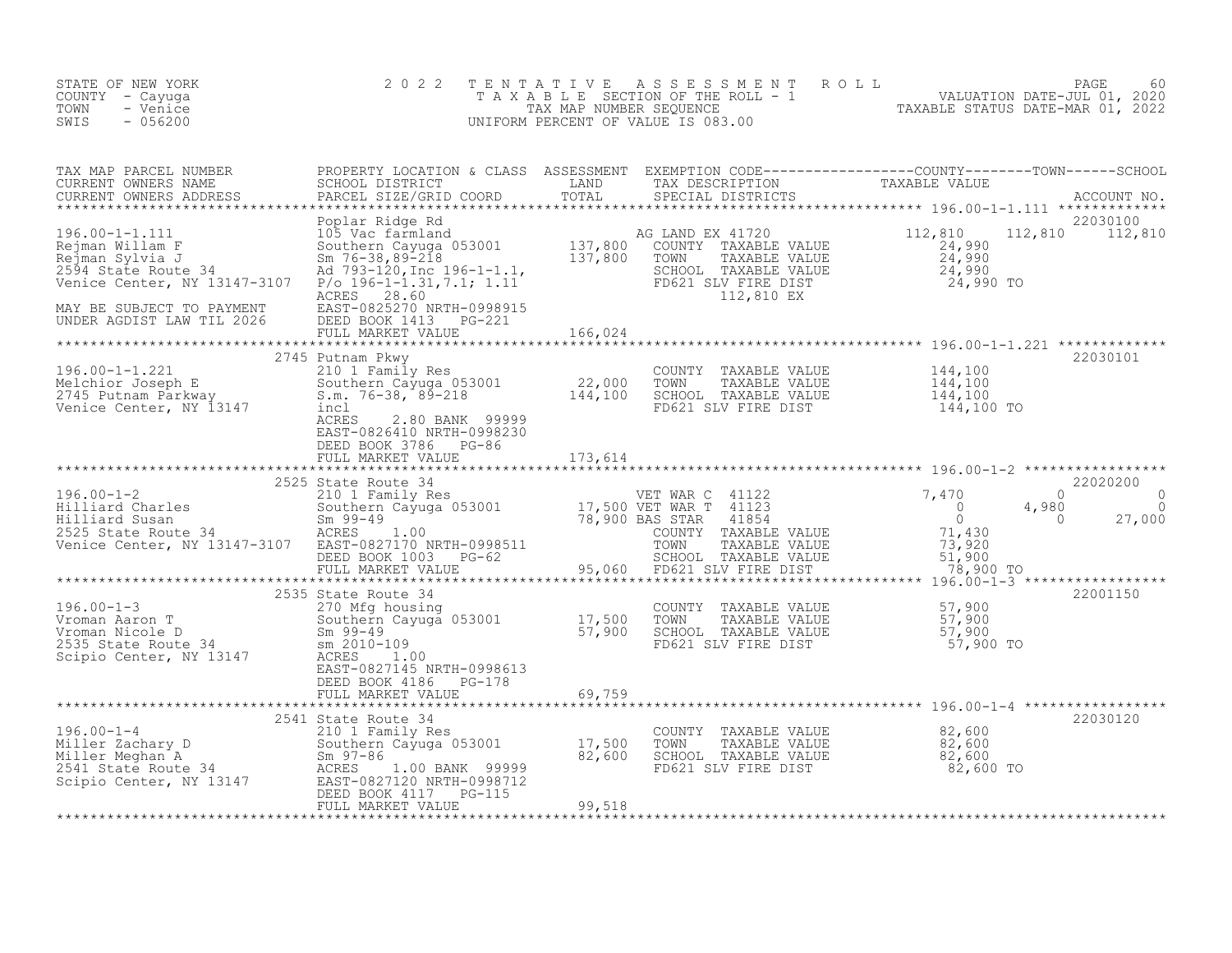| STATE OF NEW YORK<br>COUNTY - Cayuga<br>TOWN<br>- Venice<br>$-056200$<br>SWIS                                                                                        | 2 0 2 2                                                                                                                                                                                                                                                | TENTATIVE | UNIFORM PERCENT OF VALUE IS 083.00                                                                                                                                    | FAXABLE SECTION OF THE ROLL 5 AND MALUATION DATE-JUL 01, 2020<br>TAXABLE SECTION OF THE ROLL - 1<br>INIFORM PERCENT OF VALUE IS 083.00 |                             |
|----------------------------------------------------------------------------------------------------------------------------------------------------------------------|--------------------------------------------------------------------------------------------------------------------------------------------------------------------------------------------------------------------------------------------------------|-----------|-----------------------------------------------------------------------------------------------------------------------------------------------------------------------|----------------------------------------------------------------------------------------------------------------------------------------|-----------------------------|
| TAX MAP PARCEL NUMBER<br>CURRENT OWNERS NAME<br>CURRENT OWNERS ADDRESS                                                                                               | PROPERTY LOCATION & CLASS ASSESSMENT EXEMPTION CODE-----------------COUNTY--------TOWN------SCHOOL<br>SCHOOL DISTRICT LAND TAX DESCRIPTION TAXABLE VALUE<br>PARCEL SIZE/GRID COORD TOTAL SPECIAL DISTRICTS<br>State Route 34                           |           |                                                                                                                                                                       |                                                                                                                                        | 22030080                    |
| ->o.ou-1-6<br>Rejman Willam F<br>Rejman Sylvia J<br>2594 State Route 34<br>Venice Center, NY 13147 2111                                                              | 3105 Vac farmland<br>105 Vac farmland<br>Southern Cayuga 053001 5,300 COUNTY TAXABLE VALUE<br>SCRES 1.00 5,300 TOWN TAXABLE VALUE 783<br>EAST-0827614 NRTH-0998876 5,300 TOWN TAXABLE VALUE 783<br>DEED BOOK 1413 PG-221 6,386 FD621 SLV               |           |                                                                                                                                                                       |                                                                                                                                        | 4,517 4,517                 |
| MAY BE SUBJECT TO PAYMENT<br>UNDER AGDIST LAW TIL 2026                                                                                                               |                                                                                                                                                                                                                                                        |           |                                                                                                                                                                       |                                                                                                                                        |                             |
| 196.00-1-7.1<br>Supek Kyle E<br>Curkendall Shannon L<br>2559 State Route 34<br>Scipio Center, NY 13147                                                               | 2559 State Route 34<br>ACRES 1.55 BANK 99999<br>EAST-0827107 NRTH-0998865                                                                                                                                                                              |           |                                                                                                                                                                       |                                                                                                                                        | 22030040                    |
|                                                                                                                                                                      | DEED BOOK 1664 PG-167<br>FULL MARKET VALUE                                                                                                                                                                                                             | 136,145   |                                                                                                                                                                       |                                                                                                                                        |                             |
| ->0.00-1-7.2<br>Rejman Willam F<br>Rejman Sylvia J<br>2594 State Route 34<br>Venice Center Annual Corre<br>Venice Center, NY 13147-3107<br>MAY BE SUBJECT TO PAYMENT | 2594 State Route 34<br>State Route 34<br>112 Dairy farm and the Markov Mc Dairy of the Markov Mc Dairy of the Markov Mc Dairy of the Markov Mc Dairy of the Markov Mc Dairy of the Markov Mc Dairy of the Markov Mc Dairy (196.00-1-7 acres 163.50 and |           |                                                                                                                                                                       | 473,886<br>$\overline{0}$                                                                                                              | 473,886<br>27,000           |
| UNDER AGDIST LAW TIL 2026                                                                                                                                            |                                                                                                                                                                                                                                                        |           |                                                                                                                                                                       |                                                                                                                                        |                             |
| 196.00-1-8<br>Rejman Willam F<br>Rejman Sylvia J<br>2594 State Route 34<br>Venice Center Nuver 1011-11<br>Venice Center, NY 13147-3107                               | State Route 34                                                                                                                                                                                                                                         |           | COUNTY TAXABLE VALUE<br>COUNTY TAXABLE VALUE<br>TOWN TAXABLE VALUE<br>SCHOOL TAXABLE VALUE<br>SCHOOL TAXABLE VALUE<br>FD621 SLV FIRE DIST<br>295,864 EX<br>295,864 EX |                                                                                                                                        | 22030090<br>295,864 295,864 |
| MAY BE SUBJECT TO PAYMENT<br>UNDER AGDIST LAW TIL 2026                                                                                                               |                                                                                                                                                                                                                                                        |           |                                                                                                                                                                       |                                                                                                                                        |                             |
| 2656 State Rout<br>Schwartz Sara N<br>2656 State Route 34<br>Scipio Center, NY 13147<br>2656 State Route 34<br>268486-48<br>26848-48<br>26848-48                     | 2656 State Route 34<br>210 1 Family Res<br>2010 1 Family Res<br>50uthern Cayuga 053001 18,700<br>Sm 92-58 Lot B 113,400<br>Ad 848-48 113,400<br>ACRES<br>1.48 BANK 99999<br>EAST-0827594 NRTH-1000758<br>DEED BOOK 3761 PG-254                         |           | COUNTY TAXABLE VALUE $113,400$<br>TOWN TAXABLE VALUE $113,400$<br>SCHOOL TAXABLE VALUE $113,400$<br>FD621 SLV FIRE DIST $113,400$ TO                                  |                                                                                                                                        | 22017110                    |
|                                                                                                                                                                      | FULL MARKET VALUE                                                                                                                                                                                                                                      | 136,627   |                                                                                                                                                                       |                                                                                                                                        |                             |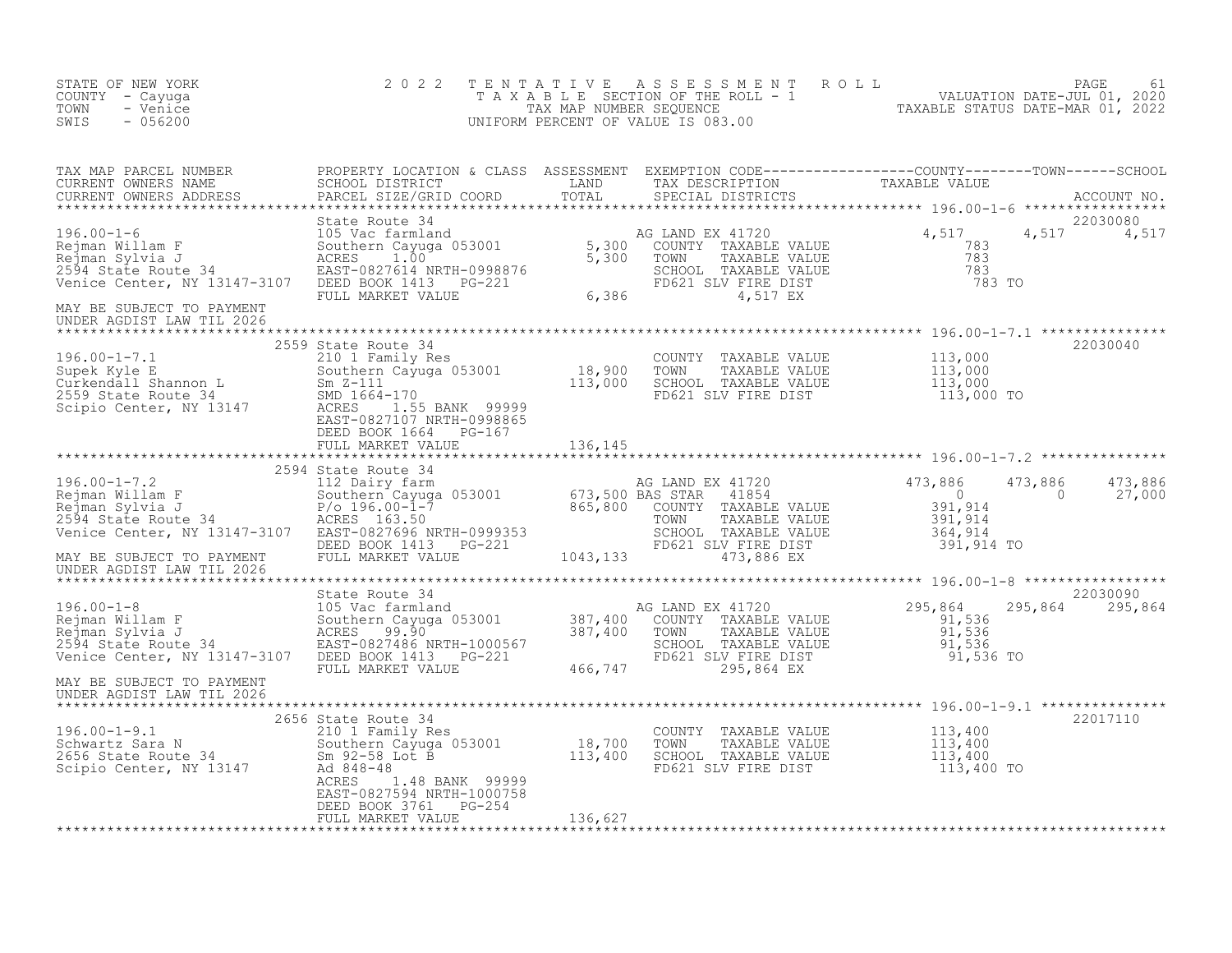| STATE OF NEW YORK<br>COUNTY - Cayuga<br>- Venice<br>TOWN<br>SWIS<br>$-056200$                                                                                                                                                                                                                                                                                                                                                         | 2 0 2 2                                                        | TENTATIVE | UNIFORM PERCENT OF VALUE IS 083.00                                                                                                                              | $\begin{tabular}{lllllllllllllllllllll} \multicolumn{4}{c }{\begin{tabular}{l} \multicolumn{4}{c}{\begin{tabular}{l} \multicolumn{4}{c}{\begin{tabular}{l} \multicolumn{4}{c}{\begin{tabular}{l} \multicolumn{4}{c}{\begin{tabular}{l} \multicolumn{4}{c}{\begin{tabular}{l} \multicolumn{4}{c}{\begin{tabular}{l} \multicolumn{4}{c}{\begin{tabular}{l} \multicolumn{4}{c}{\begin{tabular}{l} \multicolumn{4}{c}{\begin{tabular}{l} \multicolumn{4}{c}{\begin{tabular}{l} \multicolumn{4}{c}{\begin{tabular}{$ |  |
|---------------------------------------------------------------------------------------------------------------------------------------------------------------------------------------------------------------------------------------------------------------------------------------------------------------------------------------------------------------------------------------------------------------------------------------|----------------------------------------------------------------|-----------|-----------------------------------------------------------------------------------------------------------------------------------------------------------------|-----------------------------------------------------------------------------------------------------------------------------------------------------------------------------------------------------------------------------------------------------------------------------------------------------------------------------------------------------------------------------------------------------------------------------------------------------------------------------------------------------------------|--|
| TAX MAP PARCEL NUMBER<br>CURRENT OWNERS NAME<br>CURRENT OWNERS ADDRESS                                                                                                                                                                                                                                                                                                                                                                |                                                                |           |                                                                                                                                                                 | PROPERTY LOCATION & CLASS ASSESSMENT EXEMPTION CODE-----------------COUNTY--------TOWN------SCHOOL<br>SCHOOL DISTRICT LAND TAX DESCRIPTION TAXABLE VALUE<br>PARCEL SIZE/GRID COORD TOTAL SPECIAL DISTRICTS                                                                                                                                                                                                                                                                                                      |  |
| 2070 State Route 34<br>2070 State Routhern Cayuga 053001 10,000<br>2670 State Route 34 Southern Cayuga 053001 10,000<br>Sm 92-58 Lot A 92,000<br>Scipio Center, NY 13147 FRNT 79.00 DPTH 170.00                                                                                                                                                                                                                                       | 2670 State Route 34<br>BANK 99999<br>EAST-0827636 NRTH-1000936 |           | COUNTY TAXABLE VALUE $92,000$<br>TOWN TAXABLE VALUE $92,000$<br>SCHOOL TAXABLE VALUE $92,000$<br>FD621 SLV FIRE DIST $92,000$ TO                                |                                                                                                                                                                                                                                                                                                                                                                                                                                                                                                                 |  |
|                                                                                                                                                                                                                                                                                                                                                                                                                                       | DEED BOOK 1716 PG-25<br>FULL MARKET VALUE                      | 110,843   |                                                                                                                                                                 |                                                                                                                                                                                                                                                                                                                                                                                                                                                                                                                 |  |
| 196.00-1-10<br>196.00-1-10<br>105 Venice View Dairy Inc<br>2231 Indian Field Rd<br>2231 Indian Field Rd<br>2231 Indian Field Rd<br>2231 Indian Field Rd<br>2231 Indian Field Rd<br>2231 Indian Field Rd<br>2231 Indian Field Rd<br>2231 Indian Fie<br>UNDER AGDIST LAW TIL 2026                                                                                                                                                       | Long Hill Rd                                                   |           | AG LAND EX 41720<br>SCHOOL TAAADDD VIDLE<br>FD621 SLV FIRE DIST<br>A00 223 EX                                                                                   | 22030110<br>402, 323<br>402, 323 402, 323<br>$\begin{smallmatrix} 1 & 0 & 0 \\ 0 & 0 & 0 \\ 0 & 0 & 0 \\ 0 & 0 & 0 \\ 0 & 0 & 0 \\ 0 & 0 & 0 \\ 0 & 0 & 0 \\ 0 & 0 & 0 \\ 0 & 0 & 0 \\ 0 & 0 & 0 \\ 0 & 0 & 0 \\ 0 & 0 & 0 \\ 0 & 0 & 0 \\ 0 & 0 & 0 \\ 0 & 0 & 0 \\ 0 & 0 & 0 \\ 0 & 0 & 0 \\ 0 & 0 & 0 \\ 0 & 0 & 0 \\ 0 & 0 & 0 \\ 0 & 0 & 0 \\ 0 & 0 & 0 \\ 0 & 0 & 0 \\ 0 & 0 & $                                                                                                                          |  |
|                                                                                                                                                                                                                                                                                                                                                                                                                                       | 3027 Long Hill Rd                                              |           |                                                                                                                                                                 | 22030111                                                                                                                                                                                                                                                                                                                                                                                                                                                                                                        |  |
| $\begin{array}{lllllllllllll} 196.00-1-11 & 3027&\text{Long Hill Rd} & \text{BAS STAR} & 41854 \\\text{Head Kenneth D} & 2101 &\text{Family Res} & 17,500 & \text{COUNTY} & \text{TAXABLE VALUE} \\ 3027 &\text{Long Hill Rd} & 5001 & 17,500 & \text{COUNTY} & \text{TAXABLE VALUE} \\ \text{Venice Center, NY} & 13147 & 248.20 DPTH & 157.50 & 72,500 & \text{TONIN} & \text{TAXABLE VALUE} \\ \text{Venice Center, NY} & 13147 &$ | DEED BOOK 1245 PG-249                                          |           | AS STAR 41854<br>COUNTY TAXABLE VALUE 72,500<br>TOWN TAXABLE VALUE 72,500<br>SCHOOL TAXABLE VALUE 45,500<br>45,500                                              | $0 \t 27,000$<br>72,500 TO                                                                                                                                                                                                                                                                                                                                                                                                                                                                                      |  |
|                                                                                                                                                                                                                                                                                                                                                                                                                                       | FULL MARKET VALUE                                              | 87,349    |                                                                                                                                                                 |                                                                                                                                                                                                                                                                                                                                                                                                                                                                                                                 |  |
| 196.00-1-12<br>Kulis Michelle<br>2484 State Route 34B<br>Aurora, NY 13026-9725                                                                                                                                                                                                                                                                                                                                                        | DEED BOOK 1213 PG-109<br>FULL MARKET VALUE                     | 32,530    | COUNTY TAXABLE VALUE $27,000$<br>TOWN TAXABLE VALUE $27,000$<br>SCHOOL TAXABLE VALUE $27,000$<br>FD621 SLV FIRE DIST $27,000$ TO                                | 22013121                                                                                                                                                                                                                                                                                                                                                                                                                                                                                                        |  |
|                                                                                                                                                                                                                                                                                                                                                                                                                                       |                                                                |           |                                                                                                                                                                 | 22038200                                                                                                                                                                                                                                                                                                                                                                                                                                                                                                        |  |
|                                                                                                                                                                                                                                                                                                                                                                                                                                       | DEED BOOK 1630 PG-170                                          |           | 41834<br>ENH STAR<br>COUNTY TAXABLE VALUE<br>TOWN<br>TAXABLE VALUE<br>SCHOOL TAXABLE VALUE<br>SCHOOL TAXABLE VALUE 6 72,790<br>FD621 SLV FIRE DIST 6 140,200 TO | $\begin{array}{c}0\\140,200\\140,200\end{array}$<br>0 67,410                                                                                                                                                                                                                                                                                                                                                                                                                                                    |  |
|                                                                                                                                                                                                                                                                                                                                                                                                                                       | FULL MARKET VALUE                                              | 168,916   |                                                                                                                                                                 |                                                                                                                                                                                                                                                                                                                                                                                                                                                                                                                 |  |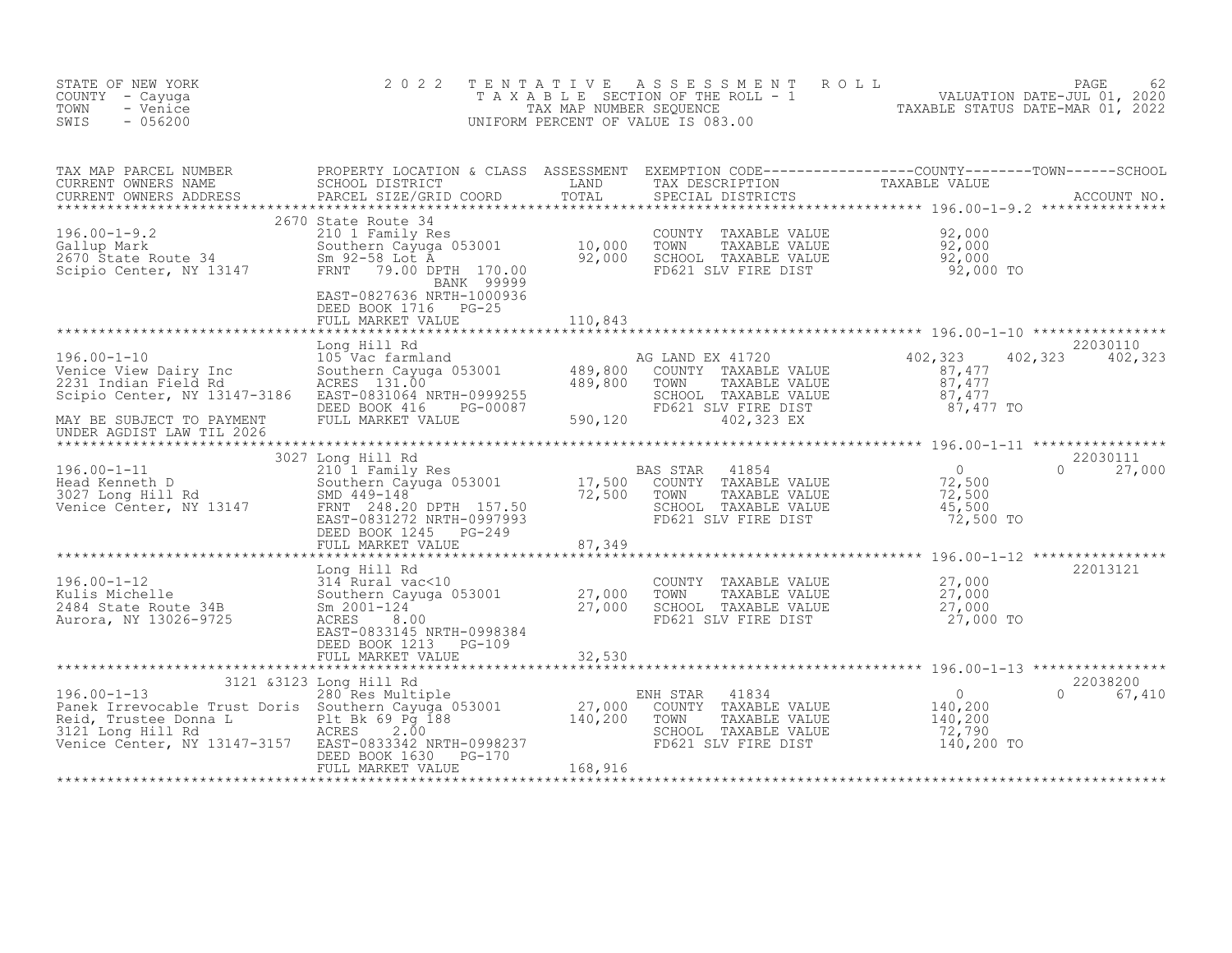| STATE OF NEW YORK<br>COUNTY - Cayuga<br>TOWN<br>- Venice<br>SWIS<br>$-056200$                                                                                                                                                                                     | 2 0 2 2                                                                                                                                                                                                           |                                      | UNIFORM PERCENT OF VALUE IS 083.00                                                                                                                  | TENTATIVE ASSESSMENT ROLL PACE 63<br>TAXABLE SECTION OF THE ROLL - 1 VALUATION DATE-JUL 01, 2020<br>TAXABLE STATUS DATE-MAR 01, 2022<br>INTEORM DEROFNT OF VALUE TS 083 00 |         |
|-------------------------------------------------------------------------------------------------------------------------------------------------------------------------------------------------------------------------------------------------------------------|-------------------------------------------------------------------------------------------------------------------------------------------------------------------------------------------------------------------|--------------------------------------|-----------------------------------------------------------------------------------------------------------------------------------------------------|----------------------------------------------------------------------------------------------------------------------------------------------------------------------------|---------|
| TAX MAP PARCEL NUMBER<br>CURRENT OWNERS NAME<br>CURRENT OWNERS ADDRESS                                                                                                                                                                                            |                                                                                                                                                                                                                   |                                      |                                                                                                                                                     | PROPERTY LOCATION & CLASS ASSESSMENT EXEMPTION CODE------------------COUNTY--------TOWN------SCHOOL SCHOOL DISTRICT LAND TAX DESCRIPTION TAXABLE VALUE ACCOUNT NO.         |         |
| $196.00 - 1 - 14$<br>Stevens Barbara J<br>3304 Long Hill Rd<br>Venice, NY 13147<br>MAY BE SUBJECT TO PAYMENT<br>UNDER AGDIST LAW TIL 2026                                                                                                                         | Long Hill Rd<br>Long Hill Kd<br>105 Vac farmland<br>Southern Cayuga 053001 35,300 COUN<br>RCRES 7.00 35,300 TOWN<br>EAST-0833617 NRTH-0998405 35,300 TOWN<br>DEED BOOK 1671 PG-34 42,530 FULL MARKET VALUE 42,530 |                                      | AG LAND EX 41720<br>COUNTY TAXABLE VALUE<br>TAXABLE VALUE<br>TOWN<br>TOWN TAXABLE VALUE<br>SCHOOL TAXABLE VALUE<br>FD621 SLV FIRE DIST<br>29,541 EX | 22032140<br>29,541<br>29,541 29,541<br>5,759<br>5,759<br>5,759<br>5,759 TO                                                                                                 |         |
| 196.00-1-15.11<br>Stevens Barbara J<br>3304 Long Hill Rd<br>Venice, NY 13147<br>MAY BE SUBJECT TO PAYMENT                                                                                                                                                         | Burns Rd<br>105 Vac farmland<br>Southern Cayuga 053001<br>po 196-1-15.1<br>ACRES 68.70<br>EAST-0834305 NRTH-0999336<br>FD621 SLV FIRE DIST<br>PERS ROOK 1671 PG-34<br>PERS ROOK 1671 PG-34                        |                                      | TAXABLE VALUE<br>SCHOOL TAXABLE VALUE<br>FD621 SLV FIRE DIST<br>241.745 EX                                                                          | 22003120<br>241,745<br>241,745<br>$\begin{array}{r} 47,555 \\ 47,555 \\ 47,555 \end{array}$<br>47,555 TO                                                                   | 241,745 |
| UNDER AGDIST LAW TIL 2026                                                                                                                                                                                                                                         | FULL MARKET VALUE                                                                                                                                                                                                 | 348,554                              |                                                                                                                                                     |                                                                                                                                                                            |         |
| 196.00-1-15.21<br>Stevens Gary A<br>Stevens Laurie M<br>Stevens Laurie M<br>2555 Burns Rd<br>2555 Burns Rd<br>2555 Burns Rd<br>2555 Burns Rd<br>2555 Burns Rd<br>2555 Burns Rd<br>2555 Burns Rd<br>2555 Burns Rd<br>2555 Burns Rd<br>2555 Burns Rd<br>2555        | 2555 Burns Rd<br>EAST-0835610 NRTH-0999002<br>DEED BOOK 1157 PG-31                                                                                                                                                |                                      |                                                                                                                                                     | $\overline{0}$<br>$\circ$<br>165,000<br>165,000<br>138,000<br>165,000 TO                                                                                                   | 27,000  |
|                                                                                                                                                                                                                                                                   | FULL MARKET VALUE                                                                                                                                                                                                 | 198,795                              |                                                                                                                                                     |                                                                                                                                                                            |         |
| 196.00-1-16<br>Greenfield Roy<br>PO Box 151<br>Scipio Center, NY 13147<br>$\begin{array}{r}2300 \text{ J} \text{ Family Res} \\ 210 \text{ l} \text{ Family Res} \\ 50 \text{ subterm} \text{ Cay} \text{ 0} \\ \text{Eq. 140} \\ 1.40 \\ R0.8008634 \end{array}$ | 2606 Burns Rd<br>EAST-0835477 NRTH-0999634<br>DEED BOOK 900 PG-117<br>FULL MARKET VALUE                                                                                                                           | $\frac{18,500}{109,000}$<br>131, 325 | 41854<br>BAS STAR<br>COUNTY TAXABLE VALUE<br>TOWN<br>TAXABLE VALUE<br>SCHOOL TAXABLE VALUE<br>FD621 SLV FIRE DIST                                   | 22038140<br>$\overline{0}$<br>$\Omega$<br>109,000<br>109,000<br>82,000<br>109,000 TO                                                                                       | 27,000  |
|                                                                                                                                                                                                                                                                   | ************************                                                                                                                                                                                          |                                      |                                                                                                                                                     |                                                                                                                                                                            |         |
| $196.00 - 1 - 17.1$<br>Stevens Barbara J<br>3304 Long Hill Rd<br>Venice, NY 13147                                                                                                                                                                                 | 3176 Long Hill Rd<br>105 Vac farmland<br>Southern Cayuga 053001 426,600<br>94.00<br>ACRES<br>EAST-0834714 NRTH-0997521<br>DEED BOOK 1671 PG-34                                                                    | 435,600                              | AG LAND EX 41720<br>COUNTY TAXABLE VALUE<br>TOWN<br>TAXABLE VALUE<br>SCHOOL TAXABLE VALUE<br>FD621 SLV FIRE DIST                                    | 22032090<br>347,154<br>347, 154 347, 154<br>88,446<br>88,446<br>88,446<br>88,446 TO                                                                                        |         |
| MAY BE SUBJECT TO PAYMENT<br>UNDER AGDIST LAW TIL 2026                                                                                                                                                                                                            | FULL MARKET VALUE                                                                                                                                                                                                 | 524,819                              | 347,154 EX                                                                                                                                          |                                                                                                                                                                            |         |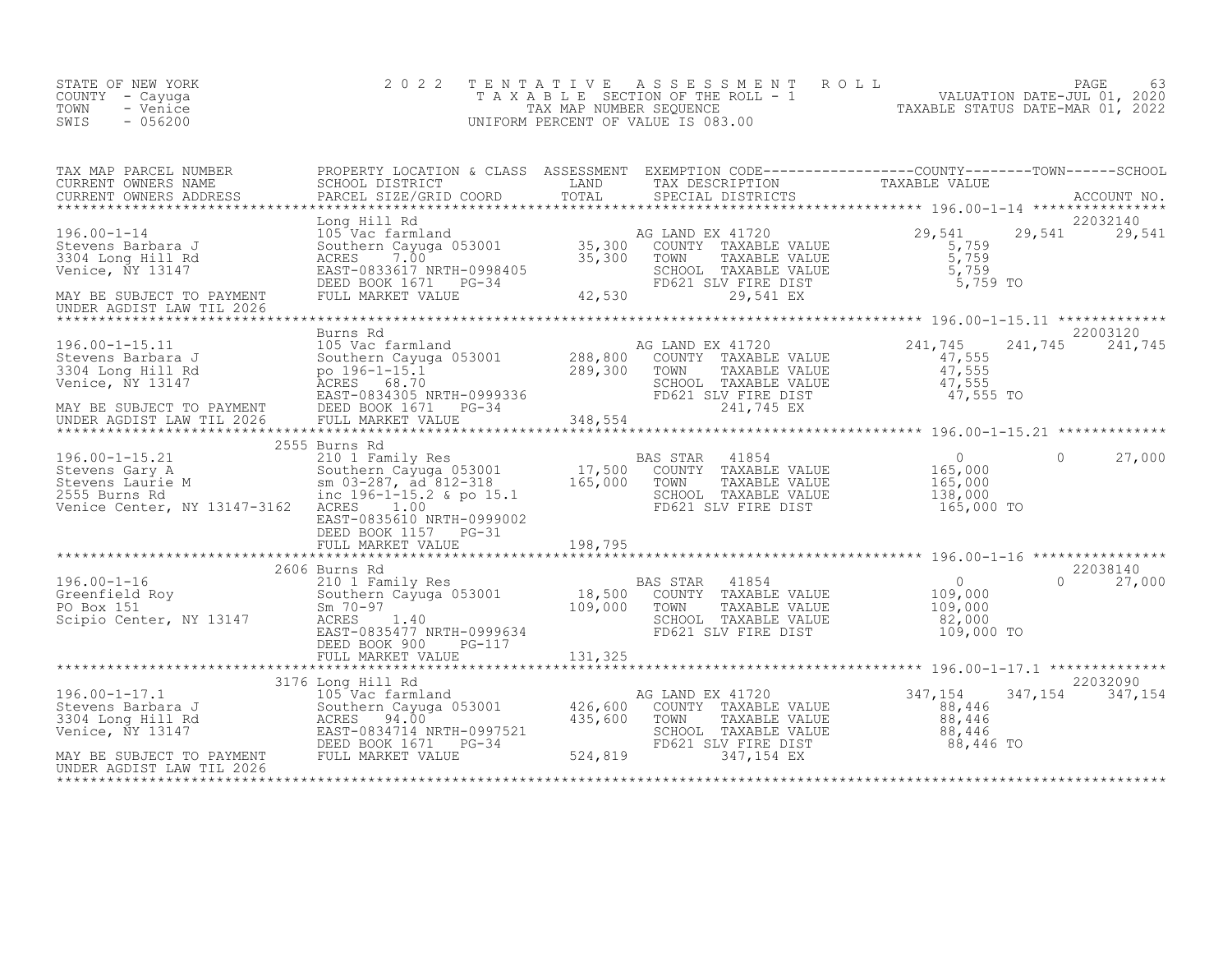| STATE OF NEW YORK<br>COUNTY - Cayuga<br>- Venice<br>TOWN<br>$-056200$<br>SWIS                                                                                                           | 2 0 2 2                                                                                                                                                                                                                               | TENTATIVE          | $\begin{tabular}{lllllllllllllllllll} $\textsc{n} & \textsc{n} & \textsc{n} & \textsc{n} & \textsc{n} & \textsc{n} & \textsc{n} & \textsc{n} & \textsc{n} & \textsc{n} & \textsc{n} & \textsc{n} & \textsc{n} & \textsc{n} & \textsc{n} & \textsc{n} & \textsc{n} & \textsc{n} & \textsc{n} & \textsc{n} & \textsc{n} & \textsc{n} & \textsc{n} & \textsc{n} & \textsc{n} & \textsc{n} & \textsc{n} & \textsc{n} & \textsc{n} & \textsc{n} & \textsc{n} & \textsc{n} & \textsc{n} & \textsc{n} &$<br>UNIFORM PERCENT OF VALUE IS 083.00 |                                                                      |          |                    |
|-----------------------------------------------------------------------------------------------------------------------------------------------------------------------------------------|---------------------------------------------------------------------------------------------------------------------------------------------------------------------------------------------------------------------------------------|--------------------|-----------------------------------------------------------------------------------------------------------------------------------------------------------------------------------------------------------------------------------------------------------------------------------------------------------------------------------------------------------------------------------------------------------------------------------------------------------------------------------------------------------------------------------------|----------------------------------------------------------------------|----------|--------------------|
| TAX MAP PARCEL NUMBER<br>CURRENT OWNERS NAME<br>CURRENT OWNERS ADDRESS                                                                                                                  | PROPERTY LOCATION & CLASS ASSESSMENT EXEMPTION CODE------------------COUNTY--------TOWN------SCHOOL<br>SCHOOL DISTRICT LAND TAX DESCRIPTION TAXABLE VALUE<br>PARCEL SIZE/GRID COORD TOTAL SPECIAL DISTRICTS                           |                    |                                                                                                                                                                                                                                                                                                                                                                                                                                                                                                                                         |                                                                      |          |                    |
| $196.00 - 1 - 17.2$<br>190.00-1-17.2<br>Stevens David<br>Stevens Mary<br>3203 Long Hill Rd<br>Menico Catter NW 10115 City<br>Venice Center, NY 13147-3158                               | 3203 Long Hill Rd<br>10019 HIII Kd<br>210 1 Family Res<br>Southern Cayuga 053001 8,800<br>Sm 96-79, 96-161 137,500<br>ACRES 1.00<br>EAST-0834782 NRTH-0998182<br>DEED BOOK 936 PG-189<br>DEED BOOK 936<br>PG-189<br>FULL MARKET VALUE | 165,663            | BAS STAR<br>41854<br>U US STAR 41854<br>COUNTY TAXABLE VALUE 137,500<br>TOWN TAXABLE VALUE 137,500<br>SCHOOL TAXABLE VALUE<br>FD621 SLV FIRE DIST                                                                                                                                                                                                                                                                                                                                                                                       | $\overline{0}$<br>110,500<br>137,500 TO                              | 0        | 27,000             |
|                                                                                                                                                                                         | Long Hill Rd                                                                                                                                                                                                                          |                    |                                                                                                                                                                                                                                                                                                                                                                                                                                                                                                                                         |                                                                      |          | 22003161           |
| $196.00 - 1 - 18$<br>Roach Thomas L<br>Roach Diane R<br>2227 Stewarts Corners Rd<br>Venice Center, NY 13147-3187                                                                        | Long HIII Kd<br>105 Vac farmland<br>Southern Cayuga 053001 15,500<br>ACRES 12.90 15,500<br>EAST-0833526 NRTH-0996521<br>DEED BOOK 1433  PG-247<br>FULL MARKET VALUE                                                                   | 18,675             | AG LAND EX 41720<br>COUNTY TAXABLE VALUE<br>TOWN<br>TAXABLE VALUE<br>SCHOOL TAXABLE VALUE<br>FD621 SLV FIRE DIST<br>10,767 EX                                                                                                                                                                                                                                                                                                                                                                                                           | 10,767<br>4,733<br>4,733<br>4,733<br>4,733 TO                        | 10,767   | 10,767             |
| MAY BE SUBJECT TO PAYMENT<br>UNDER AGDIST LAW TIL 2026<br>*******************************                                                                                               |                                                                                                                                                                                                                                       |                    |                                                                                                                                                                                                                                                                                                                                                                                                                                                                                                                                         |                                                                      |          |                    |
|                                                                                                                                                                                         | 3052 Long Hill Rd<br><br>Long Hill Rd<br>210 1 Family Res<br>Southern Cayuga 053001 31,000 COUNTY TAXABLE VALUE Sm 85-55, 2001-197 91,000 TOWN TAXABLE VALUE ACRES<br>                                                                | 109,639            | TOWN TAXABLE VALUE<br>SCHOOL TAXABLE VALUE                                                                                                                                                                                                                                                                                                                                                                                                                                                                                              | $\bigcirc$<br>$91,000$<br>$91,000$<br>$64,000$<br>91,000 TO          | $\Omega$ | 22013120<br>27,000 |
|                                                                                                                                                                                         |                                                                                                                                                                                                                                       |                    |                                                                                                                                                                                                                                                                                                                                                                                                                                                                                                                                         |                                                                      |          |                    |
| 196.00-1-19.2<br>196.00-1-19.2<br>Comparties, LLC<br>Parm Properties, LLC<br>PO Box 626<br>PO Box 626<br>Killington, VT 05751<br>MAY BE SUBJECT TO PAYMENT<br>UNDER AGDIST LAW TIL 2026 | Long Hill Rd<br>105 Vac farmland<br>Southern Cayuga 053001 228,200<br>$Sm$ 85-55<br>ACRES 59.60<br>EAST-0832920 NRTH-0997011<br>DEED BOOK 3982 PG-129<br>FULL MARKET VALUE                                                            | 228,200<br>274,940 | AG LAND EX 41720<br>COUNTY TAXABLE VALUE<br>TOWN<br>TAXABLE VALUE<br>SCHOOL TAXABLE VALUE<br>FD621 SLV FIRE DIST<br>164,397 EX                                                                                                                                                                                                                                                                                                                                                                                                          | 164,397 164,397<br>63,803<br>63,803<br>63,803<br>63,803<br>63,803 TO |          | 164,397            |
|                                                                                                                                                                                         |                                                                                                                                                                                                                                       |                    |                                                                                                                                                                                                                                                                                                                                                                                                                                                                                                                                         |                                                                      |          |                    |
| 196.00-1-21.111 270 Mfg hous<br>Lytle Andreah M Southern Cay<br>Chevalier Eric M SM 2014-113<br>2910 Long Hill Rd p/o 196.00-1<br>Venice Center, NY 13147                               | 2910 Long Hill Rd<br>270 Mfg housing<br>270 Mfg housing<br>Southern Cayuga 053001 17,800<br>SM 2014-113 37,800<br>p/o 196.00-1-21.11 37,800<br>1.10<br>EAST-0830004 NRTH-0996243                                                      |                    | COUNTY TAXABLE VALUE 37,800<br>TOWN TAXABLE VALUE 37,800<br>SCHOOL TAXABLE VALUE 37,800<br>FD621 SLV FIBE DIST (1990)<br>FD621 SLV FIRE DIST                                                                                                                                                                                                                                                                                                                                                                                            | 37,800 TO                                                            |          | 22022060           |
|                                                                                                                                                                                         | DEED BOOK 3969<br>$PG-8$<br>FULL MARKET VALUE                                                                                                                                                                                         | 45,542             |                                                                                                                                                                                                                                                                                                                                                                                                                                                                                                                                         |                                                                      |          |                    |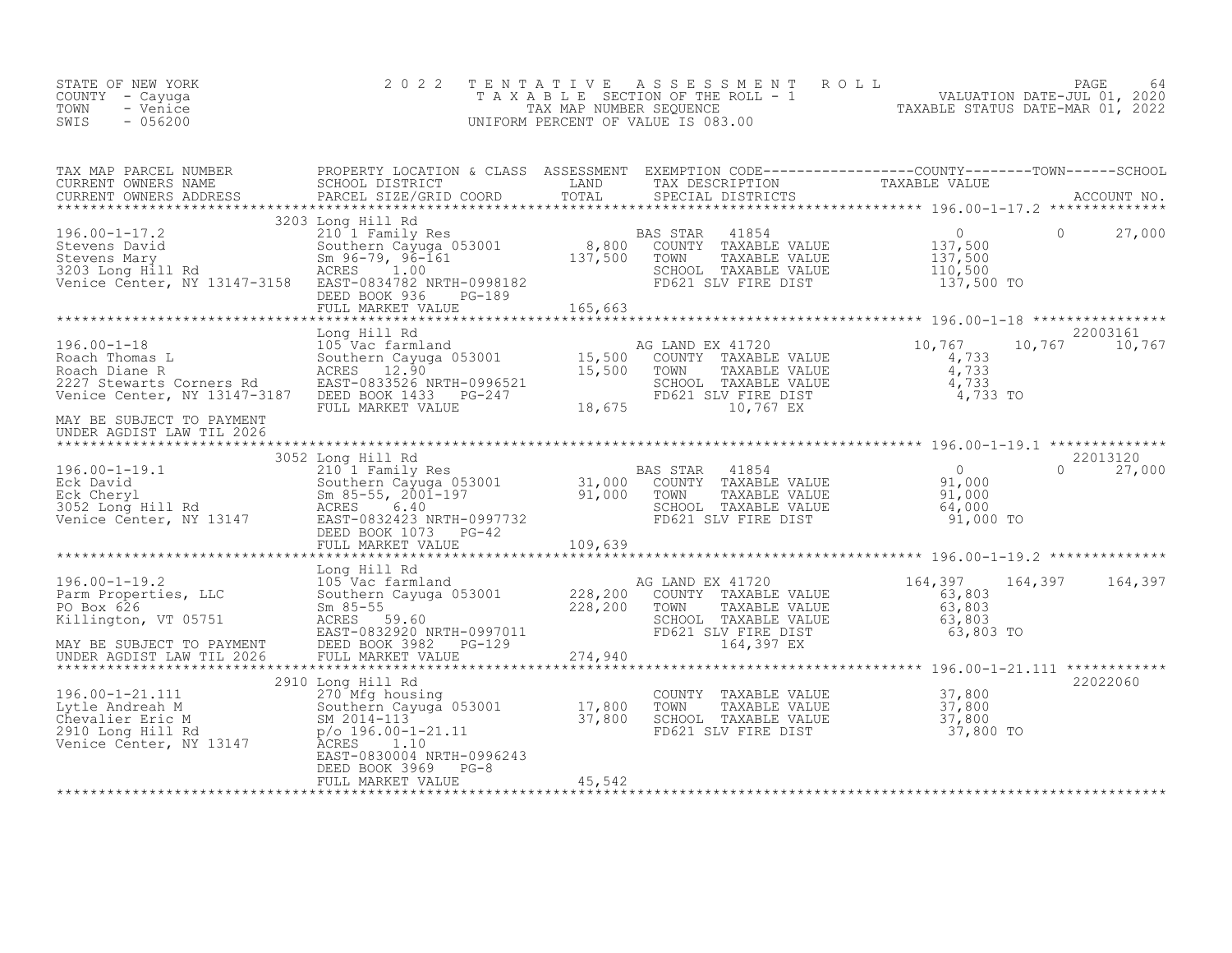| STATE OF NEW YORK<br>COUNTY – Cayuga<br>TOWN<br>- Venice<br>$-056200$<br>SWIS | 2022 TENTATIVE ASSESSMENT ROLL<br>TAXABLE SECTION OF THE ROLL - 1<br>TAX MAP NUMBER SEOUENCE<br>UNIFORM PERCENT OF VALUE IS 083.00 | TAXABLE STATUS DATE-MAR 01, 2022 | <b>PAGE</b><br>VALUATION DATE-JUL 01, 2020 | 65 |
|-------------------------------------------------------------------------------|------------------------------------------------------------------------------------------------------------------------------------|----------------------------------|--------------------------------------------|----|
|                                                                               |                                                                                                                                    |                                  |                                            |    |

| TAX MAP PARCEL NUMBER                                                                                                                                                                                                                                  |                                                                                          |        |                                                                                                                                  | PROPERTY LOCATION & CLASS ASSESSMENT EXEMPTION CODE----------------COUNTY-------TOWN------SCHOOL |                    |
|--------------------------------------------------------------------------------------------------------------------------------------------------------------------------------------------------------------------------------------------------------|------------------------------------------------------------------------------------------|--------|----------------------------------------------------------------------------------------------------------------------------------|--------------------------------------------------------------------------------------------------|--------------------|
|                                                                                                                                                                                                                                                        |                                                                                          |        |                                                                                                                                  |                                                                                                  |                    |
|                                                                                                                                                                                                                                                        |                                                                                          |        |                                                                                                                                  |                                                                                                  |                    |
|                                                                                                                                                                                                                                                        | 2910 Long Hill Rd                                                                        |        | SCHOOL TAXABLE VALUE<br>FD621 SLV FIRE DIST<br>57,457 EX 28,443 TO                                                               | 57, 457<br>28, 443<br>57,457<br>$\frac{28}{28}$ , 443                                            | 22022060<br>57,457 |
|                                                                                                                                                                                                                                                        |                                                                                          |        |                                                                                                                                  |                                                                                                  |                    |
| 196.00-1-22.2<br>2909 Long Hill Rd<br>2909 Long Hill Res<br>2001 Family Res<br>2001 Family Res<br>2001 Family Res<br>2003 Long Hill Rd<br>2003 Long Hill Rd<br>2003 Long Hill Rd<br>2003 Long Hill Rd<br>2003 Long Hill Rd<br>2003 Long Hill Rd<br>200 |                                                                                          |        |                                                                                                                                  |                                                                                                  |                    |
|                                                                                                                                                                                                                                                        |                                                                                          |        |                                                                                                                                  |                                                                                                  |                    |
| 196.00-1-22.3<br>196.00-1-22.3<br>Rejman Justin E<br>29,600 Southern Cayuga 053001<br>29,600 TOMNY TAXABLE VALUE<br>29,600 TOMNY TAXABLE VALUE<br>29,600 TOMNY TAXABLE VALUE<br>29,600 TOMNY COUNTY TAXABLE VALUE<br>29,600 TOMNY COUNTY TAXAB         | 5.85<br>ACRES<br>EAST-0826883 NRTH-0997825<br>DEED BOOK 3844 PG-234                      |        |                                                                                                                                  |                                                                                                  |                    |
|                                                                                                                                                                                                                                                        | FULL MARKET VALUE                                                                        | 35,663 |                                                                                                                                  |                                                                                                  |                    |
|                                                                                                                                                                                                                                                        |                                                                                          |        |                                                                                                                                  |                                                                                                  |                    |
| 196.00-1-22.3-1<br>Cayuga County of 312 Vac w/imprv<br>Southern Cayuga 053001 160 Genesee St., 5th Floor Formerly Parcel 900-1-69 5,000<br>Auburn, NY 13021 196-1-22.1-001<br>DEED BOOK 3913 PG-231<br>FULL MARKET VALUE 6.024                         | 2440 State Route 34<br>FULL MARKET VALUE                                                 | 6,024  | COUNTY TAXABLE VALUE 5,000<br>TOWN TAXABLE VALUE 5,000<br>SCHOOL TAXABLE VALUE 5,000<br>FD621 SLV FIRE DIST 5,000 TO             |                                                                                                  | 22001110           |
|                                                                                                                                                                                                                                                        |                                                                                          |        |                                                                                                                                  |                                                                                                  |                    |
| 196.00-1-22.12<br>Venice Enterprise Inc<br>State Route 34<br>Venice Center, NY 13147<br>Venice Center, NY 13147<br>Venice Center, NY 13147<br>P/O 196.00-1-21.1<br>P/O 196.00-1-21.1<br>P/O 196.00-1-21.1                                              | 2811 Long Hill Rd<br>ACRES 2.53<br>EAST-0827929 NRTH-0997947<br>DEED BOOK 950<br>$PG-25$ |        | COUNTY TAXABLE VALUE $19,600$<br>TOWN TAXABLE VALUE $19,600$<br>SCHOOL TAXABLE VALUE $19,600$<br>FD621 SLV FIRE DIST $19,600$ TO |                                                                                                  |                    |
|                                                                                                                                                                                                                                                        | FULL MARKET VALUE                                                                        | 23,614 |                                                                                                                                  |                                                                                                  |                    |
|                                                                                                                                                                                                                                                        |                                                                                          |        |                                                                                                                                  |                                                                                                  |                    |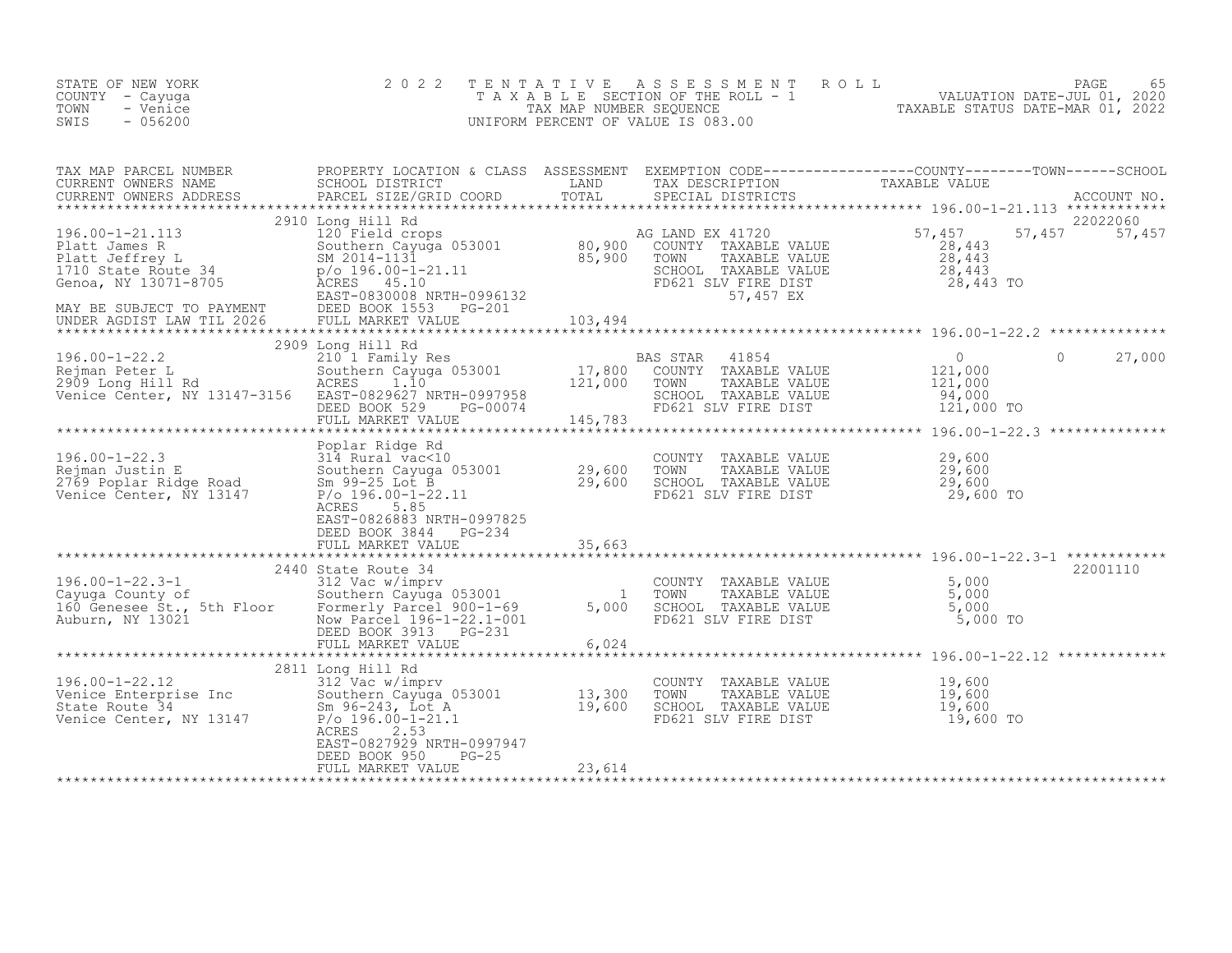| STATE OF NEW YORK<br>COUNTY<br>- Cayuga<br>TOWN<br>- Venice<br>SWIS<br>$-056200$                                  | 2 0 2 2                                                                                                                                                                                                                        | T E N T A T I V E<br>TAX MAP NUMBER SEQUENCE | A S S E S S M E N T<br>T A X A B L E SECTION OF THE ROLL - 1<br>UNIFORM PERCENT OF VALUE IS 083.00                            | 66 PAGE 66<br>VALUATION DATE-JUL 01, 2020<br>TAXABLE STATIIS DATE-MAD 61, 2020                                                  |
|-------------------------------------------------------------------------------------------------------------------|--------------------------------------------------------------------------------------------------------------------------------------------------------------------------------------------------------------------------------|----------------------------------------------|-------------------------------------------------------------------------------------------------------------------------------|---------------------------------------------------------------------------------------------------------------------------------|
| TAX MAP PARCEL NUMBER<br>CURRENT OWNERS NAME<br>CURRENT OWNERS ADDRESS<br>*************************               | SCHOOL DISTRICT<br>PARCEL SIZE/GRID COORD                                                                                                                                                                                      | LAND<br>TOTAL                                | TAX DESCRIPTION<br>SPECIAL DISTRICTS                                                                                          | PROPERTY LOCATION & CLASS ASSESSMENT EXEMPTION CODE----------------COUNTY-------TOWN-----SCHOOL<br>TAXABLE VALUE<br>ACCOUNT NO. |
| $196.00 - 1 - 22.13$<br>Venice Enterprise Inc<br>State Route 34<br>Venice Center, NY 13147                        | 2816 Long Hill Rd<br>312 Vac w/imprv<br>Southern Cayuga 053001 14,200<br>Unr Sm; Sm 96-243, Lot B<br>$P/O$ 196.00-1-22.1<br>2.88<br>ACRES<br>EAST-0827992 NRTH-0997565<br>DEED BOOK 950<br>$PG-25$<br>FULL MARKET VALUE        | 26,100<br>31,446                             | COUNTY<br>TAXABLE VALUE<br>TOWN<br>TAXABLE VALUE<br>SCHOOL TAXABLE VALUE<br>FD621 SLV FIRE DIST                               | 26,100<br>26,100<br>26,100<br>26,100 TO                                                                                         |
|                                                                                                                   |                                                                                                                                                                                                                                |                                              |                                                                                                                               | ************                                                                                                                    |
| 196.00-1-22.118<br>Rejman Peter<br>2909 Long Hill Rd<br>Venice Center, NY 13147-4140 P/o 196.00-1-22.1, 22.11     | 2444 State Route 34<br>311 Res vac land<br>Southern Cayuga 053001<br>Plt Bk L Pq 83<br>ACRES<br>2.06<br>EAST-0829609 NRTH-0998265<br>DEED BOOK 1563<br>PG-282                                                                  | 12,200<br>12,200                             | COUNTY TAXABLE VALUE<br>TOWN<br>TAXABLE VALUE<br>SCHOOL TAXABLE VALUE<br>FD621 SLV FIRE DIST                                  | 22030010<br>12,200<br>12,200<br>12,200<br>12,200 TO                                                                             |
|                                                                                                                   | FULL MARKET VALUE                                                                                                                                                                                                              | 14,699                                       |                                                                                                                               |                                                                                                                                 |
| 196.00-1-22.121<br>Rejman David<br>2444 State Route 34<br>Venice Center, NY 13147-4150  P/o 196.00-1-22.1, 22.11, | 2444 State Route 34<br>210 1 Family Res<br>Southern Cayuga 053001 19,500<br>Plt Bk L Pg 83, SM 2014-1 108,300<br>22.111, 22.119<br>1.80<br>ACRES<br>EAST-0827634 NRTH-0997140<br>DEED BOOK 1563<br>PG-279<br>FULL MARKET VALUE |                                              | COUNTY TAXABLE VALUE<br>TOWN<br>TAXABLE VALUE<br>SCHOOL TAXABLE VALUE<br>FD621 SLV FIRE DIST                                  | 22030010<br>108,300<br>108,300<br>108,300<br>108,300 TO                                                                         |
|                                                                                                                   |                                                                                                                                                                                                                                | 130,482                                      |                                                                                                                               |                                                                                                                                 |
| 196.00-1-22.122<br>Rejman Frederick<br>Rejman Colleen<br>2832 Long Hill Rd<br>Venice Center, NY 13147-3156 ACRES  | 2444 State Route 34<br>311 Res vac land<br>Southern Cayuga 053001<br>SM 2014-156 Lot J<br>$p$ /o 196.00-1-22.119<br>4.07<br>EAST-0827858 NRTH-0998344                                                                          | 21,400<br>21,400                             | AG LAND EX 41720<br>COUNTY TAXABLE VALUE<br>TAXABLE VALUE<br>TOWN<br>SCHOOL TAXABLE VALUE<br>FD621 SLV FIRE DIST<br>17,795 EX | 22030010<br>17,795<br>17,795<br>17,795<br>3,605<br>3,605<br>3,605<br>3,605 TO                                                   |
| MAY BE SUBJECT TO PAYMENT<br>UNDER AGDIST LAW TIL 2026                                                            | DEED BOOK 1563<br>PG-285<br>FULL MARKET VALUE                                                                                                                                                                                  | 25,783                                       |                                                                                                                               |                                                                                                                                 |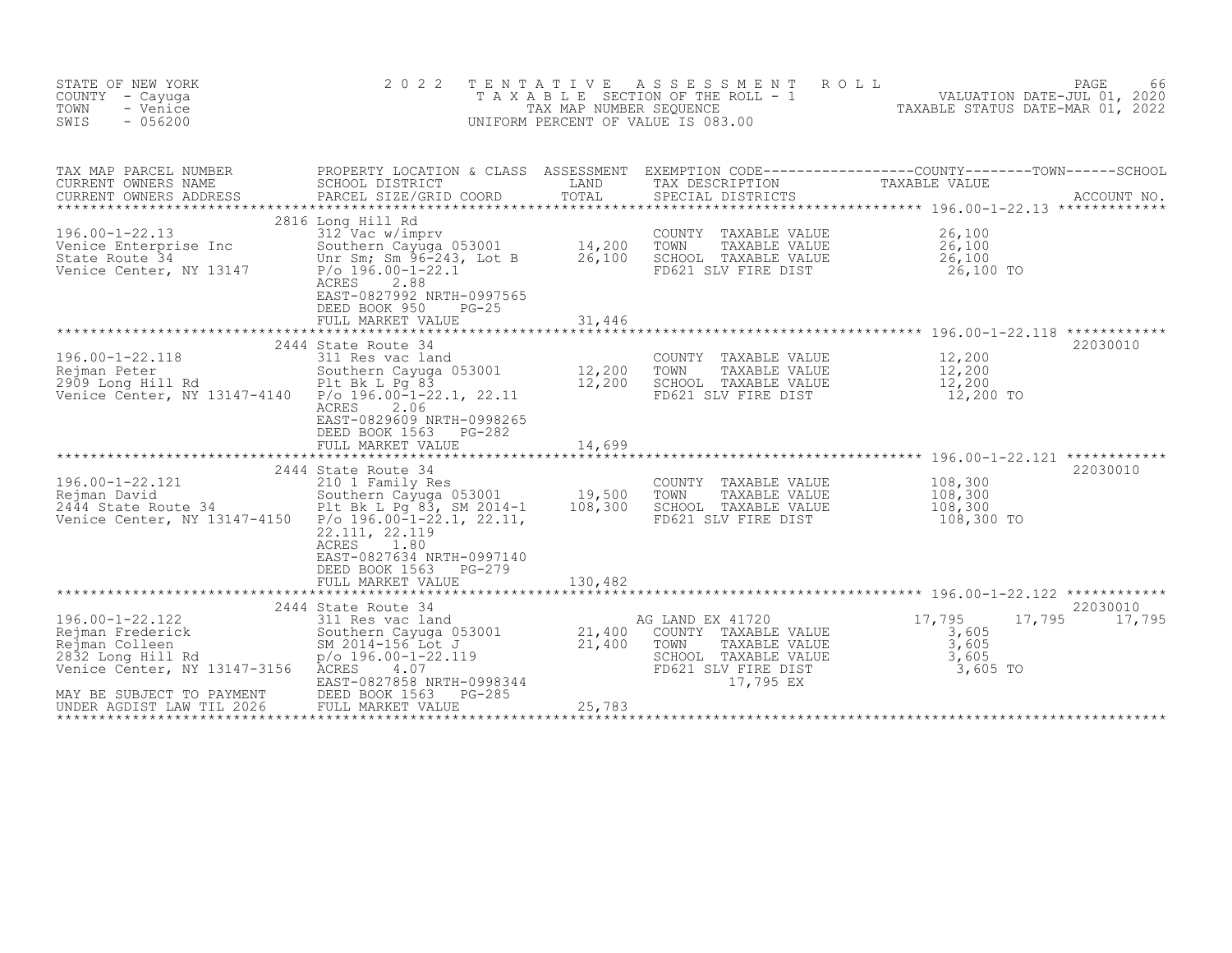| STATE OF NEW YORK<br>COUNTY - Cayuga<br>- Venice<br>TOWN<br>SWIS<br>$-056200$                                                                                                                                                                                                                                                                 | 2 0 2 2<br>TENTATIVE                                                                                                                                                                                                                                                                              |          | FENTATIVE ASSESSMENT ROLL MALUATION DATE-JUL 01, 2020<br>TAXABLE SECTION OF THE ROLL - 1 VALUATION DATE-JUL 01, 2020<br>TAXABLE STATUS DATE-MAR 01, 2022<br>JNIFORM PERCENT OF VALUE IS 083.00<br>UNIFORM PERCENT OF VALUE IS 083.00 |          |                               |
|-----------------------------------------------------------------------------------------------------------------------------------------------------------------------------------------------------------------------------------------------------------------------------------------------------------------------------------------------|---------------------------------------------------------------------------------------------------------------------------------------------------------------------------------------------------------------------------------------------------------------------------------------------------|----------|--------------------------------------------------------------------------------------------------------------------------------------------------------------------------------------------------------------------------------------|----------|-------------------------------|
|                                                                                                                                                                                                                                                                                                                                               |                                                                                                                                                                                                                                                                                                   |          |                                                                                                                                                                                                                                      |          |                               |
|                                                                                                                                                                                                                                                                                                                                               |                                                                                                                                                                                                                                                                                                   |          |                                                                                                                                                                                                                                      |          | 22030010<br>97,307 97,307     |
| MAY BE SUBJECT TO PAYMENT<br>UNDER AGDIST LAW TIL 2026                                                                                                                                                                                                                                                                                        | State Route 34<br>State Route 34<br>120 Field crops<br>Southern Cayuga 053001<br>SM 2014-156 Lot C<br>Po 196.00-1-22.111<br>Marg Rejman<br>ACRES 74.30<br>RARES 74.30<br>EAST-0828248<br>FD621 SLV FIRE DIST<br>FD621 SLV FIRE DIST<br>FD621 SLV FIRE DIST<br>SUPERDISSI<br>DEED BOOK 1561 PG-188 |          |                                                                                                                                                                                                                                      | 315,552  | 22030010<br>315,552           |
|                                                                                                                                                                                                                                                                                                                                               | FULL MARKET VALUE 441,325                                                                                                                                                                                                                                                                         |          |                                                                                                                                                                                                                                      |          |                               |
| $196.00 - 1 - 22.126$<br>Surve view Farms, LLC<br>2243 Indian Field Rd<br>Scipio Center, NY 12147<br>MAY BE SUBJECT TO PAYMENT<br>UNDER AGDIST LAW TIL 2026                                                                                                                                                                                   | State Route 34<br>State Route 34<br>120 Field crops<br>Suchern Cayuga 053001<br>SM 2014-156 Lot G, Lot K<br>9/0 196.00-1-22.111<br>13,300 COUNTY TAXABLE VALUE<br>SCHOOL TAXABLE VALUE<br>SCHOOL TAXABLE VALUE<br>15,086<br>15,086<br>15,086<br>RCRES 86.30<br>EAST-0821                          |          |                                                                                                                                                                                                                                      |          | 22030010<br>268, 214 268, 214 |
|                                                                                                                                                                                                                                                                                                                                               |                                                                                                                                                                                                                                                                                                   |          |                                                                                                                                                                                                                                      |          |                               |
| $\begin{tabular}{lllllllllll} 196.00-1-23 & 2832 \;Long Hill Rd & 22030011 & 20000 & 17,500 & 27,000 \\ \hline \texttt{Rejman Frederick} & 22030011 & 27,000 & 27,000 \\ \texttt{Rejman Frederick} & 2203001 & 27,000 & 27,000 \\ \texttt{Rejman Colleen Cayuga 053001} & 17,500 & 27,000 & 118,300 \\ \texttt{R3CMA} & 220,000 & 27,000 & 2$ |                                                                                                                                                                                                                                                                                                   |          |                                                                                                                                                                                                                                      |          |                               |
|                                                                                                                                                                                                                                                                                                                                               | 2506 State Route 34                                                                                                                                                                                                                                                                               |          |                                                                                                                                                                                                                                      | 22013110 |                               |
| 2506 State Route 34<br>2196.00-1-24 2506 State Route 34<br>210 10,000 COUNTY TAXABLE VALUE<br>2506 State Route 34 FRNT 101.70 DPTH 120.00 83,300 TOWN TAXABLE VALUE<br>2506 State Route 34 FRNT 101.70 DPTH 120.00 83,300 TOWN TAXABLE                                                                                                        | PG-00007<br>DEED BOOK 381                                                                                                                                                                                                                                                                         |          |                                                                                                                                                                                                                                      |          | 0 67,410                      |
|                                                                                                                                                                                                                                                                                                                                               | FULL MARKET VALUE                                                                                                                                                                                                                                                                                 | 100, 361 |                                                                                                                                                                                                                                      |          |                               |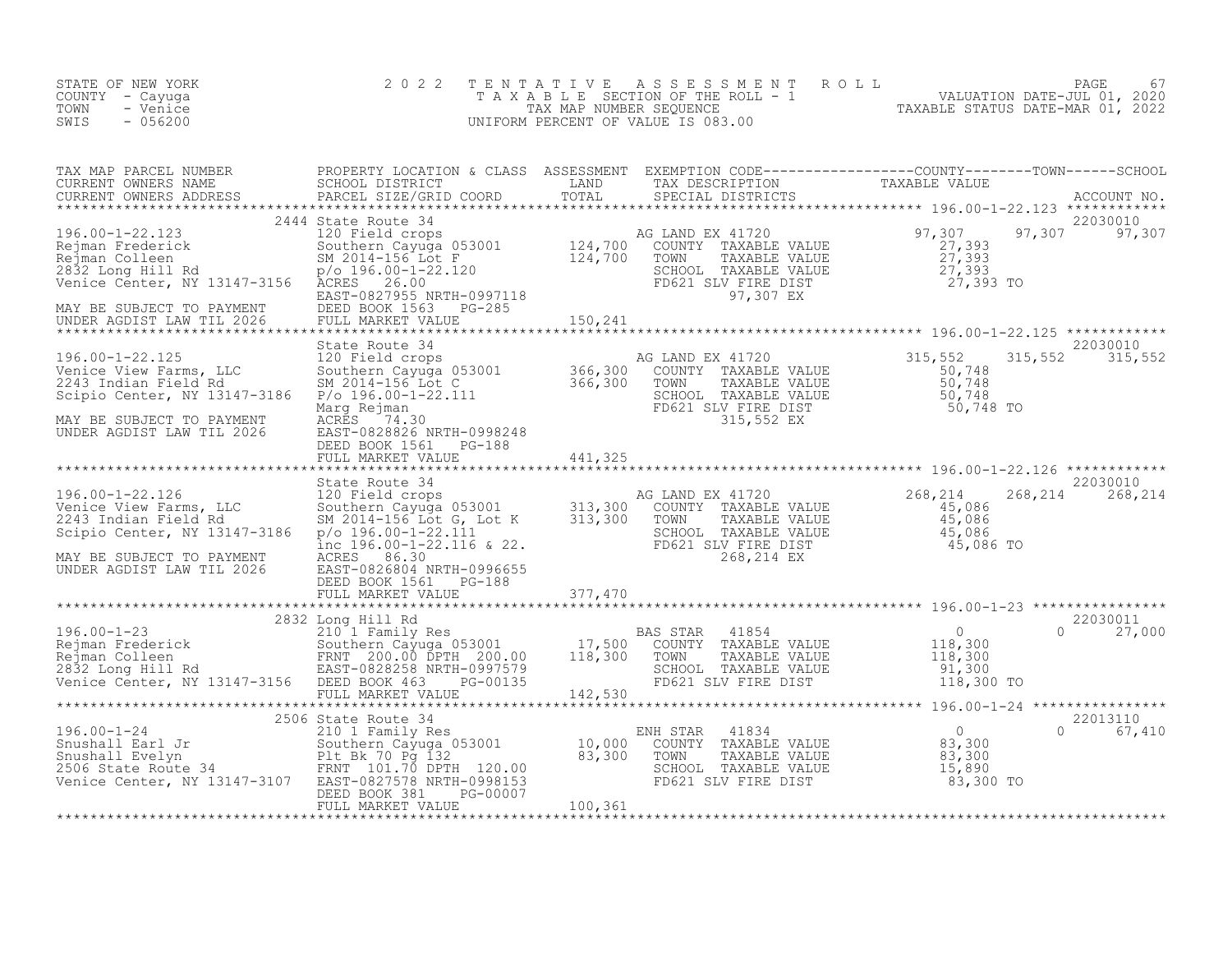| STATE OF NEW YORK<br>COUNTY - Cayuga<br>TOWN<br>- Venice<br>$-056200$<br>SWIS                                            | 2 0 2 2                                                                                                                                                                                                        | TENTATIVE<br>TAX MAP NUMBER SEOUENCE | A S S E S S M E N T<br>T A X A B L E SECTION OF THE ROLL - 1<br>UNIFORM PERCENT OF VALUE IS 083.00                                                             | ROLL<br>08<br>VALUATION DATE-JUL 01, 2020<br>TAXABLE STATUS DATE-MAP 01 2022                                        | PAGE<br>68                                                                              |
|--------------------------------------------------------------------------------------------------------------------------|----------------------------------------------------------------------------------------------------------------------------------------------------------------------------------------------------------------|--------------------------------------|----------------------------------------------------------------------------------------------------------------------------------------------------------------|---------------------------------------------------------------------------------------------------------------------|-----------------------------------------------------------------------------------------|
| TAX MAP PARCEL NUMBER<br>CURRENT OWNERS NAME<br>CURRENT OWNERS ADDRESS                                                   | PROPERTY LOCATION & CLASS ASSESSMENT<br>SCHOOL DISTRICT<br>PARCEL SIZE/GRID COORD                                                                                                                              | LAND<br>TOTAL                        | EXEMPTION CODE-----------------COUNTY-------TOWN------SCHOOL<br>TAX DESCRIPTION<br>SPECIAL DISTRICTS                                                           | TAXABLE VALUE                                                                                                       | ACCOUNT NO.                                                                             |
| $196.00 - 1 - 25$<br>Burgman Michael<br>Burgman Clarice<br>1612 Walter Corey Rd<br>King Ferry, NY 13081                  | 2510 State Route 34<br>210 1 Family Res<br>Southern Cayuga 053001<br>Smd 748-122, 1665-268<br>FRNT 143.76 DPTH 120.00<br>BANK 99999<br>EAST-0827554 NRTH-0998268<br>DEED BOOK 1665 PG-265<br>FULL MARKET VALUE | 10,000<br>155,500<br>187,349         | COUNTY TAXABLE VALUE<br>TOWN<br>TAXABLE VALUE<br>SCHOOL TAXABLE VALUE<br>FD621 SLV FIRE DIST                                                                   | 155,500<br>155,500<br>155,500<br>155,500 TO                                                                         | 22003180                                                                                |
|                                                                                                                          |                                                                                                                                                                                                                |                                      |                                                                                                                                                                |                                                                                                                     |                                                                                         |
| $196.00 - 1 - 26$<br>Landon Beverly<br>Landon Deverly<br>2522 State Route 34<br>Monics 3<br>Venice Center, NY 13147-0065 | 2522 State Route 34<br>270 Mfg housing<br>Southern Cayuga 053001<br>harold landon died 2/22/0<br>FRNT 150.00 DPTH 120.00<br>EAST-0827528 NRTH-0998399<br>DEED BOOK 503<br>PG-00121<br>FULL MARKET VALUE        | 34,940                               | VET COM C 41132<br>10,000 VET COM T 41133<br>29,000 AGED T<br>41803<br>AGED C/S<br>41805<br>ENH STAR<br>41834<br>COUNTY TAXABLE VALUE<br>TOWN<br>TAXABLE VALUE | 7,250<br>7,250<br>$\overline{0}$<br>$\Omega$<br>8,700<br>10,875<br>$\bigcirc$<br>$\overline{0}$<br>10,875<br>13,050 | 22061130<br>$\Omega$<br>0<br>$\overline{0}$<br>$\Omega$<br>14,500<br>$\Omega$<br>14,500 |
|                                                                                                                          |                                                                                                                                                                                                                |                                      | SCHOOL TAXABLE VALUE<br>FD621 SLV FIRE DIST                                                                                                                    | $\overline{0}$<br>29,000 TO                                                                                         |                                                                                         |
|                                                                                                                          |                                                                                                                                                                                                                |                                      |                                                                                                                                                                |                                                                                                                     |                                                                                         |
| $196.00 - 1 - 27.1$<br>Keller Christopher<br>Example: The Computer<br>2517 State Route 34<br>Venice Center, NV 100       | 2517 State Route 34<br>210 1 Family Res<br>Southern Cayuga 053001<br>$Sm$ 90-287<br>$p$ /o 196.00-1-27<br>ACRES<br>1.00 BANK 99999<br>EAST-0827314 NRTH-0998366<br>DEED BOOK 3817 PG-185                       | 17,500<br>112,900                    | COUNTY TAXABLE VALUE<br>TOWN<br>TAXABLE VALUE<br>SCHOOL TAXABLE VALUE<br>FD621 SLV FIRE DIST                                                                   | 112,900<br>112,900<br>112,900<br>112,900 TO                                                                         | 22025160                                                                                |
|                                                                                                                          | FULL MARKET VALUE                                                                                                                                                                                              | 136,024<br>***************           |                                                                                                                                                                | ****************************** 196.00-1-28.1 **************                                                         |                                                                                         |
| $196.00 - 1 - 28.1$<br>Restey Spencer W<br>2509 State Route 34<br>Scipio Center, NY 13147                                | 2509 State Route 34<br>210 1 Family Res<br>Southern Cayuga 053001<br>$Sm$ 71-6<br>Encroachment 821-296<br>$p$ /o 196.00-1-28; 3949-197<br>FRNT 233.72 DPTH 128.68<br>BANK 98080                                | 17,500<br>79,400                     | COUNTY TAXABLE VALUE<br>TOWN<br>TAXABLE VALUE<br>SCHOOL TAXABLE VALUE<br>FD621 SLV FIRE DIST                                                                   | 79,400<br>79,400<br>79,400<br>79,400 TO                                                                             | 22025170                                                                                |
|                                                                                                                          | EAST-0827334 NRTH-0998201<br>DEED BOOK 3949<br>$PG-197$<br>FULL MARKET VALUE                                                                                                                                   | 95,663                               |                                                                                                                                                                |                                                                                                                     |                                                                                         |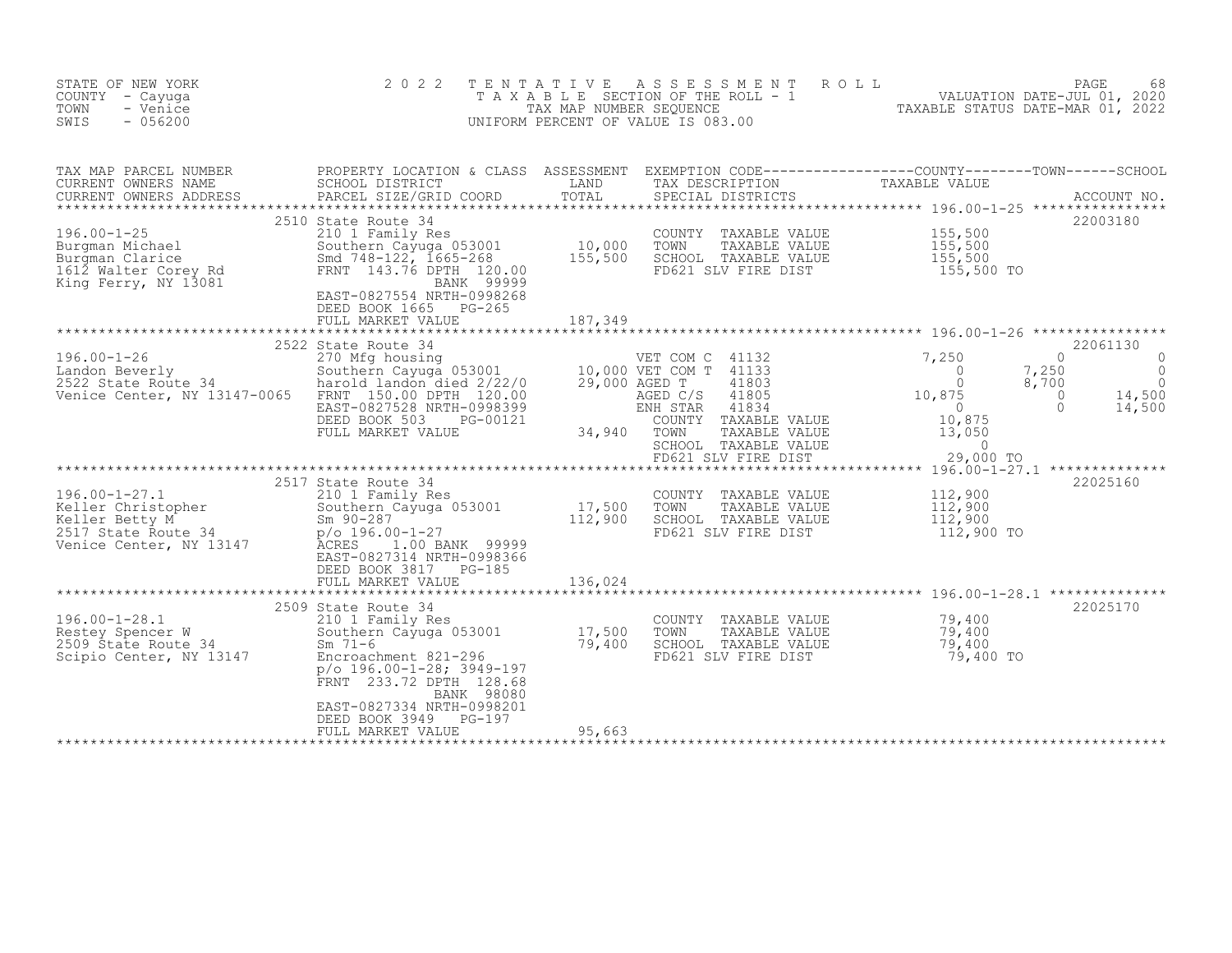| STATE OF NEW YORK<br>COUNTY - Cayuga<br>- Venice<br>TOWN<br>$-056200$<br>SWIS                                                                                                                                                                                | 2 0 2 2                                                                                                                                                                                                                                                                        | TENTATIVE            | TENTATIVE ASSESSMENT ROLL MALUATION DATE-JUL 01, 2020<br>TAXABLE SECTION OF THE ROLL - 1<br>TAX MAP NUMBER SEQUENCE TAXABLE STATUS DATE-MAR 01, 2022<br>JNIFORM PERCENT OF VALUE IS 083.00<br>UNIFORM PERCENT OF VALUE IS 083.00 |                           |
|--------------------------------------------------------------------------------------------------------------------------------------------------------------------------------------------------------------------------------------------------------------|--------------------------------------------------------------------------------------------------------------------------------------------------------------------------------------------------------------------------------------------------------------------------------|----------------------|----------------------------------------------------------------------------------------------------------------------------------------------------------------------------------------------------------------------------------|---------------------------|
|                                                                                                                                                                                                                                                              |                                                                                                                                                                                                                                                                                |                      |                                                                                                                                                                                                                                  |                           |
|                                                                                                                                                                                                                                                              | ACRES<br>1.40 BANK 99997<br>EAST-0827132 NRTH-0998298<br>DEED BOOK 3958 PG-181                                                                                                                                                                                                 |                      |                                                                                                                                                                                                                                  |                           |
| 196.00-1-31<br>Saville Hope<br>2765 Putnam Pkwy<br>2765 Putnam Pkwy<br>2765 Putnam Pkwy<br>2765 Southern Cayuga 053001<br>2765 Putnam Pkwy<br>2765 Southern Cayuga 053001<br>2765 Putnam Pkwy<br>2.m. 92-88<br>27700<br>27700<br>27700<br>27700<br>27700<br> | FULL MARKET VALUE                                                                                                                                                                                                                                                              | 99,639               | COUNTY TAXABLE VALUE $82,700$<br>TOWN TAXABLE VALUE $82,700$<br>SCHOOL TAXABLE VALUE $82,700$<br>FD621 SLV FIRE DIST $82,700$                                                                                                    | 22021010                  |
|                                                                                                                                                                                                                                                              | BANK 99997<br>EAST-0826845 NRTH-0998283<br>DEED BOOK 1444 PG-87<br>FULL MARKET VALUE                                                                                                                                                                                           | 84,217               | COUNTY TAXABLE VALUE 69,900<br>TOWN TAXABLE VALUE 69,900<br>SCHOOL TAXABLE VALUE 69,900<br>FD621 SLV FIRE DIST 69,900 TO                                                                                                         | 22032180                  |
|                                                                                                                                                                                                                                                              |                                                                                                                                                                                                                                                                                | ******************** |                                                                                                                                                                                                                                  | 22001080<br>$0 \t 27,000$ |
|                                                                                                                                                                                                                                                              | DEED BOOK 1185 PG-246<br>e de la provincia de la provincia del provincia del provincia del provincia del provincia del provincia del pr<br>En 1930, en 1930, en 1930, en 1930, en 1930, en 1930, en 1930, en 1930, en 1930, en 1930, en 1930, en 1930, en<br>FULL MARKET VALUE | 69,277               |                                                                                                                                                                                                                                  |                           |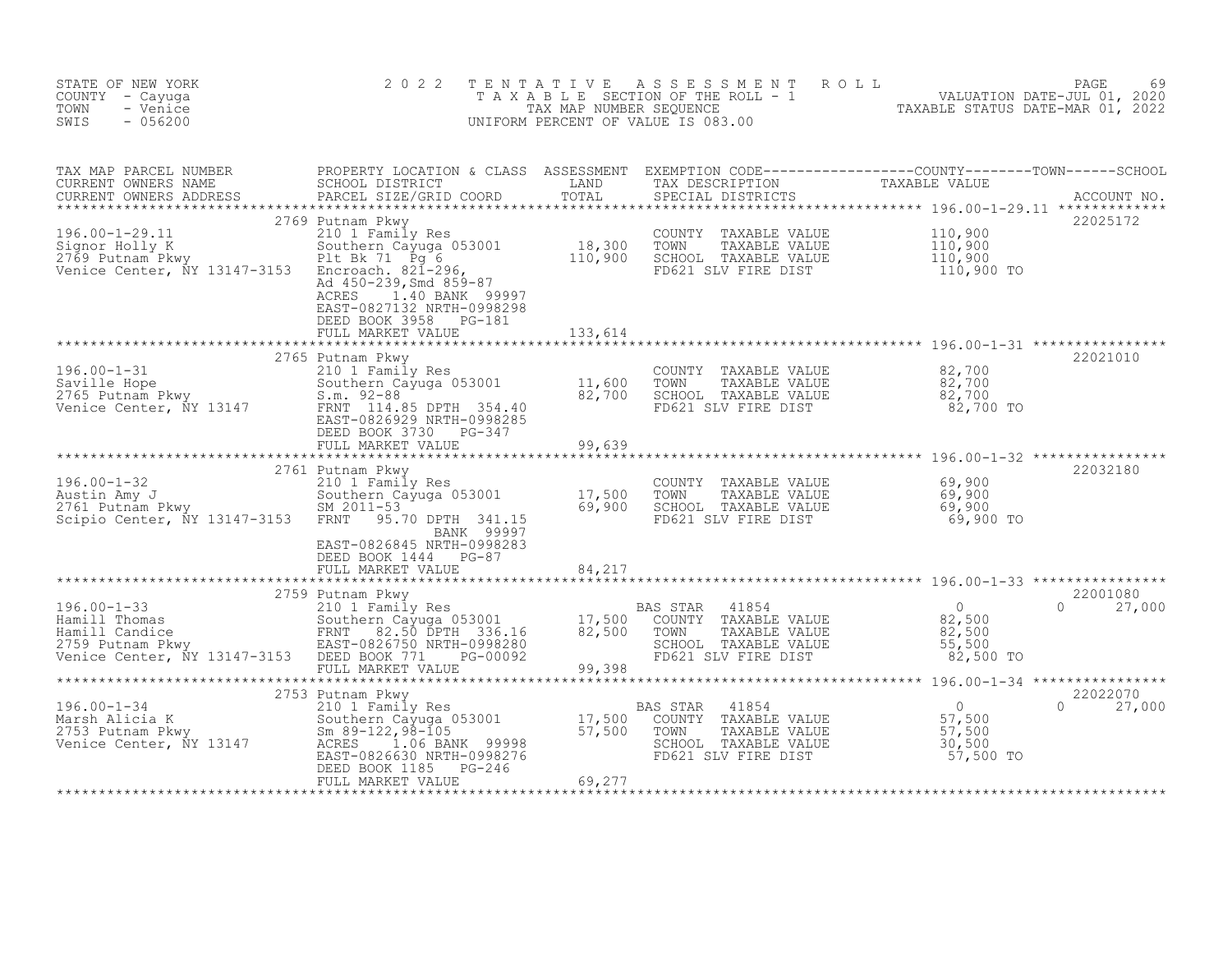| STATE OF NEW YORK<br>COUNTY - Cayuga<br>TOWN<br>- Venice<br>$-056200$<br>SWIS                                                                                                                                                                                                                                                                                                                                                      | 2 0 2 2 |  | TENTATIVE ASSESSMENT ROLL PAGE 70<br>TAXABLE SECTION OF THE ROLL - 1 VALUATION DATE-JUL 01, 2020<br>TAX MAP NUMBER SEQUENCE TAXABLE STATUS DATE-MAR 01, 2022<br>UNIFORM PERCENT OF VALUE IS 083.00 |                    |
|------------------------------------------------------------------------------------------------------------------------------------------------------------------------------------------------------------------------------------------------------------------------------------------------------------------------------------------------------------------------------------------------------------------------------------|---------|--|----------------------------------------------------------------------------------------------------------------------------------------------------------------------------------------------------|--------------------|
|                                                                                                                                                                                                                                                                                                                                                                                                                                    |         |  |                                                                                                                                                                                                    |                    |
|                                                                                                                                                                                                                                                                                                                                                                                                                                    |         |  |                                                                                                                                                                                                    |                    |
|                                                                                                                                                                                                                                                                                                                                                                                                                                    |         |  |                                                                                                                                                                                                    |                    |
|                                                                                                                                                                                                                                                                                                                                                                                                                                    |         |  |                                                                                                                                                                                                    | $\Omega$<br>67,410 |
|                                                                                                                                                                                                                                                                                                                                                                                                                                    |         |  |                                                                                                                                                                                                    |                    |
|                                                                                                                                                                                                                                                                                                                                                                                                                                    |         |  |                                                                                                                                                                                                    |                    |
|                                                                                                                                                                                                                                                                                                                                                                                                                                    |         |  |                                                                                                                                                                                                    |                    |
|                                                                                                                                                                                                                                                                                                                                                                                                                                    |         |  |                                                                                                                                                                                                    |                    |
| $\begin{tabular}{l c c c c c} \hline & \multicolumn{4}{c}{\textbf{\texttt{196.00--1-38}}} & \multicolumn{4}{c}{\textbf{\texttt{2022150}}} & \multicolumn{4}{c}{\textbf{\texttt{2022150}}} & \multicolumn{4}{c}{\textbf{\texttt{2022150}}} & \multicolumn{4}{c}{\textbf{\texttt{2022150}}} & \multicolumn{4}{c}{\textbf{\texttt{2022150}}} & \multicolumn{4}{c}{\textbf{\texttt{2022150}}} & \multicolumn{4}{c}{\textbf{\texttt{20$ |         |  |                                                                                                                                                                                                    |                    |
|                                                                                                                                                                                                                                                                                                                                                                                                                                    |         |  |                                                                                                                                                                                                    |                    |
|                                                                                                                                                                                                                                                                                                                                                                                                                                    |         |  |                                                                                                                                                                                                    | $0 \t 27,000$      |
|                                                                                                                                                                                                                                                                                                                                                                                                                                    |         |  |                                                                                                                                                                                                    |                    |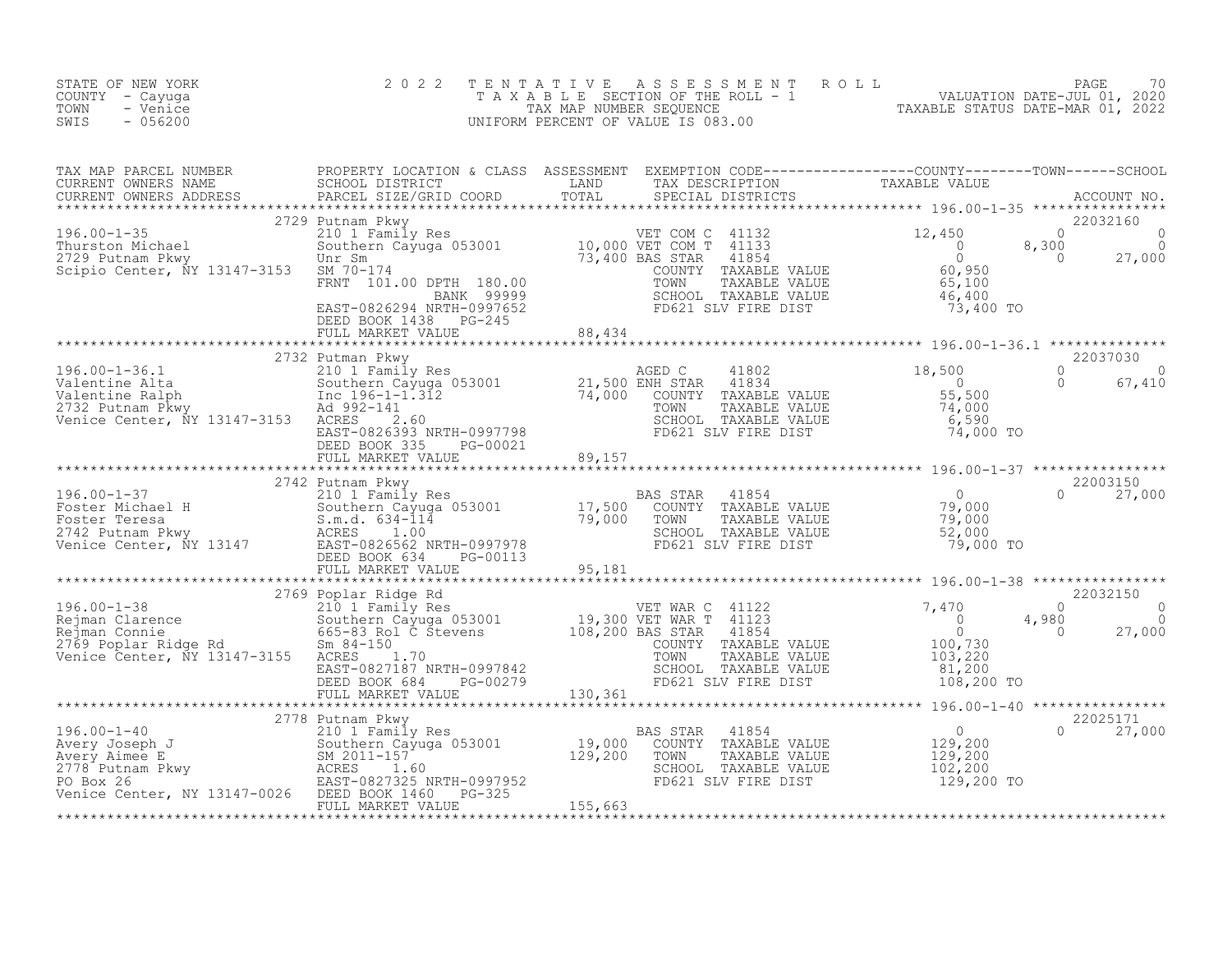| STATE OF NEW YORK<br>COUNTY - Cayuga<br>TOWN<br>- Venice<br>$-056200$<br>SWIS                                  | 2 0 2 2                                                                                                                                                                             | TENTATIVE                  | A S S E S S M E N T R O L L<br>UNIFORM PERCENT OF VALUE IS 083.00                                                              | PAGE                                                                                                                                                                                                                                          | 71 |  |  |
|----------------------------------------------------------------------------------------------------------------|-------------------------------------------------------------------------------------------------------------------------------------------------------------------------------------|----------------------------|--------------------------------------------------------------------------------------------------------------------------------|-----------------------------------------------------------------------------------------------------------------------------------------------------------------------------------------------------------------------------------------------|----|--|--|
| TAX MAP PARCEL NUMBER<br>CURRENT OWNERS NAME<br>CURRENT OWNERS ADDRESS                                         | PARCEL SIZE/GRID COORD                                                                                                                                                              |                            | SPECIAL DISTRICTS                                                                                                              | PROPERTY LOCATION & CLASS ASSESSMENT EXEMPTION CODE----------------COUNTY-------TOWN------SCHOOL<br>SCHOOL DISTRICT       LAND     TAX DESCRIPTION     TAXABLE VALUE<br>PARCEL SIZE/GRID COORD     TOTAL     SPECIAL DISTRICTS<br>ACCOUNT NO. |    |  |  |
| $196.00 - 1 - 43$<br>Earl David<br>2779 Poplar Ridge Rd<br>Venice Center, NY 13147-3155                        | 2779 Poplar Ridge Rd<br>210 1 Family Res<br>Southern Cayuga 053001 10,000 B<br>Ad 687-207 87.300<br>FRNT 91.50 DPTH 192.22<br>EAST-0827334 NRTH-0997736<br>DEED BOOK 866<br>$PG-62$ |                            | BAS STAR<br>41854<br>COUNTY TAXABLE VALUE<br>TAXABLE VALUE<br>TOWN<br>SCHOOL TAXABLE VALUE<br>FD621 SLV FIRE DIST              | 22001100<br>$\overline{0}$<br>$\Omega$<br>27,000<br>87,300<br>87,300<br>60,300<br>87,300 TO                                                                                                                                                   |    |  |  |
|                                                                                                                | FULL MARKET VALUE                                                                                                                                                                   | 105,181                    |                                                                                                                                |                                                                                                                                                                                                                                               |    |  |  |
| $196.00 - 1 - 47$<br>Rejman Willam F<br>Rejman Sylvia J<br>2594 State Route 34<br>Venice Center, NY 13147-3107 | Poplar Ridge Rd<br>105 Vac farmland<br>Southern Cayuga 053001 137,600<br>ACRES 28.00 137.600<br>EAST-0826017 NRTH-0997656<br>DEED BOOK 1413 PG-221<br>FULL MARKET VALUE             | 165,783                    | AG LAND EX 41720<br>COUNTY TAXABLE VALUE<br>TOWN<br>TAXABLE VALUE<br>SCHOOL TAXABLE VALUE<br>FD621 SLV FIRE DIST<br>102,544 EX | 22030060<br>102,544<br>102,544<br>102,544<br>35,056<br>35,056<br>35,056<br>35,056 TO                                                                                                                                                          |    |  |  |
| MAY BE SUBJECT TO PAYMENT<br>UNDER AGDIST LAW TIL 2026                                                         |                                                                                                                                                                                     |                            |                                                                                                                                |                                                                                                                                                                                                                                               |    |  |  |
| 196.00-1-48<br>Cottrell Chris<br>26 Oak St<br>Auburn, NY 13021                                                 | State Route 34<br>910 Priv forest<br>Southern Cayuga 053001<br>ACRES 35.00<br>EAST-0825721 NRTH-0995078<br>DEED BOOK 1310<br>PG-140<br>FULL MARKET VALUE                            | 33,200<br>33,200<br>40,000 | COUNTY<br>TAXABLE VALUE<br>TOWN<br>TAXABLE VALUE<br>SCHOOL TAXABLE VALUE<br>FD621 SLV FIRE DIST                                | 22007080<br>33,200<br>33,200<br>33,200<br>33,200 TO                                                                                                                                                                                           |    |  |  |
|                                                                                                                |                                                                                                                                                                                     |                            |                                                                                                                                |                                                                                                                                                                                                                                               |    |  |  |
| $196.00 - 1 - 49.2$<br>Muncy Donald<br>Muncy Kelley<br>61 Baker Hill Rd<br>Execuli<br>Freeville, NY 13068-9630 | 2274 State Route 34<br>210 1 Family Res<br>Southern Cayuga 053001<br>Sm $86 - 241$<br>ACRES<br>4.37<br>EAST-0828925 NRTH-0994101<br>DEED BOOK 1589<br>$PG-223$                      | 25,900<br>70.300<br>70,300 | COUNTY<br>TAXABLE VALUE<br>TOWN<br>TAXABLE VALUE<br>SCHOOL TAXABLE VALUE<br>FD621 SLV FIRE DIST                                | 70,300<br>70,300<br>70,300<br>70,300 TO                                                                                                                                                                                                       |    |  |  |
|                                                                                                                | FULL MARKET VALUE                                                                                                                                                                   | 84,699                     |                                                                                                                                |                                                                                                                                                                                                                                               |    |  |  |
|                                                                                                                |                                                                                                                                                                                     |                            |                                                                                                                                |                                                                                                                                                                                                                                               |    |  |  |
| $196.00 - 1 - 49.3$<br>Mayberry Thomas C<br>Mayberry Kayla M<br>2859 Ford Dr<br>Scipio Center, NY 13147        | 2859 Ford Rd<br>210 1 Family Res<br>Southern Cayuga 053001<br>Sm 86-241 Lot 6<br>Smd 882-34, 2014-120<br>ACRES<br>5.33<br>EAST-0829036 NRTH-0993651<br>DEED BOOK 1555<br>PG-56      | 28,300<br>120,000          | 41854<br>BAS STAR<br>COUNTY<br>TAXABLE VALUE<br>TOWN<br>TAXABLE VALUE<br>SCHOOL TAXABLE VALUE<br>FD621 SLV FIRE DIST           | $\overline{0}$<br>27,000<br>0<br>120,000<br>120,000<br>93,000<br>120,000 TO                                                                                                                                                                   |    |  |  |
|                                                                                                                | FULL MARKET VALUE                                                                                                                                                                   | 144,578                    |                                                                                                                                |                                                                                                                                                                                                                                               |    |  |  |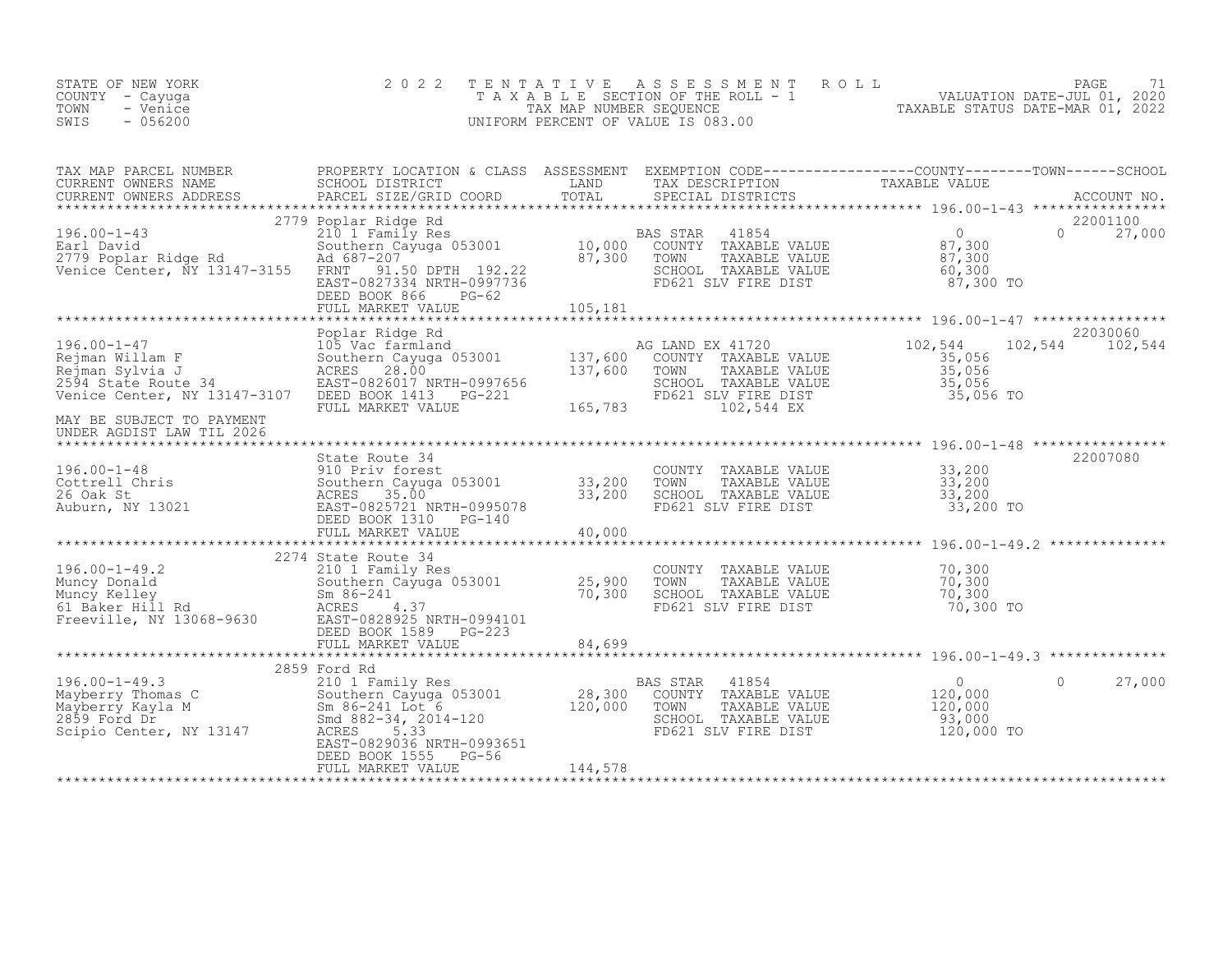| STATE OF NEW YORK<br>COUNTY - Cayuga<br>- Venice<br>TOWN<br>SWIS<br>$-056200$                                                                                                                                                                                          | 2 0 2 2                                          |  | TENTATIVE ASSESSMENT ROLL PALUATION DATE-JUL 01, 2020<br>TAXABLE SECTION OF THE ROLL - 1 VALUATION DATE-JUL 01, 2020<br>UNIFORM PERCENT OF VALUE IS 083.00<br>UNIFORM PERCENT OF VALUE IS 083.00 |               |
|------------------------------------------------------------------------------------------------------------------------------------------------------------------------------------------------------------------------------------------------------------------------|--------------------------------------------------|--|--------------------------------------------------------------------------------------------------------------------------------------------------------------------------------------------------|---------------|
| TAX MAP PARCEL NUMBER PROPERTY LOCATION & CLASS ASSESSMENT EXEMPTION CODE----------------COUNTY--------TOWN------SCHOOL SCHOOL DISTRICT LAND TAX DESCRIPTION TAXABLE VALUE<br>CURRENT OWNERS ADDRESS PARCEL SIZE/GRID COORD TOTAL                                      |                                                  |  |                                                                                                                                                                                                  |               |
| XERE SOLUTION AND EXAMPLE VALUE<br>196.00-1-49.4 State Route 34<br>196.00-1-49.4 100 Value and and and the southern Cayuga 053001 154,700 COUNTY TAXABLE VALUE<br>28,494 28,494<br>1710 Southern Cayuga 053001 154,700 COUNTY TAXABLE                                  |                                                  |  |                                                                                                                                                                                                  |               |
| UNDER AGDIST LAW TIL 2026                                                                                                                                                                                                                                              |                                                  |  |                                                                                                                                                                                                  |               |
| 196.00-1-49.5<br>196.00-1-49.5<br>26.00-1-49.5<br>26.00-1-49.<br>26.00-1-49.5<br>26.00-1-49.5<br>26.00-1-49.5<br>26.00-1-49.5<br>26.00-1-49.5<br>26.00-1-49.<br>29.000<br>26.002<br>26.002<br>26.002<br>26.002<br>26.002<br>26.002<br>26.002<br>26.002<br>26.002<br>26 |                                                  |  |                                                                                                                                                                                                  | 66,998 66,998 |
| MAY BE SUBJECT TO PAYMENT<br>UNDER AGDIST LAW TIL 2026                                                                                                                                                                                                                 |                                                  |  |                                                                                                                                                                                                  |               |
|                                                                                                                                                                                                                                                                        |                                                  |  |                                                                                                                                                                                                  |               |
| 196.00-1-49.7<br>196.00-1-49.7<br>2349 State Route Taxable Value<br>2349 State Route Taxable Value<br>2349 State Route 34<br>2349 State Route 34<br>2349 State Route 34<br>2349 State Route 34<br>2349 State Route 34<br>2349 State Route 34<br>23                     | EAST-0827279 NRTH-0995087                        |  |                                                                                                                                                                                                  |               |
|                                                                                                                                                                                                                                                                        | DEED BOOK 804 PG-00129                           |  |                                                                                                                                                                                                  |               |
|                                                                                                                                                                                                                                                                        |                                                  |  |                                                                                                                                                                                                  |               |
| 196.00-1-49.112<br>196.00-1-49.112<br>2271 State Route 34<br>2271 State Route 34<br>31,000<br>Muncy Donald Jr<br>61 Baker Hill Rd<br>5.m. 86-241<br>Freeville, NY 13068-9630<br>EAST-0828553 NRTH-0993632<br>EVALUE<br>Freeville, NY 13068-9630<br>EAS                 |                                                  |  |                                                                                                                                                                                                  |               |
|                                                                                                                                                                                                                                                                        | DEED BOOK 882 PG-269<br>FULL MARKET VALUE 37,349 |  |                                                                                                                                                                                                  |               |
|                                                                                                                                                                                                                                                                        |                                                  |  |                                                                                                                                                                                                  |               |
| 196.00-1-49.612<br>196.00-1-49.612<br>2333 State Route 34<br>Eleman Carol Southern Cayuga 053001<br>Reverse Janes 52<br>2333 State Route 34<br>2333 State Route 34<br>2333 State Route 34<br>2333 State Route 34<br>2333 State Route 34<br>2333 St                     |                                                  |  |                                                                                                                                                                                                  | 27,000        |
|                                                                                                                                                                                                                                                                        |                                                  |  |                                                                                                                                                                                                  |               |
|                                                                                                                                                                                                                                                                        |                                                  |  |                                                                                                                                                                                                  |               |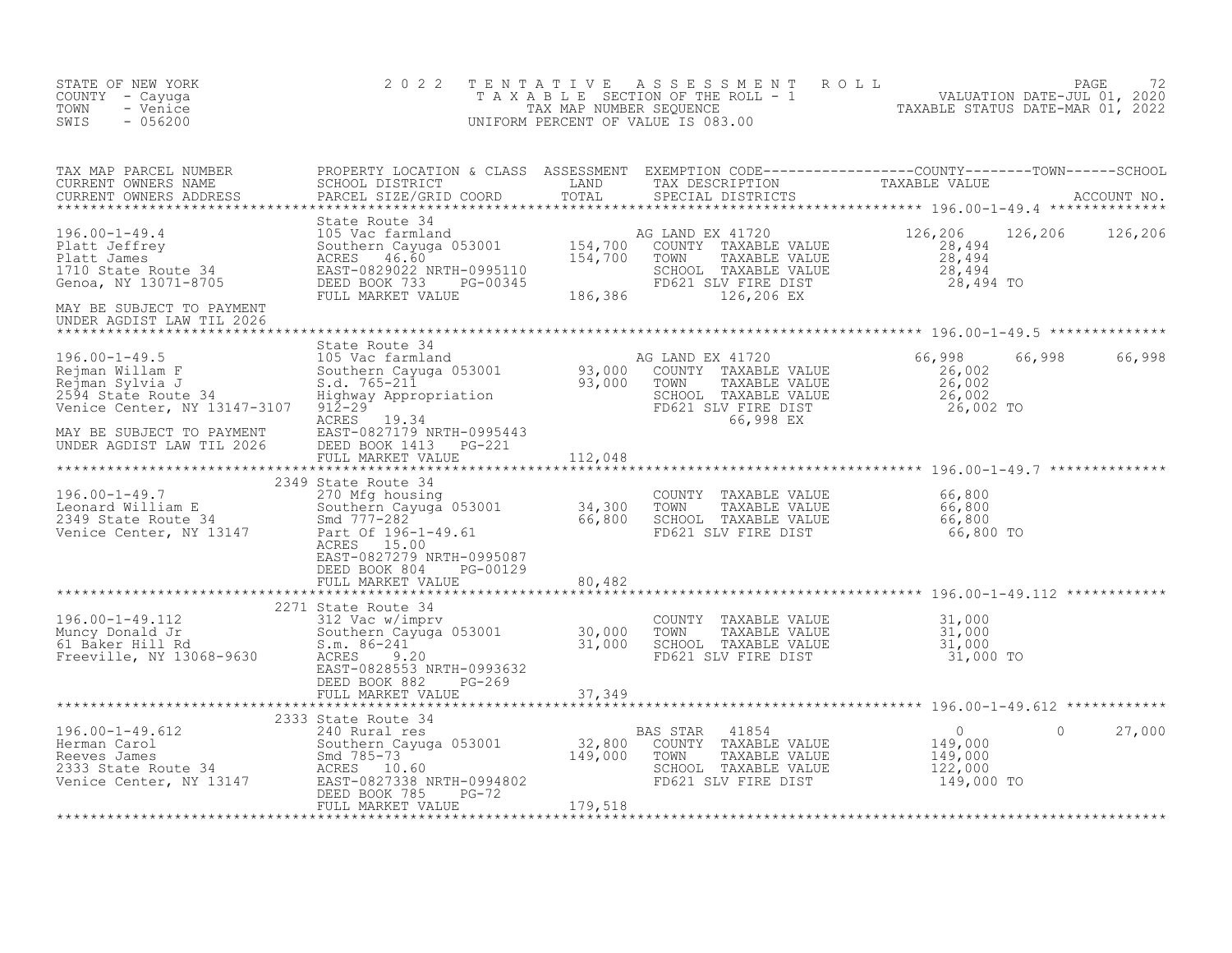| STATE OF NEW YORK<br>COUNTY - Cayuga<br>- Venice<br>TOWN<br>SWIS<br>$-056200$                                                                                                                                                                                                | 2 0 2 2<br>TAXABLE                                                                                                                                                                                                                                                                | TENTATIVE<br>TAX MAP NUMBER SEQUENCE | ASSESSMENT<br>ROLL<br>SECTION OF THE ROLL - 1<br>UNIFORM PERCENT OF VALUE IS 083.00                                            | PAGE<br>73<br>1 VALUATION DATE-JUL 01, 2020<br>TAXABLE STATUS DATE-MAR 01, 2022                                                 |
|------------------------------------------------------------------------------------------------------------------------------------------------------------------------------------------------------------------------------------------------------------------------------|-----------------------------------------------------------------------------------------------------------------------------------------------------------------------------------------------------------------------------------------------------------------------------------|--------------------------------------|--------------------------------------------------------------------------------------------------------------------------------|---------------------------------------------------------------------------------------------------------------------------------|
| TAX MAP PARCEL NUMBER<br>CURRENT OWNERS NAME<br>CURRENT OWNERS ADDRESS                                                                                                                                                                                                       | SCHOOL DISTRICT<br>PARCEL SIZE/GRID COORD                                                                                                                                                                                                                                         | LAND<br>TOTAL                        | TAX DESCRIPTION<br>SPECIAL DISTRICTS                                                                                           | PROPERTY LOCATION & CLASS ASSESSMENT EXEMPTION CODE----------------COUNTY-------TOWN-----SCHOOL<br>TAXABLE VALUE<br>ACCOUNT NO. |
| $196.00 - 1 - 49.615$<br>Sunnyside Acres Llc<br>2243 Indian Field Rd<br>2243 Indian Field Rd<br>Scipio Center, NY 13147-3186<br>MAY BE SUBJECT TO PAYMENT<br>UNDER AGDIST LAW TIL 2026                                                                                       | 2319 State Route 34<br>105 Vac farmland<br>105 vac Iarmianu<br>Southern Cayuga 053001 - 322,000<br>Combined-3.4 Acre Abandon - 322,000<br>Rr Merg Into Fm Ad 822-33<br>Form $1\bar{9}6 - 1 - 49.111, 49.61$<br>ACRES 112.80<br>EAST-0826869 NRTH-0993971<br>DEED BOOK 1025 PG-159 |                                      | AG LAND EX 41720<br>COUNTY TAXABLE VALUE<br>TOWN<br>TAXABLE VALUE<br>SCHOOL TAXABLE VALUE<br>FD621 SLV FIRE DIST<br>210,213 EX | 22030050<br>210,213<br>210,213<br>210,213<br>111,787<br>111,787<br>111,787<br>111,787 TO                                        |
| $196.00 - 1 - 51$<br>Foag William<br>Hoag William<br>Hoag Barbara<br>2356 State Route 34<br>2356 State Route 34<br>2356 State Route 34<br>2356 State Route 34<br>Venice Center, NY 13147                                                                                     | 2356 State Route 34<br>210 1 Family Res<br>Southern Cayuga 053001<br>$912 - 30$<br>3.50<br>ACRES<br>EAST-0828235 NRTH-0995496<br>DEED BOOK 490<br>$PG-222$<br>FULL MARKET VALUE                                                                                                   | 23,800<br>135,000<br>162,651         | 41834<br>ENH STAR<br>COUNTY TAXABLE VALUE<br>TOWN<br>TAXABLE VALUE<br>SCHOOL TAXABLE VALUE<br>FD621 SLV FIRE DIST              | 22013150<br>$\overline{0}$<br>$\Omega$<br>67,410<br>135,000<br>135,000<br>67,590<br>135,000 TO                                  |
| Augustson Jean<br>Augustson Sharyn Southern Cayuga 0<br>Southern Cayuga 0<br>David Southern Cayuga 0<br>Southern Cayuga 0<br>Southern Cayuga 0<br>Southern Cayuga 0<br>Southern Cayuga 0<br>Southern Cayuga 0<br>Southern Cayuga 0<br>Southern Cay<br>Philadelphia, PA 19147 | 2915 Ford Rd<br>Southern Cayuga 053001<br>Plt Bk 69 Pg 150<br>FRNT 105.00 DPTH 210.00<br>EAST-0829605 NRTH-0993391<br>DEED BOOK 810<br>PG-00012<br>FULL MARKET VALUE                                                                                                              | 9,500<br>17,000<br>20,482            | COUNTY TAXABLE VALUE<br>TOWN<br>TAXABLE VALUE<br>SCHOOL TAXABLE VALUE<br>FD621 SLV FIRE DIST                                   | 22036061<br>17,000<br>17,000<br>17,000<br>17,000 TO                                                                             |
| $196.00 - 1 - 53$<br>240 Rural re.<br>Southern Cayu<br>n Lease 690-77<br>s m 00.100<br>Augustson Jean<br>Augustson Sharyn<br>502 Kauffman St<br>Philadelphia, PA 19147                                                                                                       | 2923 Ford Rd<br>240 Rural res<br>Southern Cayuga 053001<br>ACRES<br>39.00<br>EAST-0829804 NRTH-0993993<br>DEED BOOK 810<br>PG-00012<br>FULL MARKET VALUE                                                                                                                          | 117,100<br>175,000<br>210,843        | COUNTY TAXABLE VALUE<br>TOWN<br>TAXABLE VALUE<br>SCHOOL TAXABLE VALUE<br>FD621 SLV FIRE DIST                                   | 22035080<br>175,000<br>175,000<br>175,000<br>175,000 TO                                                                         |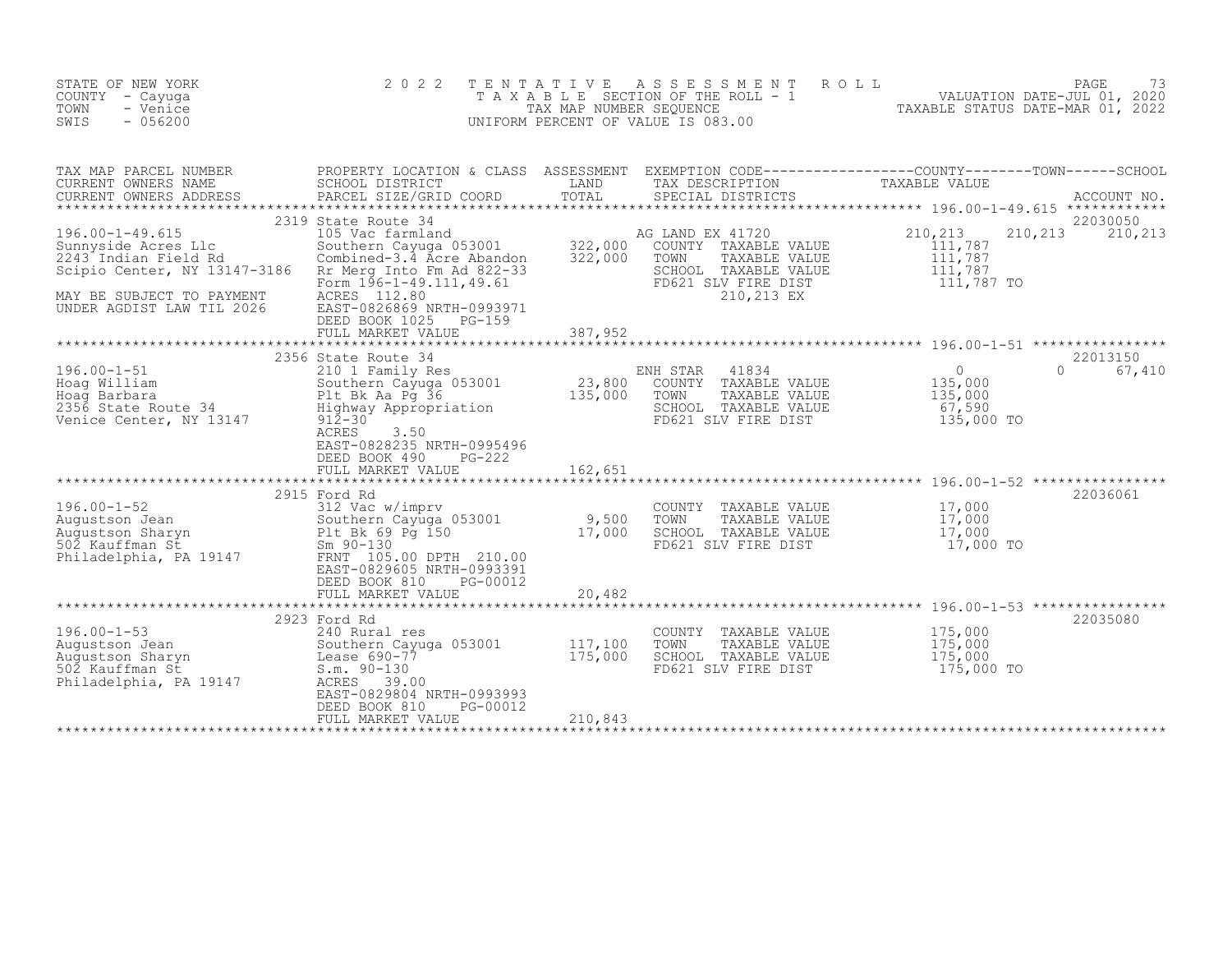| STATE OF NEW YORK<br>COUNTY - Cayuga<br>- Venice<br>TOWN<br>$-056200$<br>SWIS                                                                                                                                                                                | 2 0 2 2                                                            | T E N T A T I V E | UNIFORM PERCENT OF VALUE IS 083.00 | TENTATIVE ASSESSMENT ROLL UNIVERSITY PAGE 74<br>TAXABLE SECTION OF THE ROLL - 1 VALUATION DATE-JUL 01, 2020<br>TAXABLE STATUS DATE-MAR 01, 2022<br>JNIFORM PERCENT OF VALUE IS 083.00                                                                 |         |                           |
|--------------------------------------------------------------------------------------------------------------------------------------------------------------------------------------------------------------------------------------------------------------|--------------------------------------------------------------------|-------------------|------------------------------------|-------------------------------------------------------------------------------------------------------------------------------------------------------------------------------------------------------------------------------------------------------|---------|---------------------------|
|                                                                                                                                                                                                                                                              |                                                                    |                   |                                    |                                                                                                                                                                                                                                                       |         |                           |
|                                                                                                                                                                                                                                                              | 2991 Ford Rd                                                       |                   |                                    |                                                                                                                                                                                                                                                       |         |                           |
| 2991 Ford Rd<br>2991 Ford Rd<br>2001 Family Res<br>Sullivan Gordon Sr<br>2011 Family Res<br>2991 Ford Rd<br>2991 Ford Rd<br>2991 Ford Rd<br>2991 Ford Rd<br>2991 Ford Rd<br>2991 Ford Rd<br>2991 Ford Rd<br>2991 Ford Rd<br>2991 Ford Rd<br>2991 Ford Rd<br> | EAST-0831313 NRTH-0993468<br>DEED BOOK 953 PG-216                  |                   |                                    |                                                                                                                                                                                                                                                       |         |                           |
|                                                                                                                                                                                                                                                              | FULL MARKET VALUE                                                  | 107,590           |                                    |                                                                                                                                                                                                                                                       |         |                           |
| 196.00-1-54.3<br>2977 Ford Rd<br>2001 Family Res<br>2001 Ford Road<br>2977 Ford Road<br>2977 Ford Road<br>2977 Ford Road<br>2977 Ford Road<br>2977 Ford Road<br>2977 Ford Road<br>29899<br>21,200 COUNTY TAXABLE VALUE<br>21,200 COUNTY TAXABLE VALUE        | 2977 Ford Rd<br>EAST-0830684 NRTH-0993609<br>DEED BOOK 4041 PG-348 |                   |                                    | AS STAR 41854 0<br>COUNTY TAXABLE VALUE 180,000<br>TOWN TAXABLE VALUE 180,000<br>SCHOOL TAXABLE VALUE 153,000<br>FD621 SLV FIRE DIST 180,000 TO                                                                                                       |         | 22032100<br>$0 \t 27,000$ |
|                                                                                                                                                                                                                                                              |                                                                    |                   |                                    |                                                                                                                                                                                                                                                       |         |                           |
|                                                                                                                                                                                                                                                              | Ford Rd                                                            |                   |                                    |                                                                                                                                                                                                                                                       |         | 22032100                  |
|                                                                                                                                                                                                                                                              |                                                                    |                   |                                    |                                                                                                                                                                                                                                                       |         |                           |
|                                                                                                                                                                                                                                                              |                                                                    |                   |                                    |                                                                                                                                                                                                                                                       |         |                           |
|                                                                                                                                                                                                                                                              | 3047 Ford Rd                                                       |                   |                                    |                                                                                                                                                                                                                                                       |         |                           |
|                                                                                                                                                                                                                                                              |                                                                    |                   |                                    | 43,000 TO                                                                                                                                                                                                                                             | $\circ$ | 27,000                    |
|                                                                                                                                                                                                                                                              |                                                                    |                   |                                    |                                                                                                                                                                                                                                                       |         |                           |
| 196.00-1-55.11<br>Head Robert Southern Cayuga 053001<br>Head Robert Southern Cayuga 053001 48,500<br>Head Kenneth P11 Rd ACRES 41.00<br>Venice Center, NY 13147 EAST-0831184 NRTH-0996416<br>DEED BOOK 1103 PG-39<br>PULL MARKET VALUE A                     | OFF Long Hill Rd                                                   |                   |                                    | COUNTY TAXABLE VALUE $\begin{array}{cccc} 48,500 \ \text{TOWN} & \text{TAXABLE VALUE} & 48,500 \ \text{SCHOOL} & \text{TAXABLE VALUE} & 48,500 \ \text{FD621 SLV FIRE DIST} & & & & 48,500 \ \text{FD621 SLV FIRE DIST} & & & & 48,500 \ \end{array}$ |         | 22025100                  |
|                                                                                                                                                                                                                                                              |                                                                    |                   |                                    |                                                                                                                                                                                                                                                       |         |                           |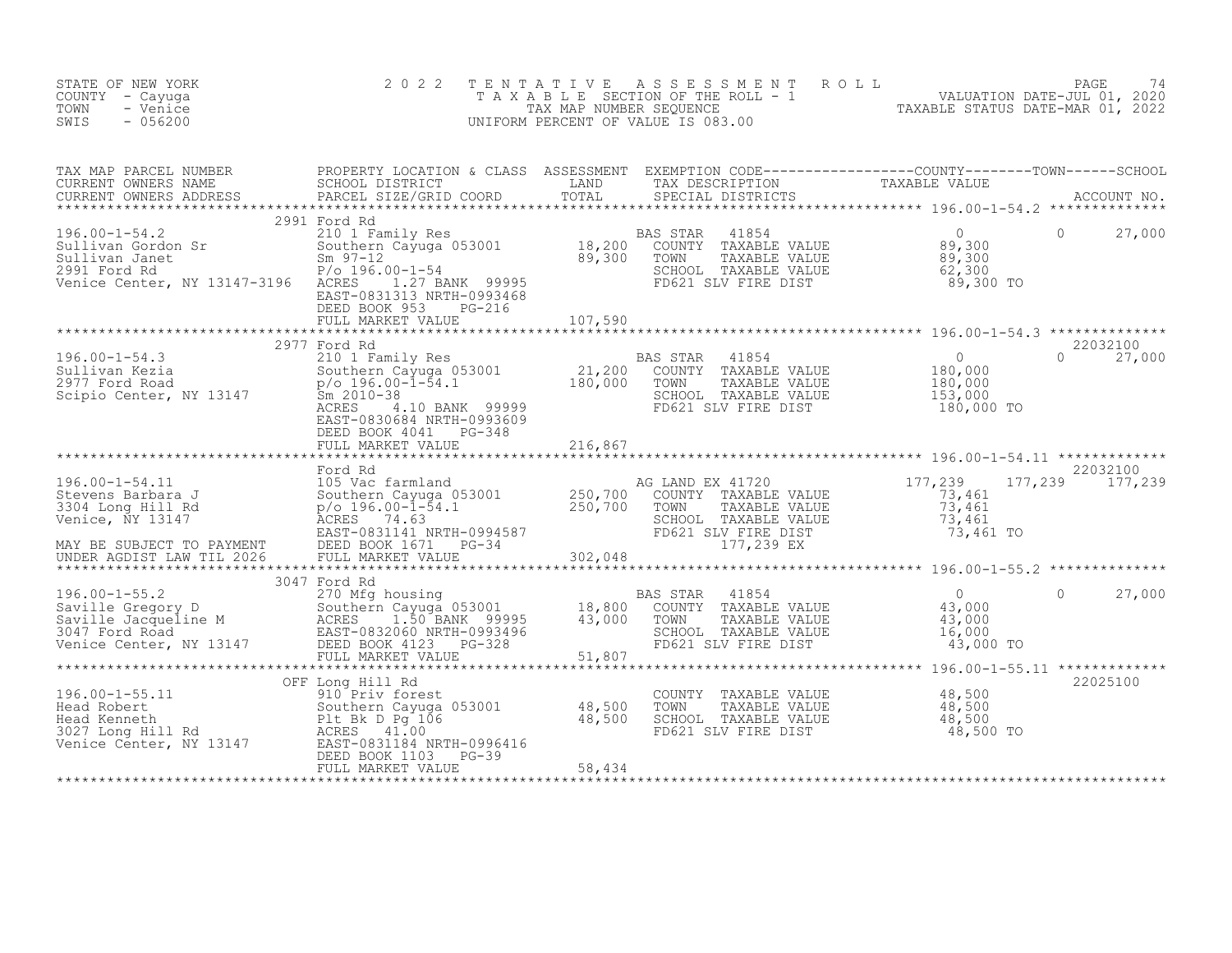| STATE OF NEW YORK<br>COUNTY - Cayuga<br>TOWN<br>- Venice<br>SWIS<br>$-056200$                                                                                                                                                              | 2 0 2 2 |  | TENTATIVE ASSESSMENT ROLL PAGE 75<br>TAXABLE SECTION OF THE ROLL - 1 VALUATION DATE-JUL 01, 2020<br>TAX MAP NUMBER SEQUENCE TAXABLE STATUS DATE-MAR 01, 2022<br>UNIFORM PERCENT OF VALUE IS 083.00 |  |
|--------------------------------------------------------------------------------------------------------------------------------------------------------------------------------------------------------------------------------------------|---------|--|----------------------------------------------------------------------------------------------------------------------------------------------------------------------------------------------------|--|
|                                                                                                                                                                                                                                            |         |  |                                                                                                                                                                                                    |  |
|                                                                                                                                                                                                                                            |         |  |                                                                                                                                                                                                    |  |
|                                                                                                                                                                                                                                            |         |  |                                                                                                                                                                                                    |  |
|                                                                                                                                                                                                                                            |         |  |                                                                                                                                                                                                    |  |
|                                                                                                                                                                                                                                            |         |  | 22011050<br>195, 492 195, 492                                                                                                                                                                      |  |
| UNDER AGDIST LAW TIL 2026                                                                                                                                                                                                                  |         |  |                                                                                                                                                                                                    |  |
|                                                                                                                                                                                                                                            |         |  |                                                                                                                                                                                                    |  |
|                                                                                                                                                                                                                                            |         |  | 22025110                                                                                                                                                                                           |  |
| 196.00-1-59.1<br>Roach Thomas 105 Vac farmland<br>Roach Diane 262,406 262<br>Roach Diane 267,406 262<br>Roach Diane 267,406 262<br>Roach Diane 267,406 EX<br>2227 Stewarts Corners Rd EAST-0836048 NRTH-0994992<br>Venice Center, NY 13147 |         |  | 262,406 262,406                                                                                                                                                                                    |  |
| MAY BE SUBJECT TO PAYMENT<br>UNDER AGDIST LAW TIL 2026                                                                                                                                                                                     |         |  |                                                                                                                                                                                                    |  |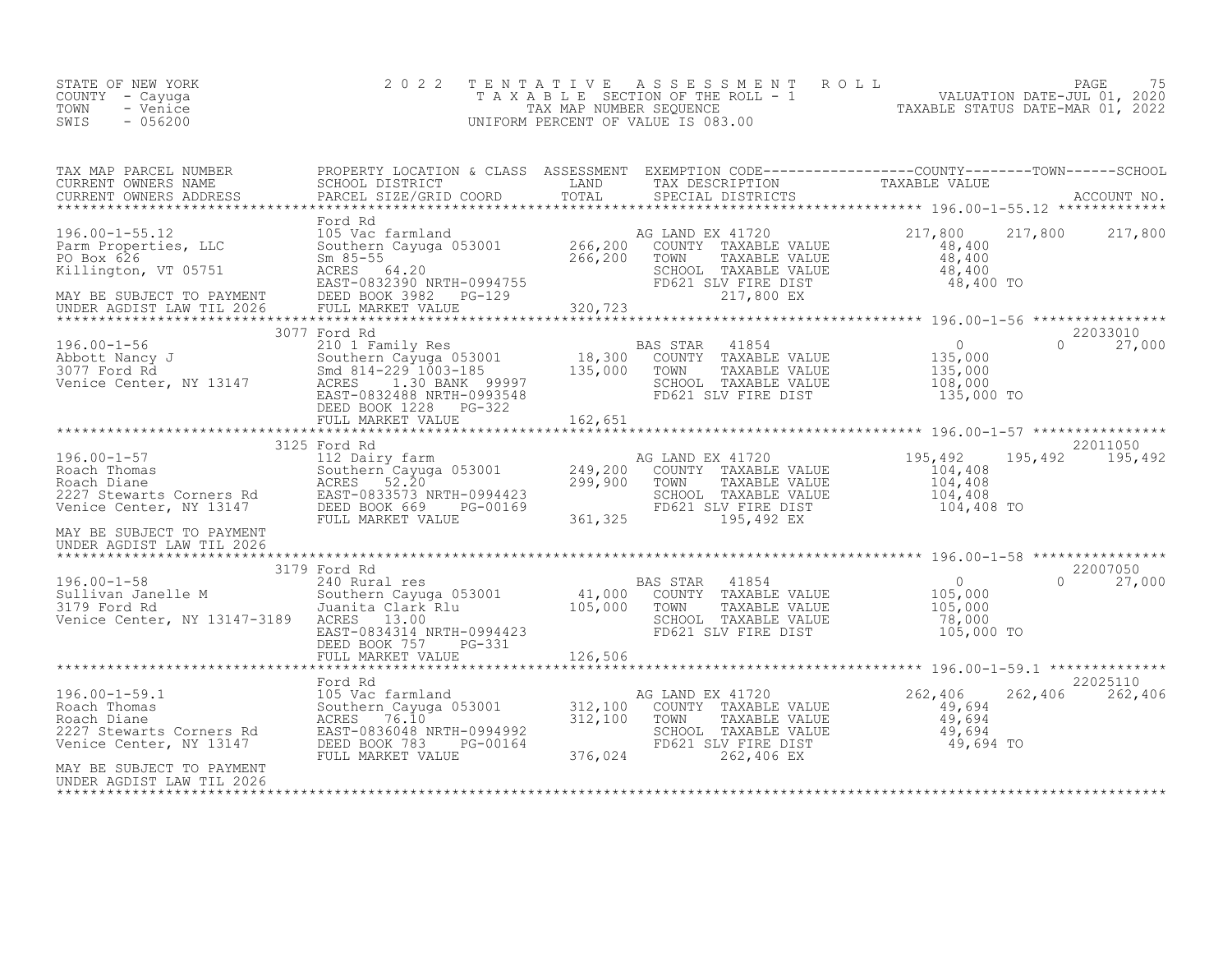|  | STATE OF NEW YORK<br>COUNTY – Cayuga<br>TOWN<br>- Venice<br>$-056200$<br>SWIS |  | 2022 TENTATIVE ASSESSMENT ROLL<br>T A X A B L E SECTION OF THE ROLL - 1<br>TAX MAP NUMBER SEQUENCE<br>UNIFORM PERCENT OF VALUE IS 083.00 | TAXABLE STATUS DATE-MAR 01, 2022 | PAGE<br>VALUATION DATE-JUL 01, 2020 | 76 |
|--|-------------------------------------------------------------------------------|--|------------------------------------------------------------------------------------------------------------------------------------------|----------------------------------|-------------------------------------|----|
|--|-------------------------------------------------------------------------------|--|------------------------------------------------------------------------------------------------------------------------------------------|----------------------------------|-------------------------------------|----|

| TAX MAP PARCEL NUMBER PROPERTY LOCATION & CLASS ASSESSMENT EXEMPTION CODE----------------COUNTY-------TOWN-----SCHOOL                                                                                                                              |              |  |                 |
|----------------------------------------------------------------------------------------------------------------------------------------------------------------------------------------------------------------------------------------------------|--------------|--|-----------------|
|                                                                                                                                                                                                                                                    | 3319 Ford Rd |  |                 |
|                                                                                                                                                                                                                                                    |              |  |                 |
|                                                                                                                                                                                                                                                    |              |  |                 |
| 196.00-1-60.1<br>196.00-1-60.1<br>22025200<br>Roach Diane Southern Cayuga 053001<br>Roach Diane AGRES 73.20<br>262,500 TOWNY TAXABLE VALUE<br>262,500 TOWN TAXABLE VALUE<br>262,500 TOWN TAXABLE VALUE<br>262,500 TOWN TAXABLE VALUE 46,079<br>2   |              |  |                 |
| MAY BE SUBJECT TO PAYMENT<br>UNDER AGDIST LAW TIL 2026                                                                                                                                                                                             |              |  |                 |
|                                                                                                                                                                                                                                                    | 3229 Ford Rd |  |                 |
|                                                                                                                                                                                                                                                    |              |  |                 |
|                                                                                                                                                                                                                                                    |              |  |                 |
|                                                                                                                                                                                                                                                    |              |  |                 |
|                                                                                                                                                                                                                                                    |              |  | 22032040        |
| Geiger Rd 105 Vac farmland 243,900 COUNTY TAXABLE VALUE 191,045<br>Stevens Joan 191,045<br>Stevens Joan 22,855<br>2530 Burns Rd 2530 Burns Rd 262,855<br>2621 Stevens Joan 22,855<br>27,855<br>293,855<br>293,855<br>293,855<br>293,855<br>293,855 |              |  | 191,045 191,045 |
| MAY BE SUBJECT TO PAYMENT<br>UNDER AGDIST LAW TIL 2026                                                                                                                                                                                             |              |  |                 |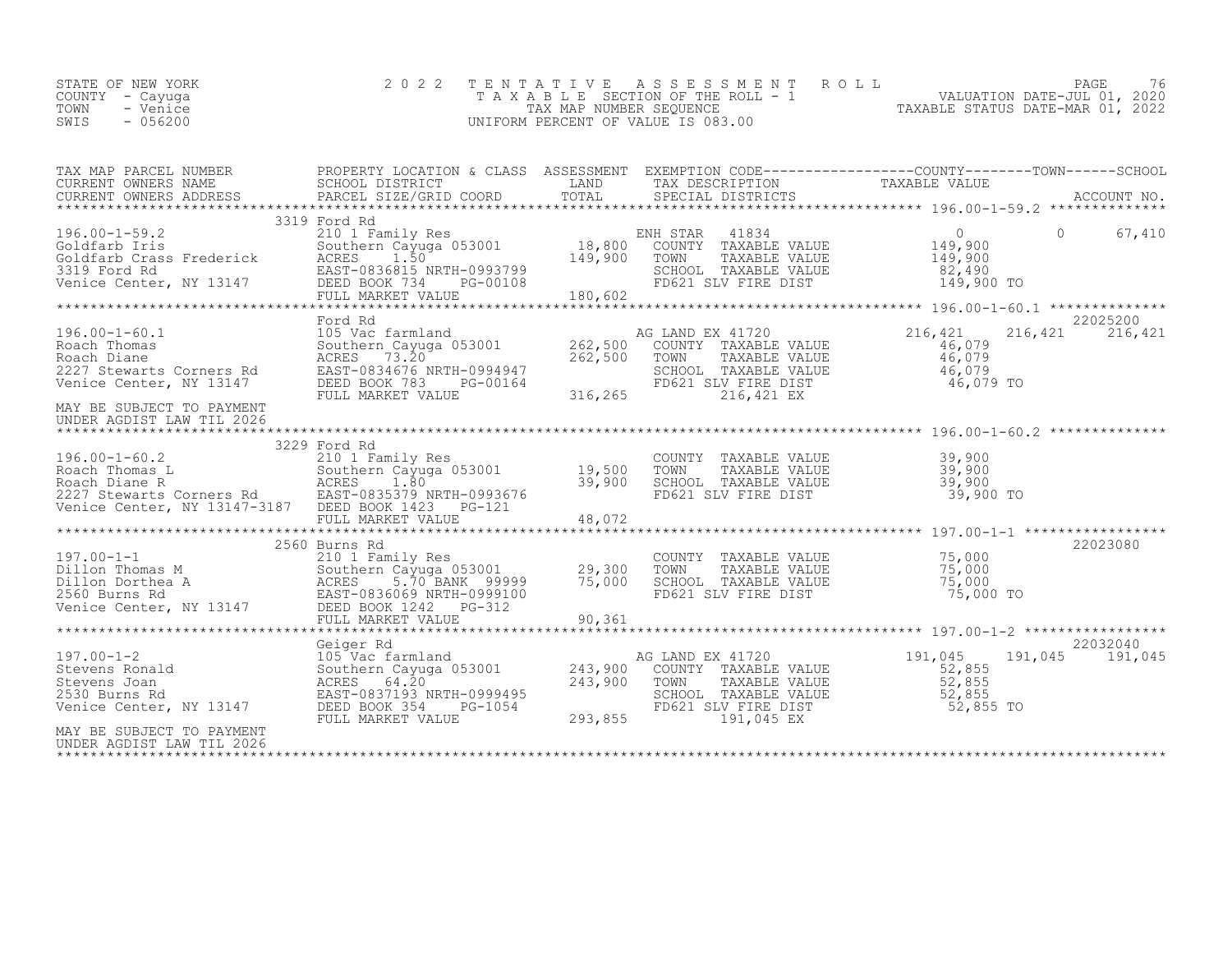| STATE OF NEW YORK<br>COUNTY - Cayuga<br>- Venice<br>TOWN<br>SWIS<br>$-056200$                                                                                                                                                                                                                                                                                     | 2 0 2 2                                                                         | T E N T A T I V E | TENTATIVE ASSESSMENT ROLL<br>TAXABLE SECTION OF THE ROLL - 1 VALUATION DATE-JUL 01, 2020<br>TAX MAP NUMBER SEQUENCE TAXABLE STATUS DATE-MAR 01, 2022<br>INIFORM PERCENT OF VALUE IS 083.00<br>UNIFORM PERCENT OF VALUE IS 083.00 |          |                                       |
|-------------------------------------------------------------------------------------------------------------------------------------------------------------------------------------------------------------------------------------------------------------------------------------------------------------------------------------------------------------------|---------------------------------------------------------------------------------|-------------------|----------------------------------------------------------------------------------------------------------------------------------------------------------------------------------------------------------------------------------|----------|---------------------------------------|
| TAX MAP PARCEL NUMBER PROPERTY LOCATION & CLASS ASSESSMENT EXEMPTION CODE----------------COUNTY--------TOWN------SCHOOL CURRENT OWNERS NAME SCHOOL DISTRICT LAND TAX DESCRIPTION TAXABLE VALUE<br>CURRENT OWNERS ADDRESS PARCEL S                                                                                                                                 |                                                                                 |                   |                                                                                                                                                                                                                                  |          |                                       |
| $197.00 - 1 - 3$ 2603<br>$\begin{tabular}{lllllllllllllllllll} \textbf{197.00--1-3} & \textbf{2603 Booth Rd} & \textbf{241 Rural res\& 241 Rural res\& 242,400 ENH STR & 41720 & 147,965 & 147,965 & 147,965 & 147,965 & 147,965 & 147,965 & 147,965 & 147,965 & 147,965 & 147,965 & 147,965 & 147,965 & 147,965 & 147,965 & 147,96$<br>MAY BE SUBJECT TO PAYMENT | 2603 Booth Rd                                                                   |                   |                                                                                                                                                                                                                                  | $\sim$ 0 | 22004050<br>147,965 147,965<br>67,410 |
| UNDER AGDIST LAW TIL 2026                                                                                                                                                                                                                                                                                                                                         |                                                                                 |                   |                                                                                                                                                                                                                                  |          |                                       |
| XAMIN'S CONCRET CONTROLLER CONTROLLER CONTROLLER CONTROLLER CONTROLLER CONTROLLER CONTROLLER CONTROLLER CONTROLLER CONTROLLER CONTROLLER CONTROLLER CONTROLLER CONTROLLER CONTROLLER CONTROLLER CONTROLLER CONTROLLER CONTROLL                                                                                                                                    |                                                                                 |                   |                                                                                                                                                                                                                                  |          | 22004040<br>331, 533 331, 533         |
| UNDER AGDIST LAW TIL 2026                                                                                                                                                                                                                                                                                                                                         |                                                                                 |                   |                                                                                                                                                                                                                                  |          |                                       |
| OFF Lyons Rd<br>OFF Lyons Rd<br>COUNTY TAXABLE VALUE 4,600<br>GULIVET John P Southern Cayuga 053001<br>SO27 BLUEFIELD Rd<br>AUBURN, NY 13021 EAST-08449994783<br>DEED BOOK 1187 PG-118<br>DEED BOOK 1187 PG-118<br>FULL MARKET VALUE 5,542<br>FU                                                                                                                  |                                                                                 |                   |                                                                                                                                                                                                                                  |          | 22033160                              |
|                                                                                                                                                                                                                                                                                                                                                                   |                                                                                 |                   |                                                                                                                                                                                                                                  |          |                                       |
|                                                                                                                                                                                                                                                                                                                                                                   | OFF Lyons Rd<br>ACRES 15.00<br>EAST-0845959 NRTH-0999762<br>DEED BOOK 835 PG-97 |                   |                                                                                                                                                                                                                                  |          | 22017120                              |
|                                                                                                                                                                                                                                                                                                                                                                   |                                                                                 |                   |                                                                                                                                                                                                                                  |          |                                       |
| 197.00-1-7<br>Kahl Christopher D<br>2595 Lyons Rd<br>Moravia, NY 13118<br>Moravia, NY 13118<br>The BOSS DEED BOOK 835<br>THE PRESS TO BEED BOOK 835<br>THE PRESS TO BEED BOOK 835<br>THE PRESS TO BEED BOOK 835<br>THE PRESS TO BEED BOOK 835<br>T                                                                                                                |                                                                                 |                   | COUNTY TAXABLE VALUE $17,800$<br>TOWN TAXABLE VALUE $17,800$<br>SCHOOL TAXABLE VALUE $17,800$<br>FD621 SLV FIRE DIST $17,800$                                                                                                    |          | 22039080                              |
|                                                                                                                                                                                                                                                                                                                                                                   |                                                                                 |                   |                                                                                                                                                                                                                                  |          |                                       |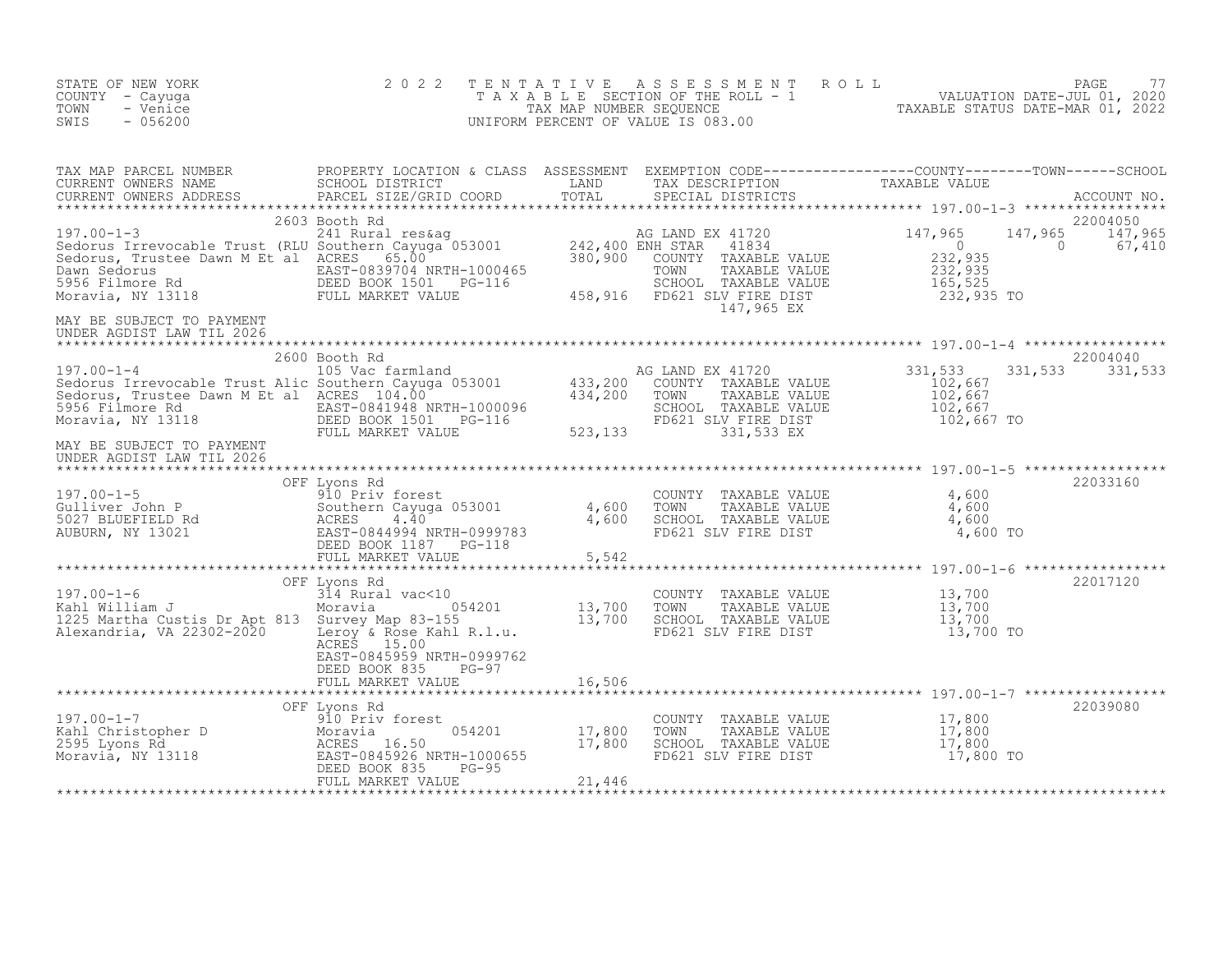| STATE OF NEW YORK | 2022 TENTATIVE ASSESSMENT ROLL        |                                  | PAGE                        | 78 |
|-------------------|---------------------------------------|----------------------------------|-----------------------------|----|
| COUNTY – Cayuga   | T A X A B L E SECTION OF THE ROLL - 1 |                                  | VALUATION DATE-JUL 01, 2020 |    |
| TOWN<br>- Venice  | TAX MAP NUMBER SEOUENCE               | TAXABLE STATUS DATE-MAR 01, 2022 |                             |    |
| - 056200<br>SWIS  | UNIFORM PERCENT OF VALUE IS 083.00    |                                  |                             |    |
|                   |                                       |                                  |                             |    |

| TAX MAP PARCEL NUMBER                                                                                                                                                                                                                                                                 | PROPERTY LOCATION & CLASS ASSESSMENT EXEMPTION CODE----------------COUNTY-------TOWN-----SCHOOL |         |                                                                                    |            |             |
|---------------------------------------------------------------------------------------------------------------------------------------------------------------------------------------------------------------------------------------------------------------------------------------|-------------------------------------------------------------------------------------------------|---------|------------------------------------------------------------------------------------|------------|-------------|
| CURRENT OWNERS NAME<br>CURRENT OWNERS ADDRESS                                                                                                                                                                                                                                         | SCHOOL DISTRICT LAND<br>PARCEL SIZE/GRID COORD                                                  | TOTAL   | TAX DESCRIPTION TAXABLE VALUE<br>SPECIAL DISTRICTS                                 |            | ACCOUNT NO. |
|                                                                                                                                                                                                                                                                                       |                                                                                                 |         |                                                                                    |            |             |
|                                                                                                                                                                                                                                                                                       | OFF Lyons Rd                                                                                    |         |                                                                                    |            | 22018130    |
|                                                                                                                                                                                                                                                                                       |                                                                                                 |         |                                                                                    |            |             |
|                                                                                                                                                                                                                                                                                       |                                                                                                 |         |                                                                                    |            |             |
|                                                                                                                                                                                                                                                                                       |                                                                                                 |         |                                                                                    |            |             |
|                                                                                                                                                                                                                                                                                       |                                                                                                 |         |                                                                                    |            |             |
|                                                                                                                                                                                                                                                                                       |                                                                                                 |         |                                                                                    |            |             |
|                                                                                                                                                                                                                                                                                       |                                                                                                 |         |                                                                                    |            |             |
|                                                                                                                                                                                                                                                                                       |                                                                                                 |         |                                                                                    |            |             |
|                                                                                                                                                                                                                                                                                       | 2595 Lyons Rd                                                                                   |         |                                                                                    |            | 22039070    |
|                                                                                                                                                                                                                                                                                       |                                                                                                 |         |                                                                                    |            |             |
|                                                                                                                                                                                                                                                                                       |                                                                                                 |         |                                                                                    |            |             |
|                                                                                                                                                                                                                                                                                       |                                                                                                 |         |                                                                                    |            |             |
|                                                                                                                                                                                                                                                                                       |                                                                                                 |         |                                                                                    |            |             |
|                                                                                                                                                                                                                                                                                       |                                                                                                 |         |                                                                                    |            |             |
|                                                                                                                                                                                                                                                                                       |                                                                                                 |         |                                                                                    |            |             |
| $\begin{array}{cccccccc} 197.00-1-9 & 2595 & \text{Lyons Ka} & 20008 & \text{Meas} & 26,700 & 26,700 & 26,700 & 26,700 & 26,700 & 26,700 & 26,700 & 26,700 & 26,700 & 26,700 & 26,700 & 26,700 & 26,700 & 26,700 & 26,700 & 26,700 & 26,700 & 26,700 & 26,700 & 26,700 & 26,700 & 26$ |                                                                                                 |         |                                                                                    |            | 22021110    |
|                                                                                                                                                                                                                                                                                       |                                                                                                 |         |                                                                                    |            |             |
|                                                                                                                                                                                                                                                                                       |                                                                                                 |         |                                                                                    |            |             |
|                                                                                                                                                                                                                                                                                       |                                                                                                 |         |                                                                                    |            |             |
|                                                                                                                                                                                                                                                                                       |                                                                                                 |         |                                                                                    |            |             |
|                                                                                                                                                                                                                                                                                       |                                                                                                 |         |                                                                                    |            |             |
|                                                                                                                                                                                                                                                                                       |                                                                                                 |         |                                                                                    |            |             |
|                                                                                                                                                                                                                                                                                       |                                                                                                 |         |                                                                                    |            |             |
|                                                                                                                                                                                                                                                                                       |                                                                                                 |         |                                                                                    |            |             |
|                                                                                                                                                                                                                                                                                       |                                                                                                 |         |                                                                                    |            | 22007140    |
|                                                                                                                                                                                                                                                                                       |                                                                                                 |         |                                                                                    |            |             |
|                                                                                                                                                                                                                                                                                       |                                                                                                 |         |                                                                                    |            |             |
|                                                                                                                                                                                                                                                                                       |                                                                                                 |         |                                                                                    |            |             |
|                                                                                                                                                                                                                                                                                       |                                                                                                 |         |                                                                                    |            |             |
|                                                                                                                                                                                                                                                                                       |                                                                                                 |         |                                                                                    |            |             |
|                                                                                                                                                                                                                                                                                       |                                                                                                 |         |                                                                                    |            |             |
|                                                                                                                                                                                                                                                                                       | Lyons Rd                                                                                        |         |                                                                                    |            | 22017140    |
|                                                                                                                                                                                                                                                                                       |                                                                                                 |         |                                                                                    |            |             |
|                                                                                                                                                                                                                                                                                       |                                                                                                 |         |                                                                                    |            |             |
|                                                                                                                                                                                                                                                                                       |                                                                                                 |         |                                                                                    |            |             |
|                                                                                                                                                                                                                                                                                       |                                                                                                 |         |                                                                                    |            |             |
|                                                                                                                                                                                                                                                                                       |                                                                                                 |         |                                                                                    |            |             |
|                                                                                                                                                                                                                                                                                       |                                                                                                 |         |                                                                                    |            |             |
|                                                                                                                                                                                                                                                                                       |                                                                                                 |         |                                                                                    |            |             |
|                                                                                                                                                                                                                                                                                       | 3969 Long Hill Rd                                                                               |         |                                                                                    |            | 22004110    |
|                                                                                                                                                                                                                                                                                       |                                                                                                 |         |                                                                                    |            |             |
|                                                                                                                                                                                                                                                                                       |                                                                                                 |         | COUNTY TAXABLE VALUE<br>TOWN TAXABLE VALUE 237,800<br>SCHOOL TAXABLE VALUE 237,800 |            |             |
|                                                                                                                                                                                                                                                                                       |                                                                                                 |         | SCHOOL TAXABLE VALUE<br>FD621 SLV FIRE DIST                                        |            |             |
|                                                                                                                                                                                                                                                                                       |                                                                                                 |         |                                                                                    | 237,800 TO |             |
| 197.00-1-13.11<br>Kilmartin Karen R<br>Palladino Linda K<br>Palladino Linda K<br>Photo 197.00-1-13; 13.1<br>959 N. Park Avenue Ext.<br>Redding, CT 06896<br>Redding, CT 06896<br>2021-198 Lots A & B                                                                                  | ACRES 46.61                                                                                     |         |                                                                                    |            |             |
|                                                                                                                                                                                                                                                                                       | EAST-0848470 NRTH-0997430                                                                       |         |                                                                                    |            |             |
|                                                                                                                                                                                                                                                                                       | DEED BOOK 4149 PG-308                                                                           |         |                                                                                    |            |             |
|                                                                                                                                                                                                                                                                                       | FULL MARKET VALUE                                                                               | 286,506 |                                                                                    |            |             |
|                                                                                                                                                                                                                                                                                       |                                                                                                 |         |                                                                                    |            |             |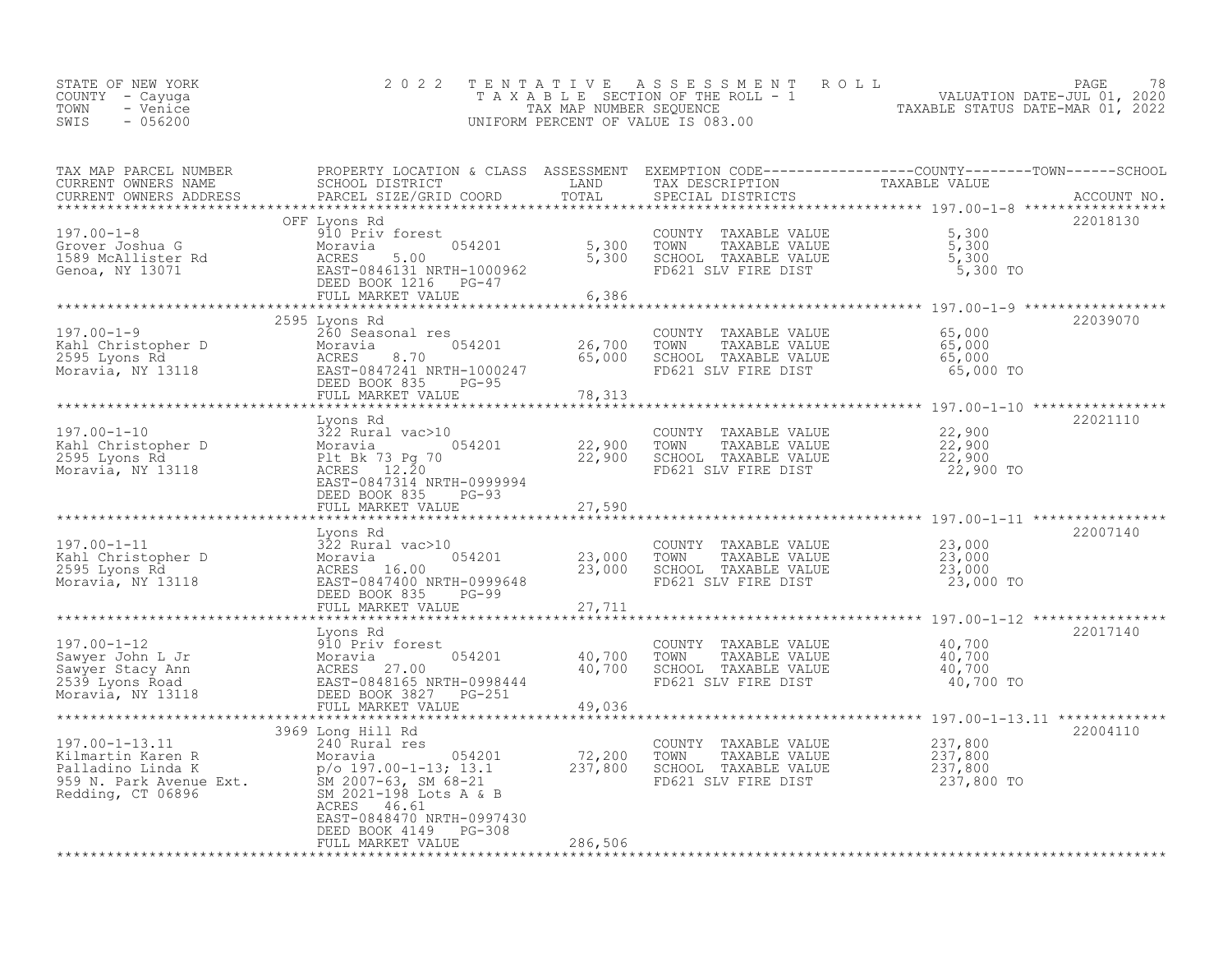| STATE OF NEW YORK<br>COUNTY - Cayuga<br>TOWN<br>- Venice<br>SWIS<br>$-056200$                           | 2 0 2 2<br>T E N T A T I V E                                                                                                                                                                                                                        |                                | A S S E S S M E N T<br>ROLL<br>TAXABLE SECTION OF THE ROLL - 1 WALUATION DATE-JUL 01, 2020<br>TAX MAP NUMBER SEQUENCE TAXABLE STATUS DATE-MAR 01, 2022<br>UNIFORM PERCENT OF VALUE IS 083.00 |                                                             | 79<br>PAGE |
|---------------------------------------------------------------------------------------------------------|-----------------------------------------------------------------------------------------------------------------------------------------------------------------------------------------------------------------------------------------------------|--------------------------------|----------------------------------------------------------------------------------------------------------------------------------------------------------------------------------------------|-------------------------------------------------------------|------------|
| TAX MAP PARCEL NUMBER<br>CURRENT OWNERS NAME<br>CURRENT OWNERS ADDRESS                                  |                                                                                                                                                                                                                                                     |                                |                                                                                                                                                                                              |                                                             |            |
| $197.00 - 1 - 13.12$<br>Webb Roy G Jr<br>2430 Lyons Rd<br>Moravia, NY 13118                             | Lyons Rd<br>Lyons Rd<br>314 Rural vac<10<br>Moravia 054201 9,500<br>p/o 197.00-1-13;13.1 9,500<br>SM 2007-63, SM 68-21<br>Max 2007-198 Notes<br>SM 2021-198 Lot C<br>FRNT 149.19 DPTH<br>68.18<br>EAST-0849570 NRTH-0996495<br>DEED BOOK 4186 PG-79 |                                | COUNTY TAXABLE VALUE<br>TAXABLE VALUE<br>TOWN<br>SCHOOL TAXABLE VALUE<br>FD621 SLV FIRE DIST                                                                                                 | 9,500<br>9,500<br>9,500<br>9,500 TO                         | 22004110   |
|                                                                                                         | FULL MARKET VALUE                                                                                                                                                                                                                                   | 11,446                         |                                                                                                                                                                                              |                                                             |            |
| $197.00 - 1 - 14.1$<br>197.00-1-14.1<br>Donegal Farms I, LLC<br>1582 McAllister Road<br>Genoa, NY 13071 | 3901 Long Hill Rd<br>312 Vac w/imprv<br>Moravia 1954201<br>054201 86,300<br>317,300<br>p/o 197.00-1-14<br>$Sm$ 05-114<br>ACRES 44.60<br>EAST-0846982 NRTH-0998259                                                                                   |                                | COUNTY TAXABLE VALUE<br>TOWN<br>TAXABLE VALUE<br>SCHOOL TAXABLE VALUE<br>FD621 SLV FIRE DIST                                                                                                 | 317,300<br>317,300<br>317,300<br>317,300 TO                 | 22023090   |
|                                                                                                         | DEED BOOK 3719<br>PG-343<br>FULL MARKET VALUE                                                                                                                                                                                                       | 382,289<br>******************* |                                                                                                                                                                                              |                                                             |            |
| $197.00 - 1 - 15.3$<br>Hoellerer Dana G<br>3761 Long Hill Rd<br>Moravia, NY 13118-9395                  | 3761 Long Hill Rd<br>270 Mfg housing<br>$10t$ 3 054201<br>Moravia<br>Sm 91-76 Lot 3<br>5.20<br>ACRES<br>EAST-0844778 NRTH-0998274<br>DEED BOOK 1416 PG-293                                                                                          | 28,000<br>61,000               | COUNTY TAXABLE VALUE<br>TAXABLE VALUE<br>TOWN<br>SCHOOL TAXABLE VALUE<br>FD621 SLV FIRE DIST                                                                                                 | 61,000<br>61,000<br>61,000<br>61,000 TO                     |            |
|                                                                                                         | FULL MARKET VALUE                                                                                                                                                                                                                                   | 73,494                         |                                                                                                                                                                                              |                                                             |            |
|                                                                                                         |                                                                                                                                                                                                                                                     |                                |                                                                                                                                                                                              |                                                             |            |
| $197.00 - 1 - 15.4$<br>Gulliver John P<br>5027 Bluefield Rd<br>Auburn, NY 13021                         | 3775 Long Hill Rd<br>270 Mfg housing<br>Moravia 054201<br>S.m. 91-76, Lot 4<br>5.20<br>ACRES<br>EAST-0844976 NRTH-0998242<br>DEED BOOK 1187 PG-118                                                                                                  | 28,000<br>45,000<br>45,000     | COUNTY TAXABLE VALUE<br>TOWN<br>TAXABLE VALUE<br>SCHOOL TAXABLE VALUE<br>FD621 SLV FIRE DIST                                                                                                 | 45,000<br>45,000<br>45,000<br>45,000 TO                     |            |
|                                                                                                         | FULL MARKET VALUE                                                                                                                                                                                                                                   | 54,217                         |                                                                                                                                                                                              |                                                             |            |
|                                                                                                         |                                                                                                                                                                                                                                                     |                                |                                                                                                                                                                                              | ********************** 197.00-1-15.5 **************         |            |
|                                                                                                         |                                                                                                                                                                                                                                                     | 28,000<br>126,200              | BAS STAR<br>41854<br>TAXABLE VALUE<br>COUNTY<br>TOWN<br>TAXABLE VALUE<br>SCHOOL TAXABLE VALUE<br>FD621 SLV FIRE DIST                                                                         | $\circ$<br>0<br>126, 200<br>126,200<br>99,200<br>126,200 TO | 27,000     |
|                                                                                                         | FULL MARKET VALUE                                                                                                                                                                                                                                   | 152,048                        |                                                                                                                                                                                              |                                                             |            |
|                                                                                                         |                                                                                                                                                                                                                                                     |                                |                                                                                                                                                                                              |                                                             |            |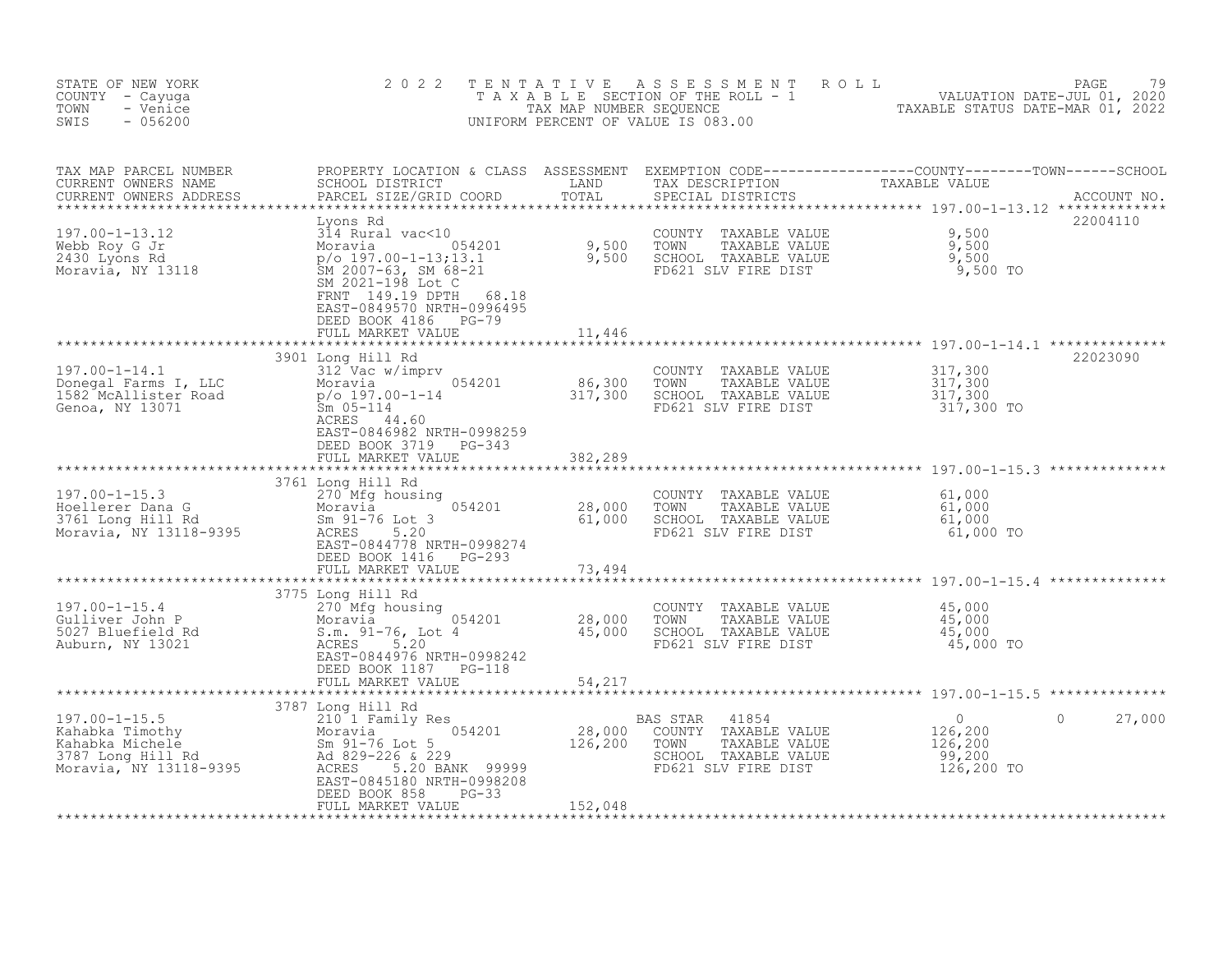| STATE OF NEW YORK<br>COUNTY - Cayuga<br>- Venice<br>TOWN<br>$-056200$<br>SWIS                                                                                                                                                                          | 2 0 2 2                                                                                                              | TENTATIVE | UNIFORM PERCENT OF VALUE IS 083.00                                                                                                                                                         | FENTATIVE ASSESSMENT ROLL<br>TAXABLE SECTION OF THE ROLL - 1 VALUATION DATE-JUL 01, 2020<br>TAX MAP NUMBER SEQUENCE TAXABLE STATUS DATE-MAR 01, 2022<br>INIFORM PERCENT OF VALUE IS 083 00 |
|--------------------------------------------------------------------------------------------------------------------------------------------------------------------------------------------------------------------------------------------------------|----------------------------------------------------------------------------------------------------------------------|-----------|--------------------------------------------------------------------------------------------------------------------------------------------------------------------------------------------|--------------------------------------------------------------------------------------------------------------------------------------------------------------------------------------------|
|                                                                                                                                                                                                                                                        |                                                                                                                      |           |                                                                                                                                                                                            |                                                                                                                                                                                            |
|                                                                                                                                                                                                                                                        |                                                                                                                      |           |                                                                                                                                                                                            |                                                                                                                                                                                            |
| 19/.00-1-15.7<br>Sherboneau Deborah<br>Sherboneau David<br>Sherboneau David<br>Sherboneau David<br>Sherboneau David<br>Sherboneau David<br>Sherboneau David<br>Sherboneau David<br>Sherboneau David<br>Sherboneau David<br>Sherboneau David<br>Sherbon |                                                                                                                      |           | COUNTY TAXABLE VALUE 55,000<br>TOWN TAXABLE VALUE 55,000<br>SCHOOL TAXABLE VALUE 55,000<br>FD621 SLV FIRE DIST 55,000 TO                                                                   |                                                                                                                                                                                            |
| 3819 Long Hill Rd<br>270 Mfg housing<br>Davenport Ashley<br>28,000<br>2106 Moravia Venice Townline R Sm 91-76 Lot 8<br>Moravia, NY 13118-3462<br>20000<br>20000<br>20000<br>20000<br>20000<br>20000<br>20000<br>20000<br>20000<br>20000<br>20000       | 3819 Long Hill Rd<br>ACRES 5.20 BANK 99999<br>EAST-0845786 NRTH-0998109<br>DEED BOOK 1607 PG-32<br>FULL MARKET VALUE | 49,398    | COUNTY TAXABLE VALUE $\begin{array}{cccc} 41,000 \ 1000 \ 1000 \ 11000 \ 11000 \ 12000 \ 13000 \ 14000 \ 15000 \ 15000 \ 16000 \ 17000 \ 17000 \ 17000 \ 18000 \ 19000 \ 1000 \end{array}$ |                                                                                                                                                                                            |
| 197.00-1-15.11<br>Martin Amy L Moravia (197.00-1-15.11 MM Moravia (210 1 Family Res<br>Moravia (27,800 TOWN TAXABLE VALUE<br>Moravia (27,800 TOWN TAXABLE VALUE<br>Moravia (27,800 TOWN TAXABLE VALUE<br>Moravia (27,800 TOWN TAXABLE V                | 3741 Long Hill Rd                                                                                                    |           | COUNTY TAXABLE VALUE $119,000$<br>TOWN TAXABLE VALUE $119,000$<br>SCHOOL TAXABLE VALUE $119,000$<br>FD621 SLV FIRE DIST $119,000$ TO                                                       | 22021080                                                                                                                                                                                   |
| 197.00-1-15.12<br>Leonard Ronald L. Moravia 054201<br>3749 Long Hill Rd Sm 91-76 Lot 2<br>Moravia, NY 13118<br>Moravia, NY 13118<br>SM 228 5.16 BANK 99997<br>EAET 0844574 NRTH-0998307<br>DEED BOOK 1328 PG-81                                        | 3749 Long Hill Rd<br>210 <sup>'</sup> 1 Family Res<br>DEED BOOK 1328 PG-81<br>FULL MARKET VALUE                      | 130,723   | COUNTY TAXABLE VALUE<br>TOWN<br>TAXABLE VALUE<br>SCHOOL TAXABLE VALUE<br>FD621 SLV FIRE DIST                                                                                               | 108,500<br>$108,500$<br>108,500<br>108,500 TO                                                                                                                                              |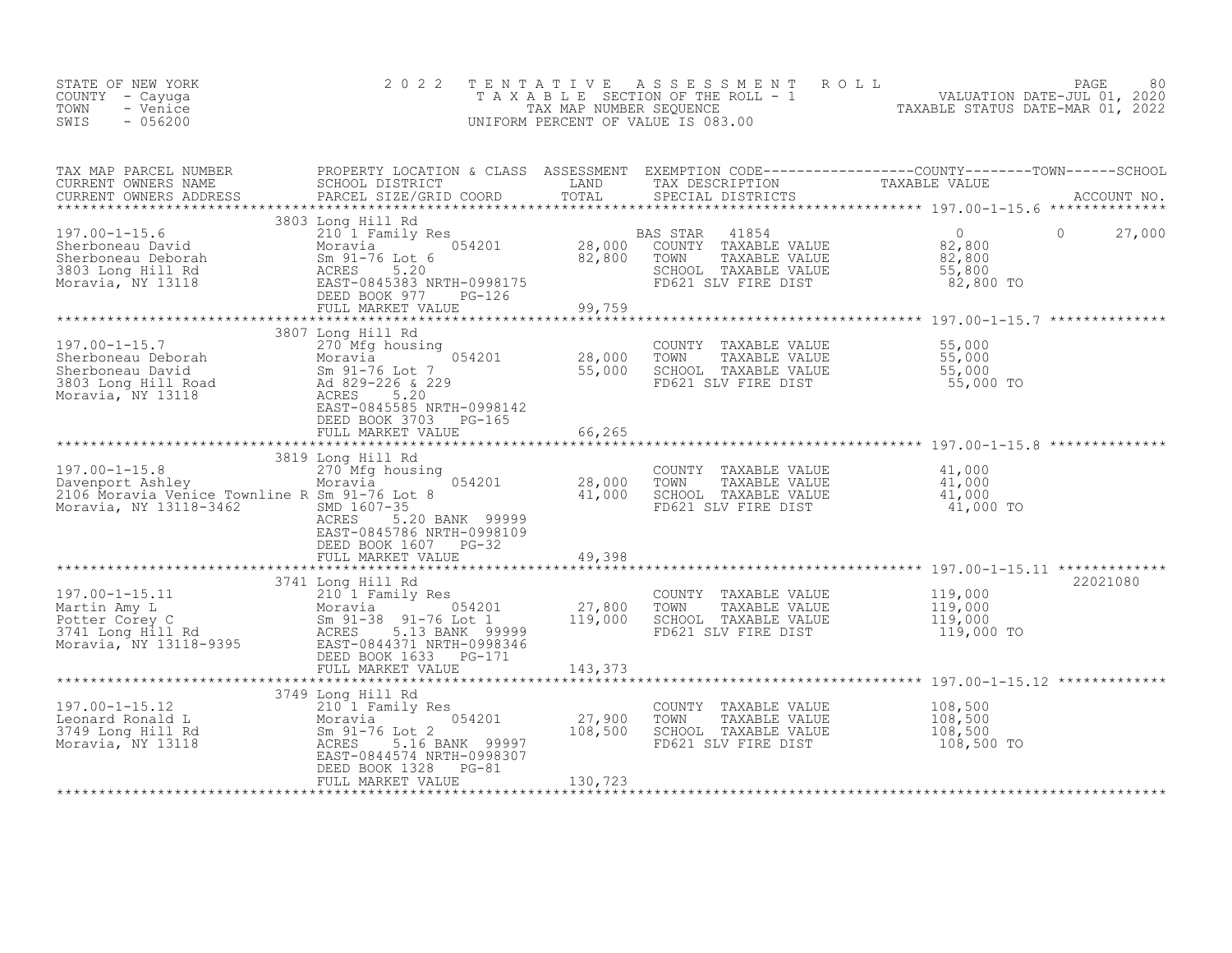| STATE OF NEW YORK<br>COUNTY - Cayuga<br>- Venice<br>TOWN<br>$-056200$<br>SWIS                                                    | 2 0 2 2                                                                                                                                                                                                                                                                                                                                                       | TENTATIVE                     | ASSESSMENT ROLL<br>UNIFORM PERCENT OF VALUE IS 083.00                                                                                                     | T A X A B L E SECTION OF THE ROLL - 1 VALUATION DATE-JUL 01, 2020                                                                               | 81<br>PAGE                               |
|----------------------------------------------------------------------------------------------------------------------------------|---------------------------------------------------------------------------------------------------------------------------------------------------------------------------------------------------------------------------------------------------------------------------------------------------------------------------------------------------------------|-------------------------------|-----------------------------------------------------------------------------------------------------------------------------------------------------------|-------------------------------------------------------------------------------------------------------------------------------------------------|------------------------------------------|
| TAX MAP PARCEL NUMBER<br>CURRENT OWNERS NAME<br>CURRENT OWNERS ADDRESS                                                           | PARCEL SIZE/GRID COORD                                                                                                                                                                                                                                                                                                                                        | TOTAL                         |                                                                                                                                                           |                                                                                                                                                 |                                          |
| $197.00 - 1 - 15.92$                                                                                                             | 3831 Long Hill Rd<br>240 Rural res<br>Cuerrette Edward R<br>Guerrette Edward R<br>Guerrette Lisa Sm 91-76 Lot 9,10 P/o 12 236,100 AGED T<br>3831 Long Hill Rd Ad 829-226,229,917-25 ENH STAR<br>Moravia, NY 13118-9394 Incl97-1-43.2,43.12,15.91 COUNTY<br>ACRES 18.89<br>EAST-0846086 NRTH-0998375<br>DEED BOOK 849<br>PG-196<br>FULL MARKET VALUE           | $284 \text{ } 45^{\circ}$     | AGED C<br>41802<br>41803<br>41804<br>ENH STAR<br>41834<br>TAXABLE VALUE<br>COUNTY<br>TOWN<br>TAXABLE VALUE<br>SCHOOL TAXABLE VALUE<br>FD621 SLV FIRE DIST | 118,050<br>$\Omega$<br>$\bigcirc$<br>94,440<br>$\circ$<br>$\overline{0}$<br>$\Omega$<br>$\Omega$<br>118,050<br>141,660<br>121,470<br>236,100 TO | $\Omega$<br>$\Omega$<br>47,220<br>67,410 |
|                                                                                                                                  |                                                                                                                                                                                                                                                                                                                                                               |                               |                                                                                                                                                           |                                                                                                                                                 |                                          |
| 197.00-1-15.212<br>Dotson Elsie S<br>109 East St Unit 18<br>Morris, CT 06763                                                     | 3916 Long Hill Rd<br>210 1 $r_{\text{dust1}}$ 054201<br>Moravia p/o 197.00-1-15.21 98,900<br>$\frac{C_{m}}{C_{m}}$ 2008-215<br>$\frac{C_{m}}{C_{m}}$ and $\frac{C_{m}}{C_{m}}$ and $\frac{C_{m}}{C_{m}}$ and $\frac{C_{m}}{C_{m}}$ and $\frac{C_{m}}{C_{m}}$ and $\frac{C_{m}}{C_{m}}$<br>ACRES<br>1.37<br>EAST-0846732 NRTH-0996794<br>DEED BOOK 1369 PG-182 |                               | 41834<br>ENH STAR<br>COUNTY TAXABLE VALUE<br>TOWN<br>TAXABLE VALUE<br>SCHOOL TAXABLE VALUE<br>FD621 SLV FIRE DIST                                         | $\overline{0}$<br>$\Omega$<br>98,900<br>98,900<br>31,490<br>98,900 TO                                                                           | 67,410                                   |
|                                                                                                                                  |                                                                                                                                                                                                                                                                                                                                                               |                               |                                                                                                                                                           |                                                                                                                                                 |                                          |
| 197.00-1-15.216<br>Mandan Enterprises, LLC<br>44 Cedar Lake Rd<br>Chester, CT 06412                                              | 3830 Long Hill Rd<br>582 Camping park<br>054201<br>Moravia<br>SM2005-63<br>$p$ /o 197.00-1-15.211<br>Owasco Hill RV Campground<br>ACRES 100.92<br>EAST-0845600 NRTH-0996565<br>DEED BOOK 1211    PG-301<br>FULL MARKET VALUE                                                                                                                                  | 108,800<br>143,800<br>173,253 | COUNTY TAXABLE VALUE<br>TAXABLE VALUE<br>TOWN<br>SCHOOL TAXABLE VALUE<br>FD621 SLV FIRE DIST                                                              | 143,800<br>143,800<br>143,800<br>143,800<br>143,800 TO                                                                                          |                                          |
|                                                                                                                                  |                                                                                                                                                                                                                                                                                                                                                               |                               |                                                                                                                                                           |                                                                                                                                                 |                                          |
| $197.00 - 1 - 16.3$<br>197.00-1-16.3<br>Smith Steven F Jr<br>Smith Tracy L<br>3564 Long Hill Rd<br>Moravia, NY 13118<br>2007-180 | 3564 Long Hill Rd<br>210 1 Family Res<br>Southern Cayuga 053001<br>ACRES<br>2.00 BANK 99999<br>EAST-0841259 NRTH-0998053<br>DEED BOOK 1688<br><b>PG-294</b><br>FULL MARKET VALUE                                                                                                                                                                              | 20,000<br>133,000<br>160,241  | COUNTY TAXABLE VALUE<br>TOWN<br>TAXABLE VALUE<br>SCHOOL TAXABLE VALUE<br>FD621 SLV FIRE DIST                                                              | 133,000<br>133,000<br>133,000<br>133,000 TO                                                                                                     |                                          |
|                                                                                                                                  |                                                                                                                                                                                                                                                                                                                                                               |                               |                                                                                                                                                           |                                                                                                                                                 |                                          |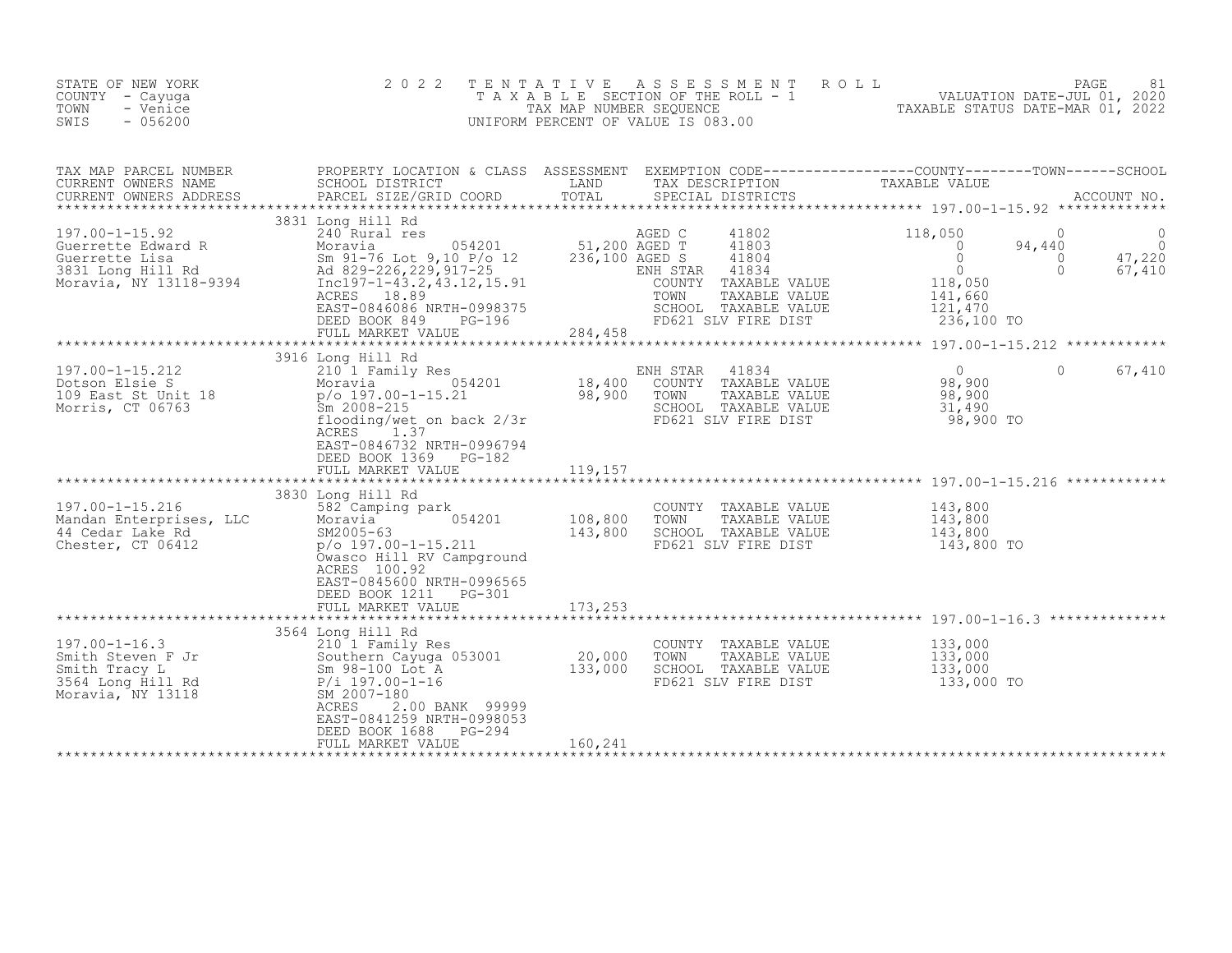| STATE OF NEW YORK<br>COUNTY<br>- Cayuqa<br>TOWN<br>- Venice<br>$-056200$<br>SWIS                             | 2 0 2 2<br>TAXABLE                                                                                                                                                                      | T E N T A T I V E<br>TAX MAP NUMBER SEQUENCE | A S S E S S M E N T<br>SECTION OF THE ROLL - 1<br>UNIFORM PERCENT OF VALUE IS 083.00                                                                                  | ROLL<br>TAXABLE STATUS DATE-MAR 01, 2022                                                | PAGE<br>82<br>VALUATION DATE-JUL 01, 2020       |
|--------------------------------------------------------------------------------------------------------------|-----------------------------------------------------------------------------------------------------------------------------------------------------------------------------------------|----------------------------------------------|-----------------------------------------------------------------------------------------------------------------------------------------------------------------------|-----------------------------------------------------------------------------------------|-------------------------------------------------|
| TAX MAP PARCEL NUMBER<br>CURRENT OWNERS NAME<br>CURRENT OWNERS ADDRESS<br>************************           | PROPERTY LOCATION & CLASS ASSESSMENT<br>SCHOOL DISTRICT<br>PARCEL SIZE/GRID COORD                                                                                                       | LAND<br>TOTAL                                | EXEMPTION CODE-----------------COUNTY-------TOWN------SCHOOL<br>TAX DESCRIPTION<br>SPECIAL DISTRICTS                                                                  | TAXABLE VALUE                                                                           | ACCOUNT NO.<br>**************                   |
| $197.00 - 1 - 16.5$<br>Bates Stephen<br>Bates Barbara<br>3552 Long Hill Rd<br>Moravia, NY 13118              | 3552 Long Hill Rd<br>240 Rural res<br>Southern Cayuga 053001<br>$Sm$ 08-30<br>p/o 197.00-1-16.111<br>ACRES<br>12.88 BANK 99999<br>EAST-0841195 NRTH-0997664<br>DEED BOOK 1343<br>PG-154 | 25,500<br>159,900                            | 41854<br><b>BAS STAR</b><br>COUNTY TAXABLE VALUE<br>TOWN<br>TAXABLE VALUE<br>SCHOOL TAXABLE VALUE<br>FD621 SLV FIRE DIST                                              | $\overline{0}$<br>159,900<br>159,900<br>132,900<br>159,900 TO                           | 22004070<br>$\Omega$<br>27,000                  |
|                                                                                                              | FULL MARKET VALUE                                                                                                                                                                       | 192,651                                      |                                                                                                                                                                       |                                                                                         |                                                 |
| $197.00 - 1 - 16.12$<br>Adams Cheryl<br>2455 East Venice Rd<br>Moravia, NY 13118                             | 2455 East Venice Rd<br>210 1 Family Res<br>Southern Cayuga 053001<br>$Sm$ 2000-32<br>$P/O$ 197.00-1-16.1<br>ACRES<br>1.73<br>EAST-0841980 NRTH-0997346<br>DEED BOOK 1023<br>$PG-306$    |                                              | VET COM C 41132<br>19,300 VET COM T 41133<br>62,000 BAS STAR<br>41854<br>COUNTY TAXABLE VALUE<br>TOWN<br>TAXABLE VALUE<br>SCHOOL TAXABLE VALUE<br>FD621 SLV FIRE DIST | 12,450<br>$\overline{0}$<br>8,300<br>$\circ$<br>49,550<br>53,700<br>35,000<br>62,000 TO | $\Omega$<br>$\Omega$<br>0<br>27,000<br>$\Omega$ |
|                                                                                                              | FULL MARKET VALUE                                                                                                                                                                       | 74,699                                       |                                                                                                                                                                       |                                                                                         |                                                 |
| $197.00 - 1 - 16.42$<br>Swearingen John A.<br>Swearingen Theresa<br>3606 Long Hill Road<br>Moravia, NY 13118 | 3606 Long Hill Rd<br>210 1 Family Res<br>Southern Cayuga 053001<br>$p$ /o 197.00-1-16.4<br>SM 08-179<br>ACRES<br>1.18<br>EAST-0842356 NRTH-0997871                                      | 27,000<br>109,200                            | 41854<br>BAS STAR<br>COUNTY TAXABLE VALUE<br>TOWN<br>TAXABLE VALUE<br>SCHOOL TAXABLE VALUE<br>FD621 SLV FIRE DIST                                                     | $\circ$<br>109,200<br>109,200<br>82,200<br>109,200 TO                                   | 22004070<br>$\cap$<br>27,000                    |
|                                                                                                              | DEED BOOK 3718<br>PG-273<br>FULL MARKET VALUE                                                                                                                                           | 131,566                                      |                                                                                                                                                                       | *************** 197.00-1-16.411 ******                                                  |                                                 |
| 197.00-1-16.411<br>Swearingen John A<br>3606 Long Hill Rd<br>Moravia, NY 13118-9419                          | 3625 Long Hill Rd<br>210 1 Family Res<br>Southern Cayuga 053001<br>Inc 197-1-16.2 SM 2014-87<br>$P/O$ 197-1-16, 16.1, 16.11<br>16.111, 16.4, 16.41<br>ACRES<br>5.47                     | 28,700<br>56,000                             | COUNTY<br>TAXABLE VALUE<br>TOWN<br>TAXABLE VALUE<br>SCHOOL TAXABLE VALUE<br>FD621 SLV FIRE DIST                                                                       | 56,000<br>56,000<br>56,000<br>56,000 TO                                                 | 22004070                                        |
|                                                                                                              | EAST-0842923 NRTH-0999138<br>DEED BOOK 1552<br>PG-221<br>FULL MARKET VALUE                                                                                                              | 67,470                                       |                                                                                                                                                                       |                                                                                         |                                                 |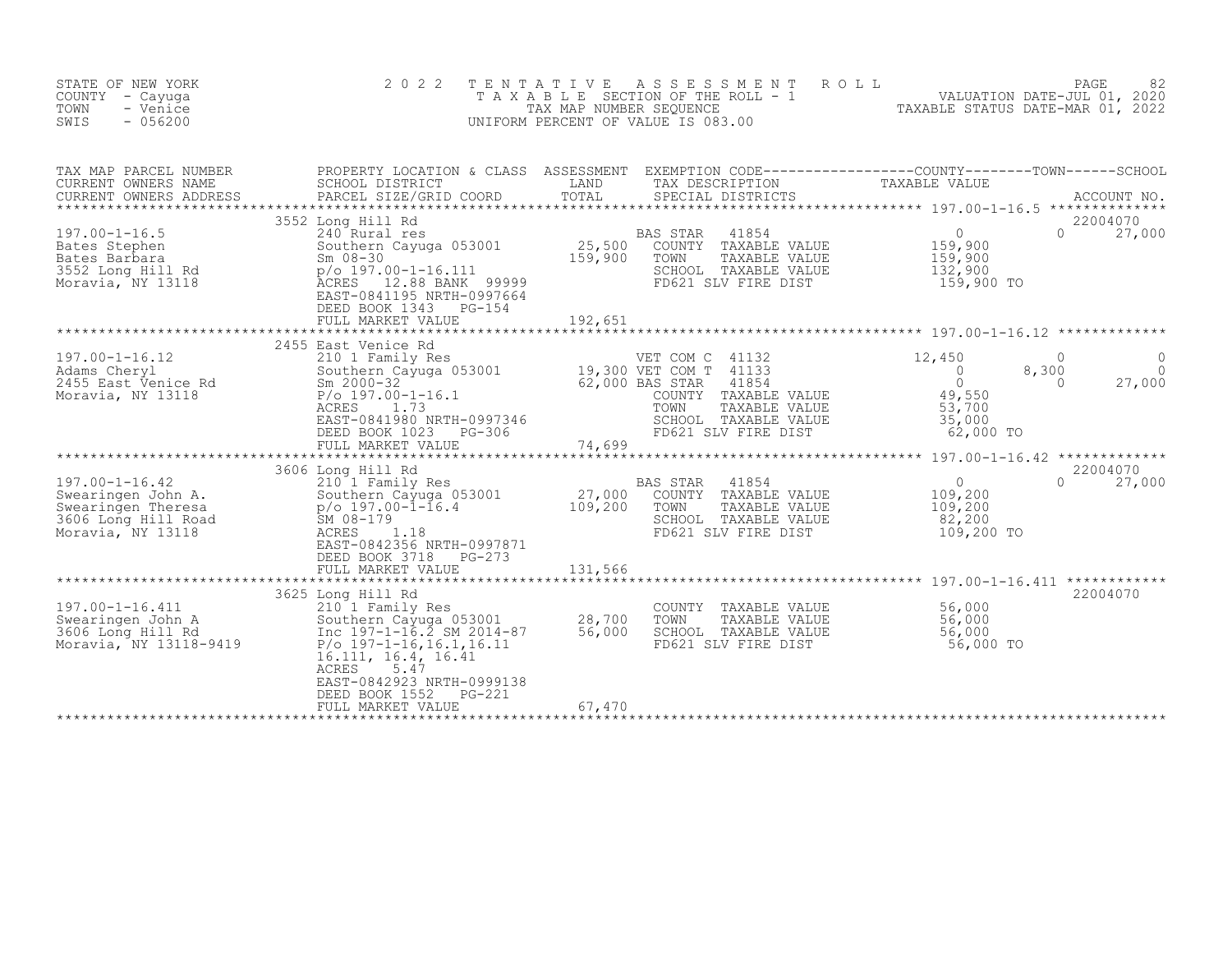| STATE OF NEW YORK<br>COUNTY - Cayuga<br>TOWN<br>- Venice<br>$-056200$<br>SWIS | 2022 TENTATIVE ASSESSMENT ROLL<br>TAXABLE SECTION OF THE ROLL - 1<br>TAX MAP NUMBER SEOUENCE<br>UNIFORM PERCENT OF VALUE IS 083.00 | 83<br>PAGE<br>VALUATION DATE-JUL 01, 2020<br>TAXABLE STATUS DATE-MAR 01, 2022 |
|-------------------------------------------------------------------------------|------------------------------------------------------------------------------------------------------------------------------------|-------------------------------------------------------------------------------|
|                                                                               |                                                                                                                                    |                                                                               |

| TAX MAP PARCEL NUMBER                                                                                                                                                                                                                                                                                                                                                                                                                                | PROPERTY LOCATION & CLASS ASSESSMENT EXEMPTION CODE-----------------COUNTY-------TOWN-----SCHOOL |  |         |                                                           |
|------------------------------------------------------------------------------------------------------------------------------------------------------------------------------------------------------------------------------------------------------------------------------------------------------------------------------------------------------------------------------------------------------------------------------------------------------|--------------------------------------------------------------------------------------------------|--|---------|-----------------------------------------------------------|
|                                                                                                                                                                                                                                                                                                                                                                                                                                                      |                                                                                                  |  | 633,178 | 22004070<br>633,178                                       |
| MAY BE SUBJECT TO PAYMENT<br>UNDER AGDIST LAW TIL 2026                                                                                                                                                                                                                                                                                                                                                                                               | Long Hill Rd                                                                                     |  |         | 22004060                                                  |
| $\begin{tabular}{l c c c c c} \multicolumn{1}{c}{\text{\small 3393} & \multicolumn{1}{c}{\text{\small 3394} & \multicolumn{1}{c}{\text{\small 3395} & \multicolumn{1}{c}{\text{\small 3399} & \multicolumn{1}{c}{\text{\small 3399} & \multicolumn{1}{c}{\text{\small 3399} & \multicolumn{1}{c}{\text{\small 3399} & \multicolumn{1}{c}{\text{\small 3399} & \multicolumn{1}{c}{\text{\small 3399} & \multicolumn{1}{c}{\text{\small 3399} & \mult$ |                                                                                                  |  |         | 22012070<br>$\circ$<br>$\overline{0}$<br>36,000<br>44,000 |
| 197.00-1-19<br>Stevens Ronald<br>Stevens Ronald<br>Stevens Joan MacRES 40.00<br>297,100 COUNTY TAXABLE VALUE<br>297,100 COUNTY TAXABLE VALUE<br>297,100 COUNTY TAXABLE VALUE<br>297,100 COUNTY TAXABLE VALUE<br>297,100 COUNTY TAXABLE VALUE<br><br>UNDER AGDIST LAW TIL 2026                                                                                                                                                                        | 2530 Burns Rd                                                                                    |  |         | 22032050<br>141,164<br>67,410                             |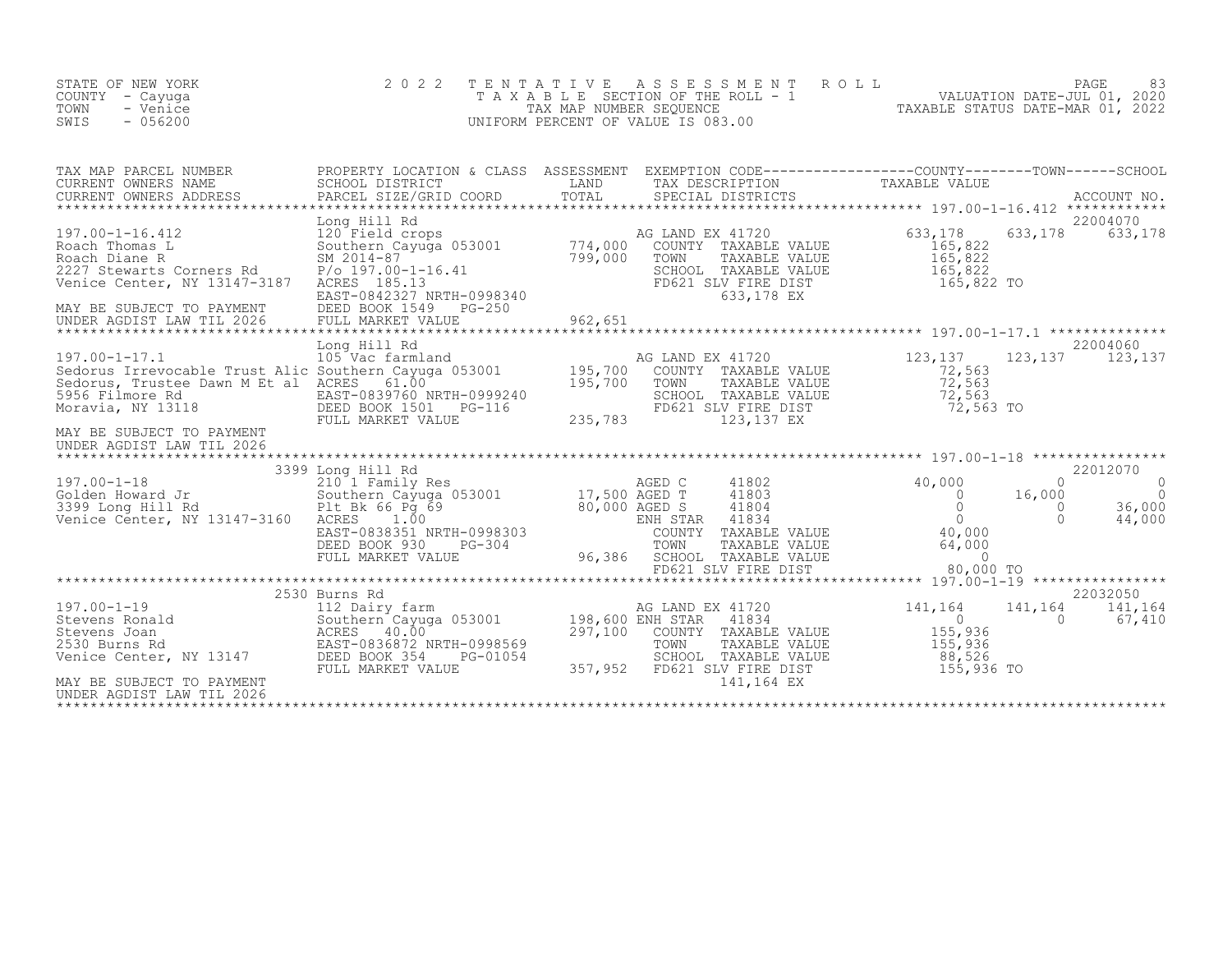| STATE OF NEW YORK<br>COUNTY - Cayuga<br>TOWN<br>- Venice<br>$-056200$<br>SWIS                                                                                                                                                                                                                                                                                              | 2 0 2 2 |  | TENTATIVE ASSESSMENT ROLL PAGE 84<br>TAXABLE SECTION OF THE ROLL - 1 VALUATION DATE-JUL 01, 2020<br>TAX MAP NUMBER SEQUENCE TAXABLE STATUS DATE-MAR 01, 2022<br>UNIFORM PERCENT OF VALUE IS 083.00 |               |
|----------------------------------------------------------------------------------------------------------------------------------------------------------------------------------------------------------------------------------------------------------------------------------------------------------------------------------------------------------------------------|---------|--|----------------------------------------------------------------------------------------------------------------------------------------------------------------------------------------------------|---------------|
|                                                                                                                                                                                                                                                                                                                                                                            |         |  |                                                                                                                                                                                                    |               |
|                                                                                                                                                                                                                                                                                                                                                                            |         |  |                                                                                                                                                                                                    |               |
| $[197.00-1-21$  \mbox{zero} \mbox{B201} \mbox{J001} \mbox{J011} \mbox{R3} \mbox{Stevens Richard} \\ 197.00-1-21$  \mbox{zero} \mbox{R4} \mbox{R4} \mbox{J01} \mbox{Family Res} \\ 2101 \mbox{S1} \mbox{Family Res} \\ 2101 \mbox{S1} \mbox{S201} \mbox{J01} \mbox{J01} \mbox{J01} \mbox{J01} \mbox{J01} \mbox{J01} \mbox{J01} \mbox{J$                                     |         |  |                                                                                                                                                                                                    |               |
|                                                                                                                                                                                                                                                                                                                                                                            |         |  |                                                                                                                                                                                                    |               |
| MAY BE SUBJECT TO PAYMENT                                                                                                                                                                                                                                                                                                                                                  |         |  |                                                                                                                                                                                                    |               |
| UNDER AGDIST LAW TIL 2026                                                                                                                                                                                                                                                                                                                                                  |         |  |                                                                                                                                                                                                    |               |
|                                                                                                                                                                                                                                                                                                                                                                            |         |  |                                                                                                                                                                                                    | $0 \t 27,000$ |
|                                                                                                                                                                                                                                                                                                                                                                            |         |  |                                                                                                                                                                                                    |               |
| $\begin{tabular}{c c c c c} \hline & EBED BOS/656587 NRTI-0998820 \\ \hline DEED BOS/6579 & FULL MARKET VALUDE \\ 197.00-1-24 & &3259 Long Hill Rd \\ 3259 Long Hill Rd \\ \hline \end{tabular} \hline \begin{tabular}{c c c} \hline & EUEI MARKET VALUE \\ 3259 Long Hill Rd \\ 40,000 & 40,000 & TOMN \\ 5259 Long Hill Rd \\ 52026030 & &20026030 \\ 52026030 & &20026$ |         |  |                                                                                                                                                                                                    |               |
|                                                                                                                                                                                                                                                                                                                                                                            |         |  |                                                                                                                                                                                                    |               |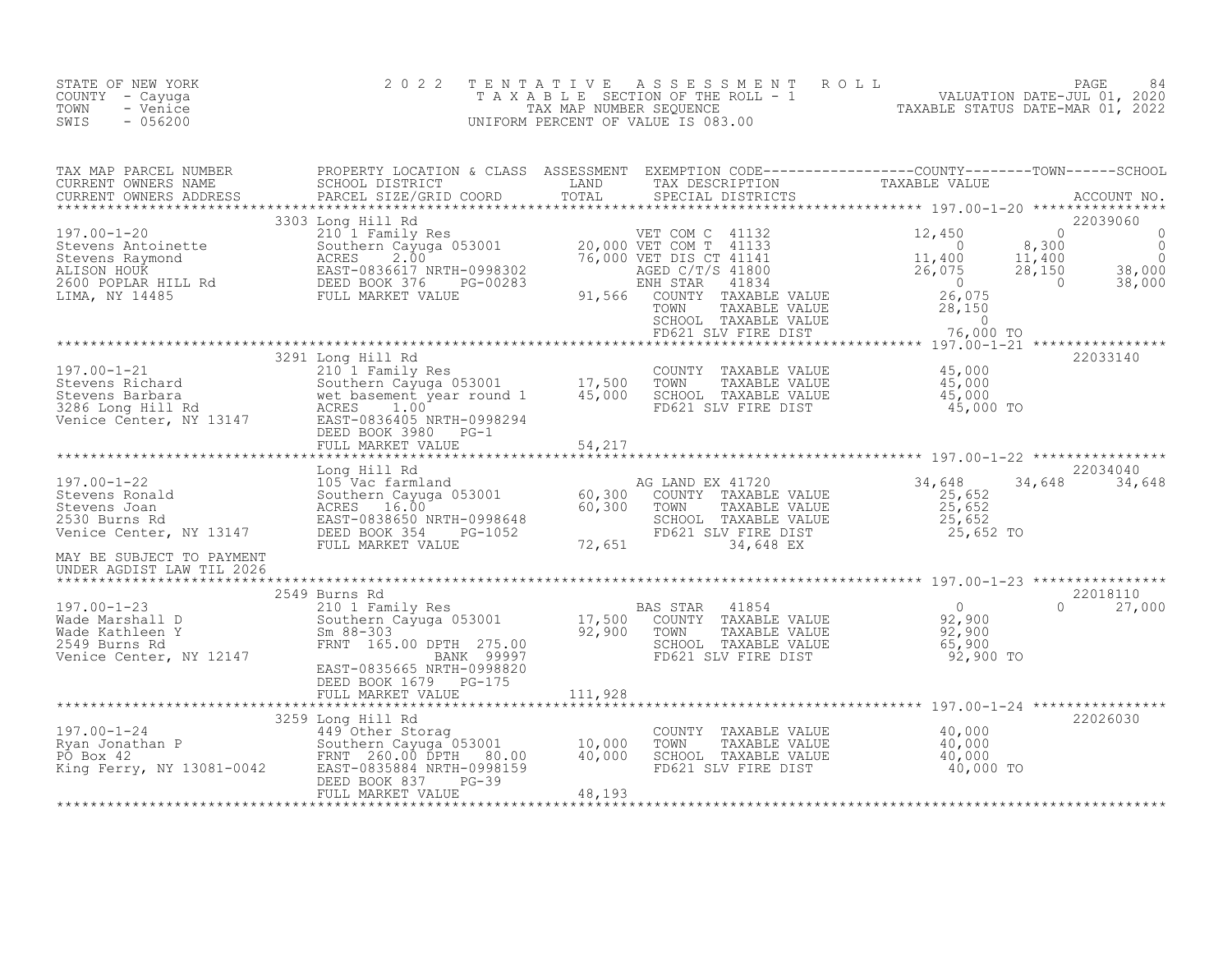| STATE OF NEW YORK<br>COUNTY - Cayuga<br>- Venice<br>TOWN<br>SWIS<br>$-056200$                                                                                                                                                                              | 2 0 2 2                                                                                                                              | TENTATIVE | TAXABLE SECTION OF THE ROLL TAXABLE STATUS DATE-JUL 01, 2020<br>TAX ABLE SECTION OF THE ROLL - 1<br>TAXABLE STATUS DATE-MAR 01, 2022<br>INIFORM PERCENT OF VALUE IS 083.00<br>UNIFORM PERCENT OF VALUE IS 083.00 |                                                      |          |
|------------------------------------------------------------------------------------------------------------------------------------------------------------------------------------------------------------------------------------------------------------|--------------------------------------------------------------------------------------------------------------------------------------|-----------|------------------------------------------------------------------------------------------------------------------------------------------------------------------------------------------------------------------|------------------------------------------------------|----------|
|                                                                                                                                                                                                                                                            |                                                                                                                                      |           |                                                                                                                                                                                                                  |                                                      |          |
| 197.00-1-25.1 240 <sup>-</sup> Rural res<br>Paluszewski Paul southern Cayuga 053001 43,600<br>3262 Long Hill Rd Smd 672-343 947-7 Lot A 305,000<br>Venice Center, NY 13147-3158 P/o 197-1-32 1                                                             | 3262 Long Hill Rd<br>SM 2014-46<br>ACRES 11.73 BANK 99999<br>EAST-0835886 NRTH-0997545<br>DEED BOOK 1540 PG-232<br>FULL MARKET VALUE | 367,470   | COUNTY TAXABLE VALUE<br>TAXABLE VALUE<br>TOWN<br>SCHOOL TAXABLE VALUE<br>FD621 SLV FIRE DIST 305,000 TO                                                                                                          | 305,000<br>$305,000$<br>$305,000$                    | 22032130 |
|                                                                                                                                                                                                                                                            | 3286 Long Hill Rd                                                                                                                    |           | COUNTY TAXABLE VALUE 53,000<br>TOWN TAXABLE VALUE 53,000<br>SCHOOL TAXABLE VALUE 53,000<br>FD621 SLV FIRE DIST 53,000 TO                                                                                         |                                                      | 22032120 |
| 197.00-1-27<br>Stewarts Corners Role<br>Stevens Ronald<br>Stevens Joan<br>2530 Burns Rd<br>2530 Burns Rd<br>2530 Burns Rd<br>2530 Burns Rd<br>2530 Burns Rd<br>2530 Burns Rd<br>2530 Burns Rd<br>2530 Burns Rd<br>2530 Burns Rd<br>2530 Burns Rd<br>2530 B |                                                                                                                                      |           | COUNTY TAXABLE VALUE $9,500$<br>TOWN TAXABLE VALUE $9,500$<br>SCHOOL TAXABLE VALUE $9,500$<br>FD621 SLV FIRE DIST $9,500$                                                                                        | *********************** 197.00-1-27 **************** | 22021030 |
| 197.00-1-28<br>Stevens Ronald<br>Stevens Joan C<br>2530 Burns Rd<br>Venice Center, NY 13147<br>CHER CONGER CONGER CONGER CONGER CONGER CONGER CONGER CONGER CONGER CONGER CONGERED BY THE<br>TULE MARKET VALUE<br>FULL MARKET VALUE POOS 12.               | 3294 Long Hill Rd<br>FULL MARKET VALUE                                                                                               | 12,048    | COUNTY TAXABLE VALUE 10,000<br>TOWN TAXABLE VALUE 10,000<br>TOWN TAXABLE VALUE<br>SCHOOL TAXABLE VALUE 10,000<br>10,000 TO 10,000 TO                                                                             |                                                      | 22042030 |
| 197.00-1-29<br>Sullivan Michael R<br>Sullivan Michael R<br>3304 Long Hill Rd<br>Scipio Center, NY 13147<br>ACRES<br>ACRES 1.00 BANK 99999<br>ACRES 1.00 BANK 99999<br>BAST-0836629 NRTH-0997888<br>FRED BOOK 4119<br>PG-87                                 | 3304 Long Hill Rd<br>DEED BOOK 4119 PG-87<br>FULL MARKET VALUE                                                                       | 133,735   | COUNTY TAXABLE VALUE<br>TOWN<br>TAXABLE VALUE<br>SCHOOL TAXABLE VALUE<br>FD621 SLV FIRE DIST                                                                                                                     | 111,000<br>111,000<br>111,000<br>111,000 TO          | 22034020 |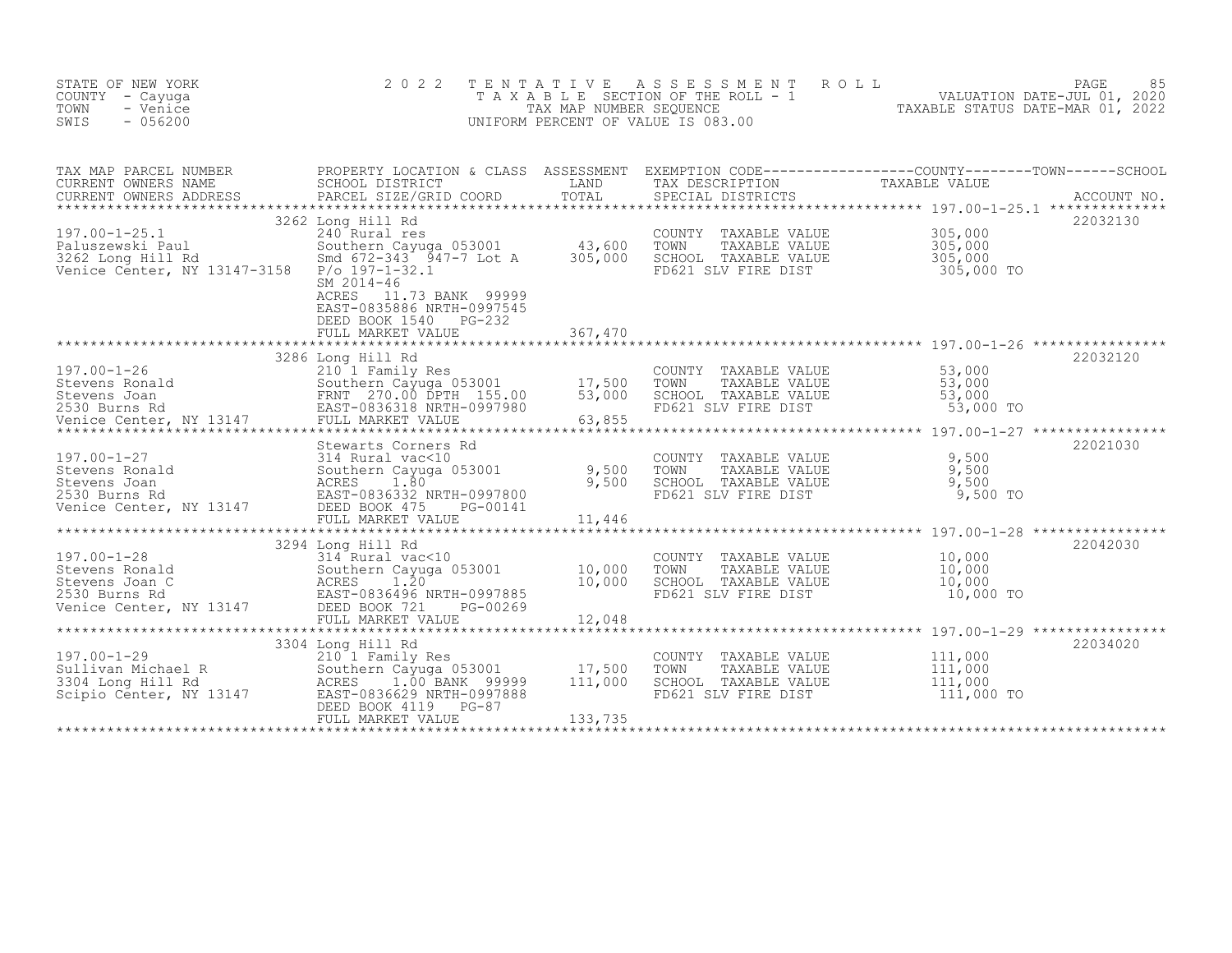| STATE OF NEW YORK<br>COUNTY - Cayuga<br>- Venice<br>TOWN<br>SWIS<br>$-056200$                                                                                                                                                                                                                                                                                                                                                                  | 2 0 2 2                                                                                                                                                                                                                                                                                         | TENTATIVE ASSESSMENT ROLL PAGE PAGE 86<br>TAXABLE SECTION OF THE ROLL - 1 VALUATION DATE-JUL 01, 2020<br>TAX MAP NUMBER SEQUENCE TAXABLE STATUS DATE-MAR 01, 2022<br>UNIFORM PERCENT OF VALUE IS 083.00 |                 |
|------------------------------------------------------------------------------------------------------------------------------------------------------------------------------------------------------------------------------------------------------------------------------------------------------------------------------------------------------------------------------------------------------------------------------------------------|-------------------------------------------------------------------------------------------------------------------------------------------------------------------------------------------------------------------------------------------------------------------------------------------------|---------------------------------------------------------------------------------------------------------------------------------------------------------------------------------------------------------|-----------------|
| TAX MAP PARCEL NUMBER PROPERTY LOCATION & CLASS ASSESSMENT EXEMPTION CODE-----------------COUNTY---------TOWN------SCHOOL SCHOOL DISTRICT LAND TAX DESCRIPTION<br>CURRENT OWNERS NAME PARCEL SIZE/GRID COORD TOTAL SPECIAL DISTRI                                                                                                                                                                                                              |                                                                                                                                                                                                                                                                                                 |                                                                                                                                                                                                         |                 |
| ${\small \newline \text{FULL} \newline \text{MARKET} \newline \text{119,518} \newline \text{139,518} \newline \text{149,518} \newline \text{150,518} \newline \text{160,518} \newline \text{17,518} \newline \text{180,518} \newline \text{197,520} \newline \text{197,531} \newline \text{197,518} \newline \text{198,520} \newline \text{199,531} \newline \text{199,531} \newline \text{199,532} \newline \text{199,533} \newline \text{19$ |                                                                                                                                                                                                                                                                                                 |                                                                                                                                                                                                         | 22061110        |
| $\footnotesize \begin{array}{c cccc} \text{2460} & \text{2460} & \text{31,500} & \text{197.00--1-31} & \text{2460} & \text{31,500} & \text{2101} & \text{2101} & \text{22400} & \text{2101} & \text{22400} & \text{22400} & \text{22400} & \text{22400} & \text{22400} & \text{22400} & \text{22400} & \text{22400} & \text{22400} & \text{22400} & \text{22$                                                                                  | 2460 Stewarts Corners Rd                                                                                                                                                                                                                                                                        |                                                                                                                                                                                                         | 22025180        |
| 197.00-1-33.1<br>Coalson Jacob<br>2443 Stewarts Corners Rd<br>Venice Center, NY 13147-3159                                                                                                                                                                                                                                                                                                                                                     | 2443 Stewarts Corners Rd<br>210 1 Family Res<br>Southern Cayuga 053001 20,500 TOWN TAXABLE VALUE<br>3159 Smd 760-189 20,500 SCHOOL TAXABLE VALUE<br>3159 Smd 760-189 FD621 SLV FIRE DIST<br>ACRES 2.20 BANK 999999<br>ACRES 2.20 BANK 9999<br>EAST-0836450 NRTH-0996808<br>DEED BOOK 1485 PG-22 |                                                                                                                                                                                                         | 22007070        |
|                                                                                                                                                                                                                                                                                                                                                                                                                                                |                                                                                                                                                                                                                                                                                                 |                                                                                                                                                                                                         | 22032060        |
|                                                                                                                                                                                                                                                                                                                                                                                                                                                |                                                                                                                                                                                                                                                                                                 |                                                                                                                                                                                                         | 53,466 53,466   |
| MAY BE SUBJECT TO PAYMENT<br>UNDER AGDIST LAW TIL 2026                                                                                                                                                                                                                                                                                                                                                                                         |                                                                                                                                                                                                                                                                                                 |                                                                                                                                                                                                         |                 |
|                                                                                                                                                                                                                                                                                                                                                                                                                                                | 2378 Stewarts Corners Rd                                                                                                                                                                                                                                                                        |                                                                                                                                                                                                         | 22003160        |
| 197.00-1-36<br>Roach Thomas L 2378 Stewarts Corners Rd<br>Roach Thomas L Southern Cayuga 053001 601,200 COUNTY TAXABLE VALUE<br>Roach Diane R 2227 Stewarts Corners Rd EAST-0837453 NRTH-0996030 735,000 TOWN TAXABLE VALUE 243,940                                                                                                                                                                                                            |                                                                                                                                                                                                                                                                                                 |                                                                                                                                                                                                         | 491,060 491,060 |
| MAY BE SUBJECT TO PAYMENT<br>UNDER AGDIST LAW TIL 2026                                                                                                                                                                                                                                                                                                                                                                                         |                                                                                                                                                                                                                                                                                                 |                                                                                                                                                                                                         |                 |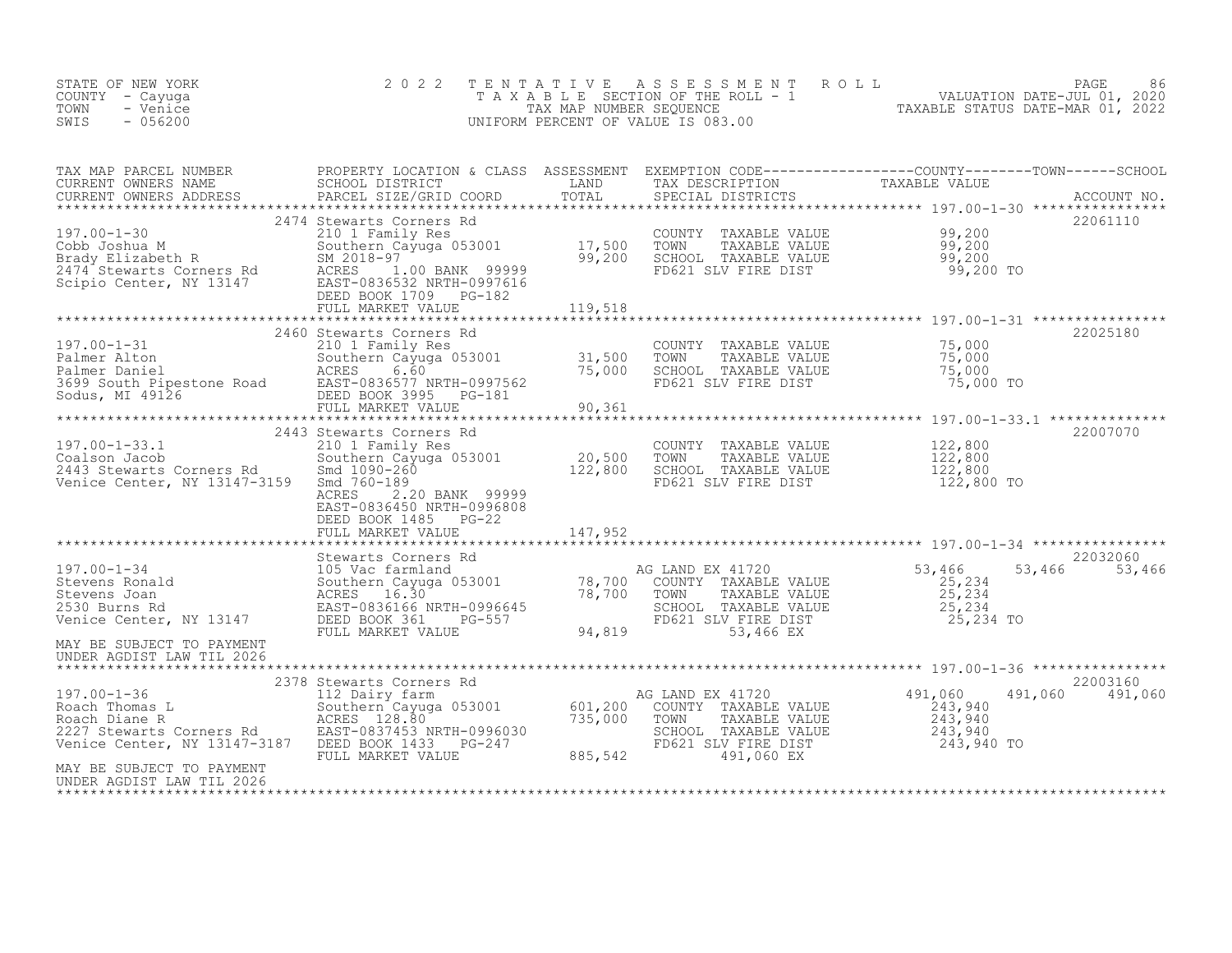| STATE OF NEW YORK<br>COUNTY - Cayuga<br>TOWN<br>- Venice<br>SWIS<br>$-056200$                                                                                                                                                                                                                                                      | 2 0 2 2                                                                                                                                                                                                                                | TENTATIVE                    | UNIFORM PERCENT OF VALUE IS 083.00                                                                                             | FAGE 87<br>TAXABLE SECTION OF THE ROLL - 1 VALUATION DATE-JUL 01, 2020<br>TAX MAP NUMBER SEQUENCE TAXABLE STATUS DATE-MAR 01, 2022<br>NIFORM PERCENT OF VALUE IS 083.00 |                     |
|------------------------------------------------------------------------------------------------------------------------------------------------------------------------------------------------------------------------------------------------------------------------------------------------------------------------------------|----------------------------------------------------------------------------------------------------------------------------------------------------------------------------------------------------------------------------------------|------------------------------|--------------------------------------------------------------------------------------------------------------------------------|-------------------------------------------------------------------------------------------------------------------------------------------------------------------------|---------------------|
| TAX MAP PARCEL NUMBER<br>CURRENT OWNERS NAME<br>CURRENT OWNERS ADDRESS<br>*************************                                                                                                                                                                                                                                | PROPERTY LOCATION & CLASS ASSESSMENT EXEMPTION CODE----------------COUNTY--------TOWN------SCHOOL<br>SCHOOL DISTRICT               LAND       TAX DESCRIPTION         TAXABLE VALUE<br>PARCEL SIZE/GRID COORD       TOTAL     SPECIA   |                              | SPECIAL DISTRICTS                                                                                                              |                                                                                                                                                                         | ACCOUNT NO.         |
| 197.00-1-37<br>Roach Thomas L<br>Roach Diane R<br>2227 Stewarts Corners Rd<br>Venice Center, NY 13147-3187<br>MAY BE SUBJECT TO PAYMENT<br>UNDER AGDIST LAW TIL 2026                                                                                                                                                               | Long Hill Rd<br>105 Vac farmland<br>Southern Cayuga 053001 130,500<br>Plt Bk 71 Pg 22 131,500<br>ACRES 32.70 131,500<br>FILE BA 1119<br>ACRES 132.70<br>EAST-0837553 NRTH-0997591<br>DEED BOOK 1599 PG-83<br>FULL MARKET VALUE 158,434 |                              | AG LAND EX 41720<br>COUNTY TAXABLE VALUE<br>TAXABLE VALUE<br>TOWN<br>SCHOOL TAXABLE VALUE<br>FD621 SLV FIRE DIST<br>106,598 EX | 106, 598<br>106,598<br>$\begin{array}{r} 24,902 \\ 24,902 \\ 24,902 \\ 24,902 \end{array}$<br>24,902 TO                                                                 | 22034021<br>106,598 |
| 197.00-1-38<br>Roach Thomas L<br>Roach Diane R<br>2227 Stewarts Corners Rd<br>Venice Center, NY 13147-3187<br>MAY BE SUBJECT TO PAYMENT<br>UNDER AGDIST LAW TIL 2026                                                                                                                                                               | Long Hill Rd<br>105 Vac farmland<br>Southern Cayuga 053001 (423,600 COUNTY TAXABLE VALUE<br>ACRES 90.00 (423,600 TOWN TAXABLE VALUE<br>DEED BOOK 1433 PG-247<br>FULL MARKET VALUE 510,361                                              | 510, 361                     | TAXABLE VALUE<br>SCHOOL TAXABLE VALUE<br>FD621 SLV FIRE DIST<br>357,124 EX                                                     | 357,124<br>357,124<br>66,476<br>66,476<br>66,476<br>66,476 TO                                                                                                           | 22004100<br>357,124 |
| 197.00-1-39<br>Jay John Southern Cayuga 053001<br>Jay Eve L Sm 81-37 86-179<br>PO Box 1103 RORES 1.74 BANK 99999<br>Moravia, NY 13118-1103 EAST-0839262 NRTH-0998006<br>DEED BOOK 1442 PG-288                                                                                                                                      | 3454 Long Hill Rd<br>210 1 Family Res<br>Southern Cayuga 053001 19,400<br>Sm 81-37 86-179 82,000<br>ACRES 1.74 BANK 99999 82,000                                                                                                       |                              | COUNTY<br>TAXABLE VALUE<br>TOWN<br>TAXABLE VALUE<br>SCHOOL TAXABLE VALUE 82,000<br>FD621 SLV FIRE DIST 82,000 TO               | 82,000<br>82,000<br>82,000                                                                                                                                              | 22039051            |
|                                                                                                                                                                                                                                                                                                                                    | FULL MARKET VALUE                                                                                                                                                                                                                      | 98,795                       |                                                                                                                                |                                                                                                                                                                         |                     |
| Eong Hill Rd<br>197.00-1-40 105 Vac farmland<br>2019 168,900 COUNTY TAXABLE VALUE<br>2011ng Meadows Farmland LLC Southern Cayuga 053001 168,900 COUNTY TAXABLE VALUE<br>2010 168,900 TOWN TAXABLE VALUE<br>201001 TAXABLE VALUE<br>2062 E Venice Rd<br>Moravia, NY 13118<br>MAY BE SUBJECT TO PAYMENT<br>UNDER AGDIST LAW TIL 2026 | EAST-0839994 NRTH-0997677<br>DEED BOOK 1654 PG-251<br>FULL MARKET VALUE                                                                                                                                                                | 203,494                      | SCHOOL TAXABLE VALUE<br>FD621 SLV FIRE DIST<br>144,434 EX                                                                      | 144,434<br>144,434<br>24,466<br>24,466<br>24,466<br>24,466 TO                                                                                                           | 22039050<br>144,434 |
| 197.00-1-41.1<br>-<br>rick G<br>Freary Frederick G<br>4137 Cork St<br>Scipio Center, NY 13147                                                                                                                                                                                                                                      | 2447 East Venice Rd<br>210 1 Family Res<br>Southern Cayuga 053001<br>Sm 81-208, 2015-23<br>SMD 1703 210<br>SMD 1702-318<br>6.00 BANK 99999<br>ACRES<br>EAST-0841905 NRTH-0997016<br>DEED BOOK 1702<br>PG-315<br>FULL MARKET VALUE      | 30,000<br>105,000<br>126,506 | COUNTY TAXABLE VALUE<br>TOWN<br>TAXABLE VALUE<br>SCHOOL TAXABLE VALUE<br>FD621 SLV FIRE DIST                                   | 105,000<br>105,000<br>105,000<br>105,000 TO                                                                                                                             | 22003200            |
|                                                                                                                                                                                                                                                                                                                                    |                                                                                                                                                                                                                                        |                              |                                                                                                                                |                                                                                                                                                                         |                     |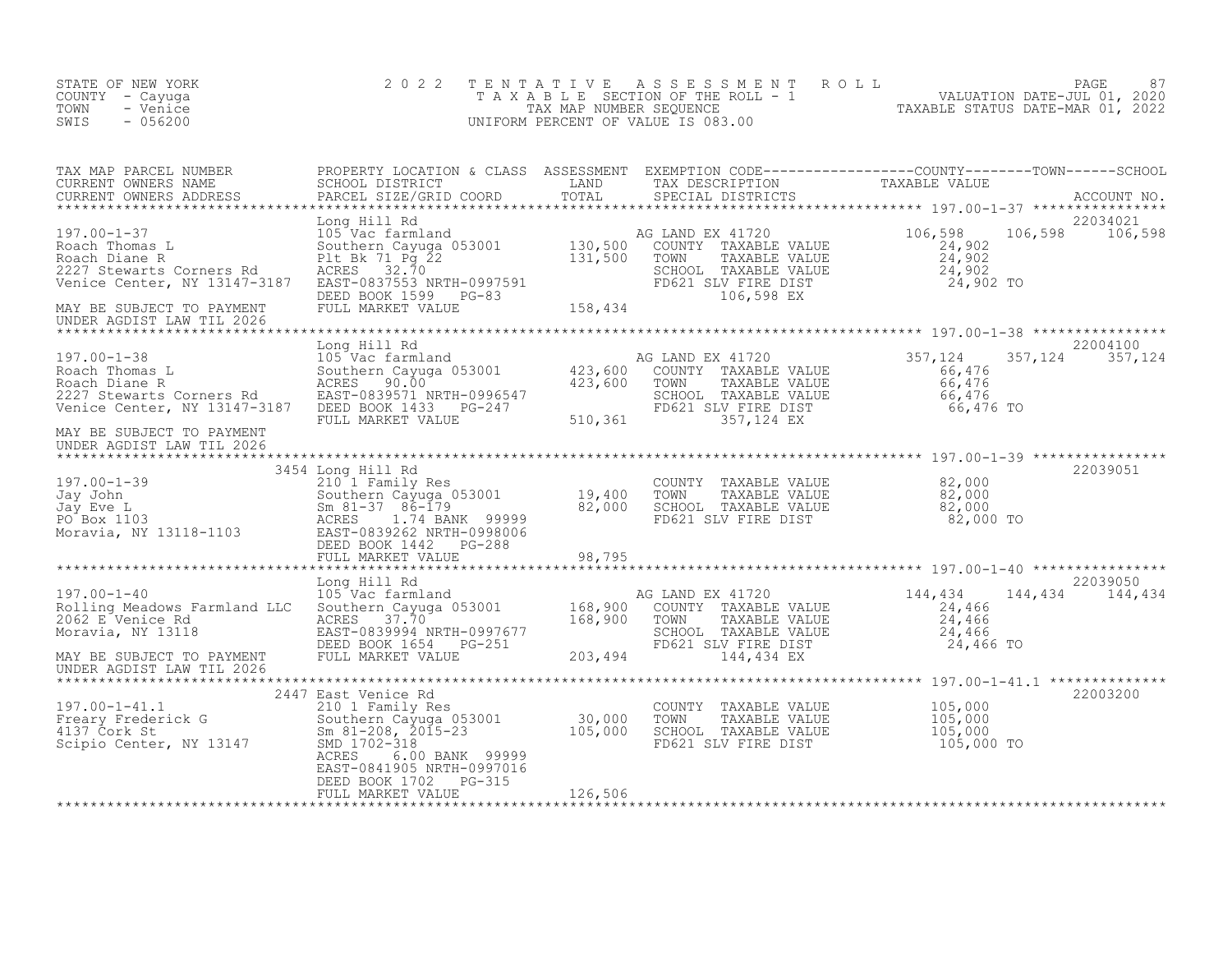| STATE OF NEW YORK<br>COUNTY - Cayuga<br>TOWN<br>- Venice<br>SWIS<br>$-056200$                                                                                                                                                                       | 2 0 2 2                                                                                                                                                                                                                                                                                                                                                                                                                                                                                                             | TENTATIVE | UNIFORM PERCENT OF VALUE IS 083.00                                                                                                           | T E N T A T I V E A S S E S S M E N T R O L L<br>T A X A B L E SECTION OF THE ROLL - 1 VALUATION DATE-JUL 01, 2020<br>TAX MAP NUMBER SEQUENCE TAXABLE STATUS DATE-MAR 01, 2022<br>UNIFORM PERCENT OF VALUE IS 083.00 |                                |
|-----------------------------------------------------------------------------------------------------------------------------------------------------------------------------------------------------------------------------------------------------|---------------------------------------------------------------------------------------------------------------------------------------------------------------------------------------------------------------------------------------------------------------------------------------------------------------------------------------------------------------------------------------------------------------------------------------------------------------------------------------------------------------------|-----------|----------------------------------------------------------------------------------------------------------------------------------------------|----------------------------------------------------------------------------------------------------------------------------------------------------------------------------------------------------------------------|--------------------------------|
| TAX MAP PARCEL NUMBER<br>CURRENT OWNERS NAME<br>CURRENT OWNERS ADDRESS                                                                                                                                                                              | $\begin{tabular}{lllllllll} \texttt{PROPERTY LOCATION & CLLASS & ASSESSMENT & EXEMPITION & CODE--------------COUNTY-------TOWN------SCHOOL \\ \texttt{SCHOOL DISTRICT} & & & & & & & \\ \texttt{LAND} & & & & & \texttt{TAX DECATION} & & & \texttt{TAXABLE VALUE} \\ \texttt{PANCE} & & & & & \texttt{SPECIAL DISTRICTS} & & & & \\ \texttt{PANCE} & & & & & \texttt{SPECIAL DISTRICTS} & & & \\ \texttt{XXABLE} & & & & & \texttt{SPCUAL} & & \\ \texttt{XXABLE} & & & & & \texttt{SACCOUNT NO} & & \\ \texttt{X$ |           |                                                                                                                                              |                                                                                                                                                                                                                      |                                |
| 197.00-1-41.2<br>Rolling Meadows Farmland LLC 50uthern Cayuga 053001<br>2062 E Venice Rd RCRES 86.90<br>Moravia, NY 13118 EAST-0842879 NRTH-0996328<br>MAY BE SUBJECT TO PAYMENT FULL MARKET VALUE<br>MAY BE SUBJECT TO PAYMENT FULL MAR            | East Venice Rd                                                                                                                                                                                                                                                                                                                                                                                                                                                                                                      |           | SCHOOL TAXABLE VALUE<br>FD621 SLV FIRE DIST                                                                                                  | 323, 383<br>$56,517$<br>56,517<br>56,517                                                                                                                                                                             | 323, 383 323, 383              |
| UNDER AGDIST LAW TIL 2026                                                                                                                                                                                                                           |                                                                                                                                                                                                                                                                                                                                                                                                                                                                                                                     |           |                                                                                                                                              | 56,517 TO                                                                                                                                                                                                            |                                |
|                                                                                                                                                                                                                                                     | 3774 Long Hill Rd                                                                                                                                                                                                                                                                                                                                                                                                                                                                                                   |           |                                                                                                                                              |                                                                                                                                                                                                                      |                                |
| 197.00-1-42.2<br>Dziuba Dale<br>Dziuba Dale<br>3774 Long Hill Rd<br>Moravia, NY 13118                                                                                                                                                               | Long Hill Kd<br>20,000 COUNTY TAXABLE VALUE<br>Moravia 054201 20,000 COUNTY TAXABLE VALUE<br>Smd 1077-129 122,700 TOWN TAXABLE VALUE<br>P/o 197.00-1-42 5CHOOL TAXABLE VALUE<br>ACRES 0452.00 VIDEU 0007355<br>EAST-0845030 NRTH-0997355                                                                                                                                                                                                                                                                            |           | AS STAR 41854<br>COUNTY TAXABLE VALUE 122,700<br>TOWN TAXABLE VALUE 122,700<br>SCHOOL TAXABLE VALUE 95,700<br>FD621 SLV FIRE DIST 122,700 TO | $\overline{0}$                                                                                                                                                                                                       | $\Omega$<br>27,000             |
|                                                                                                                                                                                                                                                     | DEED BOOK 1077 PG-126                                                                                                                                                                                                                                                                                                                                                                                                                                                                                               |           |                                                                                                                                              |                                                                                                                                                                                                                      |                                |
|                                                                                                                                                                                                                                                     | FULL MARKET VALUE                                                                                                                                                                                                                                                                                                                                                                                                                                                                                                   | 147,831   |                                                                                                                                              |                                                                                                                                                                                                                      |                                |
|                                                                                                                                                                                                                                                     |                                                                                                                                                                                                                                                                                                                                                                                                                                                                                                                     |           |                                                                                                                                              |                                                                                                                                                                                                                      |                                |
| 37.00-1-42.112<br>Roberson Theodore M<br>Roberson Robin L<br>Moravia Moravia 2008-222, lot A<br>Moravia, NY 13118-9396<br>Moravia, NY 13118-9396<br>Roberson Robin L<br>Sm 2008-222, lot A<br>Moravia, NY 13118-9396<br>Roberson School Sm 2008-    | 3728 Long Hill Rd<br>EAST-0843877 NRTH-0996734<br>DEED BOOK 1373 PG-44                                                                                                                                                                                                                                                                                                                                                                                                                                              |           | TOWN TAXABLE VALUE 64,600<br>SCHOOL TAXABLE VALUE 37,600<br>FD621 SLV FIRE DIST 64,600 TO                                                    |                                                                                                                                                                                                                      | 22026070<br>27,000<br>$\Omega$ |
|                                                                                                                                                                                                                                                     |                                                                                                                                                                                                                                                                                                                                                                                                                                                                                                                     |           |                                                                                                                                              |                                                                                                                                                                                                                      |                                |
| 3/46 Long Hill Rd<br>280 Res Multiple<br>280 Res Multiple<br>280 Res Multiple<br>280 Res Multiple<br>280 Res Multiple<br>280 Res Multiple<br>280 Res Multiple<br>280 Res Multiple<br>284201<br>28,400 COUNTY TAXABLE VALUE<br>38,400 COUNTY TAXABLE | 3746 Long Hill Rd<br>ACRES 6.05                                                                                                                                                                                                                                                                                                                                                                                                                                                                                     |           | FD621 SLV FIRE DIST                                                                                                                          | 0<br>152,300<br>152,300<br>125,300<br>152,300 TO                                                                                                                                                                     | 22026070<br>$\Omega$<br>27,000 |
|                                                                                                                                                                                                                                                     | EAST-0844503 NRTH-0997287<br>DEED BOOK 1376 PG-190<br>FULL MARKET VALUE                                                                                                                                                                                                                                                                                                                                                                                                                                             | 183,494   |                                                                                                                                              |                                                                                                                                                                                                                      |                                |
|                                                                                                                                                                                                                                                     |                                                                                                                                                                                                                                                                                                                                                                                                                                                                                                                     |           |                                                                                                                                              |                                                                                                                                                                                                                      | 22026070                       |
| 197.00-1-42.114<br>MacDuffee Kimberly<br>MacDuffee Kimberly<br>2179 Moravia-Venice Townline R p/o 197.00-1-42.111<br>Sm 2008-222                                                                                                                    | Sm 08-222 parcel C<br>3.66<br>ACRES<br>EAST-0843872 NRTH-0997057                                                                                                                                                                                                                                                                                                                                                                                                                                                    |           | COUNTY TAXABLE VALUE 16,200<br>TOWN TAXABLE VALUE 16,200<br>SCHOOL TAXABLE VALUE 16,200<br>FD621 SLV FIRE DIST 16,200 TO                     |                                                                                                                                                                                                                      |                                |
|                                                                                                                                                                                                                                                     | DEED BOOK 3730 PG-345                                                                                                                                                                                                                                                                                                                                                                                                                                                                                               |           |                                                                                                                                              |                                                                                                                                                                                                                      |                                |
|                                                                                                                                                                                                                                                     | FULL MARKET VALUE                                                                                                                                                                                                                                                                                                                                                                                                                                                                                                   | 19,518    |                                                                                                                                              |                                                                                                                                                                                                                      |                                |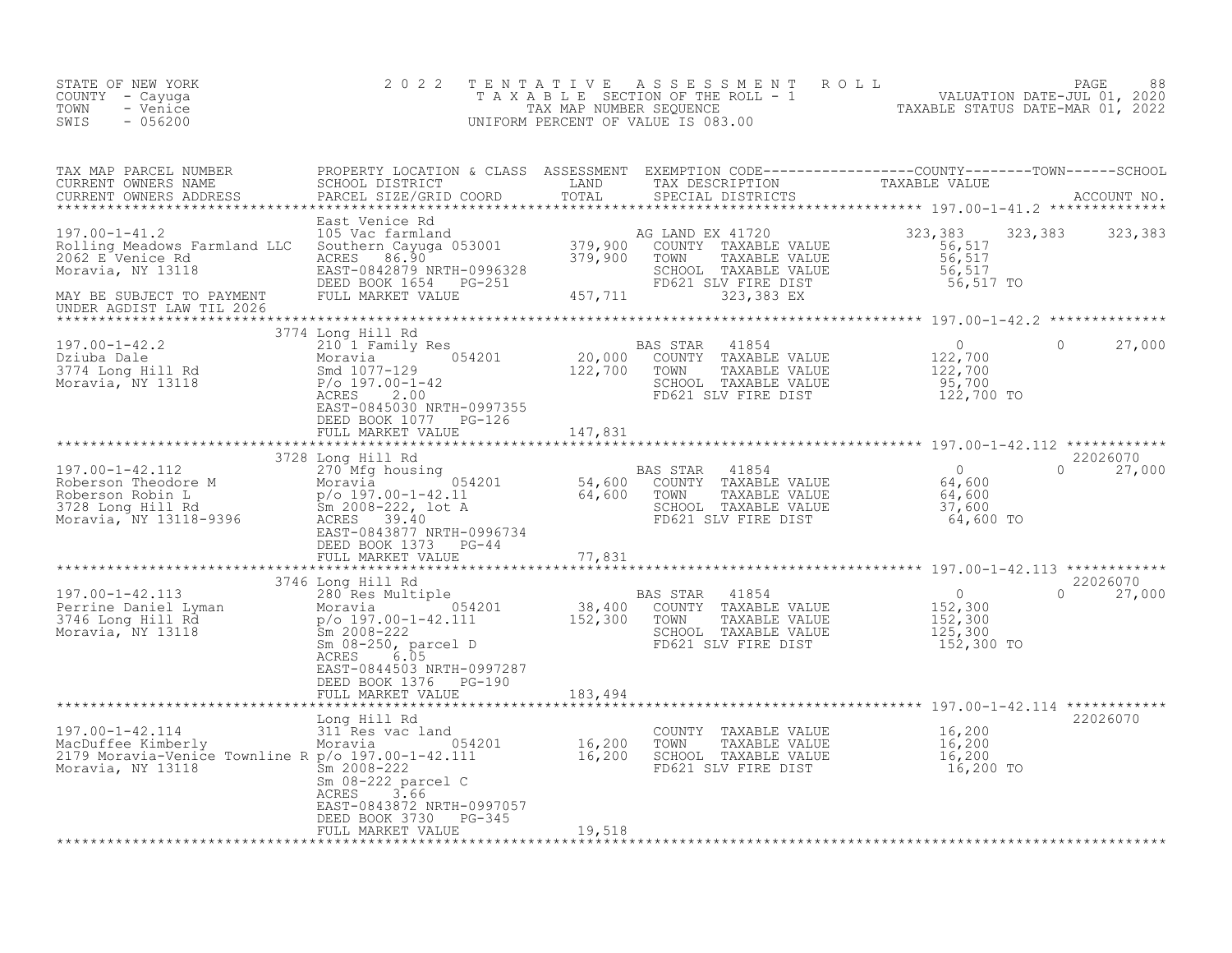| STATE OF NEW YORK<br>COUNTY - Cayuga<br>TOWN<br>- Venice<br>$-056200$<br>SWIS                                                                                               | 2 0 2 2                                                                                                                                                                                                                                                                         | TENTATIVE                                                                                   | ASSESSMENT<br>ROLL<br>UNIFORM PERCENT OF VALUE IS 083.00                                                                                     | PAGE<br>89<br>TAXABLE SECTION OF THE ROLL - 1 WALUATION DATE-JUL 01, 2020<br>TAX MAP NUMBER SEQUENCE TAXABLE STATUS DATE-MAR 01, 2022                                                                                                |
|-----------------------------------------------------------------------------------------------------------------------------------------------------------------------------|---------------------------------------------------------------------------------------------------------------------------------------------------------------------------------------------------------------------------------------------------------------------------------|---------------------------------------------------------------------------------------------|----------------------------------------------------------------------------------------------------------------------------------------------|--------------------------------------------------------------------------------------------------------------------------------------------------------------------------------------------------------------------------------------|
| CURRENT OWNERS ADDRESS                                                                                                                                                      |                                                                                                                                                                                                                                                                                 |                                                                                             |                                                                                                                                              | PROPERTY LOCATION & CLASS ASSESSMENT EXEMPTION CODE----------------COUNTY--------TOWN------SCHOOL<br>SCHOOL DISTRICT               LAND       TAX DESCRIPTION           TAXABLE VALUE<br>PARCEL SIZE/GRID COORD       TOTAL     SPEC |
| 197.00-1-42.115<br>MacDuffee John W III Moravia 054<br>MacDuffee Kimberly R (197.00-1-42.111<br>2179 Moravia Venice Tn Line Rd Sm 08-250 parcel E<br>Moravia, NY 13118-8311 | 3762 Long Hill Rd<br>Long Hill Rd<br>270 Mfg housing<br>Moravia 054201 19,000 TOWN<br>p/o 197.00-1-42.111 37,300 SCHOOL<br>SM 2008-250 Darcel E FD621 S.<br>SM 2008-250<br>ACRES 1.59<br>EAST-0844795 NRTH-0997416<br>DEED BOOK 1539 PG-1<br>FULL MARKET VALUE                  | 44,940                                                                                      | COUNTY TAXABLE VALUE $37,300$<br>TOWN TAXABLE VALUE $37,300$<br>SCHOOL TAXABLE VALUE $37,300$<br>FD621 SLV FIRE DIST $37,300$                | 22026070                                                                                                                                                                                                                             |
|                                                                                                                                                                             |                                                                                                                                                                                                                                                                                 |                                                                                             |                                                                                                                                              |                                                                                                                                                                                                                                      |
| 197.00-1-43.3<br>Donegal Farms I, LLC Moravia<br>1582 McAllister Rd Sm 91-76<br>Genoa, NY 13071-8729 ACRES<br>RAST-0846                                                     | 3857 Long Hill Rd<br>5.11<br>EAST-0846395 NRTH-0998009<br>DEED BOOK 1619 PG-273                                                                                                                                                                                                 |                                                                                             | COUNTY TAXABLE VALUE<br>TOWN<br>TAXABLE VALUE<br>SCHOOL TAXABLE VALUE<br>FD621 SLV FIRE DIST                                                 | 224,900<br>224,900<br>224,900<br>224,900 TO                                                                                                                                                                                          |
|                                                                                                                                                                             | FULL MARKET VALUE                                                                                                                                                                                                                                                               | 270,964                                                                                     |                                                                                                                                              |                                                                                                                                                                                                                                      |
|                                                                                                                                                                             | OFF Long Hill Rd<br>197.00-1-43.11<br>Gulliver John P 322 Ruefield Rd Moravia 054201 29,800<br>5027 Bluefield Rd Moravia 91-38, 91-76 29,800<br>Auburn, NY 13021 10. Part of 197-1-15.1 29,800<br>EAST-0845041 NRTH-0999017<br>DEED BOOK 1187 PG-118                            |                                                                                             | COUNTY TAXABLE VALUE<br>TAXABLE VALUE<br>TAXABLE VALUE 29,800<br>TAXABLE VALUE 29,800<br>TOWN<br>SCHOOL TAXABLE VALUE<br>FD621 SLV FIRE DIST | 29,800<br>29,800 TO                                                                                                                                                                                                                  |
|                                                                                                                                                                             | FULL MARKET VALUE                                                                                                                                                                                                                                                               | 35,904                                                                                      |                                                                                                                                              |                                                                                                                                                                                                                                      |
|                                                                                                                                                                             | ************************<br>197.00-1-44<br>Pettit Jody W<br>Pettit Melissa A<br>3879 School House Rd<br>Moravia 27.36<br>Moravia, NY 13118-9399<br>PEED BOOK 1505 PG-238<br>PEEL MARKET VALUE<br>PEED BOOK 1505 PG-238<br>PULL MARKET VALUE                                     | ************<br>$\begin{array}{r} 054201 & 32,100 \\ -25222 & 32,100 \end{array}$<br>38,675 | COUNTY TAXABLE VALUE 32,100<br>TOWN TAXABLE VALUE 32,100<br>SCHOOL TAXABLE VALUE 32,100<br>FD621 SLV FIRE DIST                               | ******************************* 197.00-1-44 ************<br>22033101<br>32,100 TO                                                                                                                                                    |
|                                                                                                                                                                             | 2419 Lyons Rd                                                                                                                                                                                                                                                                   |                                                                                             |                                                                                                                                              |                                                                                                                                                                                                                                      |
|                                                                                                                                                                             | 197.00-1-46.2<br>Makala Christopher M<br>Makala Nichole L<br>2419 Lyons Rd<br>2419 Lyons Rd<br>2419 Lyons Rd<br>2419 Lyons Rd<br>2419 Lyons Rd<br>2419 Lyons Rd<br>2419 Lyons Rd<br>2419 Lyons Rd<br>2419 Lyons Rd<br>2419 Lyons Rd<br>2419 Lyons Rd<br>24<br>FULL MARKET VALUE | 101,446                                                                                     | COUNTY TAXABLE VALUE<br>TOWN<br>TAXABLE VALUE<br>SCHOOL TAXABLE VALUE<br>FD621 SLV FIRE DIST 84,200 TO                                       | 84,200<br>$84,200$<br>$84,200$                                                                                                                                                                                                       |
|                                                                                                                                                                             |                                                                                                                                                                                                                                                                                 |                                                                                             |                                                                                                                                              |                                                                                                                                                                                                                                      |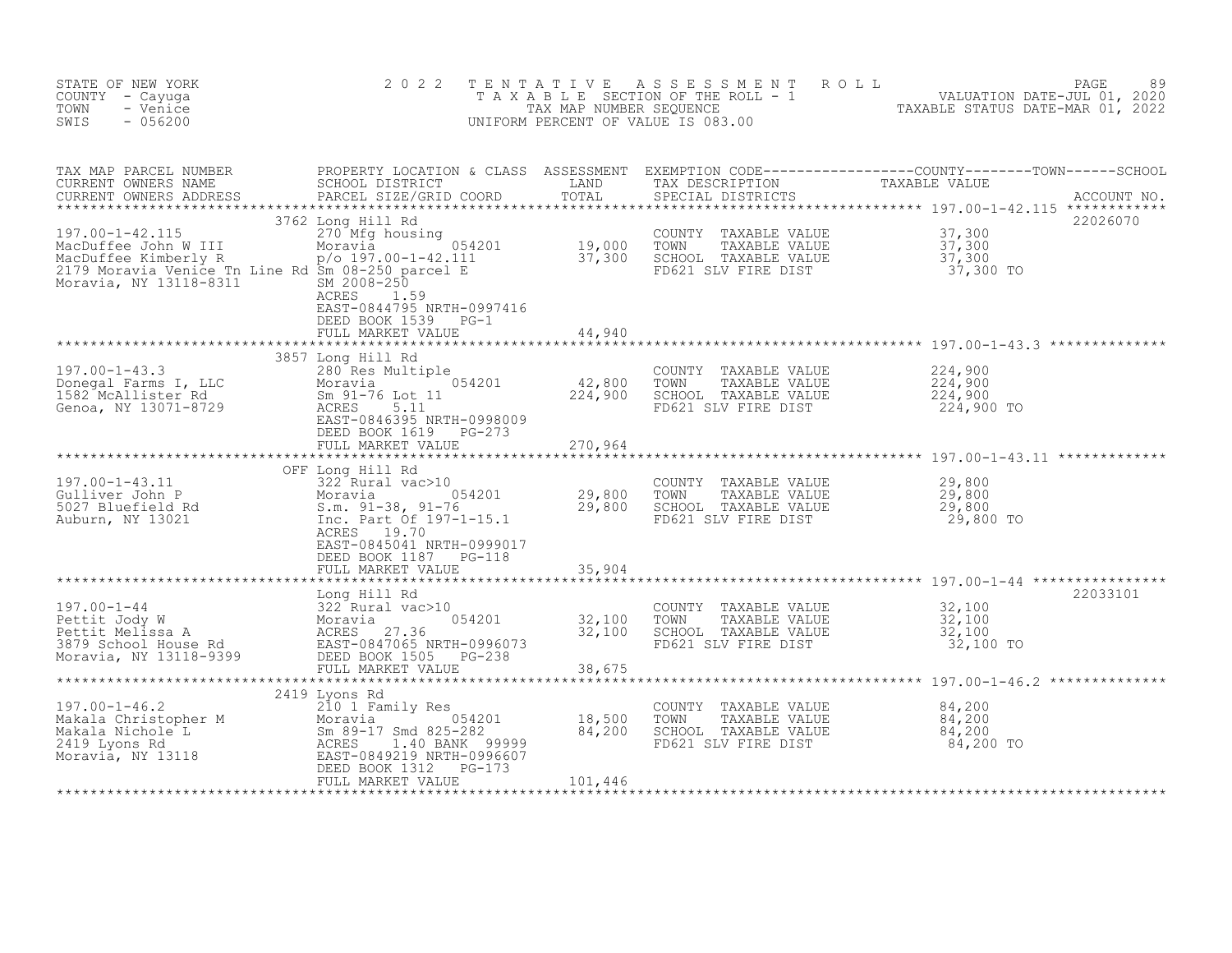| STATE OF NEW YORK<br>COUNTY - Cayuga<br>TOWN<br>- Venice<br>$-056200$<br>SWIS                                       | 2 0 2 2<br>TAXABLE                                                                                                                                                                                                                                    | TENTATIVE<br>TAX MAP NUMBER SEQUENCE | A S S E S S M E N T<br>ROLL<br>SECTION OF THE ROLL - 1<br>UNIFORM PERCENT OF VALUE IS 083.00                                | VALUATION DATE-JUL 01, 2020<br>TAXABLE STATUS DATE-MAR 01, 2022 | 90<br>PAGE              |
|---------------------------------------------------------------------------------------------------------------------|-------------------------------------------------------------------------------------------------------------------------------------------------------------------------------------------------------------------------------------------------------|--------------------------------------|-----------------------------------------------------------------------------------------------------------------------------|-----------------------------------------------------------------|-------------------------|
| TAX MAP PARCEL NUMBER<br>CURRENT OWNERS NAME<br>CURRENT OWNERS ADDRESS<br>***********************                   | PROPERTY LOCATION & CLASS ASSESSMENT<br>SCHOOL DISTRICT<br>PARCEL SIZE/GRID COORD<br>*****************************                                                                                                                                    | LAND<br>TOTAL                        | EXEMPTION CODE-----------------COUNTY-------TOWN------SCHOOL<br>TAX DESCRIPTION<br>SPECIAL DISTRICTS                        | TAXABLE VALUE                                                   | ACCOUNT NO.<br>22033100 |
| 197.00-1-46.133<br>Dempsey Mitchell<br>Dempsey Meegan<br>3984 Long Hill Rd<br>Moravia, NY 13118                     | 3984 Long Hill Rd<br>210 1 Family Res<br>054201<br>Moravia<br>Sm 94-4 Lot 1 & 1A<br>$p$ /o 146.00-1-46.11;46.13<br>Unrecorded SM Lots 1 & 3<br>ACRES<br>3.00 BANK 99995<br>EAST-0849659 NRTH-0995900<br>DEED BOOK 3818<br>PG-297<br>FULL MARKET VALUE | 20,000<br>130,900<br>157,711         | COUNTY<br>TAXABLE VALUE<br>TOWN<br>TAXABLE VALUE<br>SCHOOL TAXABLE VALUE<br>FD621 SLV FIRE DIST                             | 130,900<br>130,900<br>130,900<br>130,900 TO                     |                         |
| 197.00-1-46.134<br>Phillips Roger J<br>Phillips Amy L<br>20 Chapman Ave<br>Auburn, NY 13021                         | 3980 Long Hill Rd<br>240 Rural res<br>054201<br>Moravia<br>Sm 94-4 Lot 1 & 1A<br>$p$ /o 146.00-1-46.11;46.13<br>Unrecord SM 2021-65 Lots<br>ACRES<br>11.67<br>EAST-0849402 NRTH-0995747<br>DEED BOOK 4030<br>PG-38<br>FULL MARKET VALUE               | 33,900<br>258,900<br>311,928         | COUNTY<br>TAXABLE VALUE<br>TOWN<br>TAXABLE VALUE<br>SCHOOL TAXABLE VALUE<br>FD621 SLV FIRE DIST                             | 258,900<br>258,900<br>258,900<br>258,900 TO                     | 22033100                |
| 197.00-1-46.142<br>Konyk William<br>Konyk Megan L<br>3974 Long Hill Rd<br>Moravia Wy 1015<br>Moravia, NY 13118-9392 | 3974 Long Hill Rd<br>240 Rural res<br>054201<br>Moravia<br>Sm 94-4 Lot 2, 2004-01, 20<br>$P$ /o 197-1-46.1,46.14,<br>46.12; Ad 1102-137<br>ACRES<br>50.70<br>EAST-0848680 NRTH-0996010<br>$PG-242$<br>DEED BOOK 1182<br>FULL MARKET VALUE             | 77,100<br>208,100<br>250,723         | 41834<br>ENH STAR<br>COUNTY<br>TAXABLE VALUE<br>TOWN<br>TAXABLE VALUE<br>SCHOOL TAXABLE VALUE<br>FD621 SLV FIRE DIST        | $\circ$<br>208,100<br>208,100<br>140,690<br>208,100 TO          | 67,410<br>$\Omega$      |
| $197.00 - 1 - 47.2$<br>Pettit Jody W<br>Pettit Melissa A<br>3879 Schoolhouse Rd<br>Moravia, NY 13118-9399           | 3879 Schoolhouse Rd<br>210 1 Family Res<br>054201<br>Moravia<br>Smd 1005-243<br>ACRES<br>2.00<br>EAST-0846778 NRTH-0994304<br>DEED BOOK 1505<br>PG-247<br>FULL MARKET VALUE                                                                           | 20,000<br>146,000<br>175,904         | <b>BAS STAR</b><br>41854<br>COUNTY<br>TAXABLE VALUE<br>TOWN<br>TAXABLE VALUE<br>SCHOOL TAXABLE VALUE<br>FD621 SLV FIRE DIST | $\overline{0}$<br>146,000<br>146,000<br>119,000<br>146,000 TO   | 27,000<br>$\Omega$      |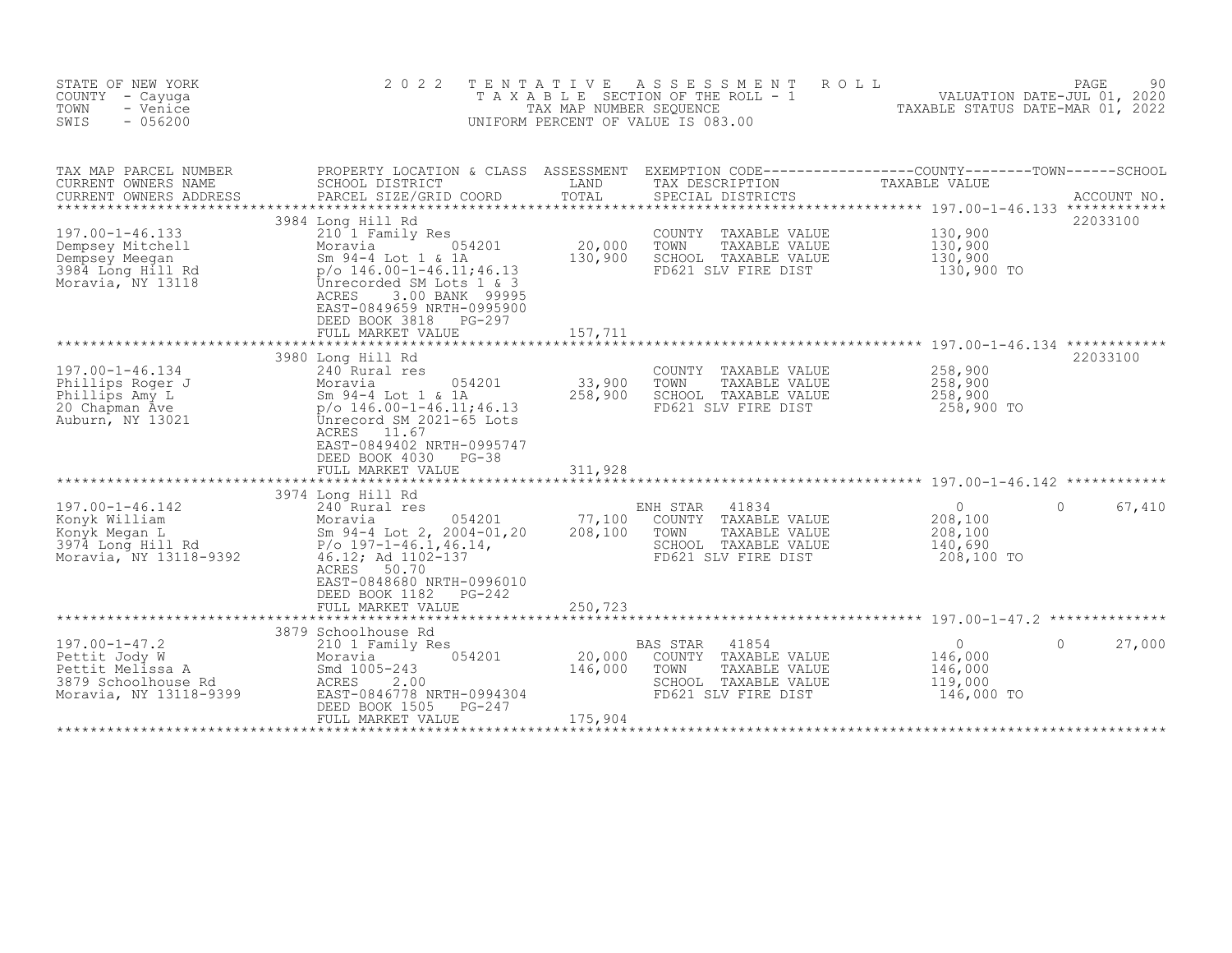| STATE OF NEW YORK | 2022 TENTATIVE ASSESSMENT ROLL     |                                  | PAGE                        |  |
|-------------------|------------------------------------|----------------------------------|-----------------------------|--|
| COUNTY - Cayuga   | TAXABLE SECTION OF THE ROLL - 1    |                                  | VALUATION DATE-JUL 01, 2020 |  |
| TOWN<br>- Venice  | TAX MAP NUMBER SEOUENCE            | TAXABLE STATUS DATE-MAR 01, 2022 |                             |  |
| SWIS<br>- 056200  | UNIFORM PERCENT OF VALUE IS 083.00 |                                  |                             |  |
|                   |                                    |                                  |                             |  |

| TAX MAP PARCEL NUMBER                                                                                                                                                                                                                            | PROPERTY LOCATION & CLASS ASSESSMENT EXEMPTION CODE----------------COUNTY-------TOWN------SCHOOL |  |          |
|--------------------------------------------------------------------------------------------------------------------------------------------------------------------------------------------------------------------------------------------------|--------------------------------------------------------------------------------------------------|--|----------|
| TAX MAP PARCES ADDRESS FROM BORDER TO BURGET AND TRIVING THE CONTRESS CHOOL DESCRIPTION TRIVING TRIVING TRIVING<br>CURRENT OWNERS ADDRESS BECLOID DISTRICT TOTAL TRIVING TRIVING TRIVING TRIVING TRIVING TRIVING TRIVING TRIVING<br>             |                                                                                                  |  |          |
|                                                                                                                                                                                                                                                  |                                                                                                  |  |          |
|                                                                                                                                                                                                                                                  | 4051 Schoolhouse Rd                                                                              |  |          |
|                                                                                                                                                                                                                                                  |                                                                                                  |  |          |
| 96,800 Clark Eric A<br>Clark Eric A<br>2255 East Venice Road Moravia Moravia (Mark 2015)<br>Moravia, NY 13118 Moravia (Mark 2017)<br>Moravia, NY 13118 (Mark 2017)<br>Moravia, NY 13118 (Mark 2017)<br>EAST-0848247 NRTH-0994802<br>EAST-084     | 3927 Schoolhouse Rd                                                                              |  | 22007120 |
|                                                                                                                                                                                                                                                  |                                                                                                  |  |          |
| 317.00-1-47.112<br>Pettit Jody<br>Pettit Jody<br>Pettit Melissa A Moravia (197.00-1-47.11<br>Pettit Melissa A Moravia (197.00-1-47.11<br>3879 School House Rd ACRES<br>Moravia, NY 13118<br>Moravia, NY 13118<br>PEED BOOK 1356 PG-134<br>PEED B | Schoolhouse Rd                                                                                   |  | 22007120 |
|                                                                                                                                                                                                                                                  | Schoolhouse Rd                                                                                   |  | 22033050 |
|                                                                                                                                                                                                                                                  |                                                                                                  |  |          |
|                                                                                                                                                                                                                                                  |                                                                                                  |  |          |
|                                                                                                                                                                                                                                                  |                                                                                                  |  | 67,410   |
|                                                                                                                                                                                                                                                  |                                                                                                  |  |          |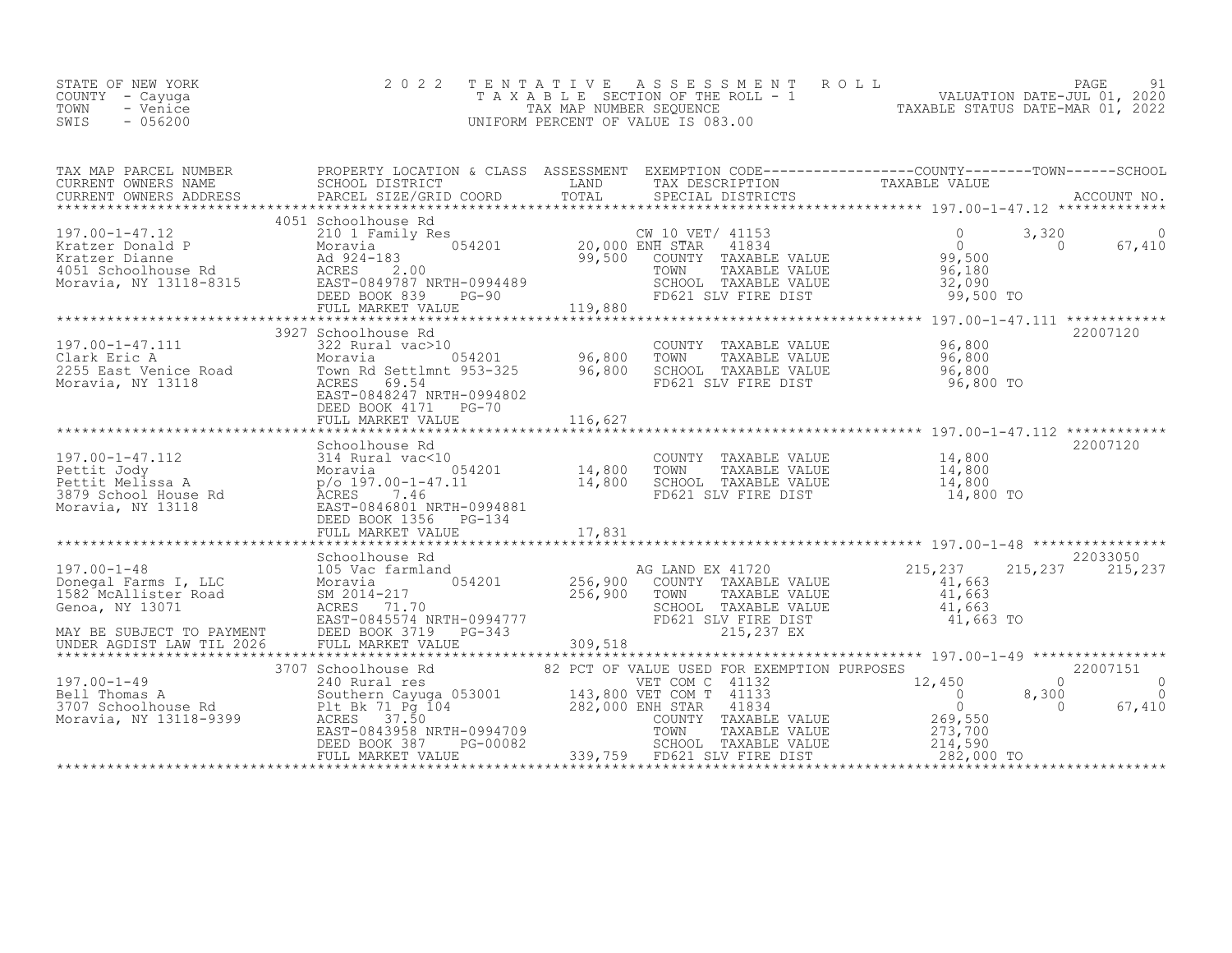| STATE OF NEW YORK<br>COUNTY - Cayuga<br>TOWN<br>- Venice<br>$-056200$<br>SWIS | 2 0 2 2                                                                                |         |            | TENTATIVE ASSESSMENT ROLL PAGE 92<br>TAXABLE SECTION OF THE ROLL - 1 VALUATION DATE-JUL 01, 2020<br>TAX MAP NUMBER SEQUENCE TAXABLE STATUS DATE-MAR 01, 2022<br>UNIFORM PERCENT OF VALUE IS 083.00                                                     |
|-------------------------------------------------------------------------------|----------------------------------------------------------------------------------------|---------|------------|--------------------------------------------------------------------------------------------------------------------------------------------------------------------------------------------------------------------------------------------------------|
|                                                                               |                                                                                        |         |            | TAX MAP PARCEL NUMBER PROPERTY LOCATION & CLASS ASSESSMENT EXEMPTION CODE------------------COUNTY--------TOWN------SCHOOL SCHOOL DISTRICT LAND TAX DESCRIPTION CORNER TAXABLE VALUE<br>CURRENT OWNERS ADDRESS PARCEL SIZE/GRID CO                      |
|                                                                               |                                                                                        |         |            |                                                                                                                                                                                                                                                        |
|                                                                               |                                                                                        |         |            | 22021120                                                                                                                                                                                                                                               |
| MAY BE SUBJECT TO PAYMENT<br>UNDER AGDIST LAW TIL 2026                        |                                                                                        |         |            | 197.00-1-51<br>197.00-1-51<br>197.00-1-51<br>105 Vac farmland<br>Roach Thomas<br>22025070<br>22025070<br>22025070<br>2227 Stewarts Corners Rd<br>2227 Stewarts Corners Rd<br>2227 Stewarts Corners Rd<br>2227 Stewarts Corners Rd<br>2227 Stewarts Cor |
| MAY BE SUBJECT TO PAYMENT<br>UNDER AGDIST LAW TIL 2026                        | ACRES 83.90<br>EAST-0839302 NRTH-0992952<br>DEED BOOK 4157 PG-161<br>FULL MARKET VALUE | 357,952 | 177,102 EX | 32025080<br>197.00-1-52.111 105 Vac farmland<br>Parm Properties, LLC Southern Cayuga 053001 297,100 COUNTY TAXABLE VALUE<br>PO Box 626 P/o 197.00-1-52.1 297,100 TOWN TAXABLE VALUE 119,998<br>Killington, VT 05751 Transfer To Prime                  |

\*\*\*\*\*\*\*\*\*\*\*\*\*\*\*\*\*\*\*\*\*\*\*\*\*\*\*\*\*\*\*\*\*\*\*\*\*\*\*\*\*\*\*\*\*\*\*\*\*\*\*\*\*\*\*\*\*\*\*\*\*\*\*\*\*\*\*\*\*\*\*\*\*\*\*\*\*\*\*\*\*\*\*\*\*\*\*\*\*\*\*\*\*\*\*\*\*\*\*\*\*\*\*\*\*\*\*\*\*\*\*\*\*\*\*\*\*\*\*\*\*\*\*\*\*\*\*\*\*\*\*\*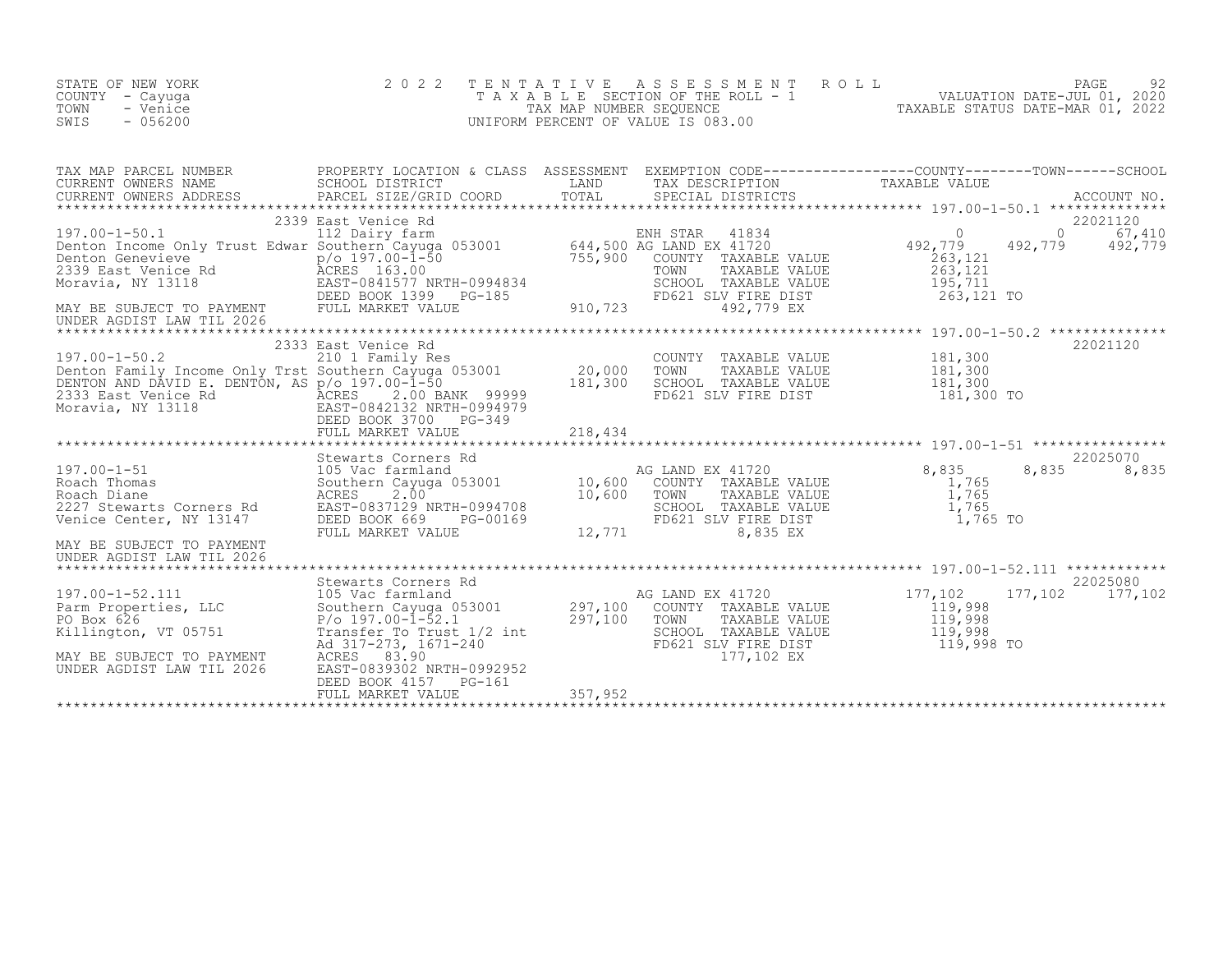| STATE OF NEW YORK<br>COUNTY - Cayuga<br>- Venice<br>TOWN<br>$-056200$<br>SWIS | 2 0 2 2                                                                                                                                                                                                                                                                       |        | TENTATIVE ASSESSMENT ROLL PAGE 93<br>TAXABLE SECTION OF THE ROLL - 1 VALUATION DATE-JUL 01, 2020<br>TAX MAP NUMBER SEQUENCE TAXABLE STATUS DATE-MAR 01, 2022<br>UNIFORM PERCENT OF VALUE IS 083.00                                                                                                                                            |  |
|-------------------------------------------------------------------------------|-------------------------------------------------------------------------------------------------------------------------------------------------------------------------------------------------------------------------------------------------------------------------------|--------|-----------------------------------------------------------------------------------------------------------------------------------------------------------------------------------------------------------------------------------------------------------------------------------------------------------------------------------------------|--|
|                                                                               |                                                                                                                                                                                                                                                                               |        |                                                                                                                                                                                                                                                                                                                                               |  |
|                                                                               |                                                                                                                                                                                                                                                                               |        | $\begin{tabular}{l cccc} \hline \textbf{3.00-1-52, 211} & \textbf{2.21-780} & \textbf{2.22-780} & \textbf{2.23-780} & \textbf{2.24-81} & \textbf{2.25-80} & \textbf{2.26-81} & \textbf{2.27-81} & \textbf{2.28-82} & \textbf{2.29-83} & \textbf{2.20-81} & \textbf{2.21-82} & \textbf{2.22-83} & \textbf{2.23-84} & \textbf{2.24-85} & \text$ |  |
|                                                                               |                                                                                                                                                                                                                                                                               |        |                                                                                                                                                                                                                                                                                                                                               |  |
|                                                                               |                                                                                                                                                                                                                                                                               |        |                                                                                                                                                                                                                                                                                                                                               |  |
|                                                                               |                                                                                                                                                                                                                                                                               |        |                                                                                                                                                                                                                                                                                                                                               |  |
|                                                                               | ACRES 3.40<br>EAST-0843879 NRTH-0993774                                                                                                                                                                                                                                       |        |                                                                                                                                                                                                                                                                                                                                               |  |
|                                                                               | DEED BOOK 962 PG-167<br>FULL MARKET VALUE 53,735                                                                                                                                                                                                                              |        |                                                                                                                                                                                                                                                                                                                                               |  |
|                                                                               |                                                                                                                                                                                                                                                                               |        |                                                                                                                                                                                                                                                                                                                                               |  |
|                                                                               |                                                                                                                                                                                                                                                                               |        |                                                                                                                                                                                                                                                                                                                                               |  |
|                                                                               |                                                                                                                                                                                                                                                                               |        |                                                                                                                                                                                                                                                                                                                                               |  |
|                                                                               | 197.00-1-54.23<br>197.00-1-54.23<br>Mach Duane E Southern Cayuga 053001<br>Mach Duane E Southern Cayuga 053001<br>Mach Timothy S<br>Mach Timothy S<br>Mach Timothy S<br>Mach Timothy S<br>Mach Timothy S<br>Mach Timothy S<br>Mach Timothy S<br>2626<br>DEED BOOK 1434 PG-305 |        |                                                                                                                                                                                                                                                                                                                                               |  |
|                                                                               | FULL MARKET VALUE                                                                                                                                                                                                                                                             | 55,904 |                                                                                                                                                                                                                                                                                                                                               |  |
|                                                                               |                                                                                                                                                                                                                                                                               |        |                                                                                                                                                                                                                                                                                                                                               |  |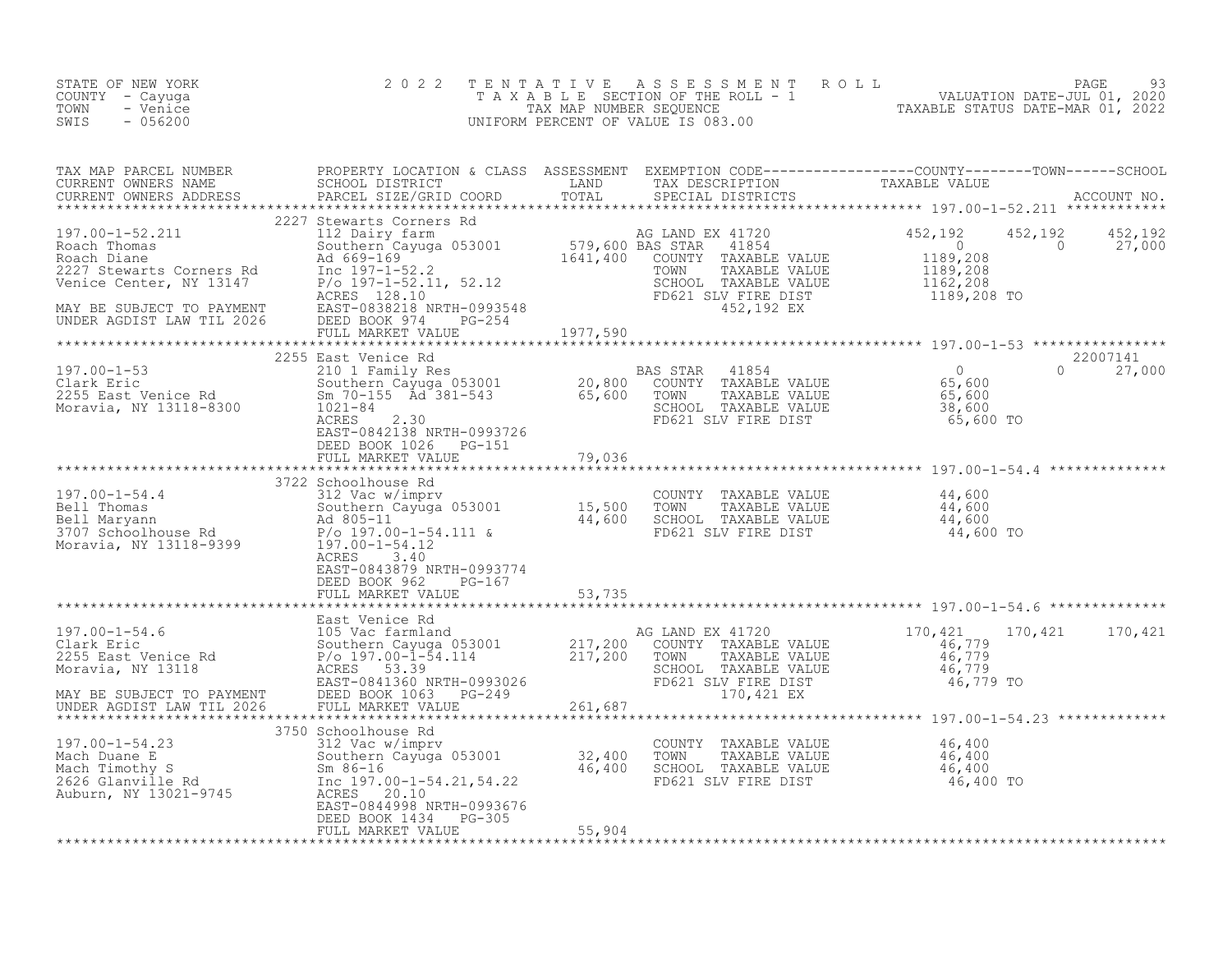| STATE OF NEW YORK<br>COUNTY - Cayuga<br>- Venice<br>TOWN<br>$-056200$<br>SWIS                                                                                                                                                                    | 2 0 2 2                                        | TENTATIVE | FENTATIVE ASSESSMENT ROLL UNIVERSITY PAGE 94<br>TAXABLE SECTION OF THE ROLL - 1 VALUATION DATE-JUL 01, 2020<br>TAXABLE STATUS DATE-MAR 01, 2022<br>JNIFORM PERCENT OF VALUE IS 083.00<br>UNIFORM PERCENT OF VALUE IS 083.00 |          |                           |
|--------------------------------------------------------------------------------------------------------------------------------------------------------------------------------------------------------------------------------------------------|------------------------------------------------|-----------|-----------------------------------------------------------------------------------------------------------------------------------------------------------------------------------------------------------------------------|----------|---------------------------|
|                                                                                                                                                                                                                                                  |                                                |           |                                                                                                                                                                                                                             |          |                           |
|                                                                                                                                                                                                                                                  | DEED BOOK 4169 PG-85                           |           |                                                                                                                                                                                                                             |          |                           |
|                                                                                                                                                                                                                                                  |                                                |           |                                                                                                                                                                                                                             |          |                           |
|                                                                                                                                                                                                                                                  |                                                |           | AG LAND EX 41720<br>COUNTY TAXABLE VALUE 72,289<br>TOWN TAXABLE VALUE 72,289<br>SCHOOL TAXABLE VALUE 72,289<br>FD621 SLV F1RE DIST<br>TO21 SLV F1RE DIST<br>T2,289 TO                                                       |          | 22007150<br>89,411 89,411 |
|                                                                                                                                                                                                                                                  |                                                |           |                                                                                                                                                                                                                             |          |                           |
|                                                                                                                                                                                                                                                  |                                                |           |                                                                                                                                                                                                                             |          |                           |
|                                                                                                                                                                                                                                                  |                                                |           |                                                                                                                                                                                                                             |          |                           |
|                                                                                                                                                                                                                                                  |                                                |           |                                                                                                                                                                                                                             |          |                           |
|                                                                                                                                                                                                                                                  |                                                |           |                                                                                                                                                                                                                             |          |                           |
|                                                                                                                                                                                                                                                  | 2171 Ketchum Rd                                |           |                                                                                                                                                                                                                             |          |                           |
| 197.00-1-57.2<br>Scott Robin 21/1 Ketchum Rd<br>Moravia, NY 13118-8303<br>Moravia, NY 13118-8303<br>Moravia, NY 13118-8303<br>CHEREN 1.13 BANK 99999<br>CHEREN 1.13 BANK 99999<br>CHEREN 1.13 BANK 99999<br>CHEREN 1.13 BANK 99999<br>CHEREN 1.1 | DEED BOOK 962<br>$PG-193$<br>FULL MARKET VALUE | 112,048   |                                                                                                                                                                                                                             | $\Omega$ | 27,000                    |
|                                                                                                                                                                                                                                                  |                                                |           |                                                                                                                                                                                                                             |          |                           |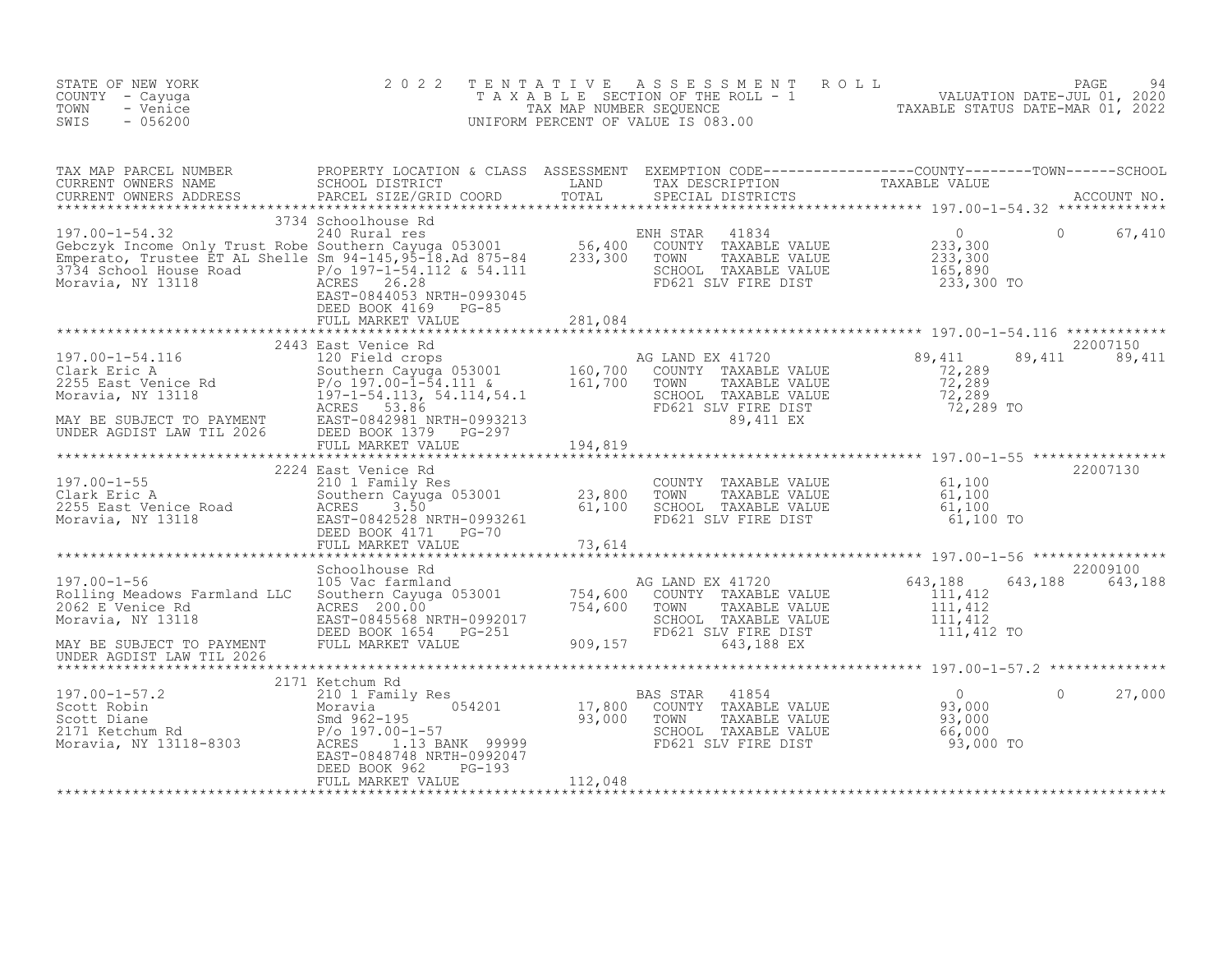| STATE OF NEW YORK<br>COUNTY - Cayuga<br>TOWN<br>- Venice<br>SWIS<br>$-056200$                                                                                                                                                                                                                                                                    | 2 0 2 2                                            |         | TENTATIVE ASSESSMENT ROLL PAGE 95<br>TAXABLE SECTION OF THE ROLL - 1 VALUATION DATE-JUL 01, 2020<br>TAX MAP NUMBER SEQUENCE TAXABLE STATUS DATE-MAR 01, 2022<br>UNIFORM PERCENT OF VALUE IS 083.00 |                |
|--------------------------------------------------------------------------------------------------------------------------------------------------------------------------------------------------------------------------------------------------------------------------------------------------------------------------------------------------|----------------------------------------------------|---------|----------------------------------------------------------------------------------------------------------------------------------------------------------------------------------------------------|----------------|
|                                                                                                                                                                                                                                                                                                                                                  |                                                    |         | 22033040                                                                                                                                                                                           |                |
| 197.00-1-57.11<br>Metchum Rd (1720 Metchum Rd (1720 Metchum Rd (1720 Metchum Rd (1720 Metal Crops)<br>20 Field crops (1720 Moravia 197.100 MONTY TAXABLE VALUE<br>1882 McAllister Road SM 90-104, 2014-217, 2016 572,100 TOWN TAXAB                                                                                                              |                                                    |         | 492,667 492,667                                                                                                                                                                                    |                |
|                                                                                                                                                                                                                                                                                                                                                  | DEED BOOK 3719 PG-343<br>FULL MARKET VALUE 689,277 |         |                                                                                                                                                                                                    |                |
| 197.00-1-57.12<br>McGonagle Evan Moravia<br>McGonagle Amanda Moravia<br>2016-114, 2014-217<br>2017.00-1-57.1<br>2018 Example Amanda P/o 197.00-1-57.1<br>Moravia, NY 13118<br>286,800 EAST 5.70<br>EAST 5.70<br>EAST 5.70<br>EAST PC-224<br>286,800                                                                                              | 2201 Ketchum Rd                                    |         | 22033040                                                                                                                                                                                           |                |
|                                                                                                                                                                                                                                                                                                                                                  | DEED BOOK 1637 PG-224<br>FULL MARKET VALUE         | 345,542 |                                                                                                                                                                                                    |                |
| $\begin{array}{cccc} \texttt{197.00-1-59} & \texttt{2539\; Lyons\;Rd} & \texttt{240\;Ru} & \texttt{2539\;Lyons} & \texttt{200\;Ru} & \texttt{200\;Ru} & \texttt{201\;Ru} & \texttt{201\;Ru} & \texttt{202\;Pu} & \texttt{203\;Pu} & \texttt{204\;Pu} & \texttt{205\;Pu} & \texttt{206\;Pu} & \texttt{207\;Pu} & \texttt{208\;Pu} & \texttt{208\$ | 2539 Lyons Rd                                      |         | $\overline{0}$<br>$\begin{matrix} 0 \\ 0 \\ 0 \end{matrix}$<br>$8,300$<br>$-00$<br>16,600<br>27,000<br>$\overline{0}$                                                                              | $\overline{0}$ |
|                                                                                                                                                                                                                                                                                                                                                  |                                                    |         |                                                                                                                                                                                                    |                |
|                                                                                                                                                                                                                                                                                                                                                  |                                                    |         |                                                                                                                                                                                                    |                |
|                                                                                                                                                                                                                                                                                                                                                  |                                                    |         |                                                                                                                                                                                                    |                |
| 198.00-1-1.2<br>198.00-1-1.2<br>198.00-1-1.2<br>174,600<br>Raffuel Irrevocable Trust Gene Moravia<br>22 Rusal vac>10<br>CoUNTY TAXABLE VALUE<br>2013-98<br>2013-98<br>2013-98<br>2013-98<br>2013-98<br>2013-98<br>2013-98<br>2013-98<br>2013-98<br>2013-98<br>20                                                                                 | EAST-0850166 NRTH-0998881                          |         |                                                                                                                                                                                                    |                |
|                                                                                                                                                                                                                                                                                                                                                  | DEED BOOK 1540 PG-108<br>FULL MARKET VALUE         | 210,361 |                                                                                                                                                                                                    |                |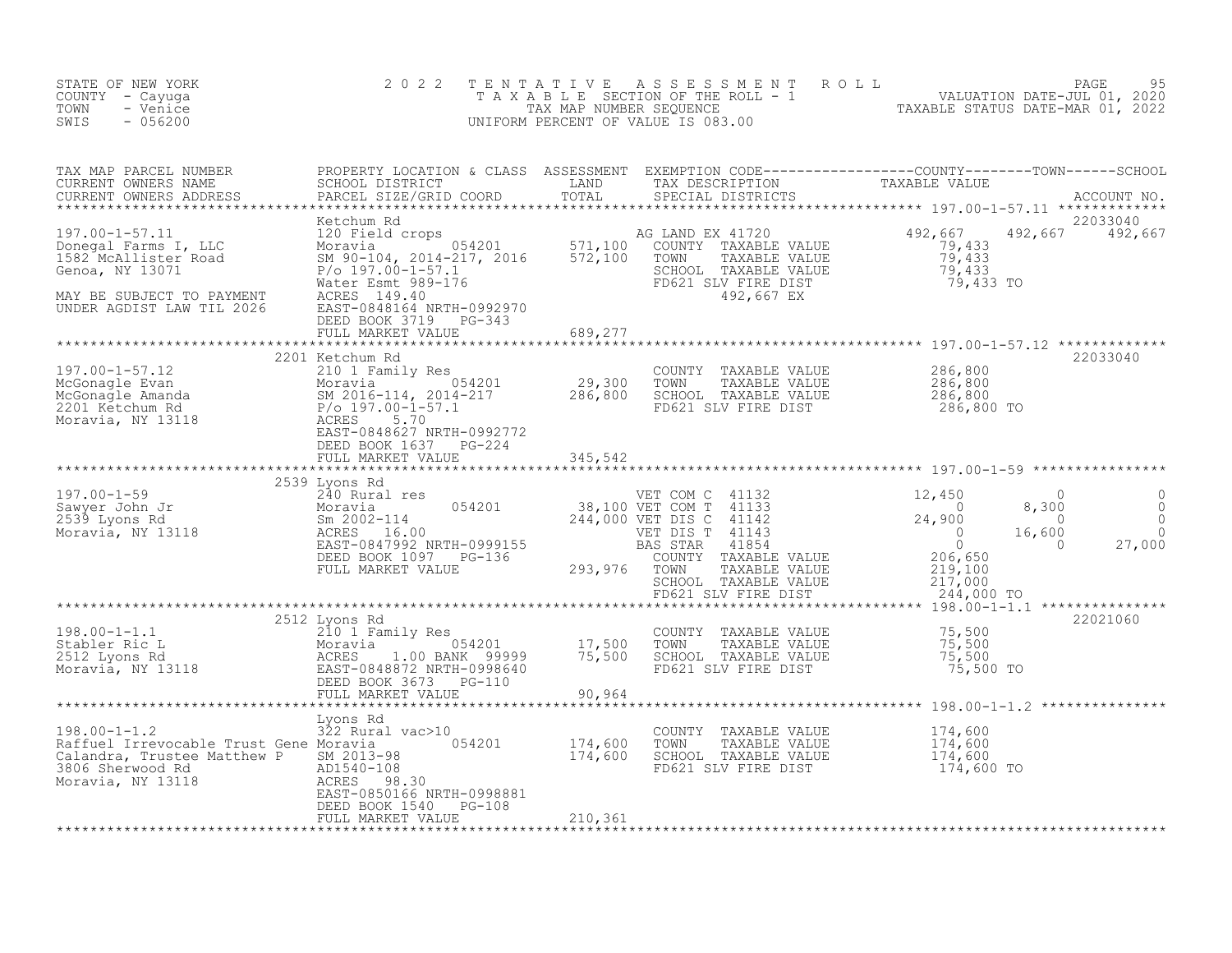| STATE OF NEW YORK<br>COUNTY - Cayuga<br>TOWN<br>- Venice<br>SWIS<br>$-056200$                                                                                                                                                                                                                                                                                                                                               | 2 0 2 2                                                              | TENTATIVE               | UNIFORM PERCENT OF VALUE IS 083.00                                                                                                                                                                                                                                                                                                                                                                                                                                   | PAGE 96<br>TAXABLE SECTION OF THE ROLL - 1 VALUATION DATE-JUL 01, 2020<br>TAX MAP NUMBER SEQUENCE TAXABLE STATUS DATE-MAR 01, 2022<br>NIFORM PERCENT OF VALUE IS 083.00 |
|-----------------------------------------------------------------------------------------------------------------------------------------------------------------------------------------------------------------------------------------------------------------------------------------------------------------------------------------------------------------------------------------------------------------------------|----------------------------------------------------------------------|-------------------------|----------------------------------------------------------------------------------------------------------------------------------------------------------------------------------------------------------------------------------------------------------------------------------------------------------------------------------------------------------------------------------------------------------------------------------------------------------------------|-------------------------------------------------------------------------------------------------------------------------------------------------------------------------|
|                                                                                                                                                                                                                                                                                                                                                                                                                             |                                                                      |                         |                                                                                                                                                                                                                                                                                                                                                                                                                                                                      |                                                                                                                                                                         |
| $\begin{array}{lllllllllllllllllllll} \text{198.00--1--2.2} & \text{2101 Family Res} & \text{ENH STAR} & 41834 & 0 \\ \text{Dennis Stephen C} & \text{Moravia} & 210 & 1 Family Res & 054201 & 0 \\ \text{Dennis Vicki} & \text{Sm 99--98} & 054201 & 75,000 & \text{TONNN} & \text{TXABLE VALUE} & 75,000 \\ \text{Dennis Vicki} & \text{Sm 99--98} & \text{ACRES} & 1.90 & \text{SCHOOL TAXABLE VALUE} & 75,000 \\ \text$ | 2454 Lyons Rd<br>FULL MARKET VALUE 90.361                            |                         |                                                                                                                                                                                                                                                                                                                                                                                                                                                                      | 22017131<br>0 67,410<br>75,000 TO                                                                                                                                       |
|                                                                                                                                                                                                                                                                                                                                                                                                                             |                                                                      |                         |                                                                                                                                                                                                                                                                                                                                                                                                                                                                      |                                                                                                                                                                         |
|                                                                                                                                                                                                                                                                                                                                                                                                                             | 2416 Lyons Rd<br>EAST-0849724 NRTH-0996488<br>DEED BOOK 1719 PG-47   |                         | BAS STAR 41854 0<br>COUNTY TAXABLE VALUE 88,200<br>TOWN TAXABLE VALUE 88,200<br>SCHOOL TAXABLE VALUE 61,200                                                                                                                                                                                                                                                                                                                                                          | 27,000<br>$\Omega$<br>88,200 TO                                                                                                                                         |
|                                                                                                                                                                                                                                                                                                                                                                                                                             |                                                                      |                         |                                                                                                                                                                                                                                                                                                                                                                                                                                                                      |                                                                                                                                                                         |
| 198.00-1-2.12<br>Parshall Bruce H 210 1 Family Res<br>Parshall Patricia C Moravia, NY 13118<br>Moravia, NY 13118<br>Parshall Patricia C ACRES 4.80 BANK 99999<br>Moravia, NY 13118<br>Past-0849247 NRTH-0997862<br>DEED BOOK 1713 PG-256<br>*                                                                                                                                                                               | 2472 Lyons Rd                                                        |                         | COUNTY TAXABLE VALUE 70,000<br>TOWN     TAXABLE VALUE 70,000<br>FD621 SLV FIRE DIST 70,000                                                                                                                                                                                                                                                                                                                                                                           | 70,000 TO                                                                                                                                                               |
|                                                                                                                                                                                                                                                                                                                                                                                                                             |                                                                      |                         |                                                                                                                                                                                                                                                                                                                                                                                                                                                                      |                                                                                                                                                                         |
| 198.00-1-2.111<br>Webb Roy G Jr Moravia 054201 126,300<br>2430 Lyons Rd P/o 198.00-1-2.11 178,300<br>Moravia, NY 13118 128.5T-0850613 NRTH-0997316                                                                                                                                                                                                                                                                          | 2430 Lyons Rd<br>DEED BOOK 4147 PG-249                               |                         | COUNTY TAXABLE VALUE<br>TOWN     TAXABLE VALUE<br>SCHOOL TAXABLE VALUE<br>FD621 SLV FIRE DIST                                                                                                                                                                                                                                                                                                                                                                        | 22017130<br>178,300<br>178,300<br>178,300<br>178,300 TO                                                                                                                 |
|                                                                                                                                                                                                                                                                                                                                                                                                                             | FULL MARKET VALUE                                                    | 214,819<br>***********  |                                                                                                                                                                                                                                                                                                                                                                                                                                                                      | ********************** 198.00-1-3 *************                                                                                                                         |
| 198.00-1-3<br>Luisi James<br>3163 Franklin Street Rd<br>3163 Franklin Street Rd<br>Auburn, NY 13021-8933<br>ACRES 20.00                                                                                                                                                                                                                                                                                                     | Long Hill Rd<br>EAST-0851570 NRTH-0996940<br>DEED BOOK 944<br>PG-226 | 054201 23,300<br>23,300 | $\begin{tabular}{lllllllllll} \multicolumn{4}{c}{\multicolumn{4}{c}{\textbf{TOWN}}} & \multicolumn{4}{c}{\multicolumn{4}{c}{\textbf{TAWABLE VALUE}}} & \multicolumn{4}{c}{\textbf{23, 300}}\\ \multicolumn{4}{c}{\textbf{TOWN}} & \multicolumn{4}{c}{\textbf{TAXABLE VALUE}} & \multicolumn{4}{c}{\textbf{23, 300}}\\ \multicolumn{4}{c}{\textbf{SCHOOL}} & \multicolumn{4}{c}{\textbf{TAXABLE VALUE}} & \multicolumn{4}{c}{\textbf{23, 300}}\\ \multicolumn{4}{c}{$ | 22018160<br>23,300 TO                                                                                                                                                   |
|                                                                                                                                                                                                                                                                                                                                                                                                                             | FULL MARKET VALUE                                                    | 28,072                  |                                                                                                                                                                                                                                                                                                                                                                                                                                                                      |                                                                                                                                                                         |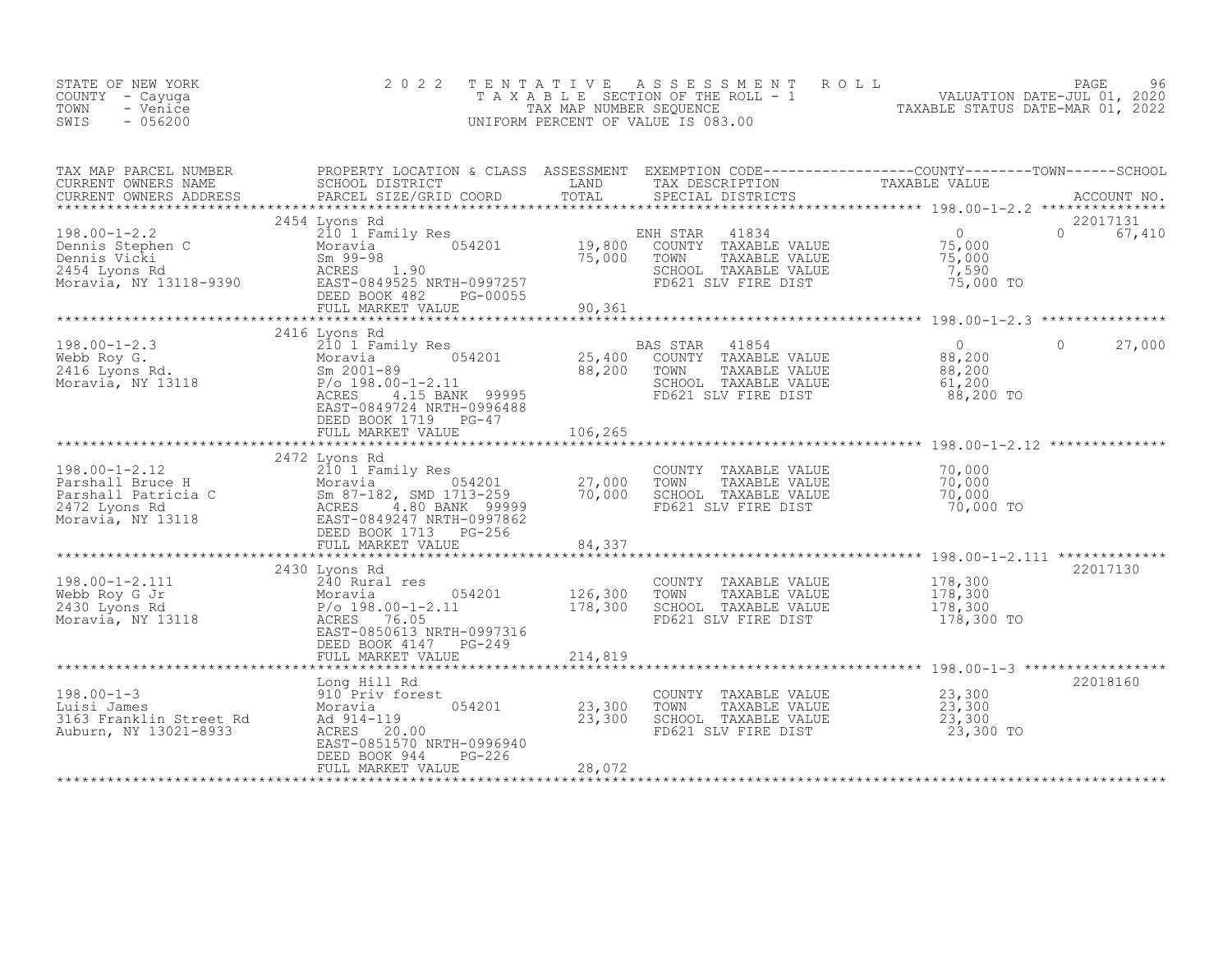| STATE OF NEW YORK<br>COUNTY - Cayuga<br>TOWN<br>- Venice<br>$-056200$<br>SWIS                                                                                                                                                                                                                                                                      | 2 0 2 2                                           |         | TENTATIVE ASSESSMENT ROLL PAGE 97<br>TAXABLE SECTION OF THE ROLL - 1 VALUATION DATE-JUL 01, 2020<br>TAX MAP NUMBER SEQUENCE TAXABLE STATUS DATE-MAR 01, 2022<br>UNIFORM PERCENT OF VALUE IS 083.00                             |        |
|----------------------------------------------------------------------------------------------------------------------------------------------------------------------------------------------------------------------------------------------------------------------------------------------------------------------------------------------------|---------------------------------------------------|---------|--------------------------------------------------------------------------------------------------------------------------------------------------------------------------------------------------------------------------------|--------|
|                                                                                                                                                                                                                                                                                                                                                    |                                                   |         | TAX MAP PARCEL NUMBER BROPERTY LOCATION & CLASS ASSESSMENT EXEMPTION CODE----------------COUNTY--------TOWN------SCHOOL CURRENT OWNERS NAME SCHOOL DISTRICT LAND TAX DESCRIPTION TAXABLE VALUE CURRENT OWNERS ADDRESS PARCEL S |        |
|                                                                                                                                                                                                                                                                                                                                                    | DEED BOOK 1421 PG-17                              |         | 22033110                                                                                                                                                                                                                       |        |
|                                                                                                                                                                                                                                                                                                                                                    | FULL MARKET VALUE                                 | 64,337  |                                                                                                                                                                                                                                |        |
| $\begin{array}{cccccccc} 198.00-1-4.12 & 4099&\text{Long Hill Rd} & 210&1&\text{Red} & 200&1&\text{OMTY TAXABLE VALUE} & 89,200&1&1&\text{Red} & 210&1&\text{Red} & 210&1&\text{Red} & 210&1&\text{Red} & 210&1&\text{Red} & 210&1&\text{Red} & 210&1&\text{Red} & 210&1&\text{Red} & 210&1&\text{Red} & 210&1&\text{Red} & 210&1&\text{Red} & 21$ | 4099 Long Hill Rd                                 |         |                                                                                                                                                                                                                                |        |
|                                                                                                                                                                                                                                                                                                                                                    |                                                   |         |                                                                                                                                                                                                                                |        |
|                                                                                                                                                                                                                                                                                                                                                    |                                                   |         |                                                                                                                                                                                                                                |        |
|                                                                                                                                                                                                                                                                                                                                                    |                                                   |         |                                                                                                                                                                                                                                |        |
| 4080 Long Hill Rd<br>3210 1 Family Res<br>Scott Lisa Moravia 054201<br>Torok Jason Sm 93,999<br>4080 Long Hill Rd<br>Moravia Sm 93-165 Lot A<br>4080 Long Hill Rd<br>33,999 TOWN TAXABLE VALUE<br>4080 Long Hill Rd<br>4080 Long Hill Rd<br>83,999                                                                                                 | EAST-0850100 NRTH-0995530<br>DEED BOOK 1235 PG-48 |         | $\circ$                                                                                                                                                                                                                        | 27,000 |
|                                                                                                                                                                                                                                                                                                                                                    | FULL MARKET VALUE                                 | 113,252 |                                                                                                                                                                                                                                |        |
|                                                                                                                                                                                                                                                                                                                                                    | DEED BOOK 987 PG-301<br>FULL MARKET VALUE         | 24,096  |                                                                                                                                                                                                                                |        |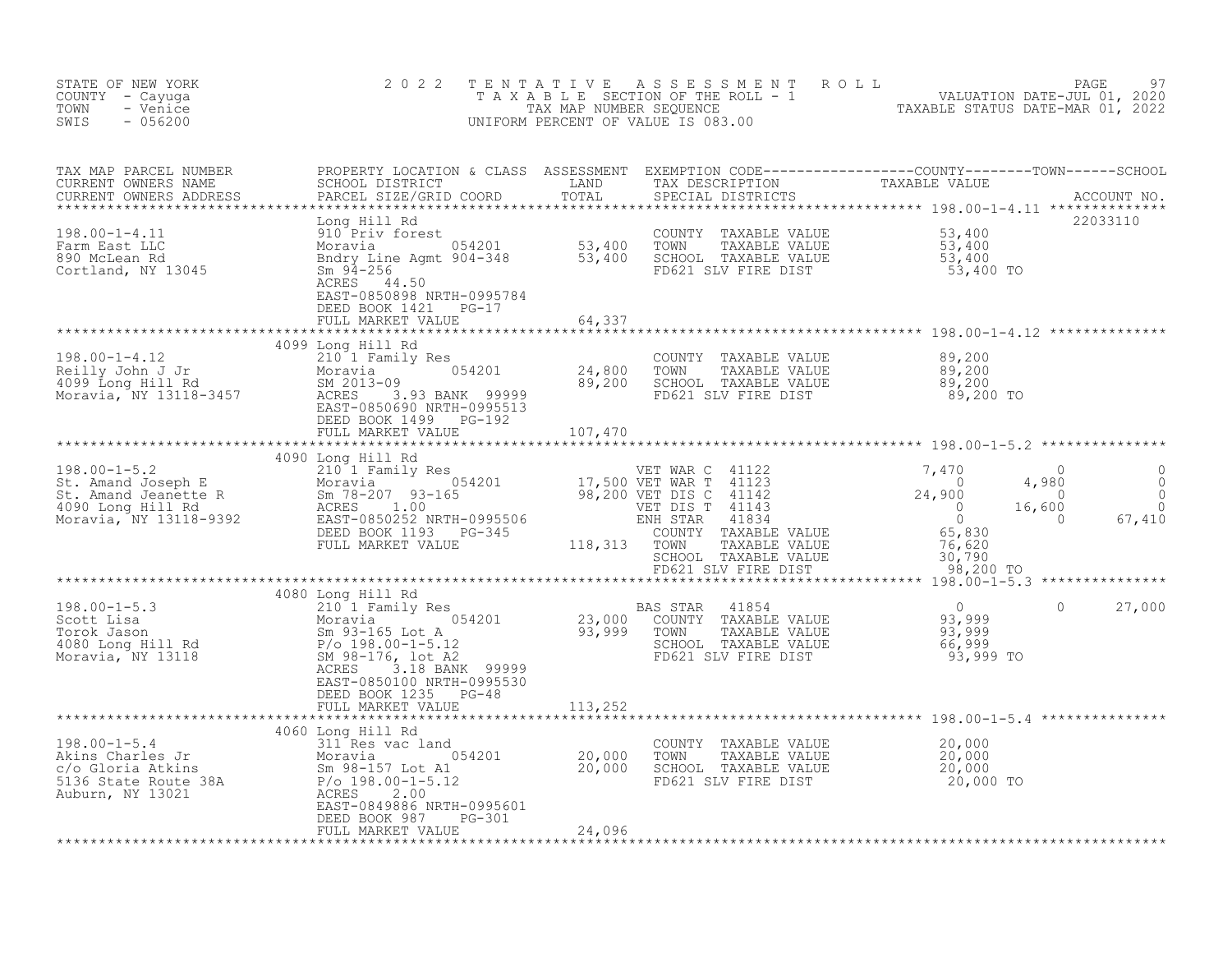| STATE OF NEW YORK<br>COUNTY - Cayuga<br>- Venice<br>TOWN<br>SWIS<br>$-056200$                                                                                                  | 2 0 2 2                                                                                                                                                                                                                                                                                                                                             |        | TENTATIVE ASSESSMENT ROLL PAGE 98<br>TAXABLE SECTION OF THE ROLL - 1 VALUATION DATE-JUL 01, 2020<br>TAX MAP NUMBER SEQUENCE TAXABLE STATUS DATE-MAR 01, 2022<br>UNIFORM PERCENT OF VALUE IS 083.00                                                                                                                                                                                                  |                                      |                                                  |
|--------------------------------------------------------------------------------------------------------------------------------------------------------------------------------|-----------------------------------------------------------------------------------------------------------------------------------------------------------------------------------------------------------------------------------------------------------------------------------------------------------------------------------------------------|--------|-----------------------------------------------------------------------------------------------------------------------------------------------------------------------------------------------------------------------------------------------------------------------------------------------------------------------------------------------------------------------------------------------------|--------------------------------------|--------------------------------------------------|
|                                                                                                                                                                                | TAX MAP PARCEL NUMBER BROPERTY LOCATION & CLASS ASSESSMENT EXEMPTION CODE-----------------COUNTY--------TOWN-----SCHOOL CURRENT OWNERS NAME SCHOOL DISTRICT LAND TAX DESCRIPTION TAXABLE VALUE<br>CURRENT OWNERS ADDRESS PARCEL S                                                                                                                   |        |                                                                                                                                                                                                                                                                                                                                                                                                     |                                      |                                                  |
|                                                                                                                                                                                | 4094 Long Hill Rd<br>198.00-1-5.11 $\texttt{4094 Long Hill Rd}$<br>Wilkinson Gerald 210 I Family Res ENH STAR 41834 0<br>Wilkinson Cynthia Sm 93-165 Lot B 33,300 TOWN TAXABLE VALUE 83,300<br>4094 Long Hill Rd ACRES 1.84 83,300 TOWN TAXABLE VALUE 83,300<br>Moravia,                                                                            |        |                                                                                                                                                                                                                                                                                                                                                                                                     | $\Omega$                             | 22039110<br>67,410                               |
| 198.00-1-6<br>Howland Curtis J<br>4127 LONG HILL ROAD<br>MORAVIA, NY 13118<br>MORAVIA, NY 13118<br>MORAVIA, NY 13118<br>MORAVIA, NY 13118<br>MORAVIA, NY 13118<br>DEED BOOK 41 | 4127 Long Hill Rd<br>270 Mfg housing<br>270 mig nousing<br>Moravia (194201 1986-202<br>Smd 986-202 19,900<br>ACRES 5.90 BANK 99995<br>EAST-0851406 NRTH-0994786<br>DEED BOOK 4142 PG-153                                                                                                                                                            |        | COUNTY TAXABLE VALUE $\begin{array}{cccc} 49,900 \ \text{TOMN} & \text{TAXABLE VALUE} & 49,900 \ \text{SCHOOL} & \text{TAXABLE VALUE} & 49,900 \ \text{FD621 SLV FIRE DIST} & 49,900 \ \text{FD621 SLV FIRE DIST} & 49,900 \ \text{SOTX}} & 49,900 \ \text{SCTX}} & 49,900 \ \text{SCTX}} & 49,900 \ \text{SCTX}} & 49,900 \ \text{SCTX}} & 49,900 \ \text{SCTX}} & 49$<br>SCOTX OMITTED SCHOOL TAX | 170.82 MT                            | 22026040                                         |
|                                                                                                                                                                                | FULL MARKET VALUE                                                                                                                                                                                                                                                                                                                                   | 60,120 |                                                                                                                                                                                                                                                                                                                                                                                                     |                                      |                                                  |
|                                                                                                                                                                                | 4153 Long Hill Rd                                                                                                                                                                                                                                                                                                                                   |        |                                                                                                                                                                                                                                                                                                                                                                                                     | $\bigcap$<br>4,980<br>$\overline{0}$ | 22016070<br>$\Omega$<br>$\overline{0}$<br>27,000 |
|                                                                                                                                                                                |                                                                                                                                                                                                                                                                                                                                                     |        |                                                                                                                                                                                                                                                                                                                                                                                                     |                                      | 22010040                                         |
|                                                                                                                                                                                | 198.00-1-8<br>Moravia Long Hill Rd<br>198.00-1-8<br>Rogalski Joyce L<br>Rogalski Joyce L<br>Rogalski Jaclin M<br>10,800<br>10,800<br>10,800<br>10,800<br>10,800<br>10,800<br>10,800<br>10,800<br>10,800<br>10,800<br>10,800<br>10,800<br>10,800<br>10,800<br>10,800<br>1                                                                            |        | COUNTY TAXABLE VALUE 10,800<br>TOWN TAXABLE VALUE 10,800<br>SCHOOL TAXABLE VALUE 10,800<br>FD621 SLV FIRE DIST 10,800 TO                                                                                                                                                                                                                                                                            |                                      |                                                  |
|                                                                                                                                                                                |                                                                                                                                                                                                                                                                                                                                                     |        |                                                                                                                                                                                                                                                                                                                                                                                                     |                                      |                                                  |
|                                                                                                                                                                                | 198.00-1-9<br>198.00-1-9<br>Barrington Royal R II 314 Rural vac<10<br>4153 Long Hill Rd<br>4153 Long Hill Rd<br>4153 Long Hill Rd<br>42.00<br>ACRESS<br>ACRESS<br>2.00<br>ACRESS<br>2.00<br>2.00<br>2.00<br>2.00<br>2.00<br>2.00<br>2.00<br>2.00<br>2.00<br>2.00<br>2.00<br>EAST-0851921 NRTH-0994236<br>DEED BOOK 1325 PG-146<br>FULL MARKET VALUE | 14,578 | COUNTY TAXABLE VALUE $12,100$<br>TOWN TAXABLE VALUE $12,100$<br>SCHOOL TAXABLE VALUE $12,100$<br>FD621 SLV FIRE DIST                                                                                                                                                                                                                                                                                | 12,100 TO                            | 22018150                                         |

\*\*\*\*\*\*\*\*\*\*\*\*\*\*\*\*\*\*\*\*\*\*\*\*\*\*\*\*\*\*\*\*\*\*\*\*\*\*\*\*\*\*\*\*\*\*\*\*\*\*\*\*\*\*\*\*\*\*\*\*\*\*\*\*\*\*\*\*\*\*\*\*\*\*\*\*\*\*\*\*\*\*\*\*\*\*\*\*\*\*\*\*\*\*\*\*\*\*\*\*\*\*\*\*\*\*\*\*\*\*\*\*\*\*\*\*\*\*\*\*\*\*\*\*\*\*\*\*\*\*\*\*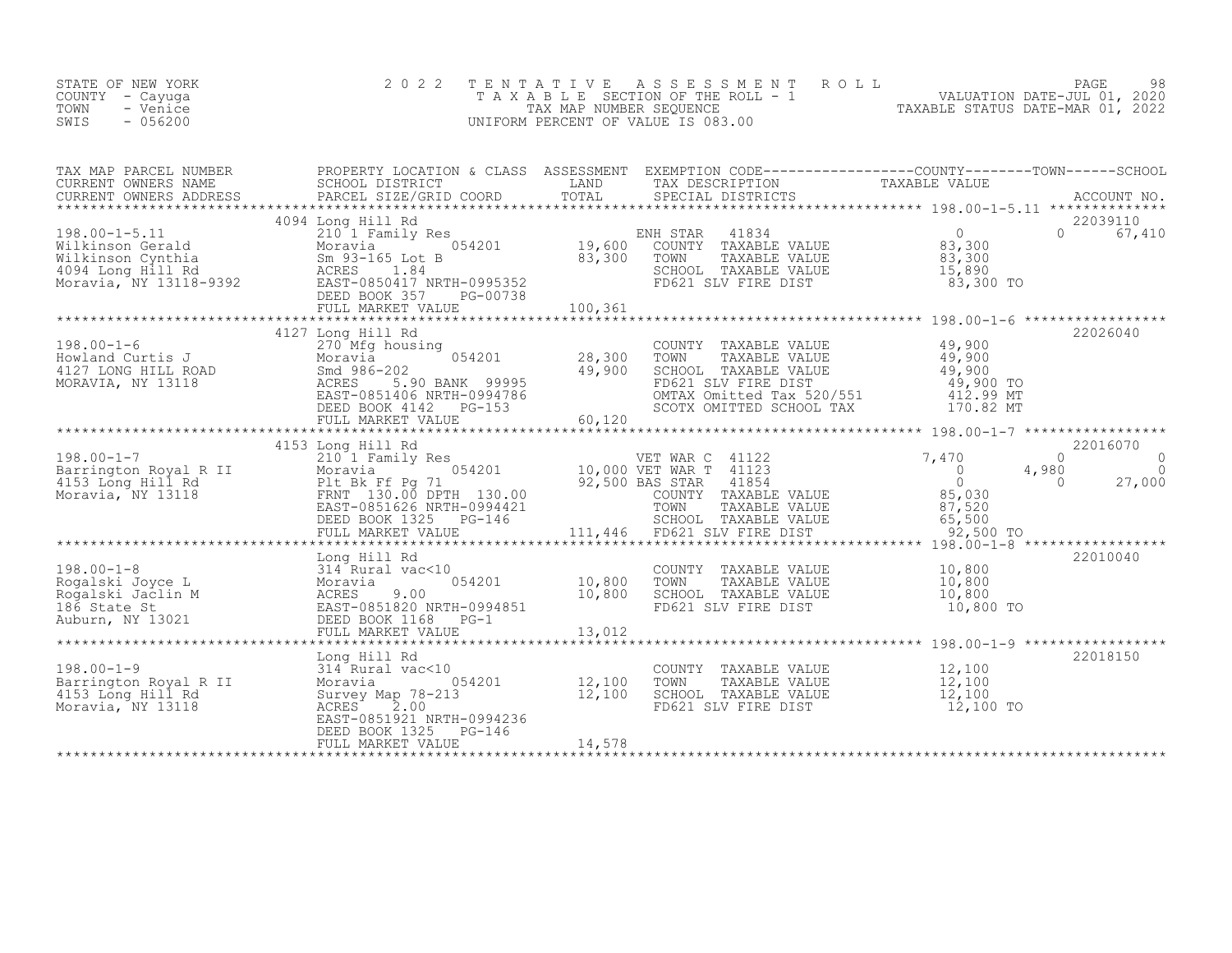| STATE OF NEW YORK | 2022 TENTATIVE ASSESSMENT ROLL        |                                  | PAGE                        | 99 |
|-------------------|---------------------------------------|----------------------------------|-----------------------------|----|
| COUNTY - Cayuqa   | T A X A B L E SECTION OF THE ROLL - 1 |                                  | VALUATION DATE-JUL 01, 2020 |    |
| TOWN<br>- Venice  | TAX MAP NUMBER SEQUENCE               | TAXABLE STATUS DATE-MAR 01, 2022 |                             |    |
| $-056200$<br>SWIS | UNIFORM PERCENT OF VALUE IS 083.00    |                                  |                             |    |

| TAX MAP PARCEL NUMBER                                                                                                                                                                                                                                                                                                                                                                                                                                                                                                                                                                                                 | PROPERTY LOCATION & CLASS ASSESSMENT EXEMPTION CODE----------------COUNTY-------TOWN-----SCHOOL |                    |                                                                                                                                                                                                                   |                                |
|-----------------------------------------------------------------------------------------------------------------------------------------------------------------------------------------------------------------------------------------------------------------------------------------------------------------------------------------------------------------------------------------------------------------------------------------------------------------------------------------------------------------------------------------------------------------------------------------------------------------------|-------------------------------------------------------------------------------------------------|--------------------|-------------------------------------------------------------------------------------------------------------------------------------------------------------------------------------------------------------------|--------------------------------|
|                                                                                                                                                                                                                                                                                                                                                                                                                                                                                                                                                                                                                       |                                                                                                 |                    |                                                                                                                                                                                                                   |                                |
|                                                                                                                                                                                                                                                                                                                                                                                                                                                                                                                                                                                                                       |                                                                                                 |                    |                                                                                                                                                                                                                   |                                |
|                                                                                                                                                                                                                                                                                                                                                                                                                                                                                                                                                                                                                       |                                                                                                 |                    |                                                                                                                                                                                                                   |                                |
| $\begin{tabular}{l c c c c c} \multicolumn{1}{c}{\text{\texttt{Matrix}}{\texttt{Matrix}}{\texttt{Matrix}}{\texttt{Matrix}}{\texttt{Matrix}}{\texttt{Matrix}}{\texttt{Matrix}}{\texttt{Matrix}}{\texttt{Matrix}}{\texttt{Matrix}}{\texttt{Matrix}}{\texttt{Matrix}}{\texttt{Matrix}}{\texttt{Matrix}}{\texttt{Matrix}}{\texttt{Matrix}}{\texttt{Matrix}}{\texttt{Matrix}}{\texttt{Matrix}}{\texttt{Matrix}}{\texttt{Matrix}}{\texttt{Matrix}}{\texttt{Matrix}}{\texttt{Matrix}}{\texttt{Matrix}}{\texttt{Matrix}}{\texttt{Matrix}}{\texttt{Matrix}}{\texttt{Matrix}}{\texttt{Matrix}}{\texttt{Matrix}}{\texttt{Matrix$ |                                                                                                 |                    |                                                                                                                                                                                                                   |                                |
|                                                                                                                                                                                                                                                                                                                                                                                                                                                                                                                                                                                                                       |                                                                                                 |                    |                                                                                                                                                                                                                   |                                |
| 198.00-1-11.1<br>Rouse John P Moravia (<br>Rouse Lois J (ACRES 6.20<br>ROUSE JOINT 2007<br>ROUSE 102,500 TOWN TAXABLE VALUE<br>2009 TOINT TAXABLE VALUE 102,500 TO 102,500 TO 102,500 TO 102,500 TO 23<br>Moravia, NY 13118-8312 DEED BOOK 593 PG-00023 FD621 SLV FIRE DIST 102,500 TO<br>FULL MARKET VALUE 1                                                                                                                                                                                                                                                                                                         | 2263 Moravia-Venice Town Line                                                                   |                    | BAS STAR 41854 0<br>054201 102,500 COUNTY TAXABLE VALUE 102,500<br>TH-0993765 102,500 TOWN TAXABLE VALUE 102,500<br>TH-0993765 SCHOOL TAXABLE VALUE 75,500<br>THE PG-00023 123 494 FD621 SLV FIRE DIST 102,500 TO | 22030150<br>$\Omega$<br>27,000 |
|                                                                                                                                                                                                                                                                                                                                                                                                                                                                                                                                                                                                                       | 2253 Moravia-Venice Town Line                                                                   |                    |                                                                                                                                                                                                                   |                                |
|                                                                                                                                                                                                                                                                                                                                                                                                                                                                                                                                                                                                                       |                                                                                                 |                    |                                                                                                                                                                                                                   |                                |
|                                                                                                                                                                                                                                                                                                                                                                                                                                                                                                                                                                                                                       |                                                                                                 |                    |                                                                                                                                                                                                                   |                                |
| $\begin{tabular}{l cccc} \texttt{167.795} \texttt{MAX} & \texttt{167.795} \\\hline 198.00-1-12.1 & \texttt{167.795} \\\texttt{167.795} \\\texttt{MAX} & \texttt{168.700} \\\texttt{MAX} & \texttt{168.700} \\\texttt{MAX} & \texttt{168.700} \\\texttt{MAX} & \texttt{168.700} \\\texttt{MAX} & \texttt{168.700} \\\texttt{MAX} & \texttt{168.700} \\\texttt{MAX} & \texttt{168$                                                                                                                                                                                                                                      |                                                                                                 |                    |                                                                                                                                                                                                                   |                                |
|                                                                                                                                                                                                                                                                                                                                                                                                                                                                                                                                                                                                                       |                                                                                                 |                    |                                                                                                                                                                                                                   |                                |
|                                                                                                                                                                                                                                                                                                                                                                                                                                                                                                                                                                                                                       |                                                                                                 |                    |                                                                                                                                                                                                                   |                                |
| 198.00-1-13<br>2205 Moravia Venice Town Line<br>2205 Moravia Venice Town Line<br>222 Rural vac>10<br>22 Rural vac>10<br>238,300 TOWN<br>Ryan-Bergenstock Danielle E<br>23.00 TOWN<br>23.00 TOWN<br>23.00 TOWN<br>23.00 SCHOO BACKES<br>23.00 SCHOO B                                                                                                                                                                                                                                                                                                                                                                  |                                                                                                 | 054201 38,300 TOWN | COUNTY TAXABLE VALUE 38,300<br>38,300 TOWN TAXABLE VALUE 38,300<br>38,300 SCHOOL TAXABLE VALUE 38,300<br>FD621 SLV FIRE DIST 38,300 TO                                                                            | 22018120                       |
|                                                                                                                                                                                                                                                                                                                                                                                                                                                                                                                                                                                                                       |                                                                                                 |                    |                                                                                                                                                                                                                   |                                |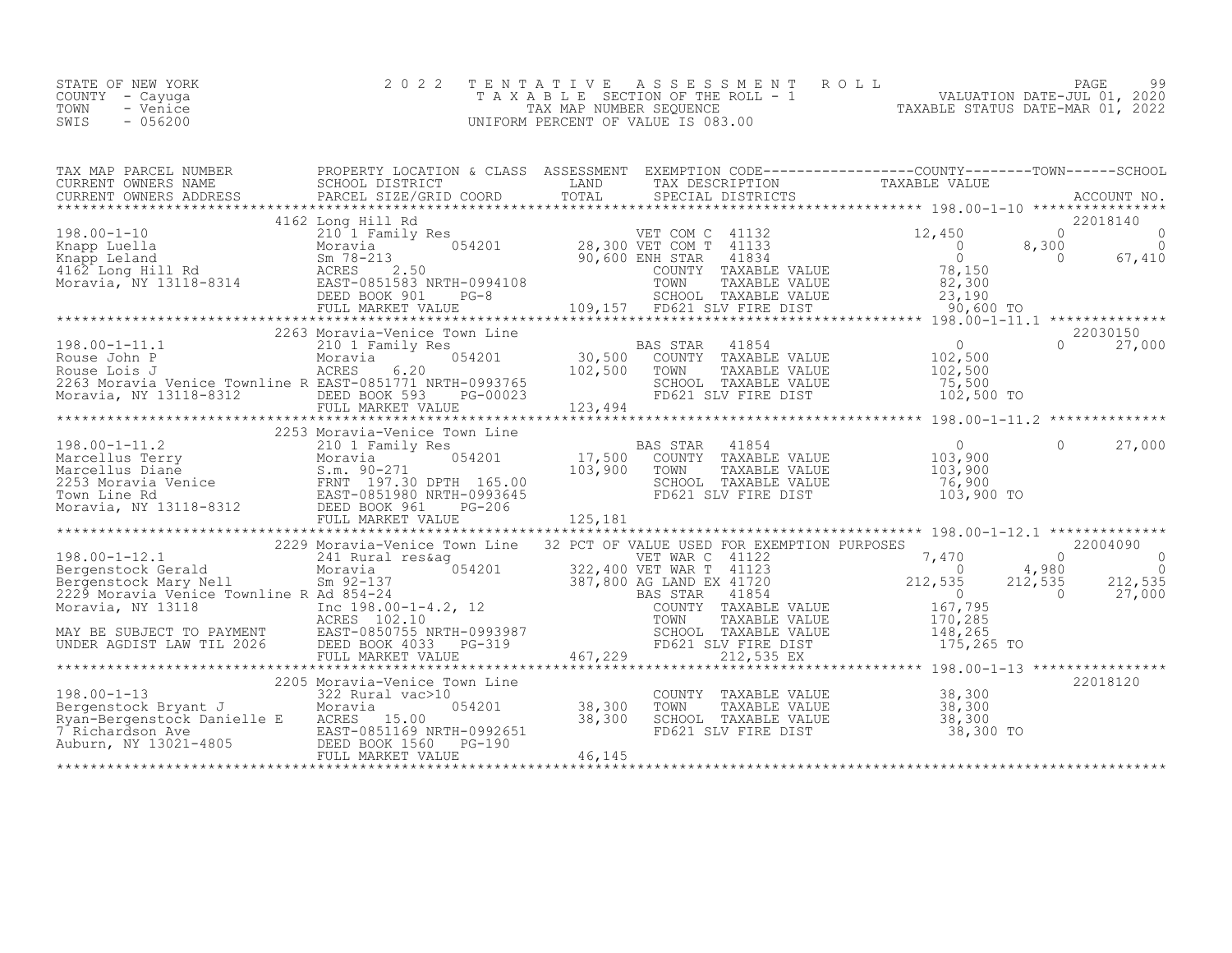| STATE OF NEW YORK<br>COUNTY - Cayuga<br>TOWN<br>- Venice<br>SWIS<br>$-056200$                                                                                                                                                                 | 2 0 2 2                                                | TENTATIVE | UNIFORM PERCENT OF VALUE IS 083.00 | TENTATIVE ASSESSMENT ROLL MALUATION DATE-JUL 01, 2020<br>TAXABLE SECTION OF THE ROLL - 1 VALUATION DATE-JUL 01, 2020<br>TAXABLE STATUS DATE-MAR 01, 2022<br>UNIFORM PERCENT OF VALUE IS 083.00 |                    |
|-----------------------------------------------------------------------------------------------------------------------------------------------------------------------------------------------------------------------------------------------|--------------------------------------------------------|-----------|------------------------------------|------------------------------------------------------------------------------------------------------------------------------------------------------------------------------------------------|--------------------|
| CURRENT OWNERS NAME<br>CURRENT OWNERS ADDRESS                                                                                                                                                                                                 |                                                        |           |                                    |                                                                                                                                                                                                |                    |
|                                                                                                                                                                                                                                               | FULL MARKET VALUE                                      | 16,867    |                                    |                                                                                                                                                                                                | 22018190           |
|                                                                                                                                                                                                                                               | 2179 Moravia-Venice Town Line                          |           |                                    |                                                                                                                                                                                                |                    |
|                                                                                                                                                                                                                                               |                                                        |           |                                    |                                                                                                                                                                                                |                    |
|                                                                                                                                                                                                                                               | OFF Ketchum Rd                                         |           |                                    |                                                                                                                                                                                                | 22026050           |
|                                                                                                                                                                                                                                               |                                                        |           |                                    |                                                                                                                                                                                                | 22026090           |
| Moravia, NY 13118-8311 DEED BOOK 378                                                                                                                                                                                                          | PG-00517<br>FULL MARKET VALUE                          | 69,639    |                                    |                                                                                                                                                                                                |                    |
|                                                                                                                                                                                                                                               | 2143 Moravia-Venice Townline R                         |           |                                    |                                                                                                                                                                                                | 22018180           |
| 198.00-1-17.11<br>Notavia Venice 1000 1240 Rural res<br>Moravia Venice Moravia Venice 58,500<br>Moravia Venice 59,500<br>Moravia Venice Townline Rd<br>Moravia, NY 13118-8311<br>Moravia, NY 13118-8311<br>Moravia, NY 13118-8311<br>Moravia, | EAST-0851151 NRTH-0991765<br>DEED BOOK 770<br>PG-00278 |           |                                    |                                                                                                                                                                                                | $\Omega$<br>27,000 |
|                                                                                                                                                                                                                                               | FULL MARKET VALUE                                      | 83,735    |                                    |                                                                                                                                                                                                |                    |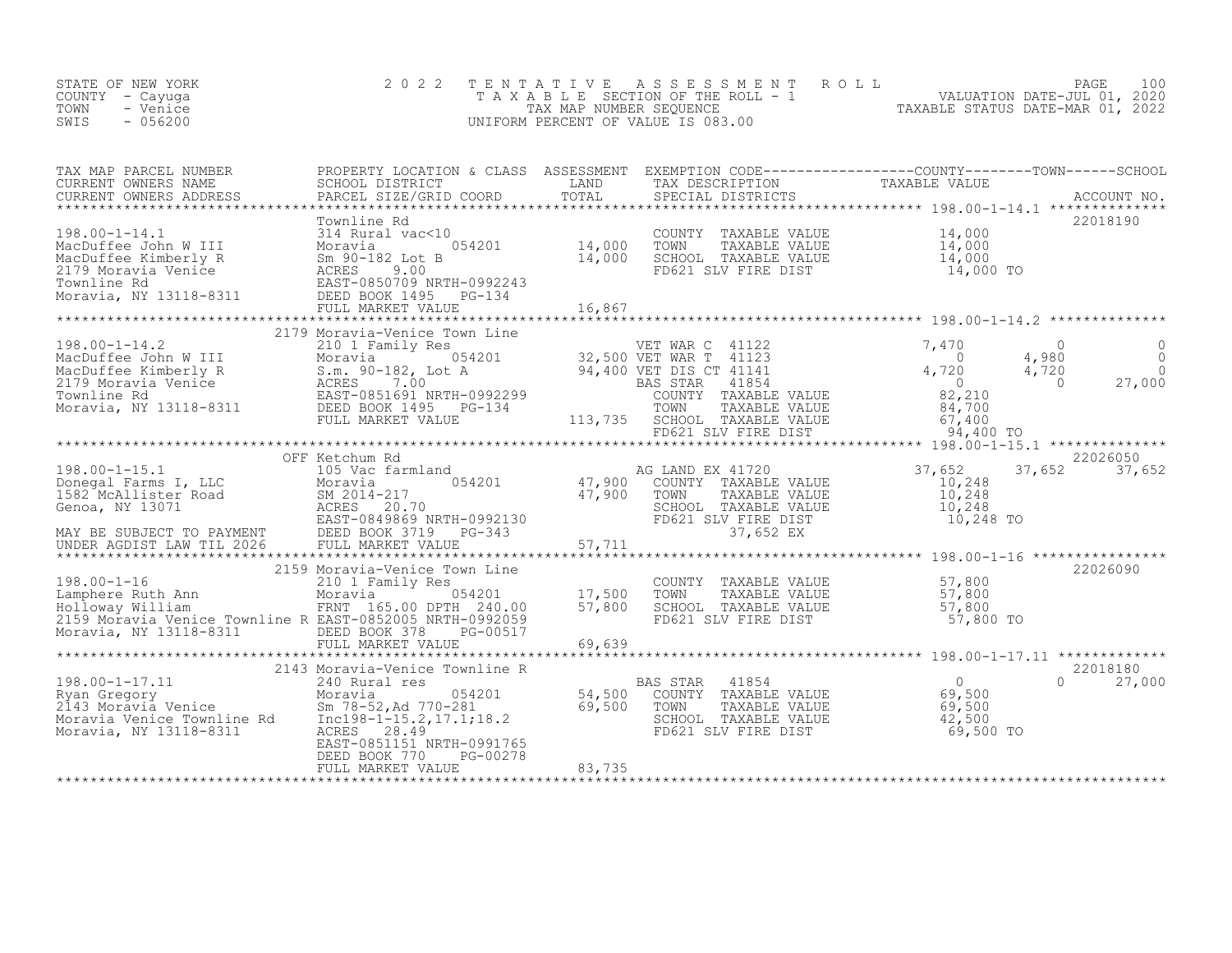| STATE OF NEW YORK<br>COUNTY - Cayuga<br>- Venice<br>TOWN<br>SWIS<br>$-056200$                                                                                                                                                                               | 2 0 2 2                                                                                                                                                                                                                                                                          | TENTATIVE | UNIFORM PERCENT OF VALUE IS 083.00                                                                                             | TENTATIVE ASSESSMENT ROLL<br>TAXABLE SECTION OF THE ROLL - 1 VALUATION DATE-JUL 01, 2020<br>TAXABLE STATUS DATE-MAR 01, 2022            |
|-------------------------------------------------------------------------------------------------------------------------------------------------------------------------------------------------------------------------------------------------------------|----------------------------------------------------------------------------------------------------------------------------------------------------------------------------------------------------------------------------------------------------------------------------------|-----------|--------------------------------------------------------------------------------------------------------------------------------|-----------------------------------------------------------------------------------------------------------------------------------------|
| TAX MAP PARCEL NUMBERS<br>CURRENT OWNERS NAME                                                                                                                                                                                                               | SCHOOL DISTRICT<br><b>EXAMPLE THE STATE OF STATE</b><br>PARCEL SIZE/GRID COORD                                                                                                                                                                                                   | TOTAL     | TAX DESCRIPTION TAXABLE VALUE<br>SPECIAL DISTRICTS TAXABLE VALUE<br>SPECIAL DISTRICTS                                          | TAX MAP PARCEL NUMBER THE PROPERTY LOCATION & CLASS ASSESSMENT EXEMPTION CODE---------------COUNTY-------TOWN-----SCHOOL<br>ACCOUNT NO. |
| 205.00-1-2.112<br>Alnutt Keith<br>Alnutt Diane<br>1888 Landon Rd<br>1888 Landon Rd<br>1992-50<br>205.00-<br>King Ferry, NY 13081-9752<br>208.011.20                                                                                                         | 1888 Landon Rd<br>1210 1 Family Res<br>Southern Cayuga 053001 17,900<br>Smd 992-50 98,600<br>P/o 205.00-1-2.11 ACRES<br>EAST-0811686 NRTH-0991829<br>DEED BOOK 992<br>$PG-48$<br>FULL MARKET VALUE                                                                               | 118,795   | 41854<br>BAS STAR<br>COUNTY TAXABLE VALUE<br>TOWN<br>TAXABLE VALUE<br>SCHOOL TAXABLE VALUE<br>FD621 SLV FIRE DIST              | $\overline{0}$<br>$\Omega$<br>27,000<br>98,600<br>98,600<br>71,600<br>98,600 TO                                                         |
| 205.00-1-2.113<br>Leonard Carl N<br>Leonard Geraldine A<br>210 1 Family Res<br>Southern Cayuga 053001<br>20,000<br>20,000<br>20,000<br>20,000<br>2152 State Route 34B<br>2152 State Route 34B<br>215,700<br>2152 State Route 34B<br>2252 -192-agreement<br> | 2152 State Route 34B<br>ACRES 1.99<br>EAST-0811203 NRTH-0991907<br>DEED BOOK 1713 PG-122<br>FULL MARKET VALUE                                                                                                                                                                    | 139,398   | COUNTY TAXABLE VALUE<br>TOWN<br>TAXABLE VALUE<br>SCHOOL TAXABLE VALUE<br>FD621 SLV FIRE DIST                                   | 22029020<br>115,700<br>115,700<br>115,700<br>115,700 TO                                                                                 |
| 205.00-1-2.114<br>Alnutt Keith F 311 Res vac land<br>311 Res vac land<br>311 River Cayuga 053001 9,500<br>311 River Cayuga 053001 9,500<br>SM 2012-169<br>2012-169<br>2010 D/O DPTH 122.00<br>2010 P/O 205.00-1-2.111<br>2010 D/O DPTH 122.00               | Landon Rd<br>EAST-0811418 NRTH-0991914<br>DEED BOOK 1490 PG-31                                                                                                                                                                                                                   |           | COUNTY TAXABLE VALUE<br>TOWN TAXABLE VALUE<br>SCHOOL TAXABLE VALUE<br>CHOOL TAXABLE VALUE<br>FD621 SLV FIRE DIST               | 22029020<br>9,500<br>9,500<br>9,500<br>9,500 TO                                                                                         |
| $205.00 - 1 - 2.211$<br>205.00-1-2.211<br>Ashland Farm LLC<br>2620 State Route 34B<br>Aurora, NY 13026-9725<br>MAY BE SUBJECT TO PAYMENT<br>UNDER AGDIST LAW TIL 2026                                                                                       | 2142 State Route 34B<br>JLL MARKET<br>********************<br>3tate Route 34B<br>105 Vac farmland<br>Southern Cayuga 053001 227,900 C<br>8m 77-141 SM2010-184 317,800 C<br>108 & 527-190 317,800 C<br>EAST-0811565 NRTH-0991125<br>DEED BOOK 1431<br>PG-239<br>FULL MARKET VALUE | 382,892   | AG LAND EX 41720<br>COUNTY TAXABLE VALUE<br>TOWN<br>TAXABLE VALUE<br>SCHOOL TAXABLE VALUE<br>FD621 SLV FIRE DIST<br>192,451 EX | 192,451<br>192,451<br>192,451<br>125,349<br>125,349<br>125,349<br>125,349 TO                                                            |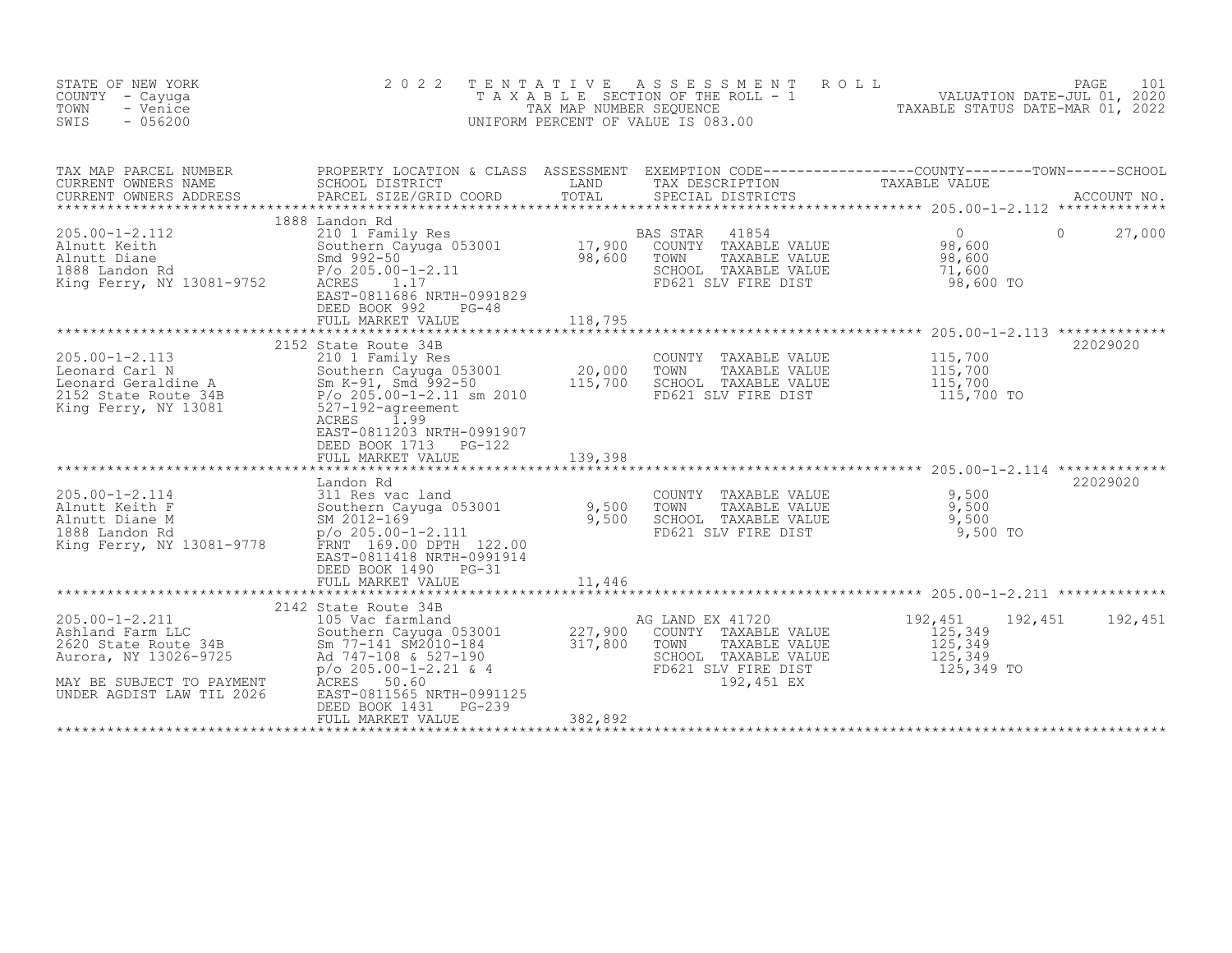| STATE OF NEW YORK<br>COUNTY - Cayuga<br>- Venice<br>TOWN<br>$-056200$<br>SWIS |                                                                        |                             | 2022 TENTATIVE ASSESSMENT ROLL<br>T A X A B L E SECTION OF THE ROLL - 1<br>TAX MAP NUMBER SEQUENCE<br>UNIFORM PERCENT OF VALUE IS 083.00 |                                                                               | 102<br>PAGE<br>VALUATION DATE-JUL 01, 2020<br>TAXABLE STATUS DATE-MAR 01, 2022 |
|-------------------------------------------------------------------------------|------------------------------------------------------------------------|-----------------------------|------------------------------------------------------------------------------------------------------------------------------------------|-------------------------------------------------------------------------------|--------------------------------------------------------------------------------|
| TAX MAP PARCEL NUMBER<br>CURRENT OWNERS NAME<br>CURRENT OWNERS ADDRESS        | PROPERTY LOCATION & CLASS<br>SCHOOL DISTRICT<br>PARCEL SIZE/GRID COORD | ASSESSMENT<br>LAND<br>TOTAL | TAX DESCRIPTION<br>SPECIAL DISTRICTS                                                                                                     | EXEMPTION CODE-----------------COUNTY-------TOWN------SCHOOL<br>TAXABLE VALUE | ACCOUNT NO.                                                                    |

|                                                                                                                                                                                                                                                        | State Route 34B                                   |        |  |          |
|--------------------------------------------------------------------------------------------------------------------------------------------------------------------------------------------------------------------------------------------------------|---------------------------------------------------|--------|--|----------|
|                                                                                                                                                                                                                                                        |                                                   |        |  |          |
|                                                                                                                                                                                                                                                        | 1938 Landon Rd                                    |        |  | 22006190 |
|                                                                                                                                                                                                                                                        |                                                   |        |  |          |
| 12 Dairy farm and the SM2010-184, AD747-108<br>Reynolds Trustees Catharine & SM2010-184, AD747-108<br>Reynolds Trustees Catharine & SM2010-184, AD747-108<br>Reynolds Trustees Catharine & SM2010-184, AD747-108<br>Reynolds Trustees                  |                                                   |        |  |          |
| 205.00-1-4.2<br>2049 State Route 34B<br>205.00-1-4.2<br>2049 State Routern Cayuga 053001<br>2049 State Route 34B<br>2049 State Route 34B<br>2010-184-C<br>2049 State Route 34B<br>2010-184-C<br>2010-184-C<br>2029 State Route 34B<br>2010-184-C<br>20 | EAST-0810928 NRTH-0990202<br>DEED BOOK 1463 PG-90 |        |  |          |
|                                                                                                                                                                                                                                                        |                                                   |        |  | 22029030 |
|                                                                                                                                                                                                                                                        | EAST-0809928 NRTH-0989235<br>DEED BOOK 1463 PG-96 |        |  |          |
|                                                                                                                                                                                                                                                        | FULL MARKET VALUE                                 | 14,458 |  |          |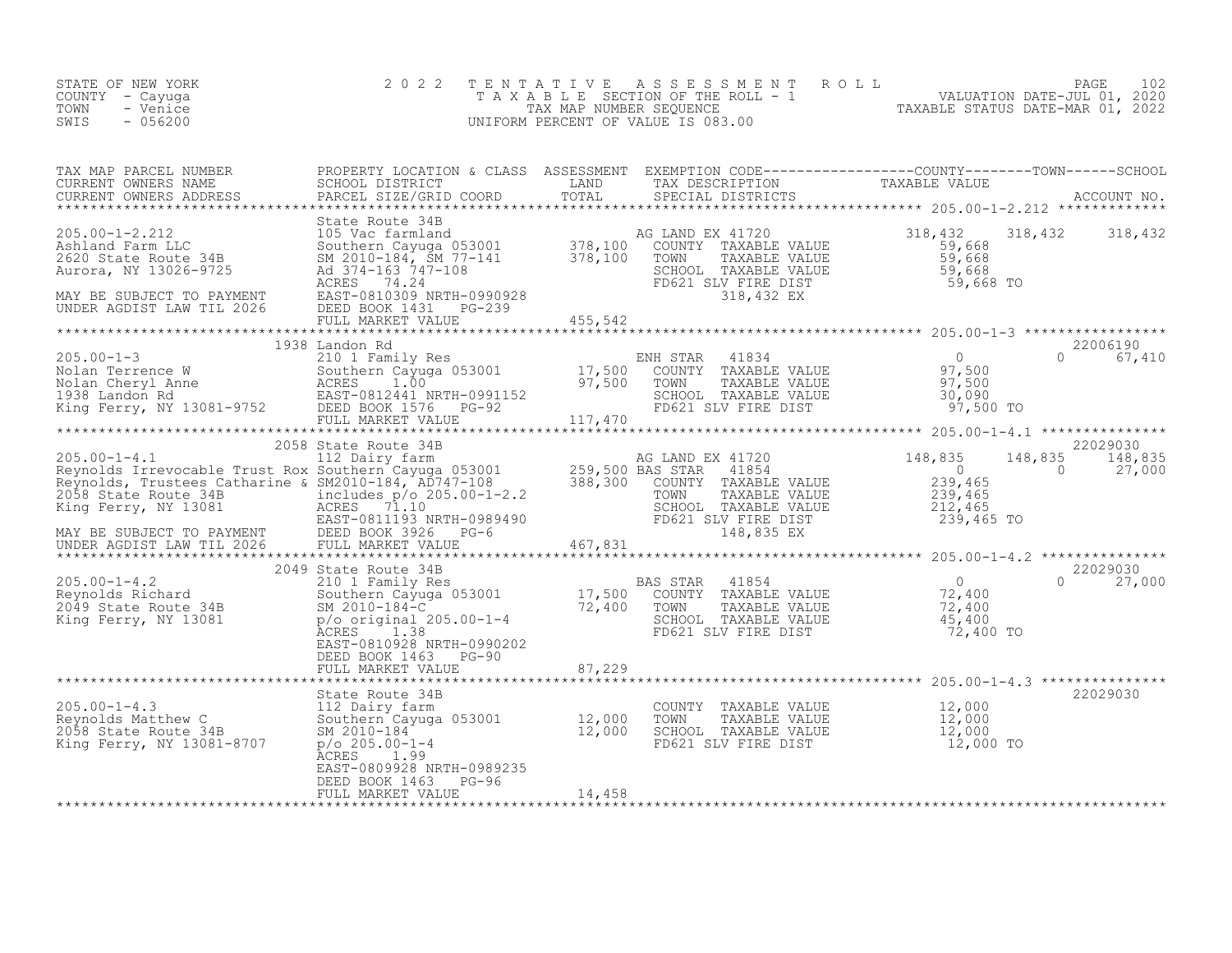| STATE OF NEW YORK<br>COUNTY - Cayuga<br>TOWN<br>- Venice<br>SWIS<br>$-056200$                                                                                                                                          | 2 0 2 2<br>TAXABLE                                                                                                                                                                                                                                    | TENTATIVE<br>TAX MAP NUMBER SEQUENCE | A S S E S S M E N T<br>SECTION OF THE ROLL - 1<br>UNIFORM PERCENT OF VALUE IS 083.00                                           | 103<br>ROLL<br>PAGE<br>VALUATION DATE-JUL 01, 2020<br>TAXABLE STATUS DATE-MAR 01, 2022                                          |
|------------------------------------------------------------------------------------------------------------------------------------------------------------------------------------------------------------------------|-------------------------------------------------------------------------------------------------------------------------------------------------------------------------------------------------------------------------------------------------------|--------------------------------------|--------------------------------------------------------------------------------------------------------------------------------|---------------------------------------------------------------------------------------------------------------------------------|
| TAX MAP PARCEL NUMBER<br>CURRENT OWNERS NAME<br>CURRENT OWNERS ADDRESS                                                                                                                                                 | SCHOOL DISTRICT<br>PARCEL SIZE/GRID COORD                                                                                                                                                                                                             | LAND<br>TOTAL                        | TAX DESCRIPTION<br>SPECIAL DISTRICTS                                                                                           | PROPERTY LOCATION & CLASS ASSESSMENT EXEMPTION CODE----------------COUNTY-------TOWN-----SCHOOL<br>TAXABLE VALUE<br>ACCOUNT NO. |
| $205.00 - 1 - 5.1$<br>Reynolds Maurice C<br>Reynolds David W<br>1979 State Route 34B<br>King Ferry, NY 13081                                                                                                           | 1979 State Route 34B<br>210 1 Family Res<br>Southern Cayuga 053001<br>$P/O 205.00 - 1 - 5$<br>ACRES<br>3.10<br>EAST-0809834 NRTH-0988832<br>DEED BOOK 1126 PG-126<br>FULL MARKET VALUE                                                                | 23,500<br>166,700<br>200,843         | ENH STAR<br>41834<br>TAXABLE VALUE<br>COUNTY<br>TOWN<br>TAXABLE VALUE<br>SCHOOL TAXABLE VALUE<br>FD621 SLV FIRE DIST           | 22029070<br>$\circ$<br>$\Omega$<br>67,410<br>166,700<br>166,700<br>99,290<br>166,700 TO                                         |
| $205.00 - 1 - 5.21$<br>Reynolds Matthew C<br>2058 State Route 34B<br>King Ferry, NY 13081-8707                                                                                                                         | State Route 34B<br>312 Vac w/imprv<br>Southern Cayuga 053001<br>Sm $2001 - 79$ sm $2010 - 184$<br>$P/O$ 205.00-1-5<br>$p$ /o 205.00-1-5.2<br>91.00 DPTH 300.00<br>FRNT<br>EAST-0809886 NRTH-0989235<br>DEED BOOK 1463<br>$PG-96$<br>FULL MARKET VALUE | 9,500<br>27,600<br>33,253            | COUNTY TAXABLE VALUE<br>TOWN<br>TAXABLE VALUE<br>SCHOOL TAXABLE VALUE<br>FD621 SLV FIRE DIST                                   | *********************** 205.00-1-5.21 **************<br>27,600<br>27,600<br>27,600<br>27,600 TO                                 |
| $205.00 - 1 - 6.2$<br>Reynolds Irrevocable Trust The Southern Cayuga 053001<br>Reynolds, Trustee Catharine E<br>2058 State Route 34B<br>King Ferry, NY 13081<br>MAY BE SUBJECT TO PAYMENT<br>UNDER AGDIST LAW TIL 2026 | State Route 34B<br>105 Vac farmland<br>SM2010-184<br>$p$ /o 205.00-1-6, 205.00-1-<br>$205.00 - 1 - 2.21$<br>ACRES 39.00<br>EAST-0810958 NRTH-0988398<br>DEED BOOK 3875<br>$PG-83$<br>FULL MARKET VALUE                                                | 204,100<br>204,100<br>245,904        | AG LAND EX 41720<br>COUNTY TAXABLE VALUE<br>TOWN<br>TAXABLE VALUE<br>SCHOOL TAXABLE VALUE<br>FD621 SLV FIRE DIST<br>159,838 EX | 22029040<br>159,838<br>159,838<br>159,838<br>44,262<br>44,262<br>44,262<br>44,262 TO                                            |
| $205.00 - 1 - 7$<br>Powers John Iv H<br>1923 State Route 34B<br>King Ferry, NY 13081-8708                                                                                                                              | 1923 State Route 34B<br>210 1 Family Res<br>Southern Cayuga 053001<br>Sm 73-122, 98-23, Lot A<br>Half Of House In Ledyard<br>SM 2003-87<br>ACRES<br>1.10<br>EAST-0809720 NRTH-0988161<br>DEED BOOK 1128<br>PG-136<br>FULL MARKET VALUE                | 9,000<br>95,000<br>114,458           | 41854<br>BAS STAR<br>COUNTY TAXABLE VALUE<br>TOWN<br>TAXABLE VALUE<br>SCHOOL TAXABLE VALUE<br>FD621 SLV FIRE DIST              | 22020190<br>$\overline{0}$<br>27,000<br>$\Omega$<br>95,000<br>95,000<br>68,000<br>95,000 TO                                     |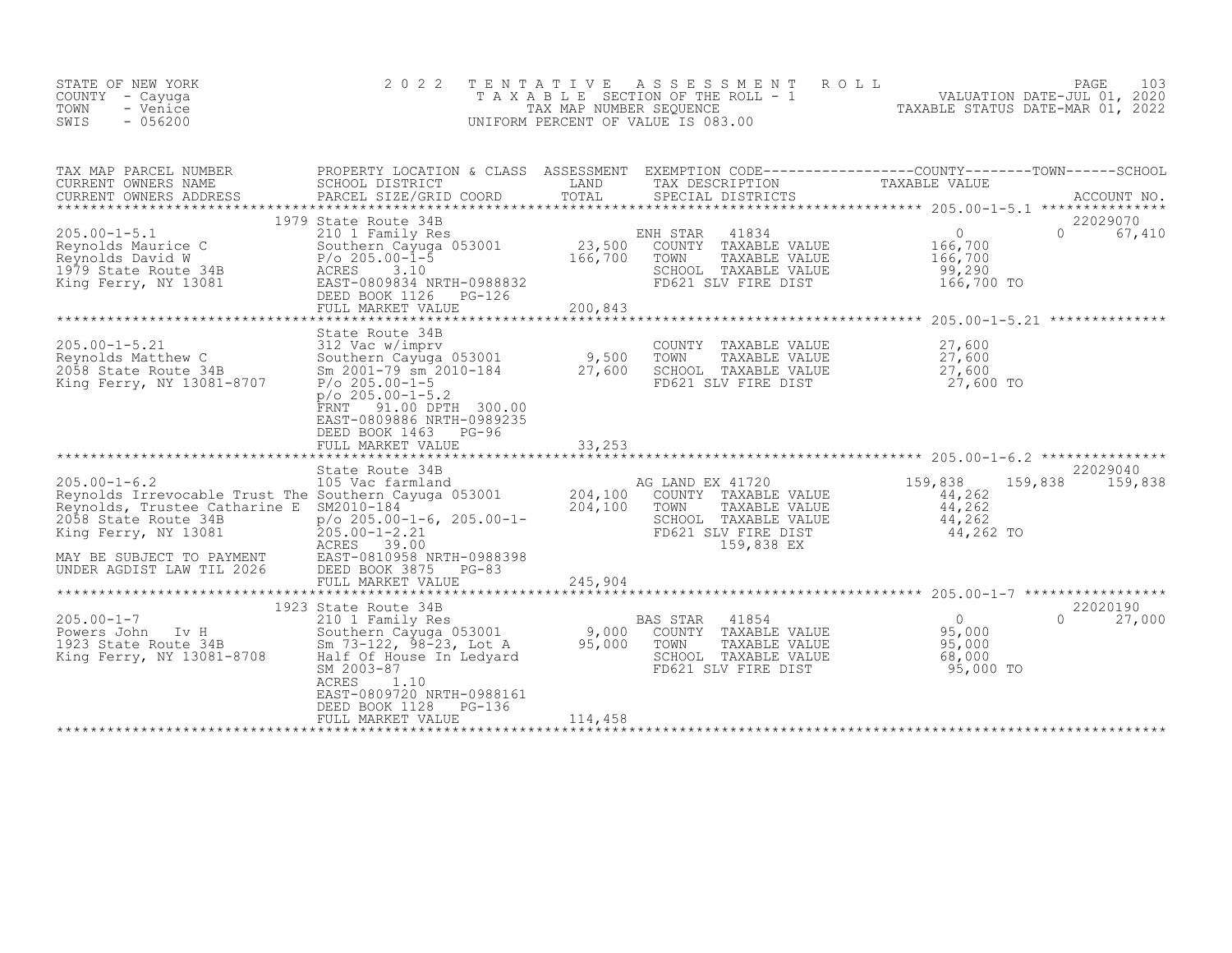| STATE OF NEW YORK | 2022 TENTATIVE ASSESSMENT ROLL        |                                  | PAGE                        | 104 |
|-------------------|---------------------------------------|----------------------------------|-----------------------------|-----|
| COUNTY - Cayuga   | T A X A B L E SECTION OF THE ROLL - 1 |                                  | VALUATION DATE-JUL 01, 2020 |     |
| TOWN<br>- Venice  | TAX MAP NUMBER SEOUENCE               | TAXABLE STATUS DATE-MAR 01, 2022 |                             |     |
| $-056200$<br>SWIS | UNIFORM PERCENT OF VALUE IS 083.00    |                                  |                             |     |
|                   |                                       |                                  |                             |     |

| 22003010<br>1880 State Route 34B<br>1000 black Node of BAS STAR 41854<br>281 Moden Gregory T<br>281 Moden Evelyn E<br>205,400<br>205,400<br>205,400<br>205,400<br>205,400<br>205,400<br>205,400<br>205,400<br>205,400<br>205,400<br>205,400<br>205,400<br>205,400<br>205,400<br>205,400<br>205,400<br>20<br>$\cap$<br>27,000<br>205,400 TO<br>1894 State Route 34B<br>205.00-1-8.2<br>Reynolds Irrevocable Trust The Southern Cayuga 053001<br>Reynolds, Trustee Catharine E Survey Map 82-81<br>2058 State Route 34B<br>2058 State Route 34B<br>2058 State Route 34B<br>2058 State Route 34B<br>2058 State Route<br>244,568 244,568<br>244,568<br>81,032<br>$81,032$<br>$81,032$<br>SCHOOL TAXABLE VALUE 81,032<br>FD621 SLV FIRE DIST 81,032 TO<br>244,568 EX 81,032 TO<br>UNDER AGDIST LAW TIL 2026<br>22018040<br>305.00-1-9.1<br>205.00-1-9.1<br>105 Vac farmland<br>Larsen Irrevocable Trust Joan Southern Cayuga 053001<br>165 Vac farmland<br>105 Vac farmland<br>2017 State Route 34B<br>2017 State Route 34B<br>2017 State Route 34B<br>2017 State Route 34B<br>669,942<br>669,942<br>1013,253<br>FULL MARKET VALUE<br>669,942 EX<br>MAY BE SUBJECT TO PAYMENT<br>UNDER AGDIST LAW TIL 2026<br>1822 State Route 34B<br>270 Mfg housing<br>Larsen Irrevocable Trust Joan Southern Cayuga 053001 17,500 TOWN TAXABLE VALUE<br>17,500 TOWN TAXABLE VALUE 33,400<br>17,500 TOWN TAXABLE VALUE 33,400<br>1817 State Route 34B FRNT 108.00 DP<br>Larsen Trustee Kurt and Successive Community of the CHOOL TAXABLE VALUE<br>1817 State Route 34B FRNT 108.00 DPTH 279.23<br>King Ferry, NY 13081 EAST-0809891 NRTH-0986247<br>ELED BOOK 1668 FD621 SLV FIRE DIST 33,400 TO<br>FULL MARK<br>1824 State Route 34B<br>$\begin{smallmatrix} & & 0 \\ 120,000 \end{smallmatrix}$<br>27,000<br>$\Omega$ | TAX MAP PARCEL NUMBER | PROPERTY LOCATION & CLASS ASSESSMENT EXEMPTION CODE----------------COUNTY-------TOWN-----SCHOOL |  | TAXABLE VALUE |  |
|-------------------------------------------------------------------------------------------------------------------------------------------------------------------------------------------------------------------------------------------------------------------------------------------------------------------------------------------------------------------------------------------------------------------------------------------------------------------------------------------------------------------------------------------------------------------------------------------------------------------------------------------------------------------------------------------------------------------------------------------------------------------------------------------------------------------------------------------------------------------------------------------------------------------------------------------------------------------------------------------------------------------------------------------------------------------------------------------------------------------------------------------------------------------------------------------------------------------------------------------------------------------------------------------------------------------------------------------------------------------------------------------------------------------------------------------------------------------------------------------------------------------------------------------------------------------------------------------------------------------------------------------------------------------------------------------------------------------------------------------------------------------------------------------------------|-----------------------|-------------------------------------------------------------------------------------------------|--|---------------|--|
|                                                                                                                                                                                                                                                                                                                                                                                                                                                                                                                                                                                                                                                                                                                                                                                                                                                                                                                                                                                                                                                                                                                                                                                                                                                                                                                                                                                                                                                                                                                                                                                                                                                                                                                                                                                                       |                       |                                                                                                 |  |               |  |
|                                                                                                                                                                                                                                                                                                                                                                                                                                                                                                                                                                                                                                                                                                                                                                                                                                                                                                                                                                                                                                                                                                                                                                                                                                                                                                                                                                                                                                                                                                                                                                                                                                                                                                                                                                                                       |                       |                                                                                                 |  |               |  |
|                                                                                                                                                                                                                                                                                                                                                                                                                                                                                                                                                                                                                                                                                                                                                                                                                                                                                                                                                                                                                                                                                                                                                                                                                                                                                                                                                                                                                                                                                                                                                                                                                                                                                                                                                                                                       |                       |                                                                                                 |  |               |  |
|                                                                                                                                                                                                                                                                                                                                                                                                                                                                                                                                                                                                                                                                                                                                                                                                                                                                                                                                                                                                                                                                                                                                                                                                                                                                                                                                                                                                                                                                                                                                                                                                                                                                                                                                                                                                       |                       |                                                                                                 |  |               |  |
|                                                                                                                                                                                                                                                                                                                                                                                                                                                                                                                                                                                                                                                                                                                                                                                                                                                                                                                                                                                                                                                                                                                                                                                                                                                                                                                                                                                                                                                                                                                                                                                                                                                                                                                                                                                                       |                       |                                                                                                 |  |               |  |
|                                                                                                                                                                                                                                                                                                                                                                                                                                                                                                                                                                                                                                                                                                                                                                                                                                                                                                                                                                                                                                                                                                                                                                                                                                                                                                                                                                                                                                                                                                                                                                                                                                                                                                                                                                                                       |                       |                                                                                                 |  |               |  |
|                                                                                                                                                                                                                                                                                                                                                                                                                                                                                                                                                                                                                                                                                                                                                                                                                                                                                                                                                                                                                                                                                                                                                                                                                                                                                                                                                                                                                                                                                                                                                                                                                                                                                                                                                                                                       |                       |                                                                                                 |  |               |  |
|                                                                                                                                                                                                                                                                                                                                                                                                                                                                                                                                                                                                                                                                                                                                                                                                                                                                                                                                                                                                                                                                                                                                                                                                                                                                                                                                                                                                                                                                                                                                                                                                                                                                                                                                                                                                       |                       |                                                                                                 |  |               |  |
|                                                                                                                                                                                                                                                                                                                                                                                                                                                                                                                                                                                                                                                                                                                                                                                                                                                                                                                                                                                                                                                                                                                                                                                                                                                                                                                                                                                                                                                                                                                                                                                                                                                                                                                                                                                                       |                       |                                                                                                 |  |               |  |
|                                                                                                                                                                                                                                                                                                                                                                                                                                                                                                                                                                                                                                                                                                                                                                                                                                                                                                                                                                                                                                                                                                                                                                                                                                                                                                                                                                                                                                                                                                                                                                                                                                                                                                                                                                                                       |                       |                                                                                                 |  |               |  |
| SCHOOL TAXABLE VALUE 53,000<br>FD621 SLV FIRE DIST 120,000 TO<br>DEED BOOK 934<br>PG-309                                                                                                                                                                                                                                                                                                                                                                                                                                                                                                                                                                                                                                                                                                                                                                                                                                                                                                                                                                                                                                                                                                                                                                                                                                                                                                                                                                                                                                                                                                                                                                                                                                                                                                              |                       |                                                                                                 |  | 120,000       |  |
| 144,578<br>FULL MARKET VALUE                                                                                                                                                                                                                                                                                                                                                                                                                                                                                                                                                                                                                                                                                                                                                                                                                                                                                                                                                                                                                                                                                                                                                                                                                                                                                                                                                                                                                                                                                                                                                                                                                                                                                                                                                                          |                       |                                                                                                 |  |               |  |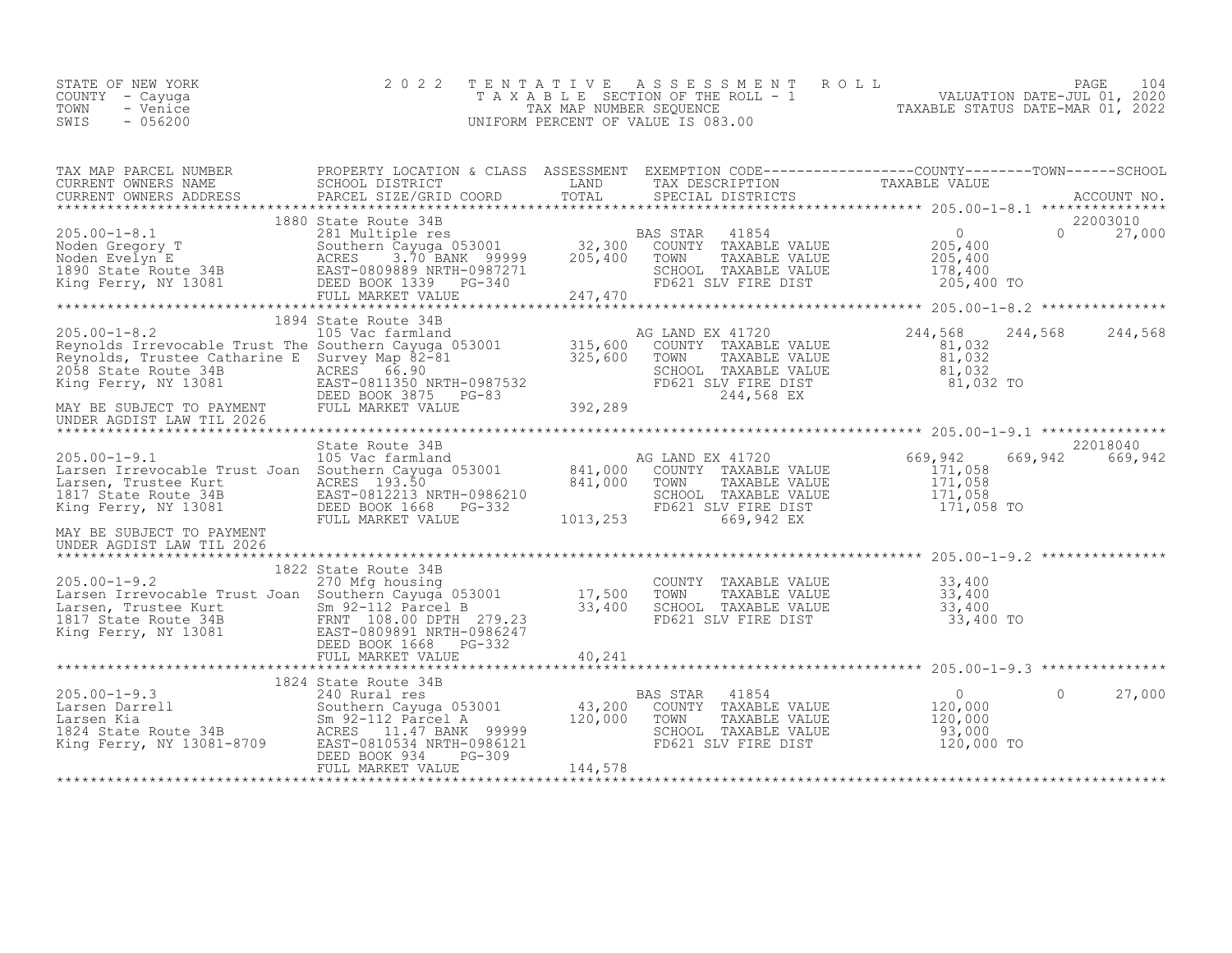| STATE OF NEW YORK<br>COUNTY - Cayuga<br>TOWN<br>- Venice<br>SWIS<br>$-056200$                                                                                                                                                                                                                                                                                                                | 2 0 2 2                                                                                                                                                                                                |                                                  | TENTATIVE ASSESSMENT<br>UNIFORM PERCENT OF VALUE IS 083.00                                                                     |                                                                                                        |                                |
|----------------------------------------------------------------------------------------------------------------------------------------------------------------------------------------------------------------------------------------------------------------------------------------------------------------------------------------------------------------------------------------------|--------------------------------------------------------------------------------------------------------------------------------------------------------------------------------------------------------|--------------------------------------------------|--------------------------------------------------------------------------------------------------------------------------------|--------------------------------------------------------------------------------------------------------|--------------------------------|
| CURRENT OWNERS ADDRESS                                                                                                                                                                                                                                                                                                                                                                       | PARCEL SIZE/GRID COORD                                                                                                                                                                                 | TOTAL                                            | SPECIAL DISTRICTS                                                                                                              |                                                                                                        | ACCOUNT NO.                    |
| MAY BE SUBJECT TO PAYMENT<br>UNDER AGDIST LAW TIL 2026                                                                                                                                                                                                                                                                                                                                       | 1738 State Route 34B<br>120 Field crops<br>Southern Cayuga 053001 552,900<br>ACRES 119.00 743,900<br>AURES 119.00<br>EAST-0811811 NRTH-0984776<br>DEED BOOK 1403 PG-149<br>FULL MARKET VALUE 896,265   |                                                  | AG LAND EX 41720<br>COUNTY TAXABLE VALUE<br>TOWN TAXABLE VALUE<br>SCHOOL TAXABLE VALUE<br>FD621 SLV FIRE DIST<br>446,223 EX    | 446,223<br>297,677<br>297, 677<br>297, 677<br>297,677 TO                                               | 22025060<br>446,223<br>446,223 |
| 206.00-1-1.1<br>105 Vac farmland<br>Ashland Farm LLC<br>2620 State Route 34B<br>2620 State Route 34B<br>2010-184<br>2010-184<br>2010-184<br>2010-184<br>2010-184<br>2020 State Route 34B<br>2020 State Route 34B<br>2020 State Route 34B<br>20210-184<br>2<br>Aurora, NY 13026-9725<br>MAY BE SUBJECT TO PAYMENT DEED BOOK 1431 PG-239<br>UNDER AGDIST LAW TIL 2026 FULL MARKET VALUE (1999) | Landon Rd<br>100 vac rarmland<br>Southern Cayuga 053001 431,300<br>SM 2010-184 431,300<br>ACRES 97.60 431,300                                                                                          |                                                  | AG LAND EX 41720<br>COUNTY TAXABLE VALUE<br>TOWN<br>TAXABLE VALUE<br>SCHOOL TAXABLE VALUE<br>FD621 SLV FIRE DIST<br>359,535 EX | ******************* 206.00-1-1.1 ***************<br>359,535<br>71,765<br>71,765<br>71,765<br>71,765 TO | 22029010<br>359,535<br>359,535 |
| $206.00 - 1 - 1.2$<br>206.00-1-1.2<br>Reynolds Catherine<br>1997 Landon Rd<br>King Ferry, NY 13081-9752                                                                                                                                                                                                                                                                                      | 1997 Landon Rd<br>210 1 Family Res<br>Southern Cayuga 053001 17,800<br>Sm 76-114 189,900<br>Sm $76 - 114$<br>ACRES 1.10<br>EAST-0813524 NRTH-0990433<br>DEED BOOK 974<br>$PG-308$<br>FULL MARKET VALUE | 228,795                                          | BAS STAR<br>41854<br>COUNTY TAXABLE VALUE<br>TOWN<br>TAXABLE VALUE<br>SCHOOL TAXABLE VALUE<br>FD621 SLV FIRE DIST              | $\overline{0}$<br>189,900<br>189,900<br>162,900<br>189,900 TO                                          | 22029011<br>$\Omega$<br>27,000 |
| $206.00 - 1 - 2.1$<br>206.00-1-2.1 210 1 Family Res<br>Nolan Kevin Southern Cayuga 053001<br>2108 Nolan Road ACRES 2.28<br>Scipio Center, NY 13147 EAST-0815512 NRTH-0992476<br>EAST-08152 NRTH-0992476                                                                                                                                                                                      | 2108 Nolan Rd<br>Southern Cayuga 053001<br>DEED BOOK 3846    PG-21                                                                                                                                     | 20,700<br>149,900                                | COUNTY TAXABLE VALUE<br>TOWN<br>TAXABLE VALUE<br>SCHOOL TAXABLE VALUE<br>FD621 SLV FIRE DIST                                   | 149,900<br>149,900<br>149,900<br>149,900 TO                                                            | 22023020                       |
| $206.00 - 1 - 2.2$<br>Willet Dairy Lp<br>2361 Genoa Lansing Townline Rd ACRES 101.00<br>EAST-0816006 NRTH-0991804<br>MAY BE SUBJECT TO PAYMENT<br>INDEED BOOK 904 PG-303<br>INDEE SUBJECT TO PAYMENT<br>FULL MARKET VALUE<br>UNDER AGDIST LAW TIL 2026                                                                                                                                       | Nolan Rd<br>NOI NGC 1818<br>105 Vac farmland<br>Southern Cayuga 053001 - 393,200<br>ACRES 101.00 - 393,200                                                                                             | 393,200<br>-0991804 SCHOC<br>G-303 FD621 473,735 | AG LAND EX 41720<br>COUNTY TAXABLE VALUE<br>TOWN<br>TAXABLE VALUE<br>SCHOOL TAXABLE VALUE<br>FD621 SLV FIRE DIST<br>328,101 EX | 328,101<br>65,099<br>65,099<br>65,099<br>65,099 TO                                                     | 328,101<br>328,101             |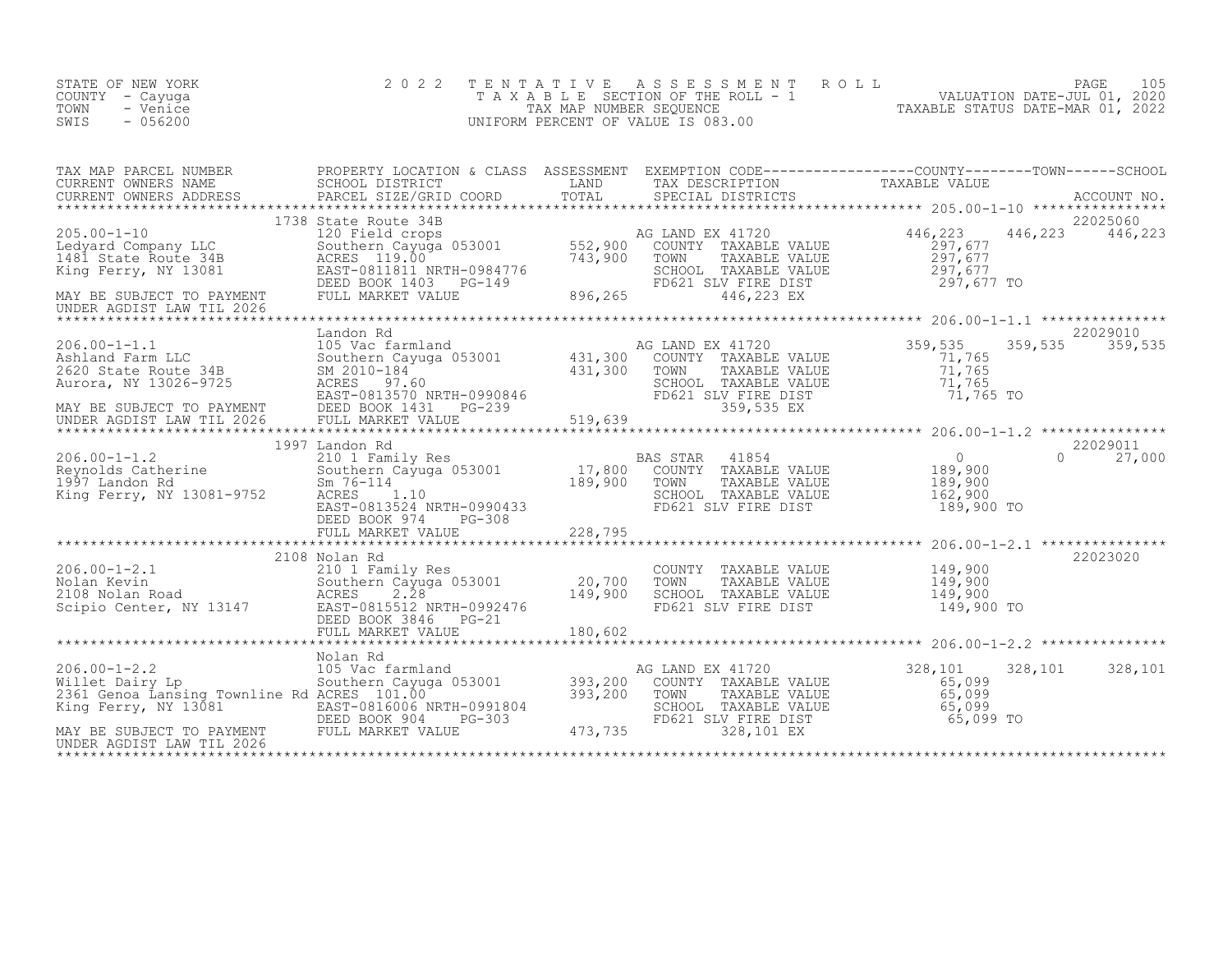| STATE OF NEW YORK<br>COUNTY - Cayuga<br>- Venice<br>TOWN<br>$-056200$<br>SWIS                                                                                                                                                                                                                                                                                                                                                                   | 2 0 2 2                                        |         | TENTATIVE ASSESSMENT ROLL PACE 106<br>TAXABLE SECTION OF THE ROLL - 1 VALUATION DATE-JUL 01, 2020<br>TAXABLE STATUS DATE-MAR 01, 2022<br>UNIFORM PERCENT OF VALUE IS 083.00 |            |
|-------------------------------------------------------------------------------------------------------------------------------------------------------------------------------------------------------------------------------------------------------------------------------------------------------------------------------------------------------------------------------------------------------------------------------------------------|------------------------------------------------|---------|-----------------------------------------------------------------------------------------------------------------------------------------------------------------------------|------------|
|                                                                                                                                                                                                                                                                                                                                                                                                                                                 |                                                |         |                                                                                                                                                                             |            |
|                                                                                                                                                                                                                                                                                                                                                                                                                                                 |                                                |         |                                                                                                                                                                             |            |
|                                                                                                                                                                                                                                                                                                                                                                                                                                                 |                                                |         |                                                                                                                                                                             |            |
| $\begin{tabular}{lllllllllllll} 206.00-1-4.2 & 2131\text{ Saxton Rd} & 2101\text{ Family Res} & 27,500\text{ COUNTY TAXABLE VALUE} & 115,000\text{Neolson Kevin K} & 115,000\text{Neolson Review K} & 115,000\text{Neolson Review K} & 115,000\text{Neolson Review K} & 115,000\text{ESD RXXABLE VALUE} & 115,000\text{ESD BON RXXABLE VALUE} & 115,000\text{ESD BON RXXABLE VALUE} & 115,000\text{ESD BON$                                     | 2131 Saxton Rd                                 |         |                                                                                                                                                                             | 0 $27,000$ |
|                                                                                                                                                                                                                                                                                                                                                                                                                                                 |                                                |         |                                                                                                                                                                             |            |
| $\begin{tabular}{lllllllllllllllllll} \multicolumn{3}{c }{206.00-1-4.3} & \multicolumn{3}{c }{\tt Kenyon~Rd} & \multicolumn{3}{c }{\tt SRIN} & \multicolumn{3}{c }{\tt SRIV} & \multicolumn{3}{c }{\tt SRIV} & \multicolumn{3}{c }{\tt SRIV} & \multicolumn{3}{c }{\tt SRIV} & \multicolumn{3}{c }{\tt SRIV} & \multicolumn{3}{c }{\tt SRIV} & \multicolumn{3}{c }{\tt SRIV} & \multicolumn{3}{c }{\tt SRIV} & \multicolumn{3}{c }{\tt SRIV} &$ | FULL MARKET VALUE 964                          |         |                                                                                                                                                                             |            |
|                                                                                                                                                                                                                                                                                                                                                                                                                                                 |                                                |         |                                                                                                                                                                             |            |
|                                                                                                                                                                                                                                                                                                                                                                                                                                                 | Saxton Rd                                      |         |                                                                                                                                                                             | 22031130   |
|                                                                                                                                                                                                                                                                                                                                                                                                                                                 |                                                |         |                                                                                                                                                                             |            |
|                                                                                                                                                                                                                                                                                                                                                                                                                                                 | DEED BOOK 600<br>PG-00056<br>FULL MARKET VALUE | 119,277 |                                                                                                                                                                             |            |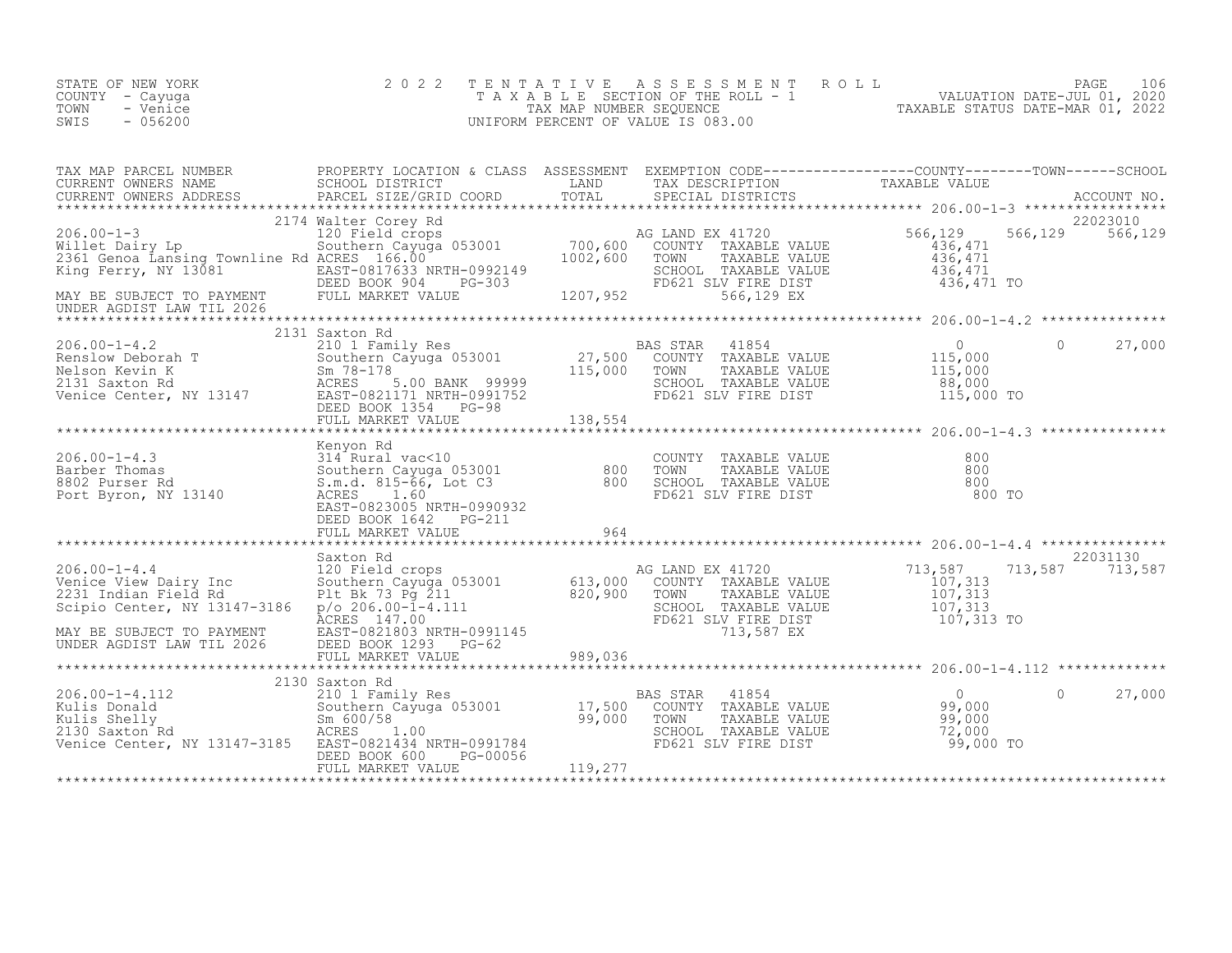| STATE OF NEW YORK<br>COUNTY - Cayuga<br>TOWN<br>- Venice<br>$-056200$<br>SWIS                                                                                                                                                                        | 2 0 2 2                                                                                                                                       |        |                                                                                                                                               | TENTATIVE ASSESSMENT ROLL PAGE 107<br>TAXABLE SECTION OF THE ROLL - 1 VALUATION DATE-JUL 01, 2020<br>TAX MAP NUMBER SEQUENCE TAXABLE STATUS DATE-MAR 01, 2022<br>UNIFORM PERCENT OF VALUE IS 083.00 |                             |
|------------------------------------------------------------------------------------------------------------------------------------------------------------------------------------------------------------------------------------------------------|-----------------------------------------------------------------------------------------------------------------------------------------------|--------|-----------------------------------------------------------------------------------------------------------------------------------------------|-----------------------------------------------------------------------------------------------------------------------------------------------------------------------------------------------------|-----------------------------|
|                                                                                                                                                                                                                                                      |                                                                                                                                               |        |                                                                                                                                               |                                                                                                                                                                                                     |                             |
| Xenyon Rd Menyon Rd S14 Rural vac<10 Southern Cayuga 053001 State Route 90 Southern Cayuga 053001 State Route 90 Southern Cayuga 053001 State Route 90 Southern Cayuga 053001 State Route 90 Southern Cayuga 053001 State Rout                       | 4.00<br>ACRES<br>EAST-0822750 NRTH-0991214<br>DEED BOOK 914 PG-183                                                                            |        |                                                                                                                                               |                                                                                                                                                                                                     |                             |
|                                                                                                                                                                                                                                                      | FULL MARKET VALUE                                                                                                                             | 18,072 |                                                                                                                                               |                                                                                                                                                                                                     |                             |
| 206.00-1-4.122<br>Kulis Betsy & James<br>Teeter Latheda<br>20,300<br>Teeter Latheda<br>2188 Indian Field Rd<br>2188 Indian Field Rd<br>2188 Indian Field Rd<br>2188 Indian Field Rd<br>2188 Indian Field Rd<br>2189 Indian Field Rd<br>2189 Indian F | 2541 Kenyon Rd                                                                                                                                |        | COUNTY TAXABLE VALUE 53,300<br>TOWN TAXABLE VALUE 53,300<br>SCHOOL TAXABLE VALUE 53,300<br>FD621 SLV FIRE DIST 53,300 TO                      |                                                                                                                                                                                                     |                             |
|                                                                                                                                                                                                                                                      |                                                                                                                                               |        |                                                                                                                                               |                                                                                                                                                                                                     |                             |
|                                                                                                                                                                                                                                                      | 2501 Kenyon Rd                                                                                                                                |        |                                                                                                                                               |                                                                                                                                                                                                     | 22031140                    |
| $206.00 - 1 - 5$<br>206.00-1-5<br>Sunnyside Acres LLC                  Southe<br>2243 Indian Field Rd                ACRES<br>Scipio Center, NY 13147-3186 EAST-0822402 NRTH-0991080                                                                 | x 10 1 Family Res<br>Southern Cayuga 053001 20,500<br>ACRES 202220 1777 2001002 139,900<br>DEED BOOK 1348 PG-232<br>FULL MARKET VALUE 168,554 |        | COUNTY TAXABLE VALUE<br>TAXABLE VALUE<br>TOWN<br>SCHOOL TAXABLE VALUE<br>FD621 SLV FIRE DIST                                                  | 139,900<br>139,900<br>139,900<br>138,900<br>139,900 TO                                                                                                                                              |                             |
|                                                                                                                                                                                                                                                      |                                                                                                                                               |        |                                                                                                                                               |                                                                                                                                                                                                     |                             |
| 206.00-1-6.1 Menyon Rd Magnetic Magnetic Magnetic Magnetic Magnetic Magnetic Magnetic Magnetic Magnetic Magnetic Sunnyside Acres L1c Southern Cayuga 053001 217,200 COUNTY TAXABLE VALUE<br>2243 Indian Field Rd McRES 51.00 217,                    | Kenyon Rd                                                                                                                                     |        | COUNTY TAXABLE VALUE<br>TOWN TAXABLE VALUE<br>SCHOOL TAXABLE VALUE<br>SCHOOL TAXABLE VALUE<br>FD621 SLV FIRE DIST<br>179,606 EX<br>179,606 EX | 179,606                                                                                                                                                                                             | 22020030<br>179,606 179,606 |
| UNDER AGDIST LAW TIL 2026                                                                                                                                                                                                                            |                                                                                                                                               |        |                                                                                                                                               |                                                                                                                                                                                                     |                             |
|                                                                                                                                                                                                                                                      | 2382 Kenyon Rd<br>ACRES 1.70<br>EAST-0820451 NRTH-0989996                                                                                     |        |                                                                                                                                               | 46,800 TO                                                                                                                                                                                           | 27,000<br>$\circ$           |
|                                                                                                                                                                                                                                                      | DEED BOOK 1237 PG-131<br>FULL MARKET VALUE                                                                                                    | 56,386 |                                                                                                                                               |                                                                                                                                                                                                     |                             |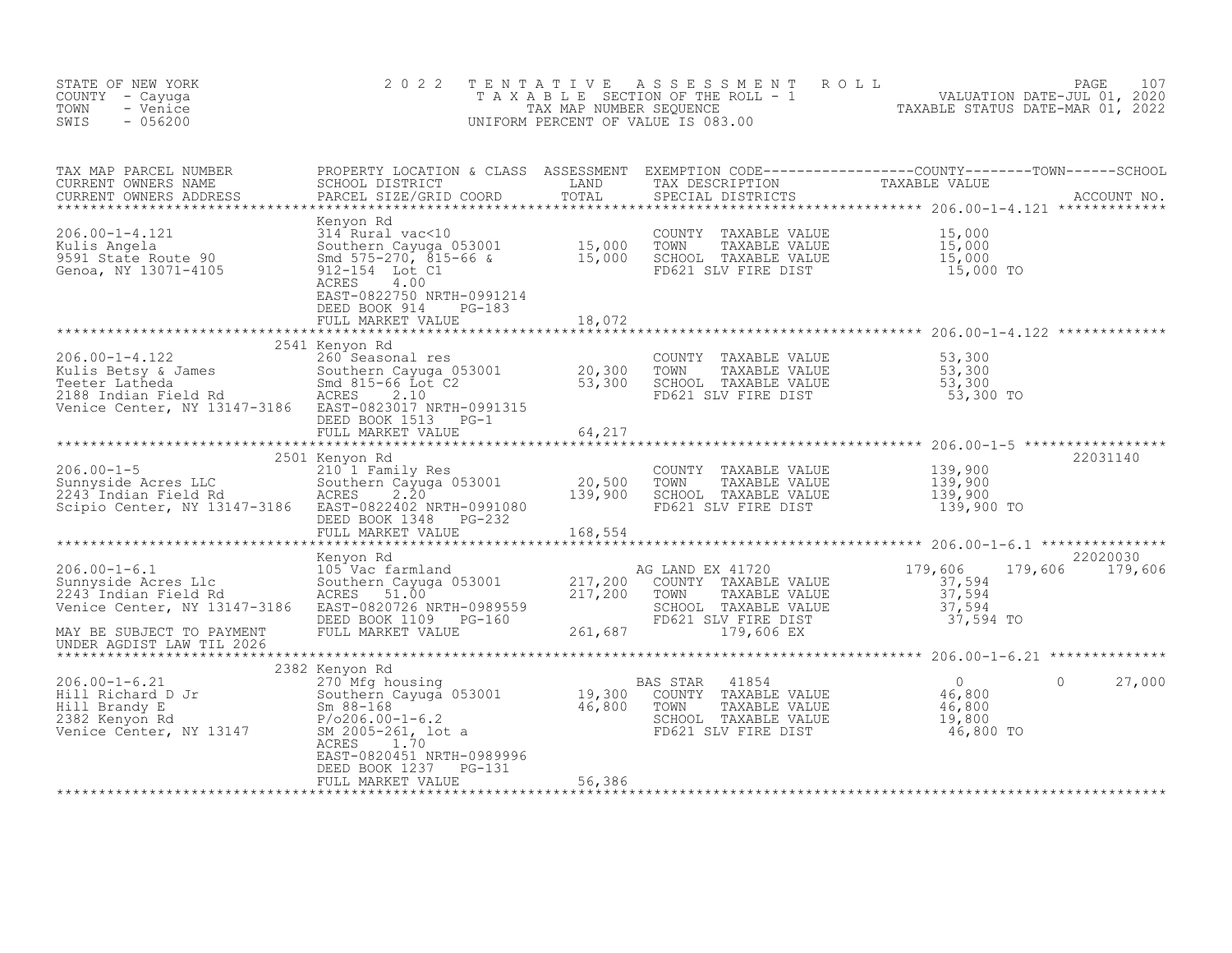| STATE OF NEW YORK<br>COUNTY - Cayuga<br>TOWN<br>- Venice<br>SWIS<br>$-056200$                                                                                                                                                                                                                                                                                                                                        | 2 0 2 2                                                                                                                    | TENTATIVE<br>UNIFORM PERCENT OF VALUE IS 083.00 | T E N T A T I V E A S S E S S M E N T R O L L<br>T A X A B L E SECTION OF THE ROLL - 1 VALUATION DATE-JUL 01, 2020<br>TAX MAP NUMBER SEQUENCE TAXABLE STATUS DATE-MAR 01, 2022<br>JNIFORM PERCENT OF VALUE IS 083.00                                                                                                                                                                                                                                                                    |                                                  |                   |          |
|----------------------------------------------------------------------------------------------------------------------------------------------------------------------------------------------------------------------------------------------------------------------------------------------------------------------------------------------------------------------------------------------------------------------|----------------------------------------------------------------------------------------------------------------------------|-------------------------------------------------|-----------------------------------------------------------------------------------------------------------------------------------------------------------------------------------------------------------------------------------------------------------------------------------------------------------------------------------------------------------------------------------------------------------------------------------------------------------------------------------------|--------------------------------------------------|-------------------|----------|
|                                                                                                                                                                                                                                                                                                                                                                                                                      |                                                                                                                            |                                                 |                                                                                                                                                                                                                                                                                                                                                                                                                                                                                         |                                                  |                   |          |
| $\begin{array}{lllllllllllllllllll} \text{206.00-1-6.22} & \text{2378 Kenyon Rd} & \text{BAS STAR} & \text{41854} & 0 \\ \text{Marion Kelly} & \text{Southern Cayuga 053001} & \text{20,800} & \text{COMITY} & \text{PAXABLE VALUE} & 49,900 \\ \text{2378 Kenyon Rd} & \text{Sm 88-168, 05-261 LOT B} & \text{49,900} & \text{TOWN} & \text{TAXABLE VALUE} & 49,900 \\ \text{Venice Center, NY 13147} & \text{P/O $ | DEED BOOK 1123 PG-222                                                                                                      |                                                 |                                                                                                                                                                                                                                                                                                                                                                                                                                                                                         |                                                  | $\Omega$          | 27,000   |
|                                                                                                                                                                                                                                                                                                                                                                                                                      | FULL MARKET VALUE                                                                                                          | 60,120                                          |                                                                                                                                                                                                                                                                                                                                                                                                                                                                                         |                                                  |                   |          |
| 206.00-1-7.2<br>Walter Corey Rd<br>105 Vac farmland<br>206.00-1-7.2<br>206.00-1-7.2<br>206.00-1-7.2<br>206.00-1-7.2<br>205 Vac farmland<br>205 Vac farmland<br>205 Vac farmland<br>205 Vac farmland<br>205 229,800 COUNTY TAXABLE VALUE<br>20361 Genoa                                                                                                                                                               | Walter Corey Rd                                                                                                            |                                                 | 222,136 22<br>COUNTY TAXABLE VALUE 47,664<br>TOWN TAXABLE VALUE 47,664<br>SCHOOL TAXABLE VALUE 47,664<br>FD621 SLV FIRE DIST 47,664 TO<br>222,136 EX 47,664 TO                                                                                                                                                                                                                                                                                                                          |                                                  | 222, 136 222, 136 |          |
| UNDER AGDIST LAW TIL 2026                                                                                                                                                                                                                                                                                                                                                                                            |                                                                                                                            |                                                 |                                                                                                                                                                                                                                                                                                                                                                                                                                                                                         |                                                  |                   |          |
| EXAMPLE 2006.00-1-7.3<br>Willet Dairy Lp (105 Vac farmland Millet Dairy Lp (105 Vac farmland Southern Cayuga 053001 237,200 COUNTY TAXABLE VALUATION COUNTY TRANGER VALUATION COUNTY PAYABLE VALUATION COUNTY TRANGER VALUATION                                                                                                                                                                                      |                                                                                                                            |                                                 | AG LAND EX 41720<br>G LAND EX 41720<br>COUNTY TAXABLE VALUE 39,988<br>TOWN TAXABLE VALUE 39,988<br>SCHOOL TAXABLE VALUE 39,988<br>FD621 SLV FIRE DIST 39,988<br>197,212 EX 39,988 TO                                                                                                                                                                                                                                                                                                    |                                                  | 197,212           | 197,212  |
|                                                                                                                                                                                                                                                                                                                                                                                                                      | 2086 Walter Corey Rd                                                                                                       |                                                 |                                                                                                                                                                                                                                                                                                                                                                                                                                                                                         |                                                  |                   |          |
| 2006.00-1-7.12<br>Franklin Donald<br>Franklin Maryann 2006.00-1-7.1<br>2006.00-1-7.1<br>2006.00-1-7.1<br>2006.00-1-7.1<br>2006.00-1-7.1<br>2006.00-1-7.1<br>2006.00-1-7.1<br>2006.00-1-7.1<br>2006.00-1-7.1<br>2006.00-1-7.1<br>2006.00-1-7.1                                                                                                                                                                        | EAST-0818421 NRTH-0990847<br>DEED BOOK 1104 PG-254                                                                         |                                                 | TOWN TAXABLE VALUE<br>SCHOOL TAXABLE VALUE                                                                                                                                                                                                                                                                                                                                                                                                                                              | 0<br>217,800<br>217,800<br>190,800<br>217,800 TO | $\Omega$          | 27,000   |
|                                                                                                                                                                                                                                                                                                                                                                                                                      | FULL MARKET VALUE                                                                                                          | 262,410                                         |                                                                                                                                                                                                                                                                                                                                                                                                                                                                                         |                                                  |                   |          |
| 206.00-1-7.111 2070 Walter Corey Rd<br>Eranklin Dana W 2070 Walter Corey Rd<br>2070 Walter Corey Rd<br>2070 Walter Corey Rd<br>2070 Walter Corey Rd<br>2070 Walter Corey Rd<br>208.00-1-7.1, 7.11 105,100<br>208.00-1-7.1, 7.11 105,100<br>208                                                                                                                                                                       | SM 2012-128;2019-39<br>ACRES<br>1.90 BANK 98185<br>EAST-0818491 NRTH-0990491<br>DEED BOOK 3710 PG-224<br>FULL MARKET VALUE | 126,627                                         | $\begin{tabular}{lllllllll} \multicolumn{4}{c}{\multicolumn{4}{c}{\multicolumn{4}{c}{\multicolumn{4}{c}{\multicolumn{4}{c}{\multicolumn{4}{c}{\multicolumn{4}{c}{\multicolumn{4}{c}{\multicolumn{4}{c}{\multicolumn{4}{c}{\multicolumn{4}{c}{\multicolumn{4}{c}{\multicolumn{4}{c}{\multicolumn{4}{c}{\multicolumn{4}{c}{\multicolumn{4}{c}{\multicolumn{4}{c}{\multicolumn{4}{c}{\multicolumn{4}{c}{\multicolumn{4}{c}{\multicolumn{4}{c}{\multicolumn{4}{c}{\multicolumn{4}{c}{\mult$ | 105,100 TO                                       |                   | 22023030 |
|                                                                                                                                                                                                                                                                                                                                                                                                                      |                                                                                                                            |                                                 |                                                                                                                                                                                                                                                                                                                                                                                                                                                                                         |                                                  |                   |          |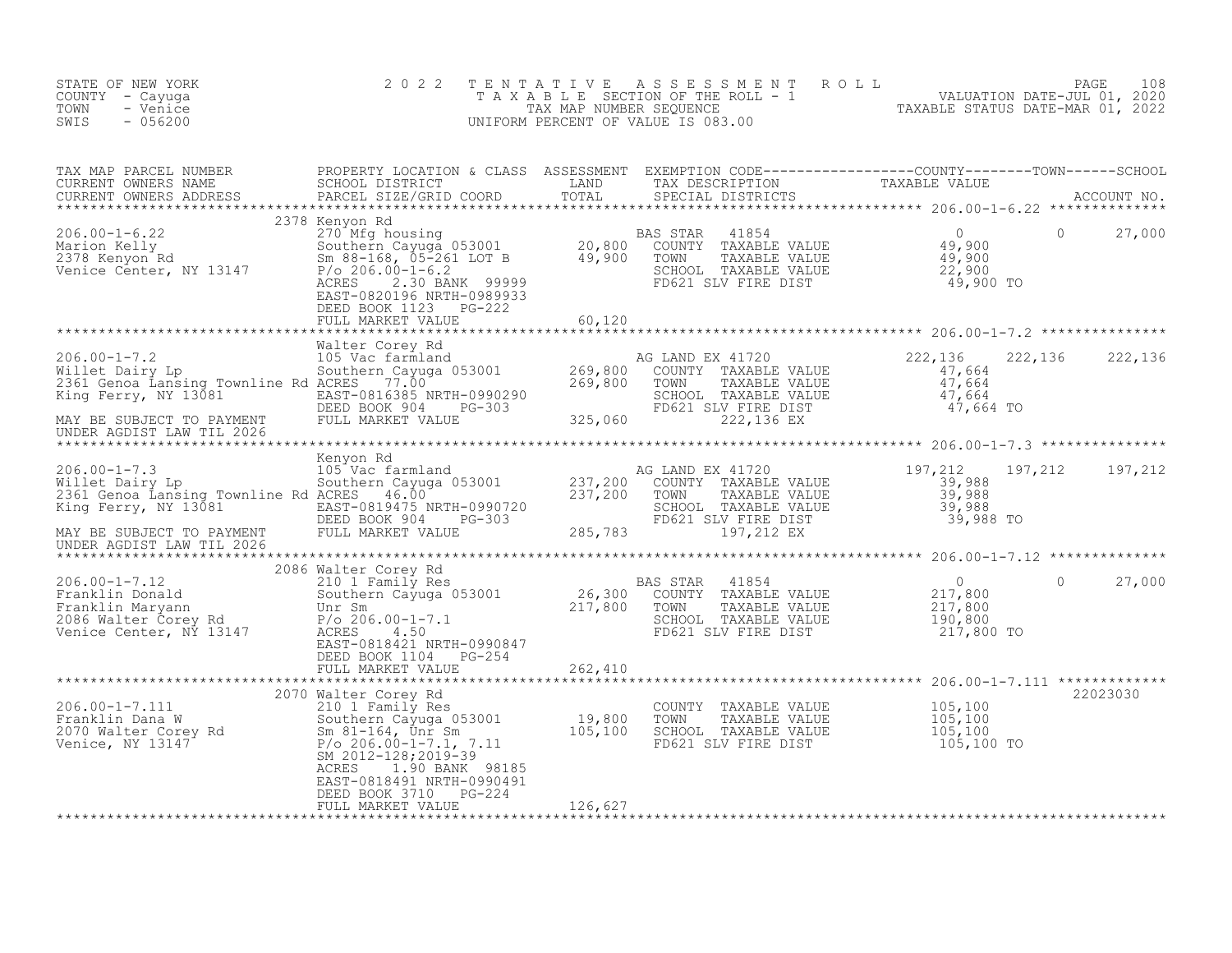| STATE OF NEW YORK<br>COUNTY - Cayuga<br>- Venice<br>TOWN<br>$-056200$<br>SWIS                                                                                                                                                                                                                                                                                                  | 2 0 2 2        |  | TENTATIVE ASSESSMENT ROLL PAGE 109<br>TAXABLE SECTION OF THE ROLL - 1 VALUATION DATE-JUL 01, 2020<br>TAX MAP NUMBER SEQUENCE TAXABLE STATUS DATE-MAR 01, 2022<br>UNIFORM PERCENT OF VALUE IS 083.00 |                           |
|--------------------------------------------------------------------------------------------------------------------------------------------------------------------------------------------------------------------------------------------------------------------------------------------------------------------------------------------------------------------------------|----------------|--|-----------------------------------------------------------------------------------------------------------------------------------------------------------------------------------------------------|---------------------------|
| TAX MAP PARCEL NUMBER<br>CURRENT OWNERS NAME<br>CURRENT OWNERS NAME SCHOOL DISTRICT LAND TAX DESCRIPTION TAXABLE VALUE<br>CURRENT OWNERS ADDRESS PARCEL SIZE/GRID COORD TOTAL SPECIAL DISTRICTS ACCOUNT NO.<br>2054 Walter Core Rambus                                                                                                                                         |                |  |                                                                                                                                                                                                     |                           |
|                                                                                                                                                                                                                                                                                                                                                                                |                |  |                                                                                                                                                                                                     |                           |
|                                                                                                                                                                                                                                                                                                                                                                                |                |  |                                                                                                                                                                                                     |                           |
|                                                                                                                                                                                                                                                                                                                                                                                |                |  |                                                                                                                                                                                                     |                           |
|                                                                                                                                                                                                                                                                                                                                                                                |                |  |                                                                                                                                                                                                     |                           |
| $\begin{tabular}{lllllllllllllllllllll} \hline 206.00-1-9 & 2211 \text{ Landon Rd} & \text{VET COM T} & 41133 & 0 & 8,300 & 27011010 \\ & 210 \text{ I raml1y Res} & 0 & 8,300 & 0 & 0 \\ \hline \text{Fedrizzi Louis Jr} & 0 & 0 & 27,000 & 0 \\ \text{Fedrizzi Ruth} & \text{Ruth} & \text{F1 E K JJ Pg 12} & 109,900 \text{ VET COM C} & 41132 & 0 & 0 & 27,000 \\ \text{F$ | 2211 Landon Rd |  |                                                                                                                                                                                                     | 22011010                  |
|                                                                                                                                                                                                                                                                                                                                                                                |                |  |                                                                                                                                                                                                     |                           |
|                                                                                                                                                                                                                                                                                                                                                                                |                |  |                                                                                                                                                                                                     |                           |
|                                                                                                                                                                                                                                                                                                                                                                                |                |  |                                                                                                                                                                                                     |                           |
|                                                                                                                                                                                                                                                                                                                                                                                |                |  |                                                                                                                                                                                                     | 22018030<br>98,186 98,186 |
|                                                                                                                                                                                                                                                                                                                                                                                |                |  |                                                                                                                                                                                                     |                           |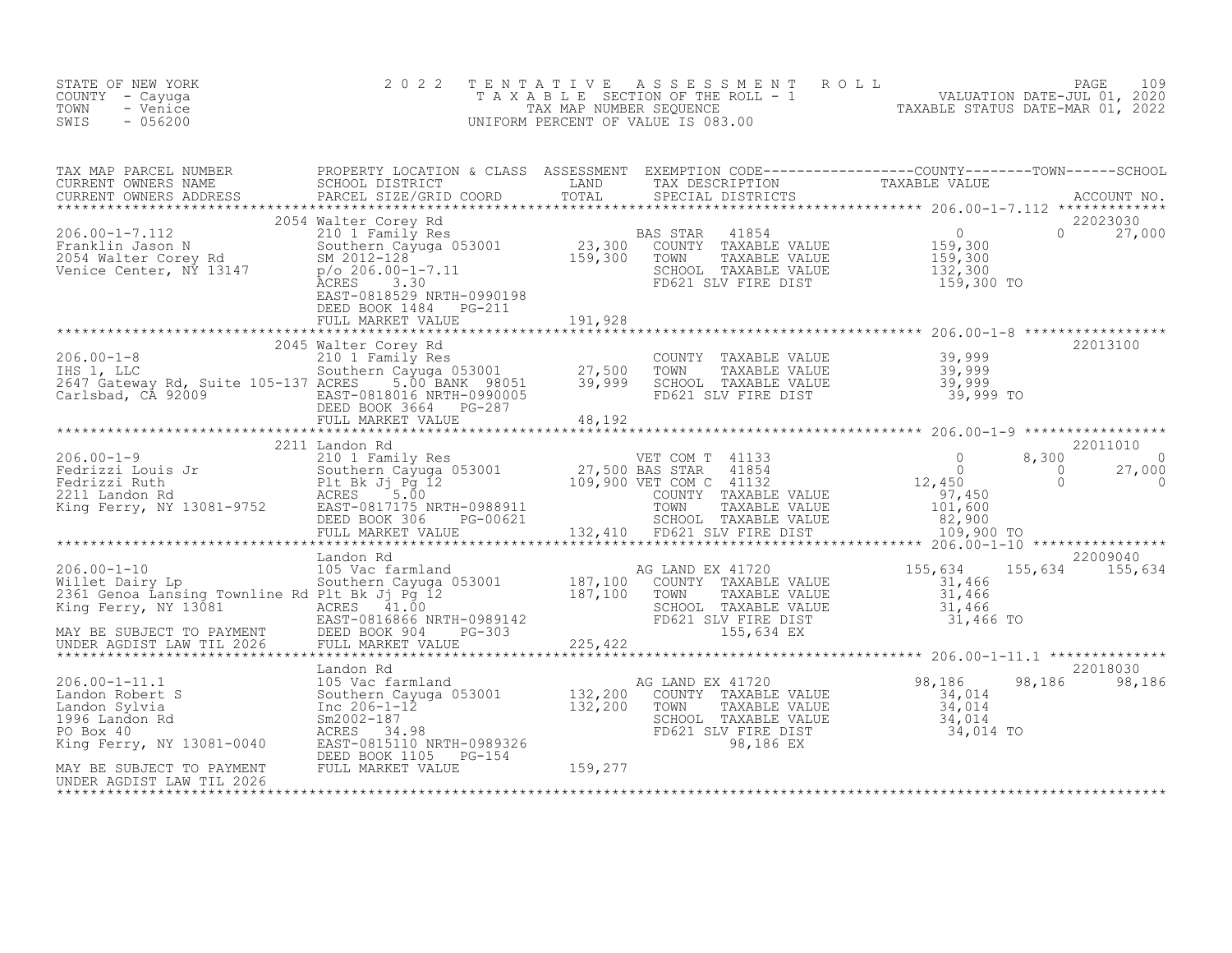| STATE OF NEW YORK<br>COUNTY - Cayuga<br>TOWN<br>- Venice<br>SWIS<br>$-056200$                                                                                                                                                                                                                                                                  | 2 0 2 2                                        | T E N T A T I V E | UNIFORM PERCENT OF VALUE IS 083.00 | T E N T A T I V E A S S E S S M E N T R O L L<br>T A X A B L E SECTION OF THE ROLL - 1<br>TAX MAP NUMBER SEQUENCE<br>UNIFORM PERCENT OF VALUE IS 083.00<br>TAXABLE STATUS DATE-MAR 01, 2022                                          |  |
|------------------------------------------------------------------------------------------------------------------------------------------------------------------------------------------------------------------------------------------------------------------------------------------------------------------------------------------------|------------------------------------------------|-------------------|------------------------------------|--------------------------------------------------------------------------------------------------------------------------------------------------------------------------------------------------------------------------------------|--|
|                                                                                                                                                                                                                                                                                                                                                |                                                |                   |                                    |                                                                                                                                                                                                                                      |  |
| 1996 Landon Rd<br>1996 Landon Rd 1206.00-1-13<br>Landon Robert S<br>Landon Sylvia<br>Landon Sylvia<br>206.00-1-13<br>2002-187<br>2002-187<br>2002-187<br>2002-187<br>2002-187<br>2002-187<br>2002-187<br>2010 2008<br>224,200<br>224,200<br>224,200<br>224,200<br>224,200<br>224,200<br>MAY BE SUBJECT TO PAYMENT<br>UNDER AGDIST LAW TIL 2026 |                                                |                   |                                    | 22018020<br>480, 223 480, 223                                                                                                                                                                                                        |  |
|                                                                                                                                                                                                                                                                                                                                                |                                                |                   |                                    |                                                                                                                                                                                                                                      |  |
| XAMPLE VALUE<br>206.00-1-14<br>206.00-1-14<br>206.00-1-14<br>206.00-1-14<br>206.00-1-14<br>206.00-1-14<br>208.00-1-14<br>208.00-1-14<br>208.00-1-14<br>208.00-1-14<br>208.00-1-14<br>208.00-1-14<br>208.00-1-14<br>208.00-1-14<br>208.00-1-14<br>208.00-1-14<br>                                                                               |                                                |                   |                                    | 22013010<br>346,791 346,791<br>75,109 TO                                                                                                                                                                                             |  |
| UNDER AGDIST LAW TIL 2026                                                                                                                                                                                                                                                                                                                      |                                                |                   |                                    |                                                                                                                                                                                                                                      |  |
| 1990 Walter Corey Rd (1990 Market 2006)<br>1990 Walter Corey Rd (1990 Market 2006)<br>1990 Walter Cayuga 053001 380,500 BAS STAR 41854<br>1990 Walter Corey Rd (1990 Market 2008)<br>1990 Walter Corey Rd (1990 Market 2008)<br>1990 Mar<br>UNDER AGDIST LAW TIL 2026                                                                          |                                                |                   |                                    | 22029050<br>242,790 242,790<br>27,000                                                                                                                                                                                                |  |
|                                                                                                                                                                                                                                                                                                                                                |                                                |                   |                                    |                                                                                                                                                                                                                                      |  |
|                                                                                                                                                                                                                                                                                                                                                |                                                |                   |                                    | 179,792 179,792 22020160<br>206.00-1-16.1 Cook Ramland AG LAND EX 41720 179,792 179,792 179,792 179,792<br>Rejman John Southern Cayuga 053001 215,100 COUNTY TAXABLE VALUE 35,308<br>Rejman John Southern Cayuga 053001 215,100 COUN |  |
|                                                                                                                                                                                                                                                                                                                                                |                                                |                   |                                    |                                                                                                                                                                                                                                      |  |
| Cook Rd Cook Rd Cook Rd Cook Rd Cook Rd Cook Rd Cook Rd Cook Rd Cook Rd Cook Rd Cook Rd Cook Rd Cook Rd Cook Rd Cook Rd Cook Rd Cook Rd Cook Rd Cook Rd Cook Rd Cook Rd Cook Rd Cook Rd Cook Rd Cook Rd Cook Rd Cook Rd Cook R                                                                                                                 | ACRES 10.78<br>EAST-0821611 NRTH-0988165       |                   |                                    |                                                                                                                                                                                                                                      |  |
|                                                                                                                                                                                                                                                                                                                                                | $PG-257$<br>DEED BOOK 979<br>FULL MARKET VALUE | 15,542            |                                    |                                                                                                                                                                                                                                      |  |
|                                                                                                                                                                                                                                                                                                                                                |                                                |                   |                                    |                                                                                                                                                                                                                                      |  |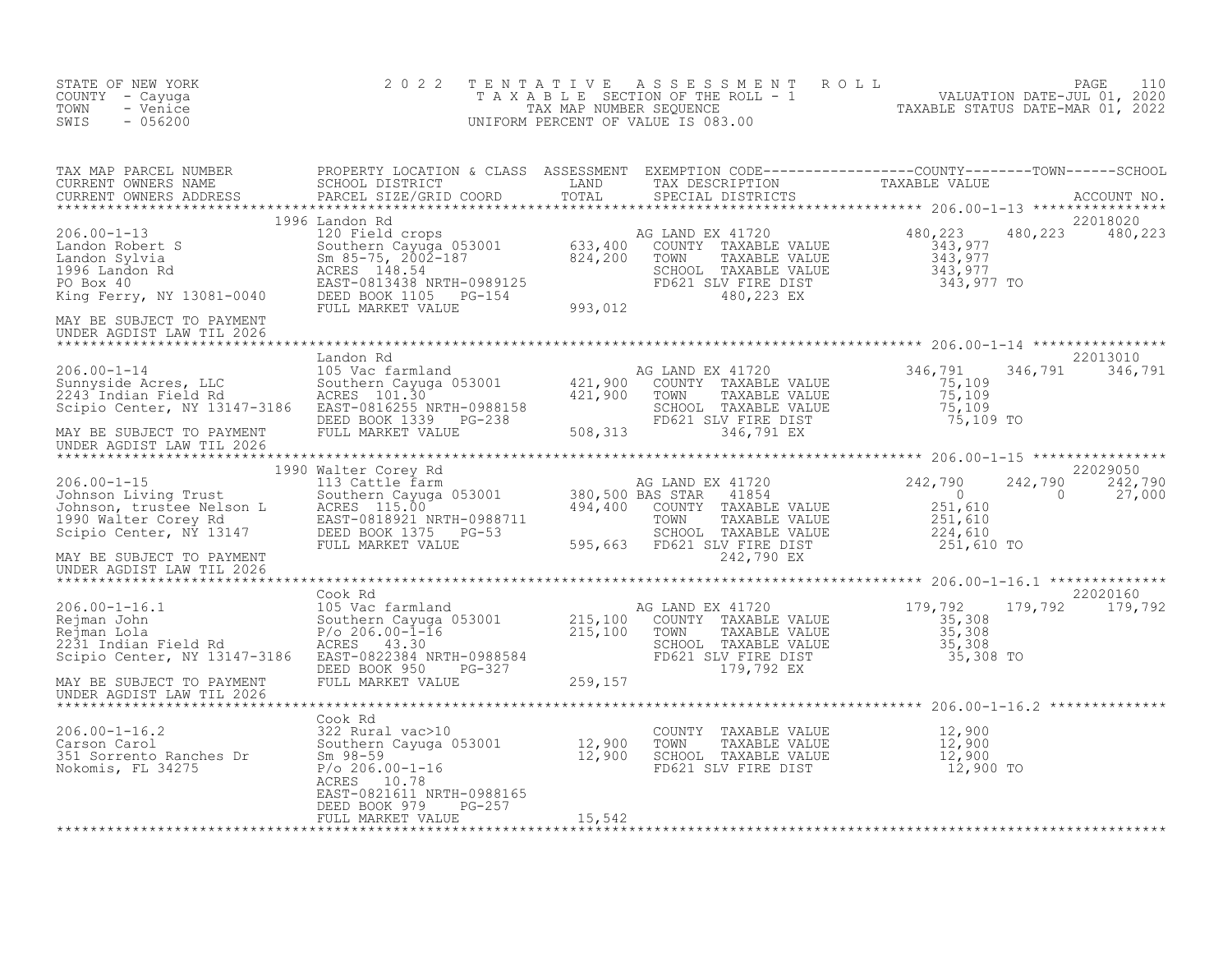| STATE OF NEW YORK<br>COUNTY - Cayuga<br>TOWN<br>- Venice<br>SWIS<br>$-056200$                                                                                                                                                                                                                                                                                                                                                                                                           | 2 0 2 2               |         | TENTATIVE ASSESSMENT ROLL PAGE 111<br>TAXABLE SECTION OF THE ROLL - 1 VALUATION DATE-JUL 01, 2020<br>TAX MAP NUMBER SEQUENCE TAXABLE STATUS DATE-MAR 01, 2022<br>UNIFORM PERCENT OF VALUE IS 083.00 |                              |
|-----------------------------------------------------------------------------------------------------------------------------------------------------------------------------------------------------------------------------------------------------------------------------------------------------------------------------------------------------------------------------------------------------------------------------------------------------------------------------------------|-----------------------|---------|-----------------------------------------------------------------------------------------------------------------------------------------------------------------------------------------------------|------------------------------|
| TAX MAP PARCEL NUMBER PROPERTY LOCATION & CLASS ASSESSMENT EXEMPTION CODE------------------COUNTY--------TOWN------SCHOOL SCHOOL DISTRICT LAND TAX DESCRIPTION TAXABLE VALUE<br>CURRENT OWNERS NAME SCHOOL DISTRICT LAND TAX DESC                                                                                                                                                                                                                                                       |                       |         |                                                                                                                                                                                                     |                              |
|                                                                                                                                                                                                                                                                                                                                                                                                                                                                                         |                       |         |                                                                                                                                                                                                     | 46,756 46,756                |
|                                                                                                                                                                                                                                                                                                                                                                                                                                                                                         |                       |         |                                                                                                                                                                                                     |                              |
|                                                                                                                                                                                                                                                                                                                                                                                                                                                                                         | Cook Rd               |         |                                                                                                                                                                                                     |                              |
|                                                                                                                                                                                                                                                                                                                                                                                                                                                                                         |                       |         |                                                                                                                                                                                                     |                              |
|                                                                                                                                                                                                                                                                                                                                                                                                                                                                                         |                       |         |                                                                                                                                                                                                     | 22003060                     |
| 206.00-1-17.11<br>Sunnyside Acres LLC<br>2243 Indian Field Rd<br>Scipio Center AW 101.-<br>$\begin{tabular}{lllllllllllll} 206.00-1-17.11 & \multicolumn{3}{c }{\textbf{Cook Rd}} & 100 & \multicolumn{3}{c }{\textbf{Cook Rd}} & 17,400 & \multicolumn{3}{c }{\textbf{CONNTY}} & 17,400 & \multicolumn{3}{c }{\textbf{CONNTY}} & 17,400 & \multicolumn{3}{c }{\textbf{CONNTY}} & 17,400 & \multicolumn{3}{c }{\textbf{CONNTY}} & 17,400 & \multicolumn{3}{c }{\textbf{CONNTY}} & 17,4$ |                       |         |                                                                                                                                                                                                     |                              |
|                                                                                                                                                                                                                                                                                                                                                                                                                                                                                         |                       |         |                                                                                                                                                                                                     |                              |
|                                                                                                                                                                                                                                                                                                                                                                                                                                                                                         |                       |         |                                                                                                                                                                                                     |                              |
|                                                                                                                                                                                                                                                                                                                                                                                                                                                                                         |                       |         |                                                                                                                                                                                                     | 52,465<br>$\Omega$<br>67,410 |
|                                                                                                                                                                                                                                                                                                                                                                                                                                                                                         |                       |         |                                                                                                                                                                                                     |                              |
|                                                                                                                                                                                                                                                                                                                                                                                                                                                                                         |                       |         |                                                                                                                                                                                                     |                              |
|                                                                                                                                                                                                                                                                                                                                                                                                                                                                                         | DEED BOOK 1564 PG-327 |         |                                                                                                                                                                                                     | 27,000                       |
|                                                                                                                                                                                                                                                                                                                                                                                                                                                                                         | FULL MARKET VALUE     | 218,072 |                                                                                                                                                                                                     |                              |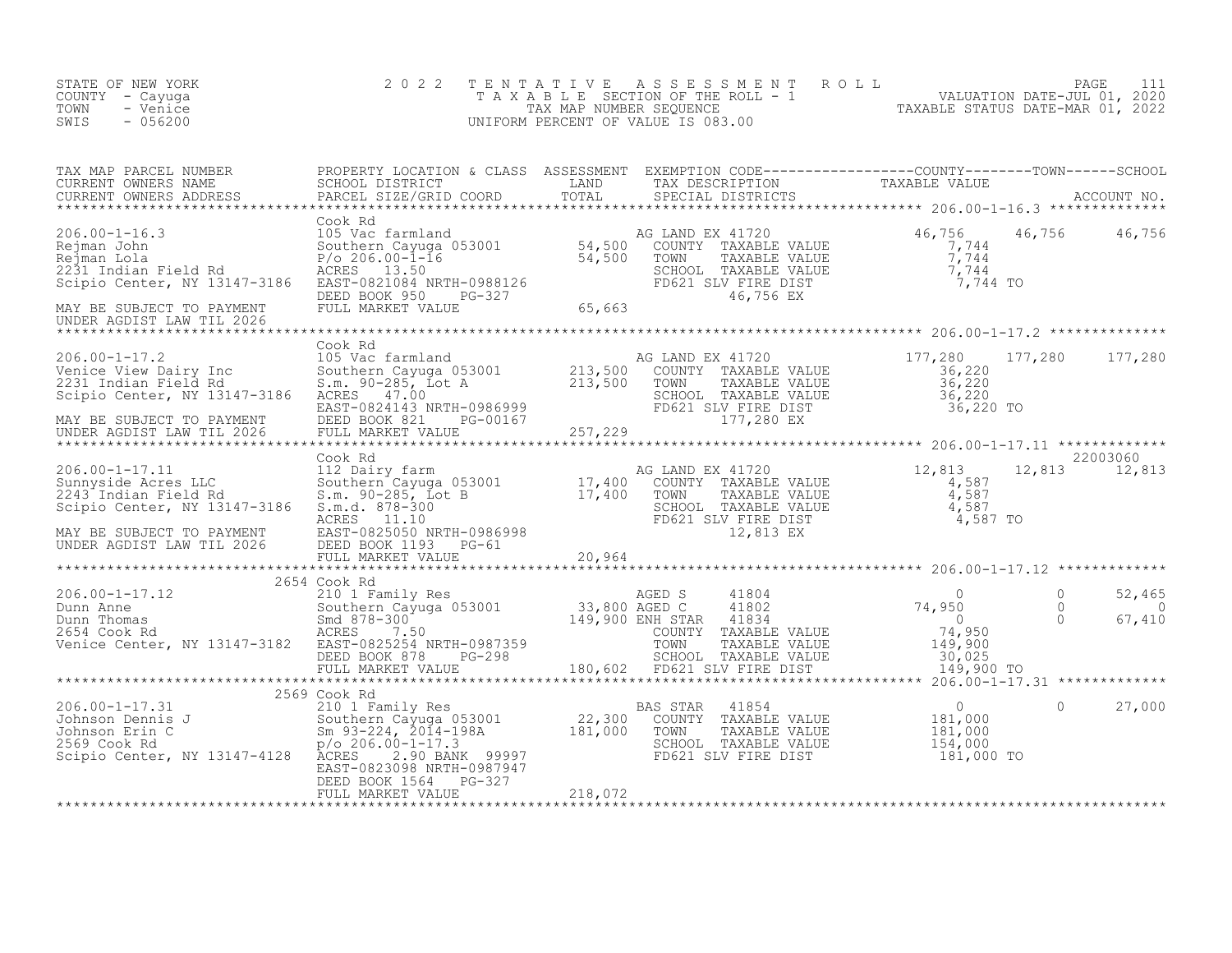| 206.00-1-17.32<br>Venice View Farms, LLC<br>2243 Indian Field Rd<br>Scinio Center Andrew Corporation<br>Cook Rd<br>Cook Rd<br>120 Field crops<br>Suihern Cayuga 053001<br>SM 2014-198<br>SM 2014-198<br>FD621 SM 2014-198<br>FD621 SM 2016 OUNTY TAXABLE VALUE<br>ST, 200<br>TOWN TAXABLE VALUE<br>SCHOOL TAXABLE VALUE<br>SCHOOL TAXABLE VALUE<br>SCHOOL TAXABLE VALUE<br>48,500 48,500<br>Scipio Center, NY 13147-3186<br>MAY BE SUBJECT TO PAYMENT<br>UNDER AGDIST LAW TIL 2026<br>UNDER AGDIST LAW TIL 2026<br>$\begin{tabular}{lllllllllllllllllllll} \hline 206.00-1-19.2 & 2341\, \, {\rm Cook\, \, Rd} & 2341\, \, {\rm Cook\, \, Rd} & 2341\, \, {\rm Cook\, \, Rd} & 2341\, \, {\rm Cook\, \, Rd} & 2341\, \, {\rm d} & 241\, \, {\rm d} & 241\, \, {\rm d} & 241\, \, {\rm d} & 241\, \, {\rm d} & 241\, \, {\rm d} & 241\, \, {\rm d} & 241\, \, {\rm d$<br>DEED BOOK 1456 PG-190<br>אפט אפאר אייטאר באפט איז אייט אוייט א דער בער באראייע א דאר 125,783<br>FULL MARKET VALUE 25,783 אוייג דאדא 125,783 אוייג דאגאאא דא 125,783 אוייג דאגאאאא דא 125,783 אוייג דאגאאא דא דא<br>2455 Cook Rd<br>67,410<br>$\Omega$ | STATE OF NEW YORK<br>COUNTY - Cayuga<br>TOWN<br>- Venice<br>SWIS<br>$-056200$ | 2 0 2 2 |  | TENTATIVE ASSESSMENT ROLL PAGE 112<br>TAXABLE SECTION OF THE ROLL - 1 VALUATION DATE-JUL 01, 2020<br>TAX MAP NUMBER SEQUENCE TAXABLE STATUS DATE-MAR 01, 2022<br>UNIFORM PERCENT OF VALUE IS 083.00 |  |
|-------------------------------------------------------------------------------------------------------------------------------------------------------------------------------------------------------------------------------------------------------------------------------------------------------------------------------------------------------------------------------------------------------------------------------------------------------------------------------------------------------------------------------------------------------------------------------------------------------------------------------------------------------------------------------------------------------------------------------------------------------------------------------------------------------------------------------------------------------------------------------------------------------------------------------------------------------------------------------------------------------------------------------------------------------------------------------------------------------------------------------|-------------------------------------------------------------------------------|---------|--|-----------------------------------------------------------------------------------------------------------------------------------------------------------------------------------------------------|--|
|                                                                                                                                                                                                                                                                                                                                                                                                                                                                                                                                                                                                                                                                                                                                                                                                                                                                                                                                                                                                                                                                                                                               |                                                                               |         |  |                                                                                                                                                                                                     |  |
|                                                                                                                                                                                                                                                                                                                                                                                                                                                                                                                                                                                                                                                                                                                                                                                                                                                                                                                                                                                                                                                                                                                               |                                                                               |         |  |                                                                                                                                                                                                     |  |
|                                                                                                                                                                                                                                                                                                                                                                                                                                                                                                                                                                                                                                                                                                                                                                                                                                                                                                                                                                                                                                                                                                                               |                                                                               |         |  |                                                                                                                                                                                                     |  |
|                                                                                                                                                                                                                                                                                                                                                                                                                                                                                                                                                                                                                                                                                                                                                                                                                                                                                                                                                                                                                                                                                                                               |                                                                               |         |  |                                                                                                                                                                                                     |  |
|                                                                                                                                                                                                                                                                                                                                                                                                                                                                                                                                                                                                                                                                                                                                                                                                                                                                                                                                                                                                                                                                                                                               |                                                                               |         |  |                                                                                                                                                                                                     |  |
|                                                                                                                                                                                                                                                                                                                                                                                                                                                                                                                                                                                                                                                                                                                                                                                                                                                                                                                                                                                                                                                                                                                               |                                                                               |         |  |                                                                                                                                                                                                     |  |
|                                                                                                                                                                                                                                                                                                                                                                                                                                                                                                                                                                                                                                                                                                                                                                                                                                                                                                                                                                                                                                                                                                                               |                                                                               |         |  |                                                                                                                                                                                                     |  |
|                                                                                                                                                                                                                                                                                                                                                                                                                                                                                                                                                                                                                                                                                                                                                                                                                                                                                                                                                                                                                                                                                                                               |                                                                               |         |  |                                                                                                                                                                                                     |  |
|                                                                                                                                                                                                                                                                                                                                                                                                                                                                                                                                                                                                                                                                                                                                                                                                                                                                                                                                                                                                                                                                                                                               |                                                                               |         |  |                                                                                                                                                                                                     |  |
|                                                                                                                                                                                                                                                                                                                                                                                                                                                                                                                                                                                                                                                                                                                                                                                                                                                                                                                                                                                                                                                                                                                               |                                                                               |         |  |                                                                                                                                                                                                     |  |
|                                                                                                                                                                                                                                                                                                                                                                                                                                                                                                                                                                                                                                                                                                                                                                                                                                                                                                                                                                                                                                                                                                                               |                                                                               |         |  |                                                                                                                                                                                                     |  |
|                                                                                                                                                                                                                                                                                                                                                                                                                                                                                                                                                                                                                                                                                                                                                                                                                                                                                                                                                                                                                                                                                                                               |                                                                               |         |  |                                                                                                                                                                                                     |  |
|                                                                                                                                                                                                                                                                                                                                                                                                                                                                                                                                                                                                                                                                                                                                                                                                                                                                                                                                                                                                                                                                                                                               |                                                                               |         |  |                                                                                                                                                                                                     |  |
|                                                                                                                                                                                                                                                                                                                                                                                                                                                                                                                                                                                                                                                                                                                                                                                                                                                                                                                                                                                                                                                                                                                               |                                                                               |         |  |                                                                                                                                                                                                     |  |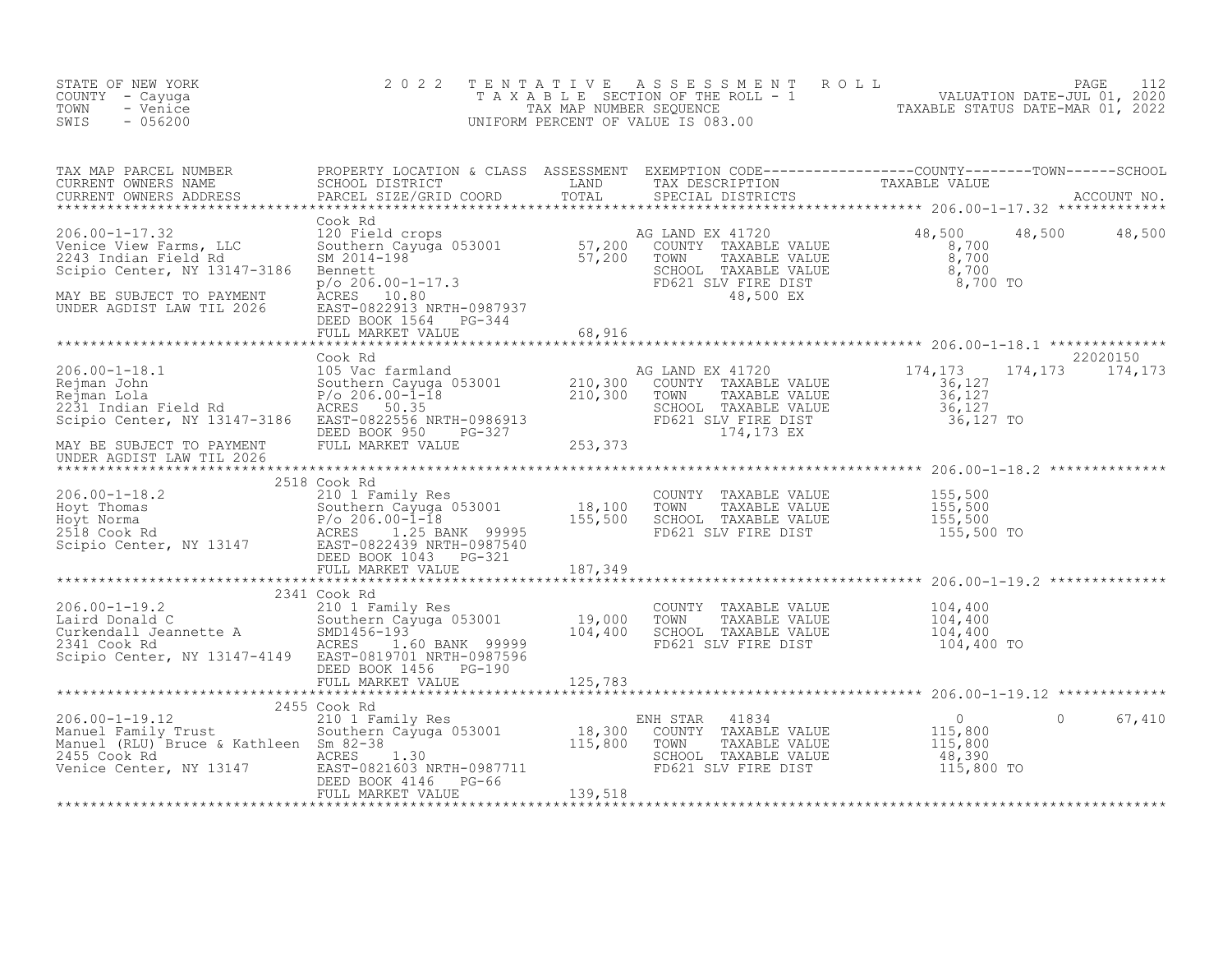| STATE OF NEW YORK<br>COUNTY - Cayuga<br>TOWN<br>- Venice<br>SWIS<br>$-056200$                       | 2 0 2 2<br>TAXABLE                                                                                                                                                                                                                                          | TENTATIVE<br>TAX MAP NUMBER SEQUENCE | A S S E S S M E N T<br>ROLL<br>SECTION OF THE ROLL - 1<br>UNIFORM PERCENT OF VALUE IS 083.00                     | VALUATION DATE-JUL 01, 2020<br>TAXABLE STATUS DATE-MAR 01, 2022 | 113<br>PAGE |
|-----------------------------------------------------------------------------------------------------|-------------------------------------------------------------------------------------------------------------------------------------------------------------------------------------------------------------------------------------------------------------|--------------------------------------|------------------------------------------------------------------------------------------------------------------|-----------------------------------------------------------------|-------------|
| TAX MAP PARCEL NUMBER<br>CURRENT OWNERS NAME<br>CURRENT OWNERS ADDRESS<br>************************  | PROPERTY LOCATION & CLASS ASSESSMENT EXEMPTION CODE----------------COUNTY-------TOWN-----SCHOOL<br>SCHOOL DISTRICT<br>PARCEL SIZE/GRID COORD                                                                                                                | LAND<br>TOTAL                        | TAX DESCRIPTION<br>SPECIAL DISTRICTS                                                                             | TAXABLE VALUE                                                   | ACCOUNT NO. |
| $206.00 - 1 - 19.14$<br>Yousey Jared R<br>2390 Cook Rd<br>Venice Center, NY 13147                   | 2390 Cook Rd<br>210 1 Family Res<br>Southern Cayuga 053001<br>$P/O$ 206.00-1-19.11,19.13<br>Sm 2002-230, Lots A & B<br>sm 04-149 lot B, 2016-11<br>9.80 BANK 99999<br>ACRES<br>EAST-0840475 NRTH-0986874<br>DEED BOOK 1636<br>$PG-255$<br>FULL MARKET VALUE | 29,300<br>242,100<br>291,687         | COUNTY<br>TAXABLE VALUE<br>TOWN<br>TAXABLE VALUE<br>SCHOOL TAXABLE VALUE<br>FD621 SLV FIRE DIST                  | 242,100<br>242,100<br>242,100<br>242,100 TO                     | 22020020    |
| $206.00 - 1 - 19.15$                                                                                | Cook Rd<br>312 Vac w/imprv                                                                                                                                                                                                                                  |                                      | COUNTY TAXABLE VALUE                                                                                             | 20,000                                                          | 22020020    |
| Yousey Jared R<br>2390 Cook Rd<br>Venice Center, NY 13147                                           | Southern Cayuga 053001<br>sm 04-149 Lot A2<br>$p$ /o 206-1-19.13<br>FRNT 180.00 DPTH 121.00<br>BANK 99999                                                                                                                                                   | 1,300<br>20,000                      | TOWN<br>TAXABLE VALUE<br>SCHOOL TAXABLE VALUE<br>FD621 SLV FIRE DIST                                             | 20,000<br>20,000<br>20,000 TO                                   |             |
|                                                                                                     | EAST-0820368 NRTH-0987619<br>DEED BOOK 1636<br>$PG-255$<br>FULL MARKET VALUE                                                                                                                                                                                | 24,096                               |                                                                                                                  |                                                                 |             |
| $206.00 - 1 - 19.31$<br>Sunnyside Acres Llc<br>2243 Indian Field Rd<br>Venice Center, NY 13147-3186 | Cook Rd<br>105 Vac farmland<br>Southern Cayuga 053001<br>$P$ /o 206.00- $\bar{1}$ -19.11,19.3<br>ACRES<br>59.80<br>EAST-0820889 NRTH-0987169                                                                                                                | 234,400<br>234,400                   | AG LAND EX 41720<br>COUNTY TAXABLE VALUE<br>TOWN<br>TAXABLE VALUE<br>SCHOOL TAXABLE VALUE<br>FD621 SLV FIRE DIST | 196,583<br>196,583<br>37,817<br>37,817<br>37,817<br>37,817 TO   | 196,583     |
| MAY BE SUBJECT TO PAYMENT<br>UNDER AGDIST LAW TIL 2026                                              | DEED BOOK 1109<br>PG-160<br>FULL MARKET VALUE                                                                                                                                                                                                               | 282,410                              | 196,583 EX                                                                                                       |                                                                 |             |
| $206.00 - 1 - 19.161$<br>Knapp Miriam<br>905 Country Club Rd<br>Vestal, NY 13850-3915               | 2383 Cook Rd<br>210 1 Family Res<br>Southern Cayuga 053001<br>Sm 04-263 Lot A3, Sm 04-1<br>$P/O 206.00 - 1 - 19.13, 19.3$<br>ACRES<br>1.93<br>EAST-0820102 NRTH-0987607                                                                                     | 19,800<br>117,900                    | COUNTY TAXABLE VALUE<br>TOWN<br>TAXABLE VALUE<br>SCHOOL TAXABLE VALUE<br>FD621 SLV FIRE DIST                     | 117,900<br>117,900<br>117,900<br>117,900 TO                     |             |
|                                                                                                     | DEED BOOK 1654<br>$PG-42$<br>FULL MARKET VALUE                                                                                                                                                                                                              | 142,048                              |                                                                                                                  |                                                                 |             |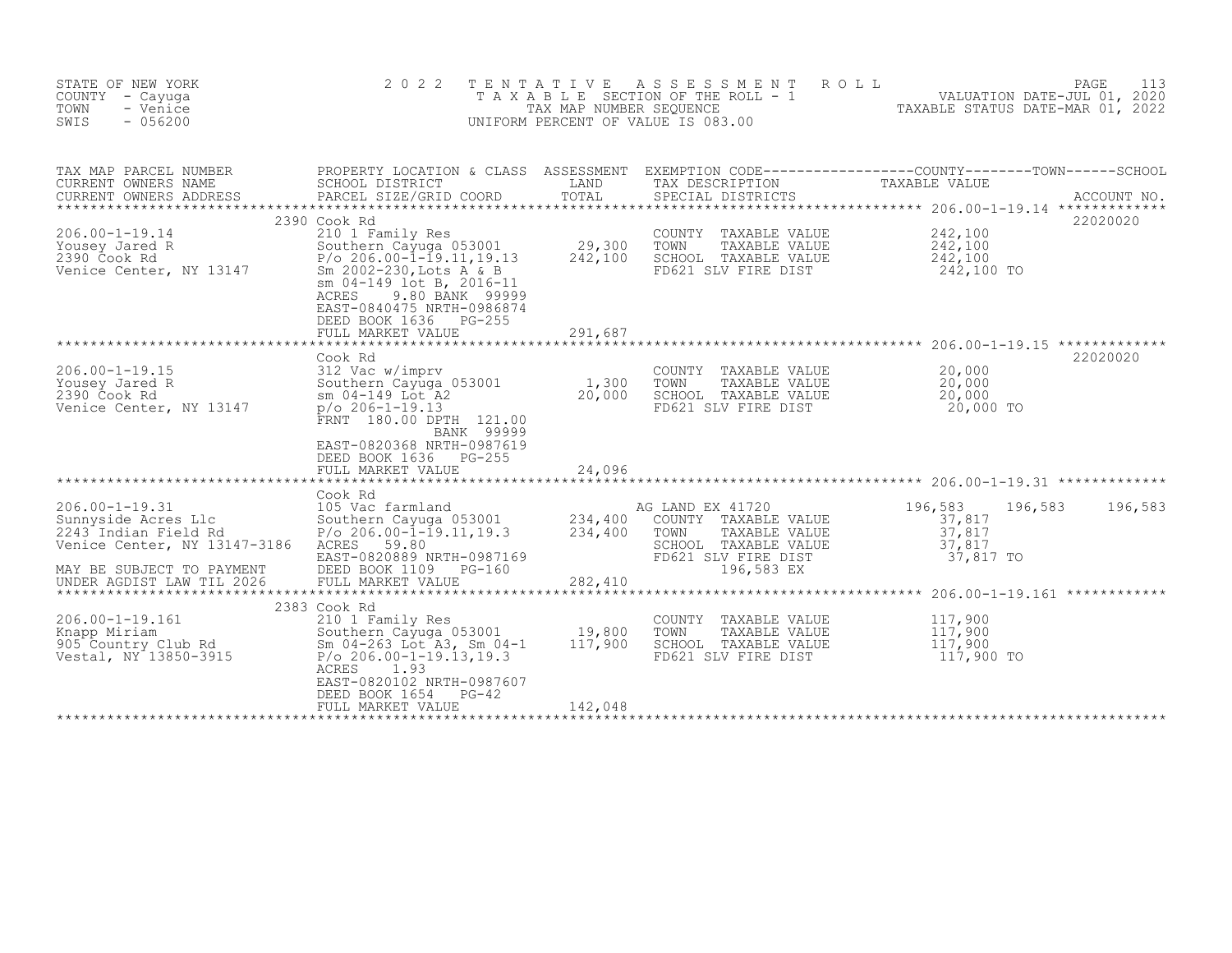| STATE OF NEW YORK<br>COUNTY - Cayuga<br>TOWN<br>- Venice<br>$-056200$<br>SWIS                                                                                                                                                          | 2 0 2 2                                               |         | TENTATIVE ASSESSMENT ROLL PAGE 114<br>TAXABLE SECTION OF THE ROLL - 1 VALUATION DATE-JUL 01, 2020<br>TAX MAP NUMBER SEQUENCE TAXABLE STATUS DATE-MAR 01, 2022<br>UNIFORM PERCENT OF VALUE IS 083.00 |                |        |
|----------------------------------------------------------------------------------------------------------------------------------------------------------------------------------------------------------------------------------------|-------------------------------------------------------|---------|-----------------------------------------------------------------------------------------------------------------------------------------------------------------------------------------------------|----------------|--------|
| TAX MAP PARCEL NUMBER PROPERTY LOCATION & CLASS ASSESSMENT EXEMPTION CODE-----------------COUNTY--------TOWN------SCHOOL SCHOOL DISTRICT LAND TAX DESCRIPTION TAXABLE VALUE<br>CURRENT OWNERS NAME PARCEL SIZE/GRID COORD TOTAL S      |                                                       |         |                                                                                                                                                                                                     |                |        |
|                                                                                                                                                                                                                                        | DEED BOOK 1445 PG-127                                 | 186,747 |                                                                                                                                                                                                     | $\overline{0}$ | 27,000 |
|                                                                                                                                                                                                                                        | FULL MARKET VALUE                                     |         |                                                                                                                                                                                                     |                |        |
| 206.00-1-20.3<br>Sunnyside Acres L1c 105 Vac farmland<br>2243 Indian Field Rd 5m 2000-103 Lot A 19,100 COUNTY TAXABLE VALUE 2,710<br>2710 SCHOOL TAXABLE VALUE 2,710<br>2710 SCHOOL TAXABLE VALUE 2,710<br>2710 SCHOOL TAXABLE VALUE 2 | Cook Rd                                               |         |                                                                                                                                                                                                     | 16,390 16,390  |        |
|                                                                                                                                                                                                                                        |                                                       |         |                                                                                                                                                                                                     |                |        |
|                                                                                                                                                                                                                                        |                                                       |         |                                                                                                                                                                                                     |                |        |
|                                                                                                                                                                                                                                        |                                                       |         |                                                                                                                                                                                                     |                |        |
|                                                                                                                                                                                                                                        |                                                       |         |                                                                                                                                                                                                     |                |        |
|                                                                                                                                                                                                                                        |                                                       |         |                                                                                                                                                                                                     |                |        |
|                                                                                                                                                                                                                                        |                                                       |         |                                                                                                                                                                                                     |                |        |
|                                                                                                                                                                                                                                        |                                                       |         |                                                                                                                                                                                                     |                |        |
| 816 Kent Street<br>Rome, NY 13440<br>Rome, NY 13440<br>EAST-0815053 NF                                                                                                                                                                 | EAST-0815053 NRTH-0986419<br>DEED BOOK 4142    PG-181 |         |                                                                                                                                                                                                     |                |        |
|                                                                                                                                                                                                                                        | FULL MARKET VALUE                                     | 42,289  |                                                                                                                                                                                                     |                |        |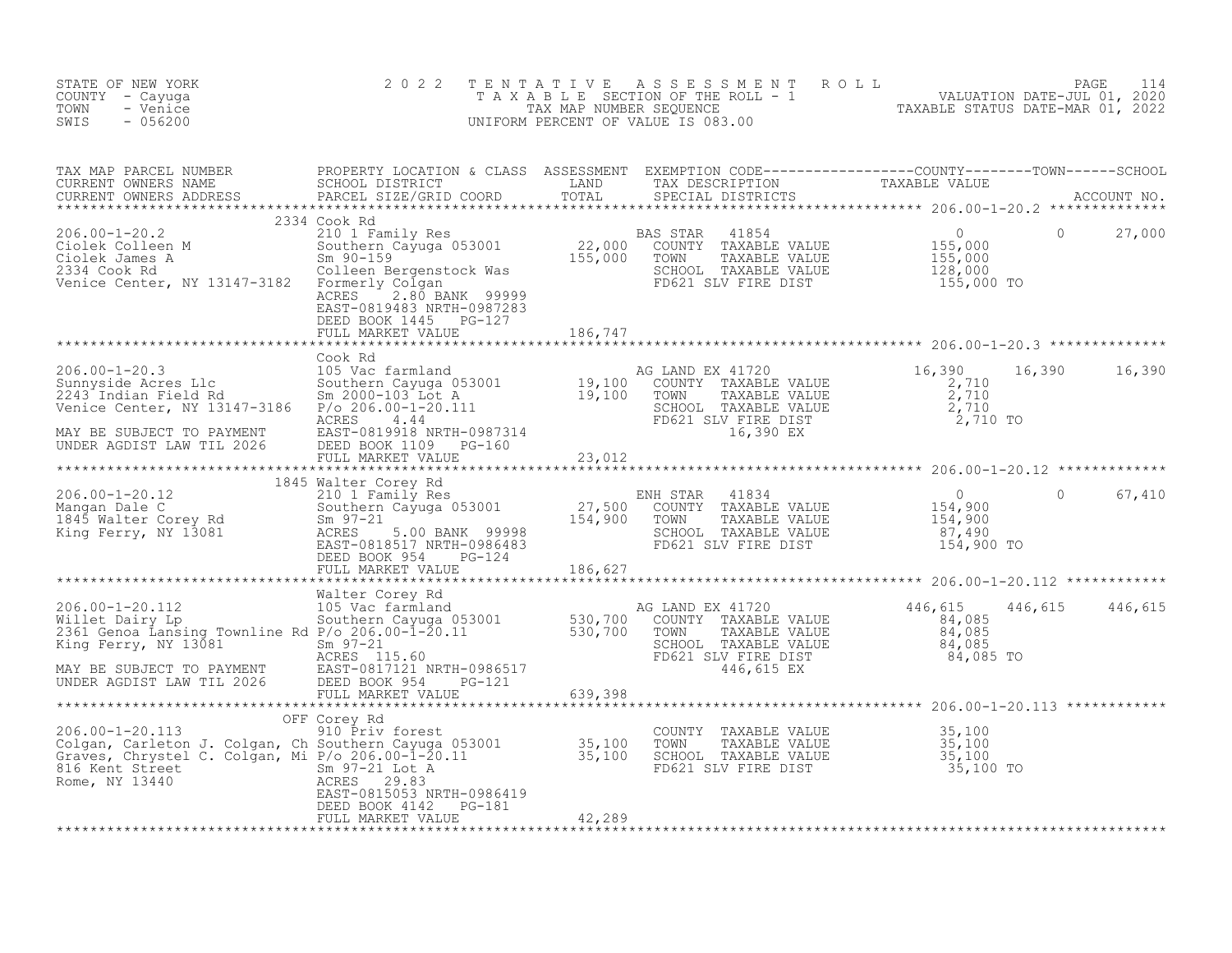| STATE OF NEW YORK<br>COUNTY - Cayuga<br>TOWN<br>- Venice<br>SWIS<br>$-056200$                                                    | 2 0 2 2                                                                                                                                                                                                | TENTATIVE | UNIFORM PERCENT OF VALUE IS 083.00                                                                                                                             | TAXABLE TAXABLE PAGE 115<br>TAXABLE SECTION OF THE ROLL - 1 VALUATION DATE-JUL 01, 2020<br>TAX MAP NUMBER SEQUENCE TAXABLE STATUS DATE-MAR 01, 2022<br>JNIFORM PERCENT OF VALUE IS 083.00 |                           |
|----------------------------------------------------------------------------------------------------------------------------------|--------------------------------------------------------------------------------------------------------------------------------------------------------------------------------------------------------|-----------|----------------------------------------------------------------------------------------------------------------------------------------------------------------|-------------------------------------------------------------------------------------------------------------------------------------------------------------------------------------------|---------------------------|
|                                                                                                                                  |                                                                                                                                                                                                        |           |                                                                                                                                                                |                                                                                                                                                                                           |                           |
|                                                                                                                                  | DEED BOOK 4142    PG-185                                                                                                                                                                               |           |                                                                                                                                                                |                                                                                                                                                                                           |                           |
|                                                                                                                                  | FULL MARKET VALUE                                                                                                                                                                                      | 206,386   |                                                                                                                                                                |                                                                                                                                                                                           |                           |
| zoo.ou-1-21.1<br>Sunnyside Acres, LLC<br>2243 Indian Field Rd<br>Scinic Contraction<br>Scipio Center, NY 13147-3186 ACRES 205.90 |                                                                                                                                                                                                        |           | AG LAND EX 41720<br>COUNTY TAXABLE VALUE<br>TOWN TAXABLE VALUE 136,340<br>SCHOOL TAXABLE VALUE 136,340<br>FD621 SLV FIRE DIST 136,340<br>646 760 EV 136,340 TO | 646,760<br>646,760<br>136,340                                                                                                                                                             | 22025020<br>646,760       |
| MAY BE SUBJECT TO PAYMENT<br>MAY BE SUBJECT TO PAYMENT<br>UNDER AGDIST LAW TIL 2026                                              |                                                                                                                                                                                                        |           | 646,760 EX                                                                                                                                                     |                                                                                                                                                                                           |                           |
| 1/41<br>Uebelman Virginia<br>1741 Walter Corey Rd<br>King Ferry, NY 13081                                                        | 1741 Walter Corey Rd<br>EAST-0818728 NRTH-0984628                                                                                                                                                      |           |                                                                                                                                                                | $\Omega$                                                                                                                                                                                  | 27,000                    |
|                                                                                                                                  | DEED BOOK 1032 PG-43<br>FULL MARKET VALUE                                                                                                                                                              | 180,602   |                                                                                                                                                                |                                                                                                                                                                                           |                           |
|                                                                                                                                  | 2188 Indian Field Rd                                                                                                                                                                                   |           |                                                                                                                                                                |                                                                                                                                                                                           | 22029080                  |
|                                                                                                                                  |                                                                                                                                                                                                        |           |                                                                                                                                                                |                                                                                                                                                                                           |                           |
|                                                                                                                                  |                                                                                                                                                                                                        |           |                                                                                                                                                                |                                                                                                                                                                                           |                           |
| 207.00-1-2<br>Sill Ann M<br>2548 Kenyon Rd<br>Venice Center, NY 13147-3184 EAST-0823327 NRTH-0991007                             | EED BOOK 122<br>TULL MARKET VALUE<br>*****************************<br>Kenyon Rd<br>20,300<br>20,300<br>ACRES 2.10<br>FAST-0823327 NRTH-0991007<br>751 PG-00151<br>120,361<br>120,361<br>2548 Kenyon Rd |           | NH STAR 41834<br>COUNTY TAXABLE VALUE 99,900<br>TOWN TAXABLE VALUE 99,900<br>SCHOOL TAXABLE VALUE 99,900<br>FD621 SLV FIRE DIST 99,900 TO<br>ENH STAR          |                                                                                                                                                                                           | 22029121<br>$0 \t 67,410$ |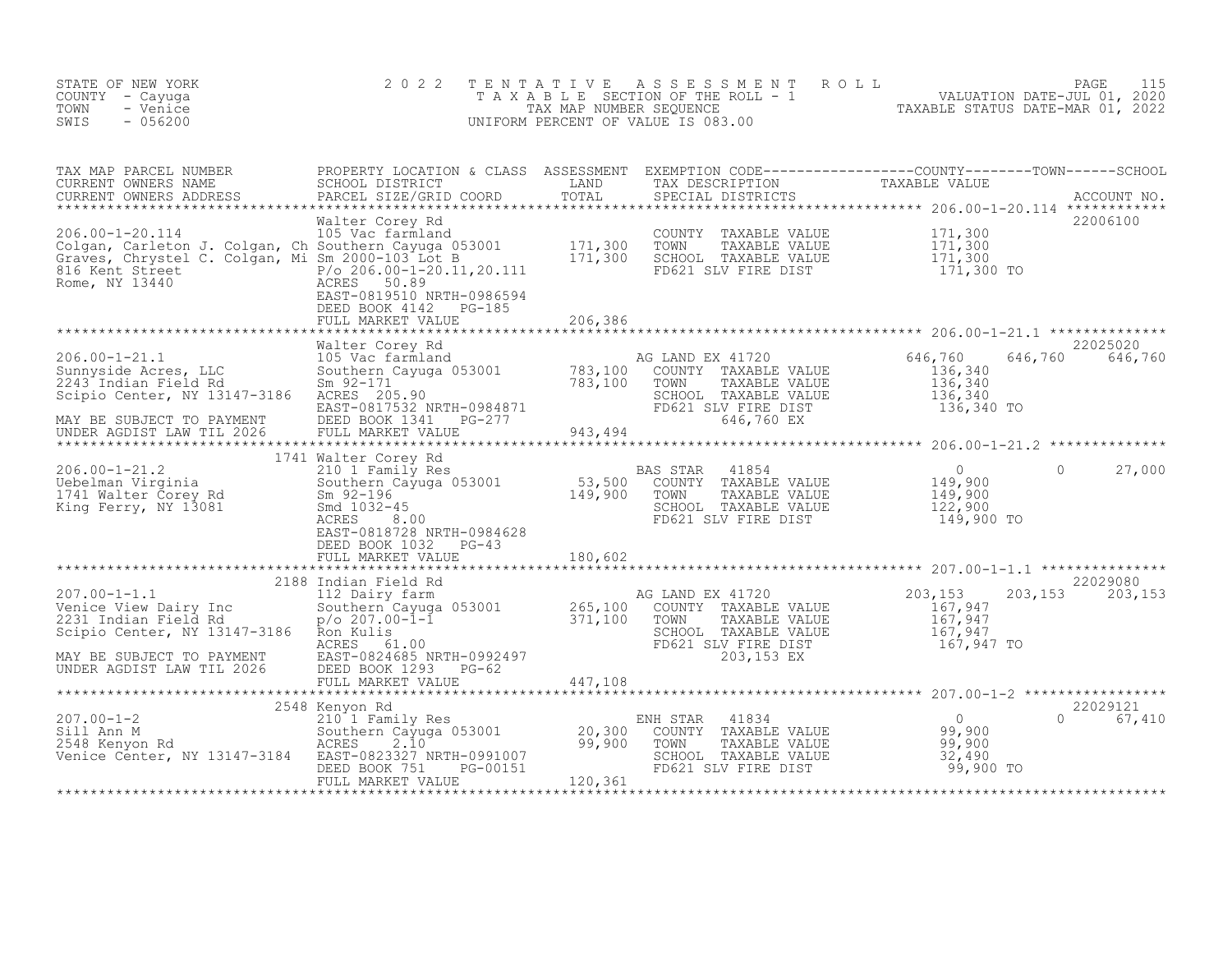| STATE OF NEW YORK<br>COUNTY - Cayuga<br>TOWN<br>- Venice<br>$-056200$<br>SWIS                                                                                                                                                                                                    | 2 0 2 2                                                                                                                                                                                                                                          | TENTATIVE | PAGE 116<br>TAXABLE SECTION OF THE ROLL - 1<br>TAXABLE STATUS DATE-JUL 01, 2020<br>NIFORM PERCENT OF VALUE IS 083.00<br>TAXABLE STATUS DATE-MAR 01, 2022<br>UNIFORM PERCENT OF VALUE IS 083.00 |                                                   |                             |
|----------------------------------------------------------------------------------------------------------------------------------------------------------------------------------------------------------------------------------------------------------------------------------|--------------------------------------------------------------------------------------------------------------------------------------------------------------------------------------------------------------------------------------------------|-----------|------------------------------------------------------------------------------------------------------------------------------------------------------------------------------------------------|---------------------------------------------------|-----------------------------|
| TAX MAP PARCEL NUMBER PROPERTY LOCATION & CLASS ASSESSMENT EXEMPTION CODE----------------COUNTY--------TOWN------SCHOOL CURRENT OWNERS NAME SCHOOL DISTRICT LAND TAX DESCRIPTION TAXABLE VALUE<br>CURRENT OWNERS ADDRESS PARCEL S                                                |                                                                                                                                                                                                                                                  |           |                                                                                                                                                                                                |                                                   |                             |
| UNDER AGDIST LAW TIL 2026                                                                                                                                                                                                                                                        |                                                                                                                                                                                                                                                  |           |                                                                                                                                                                                                |                                                   | 22029120<br>290,426 290,426 |
|                                                                                                                                                                                                                                                                                  |                                                                                                                                                                                                                                                  |           |                                                                                                                                                                                                |                                                   |                             |
| 07.00-1-4<br>207.00-1-4<br>207.00-1-4<br>207.00-1-4<br>207.00-1-4<br>207.00-1-4<br>208.00<br>208.1<br>208.1<br>208.1<br>208.1<br>208.1<br>208.1<br>208.1<br>208.1<br>208.1<br>208.1<br>208.1<br>2091816<br>2091816<br>208.2<br>208.2<br>208.2<br>208.2<br>208.2<br>208.2<br>208. |                                                                                                                                                                                                                                                  |           | TOWN TAXABLE VALUE<br>TOWN TAXABLE VALUE<br>SCHOOL TAXABLE VALUE<br>FD621 SLV FIRE DIST<br>298,935 EX<br>THE PRESS SCHOOL CONTRACT STRAGS TO                                                   | 298,935                                           | 22029190<br>298,935 298,935 |
| UNDER AGDIST LAW TIL 2026                                                                                                                                                                                                                                                        |                                                                                                                                                                                                                                                  |           |                                                                                                                                                                                                |                                                   |                             |
|                                                                                                                                                                                                                                                                                  |                                                                                                                                                                                                                                                  |           |                                                                                                                                                                                                |                                                   |                             |
| 207.00-1-5.2<br>2176 State Route 34<br>210 1 Family Res<br>2176 State Route 34<br>2176 State Route 34<br>2176 State Route 34<br>2176 State Route 34<br>22,900<br>2176 State Route 34<br>22,900<br>22,900<br>22,900<br>22,900<br>22,900<br>22,900<br>22,900<br>                   | DEED BOOK 3939 PG-7                                                                                                                                                                                                                              |           | COUNTY TAXABLE VALUE<br>TOWN TAXABLE VALUE 72,900<br>SCHOOL TAXABLE VALUE 72,900<br>FD621 SLV FIRE DIST 72,900 TO                                                                              |                                                   |                             |
|                                                                                                                                                                                                                                                                                  |                                                                                                                                                                                                                                                  |           |                                                                                                                                                                                                |                                                   |                             |
|                                                                                                                                                                                                                                                                                  |                                                                                                                                                                                                                                                  |           |                                                                                                                                                                                                |                                                   |                             |
|                                                                                                                                                                                                                                                                                  |                                                                                                                                                                                                                                                  |           |                                                                                                                                                                                                |                                                   |                             |
| $207.00 - 1 - 5.12$<br>Roach Thomas<br>Roach Diane<br>2227 Stewarts Corners Rd<br>Venice Center, NY 13147                                                                                                                                                                        | DEED DOOR<br>FULL MARKET VALUE<br>*******************************<br>State Route 34<br>105 Vac farmland Magnus<br>Survey Map 86-142 45,200 (<br>Survey Map 86-142 45,200 '<br>ACRES 12.20<br>EAST-0828953 NRTH-0991109<br>DEED BOOK 973 PG-137 5 |           | AG LAND EX 41720<br>COUNTY TAXABLE VALUE<br>TOWN TAXABLE VALUE<br>39,660 EX                                                                                                                    | 39,660<br>$5,540$<br>$5,540$<br>5,540<br>5,540 TO | 39,660<br>39,660            |
| MAY BE SUBJECT TO PAYMENT<br>UNDER AGDIST LAW TIL 2026                                                                                                                                                                                                                           |                                                                                                                                                                                                                                                  |           |                                                                                                                                                                                                |                                                   |                             |

\*\*\*\*\*\*\*\*\*\*\*\*\*\*\*\*\*\*\*\*\*\*\*\*\*\*\*\*\*\*\*\*\*\*\*\*\*\*\*\*\*\*\*\*\*\*\*\*\*\*\*\*\*\*\*\*\*\*\*\*\*\*\*\*\*\*\*\*\*\*\*\*\*\*\*\*\*\*\*\*\*\*\*\*\*\*\*\*\*\*\*\*\*\*\*\*\*\*\*\*\*\*\*\*\*\*\*\*\*\*\*\*\*\*\*\*\*\*\*\*\*\*\*\*\*\*\*\*\*\*\*\*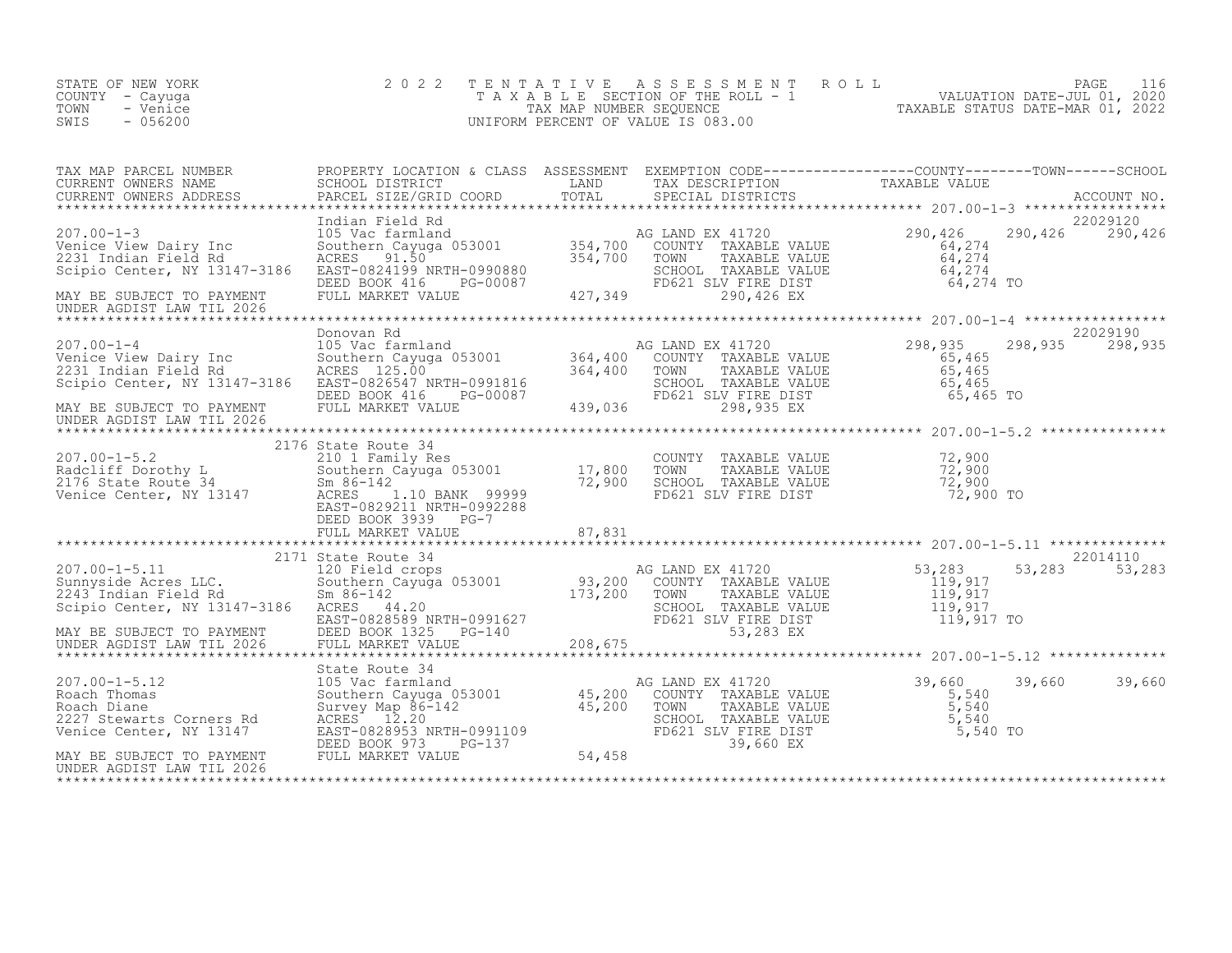| STATE OF NEW YORK<br>COUNTY - Cayuga<br>TOWN<br>- Venice<br>$-056200$<br>SWIS | 2022 TENTATIVE ASSESSMENT ROLL<br>T A X A B L E SECTION OF THE ROLL - 1<br>TAX MAP NUMBER SEOUENCE<br>UNIFORM PERCENT OF VALUE IS 083.00 |  | PAGE 117<br>VALUATION DATE-JUL 01, 2020<br>TAXABLE STATUS DATE-MAR 01, 2022 |
|-------------------------------------------------------------------------------|------------------------------------------------------------------------------------------------------------------------------------------|--|-----------------------------------------------------------------------------|
|-------------------------------------------------------------------------------|------------------------------------------------------------------------------------------------------------------------------------------|--|-----------------------------------------------------------------------------|

| TAX MAP PARCEL NUMBER<br>CURRENT OWNERS NAME<br>CURRENT OWNERS NAME SCHOOL DISTRICT - ------- LAND TAX DESCRIPTION TAXABLE VALUE<br>CURRENT OWNERS ADDRESS PARCEL SIZE/GRID COORD TOTAL SPECIAL DISTRICTS ACCOUNT NO.                                          | PROPERTY LOCATION & CLASS ASSESSMENT EXEMPTION CODE----------------COUNTY-------TOWN-----SCHOOL |        |           |                               |
|----------------------------------------------------------------------------------------------------------------------------------------------------------------------------------------------------------------------------------------------------------------|-------------------------------------------------------------------------------------------------|--------|-----------|-------------------------------|
|                                                                                                                                                                                                                                                                |                                                                                                 |        |           | 22061180                      |
|                                                                                                                                                                                                                                                                | 2214 State Route 34                                                                             |        |           | 22017100                      |
| 207.00-1-8<br>Mattes Shawn 210 118,600<br>2890 Ford Rd 210 1 Family Res<br>2890 Ford Rd Southern Cayuga 053001 17,500 TOWN TAXABLE VALUE 118,600<br>2890 Ford Rd 2118,600<br>2890 Ford Rd 2118,600<br>2890 Ford Rd 2118,600<br>2890 Ford Rd                    | 2890 Ford Rd                                                                                    |        |           | 22011061                      |
| MAY BE SUBJECT TO PAYMENT<br>UNDER AGDIST LAW TIL 2026                                                                                                                                                                                                         |                                                                                                 |        | 42,368 TO | 22011060<br>201, 332 201, 332 |
| 207.00-1-9.2<br>2876 Ford Rd<br>270.00-1-9.2<br>Brown Scott G<br>38,900<br>2876 Ford Rd<br>2876 Ford Rd<br>2876 Ford Rd<br>2876 Ford Rd<br>2876 Ford Rd<br>2876 Ford Rd<br>2876 Ford Rd<br>2876 Ford Rd<br>2876 Ford Rd<br>2876 Ford Rd<br>2876 Ford Rd<br>287 | 2876 Ford Rd<br>EAST-0828949 NRTH-0993362<br>DEED BOOK 1379 PG-92<br>FULL MARKET VALUE          | 70,964 |           | 22011062                      |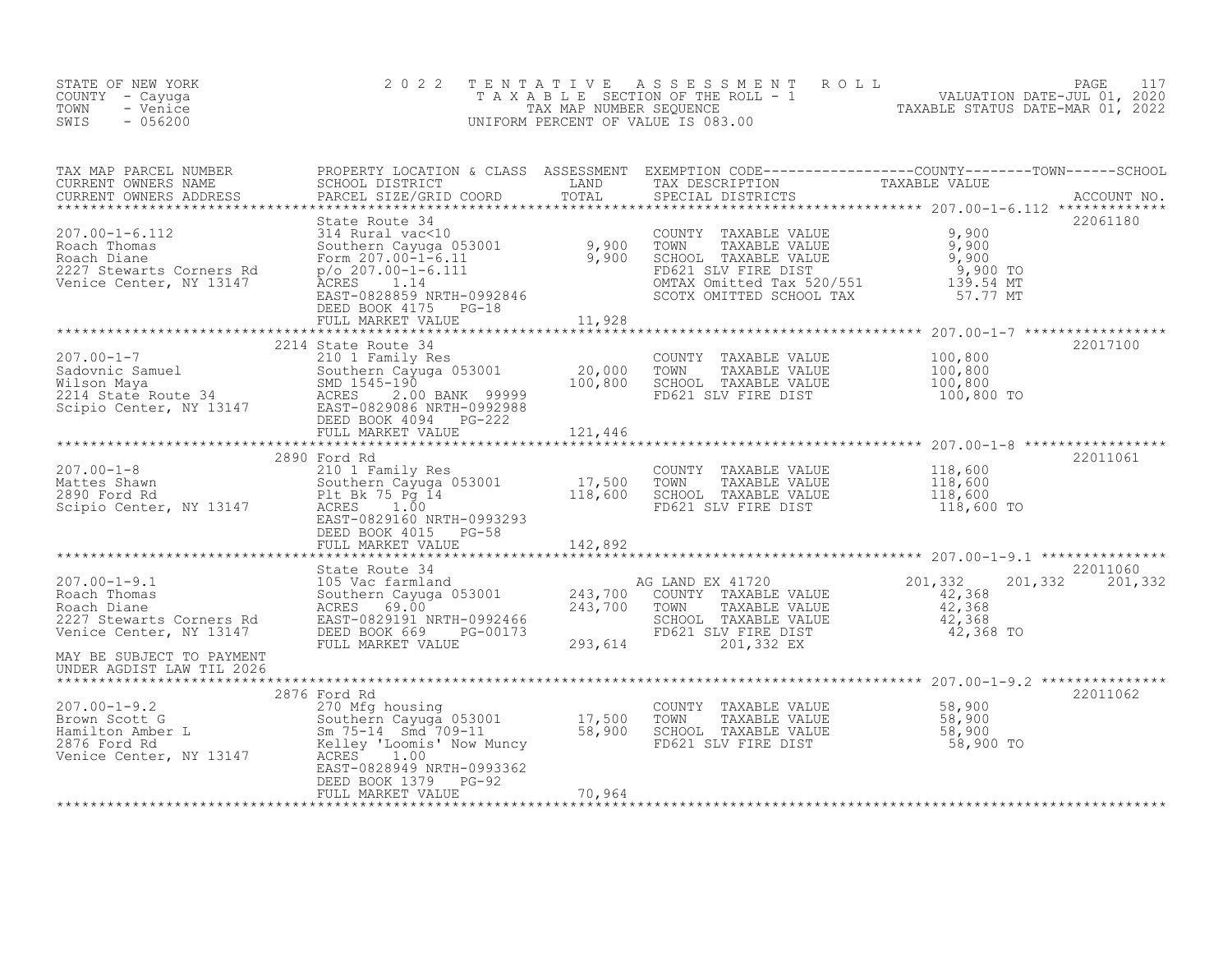| STATE OF NEW YORK<br>COUNTY - Cayuga<br>TOWN - Venice<br>SWIS - 056200 |                                           |         | 2022 TENTATIVE ASSESSMENT ROLL PAGE 118<br>TAXABLE SECTION OF THE ROLL - 1 VALUATION DATE-JUL 01, 2020<br>TAX MAP NUMBER SEQUENCE TAXABLE STATUS DATE-MAR 01, 2022<br>UNIFORM PERCENT OF VALUE IS 083.00                       |
|------------------------------------------------------------------------|-------------------------------------------|---------|--------------------------------------------------------------------------------------------------------------------------------------------------------------------------------------------------------------------------------|
|                                                                        |                                           |         | TAX MAP PARCEL NUMBER PROPERTY LOCATION & CLASS ASSESSMENT EXEMPTION CODE------------------COUNTY---------TOWN-------SCHOOL SCHOOL DISTRICT LAND TAX DESCRIPTION CORNERS NAME SCHOOL DISTRICT LAND TAX DESCRIPTION TAXABLE VAL |
|                                                                        |                                           |         |                                                                                                                                                                                                                                |
|                                                                        |                                           |         |                                                                                                                                                                                                                                |
|                                                                        |                                           |         |                                                                                                                                                                                                                                |
|                                                                        |                                           |         |                                                                                                                                                                                                                                |
|                                                                        |                                           |         |                                                                                                                                                                                                                                |
|                                                                        |                                           |         |                                                                                                                                                                                                                                |
|                                                                        |                                           |         |                                                                                                                                                                                                                                |
|                                                                        |                                           |         |                                                                                                                                                                                                                                |
| UNDER AGDIST LAW TIL 2026                                              |                                           |         |                                                                                                                                                                                                                                |
|                                                                        |                                           |         |                                                                                                                                                                                                                                |
|                                                                        | EAST-0834448 NRTH-0992792                 |         |                                                                                                                                                                                                                                |
|                                                                        | DEED BOOK 1244 PG-42<br>FULL MARKET VALUE | 167,470 |                                                                                                                                                                                                                                |

\*\*\*\*\*\*\*\*\*\*\*\*\*\*\*\*\*\*\*\*\*\*\*\*\*\*\*\*\*\*\*\*\*\*\*\*\*\*\*\*\*\*\*\*\*\*\*\*\*\*\*\*\*\*\*\*\*\*\*\*\*\*\*\*\*\*\*\*\*\*\*\*\*\*\*\*\*\*\*\*\*\*\*\*\*\*\*\*\*\*\*\*\*\*\*\*\*\*\*\*\*\*\*\*\*\*\*\*\*\*\*\*\*\*\*\*\*\*\*\*\*\*\*\*\*\*\*\*\*\*\*\*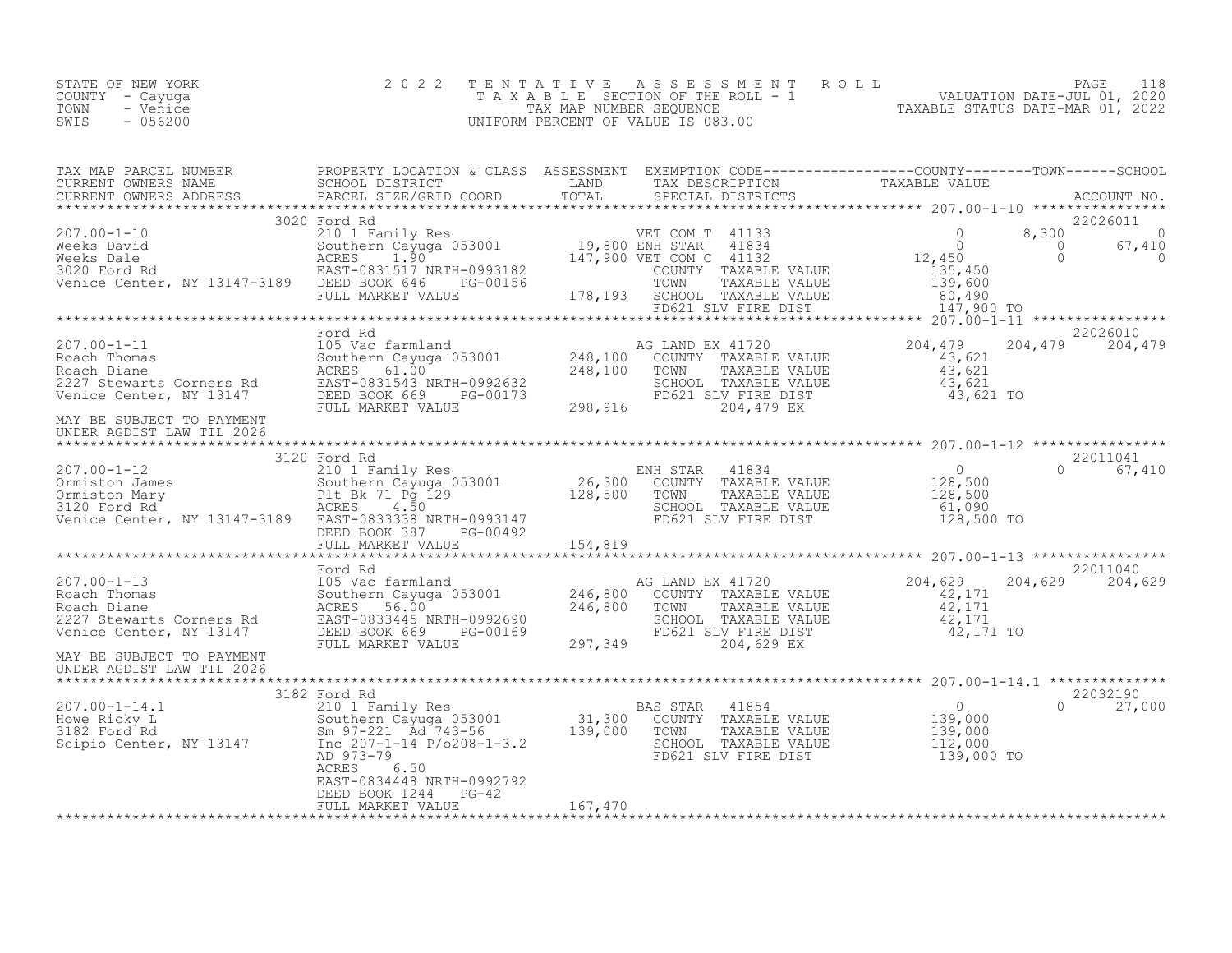| STATE OF NEW YORK<br>COUNTY - Cayuga<br>TOWN<br>- Venice<br>SWIS<br>$-056200$ | 2 0 2 2 |  | TENTATIVE ASSESSMENT ROLL PAGE 119<br>TAXABLE SECTION OF THE ROLL - 1 VALUATION DATE-JUL 01, 2020<br>TAX MAP NUMBER SEQUENCE TAXABLE STATUS DATE-MAR 01, 2022<br>UNIFORM PERCENT OF VALUE IS 083.00                                                                                                                                                                                                                          |
|-------------------------------------------------------------------------------|---------|--|------------------------------------------------------------------------------------------------------------------------------------------------------------------------------------------------------------------------------------------------------------------------------------------------------------------------------------------------------------------------------------------------------------------------------|
|                                                                               |         |  |                                                                                                                                                                                                                                                                                                                                                                                                                              |
|                                                                               |         |  |                                                                                                                                                                                                                                                                                                                                                                                                                              |
|                                                                               |         |  |                                                                                                                                                                                                                                                                                                                                                                                                                              |
|                                                                               |         |  |                                                                                                                                                                                                                                                                                                                                                                                                                              |
|                                                                               |         |  |                                                                                                                                                                                                                                                                                                                                                                                                                              |
|                                                                               |         |  | $\begin{tabular}{lllllllllllllllllllll} \hline $\text{0.185} & $\text{0.187} & $\text{0.187} \\ \hline $\text{0.197} & $\text{0.194},699$ & $194,699$ & $194,699$ & $2038180$ \\ \hline \text{Parm Properties, LLC} & $\text{Southern Cayuga 053001}$ & 275,000& $\text{COUNT TAXABLE VALUE} \\ \text{Rarm Properties, LLC} & $\text{Southern Cayuga 053001}$ & 275,000& $\text{COUNT TAXABLE VALUE} \\ \text{R11670, YT 05$ |
|                                                                               |         |  |                                                                                                                                                                                                                                                                                                                                                                                                                              |
|                                                                               |         |  |                                                                                                                                                                                                                                                                                                                                                                                                                              |
|                                                                               |         |  | UNDER AGDIST LAW TIL 2026 EAST-0832767 NRTH-0990082<br>TELL MARKET VALUE<br>TELL MARKET VALUE<br>TELL MARKET VALUE<br>TELL MARKET VALUE<br>TELL MARKET VALUE<br>TELL MARKET VALUE<br>TELL MARKET VALUE<br>TELL MARKET VALUE<br>TELL MARKET VALUE                                                                                                                                                                             |
|                                                                               |         |  |                                                                                                                                                                                                                                                                                                                                                                                                                              |
|                                                                               |         |  | 482, 947 482, 947                                                                                                                                                                                                                                                                                                                                                                                                            |
|                                                                               |         |  |                                                                                                                                                                                                                                                                                                                                                                                                                              |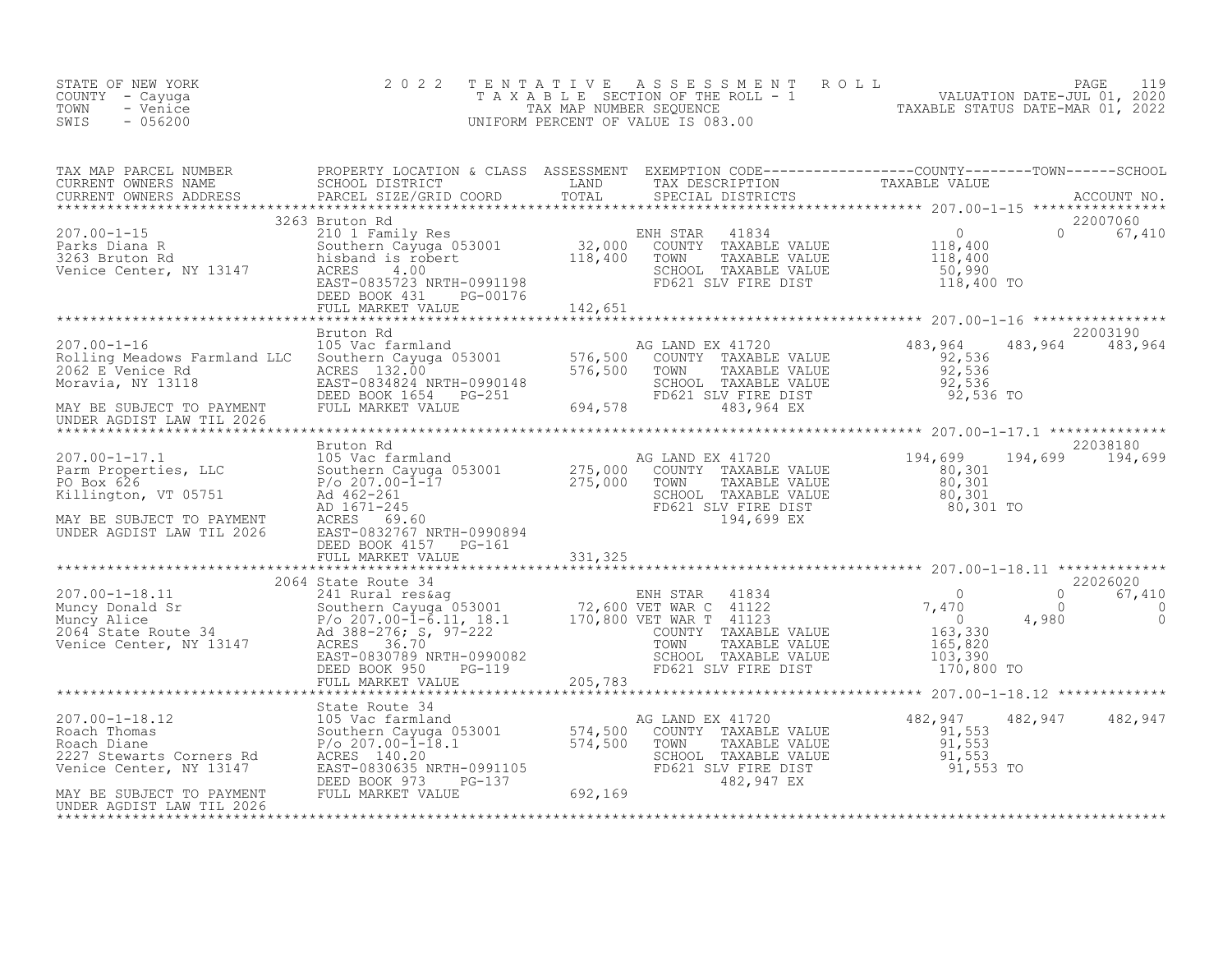| STATE OF NEW YORK<br>COUNTY - Cayuga<br>TOWN<br>- Venice<br>$-056200$<br>SWIS                                                                                                                                                          | 2 0 2 2                                                                                                                                                                                                                                                                                        | TENTATIVE | TAXABLE SECTION OF THE ROLL - 1<br>TAXABLE SECTION OF THE ROLL - 1<br>TAXABLE STATUS DATE-MAR 01, 2022<br>JNIFORM PERCENT OF VALUE IS 083.00<br>UNIFORM PERCENT OF VALUE IS 083.00 |                                     |                                |
|----------------------------------------------------------------------------------------------------------------------------------------------------------------------------------------------------------------------------------------|------------------------------------------------------------------------------------------------------------------------------------------------------------------------------------------------------------------------------------------------------------------------------------------------|-----------|------------------------------------------------------------------------------------------------------------------------------------------------------------------------------------|-------------------------------------|--------------------------------|
| TAX MAP PARCEL NUMBER BROPERTY LOCATION & CLASS ASSESSMENT EXEMPTION CODE-----------------COUNTY--------TOWN-----SCHOOL CURRENT OWNERS NAME SCHOOL DISTRICT LAND TAX DESCRIPTION TAXABLE VALUE<br>CURRENT OWNERS ADDRESS PARCEL S      |                                                                                                                                                                                                                                                                                                |           |                                                                                                                                                                                    |                                     |                                |
| 207.00-1-19.1<br>Roach Thomas<br>Roach Diane<br>2227 Stewarts Corners Rd<br>Venice Center, NY 13147<br>228339 N<br>228339 N<br>DEED BOOK 973                                                                                           | Tile Kiln Rd<br>The Kiln Rd<br>105 Vac farmland<br>Southern Cayuga 053001<br>Survey Map 84-221<br>Survey Map 84-221<br>ACRES<br>24.70<br>EAST-0828339 NRTH-0989692<br>DEED BOOK 973 PG-137<br>PELD BOOK 973 PG-137<br>FULL MARKET VALUE<br>FULL MARKET VALUE<br>PELD B                         |           | AG LAND EX 41720 85,186<br>COUNTY TAXABLE VALUE 14,314<br>SCHOOL TAXABLE VALUE<br>FD621 SLV FIRE DIST<br>85.186 EX                                                                 | $14, 314$<br>$14, 314$<br>14,314 TO | 22012030<br>85,186 85,186      |
| MAY BE SUBJECT TO PAYMENT<br>UNDER AGDIST LAW TIL 2026                                                                                                                                                                                 |                                                                                                                                                                                                                                                                                                |           |                                                                                                                                                                                    |                                     |                                |
|                                                                                                                                                                                                                                        | 2849 Tile Kiln Rd                                                                                                                                                                                                                                                                              |           |                                                                                                                                                                                    |                                     |                                |
|                                                                                                                                                                                                                                        |                                                                                                                                                                                                                                                                                                |           |                                                                                                                                                                                    |                                     |                                |
| $207.00 - 1 - 20$<br>zu <i>r.</i> 00-1-20<br>Venice View Dairy Inc<br>2231 Indian Field Rd<br>Scinic Coster  300-1<br>Scipio Center, NY 13147-3186 EAST-0826626 NRTH-0989425<br>MAY BE SUBJECT TO PAYMENT<br>UNDER AGDIST LAW TIL 2026 | 2743 Tile Kiln Rd<br>Tile Kiln Rd<br>120 Field crops<br>Southern Cayuga 053001<br>AG LAND EX 41720<br>AG LAND EX 41720<br>SOUTY TAXABLE VALUE<br>ACRES 125.70<br>EAST-0826626 NRTH-0989425<br>DEED BOOK 416<br>PG-00087<br>TAXABLE PG21 SUV FIRE DIST<br>FD621 SUV FIRE D<br>FULL MARKET VALUE |           | COUNTY TAXABLE VALUE<br>TOWN TAXABLE VALUE 115,600<br>SCHOOL TAXABLE VALUE 115,600<br>FD621 SLV FIRE DIST 115,600 TO<br>771 800 FV<br>587,229<br>371,800 EX                        | 371,800                             | 22029200<br>371,800<br>371,800 |
|                                                                                                                                                                                                                                        |                                                                                                                                                                                                                                                                                                |           |                                                                                                                                                                                    |                                     |                                |
| $207.00 - 1 - 21$<br>Venice View Dairy Inc<br>2231 Indian Field Rd<br>Scipio Center, NY 13147-3186<br>MAY BE SUBJECT TO PAYMENT                                                                                                        | Indian Field Rd<br>Indian Field Rd<br>105 Vac farmland<br>Southern Cayya 053001<br>ACRES 114.30 519,800 COUNTY TAXABLE VALUE<br>RCRES 114.30 519,800 TOWN TAXABLE VALUE<br>RES 1023923 NRTH-0988813<br>DEED BOOK 416 PG-00087 626,265 430,886 EX<br>FULL MARKET                                |           | AG LAND EX 41720<br>TOWN TAAADDE VALUE<br>SCHOOL TAXABLE VALUE 88,914<br>FD621 SLV FIRE DIST 88,914 TO                                                                             | 430,886<br>$88,914$<br>$88,914$     | 22029110<br>430,886 430,886    |
| UNDER AGDIST LAW TIL 2026                                                                                                                                                                                                              |                                                                                                                                                                                                                                                                                                |           |                                                                                                                                                                                    |                                     |                                |
| 207.00-1-22<br>Kulis Michelle<br>2484 State Route 34B<br>Aurora, NY 13026-9725                                                                                                                                                         | 1951 Indian Field Rd<br>1001an Field Rd<br>210 1 Family Res<br>Southern Cayuga 053001 17,500 COUNTY<br>Sm 88-180 95,900 TOWN<br>100 ACRES<br>ACRES 1.00 FD621 SL<br>EAST-0825594 NRTH-0988300 FD621 SL<br>FD621 SL                                                                             |           | 0<br>TOWN TAXABLE VALUE 95,900<br>SCHOOL TAXABLE VALUE 95,900<br>FD621 SLV FIRE DIST 95.900<br>95.900<br>PD621 SLV FIRE DIST                                                       | $95,900$ TO                         | 22012010<br>$\Omega$<br>27,000 |
|                                                                                                                                                                                                                                        | DEED BOOK 1213<br>$PG-112$<br>FULL MARKET VALUE                                                                                                                                                                                                                                                | 115,542   |                                                                                                                                                                                    |                                     |                                |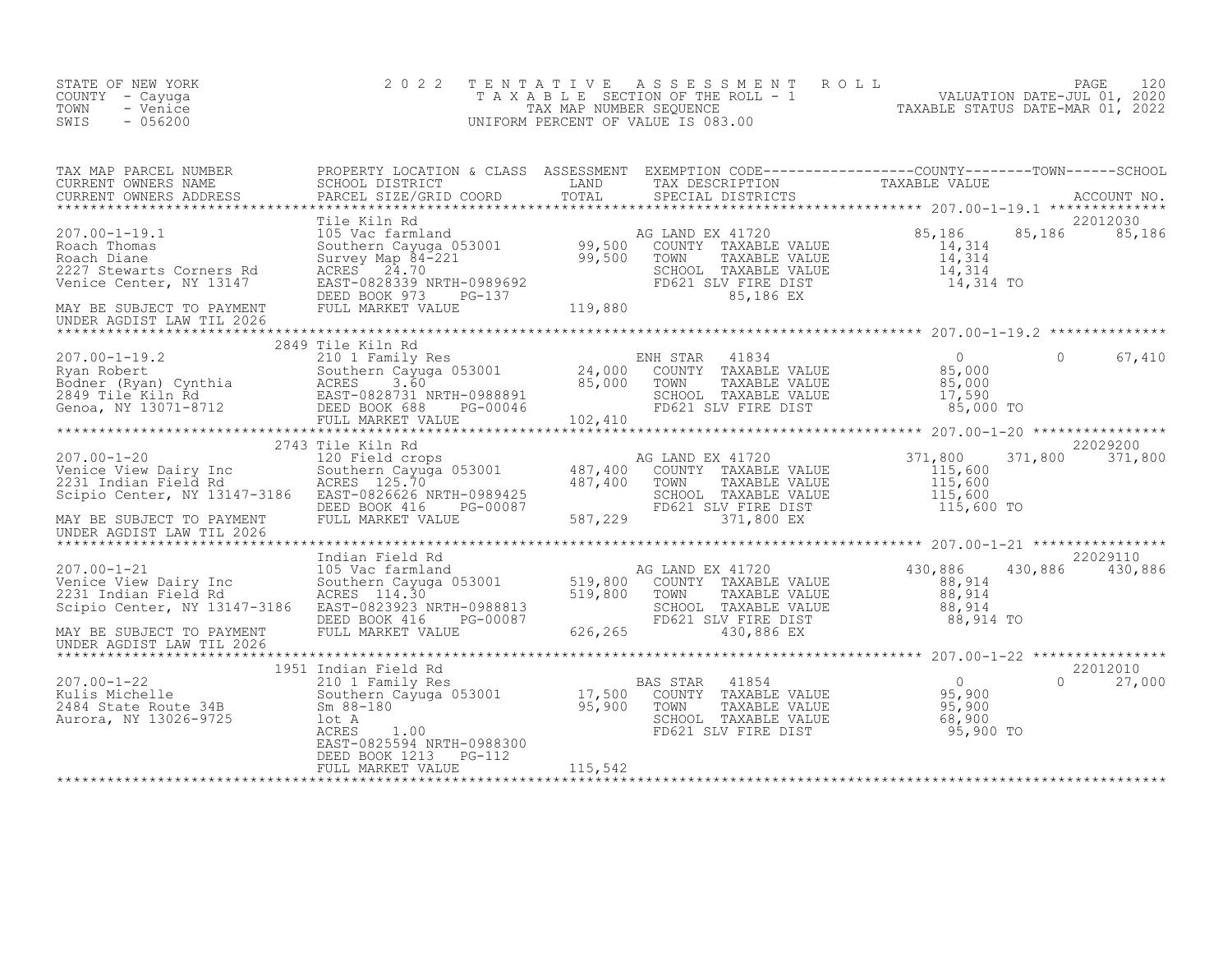| STATE OF NEW YORK | 2022 TENTATIVE ASSESSMENT ROLL        |                                  | PAGE                        |  |
|-------------------|---------------------------------------|----------------------------------|-----------------------------|--|
| COUNTY – Cayuga   | T A X A B L E SECTION OF THE ROLL - 1 |                                  | VALUATION DATE-JUL 01, 2020 |  |
| TOWN<br>- Venice  | TAX MAP NUMBER SEOUENCE               | TAXABLE STATUS DATE-MAR 01, 2022 |                             |  |
| $-056200$<br>SWIS | UNIFORM PERCENT OF VALUE IS 083.00    |                                  |                             |  |
|                   |                                       |                                  |                             |  |

| 1891 Indian Field Rd<br>207.00-1-24 1891 Indian Field Rd<br>Galton David Southern Cavingry<br>Southern Cayuse 053001 17,500 TOWN TAXABLE VALUE<br>Galton Sally FRNT 150.00 DPTH 180.00 20,000 SCHOOL TAXABLE VALUE<br>1891 Indian Field |  |  |  |  |
|-----------------------------------------------------------------------------------------------------------------------------------------------------------------------------------------------------------------------------------------|--|--|--|--|
|                                                                                                                                                                                                                                         |  |  |  |  |
|                                                                                                                                                                                                                                         |  |  |  |  |
|                                                                                                                                                                                                                                         |  |  |  |  |
|                                                                                                                                                                                                                                         |  |  |  |  |
|                                                                                                                                                                                                                                         |  |  |  |  |
|                                                                                                                                                                                                                                         |  |  |  |  |
|                                                                                                                                                                                                                                         |  |  |  |  |
|                                                                                                                                                                                                                                         |  |  |  |  |
|                                                                                                                                                                                                                                         |  |  |  |  |
|                                                                                                                                                                                                                                         |  |  |  |  |
|                                                                                                                                                                                                                                         |  |  |  |  |
|                                                                                                                                                                                                                                         |  |  |  |  |
|                                                                                                                                                                                                                                         |  |  |  |  |
|                                                                                                                                                                                                                                         |  |  |  |  |
|                                                                                                                                                                                                                                         |  |  |  |  |
|                                                                                                                                                                                                                                         |  |  |  |  |
|                                                                                                                                                                                                                                         |  |  |  |  |
|                                                                                                                                                                                                                                         |  |  |  |  |
|                                                                                                                                                                                                                                         |  |  |  |  |
|                                                                                                                                                                                                                                         |  |  |  |  |
|                                                                                                                                                                                                                                         |  |  |  |  |
|                                                                                                                                                                                                                                         |  |  |  |  |
|                                                                                                                                                                                                                                         |  |  |  |  |
|                                                                                                                                                                                                                                         |  |  |  |  |
|                                                                                                                                                                                                                                         |  |  |  |  |
|                                                                                                                                                                                                                                         |  |  |  |  |
|                                                                                                                                                                                                                                         |  |  |  |  |
|                                                                                                                                                                                                                                         |  |  |  |  |
|                                                                                                                                                                                                                                         |  |  |  |  |
|                                                                                                                                                                                                                                         |  |  |  |  |
|                                                                                                                                                                                                                                         |  |  |  |  |
|                                                                                                                                                                                                                                         |  |  |  |  |
|                                                                                                                                                                                                                                         |  |  |  |  |
|                                                                                                                                                                                                                                         |  |  |  |  |
|                                                                                                                                                                                                                                         |  |  |  |  |
|                                                                                                                                                                                                                                         |  |  |  |  |
|                                                                                                                                                                                                                                         |  |  |  |  |
|                                                                                                                                                                                                                                         |  |  |  |  |
|                                                                                                                                                                                                                                         |  |  |  |  |
|                                                                                                                                                                                                                                         |  |  |  |  |
|                                                                                                                                                                                                                                         |  |  |  |  |
|                                                                                                                                                                                                                                         |  |  |  |  |
|                                                                                                                                                                                                                                         |  |  |  |  |
|                                                                                                                                                                                                                                         |  |  |  |  |
|                                                                                                                                                                                                                                         |  |  |  |  |
|                                                                                                                                                                                                                                         |  |  |  |  |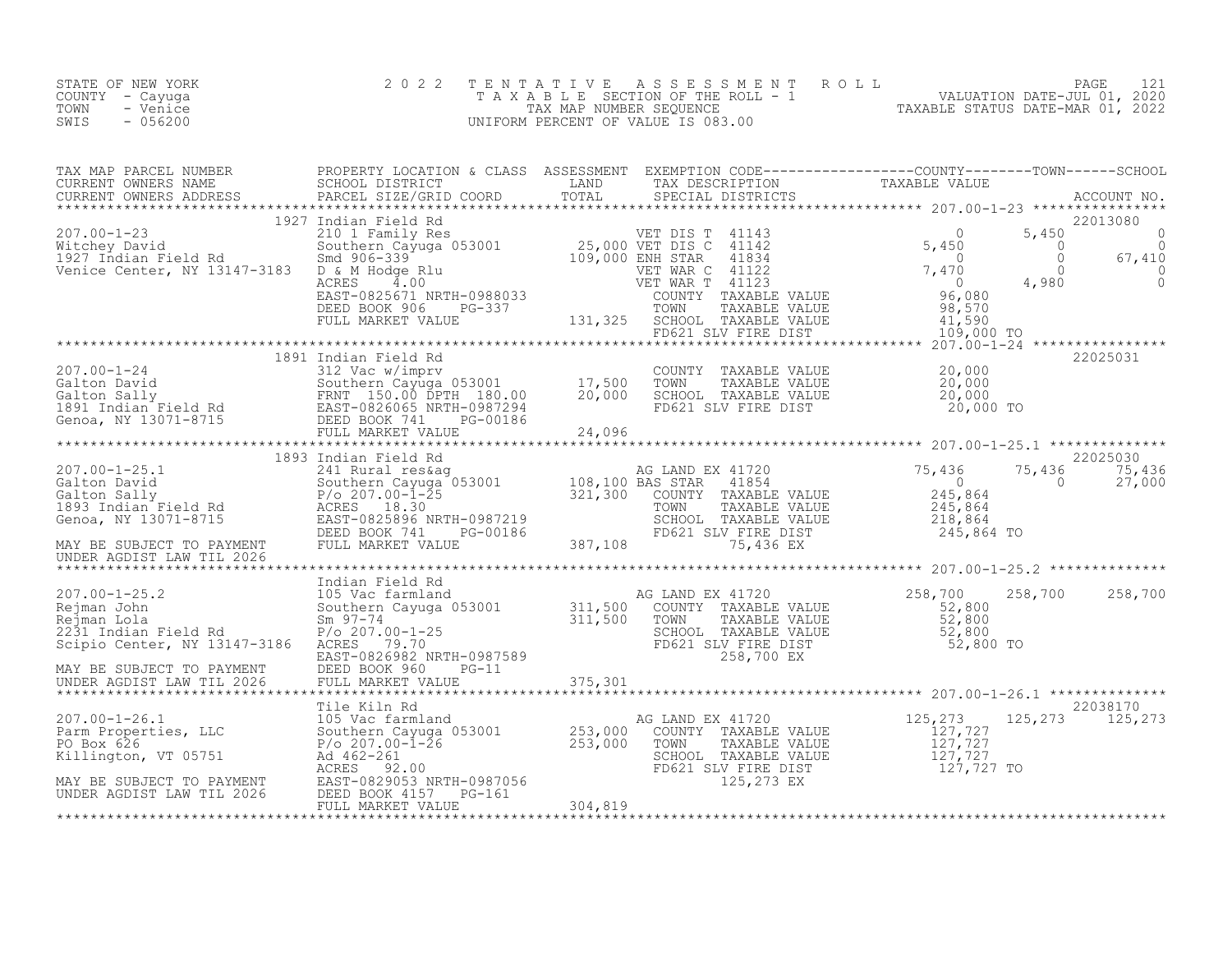| STATE OF NEW YORK<br>COUNTY<br>- Cayuqa<br>TOWN<br>- Venice<br>SWIS<br>$-056200$                                                                                                                                                                                                          | 2 0 2 2                                                                                                                                                                                                                                                                 | T E N T A T I V E<br>UNIFORM PERCENT OF VALUE IS 083.00 |                                                                                                                                                                     | FAXABLE SECTION OF THE ROLL 5 TAXABLE STATUS DATE-JUL 01, 2020<br>TAX MAP NUMBER SEQUENCE TAXABLE STATUS DATE-MAR 01, 2022<br>INIFORM PERCENT OF VALUE IS 083.00 |                                                                       |
|-------------------------------------------------------------------------------------------------------------------------------------------------------------------------------------------------------------------------------------------------------------------------------------------|-------------------------------------------------------------------------------------------------------------------------------------------------------------------------------------------------------------------------------------------------------------------------|---------------------------------------------------------|---------------------------------------------------------------------------------------------------------------------------------------------------------------------|------------------------------------------------------------------------------------------------------------------------------------------------------------------|-----------------------------------------------------------------------|
| TAX MAP PARCEL NUMBER<br>CURRENT OWNERS NAME<br>CURRENT OWNERS ADDRESS                                                                                                                                                                                                                    | PROPERTY LOCATION & CLASS ASSESSMENT EXEMPTION CODE----------------COUNTY-------TOWN------SCHOOL<br>SCHOOL DISTRICT<br><b>EXAMPLE SERVICE SERVICE SERVICE SERVICE SERVICE SERVICE SERVICE SERVICE SERVICE SERVICE SERVICE SERVICE SERVICE</b><br>PARCEL SIZE/GRID COORD | TOTAL                                                   | TAX DESCRIPTION TAXABLE VALUE<br>SPECIAL DISTRICTS TAXABLE VALUE<br>SPECIAL DISTRICTS                                                                               |                                                                                                                                                                  | ACCOUNT NO.                                                           |
| 1971.00-1-28.1<br>Sullivan Ernest 210 1 Family Res BAS STAR 41854<br>Sullivan Donna Mur Sm Ad 896-213<br>Sullivan Donna Unr Sm Ad 896-213<br>P/o 207-1-31.11<br>Genoa, NY 13071-8711 ACRES 3.20<br>Genoa, NY 13071-8711 ACRES 3.20<br>EAST-0                                              | 1929 State Route 34<br>DEED BOOK 899<br>PG-228<br>FULL MARKET VALUE                                                                                                                                                                                                     | 116,506                                                 |                                                                                                                                                                     | 96,700 TO                                                                                                                                                        | 22013141<br>$0 \t 27,000$                                             |
| 207.00-1-29.1<br>Mayberry Pamela<br>1932 State Route 34<br>Genoa, NY 13071<br>Cenoa, NY 13071<br>Cenoa, 2007<br>207.00-1-29<br>207.00-1-29<br>207.00-1-29<br>207.00-1-29                                                                                                                  | 1934 State Route 34<br>ACRES 12.70<br>EAST-0831089 NRTH-0988485<br>DEED BOOK 1187 PG-86<br>FULL MARKET VALUE                                                                                                                                                            | BAS STAR<br>180,723                                     | AS STAR 41854<br>COUNTY TAXABLE VALUE 150,000<br>TOWN TAXABLE VALUE 150,000<br>SCHOOL TAXABLE VALUE<br>FD621 SLV FIRE DIST                                          | 123,000<br>150,000 TO                                                                                                                                            | 22038160<br>$0 \t 27,000$                                             |
| UNDER AGDIST LAW TIL 2026                                                                                                                                                                                                                                                                 | ACKES 190.00<br>EAST-0831803 NRTH-0989299 SCHOO<br>DEED BOOK 3937 PG-291 FULL MARKET VALUE $1013,373$                                                                                                                                                                   |                                                         | BAS STAR 41854<br>COUNTY TAXABLE VALUE 359,529<br>TOWN TAXABLE VALUE 359,529<br>SCHOOL TAXABLE VALUE 359,529<br>SCHOOL TAXABLE VALUE 268,962<br>FD621 SLV FIRE DIST | 3,850<br>3,850<br>$\overline{0}$<br>477,721<br>477,721<br>363,379 TO                                                                                             | 22010030<br>27,000<br>$\Omega$<br>$\overline{0}$<br>67,410<br>477,721 |
| 207.00-1-32.1<br>Parm Properties, LLC<br>PO Box 626<br>Killington, VT 05751<br>MAY BE SUBJECT TO_PAYMENT<br>PO 207.00-1-32<br>MAY BE SUBJECT TO_PAYMENT<br>PO 207.00-1-32<br>ACRES<br>ACRES<br>PO 202.01-245<br>ACRES<br>PO 3201,800<br>ACRES<br>271,800<br><br>UNDER AGDIST LAW TIL 2026 | OFF Bruton Rd<br>EAST-0834285 NRTH-0989038<br>DEED BOOK 4157<br>PG-161<br>FULL MARKET VALUE                                                                                                                                                                             | TOWN<br>327,470                                         | AG LAND EX 41720 $194,083$<br>COUNTY TAXABLE VALUE $77,717$<br>TAXABLE VALUE<br>SCHOOL TAXABLE VALUE<br>194,083 EX                                                  | 77,717<br>77,717<br>FOG21 SLV FIRE DIST FOG21 SLV FIRE DIST S                                                                                                    | 22038161<br>194,083 194,083                                           |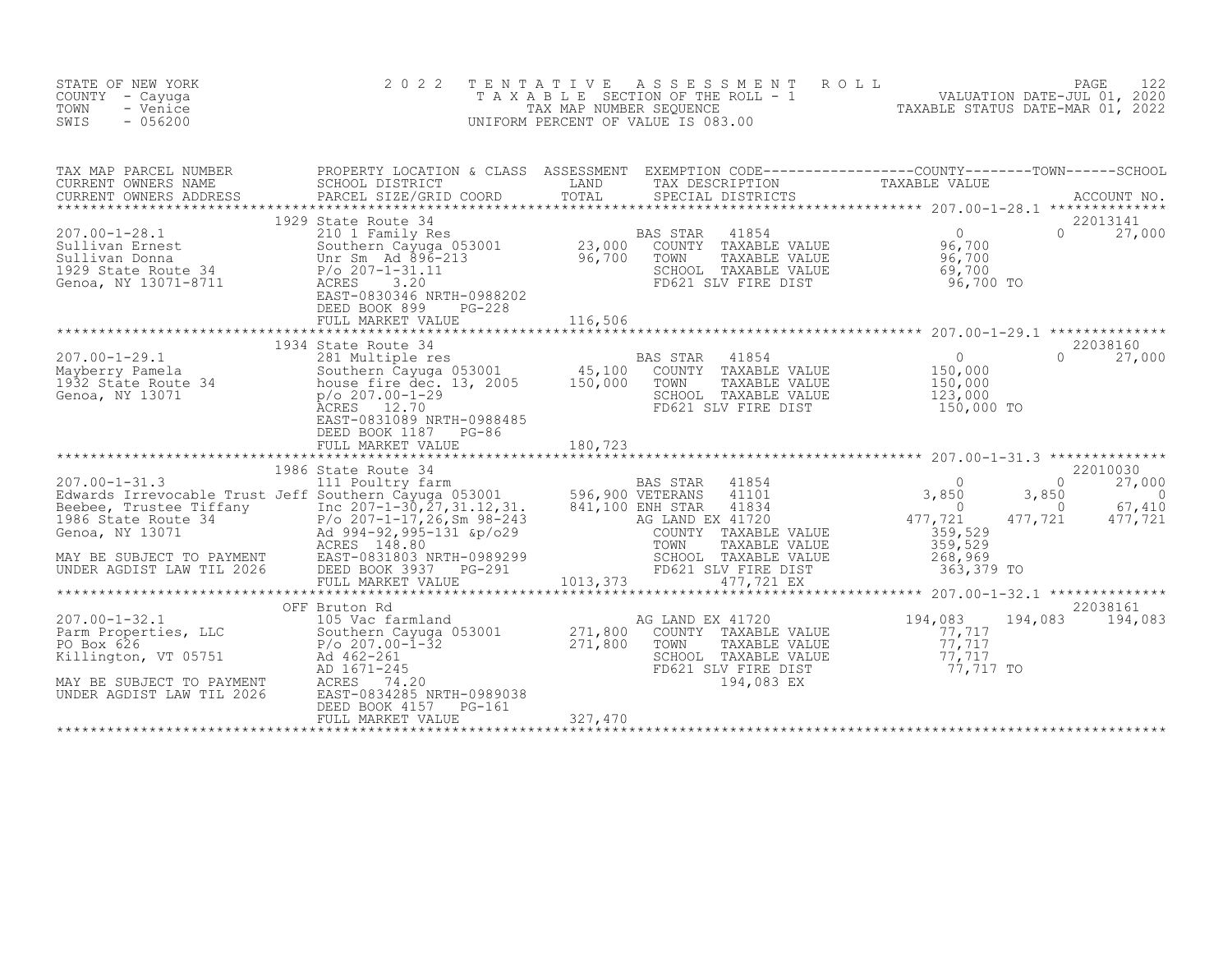| STATE OF NEW YORK<br>COUNTY – Cayuga<br>TOWN<br>- Venice<br>- 056200<br>SWIS | 2022 TENTATIVE ASSESSMENT ROLL<br>TAXABLE SECTION OF THE ROLL - 1<br>TAX MAP NUMBER SEOUENCE<br>UNIFORM PERCENT OF VALUE IS 083.00 | PAGE<br>VALUATION DATE-JUL 01, 2020<br>TAXABLE STATUS DATE-MAR 01, 2022 |
|------------------------------------------------------------------------------|------------------------------------------------------------------------------------------------------------------------------------|-------------------------------------------------------------------------|
|------------------------------------------------------------------------------|------------------------------------------------------------------------------------------------------------------------------------|-------------------------------------------------------------------------|

| TAX MAP PARCEL NUMBER                                                                                                                                                                                                                                                                                                   | PROPERTY LOCATION & CLASS ASSESSMENT EXEMPTION CODE----------------COUNTY-------TOWN-----SCHOOL |         |                                                              |                                                                       |                           |
|-------------------------------------------------------------------------------------------------------------------------------------------------------------------------------------------------------------------------------------------------------------------------------------------------------------------------|-------------------------------------------------------------------------------------------------|---------|--------------------------------------------------------------|-----------------------------------------------------------------------|---------------------------|
|                                                                                                                                                                                                                                                                                                                         |                                                                                                 |         |                                                              |                                                                       |                           |
| $\begin{tabular}{lllllllllllll} 207.00-1-33.11 & \mbox{State Route 34} & \mbox{105 Vec} & \mbox{318,893} & \mbox{318,893} & \mbox{318,893} & \mbox{318,893} & \mbox{318,893} & \mbox{318,893} & \mbox{318,893} & \mbox{318,893} & \mbox{318,893} & \mbox{318,893} & \mbox{318,893} & \mbox{318,893} & \mbox{318,893} &$ | State Route 34                                                                                  |         |                                                              |                                                                       | 22025130                  |
|                                                                                                                                                                                                                                                                                                                         |                                                                                                 |         |                                                              |                                                                       | 22035070                  |
| 1090 State Koute 34<br>201.00-1-34<br>2011 M<br>2011 M<br>2016 Sherwood Rd<br>201.00-295<br>Aurora, NY 13026<br>201.00 DPTH 195.00<br>201.00 DPTH 195.00<br>201.00 DPTH 195.00<br>201.00 DPTH 195.00<br>201.00                                                                                                          | 1890 State Route 34<br>EAST-0831494 NRTH-0987468<br>DEED BOOK 914 PG-147                        |         | SCHOOL TAXABLE VALUE 91,700<br>FD621 SLV FIRE DIST 91,700 TO |                                                                       |                           |
|                                                                                                                                                                                                                                                                                                                         | FULL MARKET VALUE                                                                               | 110,482 |                                                              |                                                                       |                           |
|                                                                                                                                                                                                                                                                                                                         |                                                                                                 |         |                                                              |                                                                       | 22038150                  |
|                                                                                                                                                                                                                                                                                                                         | FULL MARKET VALUE                                                                               | 155,181 |                                                              |                                                                       | $0 \t 27,000$             |
|                                                                                                                                                                                                                                                                                                                         |                                                                                                 |         |                                                              |                                                                       |                           |
| 207.00-1-37<br>Bunnell Cecil<br>Eunnell Anna<br>Sm 2000-94<br>Sm 2000-94<br>EAST-0831451 NRTH-0986444<br>Senoa, NY 13071-8707<br>DEED BOOK 380<br>DEED BOOK 380<br>PG-33<br>PG-33<br>PG-33<br>PG-33<br>PG-33<br>PG-33<br>PG-33<br>PG-23<br>PG-22 GENOA FIRE DIST                                                        | 1843 State Route 34                                                                             |         |                                                              | $0$<br>206,600<br>206,600<br>179,600<br>206,600 TO                    | 22025151<br>$0 \t 27,000$ |
|                                                                                                                                                                                                                                                                                                                         |                                                                                                 |         |                                                              |                                                                       |                           |
|                                                                                                                                                                                                                                                                                                                         |                                                                                                 |         |                                                              |                                                                       | 22025140                  |
|                                                                                                                                                                                                                                                                                                                         |                                                                                                 |         | AG LAND EX 41720 416,629<br>FD622 GENOA FIRE DIST 605,700 TO | $\begin{smallmatrix}189,071\189,071\189,071\189,071\end{smallmatrix}$ | 416,629 416,629           |
|                                                                                                                                                                                                                                                                                                                         |                                                                                                 |         |                                                              |                                                                       |                           |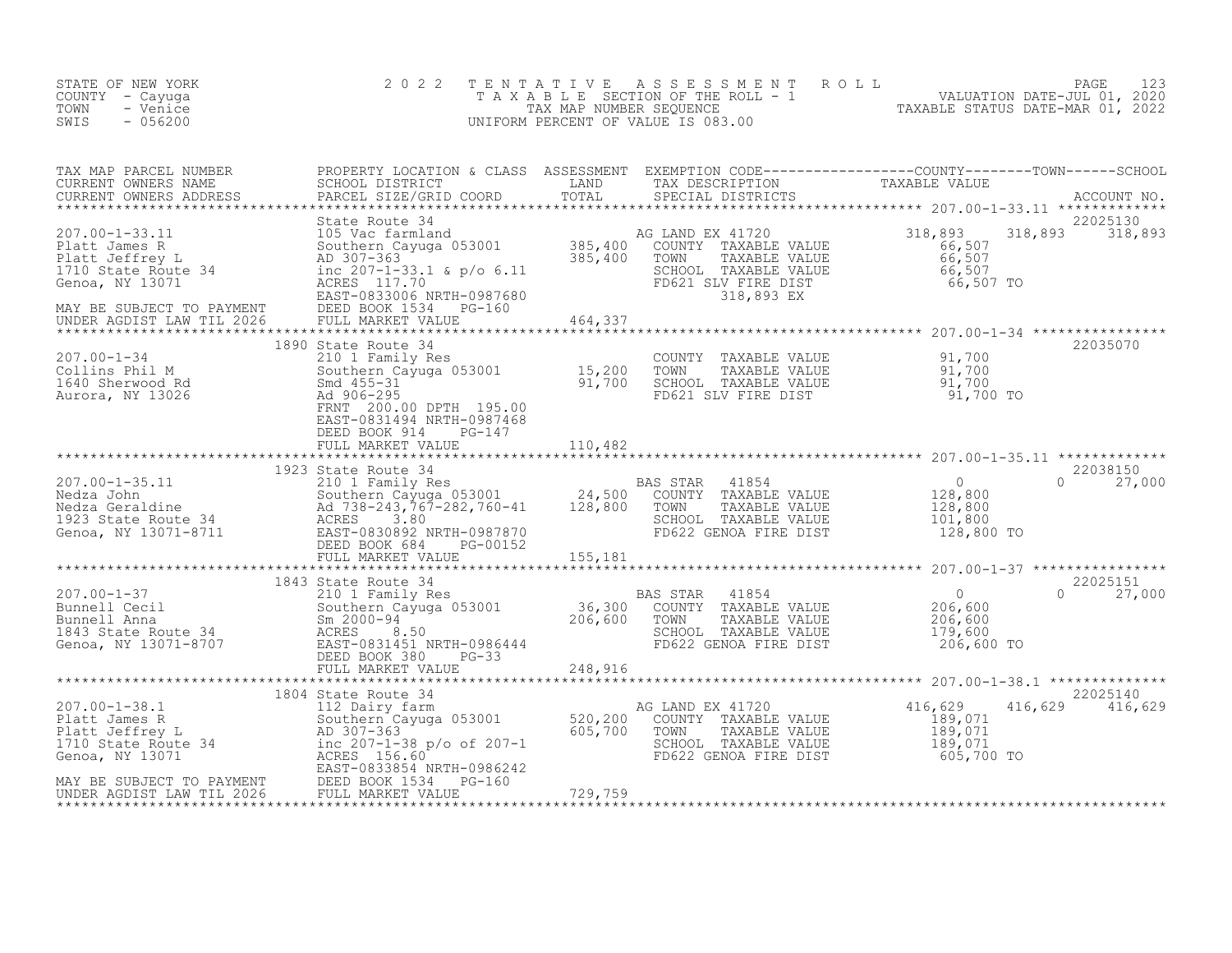| STATE OF NEW YORK | 2022 TENTATIVE ASSESSMENT ROLL     | PAGE 124                         |
|-------------------|------------------------------------|----------------------------------|
| COUNTY - Cayuqa   | TAXABLE SECTION OF THE ROLL - 1    | VALUATION DATE-JUL 01, 2020      |
| TOWN<br>- Venice  | TAX MAP NUMBER SEOUENCE            | TAXABLE STATUS DATE-MAR 01, 2022 |
| SWIS<br>- 056200  | UNIFORM PERCENT OF VALUE IS 083.00 |                                  |

|                                                                                                                                                                                                                                                                                                                                                                                               | 1722 State Route 34                           |         |                                                                                                                                |                 | 22012051 |
|-----------------------------------------------------------------------------------------------------------------------------------------------------------------------------------------------------------------------------------------------------------------------------------------------------------------------------------------------------------------------------------------------|-----------------------------------------------|---------|--------------------------------------------------------------------------------------------------------------------------------|-----------------|----------|
|                                                                                                                                                                                                                                                                                                                                                                                               |                                               |         |                                                                                                                                | 376,781 376,781 |          |
|                                                                                                                                                                                                                                                                                                                                                                                               |                                               |         |                                                                                                                                |                 |          |
|                                                                                                                                                                                                                                                                                                                                                                                               |                                               |         |                                                                                                                                |                 |          |
|                                                                                                                                                                                                                                                                                                                                                                                               |                                               |         |                                                                                                                                |                 | 22003170 |
| 1710 State Route 34<br>State Route 34<br>207.00-1-42<br>Platt James<br>2,900<br>1710 State Route 34<br>Genoa, NY 13071-8705<br>ERST-0831974 NRTH-0985062<br>ERST-0831974 NRTH-0985062                                                                                                                                                                                                         |                                               |         | COUNTY TAXABLE VALUE $2,900$<br>TOWN TAXABLE VALUE $2,900$<br>SCHOOL TAXABLE VALUE $2,900$<br>FD622 GENOA FIRE DIST $2,900$ TO |                 |          |
|                                                                                                                                                                                                                                                                                                                                                                                               | DEED BOOK 940                                 |         |                                                                                                                                |                 |          |
|                                                                                                                                                                                                                                                                                                                                                                                               |                                               |         |                                                                                                                                |                 |          |
|                                                                                                                                                                                                                                                                                                                                                                                               |                                               |         |                                                                                                                                |                 |          |
|                                                                                                                                                                                                                                                                                                                                                                                               |                                               |         |                                                                                                                                |                 |          |
|                                                                                                                                                                                                                                                                                                                                                                                               |                                               |         |                                                                                                                                |                 |          |
|                                                                                                                                                                                                                                                                                                                                                                                               |                                               |         |                                                                                                                                |                 |          |
|                                                                                                                                                                                                                                                                                                                                                                                               |                                               |         |                                                                                                                                |                 |          |
|                                                                                                                                                                                                                                                                                                                                                                                               |                                               |         |                                                                                                                                |                 |          |
|                                                                                                                                                                                                                                                                                                                                                                                               |                                               |         |                                                                                                                                |                 |          |
| $\begin{tabular}{l cccc} \textbf{MAT} & \textbf{DBED BONC} & 940 & \textbf{TPG-121} & 3,494 \\ \hline 207.00-1-43.1 & 1713 State Routte & 34 \\ \textbf{P1att James R} & 1013 State Routte & 34 \\ \textbf{P1att James R} & 1015 \text{ Vae farmland} & 2085001 & 283,800 & \text{COMNY T AXABLE VAUDE} & 226,016 & 2226,016 \\ \textbf{Platt James R} & 1008 \text{ Vae farmland} & 207.00-$ | EAST-0831975 NRTH-0983945                     |         |                                                                                                                                |                 |          |
|                                                                                                                                                                                                                                                                                                                                                                                               | DEED BOOK 4171<br>PG-148<br>FULL MARKET VALUE | 133,012 |                                                                                                                                |                 |          |
|                                                                                                                                                                                                                                                                                                                                                                                               |                                               |         |                                                                                                                                |                 |          |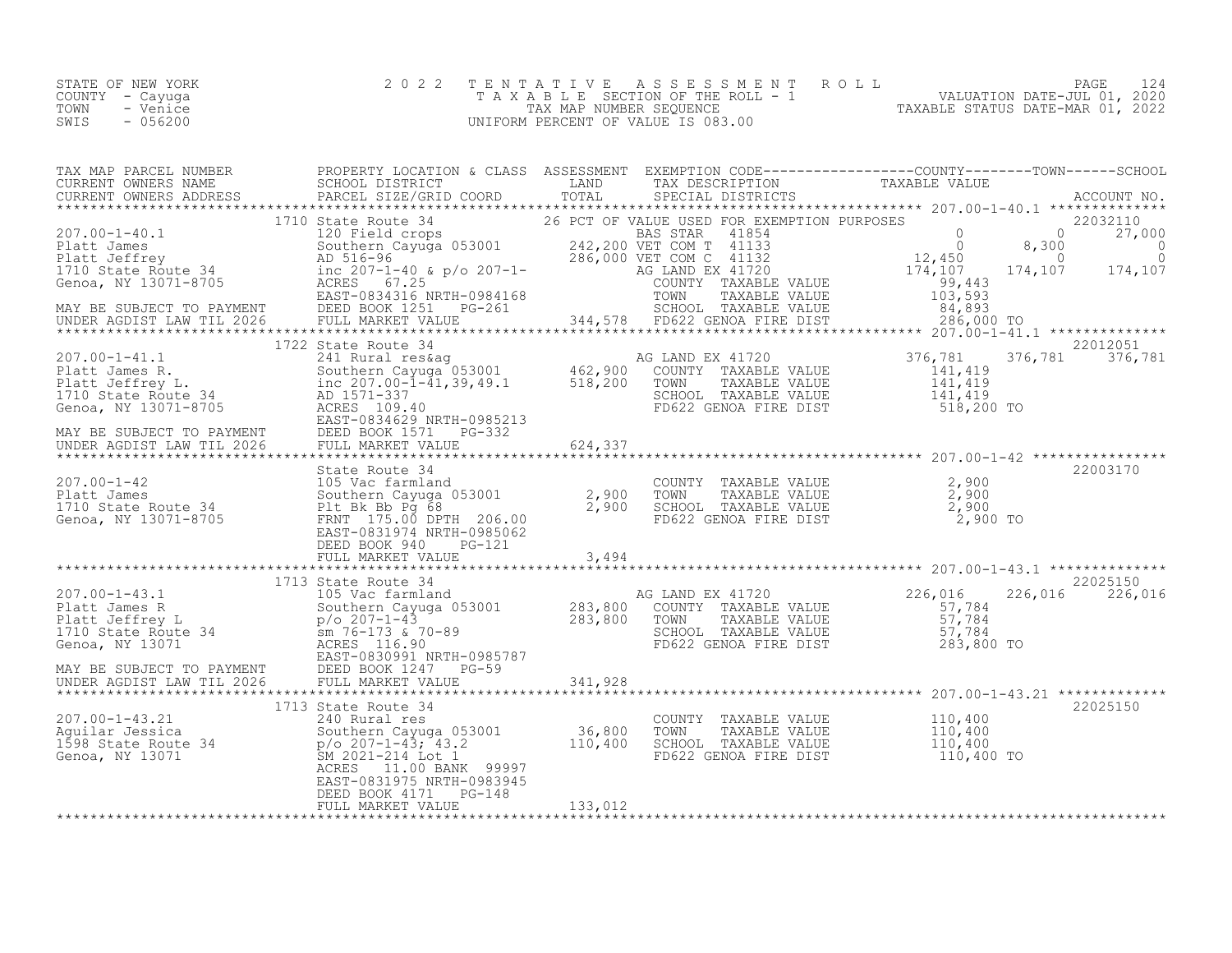| STATE OF NEW YORK<br>COUNTY - Cayuga<br>TOWN<br>- Venice<br>$-056200$<br>SWIS                                                                                                                                                                           | 2 0 2 2<br>TAXABLE                                                                                                                                                                                                                                                                               | TENTATIVE<br>TAX MAP NUMBER SEQUENCE | UNIFORM PERCENT OF VALUE IS 083.00                                                                                                 | PAGE 125<br>SECTION OF THE ROLL - 1 VALUATION DATE-JUL 01, 2020<br>NUMBER SEQUENCE TO TAXABLE STATUS DATE-MAR 01, 2022<br>TOF VALUE IS 083.00                                                                                       |
|---------------------------------------------------------------------------------------------------------------------------------------------------------------------------------------------------------------------------------------------------------|--------------------------------------------------------------------------------------------------------------------------------------------------------------------------------------------------------------------------------------------------------------------------------------------------|--------------------------------------|------------------------------------------------------------------------------------------------------------------------------------|-------------------------------------------------------------------------------------------------------------------------------------------------------------------------------------------------------------------------------------|
| TAX MAP PARCEL NUMBER<br>CURRENT OWNERS NAME<br>CURRENT OWNERS ADDRESS                                                                                                                                                                                  |                                                                                                                                                                                                                                                                                                  |                                      |                                                                                                                                    | PROPERTY LOCATION & CLASS ASSESSMENT EXEMPTION CODE---------------COUNTY-------TOWN------SCHOOL<br>SCHOOL DISTRICT                     LAND       TAX DESCRIPTION             TAXABLE VALUE<br>PARCEL SIZE/GRID COORD         TOTAL |
| $207.00 - 1 - 43.22$<br>Becker Erin S<br>1713 Route 34<br>Genoa, NY 13071                                                                                                                                                                               | State Route 34<br>314 Rural vac<10<br>500thern Cayuga 053001 12,400<br>$p$ /o 207-1-43;43.2 12,400<br>5M 2021-214 Lot 2 12,400<br>ACRES 216 Beau<br>2.16 BANK 99997<br>EAST-0831980 NRTH-0983645<br>DEED BOOK 1211    PG-137<br>FULL MARKET VALUE                                                | 14,940                               | COUNTY TAXABLE VALUE<br>TOWN<br>TAXABLE VALUE<br>SCHOOL TAXABLE VALUE<br>FD622 GENOA FIRE DIST                                     | 22025150<br>12,400<br>12,400<br>12,400<br>12,400 TO                                                                                                                                                                                 |
|                                                                                                                                                                                                                                                         |                                                                                                                                                                                                                                                                                                  |                                      |                                                                                                                                    |                                                                                                                                                                                                                                     |
| 107.00-1-44.2<br>Signor Kevin<br>Signor Jennifer Sum.d. 783-245<br>The Sum.d. 783-245<br>Signor Jennifer S.m.d. 783-245<br>The S.m.d. 783-245<br>The S.m.d. 783-245<br>The PTH 237.19<br>Genoa, NY 13071-8719<br>DEED BOOK 784 PG-00224                 | Indian Field Rd<br>DEED BOOK 784<br>PG-00224                                                                                                                                                                                                                                                     |                                      | COUNTY TAXABLE VALUE $29,500$<br>TOWN TAXABLE VALUE $29,500$<br>SCHOOL TAXABLE VALUE $29,500$<br>FD622 GENOA FIRE DIST $29,500$ TO |                                                                                                                                                                                                                                     |
|                                                                                                                                                                                                                                                         | FULL MARKET VALUE                                                                                                                                                                                                                                                                                | 35,542                               |                                                                                                                                    |                                                                                                                                                                                                                                     |
|                                                                                                                                                                                                                                                         |                                                                                                                                                                                                                                                                                                  |                                      |                                                                                                                                    |                                                                                                                                                                                                                                     |
| 207.00-1-44.3<br>Signor Kevin<br>Signor Jennifer<br>1725 Indian Field Rd<br>Genoa, NY 13071-8719<br>210 1 Family R<br>Southern Cayug<br>Southern Cayug<br>210 1 Family R<br>210 1 Family R<br>210 1 Family R<br>210 1 Family R<br>210 1 Family R<br>210 | 1725 Indian Field Rd<br>1011 Field Rd<br>2011 Family Res<br>2011 Family Res<br>501 COUNTY<br>Smd 789-317<br>ACRES 1.00<br>EAST-08270550 NRTH-0984316<br>FRED ROOK 789 PC-00314<br>FRED ROOK 789 PC-00314<br>FRED ROOK 789 PC-00314<br>EAST-0827050 NRTH-0984316<br>PG-00314<br>FULL MARKET VALUE | $-00314$ $176,867$                   | 41854<br>COUNTY TAXABLE VALUE<br>TAXABLE VALUE<br>SCHOOL TAXABLE VALUE<br>FD622 GENOA FIRE DIST                                    | $\overline{0}$<br>0<br>27,000<br>$\begin{smallmatrix}&&0\146,800\146,800\119,800\119,800\146,800\end{smallmatrix}$<br>146,800 TO                                                                                                    |
|                                                                                                                                                                                                                                                         |                                                                                                                                                                                                                                                                                                  |                                      |                                                                                                                                    |                                                                                                                                                                                                                                     |
| 207.00-1-44.11<br>Rejman John<br>Rejman Lola<br>2231 Indian Field Rd<br>Venice Center NW 1314<br>Venice Center, NY 13147-3186 EAST-0828176 NRTH-0984473                                                                                                 | $x^2$<br>$x^3$<br>$x^2$<br>$x^3$<br>$x^4$<br>$x^3$<br>$x^4$<br>$x^4$<br>$x^4$<br>$x^3$<br>$x^4$<br>$x^4$<br>$x^4$<br>$x^5$<br>$x^6$<br>$x^7$<br>$x^8$<br>$x^8$<br>$x^6$<br>$x^6$<br>$x^6$<br>$x^6$<br>$x^6$<br>$x^6$<br>$x^6$<br>$x^6$<br>$x^6$<br>$x^6$<br>$x^6$<br>$x^6$<br>$x^6$<br>$x^6$     |                                      | AG LAND EX 41720<br>COUNTY TAXABLE VALUE<br>TAXABLE VALUE<br>TOWN<br>SCHOOL TAXABLE VALUE<br>FD622 GENOA FIRE DIST                 | 22013040<br>536,005<br>536,005<br>536,005<br>$\begin{array}{r} 113,395 \\ 113,395 \\ 113,395 \end{array}$<br>649,400 TO                                                                                                             |
| MAY BE SUBJECT TO PAYMENT<br>UNDER AGDIST LAW TIL 2026                                                                                                                                                                                                  | DEED BOOK 844 PG-227<br>FULL MARKET VALUE                                                                                                                                                                                                                                                        | 782,410                              |                                                                                                                                    |                                                                                                                                                                                                                                     |
|                                                                                                                                                                                                                                                         |                                                                                                                                                                                                                                                                                                  |                                      |                                                                                                                                    | 22013041                                                                                                                                                                                                                            |
| 1760 Indian Field Rd<br>207.00-1-45 210 1 Family Res<br>Hand Amy Southern Cayuga 053001 31,800 VET COM C 41132<br>Hand (Deceased) Ernest Ad 454-19 P/o 286-306 93,900 AGED T 41803<br>1760 Indian Field Rd trailer removed in 2008 AGE                  |                                                                                                                                                                                                                                                                                                  |                                      |                                                                                                                                    | $12,450$<br>0<br>0<br>$\bigcirc$<br>$\circ$<br>40,725<br>8,300<br>$\begin{matrix} 0 \\ 0 \end{matrix}$<br>21,400<br>16,950<br>$\overline{0}$<br>46,950                                                                              |
|                                                                                                                                                                                                                                                         | FULL MARKET VALUE                                                                                                                                                                                                                                                                                | 113,133                              | SCHOOL TAXABLE VALUE<br>FD622 GENOA FIRE DIST                                                                                      | TAXABLE VALUE $\begin{array}{ccc} 40,725 \\ \text{TAXABLE VALUE} \\ \text{TAXABLE VALUE} \\ \text{SENOA FIRE DIST} \\ \end{array}$ 93,900 TO                                                                                        |

\*\*\*\*\*\*\*\*\*\*\*\*\*\*\*\*\*\*\*\*\*\*\*\*\*\*\*\*\*\*\*\*\*\*\*\*\*\*\*\*\*\*\*\*\*\*\*\*\*\*\*\*\*\*\*\*\*\*\*\*\*\*\*\*\*\*\*\*\*\*\*\*\*\*\*\*\*\*\*\*\*\*\*\*\*\*\*\*\*\*\*\*\*\*\*\*\*\*\*\*\*\*\*\*\*\*\*\*\*\*\*\*\*\*\*\*\*\*\*\*\*\*\*\*\*\*\*\*\*\*\*\*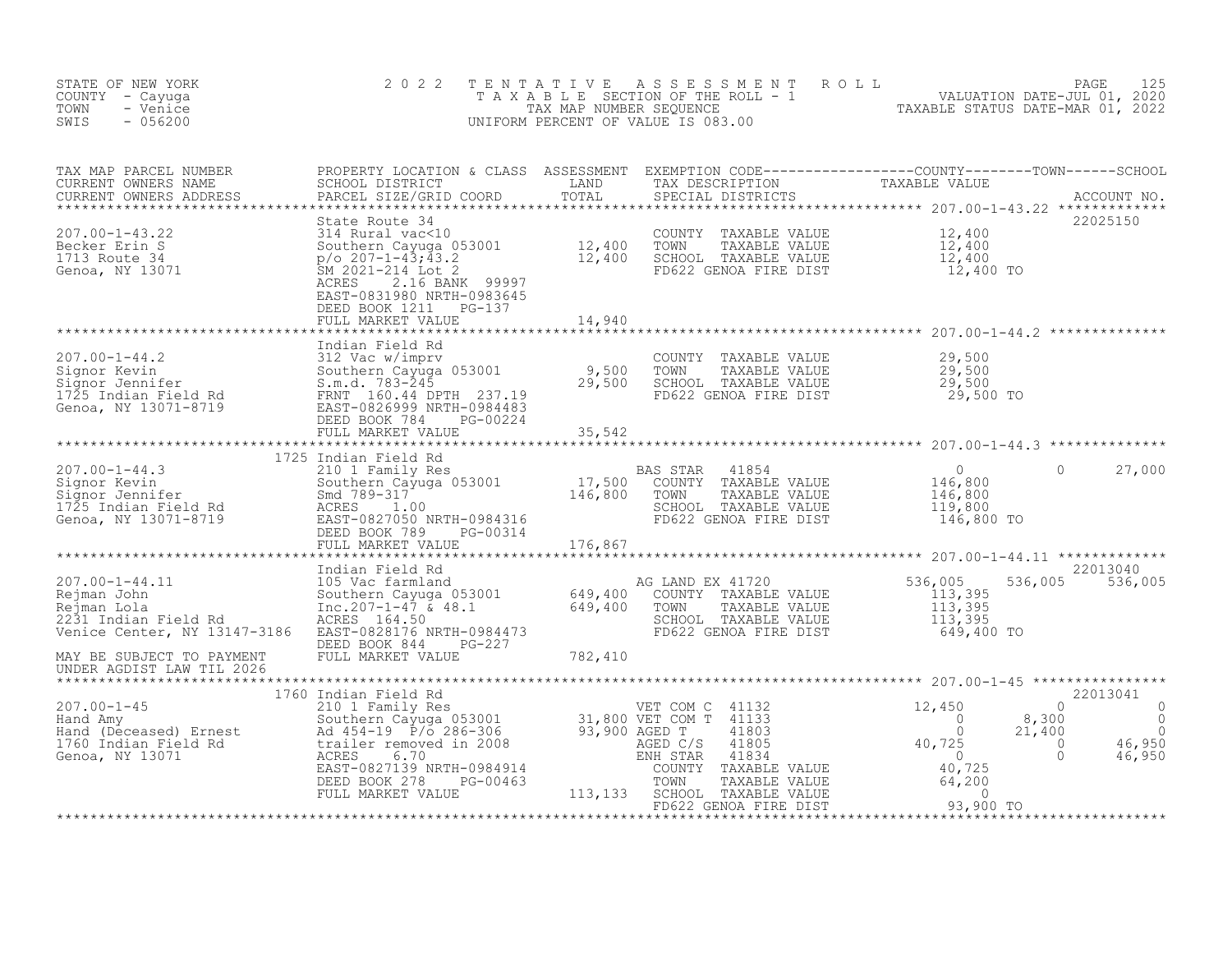| STATE OF NEW YORK<br>COUNTY - Cayuga<br>- Venice<br>TOWN<br>$-056200$<br>SWIS                                                                                                                                                                      | 2 0 2 2           |        | TENTATIVE ASSESSMENT ROLL PAGE 126<br>TAXABLE SECTION OF THE ROLL - 1 VALUATION DATE-JUL 01, 2020<br>TAX MAP NUMBER SEQUENCE TAXABLE STATUS DATE-MAR 01, 2022<br>UNIFORM PERCENT OF VALUE IS 083.00 |                   |          |
|----------------------------------------------------------------------------------------------------------------------------------------------------------------------------------------------------------------------------------------------------|-------------------|--------|-----------------------------------------------------------------------------------------------------------------------------------------------------------------------------------------------------|-------------------|----------|
|                                                                                                                                                                                                                                                    |                   |        |                                                                                                                                                                                                     |                   |          |
|                                                                                                                                                                                                                                                    |                   |        |                                                                                                                                                                                                     |                   |          |
|                                                                                                                                                                                                                                                    |                   |        |                                                                                                                                                                                                     |                   |          |
|                                                                                                                                                                                                                                                    |                   |        |                                                                                                                                                                                                     |                   |          |
|                                                                                                                                                                                                                                                    |                   |        |                                                                                                                                                                                                     |                   |          |
|                                                                                                                                                                                                                                                    |                   |        |                                                                                                                                                                                                     |                   | 22030071 |
|                                                                                                                                                                                                                                                    |                   |        |                                                                                                                                                                                                     |                   |          |
|                                                                                                                                                                                                                                                    |                   |        |                                                                                                                                                                                                     |                   |          |
|                                                                                                                                                                                                                                                    | 3252 Ford Rd      |        |                                                                                                                                                                                                     |                   | 22030070 |
| 3252 Ford Rd<br>2101 Family Res<br>Roach Thomas L<br>Southern Cayuga 053001<br>Roach Diane R<br>2227 Stewarts Corners Rd<br>2227 Stewarts Corners Rd<br>2227 Stewarts Corners Rd<br>2227 Stewarts Corners Rd<br>2227 Stewarts Corners Rd<br>2227 S | FULL MARKET VALUE | 90,361 |                                                                                                                                                                                                     |                   |          |
|                                                                                                                                                                                                                                                    |                   |        |                                                                                                                                                                                                     |                   | 22032031 |
|                                                                                                                                                                                                                                                    |                   |        |                                                                                                                                                                                                     | 350, 517 350, 517 |          |
|                                                                                                                                                                                                                                                    |                   |        |                                                                                                                                                                                                     |                   |          |
|                                                                                                                                                                                                                                                    |                   |        |                                                                                                                                                                                                     |                   |          |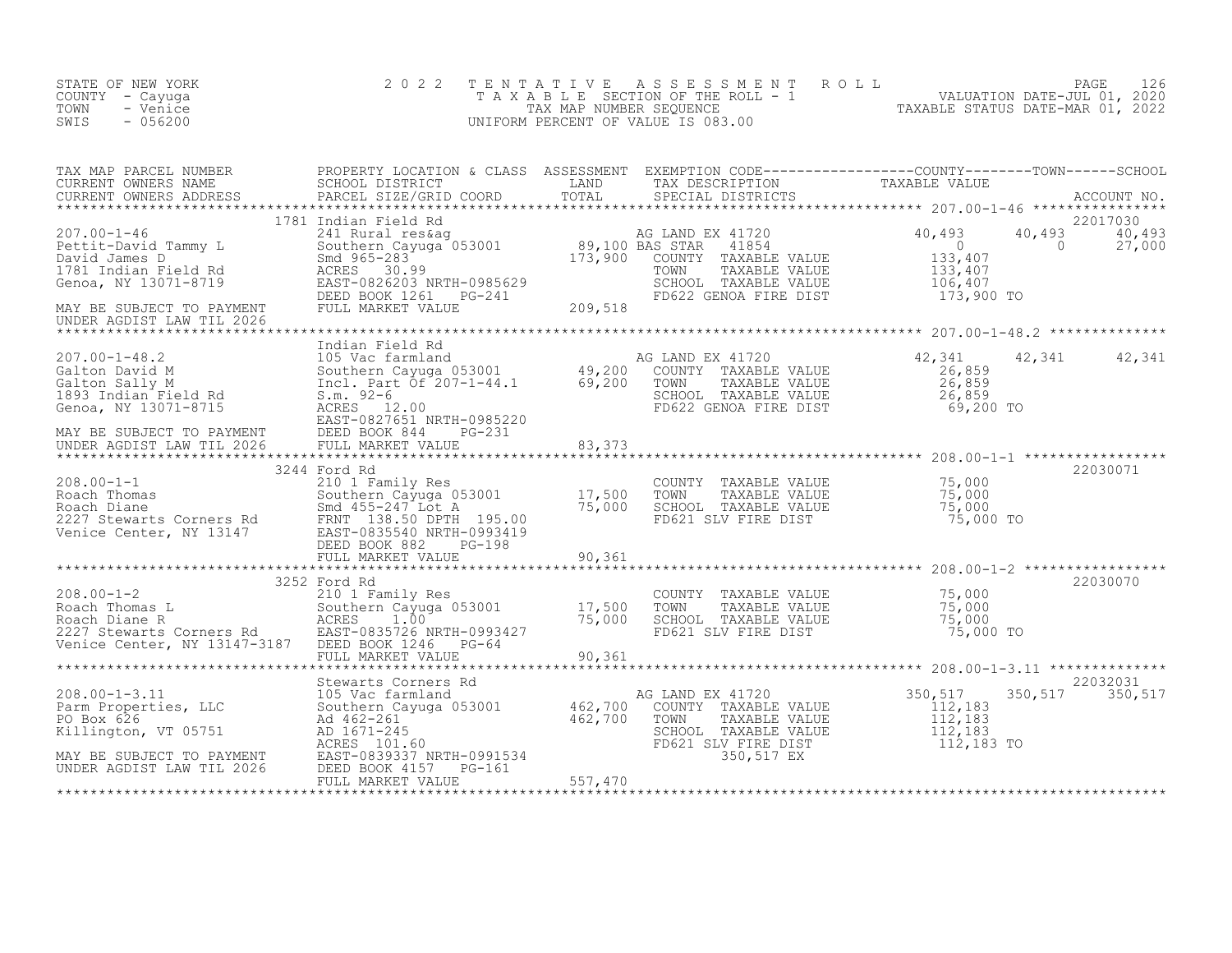| STATE OF NEW YORK<br>COUNTY - Cayuga<br>- Venice<br>TOWN<br>SWIS<br>$-056200$                                                                                                                                                                                                                    | 2 0 2 2<br>TAXABLE                                                                                                                                                                                                                          | TENTATIVE<br>TAX MAP NUMBER SEQUENCE | A S S E S S M E N T<br>ROLL<br>SECTION OF THE ROLL - 1<br>UNIFORM PERCENT OF VALUE IS 083.00                                   | - 1<br>VALUATION DATE-JUL 01, 2020<br>TAXABLE STATUS DATE-MAR 01, 2022 | PAGE<br>127               |
|--------------------------------------------------------------------------------------------------------------------------------------------------------------------------------------------------------------------------------------------------------------------------------------------------|---------------------------------------------------------------------------------------------------------------------------------------------------------------------------------------------------------------------------------------------|--------------------------------------|--------------------------------------------------------------------------------------------------------------------------------|------------------------------------------------------------------------|---------------------------|
| TAX MAP PARCEL NUMBER<br>CURRENT OWNERS NAME<br>CURRENT OWNERS ADDRESS                                                                                                                                                                                                                           | PARCEL SIZE/GRID COORD                                                                                                                                                                                                                      |                                      | SPECIAL DISTRICTS                                                                                                              |                                                                        |                           |
| $208.00 - 1 - 3.12$<br>Roach Thomas L<br>Roach Diane R<br>2227 Stewarts Corners Rd<br>Venice Center, NY 13147-3187<br>MAY BE SUBJECT TO PAYMENT<br>UNDER AGDIST LAW TIL 2026                                                                                                                     | 2169 Stewarts Corners Rd<br>112 Dairy farm<br>112 Daliry 14fm<br>Southern Cayuga 053001 66,600<br>Sm 94-194 316,600<br>P/o 208.00-1-3.1<br>ACRES 15.80<br>$P/O 208.00 - 1 - 3.1$<br>EAST-0837355 NRTH-0991587<br>DEED BOOK 1497<br>$PG-124$ |                                      | AG LAND EX 41720<br>COUNTY TAXABLE VALUE<br>TOWN<br>TAXABLE VALUE<br>SCHOOL TAXABLE VALUE<br>FD621 SLV FIRE DIST<br>41,562 EX  | 41,562<br>41,562<br>275,038<br>275,038<br>275,038<br>275,038 TO        | 41,562                    |
|                                                                                                                                                                                                                                                                                                  | Bruton Rd                                                                                                                                                                                                                                   |                                      |                                                                                                                                |                                                                        |                           |
| 208.00-1-3.13<br>Parm Properties, LLC 300thern Cayuga 053001 155,700<br>PO Box 626 208.00-1-3.1 155.700<br>Killington, VT 05751<br>MAY BE SUBJECT TO PAYMENT<br>UNDER AGDIST LAW TIL 2026                                                                                                        | $P/O 208.00-\overline{1}-\overline{3}.1$<br>Ad 462-261<br>AD 1671-245<br>ACRES 39.35<br>EAST-0836817 NRTH-0991410<br>DEED BOOK 4157 PG-161<br>FULL MARKET VALUE                                                                             | 187,590                              | AG LAND EX 41720<br>COUNTY TAXABLE VALUE<br>TOWN<br>TAXABLE VALUE<br>SCHOOL TAXABLE VALUE<br>FD621 SLV FIRE DIST<br>139,515 EX | 139,515<br>139,515<br>16,185<br>16,185<br>16,185<br>16,185 TO          | 139,515                   |
|                                                                                                                                                                                                                                                                                                  |                                                                                                                                                                                                                                             | ***************                      |                                                                                                                                |                                                                        |                           |
| 105 Vac far<br>Roach Thomas<br>Roach Diane<br>227 Stewarts Corners Rd<br>227 Stewarts Corners Rd<br>227 Stewarts Corners Rd<br>208.00-<br>208.00-<br>208.00-<br>208.00-<br>208.00-<br>208.00-<br>208.00-<br>208.00-<br>208.00-<br>208.00-<br>208.00-<br>208.00-<br><br>MAY BE SUBJECT TO PAYMENT | Ford Rd<br>105 Vac farmland<br>Southern Cayuga 053001<br>$P/\circ 208.00 - \bar{1} - 3.2$<br>ACRES 70.90<br>EAST-0835581 NRTH-0992781<br>$PG-77$                                                                                            | 258,100<br>$\frac{258,100}{258,100}$ | AG LAND EX 41720<br>COUNTY TAXABLE VALUE<br>TOWN<br>TAXABLE VALUE<br>SCHOOL TAXABLE VALUE<br>FD621 SLV FIRE DIST<br>212,965 EX | 212,965<br>212,965<br>45,135<br>45,135<br>45,135<br>45,135 TO          | 212,965                   |
| UNDER AGDIST LAW TIL 2026                                                                                                                                                                                                                                                                        | EASI 0033301 1<br>DEED BOOK 973<br>FULL MARKET V<br>FULL MARKET VALUE                                                                                                                                                                       | 310,964                              |                                                                                                                                |                                                                        |                           |
| Roach Thomas L<br>Roach Diane R<br>2227 Stewarts Corners Rd<br>Venice Center. NY 13147 3107<br>Venice Center, NY 13147-3187 EAST-0837852 NRTH-0991421<br>MAY BE SUBJECT TO PAYMENT<br>UNDER AGDIST LAW TIL 2026                                                                                  | 2132 Stewarts Corners Rd<br>210 1 Family Res<br>Southern Cayuga 053001 36,700<br>SM 74-311 141,700<br>RAEE 2225-47<br>DEED BOOK 1497    PG-124<br>FULL MARKET VALUE                                                                         | 170, 723                             | AG LAND EX 41720<br>COUNTY TAXABLE VALUE<br>TOWN<br>TAXABLE VALUE<br>SCHOOL TAXABLE VALUE<br>FD621 SLV FIRE DIST<br>16,847 EX  | 16,847<br>124,853<br>124,853<br>124,853<br>124,853 TO                  | 22032030<br>16,847 16,847 |
|                                                                                                                                                                                                                                                                                                  |                                                                                                                                                                                                                                             |                                      |                                                                                                                                |                                                                        |                           |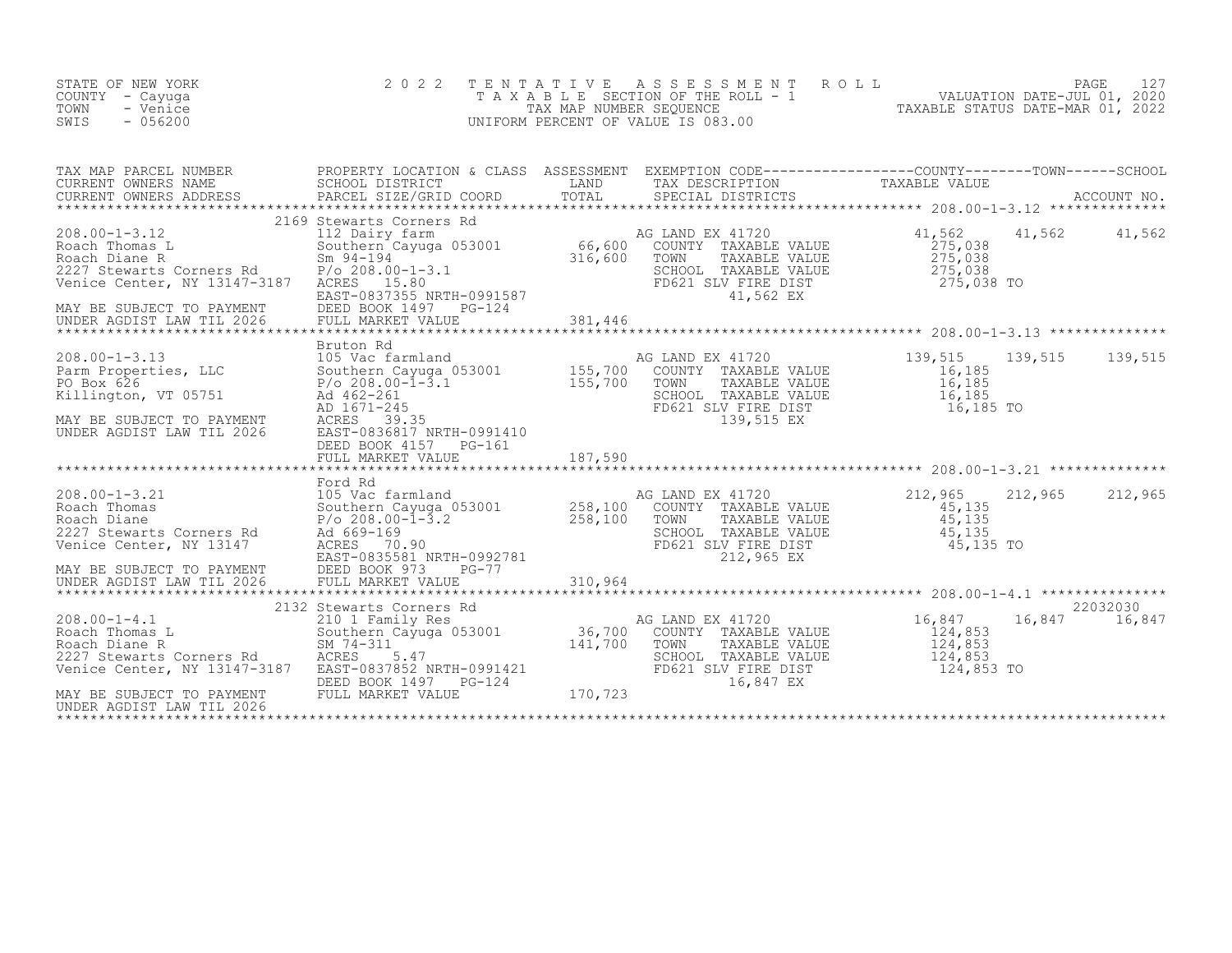| STATE OF NEW YORK<br>COUNTY - Cayuga<br>TOWN<br>- Venice<br>$-056200$<br>SWIS                                                                                                                                                                                         | 2 0 2 2 | TENTATIVE ASSESSMENT ROLL PAGE 128<br>TAXABLE SECTION OF THE ROLL - 1 VALUATION DATE-JUL 01, 2020<br>TAX MAP NUMBER SEQUENCE TAXABLE STATUS DATE-MAR 01, 2022<br>UNIFORM PERCENT OF VALUE IS 083.00 |  |
|-----------------------------------------------------------------------------------------------------------------------------------------------------------------------------------------------------------------------------------------------------------------------|---------|-----------------------------------------------------------------------------------------------------------------------------------------------------------------------------------------------------|--|
|                                                                                                                                                                                                                                                                       |         |                                                                                                                                                                                                     |  |
|                                                                                                                                                                                                                                                                       |         |                                                                                                                                                                                                     |  |
|                                                                                                                                                                                                                                                                       |         |                                                                                                                                                                                                     |  |
|                                                                                                                                                                                                                                                                       |         |                                                                                                                                                                                                     |  |
|                                                                                                                                                                                                                                                                       |         |                                                                                                                                                                                                     |  |
| $\begin{tabular}{lllllllllll} \hline 1.01 & 0.00-1-7 & 0.00-1-7 & 0.00-1-7 & 0.00-1-7 & 0.00-1-7 & 0.00-1-7 & 0.00-1-7 & 0.00-1-7 & 0.00-1-7 & 0.00-1-7 & 0.00-1-7 & 0.00-1-7 & 0.00-1-7 & 0.00-1-7 & 0.00-1-7 & 0.00-1-7 & 0.00-1-7 & 0.00-1-7 & 0.00-1-7 & 0.00-1-$ |         |                                                                                                                                                                                                     |  |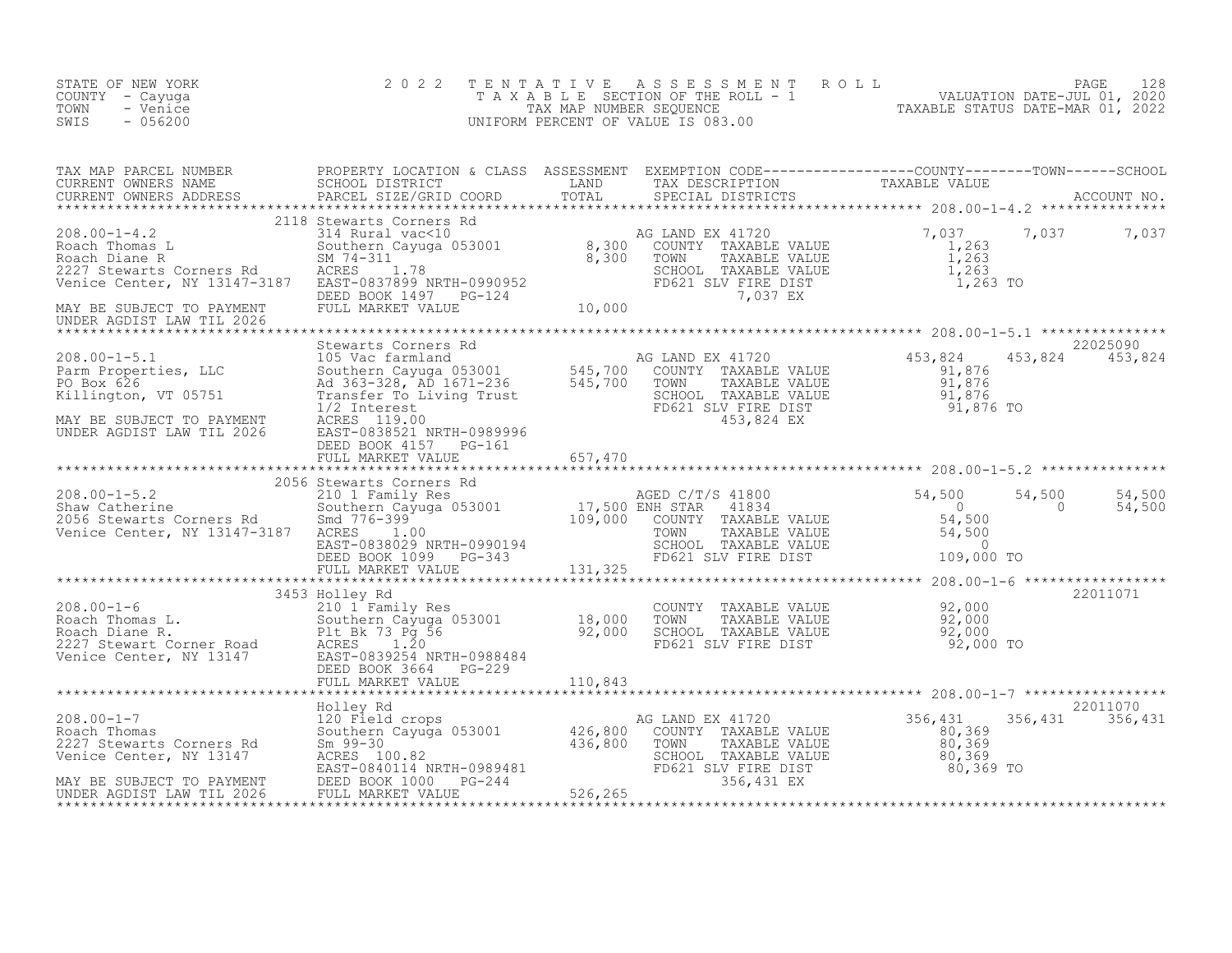| STATE OF NEW YORK<br>COUNTY<br>- Cayuqa<br>TOWN<br>- Venice<br>$-056200$<br>SWIS                                                                                                                                                                                                       | 2 0 2 2<br>TENTATIVE                                                                                                                            | A S S E S S M E N T                                                                                                          | ROLL<br>PAGE<br>129<br>TAXABLE SECTION OF THE ROLL - 1<br>TAXABLE STATUS DATE-JUL 01, 2020<br>UNIFORM PERCENT OF VALUE IS 083.00 |
|----------------------------------------------------------------------------------------------------------------------------------------------------------------------------------------------------------------------------------------------------------------------------------------|-------------------------------------------------------------------------------------------------------------------------------------------------|------------------------------------------------------------------------------------------------------------------------------|----------------------------------------------------------------------------------------------------------------------------------|
| TAX MAP PARCEL NUMBER                                                                                                                                                                                                                                                                  |                                                                                                                                                 |                                                                                                                              | PROPERTY LOCATION & CLASS ASSESSMENT EXEMPTION CODE----------------COUNTY-------TOWN-----SCHOOL                                  |
| $208.00 - 1 - 8.1$<br>Rolling Meadows Farmland LLC<br>XOLLING Meadows railuland LLC SOULDEN DO 2008.00-1-8.2<br>2062 E Venice Rd 2062 E Venice Rd 2062 E Venice Rd 2062 E Venice Rd 2062 E Venice Rd 2062 E Venice Rd 2062 E Venice Rd 2062 E Venice Rd 2062 E Venice Rd 2062 E Venice | East Venice Rd<br>120 Field crops (1998) AG LAND EX 41720 (1998) 315,241<br>Southern Cayuga 053001 (1997,500 COUNTY TAXABLE VALUE (1998) 62,259 |                                                                                                                              | 22009120<br>315, 241 315, 241                                                                                                    |
|                                                                                                                                                                                                                                                                                        |                                                                                                                                                 |                                                                                                                              | ***************                                                                                                                  |
| 208.00-1-8.2<br>RAYMOND DONALD & SONS, LLC<br>2062 East Venice Rd<br>Moravia, NY 13118<br>Moravia, NY 13118<br>22,000 TOWN<br>2062 East Venice Rd<br>22,000 TOWN<br>22,000 TOWN<br>22,000 TOWN<br>22,000 TOWN<br>22,000 TOWN<br>22,000 TOWN<br>22,000 TO                               | 2122 East Venice Rd<br>ACRES<br>2.80<br>EAST-0842293 NRTH-0991398<br>DEED BOOK 3673 PG-50                                                       | COUNTY TAXABLE VALUE 125,000<br>TAXABLE VALUE<br>SCHOOL TAXABLE VALUE<br>FD621 SLV FIRE DIST                                 | 22009120<br>125,000<br>125,000<br>125,000 TO                                                                                     |
|                                                                                                                                                                                                                                                                                        |                                                                                                                                                 |                                                                                                                              |                                                                                                                                  |
| 8.00-1-9.1<br>4ymond Donald and Sons, LLC 30000010<br>062 East Venice Rd SMD 3717-344<br>40ravia, NY 13118 p/o 208.00-1-9<br>MAY BE SUBJECT TO PAYMENT EAST-0843590 NRTH-0990010 FD62?<br>MAY BE SUBJECT TO PAYMENT EAST-0843590 NRTH-0                                                |                                                                                                                                                 | BAS STAR 41854 0<br>AG LAND EX 41720 320,556<br>SCHOOL TAXABLE VALUE 334,944<br>FD621 SLV FIRE DIST 361,944 TO<br>320,556 EX | 22009110<br>$0 \t 27,000$<br>320,556 320,556<br>361,944<br>TAXABLE VALUE 361, 944                                                |
|                                                                                                                                                                                                                                                                                        |                                                                                                                                                 |                                                                                                                              |                                                                                                                                  |

2010 East Venice Rd 2009110<br>210 1 Family Res COUNTY TAXABLE VALUE 168,300

UNDER AGDIST LAW TIL 2024 FULL MARKET VALUE 202,771 \*\*\*\*\*\*\*\*\*\*\*\*\*\*\*\*\*\*\*\*\*\*\*\*\*\*\*\*\*\*\*\*\*\*\*\*\*\*\*\*\*\*\*\*\*\*\*\*\*\*\*\*\*\*\*\*\*\*\*\*\*\*\*\*\*\*\*\*\*\*\*\*\*\*\*\*\*\*\*\*\*\*\*\*\*\*\*\*\*\*\*\*\*\*\*\*\*\*\*\*\*\*\* 208.00-1-10.1 \*\*\*\*\*\*\*\*\*\*\*\*\*\* Holley Rd 22013180 208.00-1-10.1 323 Vacant rural AG LAND EX 41720 15,987 15,987 15,987 Finster Tiffany Southern Cayuga 053001 74,100 COUNTY TAXABLE VALUE 58,113

\*\*\*\*\*\*\*\*\*\*\*\*\*\*\*\*\*\*\*\*\*\*\*\*\*\*\*\*\*\*\*\*\*\*\*\*\*\*\*\*\*\*\*\*\*\*\*\*\*\*\*\*\*\*\*\*\*\*\*\*\*\*\*\*\*\*\*\*\*\*\*\*\*\*\*\*\*\*\*\*\*\*\*\*\*\*\*\*\*\*\*\*\*\*\*\*\*\*\*\*\*\*\*\*\*\*\*\*\*\*\*\*\*\*\*\*\*\*\*\*\*\*\*\*\*\*\*\*\*\*\*\*

208.00-1-9.2 210 1 Family Res COUNTY TAXABLE VALUE 168,300 Whitten Dean Southern Cayuga 053001 22,000 TOWN TAXABLE VALUE 168,300 Whitten Cynthia SMD 3717-344 168,300 SCHOOL TAXABLE VALUE 168,300 white the cynthics of the state of the state of the state of the state of the state of the state of the state o<br>2062 East Venice Road p/o 1377-288 FD621 SLV FIRE DIST 168,300 TO<br>Moravia, NY 13118

Finster John R<sup>-</sup>Jr. ACRES 43.00<sup>"</sup> 74,100 TOWN TAXABLE VALUE 58,113 27632 Keyser Rd EAST-0844576 NRTH-0988750 SCHOOL TAXABLE VALUE 58,113 Evans Mills, NY 13637-3141 DEED BOOK 1312 PG-103 FD621 SLV FIRE DIST 58,113 TO

EAST-0842645 NRTH-0989760

FULL MARKET VALUE 89,277 15,987 EX

MAY BE SUBJECT TO PAYMENT DEED BOOK 3717 PG-344<br>UNDER AGDIST LAW TIL 2024 FULL MARKET VALUE

UNDER AGDIST LAW TIL 2026

Moravia, NY 13118

MAY BE SUBJECT TO PAYMENT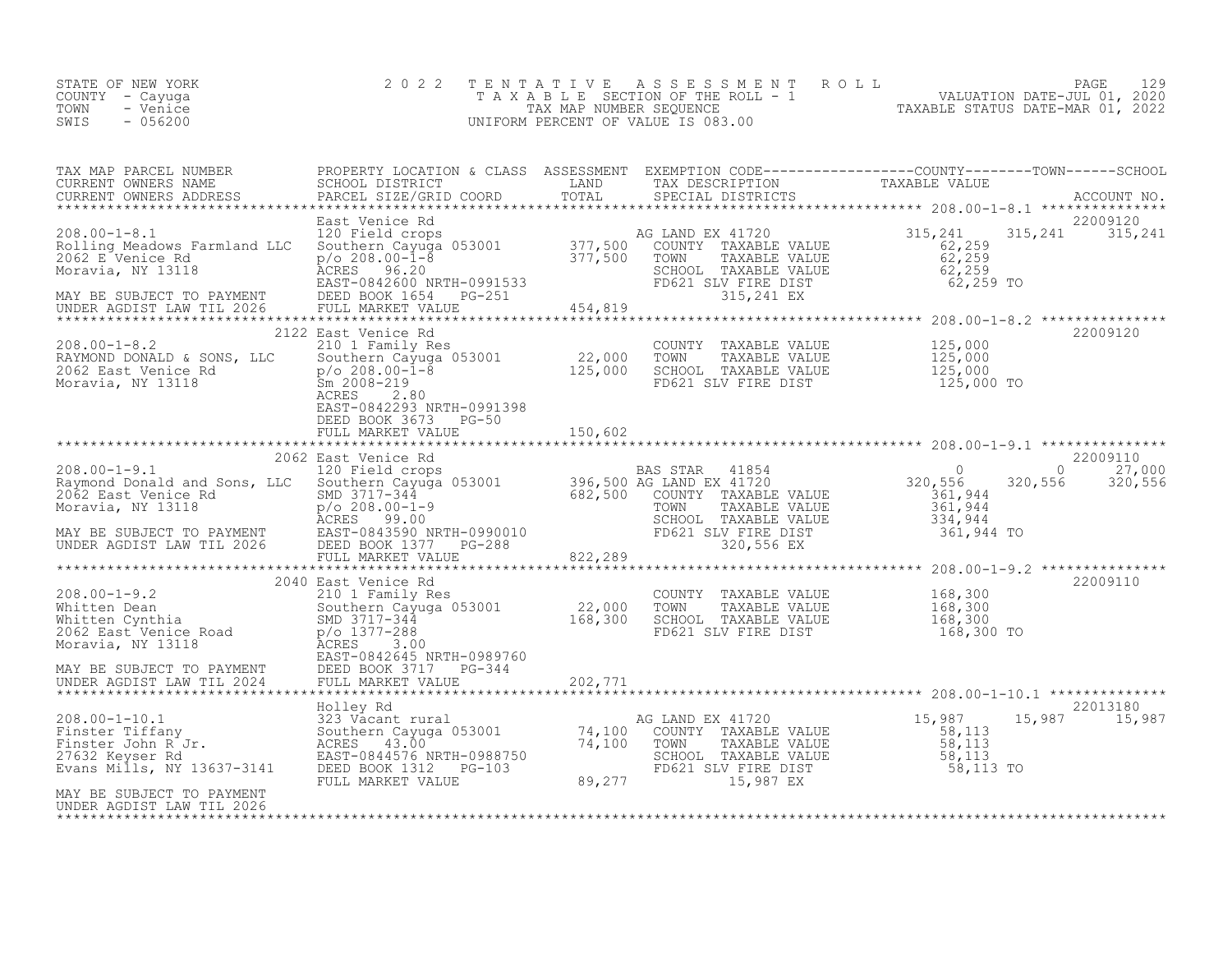| STATE OF NEW YORK<br>COUNTY - Cayuga<br>TOWN<br>- Venice<br>$-056200$<br>SWIS                                                                                                                                                                | 2 0 2 2<br>TENTATIVE                                                                                                                                                                                                                                                                                                          |                                                      | ASSESSMENT ROLL<br>UNIFORM PERCENT OF VALUE IS 083.00                                                                                                   | PAGE<br>T A X A B L E SECTION OF THE ROLL - 1 WALUATION DATE-JUL 01, 2020<br>TAX MAP NUMBER SEQUENCE TAXABLE STATUS DATE-MAR 01, 2022<br>JNIFORM PERCENT OF VALUE IS 083.00                                 | 130                                                            |
|----------------------------------------------------------------------------------------------------------------------------------------------------------------------------------------------------------------------------------------------|-------------------------------------------------------------------------------------------------------------------------------------------------------------------------------------------------------------------------------------------------------------------------------------------------------------------------------|------------------------------------------------------|---------------------------------------------------------------------------------------------------------------------------------------------------------|-------------------------------------------------------------------------------------------------------------------------------------------------------------------------------------------------------------|----------------------------------------------------------------|
| TAX MAP PARCEL NUMBER<br>CURRENT OWNERS NAME<br>CURRENT OWNERS ADDRESS                                                                                                                                                                       |                                                                                                                                                                                                                                                                                                                               |                                                      |                                                                                                                                                         | PROPERTY LOCATION & CLASS ASSESSMENT EXEMPTION CODE------------------COUNTY--------TOWN------SCHOOL<br>SCHOOL DISTRICT LAND TAX DESCRIPTION TAXABLE VALUE<br>PARCEL SIZE/GRID COORD TOTAL SPECIAL DISTRICTS |                                                                |
| 208.00-1-10.2<br>Finster Tiffany Southe<br>Finster John R Jr. ACRES<br>27632 Keyser Rd EAST-0<br>Evans Mills, NY 13637-3141<br>MAY BE SUBJECT TO PAYMENT<br>UNDER AGDIST LAW TIL 2026                                                        | 3655 Holley Rd<br>--- Nurai res&ag<br>Southern Cayuga 053001 145,600<br>ACRES 28.80<br>EAST-0843240 ----<br>EAST-0843248 NRTH-0989058<br>DEED BOOK 1312<br>$\frac{1}{2}$<br>PG-103<br>FULL MARKET VALUE                                                                                                                       | 239,069                                              | AG LAND EX 41720<br>COUNTY TAXABLE VALUE<br>TAXABLE VALUE<br>TOWN<br>SCHOOL TAXABLE VALUE<br>FD621 SLV FIRE DIST<br>102,707 EX                          | 102,707 102,707 102,707<br>95,720<br>95,720<br>95,720<br>95,720 TO                                                                                                                                          |                                                                |
| 208.00-1-10.3<br>Crover John Southern Cayuga 053001 146,400<br>Grover Joan Southern Cayuga 053001 146,400<br>1589 Mc Allister Rd EAST-0841860 NRTH-0988993 146,400<br>Genoa, NY 13071-8730 DEED BOOK 545 PG-252<br>MAY BE SUBJECT TO PAYMENT | FULL MARKET VALUE                                                                                                                                                                                                                                                                                                             | 176,386                                              | AG LAND EX 41720<br>COUNTY TAXABLE VALUE<br>TOWN<br>TAXABLE VALUE<br>SCHOOL TAXABLE VALUE<br>FD621 SLV FIRE DIST<br>123 FERE DIST<br>123,553 EX         | 123,553 123,553 123,553<br>22,847<br>22,847<br>22,847<br>22,847 TO                                                                                                                                          |                                                                |
| UNDER AGDIST LAW TIL 2026<br>$208.00 - 1 - 11$<br>208.00-1-11<br>Semenza Seth R<br>2162 Poplar Ridge Road<br>Aurora, NY 13026<br>MAY BE SUBJECT TO PAYMENT<br>UNDER AGDIST LAW TIL 2026                                                      | 3829 Holley Rd<br>120 Field crops<br>Southern Cayuga $053001$ 434,100<br>ACRES 133.00<br>EAST-0845799 NRTH-0989149<br>DEED BOOK 3946 PG-186<br>FULL MARKET VALUE                                                                                                                                                              | 518,900<br>$-0989149$<br>G-186<br>625,181<br>625,181 | AG LAND EX 41720<br>COUNTY TAXABLE VALUE<br>TOWN<br>TAXABLE VALUE<br>SCHOOL TAXABLE VALUE<br>FD621 SLV FIRE DIST<br>267,028 EX                          | 267,028<br>267,028<br>251,872<br>251,872<br>251,872<br>251,872 TO                                                                                                                                           | 22011100<br>267,028                                            |
| Shults Kristi M<br>McFarlane Dennis A<br>3936 Holley Rd<br>McTarlane Dennis A<br>3936 Holley Rd<br>Moravia, NY 13118<br>McRES 4 60                                                                                                           | Nothern Caylors (1920)<br>Southern Caylors (192, 600 VET COM T<br>192, 600 VET COM T<br>192, 600 VET COM T<br>192, 600 VET COM C<br>192, 600 VET COM C<br>192, 600 VET COM C<br>192, 600 VET COM C<br>192, 600 VET COM C<br>192, 600 VET COM C<br><br>EAST-0847663 NRTH-0987548<br>DEED BOOK 3737 PG-178<br>FULL MARKET VALUE | 232,048                                              | VET COM C 41132<br>VET DIS CT 41141<br>VET DIS CT 41141<br>COUNTY TAXABLE VALUE<br>TOWN<br>TAXABLE VALUE<br>SCHOOL TAXABLE VALUE<br>FD621 SLV FIRE DIST | 12,450<br>$\Omega$<br>$\overline{0}$<br>8,300<br>$\overline{0}$<br>8,300<br>$\frac{12}{24}$ , $\frac{450}{290}$<br>$\bigcirc$<br>16,600<br>19,260<br>16,600<br>123,540<br>142,800<br>192,600<br>192,600 TO  | 22013190<br>0<br>$\mathbf 0$<br>$\overline{0}$<br>0<br>$\circ$ |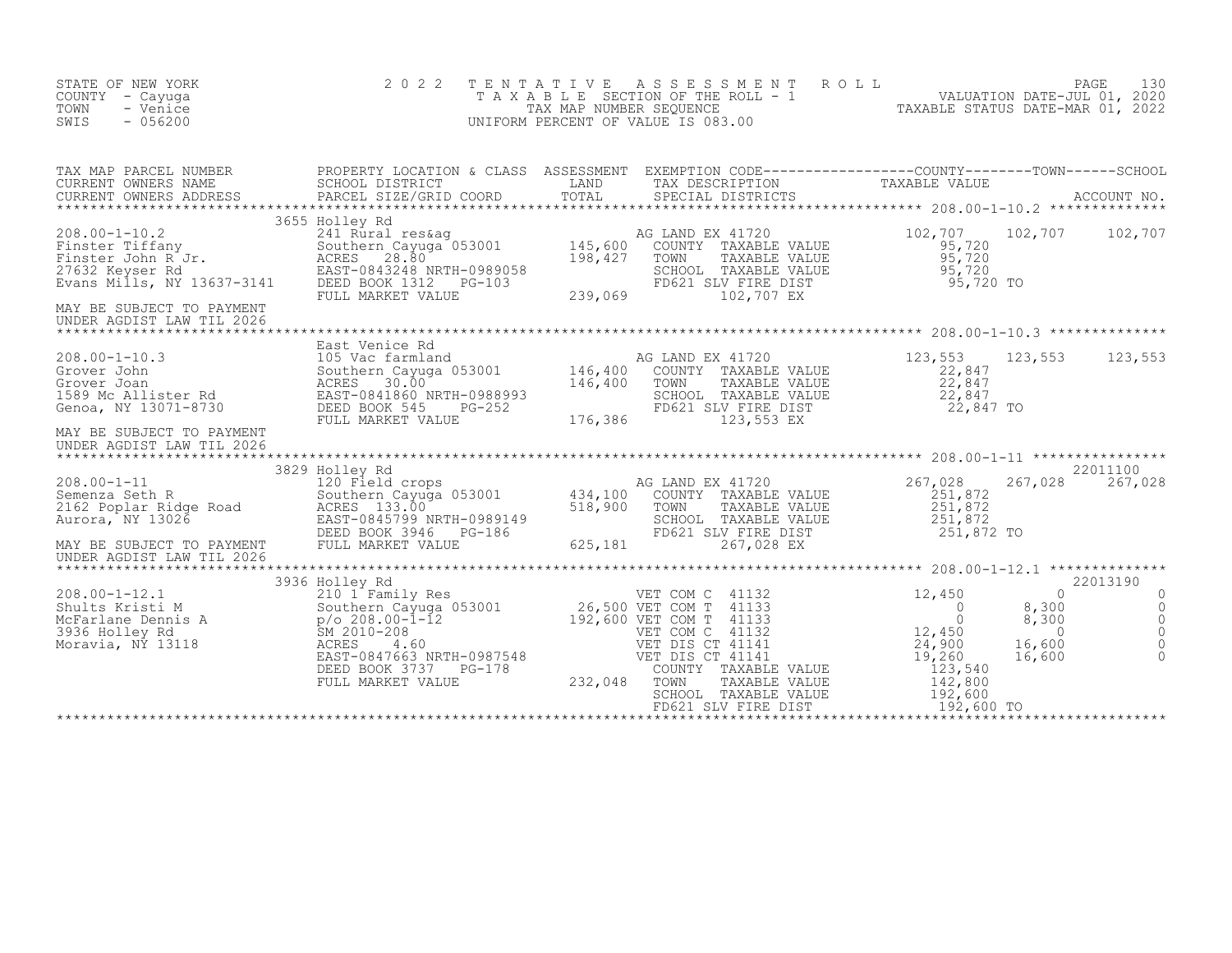| STATE OF NEW YORK<br>COUNTY – Cayuga<br>TOWN<br>- Venice<br>$-056200$<br>SWIS | 2022 TENTATIVE ASSESSMENT ROLL<br>TAXABLE SECTION OF THE ROLL - 1<br>TAX MAP NUMBER SEOUENCE<br>UNIFORM PERCENT OF VALUE IS 083.00 | TAXABLE STATUS DATE-MAR 01, 2022 | PAGE 131<br>VALUATION DATE-JUL 01, 2020 |  |
|-------------------------------------------------------------------------------|------------------------------------------------------------------------------------------------------------------------------------|----------------------------------|-----------------------------------------|--|
|                                                                               |                                                                                                                                    |                                  |                                         |  |

| TAX MAP PARCEL NUMBER                                                                                                                                                                                                                                                                | PROPERTY LOCATION & CLASS ASSESSMENT EXEMPTION CODE----------------COUNTY-------TOWN-----SCHOOL |                                                                                                                                                 |                       |                    |
|--------------------------------------------------------------------------------------------------------------------------------------------------------------------------------------------------------------------------------------------------------------------------------------|-------------------------------------------------------------------------------------------------|-------------------------------------------------------------------------------------------------------------------------------------------------|-----------------------|--------------------|
| TAX MAP FARCES NAMEN SCHOOL DISTRICT WAS ADDENTIFIED TO TAXABLE VALUE<br>CURRENT OWNERS ADDRESS BARCEL SIZE/GRID COORD TOTAL SPECIAL DISTRICTS ACCOUNT NO.<br>TAXABLE VALUE ACCOUNT NO. ACCOUNT MO. TOTAL SPECIAL DISTRICTS ACCOUNT<br>CURRENT OWNERS NAME<br>CURRENT OWNERS ADDRESS |                                                                                                 |                                                                                                                                                 |                       |                    |
|                                                                                                                                                                                                                                                                                      |                                                                                                 |                                                                                                                                                 |                       |                    |
|                                                                                                                                                                                                                                                                                      | Holley Rd                                                                                       |                                                                                                                                                 |                       | 22013190           |
|                                                                                                                                                                                                                                                                                      |                                                                                                 | AG LAND EX 41720 170, 673 170, 673 170, 673                                                                                                     |                       |                    |
|                                                                                                                                                                                                                                                                                      |                                                                                                 |                                                                                                                                                 |                       |                    |
| 2008.00-1-13.1<br>Netchum Irrevocable Trust Will Southern Cayuga 053001<br>Ketchum, Trustee Danita L<br>E Venice Rainta L<br>E Venice Rainta L<br>SOUTHER STAR 41834<br>1891 E Venice Rainta L<br>Controlling County TAXABLE VALUE<br>1891 E V<br>UNDER AGDIST LAW TIL 2026          | 1881 East Venice Rd                                                                             |                                                                                                                                                 |                       | 22017150           |
|                                                                                                                                                                                                                                                                                      |                                                                                                 |                                                                                                                                                 |                       |                    |
|                                                                                                                                                                                                                                                                                      | 1940 East Venice Rd                                                                             |                                                                                                                                                 |                       |                    |
|                                                                                                                                                                                                                                                                                      |                                                                                                 |                                                                                                                                                 |                       | 22009070           |
|                                                                                                                                                                                                                                                                                      |                                                                                                 |                                                                                                                                                 | 72,433 TO             | 362,767<br>362,767 |
| UNDER AGDIST LAW TIL 2026                                                                                                                                                                                                                                                            |                                                                                                 |                                                                                                                                                 |                       |                    |
|                                                                                                                                                                                                                                                                                      | 1923 Stewarts Corners Rd                                                                        |                                                                                                                                                 |                       | 22037040           |
| 208.00-1-15<br>Fedrizzi Stephen P<br>Fedrizzi Bettie B<br>1420 McAllister Rd<br>1620 McAllister Rd<br>1620 McRES 2.00 BANK 99997<br>20,000<br>20,000<br>20,000<br>20,000<br>20,000<br>20,000<br>20,000<br>20,000<br>20,000<br>20,000<br>20,000<br>20,000<br>20,000                   |                                                                                                 | COUNTY TAXABLE VALUE 184,800<br>TOWN TAXABLE VALUE 184,800<br>TOWN TAXABLE VALUE 184,800<br>SCHOOL TAXABLE VALUE 184,800<br>FD621 SLV FIRE DIST | 184,800<br>184,800 TO |                    |
|                                                                                                                                                                                                                                                                                      |                                                                                                 |                                                                                                                                                 |                       |                    |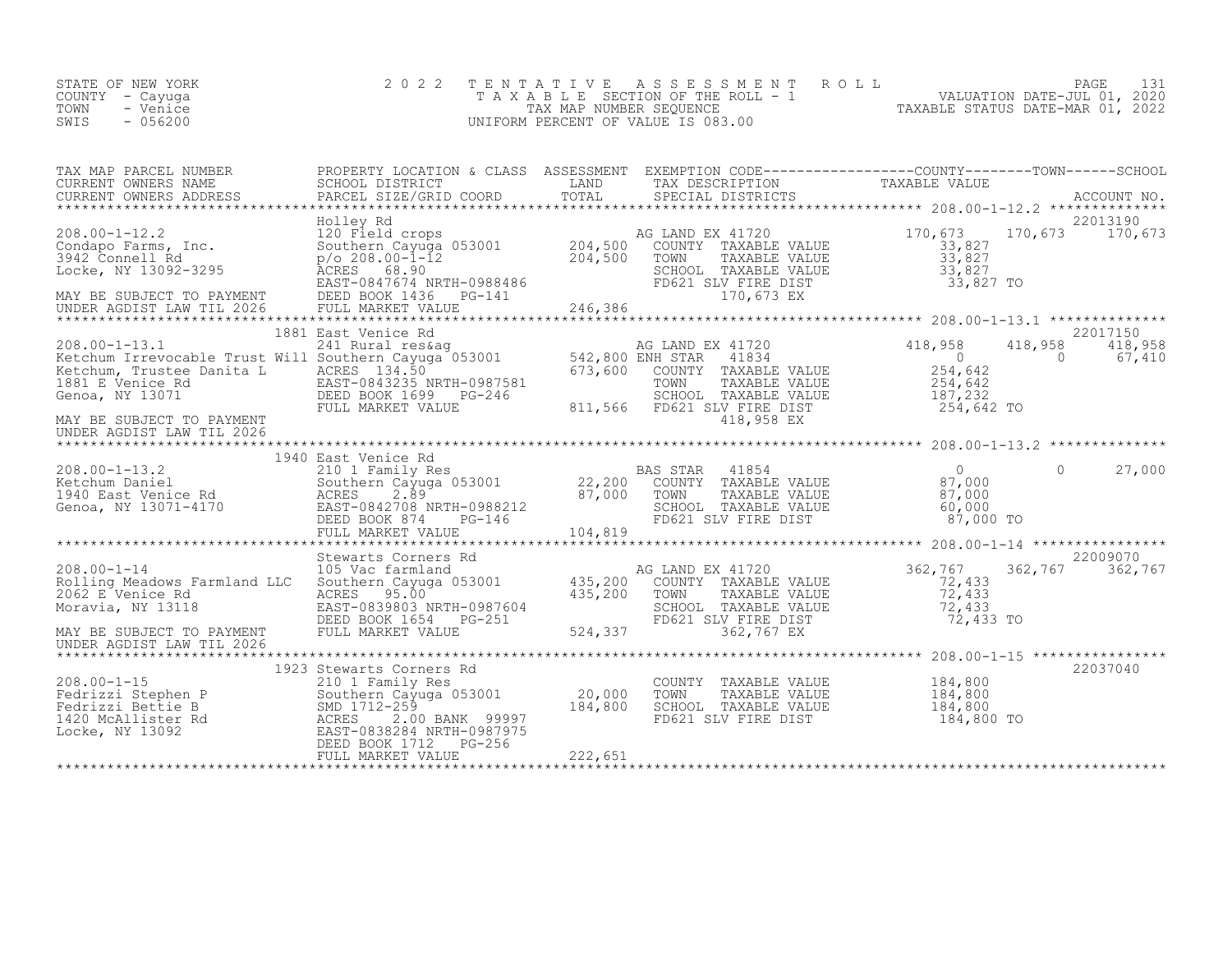| STATE OF NEW YORK<br>COUNTY - Cayuga<br>TOWN<br>- Venice<br>$-056200$<br>SWIS                                                                                                                                                                                                                                     | 2022 |  | TENTATIVE ASSESSMENT ROLL PAGE 132<br>TAXABLE SECTION OF THE ROLL - 1 VALUATION DATE-JUL 01, 2020<br>TAX MAP NUMBER SEQUENCE TAXABLE STATUS DATE-MAR 01, 2022<br>UNIFORM PERCENT OF VALUE IS 083.00 |          |
|-------------------------------------------------------------------------------------------------------------------------------------------------------------------------------------------------------------------------------------------------------------------------------------------------------------------|------|--|-----------------------------------------------------------------------------------------------------------------------------------------------------------------------------------------------------|----------|
| TAX MAP PARCEL NUMBER PROPERTY LOCATION & CLASS ASSESSMENT EXEMPTION CODE-----------------COUNTY--------TOWN------SCHOOL CURRENT OWNERS NAME SCHOOL DISTRICT LAND TAX DESCRIPTION TAXABLE VALUE ACCOUNT NO.<br>CURRENT OWNERS ADD                                                                                 |      |  |                                                                                                                                                                                                     | 22009090 |
|                                                                                                                                                                                                                                                                                                                   |      |  | 765,687 765,687                                                                                                                                                                                     |          |
|                                                                                                                                                                                                                                                                                                                   |      |  |                                                                                                                                                                                                     |          |
| 1800 Stewarts Corners Rd<br>2008.00-1-17.1 210 1 Family Res<br>Swan Jason Southern Cayuga 053001 17,500 TOWN TAXABLE VALUE<br>1800 Stewarts Corners Rd. Sm 72-128, 2015-69 89,800 SCHOOL TAXABLE VALUE<br>Genoa, NY 13071 2017 131.28                                                                             |      |  |                                                                                                                                                                                                     | 22001161 |
|                                                                                                                                                                                                                                                                                                                   |      |  |                                                                                                                                                                                                     |          |
| 308.00-1-18.1<br>208.00-1-18.1<br>Elkenda NG LAMP EX 41720<br>384 Tupper Rd<br>384 Tupper Rd<br>1002<br>224,976<br>384 Tupper Rd<br>224,976<br>384 Tupper Rd<br>224,976<br>384 Tupper Rd<br>224,976<br>384 Tupper Rd<br>224,976<br>384 Tupper Rd<br>302 Intere                                                    |      |  | 893, 324 893, 324                                                                                                                                                                                   | 22001160 |
|                                                                                                                                                                                                                                                                                                                   |      |  |                                                                                                                                                                                                     |          |
|                                                                                                                                                                                                                                                                                                                   |      |  |                                                                                                                                                                                                     | 22001160 |
|                                                                                                                                                                                                                                                                                                                   |      |  |                                                                                                                                                                                                     |          |
| $\begin{tabular}{lcccc} \texttt{208.00-1-19.2} & 1678 \text{ 53001} & 1678 \text{ 5301} & 1678 \text{ 5301} & 1678 \text{ 5301} & 1678 \text{ 5302} & 1678 \text{ 5301} & 1678 \text{ 5301} & 1678 \text{ 5301} & 1678 \text{ 5302} & 1678 \text{ 5301} & 1678 \text{ 5302} & 1678 \text{ 5301} & 1678 \text{ 53$ |      |  |                                                                                                                                                                                                     |          |
|                                                                                                                                                                                                                                                                                                                   |      |  |                                                                                                                                                                                                     |          |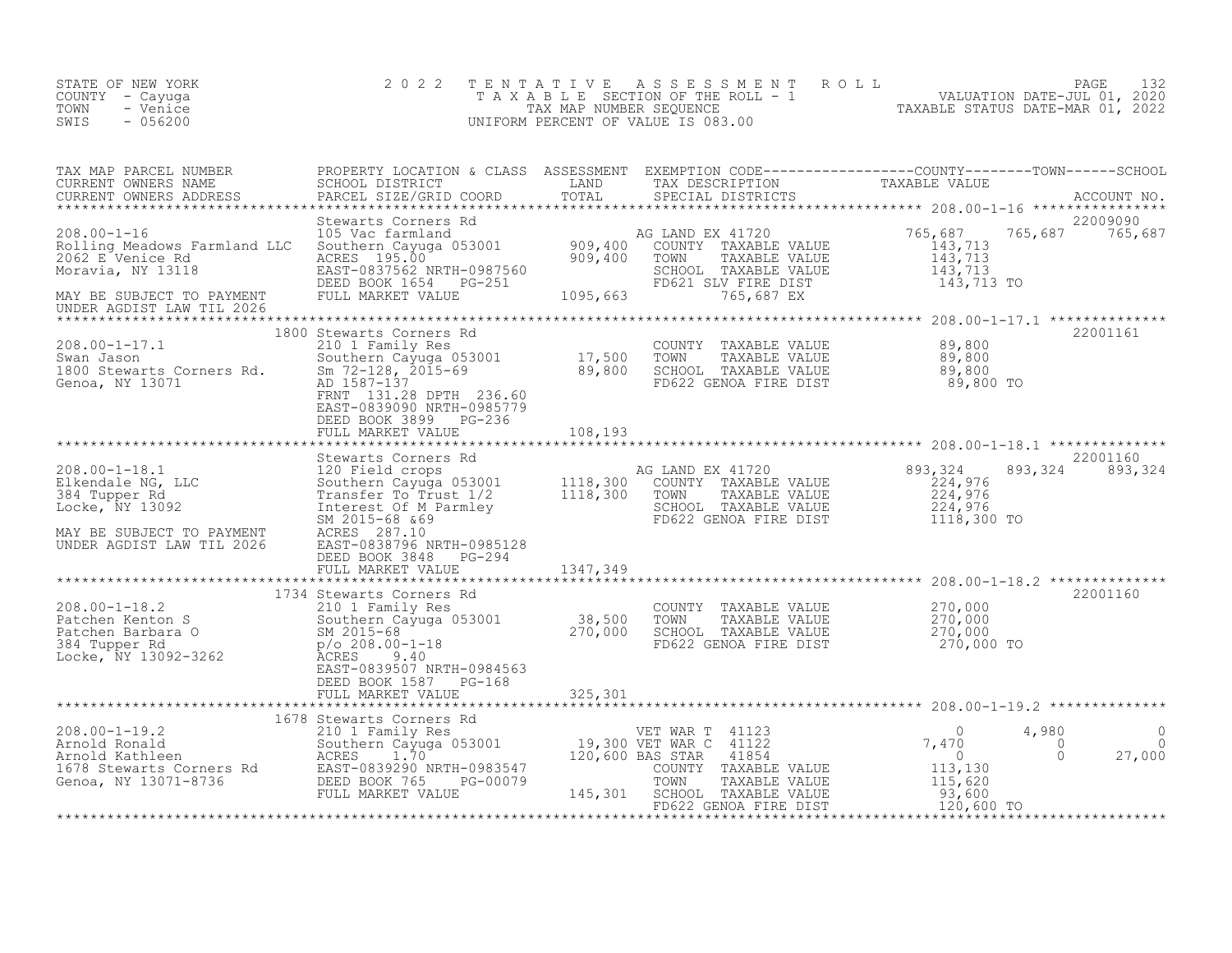| STATE OF NEW YORK<br>COUNTY - Cayuga<br>TOWN<br>- Venice<br>SWIS<br>$-056200$                                                                                                                                                                                                                                                                                                              | 2 0 2 2                                          |         |                                                                                                                                                              | TENTATIVE ASSESSMENT ROLL MALUATION DATE-JUL 01, 2020<br>TAXABLE SECTION OF THE ROLL - 1 VALUATION DATE-JUL 01, 2020<br>TAXABLE STATUS DATE-MAR 01, 2022<br>UNIFORM PERCENT OF VALUE IS 083.00 |                             |
|--------------------------------------------------------------------------------------------------------------------------------------------------------------------------------------------------------------------------------------------------------------------------------------------------------------------------------------------------------------------------------------------|--------------------------------------------------|---------|--------------------------------------------------------------------------------------------------------------------------------------------------------------|------------------------------------------------------------------------------------------------------------------------------------------------------------------------------------------------|-----------------------------|
| TAX MAP PARCEL NUMBER PROPERTY LOCATION & CLASS ASSESSMENT EXEMPTION CODE-----------------COUNTY--------TOWN------SCHOOL CURRENT OWNERS NAME SCHOOL DISTRICT LAND TAX DESCRIPTION TAXABLE VALUE<br>CURRENT OWNERS ADDRESS PARCEL                                                                                                                                                           | PARCEL SIZE/GRID COORD                           |         |                                                                                                                                                              |                                                                                                                                                                                                |                             |
| $\begin{tabular}{lllllllllllll} \textbf{208.00--1-19.11} & \textbf{5} & \textbf{5} & \textbf{6} & \textbf{6} & \textbf{6} & \textbf{700} & \textbf{80} & \textbf{80} & \textbf{90} & \textbf{120} & \textbf{120} & \textbf{120} & \textbf{120} & \textbf{120} & \textbf{120} & \textbf{120} & \textbf{120} & \textbf{120} & \textbf{120} & \textbf{120} & \textbf{120} & \textbf{120} & \$ | Stewarts Corners Rd<br>DEED BOOK 1184 PG-34      | 196,024 |                                                                                                                                                              |                                                                                                                                                                                                | 22001140<br>120,883 120,883 |
|                                                                                                                                                                                                                                                                                                                                                                                            |                                                  |         |                                                                                                                                                              |                                                                                                                                                                                                | 216,929 216,929             |
| 208.00-1-19.12<br>Arnold Ronald<br>Arnold Kathleen<br>1678 Stewarts Corners Rd<br>Genoa, NY 13071-8736<br>Genoa, NY 13071-8736                                                                                                                                                                                                                                                             |                                                  |         |                                                                                                                                                              |                                                                                                                                                                                                |                             |
| MAY BE SUBJECT TO PAYMENT<br>UNDER AGDIST LAW TIL 2026                                                                                                                                                                                                                                                                                                                                     |                                                  |         |                                                                                                                                                              |                                                                                                                                                                                                |                             |
|                                                                                                                                                                                                                                                                                                                                                                                            | East Venice Rd                                   |         |                                                                                                                                                              |                                                                                                                                                                                                | 22002040<br>678,776 678,776 |
|                                                                                                                                                                                                                                                                                                                                                                                            |                                                  |         | AG LAND EX 41720 678,776 678<br>COUNTY TAXABLE VALUE 141,224<br>TOWN TAXABLE VALUE 141,224<br>SCHOOL TAXABLE VALUE 141,224<br>FD621 SLV_FIRE DIST 141,224 TO |                                                                                                                                                                                                |                             |
|                                                                                                                                                                                                                                                                                                                                                                                            |                                                  |         |                                                                                                                                                              |                                                                                                                                                                                                |                             |
|                                                                                                                                                                                                                                                                                                                                                                                            |                                                  |         |                                                                                                                                                              |                                                                                                                                                                                                |                             |
| 208.00-1-22<br>Donald Robert M<br>2062 East Venice Road<br>Moravia, NY 13118<br>Moravia, NY 13118<br>2062 East Venice Road<br>21,000<br>21,000<br>21,000<br>21,000<br>21,000<br>21,000<br>21,000<br>21,000<br>21,000<br>21,000<br>21,000<br>21,000<br>21,999                                                                                                                               | 1805 East Venice Rd<br>EAST-0842551 NRTH-0985903 |         | COUNTY TAXABLE VALUE $210,999$<br>TOWN TAXABLE VALUE $210,999$<br>SCHOOL TAXABLE VALUE $210,999$<br>FD621 SLV FIRE DIST 210 999<br>FD621 SLV FIRE DIST       | 210,999 TO                                                                                                                                                                                     | 22002050                    |
|                                                                                                                                                                                                                                                                                                                                                                                            | DEED BOOK 3983 PG-144<br>FULL MARKET VALUE       | 254,216 |                                                                                                                                                              |                                                                                                                                                                                                |                             |
| Xtanton Rd 368.00-1-24<br>Willow Grove Realty LLC<br>2361 Genoa Lansing Townline Rd Southern Cayuga 053001<br>2361 Genoa Lansing Townline Rd Sm 2000-142<br>King Ferry, NY 13081<br>2367-0845041 NRTH-0985413<br>2368,600 TOWN TAXABLE VAL                                                                                                                                                 | Stanton Rd                                       |         | G LAND EX 41720<br>COUNTY TAXABLE VALUE 65,065<br>TOWN TAXABLE VALUE 65,065<br>SCHOOL TAXABLE VALUE 65,065<br>FD621 SLV FIRE DIST 65,065 TO                  |                                                                                                                                                                                                | 22011090<br>303,535 303,535 |
|                                                                                                                                                                                                                                                                                                                                                                                            |                                                  |         |                                                                                                                                                              |                                                                                                                                                                                                |                             |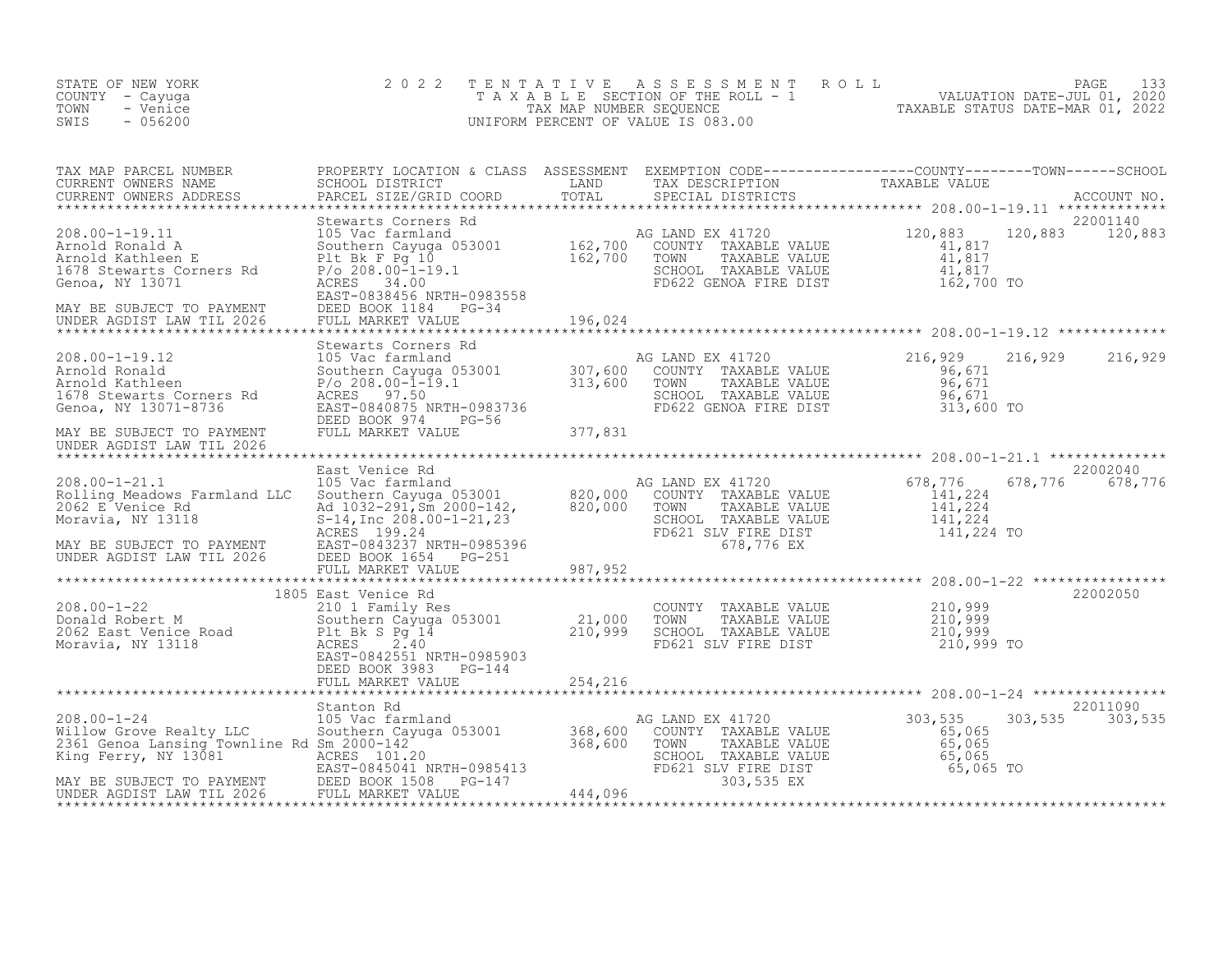| STATE OF NEW YORK<br>COUNTY - Cayuga<br>- Venice<br>TOWN<br>SWIS<br>$-056200$                                                                                                                                                                                                                                                                                 | 2 0 2 2                                                                                         |         | TENTATIVE ASSESSMENT ROLL PAGE 134<br>TAXABLE SECTION OF THE ROLL - 1 VALUATION DATE-JUL 01, 2020<br>TAX MAP NUMBER SEQUENCE TAXABLE STATUS DATE-MAR 01, 2022<br>UNIFORM PERCENT OF VALUE IS 083.00 |               |                                                                                                                                              |                                       |                                |
|---------------------------------------------------------------------------------------------------------------------------------------------------------------------------------------------------------------------------------------------------------------------------------------------------------------------------------------------------------------|-------------------------------------------------------------------------------------------------|---------|-----------------------------------------------------------------------------------------------------------------------------------------------------------------------------------------------------|---------------|----------------------------------------------------------------------------------------------------------------------------------------------|---------------------------------------|--------------------------------|
|                                                                                                                                                                                                                                                                                                                                                               |                                                                                                 |         |                                                                                                                                                                                                     |               |                                                                                                                                              |                                       |                                |
|                                                                                                                                                                                                                                                                                                                                                               |                                                                                                 |         | SCHOOL TAXABLE VALUE<br>FD621 SLV FIRE DIST<br>1288,564 EX                                                                                                                                          |               | 1288,564 1288,564 1288,564<br>$296, 236$<br>$296, 236$<br>$296, 236$<br>$296, 236$<br>$296, 236$ TO                                          |                                       | 22011080                       |
|                                                                                                                                                                                                                                                                                                                                                               |                                                                                                 |         |                                                                                                                                                                                                     |               |                                                                                                                                              |                                       |                                |
|                                                                                                                                                                                                                                                                                                                                                               | 1808 Stanton Rd<br>ACRES 10.50 BANK 99999<br>EAST-0796608 NRTH-1184339<br>DEED BOOK 1549 PG-131 |         |                                                                                                                                                                                                     |               |                                                                                                                                              | $\Omega$                              | 22011080<br>27,000             |
|                                                                                                                                                                                                                                                                                                                                                               | FULL MARKET VALUE                                                                               | 166,627 |                                                                                                                                                                                                     |               |                                                                                                                                              |                                       |                                |
|                                                                                                                                                                                                                                                                                                                                                               | OFF Austin Rd                                                                                   |         |                                                                                                                                                                                                     |               |                                                                                                                                              |                                       | 22033120                       |
|                                                                                                                                                                                                                                                                                                                                                               | FULL MARKET VALUE                                                                               | 13,614  | COUNTY TAXABLE VALUE $11,300$<br>TOWN TAXABLE VALUE $11,300$<br>SCHOOL TAXABLE VALUE $11,300$<br>SCHOOL TIVETE NATUE 11,300<br>FD621 SLV FIRE DIST                                                  |               | 11,300 TO                                                                                                                                    |                                       |                                |
|                                                                                                                                                                                                                                                                                                                                                               |                                                                                                 |         |                                                                                                                                                                                                     |               |                                                                                                                                              |                                       |                                |
| Austin Rd<br>208.00-1-27 323 Vacant rural<br>208.00-1-27 323 Vacant rural<br>2361 Genoa Lansing Townline Rd ACRES 2.10<br>2361 Genoa Lansing Townline Rd ACRES 2.10<br>2361 Genoa Lansing Townline Rd ACRES 2.10<br>2361 Genoa Lansing Tow<br>MAY BE SUBJECT TO PAYMENT<br>UNDER AGDIST LAW TIL 2026<br>UNDER AGDIST LAW TIL 2026                             |                                                                                                 |         | TOWN TAXABLE VALUE<br>SCHOOL TAXABLE VALUE<br>FD621 SLV FIRE DIST                                                                                                                                   |               | 9,296<br>$\begin{array}{r} 1,804 \\ 1,804 \\ 1,804 \end{array}$<br>1,804 TO                                                                  | 9,296                                 | 9,296                          |
|                                                                                                                                                                                                                                                                                                                                                               | 2105 Ketchum Rd                                                                                 |         |                                                                                                                                                                                                     |               |                                                                                                                                              |                                       |                                |
| $\begin{tabular}{lcccc} 209.00-1-1.2 & 2105 Ketchum Rd & 2105 Ketchum Rd & 2100 Krause Jeffrey C & 2101 Family Res \\ Krause Debra A & 2101 Yamily Res & 38,000 BAS STAR 418542105 Ketchum Rd & 2105 Ketchum Rd & 134,700 VET WAR T 411232105 Ketchum Rd & 134,700 VET WAR T 411232105 Ketchum Rd & 134,700 VET WAR T 411232105 Ketchum Rd & 134,700 VET WAR$ | DEED BOOK 1456 PG-231<br>FULL MARKET VALUE                                                      | 162,289 | COUNTY TAXABLE VALUE<br>SCHOOL TAXABLE VALUE<br>FD621 SLV FIRE DIST                                                                                                                                 | TAXABLE VALUE | 7,470<br>$\begin{array}{c} \n 1, 4, 1 \cup \\ \n 0 \\ \n 0 \\ \n \end{array}$<br>U<br>127,230<br>129,720<br>107,700<br>107,700<br>134,700 TO | $\bigcirc$<br>$\overline{0}$<br>4,980 | $\Omega$<br>27,000<br>$\Omega$ |
|                                                                                                                                                                                                                                                                                                                                                               |                                                                                                 |         |                                                                                                                                                                                                     |               |                                                                                                                                              |                                       |                                |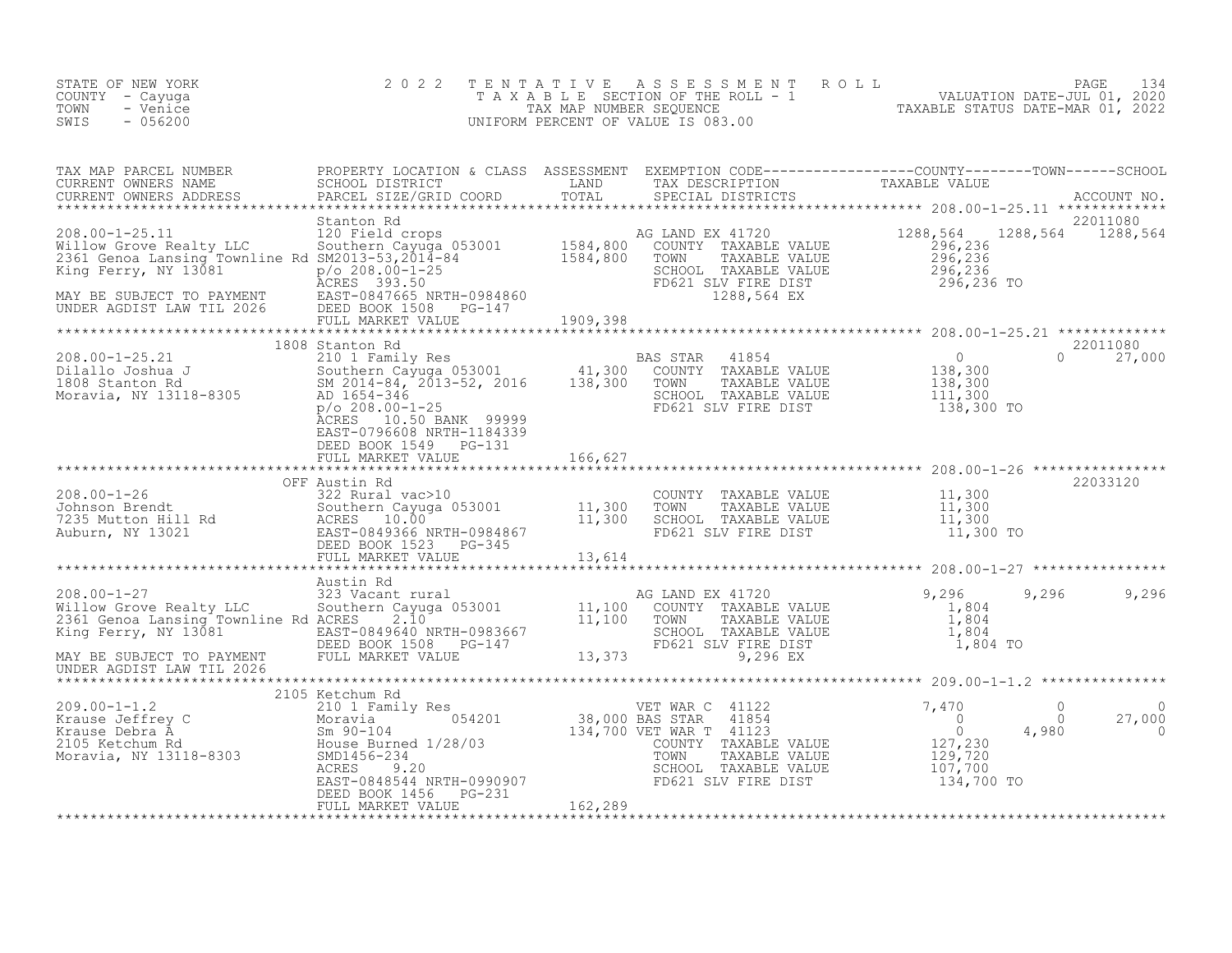| STATE OF NEW YORK<br>COUNTY - Cayuga<br>- Venice<br>TOWN<br>SWIS<br>$-056200$                                                                                                                                                          | 2 0 2 2    |  | TENTATIVE ASSESSMENT ROLL PAGE 135<br>TAXABLE SECTION OF THE ROLL - 1 VALUATION DATE-JUL 01, 2020<br>TAX MAP NUMBER SEQUENCE TAXABLE STATUS DATE-MAR 01, 2022<br>UNIFORM PERCENT OF VALUE IS 083.00 |                           |
|----------------------------------------------------------------------------------------------------------------------------------------------------------------------------------------------------------------------------------------|------------|--|-----------------------------------------------------------------------------------------------------------------------------------------------------------------------------------------------------|---------------------------|
| TAX MAP PARCEL NUMBER PROPERTY LOCATION & CLASS ASSESSMENT EXEMPTION CODE----------------COUNTY--------TOWN------SCHOOL CURRENT OWNERS NAME SCHOOL DISTRICT LAND TAX DESCRIPTION CONTRENT TAXABLE VALUE<br>CURRENT OWNERS ADDRESS      |            |  |                                                                                                                                                                                                     |                           |
|                                                                                                                                                                                                                                        |            |  |                                                                                                                                                                                                     |                           |
| 2126 Ketchum Rd                                                                                                                                                                                                                        |            |  |                                                                                                                                                                                                     | 22026060<br>$0 \t 27,000$ |
| 105 Vechum Rd<br>Rolling Meadows Farmland 1LC Moravia 054201 143,400 COUNTY TAXABLE VALUE<br>20,750 202 E Venice Rd<br>Moravia, NY 13118 EAST-0847848 NRTH-0990633 EVENIE VALUE<br>Moravia, NY 13118 EAST-084784812 BOOK 1654 PG-251 F | Ketchum Rd |  |                                                                                                                                                                                                     |                           |
|                                                                                                                                                                                                                                        |            |  |                                                                                                                                                                                                     |                           |
|                                                                                                                                                                                                                                        |            |  | ************************************ 209.00-1-2.4 **************<br>$\Omega$                                                                                                                        | 27,000                    |
|                                                                                                                                                                                                                                        |            |  |                                                                                                                                                                                                     |                           |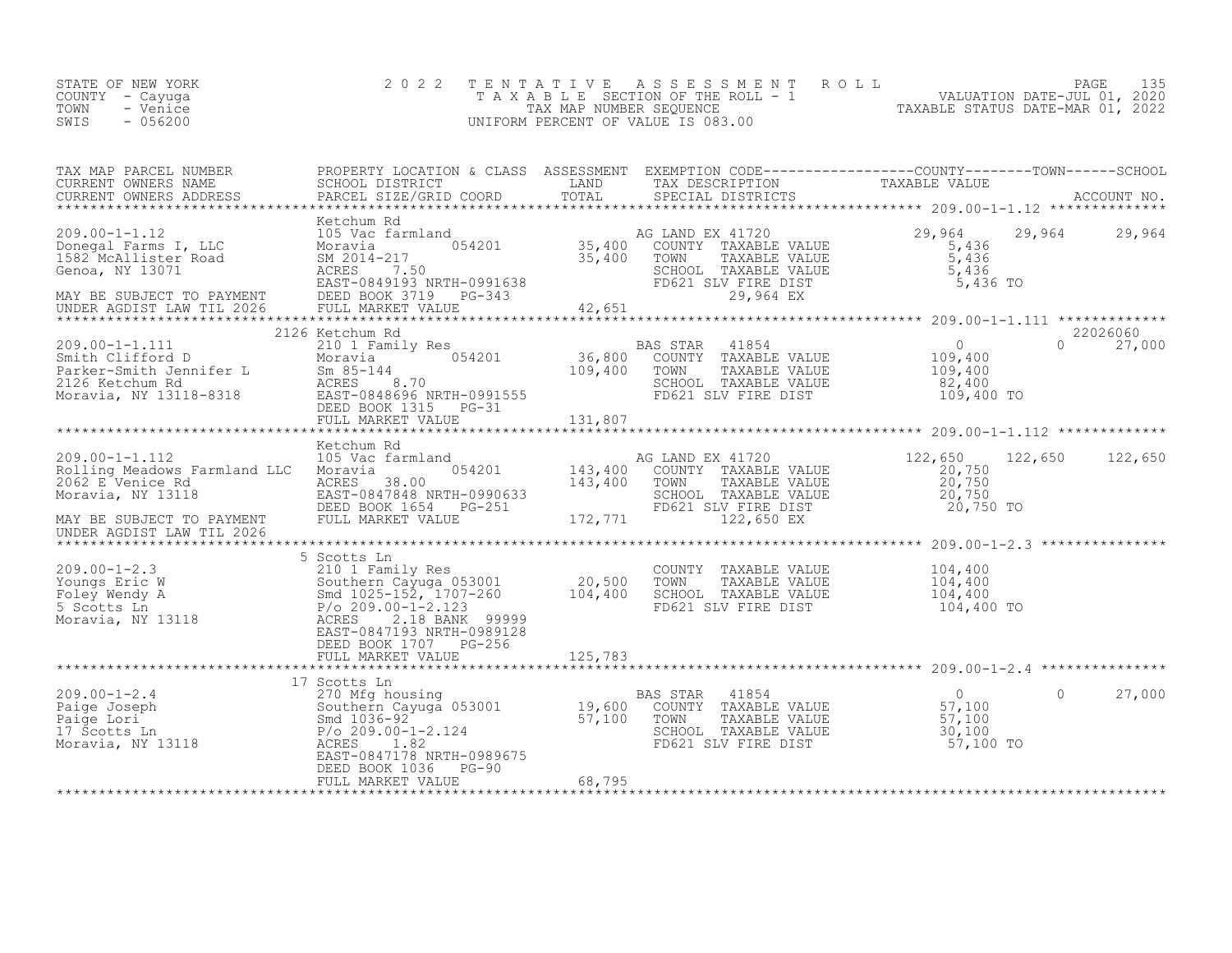| STATE OF NEW YORK<br>COUNTY - Cayuga<br>TOWN<br>- Venice<br>$-056200$<br>SWIS                                                                                                                                                                            | 2 0 2 2<br>TENTATIVE                                                                                                                                                                                                           |                              | A S S E S S M E N T<br>UNIFORM PERCENT OF VALUE IS 083.00                                                                | ROLL          | TAXABLE SECTION OF THE ROLL - 1 VALUATION DATE-JUL 01, 2020               | PAGE                                   | 136                           |
|----------------------------------------------------------------------------------------------------------------------------------------------------------------------------------------------------------------------------------------------------------|--------------------------------------------------------------------------------------------------------------------------------------------------------------------------------------------------------------------------------|------------------------------|--------------------------------------------------------------------------------------------------------------------------|---------------|---------------------------------------------------------------------------|----------------------------------------|-------------------------------|
| TAX MAP PARCEL NUMBER<br>CURRENT OWNERS NAME<br>CURRENT OWNERS ADDRESS                                                                                                                                                                                   |                                                                                                                                                                                                                                |                              |                                                                                                                          |               |                                                                           |                                        |                               |
| $209.00 - 1 - 2.5$<br>Examples and 1087-336<br>Hetherington Stephen<br>Southern Cayuga 053<br>Hetherington Teresa<br>9 Scotts Ln<br>Moravia, NY 13118<br>ACRES 24.57 BANK<br>PAGES<br>ACRES 24.57 BANK                                                   | 9 Scotts Ln<br>210 1 Family Res<br>Southern Cayuga 053001<br>4.57 BANK 99998<br>EAST-0847185 NRTH-0989411<br>DEED BOOK 1087 PG-333                                                                                             | 26,400<br>132,400            | BAS STAR<br>41854<br>COUNTY TAXABLE VALUE<br>TOWN<br>SCHOOL TAXABLE VALUE<br>FD621 SLV FIRE DIST                         | TAXABLE VALUE | $\overline{0}$<br>132,400<br>132,400<br>105,400<br>132,400 TO             | $\Omega$                               | 27,000                        |
|                                                                                                                                                                                                                                                          | 1 Scotts Ln                                                                                                                                                                                                                    |                              |                                                                                                                          |               |                                                                           |                                        |                               |
|                                                                                                                                                                                                                                                          | <b>ACRES</b><br>3.26<br>EAST-0847197 NRTH-0988903<br>DEED BOOK 1163<br>PG-165<br>FULL MARKET VALUE                                                                                                                             | 175,301                      | <b>BAS STAR</b><br>41854<br>COUNTY TAXABLE VALUE<br>TOWN<br>TAXABLE VALUE<br>SCHOOL TAXABLE VALUE<br>FD621 SLV FIRE DIST |               | $\Omega$<br>145,500<br>145,500<br>118,500<br>145,500 TO                   | $\Omega$                               | 27,000                        |
|                                                                                                                                                                                                                                                          |                                                                                                                                                                                                                                |                              |                                                                                                                          |               |                                                                           |                                        |                               |
| 209.00-1-2.7<br>Slade Michael A<br>Slade Andrea M<br>21 Southern Cayuga 053001<br>Slade Andrea M<br>21 Scotts In<br>21 Scotts In<br>22 Southern Cayuga 053001<br>22 Scotts In<br>22 Scotts In<br>22 Scotts In<br>22 Scotts In<br>22 Scotts In<br>22 Scot | EAST-0847143 NRTH-0990018<br>DEED BOOK 1375<br>PG-284<br>FULL MARKET VALUE                                                                                                                                                     | 20,700<br>143,400<br>172,771 | COUNTY TAXABLE VALUE<br>TOWN<br>TAXABLE VALUE<br>SCHOOL TAXABLE VALUE<br>FD621 SLV FIRE DIST                             |               | 143,400<br>143,400<br>143,400<br>143,400 TO                               |                                        |                               |
|                                                                                                                                                                                                                                                          | *************************************                                                                                                                                                                                          | ************                 |                                                                                                                          |               |                                                                           |                                        |                               |
| 209.00-1-2.8<br>Saville Eugene A Southern Cayuya Correlation Saville Shannon N Sm 06-36 Lot F<br>$p/o 209.00-1-2.127$<br>$p/o 209.00-1-2.127$<br>2.17 BANK<br>Moravia, NY 13118 ACRES                                                                    | 19 Scotts Ln<br>210 1 Family Res<br>Southern Cayuga 053001 20,400 BAS STAR 41854<br>Sm 06-36 Lot F 125,400 VET DIS CT 41141<br>2.17 BANK 99998<br>EAST-0847179 NRTH-0989841<br>DEED BOOK 1398<br>$PG-193$<br>FULL MARKET VALUE | 163,133                      | VET WAR C 41122<br>COUNTY TAXABLE VALUE<br>TOWN<br>TAXABLE VALUE<br>SCHOOL TAXABLE VALUE<br>FD621 SLV FIRE DIST          |               | $\Omega$<br>6,770<br>7,470<br>121,160<br>123,650<br>108,400<br>135,400 TO | 4,980<br>$\Omega$<br>6,770<br>$\Omega$ | 27,000<br>$\circ$<br>$\Omega$ |
|                                                                                                                                                                                                                                                          |                                                                                                                                                                                                                                |                              |                                                                                                                          |               |                                                                           |                                        |                               |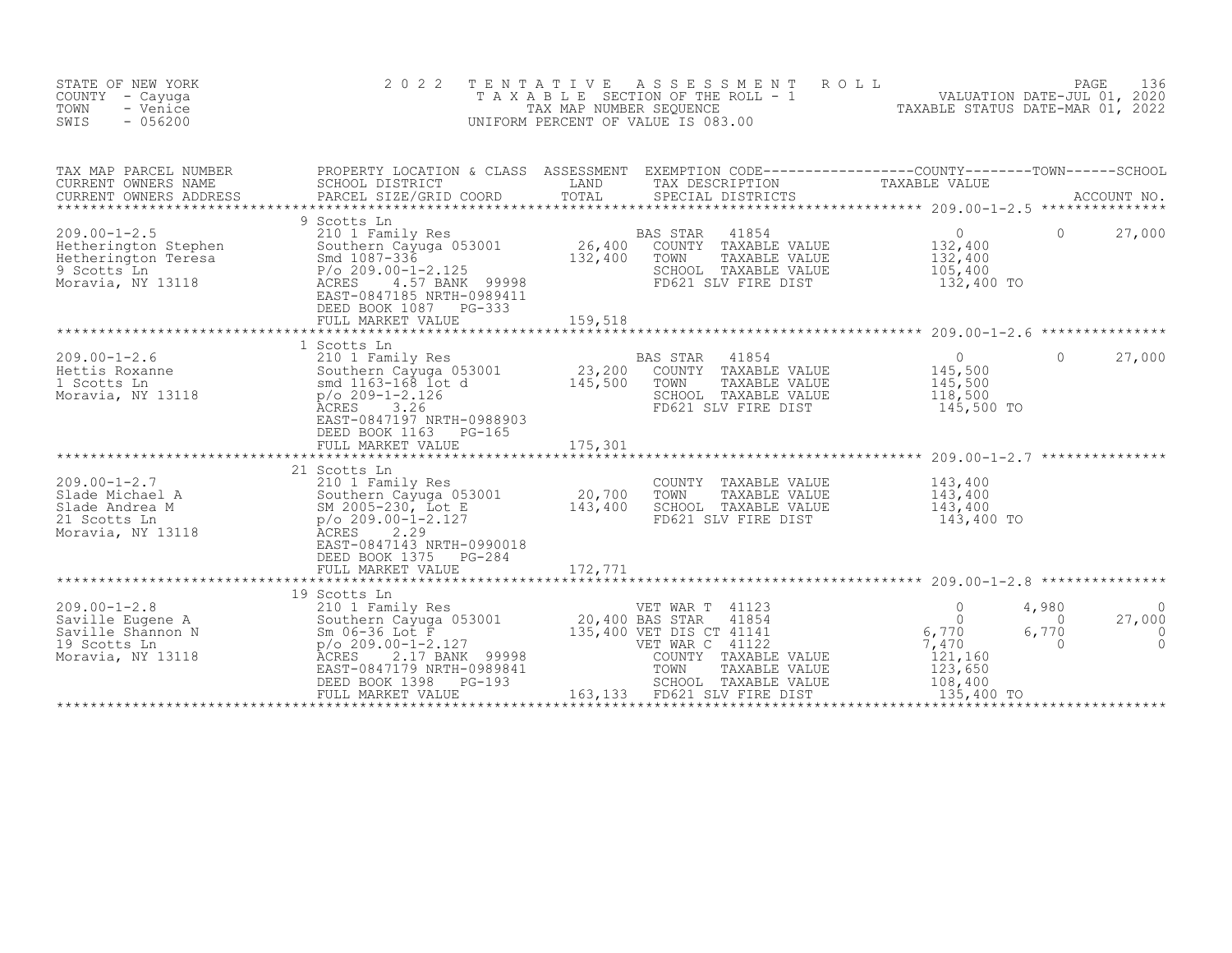| STATE OF NEW YORK<br>COUNTY - Cayuga<br>TOWN<br>- Venice<br>$-056200$<br>SWIS                                                                                                                                                                     | 2 0 2 2                                                                                                                                                                                                                       | TENTATIVE<br>TANABLE SECTION OF THE ROLL - 1 1999 VALUATION DATE-JUL 01, 2020<br>TAX MAP NUMBER SEQUENCE TAXABLE STATUS DATE-MAR 01, 2022<br>UNIFORM PERCENT OF VALUE IS 083.00 | ASSESSMENT ROLL                                                                                                        |                                                                                   | PAGE<br>137                                                               |
|---------------------------------------------------------------------------------------------------------------------------------------------------------------------------------------------------------------------------------------------------|-------------------------------------------------------------------------------------------------------------------------------------------------------------------------------------------------------------------------------|---------------------------------------------------------------------------------------------------------------------------------------------------------------------------------|------------------------------------------------------------------------------------------------------------------------|-----------------------------------------------------------------------------------|---------------------------------------------------------------------------|
| TAX MAP PARCEL NUMBER<br>CURRENT OWNERS NAME<br>CURRENT OWNERS ADDRESS                                                                                                                                                                            | PROPERTY LOCATION & CLASS ASSESSMENT EXEMPTION CODE----------------COUNTY-------TOWN-----SCHOOL<br>SCHOOL DISTRICT<br>PARCEL SIZE/GRID COORD                                                                                  | LAND<br>TOTAL                                                                                                                                                                   | TAX DESCRIPTION TAXABLE VALUE<br>SPECIAL DISTRICTS TAXABLE VALUE<br>SPECIAL DISTRICTS                                  |                                                                                   | ACCOUNT NO.                                                               |
| $209.00 - 1 - 2.22$<br>Donegal Farms I, LLC<br>1582 McAllister Road<br>Genoa, NY 13071<br>MAY BE SUBJECT TO PAYMENT<br>UNDER AGDIST LAW TIL 2026                                                                                                  | Ketchum Rd<br>105 Vac farmland<br>Southern Cayuga 053001 177,100<br>P/o 209.00-1-2.2 177,100<br>SM 2014-217<br>SM 2014-217<br>ACRES 46.10<br>EAST-0849730 NRTH-0990766<br>DEED BOOK 3719 PG-343<br>FULL MARKET VALUE          | AG LAND EX 41720<br>TOWN<br>213,373                                                                                                                                             | COUNTY TAXABLE VALUE<br>TAXABLE VALUE<br>SCHOOL TAXABLE VALUE<br>FD621 SLV FIRE DIST<br>151.237 EX<br>151,237 EX       | 151,237 151,237<br>25,863<br>25,863<br>25,863<br>25,863 TO                        | 151,237                                                                   |
|                                                                                                                                                                                                                                                   |                                                                                                                                                                                                                               |                                                                                                                                                                                 |                                                                                                                        |                                                                                   |                                                                           |
| 209.00-1-2.112<br>Bragg Sherry L<br>3963 Holley Rd<br>Moravia, NY 13118-8304<br>Moravia, NY 13118-8304<br>SMURIER 209.00-1-2.12<br>Moravia, NY 13118-8304<br>Moravia, NY 13118-8304<br>SMURIER 209.00-1-2.12<br>Moravia, NY 13118-8304<br>TAXABLE | 3963 Holley Rd<br>SMD 1538-128<br>ACRES<br>3.75<br>EAST-0848207 NRTH-0989001<br>DEED BOOK 1626   PG-101<br>FULL MARKET VALUE                                                                                                  | TOWN<br>130,361                                                                                                                                                                 | COUNTY TAXABLE VALUE<br>TAXABLE VALUE<br>SCHOOL TAXABLE VALUE<br>FD621 SLV FIRE DIST                                   | $\frac{7.4}{9}$<br>24, 900<br>24,900<br>75,830<br>86,620<br>108,200<br>108,200 TO | 22033090<br>$\Omega$<br>$\circ$<br>4,980<br>$\circ$<br>16,600<br>$\Omega$ |
|                                                                                                                                                                                                                                                   |                                                                                                                                                                                                                               |                                                                                                                                                                                 |                                                                                                                        |                                                                                   |                                                                           |
| 209.00-1-2.122<br>Rolling Meadows Farmland LLC<br>2062 E Venice Rd<br>Moravia, NY 13118<br>MAY BE SUBJECT TO PAYMENT<br>UNDER AGDIST LAW TIL 2026                                                                                                 | Holley Rd<br>noiley Ku<br>105 Vac farmland<br>Southern Cayuga 053001 164,300<br>Form 209.00-1-2.12 164,300<br>P/o 209-1-2.121<br>Hwy. Approp. 1211/74<br>ACRES 38.40<br>ACRES <sup>1</sup> 38.40<br>EAST-0848173 NRTH-0989454 | TOWN                                                                                                                                                                            | AG LAND EX 41720<br>COUNTY TAXABLE VALUE<br>TAXABLE VALUE<br>SCHOOL TAXABLE VALUE<br>FD621 SLV FIRE DIST<br>141,182 EX | 23,118<br>23,118<br>23,118<br>23,118 TO                                           | 141, 182 141, 182 141, 182                                                |
|                                                                                                                                                                                                                                                   | DEED BOOK 1654 PG-251                                                                                                                                                                                                         |                                                                                                                                                                                 |                                                                                                                        |                                                                                   |                                                                           |
|                                                                                                                                                                                                                                                   | FULL MARKET VALUE                                                                                                                                                                                                             | 197,952                                                                                                                                                                         |                                                                                                                        |                                                                                   |                                                                           |
| Whitten Cynthia<br>2040 East Venice Rd<br>Moravia, NY 13118                                                                                                                                                                                       | Scotts Ln<br>314 Rural vac<10<br>Southern Cayuga 053001 400<br>Sm 99–22, 99–226 400<br>P/o 209–1–2.121, 2.123 & 400<br>2.124, 2.125, 2.126<br>25.00 DPTH 1371.00<br>FRNT<br>EAST-0846910 NRTH-0989421                         | TOWN                                                                                                                                                                            | COUNTY TAXABLE VALUE<br>TAXABLE VALUE<br>SCHOOL TAXABLE VALUE<br>FD621 SLV FIRE DIST                                   | 400<br>400<br>400<br>400 TO                                                       |                                                                           |
|                                                                                                                                                                                                                                                   | DEED BOOK 3984 PG-65<br>FULL MARKET VALUE                                                                                                                                                                                     | 482                                                                                                                                                                             |                                                                                                                        |                                                                                   |                                                                           |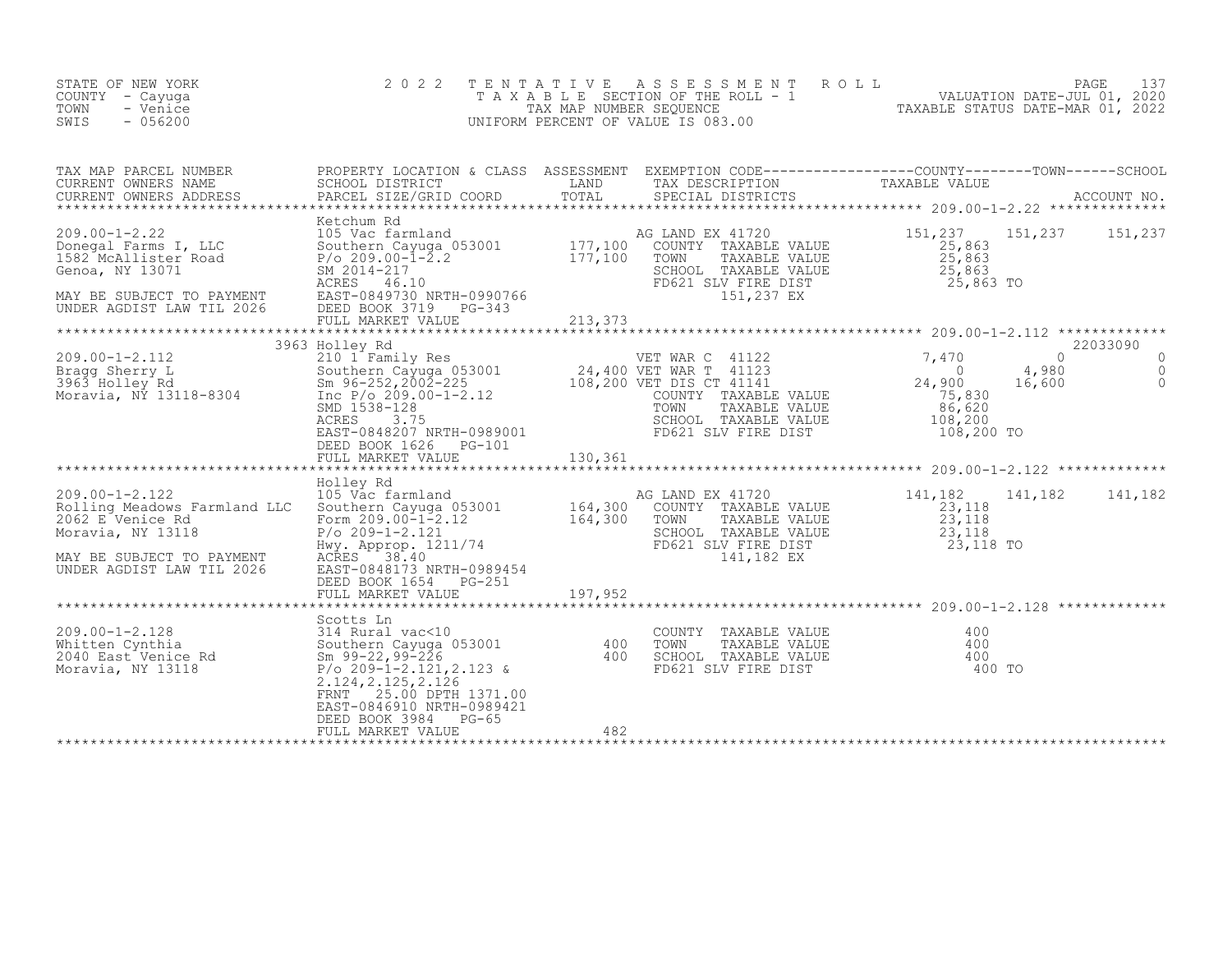| STATE OF NEW YORK<br>COUNTY - Cayuga<br>- Venice<br>TOWN<br>SWIS<br>$-056200$                                                                                                                                                                                         | 2 0 2 2                                                               |                 | TENTATIVE ASSESSMENT ROLL PAGE 138<br>TAXABLE SECTION OF THE ROLL - 1 VALUATION DATE-JUL 01, 2020<br>TAX MAP NUMBER SEQUENCE TAXABLE STATUS DATE-MAR 01, 2022<br>UNIFORM PERCENT OF VALUE IS 083.00                                       |
|-----------------------------------------------------------------------------------------------------------------------------------------------------------------------------------------------------------------------------------------------------------------------|-----------------------------------------------------------------------|-----------------|-------------------------------------------------------------------------------------------------------------------------------------------------------------------------------------------------------------------------------------------|
|                                                                                                                                                                                                                                                                       |                                                                       |                 |                                                                                                                                                                                                                                           |
|                                                                                                                                                                                                                                                                       |                                                                       |                 |                                                                                                                                                                                                                                           |
|                                                                                                                                                                                                                                                                       |                                                                       |                 |                                                                                                                                                                                                                                           |
|                                                                                                                                                                                                                                                                       |                                                                       |                 | UNDER AGDIST LAW TIL 2026<br>MORE SOLUTE MARKET VALUE<br>MORE AGDIST TREE DISTRIBUTE AND EXABLE VALUE<br>MORE SOLUTE TO PAYMENT EXABLE VALUE<br>MORE SOLUTE TO PAYMENT AND RAND EXAINSEX AND EXAINELY AND TRANSPORT TRANSPORT 14, 340<br> |
|                                                                                                                                                                                                                                                                       |                                                                       |                 |                                                                                                                                                                                                                                           |
|                                                                                                                                                                                                                                                                       |                                                                       |                 |                                                                                                                                                                                                                                           |
|                                                                                                                                                                                                                                                                       |                                                                       |                 |                                                                                                                                                                                                                                           |
|                                                                                                                                                                                                                                                                       |                                                                       |                 |                                                                                                                                                                                                                                           |
|                                                                                                                                                                                                                                                                       |                                                                       |                 |                                                                                                                                                                                                                                           |
| 209.00-1-3.22<br>209.00-1-3.22<br>Cornell Bruce E<br>Cornell Sylvester Erica C<br>2013 Moravia Venice Town Line<br>2013 Moravia Venice Town Line<br>2014 28,000 TOWN TAXABLE VALUE<br>28,000 TOWN TAXABLE VALUE<br>28,000 TOWN TAXABLE VALUE<br><br>Moravia, NY 13118 | EAST-0851819 NRTH-0991278<br>DEED BOOK 1363 PG-5<br>FULL MARKET VALUE | $G - 5$ 240,723 |                                                                                                                                                                                                                                           |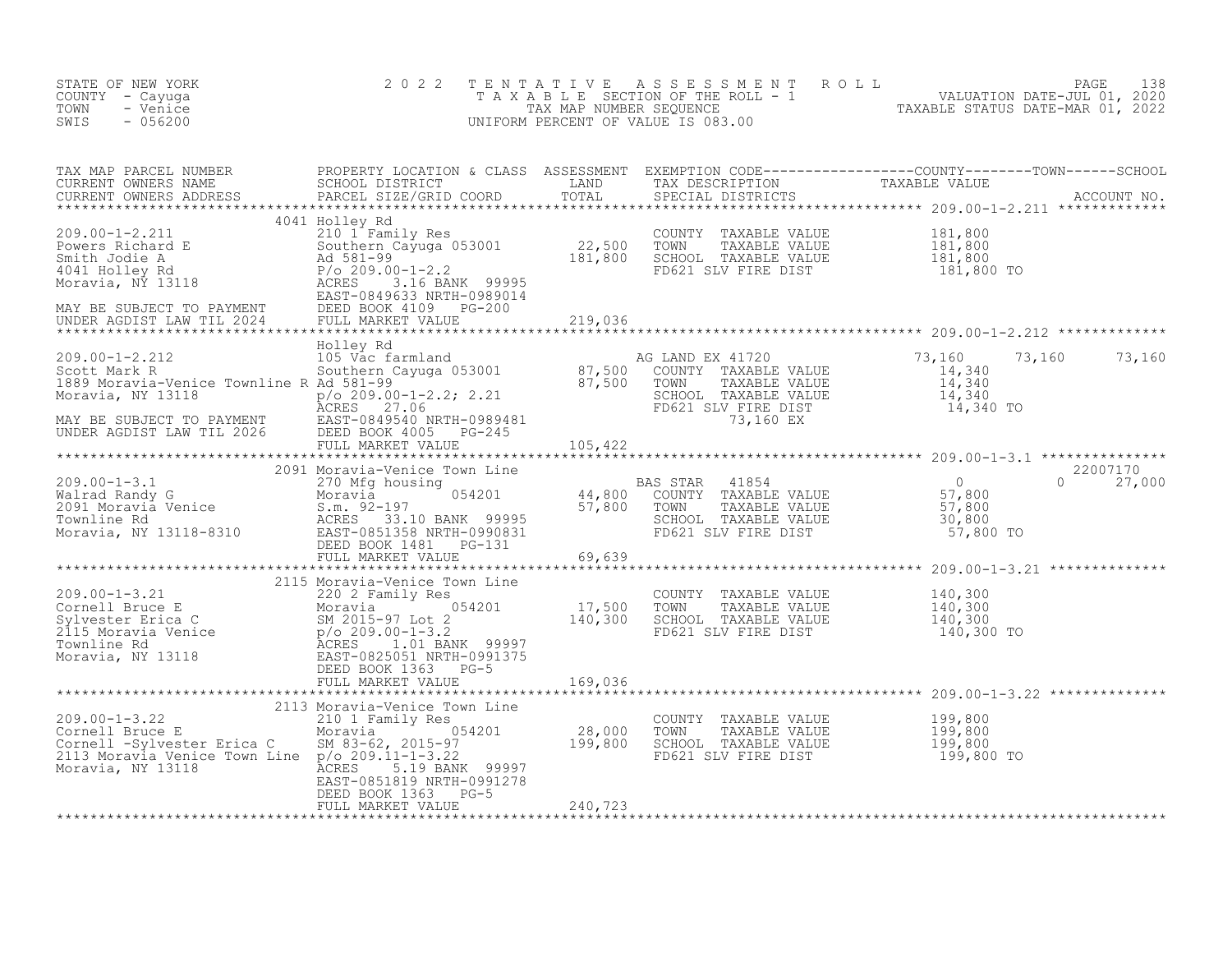| $-056200$<br>SWIS<br>UNIFORM PERCENT OF VALUE IS 083.00 | STATE OF NEW YORK<br>COUNTY – Cayuga<br>TOWN<br>- Venice |  | 2022 TENTATIVE ASSESSMENT ROLL<br>T A X A B L E SECTION OF THE ROLL - 1<br>TAX MAP NUMBER SEQUENCE |  | TAXABLE STATUS DATE-MAR 01, 2022 | PAGE<br>VALUATION DATE-JUL 01, 2020 | 139 |
|---------------------------------------------------------|----------------------------------------------------------|--|----------------------------------------------------------------------------------------------------|--|----------------------------------|-------------------------------------|-----|
|---------------------------------------------------------|----------------------------------------------------------|--|----------------------------------------------------------------------------------------------------|--|----------------------------------|-------------------------------------|-----|

| TAX MAP PARCEL NUMBER<br>CURRENT OWNERS NAME<br>CURRENT OWNERS ADDRESS<br>PARCEL SIZE/GRID COORD<br>$\begin{minipage}{.45\textwidth} \begin{minipage}{.45\textwidth} \begin{minipage}{.45\textwidth} \begin{minipage}{.45\textwidth} \begin{minipage}{.45\textwidth} \begin{minipage}{.45\textwidth} \begin{minipage}{.45\textwidth} \begin{minipage}{.45\textwidth} \begin{minipage}{.45\textwidth} \begin{minipage}{.45\textwidth} \begin{minipage}{.45\textwidth} \begin{minipage}{.45\textwidth} \begin{minipage}{.45\textwidth} \begin{minipage}{.45\textwidth} \begin{minipage}{.45\textwidth} \begin{minipage}{.45$ | PROPERTY LOCATION & CLASS ASSESSMENT EXEMPTION CODE----------------COUNTY-------TOWN-----SCHOOL<br><b>EXAMPLE DESCRIPTION OF A LAND</b>                                        |         | TAX DESCRIPTION                                                                                                                             | TAXABLE VALUE                                 |                              |
|----------------------------------------------------------------------------------------------------------------------------------------------------------------------------------------------------------------------------------------------------------------------------------------------------------------------------------------------------------------------------------------------------------------------------------------------------------------------------------------------------------------------------------------------------------------------------------------------------------------------------|--------------------------------------------------------------------------------------------------------------------------------------------------------------------------------|---------|---------------------------------------------------------------------------------------------------------------------------------------------|-----------------------------------------------|------------------------------|
|                                                                                                                                                                                                                                                                                                                                                                                                                                                                                                                                                                                                                            |                                                                                                                                                                                |         |                                                                                                                                             |                                               |                              |
|                                                                                                                                                                                                                                                                                                                                                                                                                                                                                                                                                                                                                            |                                                                                                                                                                                |         |                                                                                                                                             |                                               |                              |
|                                                                                                                                                                                                                                                                                                                                                                                                                                                                                                                                                                                                                            |                                                                                                                                                                                |         |                                                                                                                                             |                                               | 22033020                     |
| 209.00-1-5<br>2009.00-1-5<br>2009.00-1-5<br>2001 Family Res<br>2001 Family Res<br>2001 Town 11854<br>2001 Moravia Moravia 2017, 200<br>2001 Moravia 2017, 200 BAS STAR 41854<br>2001 Moravia Venice Townline R ACRES 317, 200 BAN 32, 500 COUN<br>2061 Moravia Venice Townline R ACRES (100 BANA 3333)<br>Moravia, NY 13118 EAST-0851864 NRTH-0990272<br>DEED BOOK 1278 PG-239<br>FULL MARKET VALUE (100 1382,771                                                                                                                                                                                                          |                                                                                                                                                                                |         | SCHOOL TAXABLE VALUE<br>FD621 SLV FIRE DIST                                                                                                 | 290,700<br>317,700 TO                         | $0 \t 27,000$                |
|                                                                                                                                                                                                                                                                                                                                                                                                                                                                                                                                                                                                                            |                                                                                                                                                                                |         |                                                                                                                                             |                                               |                              |
| 1/21<br>Vanacore Joshua<br>Vanacore Victoria<br>1721 Moravia Venice Townline R FRNT 209.00 DPTH 185.00<br>Moravia, NY 13118-8308                                                                                                                                                                                                                                                                                                                                                                                                                                                                                           | 1721 Moravia-Venice Town Line<br>210 1 Family Res<br>Moravia<br>SMD 1631-227<br>89998 BANK<br>76890-BAST-0852383 NRTH<br>EAST-0852383 NRTH-0984362<br>DEED BOOK 1631    PG-222 |         | Town Line<br>S<br>S<br>54201 17,500 TOWN TAXABLE VALUE<br>85,000 SCHOOL TAXABLE VALUE<br>PTH 185.00 85,000 FD621 SLV FIRE DIST<br>85,000 TO |                                               | 22018171                     |
|                                                                                                                                                                                                                                                                                                                                                                                                                                                                                                                                                                                                                            | FULL MARKET VALUE                                                                                                                                                              | 102,410 |                                                                                                                                             |                                               |                              |
| 1997 Moravia Ventee Town Line (1997 Moravia Ventee Town Line (1997 Moravia Ventee Town Line (1997 Moravia Ventee Moravia Ventee Moravia (1997 Moravia Moravia (1997 Moravia Moravia (1997 Moravia Moravia Moravia (199.00–1–7                                                                                                                                                                                                                                                                                                                                                                                              | EAST-0852155 NRTH-0989134                                                                                                                                                      |         |                                                                                                                                             | 15,750<br>$\overline{0}$                      | 22012120<br>15,750<br>15,750 |
|                                                                                                                                                                                                                                                                                                                                                                                                                                                                                                                                                                                                                            | DEED BOOK 1388 PG-222<br>FULL MARKET VALUE                                                                                                                                     | 37,952  |                                                                                                                                             |                                               |                              |
|                                                                                                                                                                                                                                                                                                                                                                                                                                                                                                                                                                                                                            |                                                                                                                                                                                |         | AG LAND EX 41720 164,268                                                                                                                    | 164,268                                       | 22017170<br>164,268          |
| Exerchim, Trustee Danita L<br>196,500<br>196,500<br>196,500<br>Genoa, NY 13071<br>MAY BE SUBJECT TO PAYMENT<br>MAY BE SUBJECT TO PAYMENT<br>TULL MARKET VALUE<br>TULL MARKET VALUE<br>236,747<br>NDER AGDIST LAW TIL 2026<br>NDER AGDIST LAW TIL 202                                                                                                                                                                                                                                                                                                                                                                       |                                                                                                                                                                                |         | SCHOOL TAXABLE VALUE<br>FD621 SLV FIRE DIST<br>164,268 EX                                                                                   | $32, 232$<br>$32, 232$<br>32,232<br>32,232 TO |                              |
|                                                                                                                                                                                                                                                                                                                                                                                                                                                                                                                                                                                                                            |                                                                                                                                                                                |         |                                                                                                                                             |                                               |                              |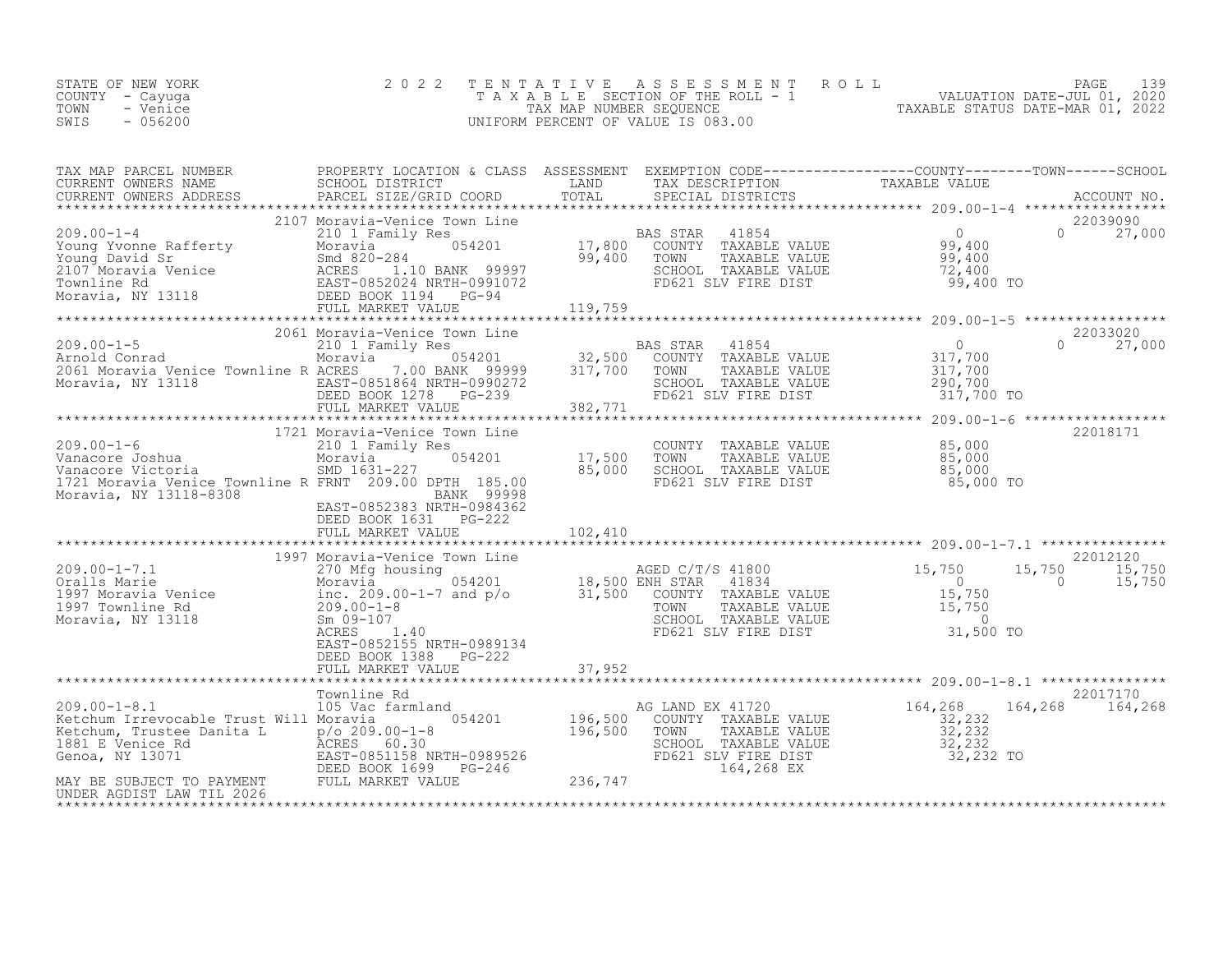| STATE OF NEW YORK | 2022 TENTATIVE ASSESSMENT ROLL     | 140<br>PAGE                      |
|-------------------|------------------------------------|----------------------------------|
| COUNTY – Cayuga   | TAXABLE SECTION OF THE ROLL - 1    | VALUATION DATE-JUL 01, 2020      |
| TOWN<br>- Venice  | TAX MAP NUMBER SEOUENCE            | TAXABLE STATUS DATE-MAR 01, 2022 |
| $-056200$<br>SWIS | UNIFORM PERCENT OF VALUE IS 083.00 |                                  |

| $\begin{tabular}{lllllllllllllllllllllll} \textsc{Value} & \textsc{PAPE} & \textsc{PAPE} & \textsc{PAPE} & \textsc{PAPE} & \textsc{PAPE} & \textsc{PAPE} & \textsc{PAPE} & \textsc{PAPE} & \textsc{PAPE} & \textsc{PAPE} & \textsc{PAPE} & \textsc{PAPE} & \textsc{PAPE} & \textsc{PAPE} & \textsc{PAPE} & \textsc{PAPE} & \textsc{PAPE} & \textsc{PAPE} & \textsc{PAPE} & \textsc{PAPE} & \textsc{PAPE} & \textsc{P$                                                           |  |  |  |
|---------------------------------------------------------------------------------------------------------------------------------------------------------------------------------------------------------------------------------------------------------------------------------------------------------------------------------------------------------------------------------------------------------------------------------------------------------------------------------|--|--|--|
|                                                                                                                                                                                                                                                                                                                                                                                                                                                                                 |  |  |  |
|                                                                                                                                                                                                                                                                                                                                                                                                                                                                                 |  |  |  |
| $\begin{tabular}{lllllllllllll} \multicolumn{3}{l} \multicolumn{3}{l}{} & \multicolumn{3}{l}{} & \multicolumn{3}{l}{} & \multicolumn{3}{l}{} & \multicolumn{3}{l}{} & \multicolumn{3}{l}{} & \multicolumn{3}{l}{} & \multicolumn{3}{l}{} & \multicolumn{3}{l}{} & \multicolumn{3}{l}{} & \multicolumn{3}{l}{} & \multicolumn{3}{l}{} & \multicolumn{3}{l}{} & \multicolumn{3}{l}{} & \multicolumn{3}{l}{} & \multicolumn{3}{l}{} & \multicolumn{3}{l}{} & \multicolumn{3}{l}{}$ |  |  |  |
|                                                                                                                                                                                                                                                                                                                                                                                                                                                                                 |  |  |  |
|                                                                                                                                                                                                                                                                                                                                                                                                                                                                                 |  |  |  |
|                                                                                                                                                                                                                                                                                                                                                                                                                                                                                 |  |  |  |
|                                                                                                                                                                                                                                                                                                                                                                                                                                                                                 |  |  |  |
|                                                                                                                                                                                                                                                                                                                                                                                                                                                                                 |  |  |  |
|                                                                                                                                                                                                                                                                                                                                                                                                                                                                                 |  |  |  |
|                                                                                                                                                                                                                                                                                                                                                                                                                                                                                 |  |  |  |
|                                                                                                                                                                                                                                                                                                                                                                                                                                                                                 |  |  |  |
|                                                                                                                                                                                                                                                                                                                                                                                                                                                                                 |  |  |  |
|                                                                                                                                                                                                                                                                                                                                                                                                                                                                                 |  |  |  |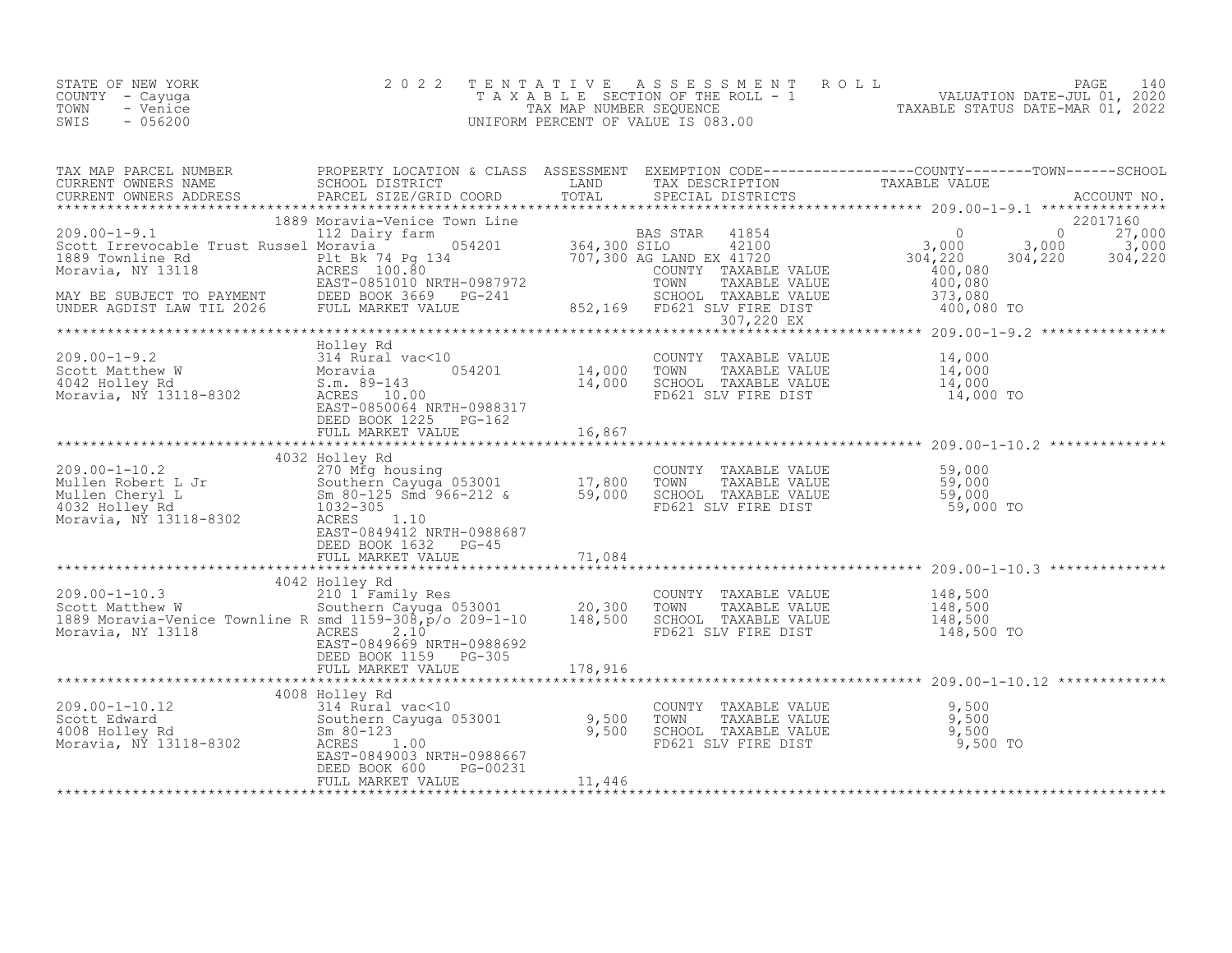| STATE OF NEW YORK | 2022 TENTATIVE ASSESSMENT ROLL        |                                  | PAGE                        |  |
|-------------------|---------------------------------------|----------------------------------|-----------------------------|--|
| COUNTY - Cayuga   | T A X A B L E SECTION OF THE ROLL - 1 |                                  | VALUATION DATE-JUL 01, 2020 |  |
| TOWN<br>- Venice  | TAX MAP NUMBER SEOUENCE               | TAXABLE STATUS DATE-MAR 01, 2022 |                             |  |
| $-056200$<br>SWIS | UNIFORM PERCENT OF VALUE IS 083.00    |                                  |                             |  |

| TAX MAP PARCEL NUMBER                                                                             | PROPERTY LOCATION & CLASS ASSESSMENT EXEMPTION CODE----------------COUNTY-------TOWN------SCHOOL                                                                                                                                                                            |  |  |          |
|---------------------------------------------------------------------------------------------------|-----------------------------------------------------------------------------------------------------------------------------------------------------------------------------------------------------------------------------------------------------------------------------|--|--|----------|
|                                                                                                   |                                                                                                                                                                                                                                                                             |  |  |          |
| 209.00-1-11.1<br>Mantey Paul A<br>Mantey Sabrina L.<br>1855 Moravia-Venice Town Line SMD 1648-338 | 1855 Moravia-Venice Town Line<br>ACTES 210 1 Family Res<br>Moravia 210 1 Family Res<br>Moravia 210 1 Family Res<br>Moravia 254201 28,000 TOWN TAXABLE VALUE 69,500<br>Survey Map 75-225 69,500 SCHOOL TAXABLE VALUE 69,500<br>SMD 1648-338<br>ACRES 20021 SLV FIRE DIST 69, |  |  | 22035090 |
|                                                                                                   |                                                                                                                                                                                                                                                                             |  |  |          |
| UNDER AGDIST LAW TIL 2026                                                                         |                                                                                                                                                                                                                                                                             |  |  |          |
|                                                                                                   |                                                                                                                                                                                                                                                                             |  |  |          |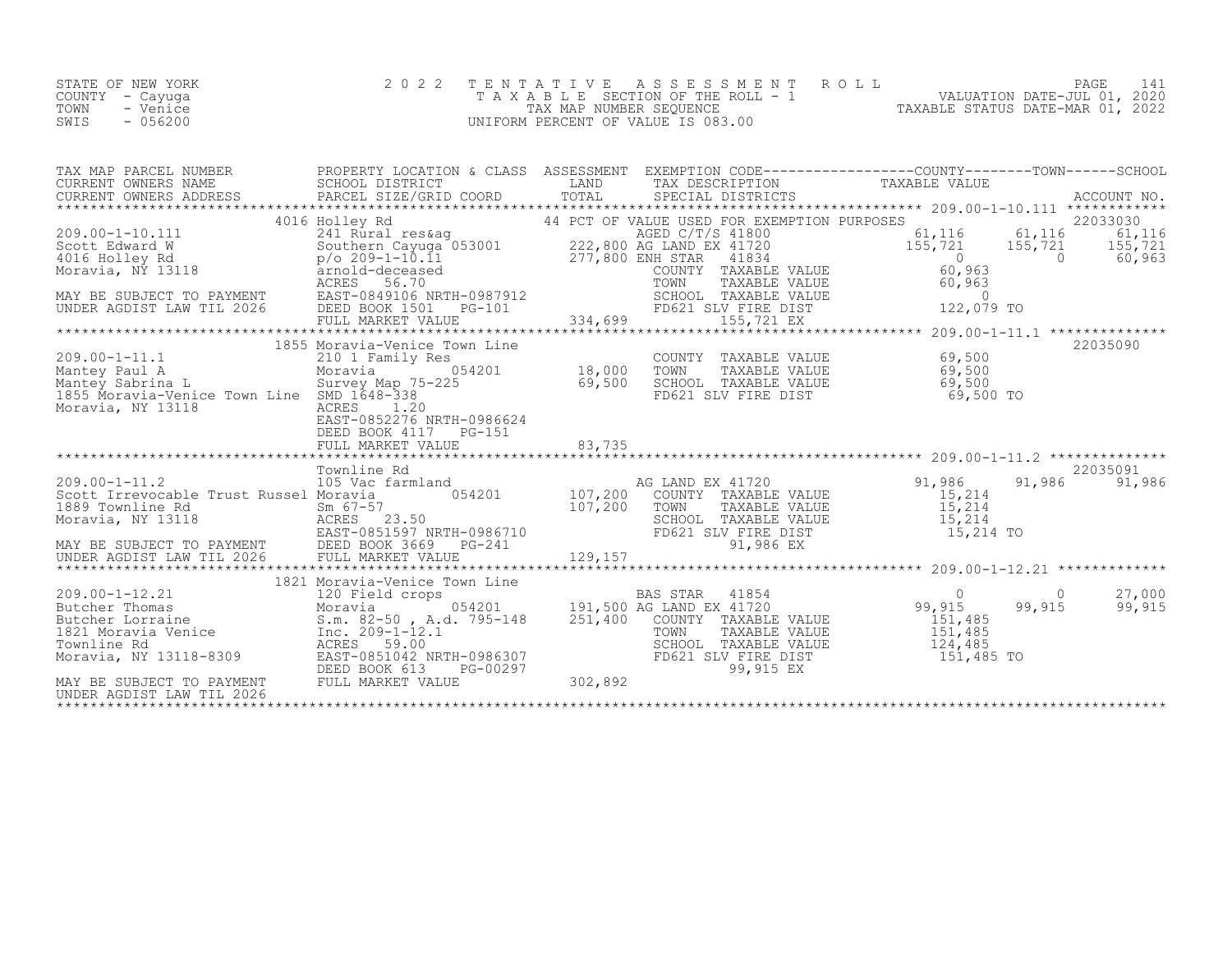| STATE OF NEW YORK<br>COUNTY - Cayuga<br>TOWN<br>- Venice<br>SWIS<br>- 056200 | 2022 TENTATIVE ASSESSMENT ROLL<br>T A X A B L E SECTION OF THE ROLL - 1<br>TAX MAP NUMBER SEQUENCE<br>UNIFORM PERCENT OF VALUE IS 083.00 | TAXABLE STATUS DATE-MAR 01, 2022 | PAGE 1<br>VALUATION DATE-JUL 01, 2020 |  |
|------------------------------------------------------------------------------|------------------------------------------------------------------------------------------------------------------------------------------|----------------------------------|---------------------------------------|--|
|                                                                              |                                                                                                                                          |                                  |                                       |  |

| TAX MAP PARCEL NUMBER                                                                                                                                                                                                                | PROPERTY LOCATION & CLASS ASSESSMENT EXEMPTION CODE----------------COUNTY-------TOWN------SCHOOL |  |               |
|--------------------------------------------------------------------------------------------------------------------------------------------------------------------------------------------------------------------------------------|--------------------------------------------------------------------------------------------------|--|---------------|
| CURRENT OWNERS NAME SCHOOL DISTRICT CORD IN THE TRIDE TRIDE TRIDE TRIDE TRIDE TRIDE TRIDE TRIDE TRIDE TRIDE TR<br>CURRENT OWNERS ADDRESS PARCEL SIZE/GRID COORD TOTAL SPECIAL DISTRICTS PARABLE VALUE ACCOUNT NO.<br>*************** |                                                                                                  |  |               |
|                                                                                                                                                                                                                                      |                                                                                                  |  |               |
|                                                                                                                                                                                                                                      |                                                                                                  |  |               |
|                                                                                                                                                                                                                                      |                                                                                                  |  |               |
|                                                                                                                                                                                                                                      |                                                                                                  |  |               |
|                                                                                                                                                                                                                                      |                                                                                                  |  |               |
|                                                                                                                                                                                                                                      |                                                                                                  |  |               |
|                                                                                                                                                                                                                                      |                                                                                                  |  | 22018170      |
|                                                                                                                                                                                                                                      |                                                                                                  |  | $0 \t 27,000$ |
|                                                                                                                                                                                                                                      |                                                                                                  |  |               |
|                                                                                                                                                                                                                                      |                                                                                                  |  |               |
|                                                                                                                                                                                                                                      |                                                                                                  |  |               |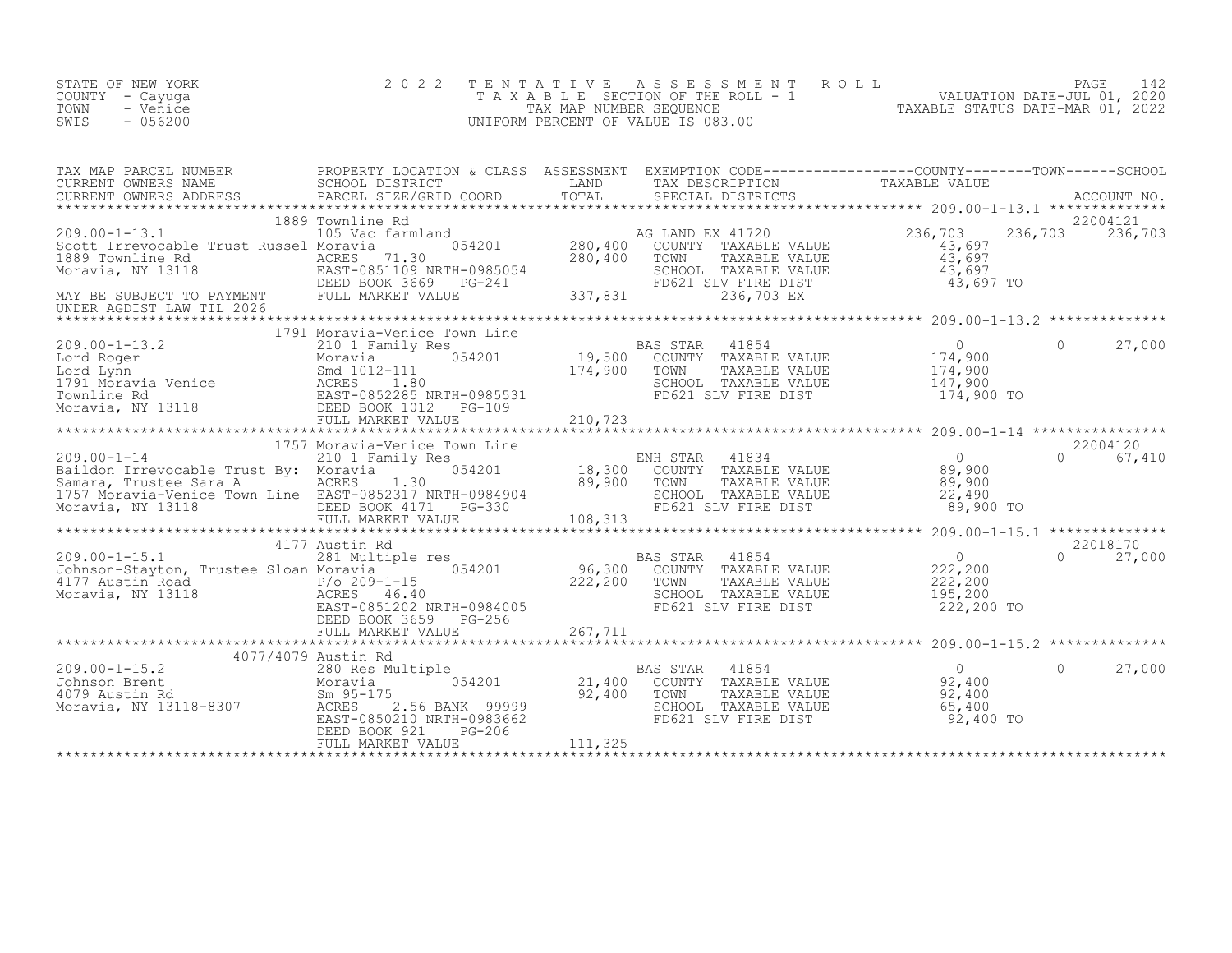| STATE OF NEW YORK<br>COUNTY - Cayuga<br>TOWN<br>- Venice<br>SWIS<br>$-056200$                                                                                                                                                                                                      | 2 0 2 2                                                                 |               | TENTATIVE ASSESSMENT ROLL<br>UNIFORM PERCENT OF VALUE IS 083.00                                                                  | PAGE 143<br>TAXABLE SECTION OF THE ROLL - 1 VALUATION DATE-JUL 01, 2020<br>TAX MAP NUMBER SEQUENCE TAXABLE STATUS DATE-MAR 01, 2022<br>INIFORM PERCENT OF VALUE IS 083.00 |                                                                                                                                   |
|------------------------------------------------------------------------------------------------------------------------------------------------------------------------------------------------------------------------------------------------------------------------------------|-------------------------------------------------------------------------|---------------|----------------------------------------------------------------------------------------------------------------------------------|---------------------------------------------------------------------------------------------------------------------------------------------------------------------------|-----------------------------------------------------------------------------------------------------------------------------------|
| TAX MAP PARCEL NUMBER PROPERTY LOCATION & CLASS ASSESSMENT EXEMPTION CODE-----------------COUNTY--------TOWN------SCHOOL CURRENT OWNERS NAME SCHOOL DISTRICT LAND TAX DESCRIPTION TAXABLE VALUE<br>CURRENT OWNERS ADDRESS PARCEL                                                   |                                                                         |               |                                                                                                                                  |                                                                                                                                                                           |                                                                                                                                   |
| $\begin{tabular}{lllllllllllll} 209.00-1-16 & 4059 \text{ Austin Rd} & 12,450 & 12,450 & 12,450 & 12,450 & 12,450 & 12,450 & 12,450 & 12,450 & 12,450 & 12,450 & 12,450 & 12,450 & 12,450 & 12,450 & 12,450 & 12,450 & 12,450 & 12,450 & 12,450 & 12,450 & 12,450 & 12,450 & 12,4$ | 4059 Austin Rd                                                          |               |                                                                                                                                  | 8,300<br>0 , 30<br>0<br>16,600<br>84,500 TO                                                                                                                               | 22018172<br>$\bigcap$<br>$\circ$<br>0<br>0 0<br>600 0<br>0 67,410                                                                 |
| Arr All Changes Corporation of the MULA MICHAEL J.<br>MULA MICHAEL J.<br>MULA KAREN K.<br>MULA KAREN K.<br>Southern Cayuga 053001 17,500<br>Sm 71-42, Kk-33 89,000<br>MORAVIA, NY 13118 FRNT 175.00<br>MORAVIA, NY 13118 EAST-0848841 NPTY 0                                       | DEED BOOK 1719 PG-58<br>FULL MARKET VALUE                               | 107,229       | COUNTY TAXABLE VALUE $89,000$<br>TOWN TAXABLE VALUE $89,000$<br>SCHOOL TAXABLE VALUE $89,000$<br>FD621 SLV FIRE DIST $89,000$ TO | **********************************    209.00-1-17    *****************                                                                                                    | 22034010                                                                                                                          |
|                                                                                                                                                                                                                                                                                    | 1626 State Route 34B                                                    | ************* | FD623 KING FERRY FIRE DIST 88,100 TO                                                                                             | 8,300<br>$\begin{matrix} 0 \\ 0 \end{matrix}$<br>$\sim$ 0                                                                                                                 | 22037010<br>$\sim$ 000 $\sim$ 000 $\sim$ 000 $\sim$ 000 $\sim$ 000 $\sim$<br>$\Omega$<br>44,050<br>31,920<br>$\bigcirc$<br>44,050 |
|                                                                                                                                                                                                                                                                                    | EAST-0810086 NRTH-0983116<br>DEED BOOK 1101 PG-167<br>FULL MARKET VALUE | 272,892       | FD623 KING FERRY FIRE DIST                                                                                                       | $\overline{0}$<br>226,500<br>226,500<br>199,500<br>226,500 TO                                                                                                             | $\Omega$<br>27,000                                                                                                                |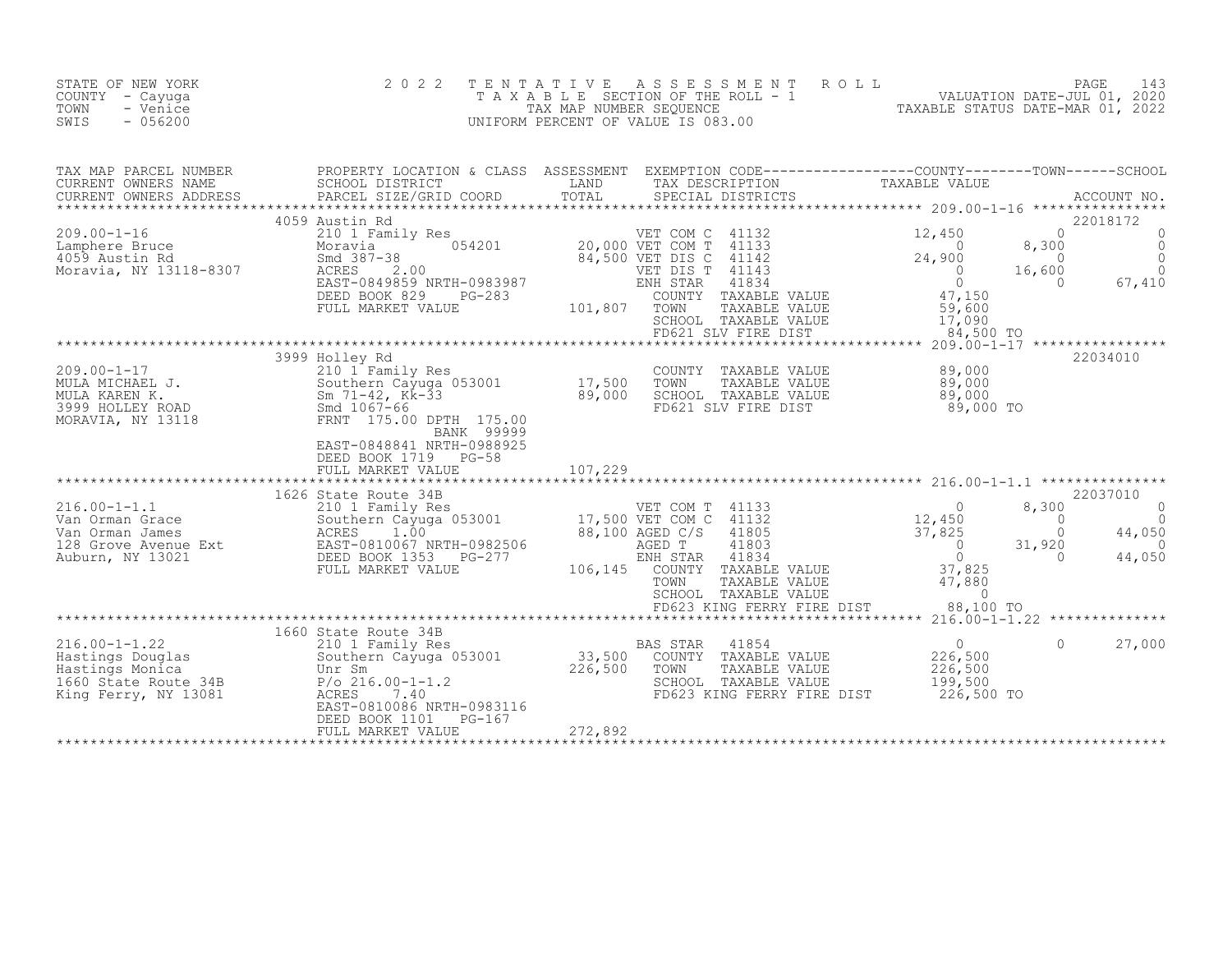| STATE OF NEW YORK<br>COUNTY - Cayuga<br>TOWN<br>- Venice<br>$-056200$<br>SWIS                                                                                                                                                                                                                                                                                                                                                                             | 2 0 2 2                                               |         | TENTATIVE ASSESSMENT ROLL PAGE 144<br>TAXABLE SECTION OF THE ROLL - 1 VALUATION DATE-JUL 01, 2020<br>TAX MAP NUMBER SEQUENCE TAXABLE STATUS DATE-MAR 01, 2022<br>UNIFORM PERCENT OF VALUE IS 083.00 |                            |
|-----------------------------------------------------------------------------------------------------------------------------------------------------------------------------------------------------------------------------------------------------------------------------------------------------------------------------------------------------------------------------------------------------------------------------------------------------------|-------------------------------------------------------|---------|-----------------------------------------------------------------------------------------------------------------------------------------------------------------------------------------------------|----------------------------|
|                                                                                                                                                                                                                                                                                                                                                                                                                                                           |                                                       |         |                                                                                                                                                                                                     |                            |
| $\begin{tabular}{c cccc} \textbf{1686 State Route} & \textbf{368 State Route} & \textbf{368 State Route} & \textbf{368 State Route} & \textbf{368 & \textbf{544e Route} & \textbf{368 & \textbf{654e Route} & \textbf{368 & \textbf{74e Note}} & \textbf{368 & \textbf{854e Note}} \\ & \textbf{240 Rural res} & \textbf{348 & \textbf{348 & \textbf{1804} & \textbf{1804} & \textbf{1804} & \textbf{1804} \\ \textbf{1686 State Route 34B} & \textbf{54$ |                                                       |         |                                                                                                                                                                                                     | 40,400<br>67,410<br>67,410 |
|                                                                                                                                                                                                                                                                                                                                                                                                                                                           |                                                       |         |                                                                                                                                                                                                     |                            |
| 316.00-1-1.212<br>Aurora Ridge Dairy, LLC 120 Field crops<br>2198 Angling Rd P/o 216.00-1-1.2,1.21 219,400 COUNTY TAXABLE VALUE<br>2198 Angling Rd P/o 216.00-1-1.2,1.21 219,400 TOWN TAXABLE VALUE 38,138<br>Aurora, NY 13026 Secrets                                                                                                                                                                                                                    |                                                       |         |                                                                                                                                                                                                     |                            |
|                                                                                                                                                                                                                                                                                                                                                                                                                                                           |                                                       |         |                                                                                                                                                                                                     |                            |
| 1598 State Route 34B<br>216.00-1-2 210 1 Family Res<br>Finch-Seely Amy 210 1 Family Res<br>1598 State Route 34B<br>Xing Ferry, NY 13081-8706 5md 1417-283                                                                                                                                                                                                                                                                                                 | EAST-0810027 NRTH-0982299<br>DEED BOOK 1417    PG-280 |         |                                                                                                                                                                                                     |                            |
|                                                                                                                                                                                                                                                                                                                                                                                                                                                           |                                                       |         |                                                                                                                                                                                                     |                            |
|                                                                                                                                                                                                                                                                                                                                                                                                                                                           | DEED BOOK 1342 PG-79<br>FULL MARKET VALUE             | 157,470 |                                                                                                                                                                                                     |                            |

\*\*\*\*\*\*\*\*\*\*\*\*\*\*\*\*\*\*\*\*\*\*\*\*\*\*\*\*\*\*\*\*\*\*\*\*\*\*\*\*\*\*\*\*\*\*\*\*\*\*\*\*\*\*\*\*\*\*\*\*\*\*\*\*\*\*\*\*\*\*\*\*\*\*\*\*\*\*\*\*\*\*\*\*\*\*\*\*\*\*\*\*\*\*\*\*\*\*\*\*\*\*\*\*\*\*\*\*\*\*\*\*\*\*\*\*\*\*\*\*\*\*\*\*\*\*\*\*\*\*\*\*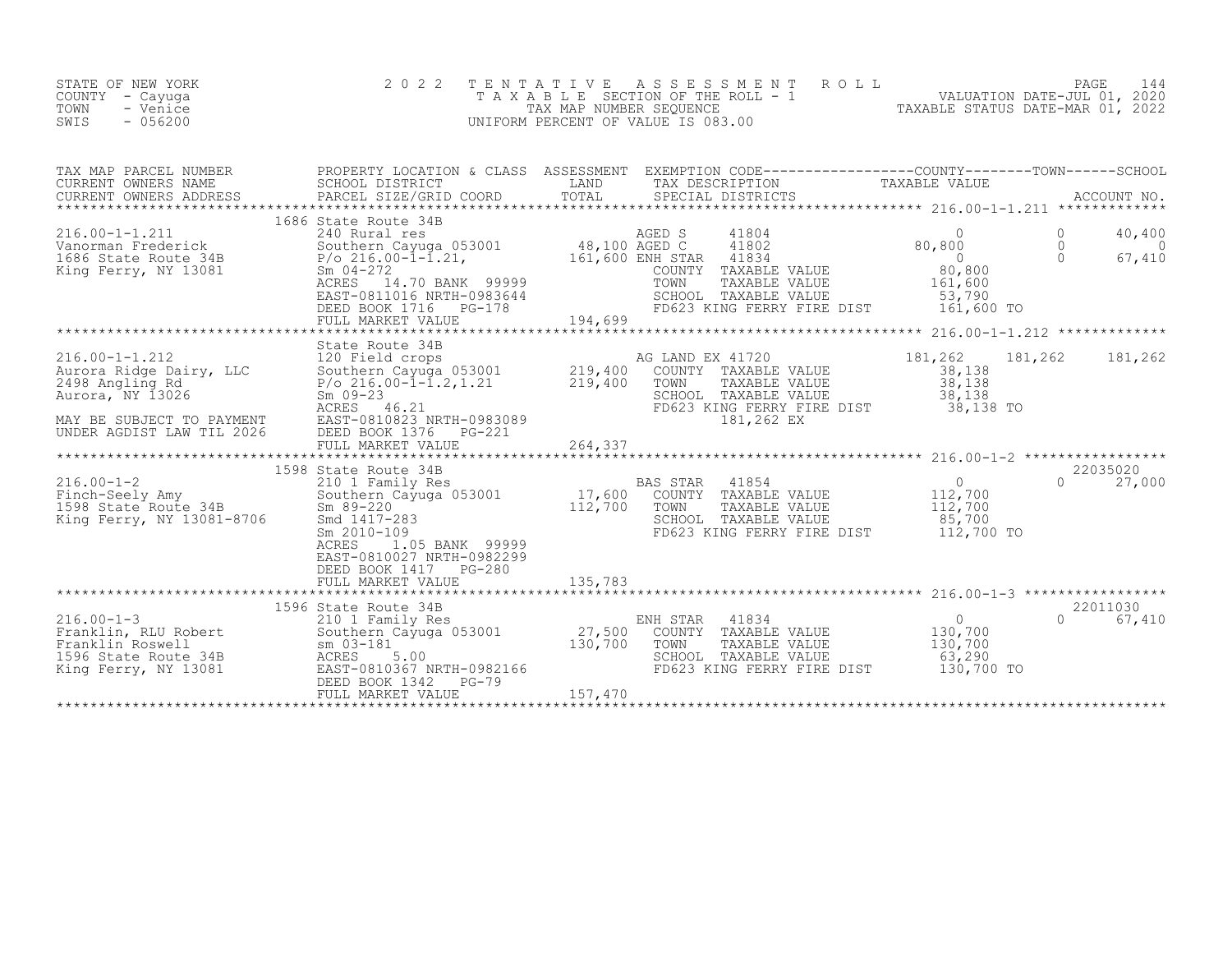| STATE OF NEW YORK | 2022 TENTATIVE ASSESSMENT ROLL     | PAGE 145                         |
|-------------------|------------------------------------|----------------------------------|
| COUNTY – Cayuga   | TAXABLE SECTION OF THE ROLL - 1    | VALUATION DATE-JUL 01, 2020      |
| TOWN<br>- Venice  | TAX MAP NUMBER SEOUENCE            | TAXABLE STATUS DATE-MAR 01, 2022 |
| $-056200$<br>SWIS | UNIFORM PERCENT OF VALUE IS 083.00 |                                  |

| TAX MAP PARCEL NUMBER PROPERTY LOCATION & CLASS ASSESSMENT EXEMPTION CODE----------------COUNTY-------TOWN------SCHOOL<br>A MAP PARCEL SCHOOL DISTRICT<br>CURRENT OWNERS ADDRESS BARCEL SIZE/GRID COORD TOTAL SPECIAL DISTRICTS TAXABLE VALUE<br>CURRENT OWNERS ADDRESS PARCEL SIZE/GRID COORD TOTAL SPECIAL DISTRICTS ACCOUNT NO.<br>***************************                                                                                |                                                    |                                       |          |                    |
|--------------------------------------------------------------------------------------------------------------------------------------------------------------------------------------------------------------------------------------------------------------------------------------------------------------------------------------------------------------------------------------------------------------------------------------------------|----------------------------------------------------|---------------------------------------|----------|--------------------|
|                                                                                                                                                                                                                                                                                                                                                                                                                                                  |                                                    |                                       |          |                    |
| $\begin{tabular}{l cccc} \texttt{\small 18.1} & \texttt{\small 18.2} & \texttt{\small 18.2} & \texttt{\small 18.2} & \texttt{\small 18.2} & \texttt{\small 18.2} & \texttt{\small 18.2} & \texttt{\small 18.2} & \texttt{\small 18.2} & \texttt{\small 18.2} & \texttt{\small 18.2} & \texttt{\small 18.2} & \texttt{\small 18.2} & \texttt{\small 18.2} & \texttt{\small 18.2} & \texttt{\small 18.2} & \texttt{\small 18.2} & \texttt{\small $ |                                                    |                                       |          |                    |
|                                                                                                                                                                                                                                                                                                                                                                                                                                                  |                                                    |                                       |          |                    |
|                                                                                                                                                                                                                                                                                                                                                                                                                                                  |                                                    |                                       |          |                    |
|                                                                                                                                                                                                                                                                                                                                                                                                                                                  |                                                    |                                       |          |                    |
|                                                                                                                                                                                                                                                                                                                                                                                                                                                  | 1816 Ledyard Rd                                    |                                       |          |                    |
|                                                                                                                                                                                                                                                                                                                                                                                                                                                  |                                                    |                                       |          | 22025010           |
| 1806 Ledyard Rd 1806 Ledyard Rd 216.00-1-6 210 1 Family Res 216.00-1-6 210 1 Family Res 216.00-1-6 210 1 Family Res 216.00-1-6 210 1 Family Res 216.00-1-6 210 1 Family Res 216.00-1-6 210 1 Family Res 216.00-1-6 210 1 Famil                                                                                                                                                                                                                   | EAST-0810224 NRTH-0981748<br>DEED BOOK 1322 PG-138 | FD623 KING FERRY FIRE DIST 118,900 TO |          | $0 \t 27,000$      |
|                                                                                                                                                                                                                                                                                                                                                                                                                                                  |                                                    |                                       |          |                    |
|                                                                                                                                                                                                                                                                                                                                                                                                                                                  |                                                    |                                       |          |                    |
| 216.00-1-7<br>216.00-1-7<br>216.00-1-7<br>216.00-1-7<br>216.00-1-7<br>216.00-1-7<br>216.00-1-7<br>210 I Family Res<br>210 I Family Res<br>210 I Family Res<br>210 I Family Res<br>210 I Family Res<br>210 I Family Res<br>210 I Family Res<br>210 I Family                                                                                                                                                                                       |                                                    |                                       | $\Omega$ | 22007030<br>67,410 |
|                                                                                                                                                                                                                                                                                                                                                                                                                                                  |                                                    |                                       |          |                    |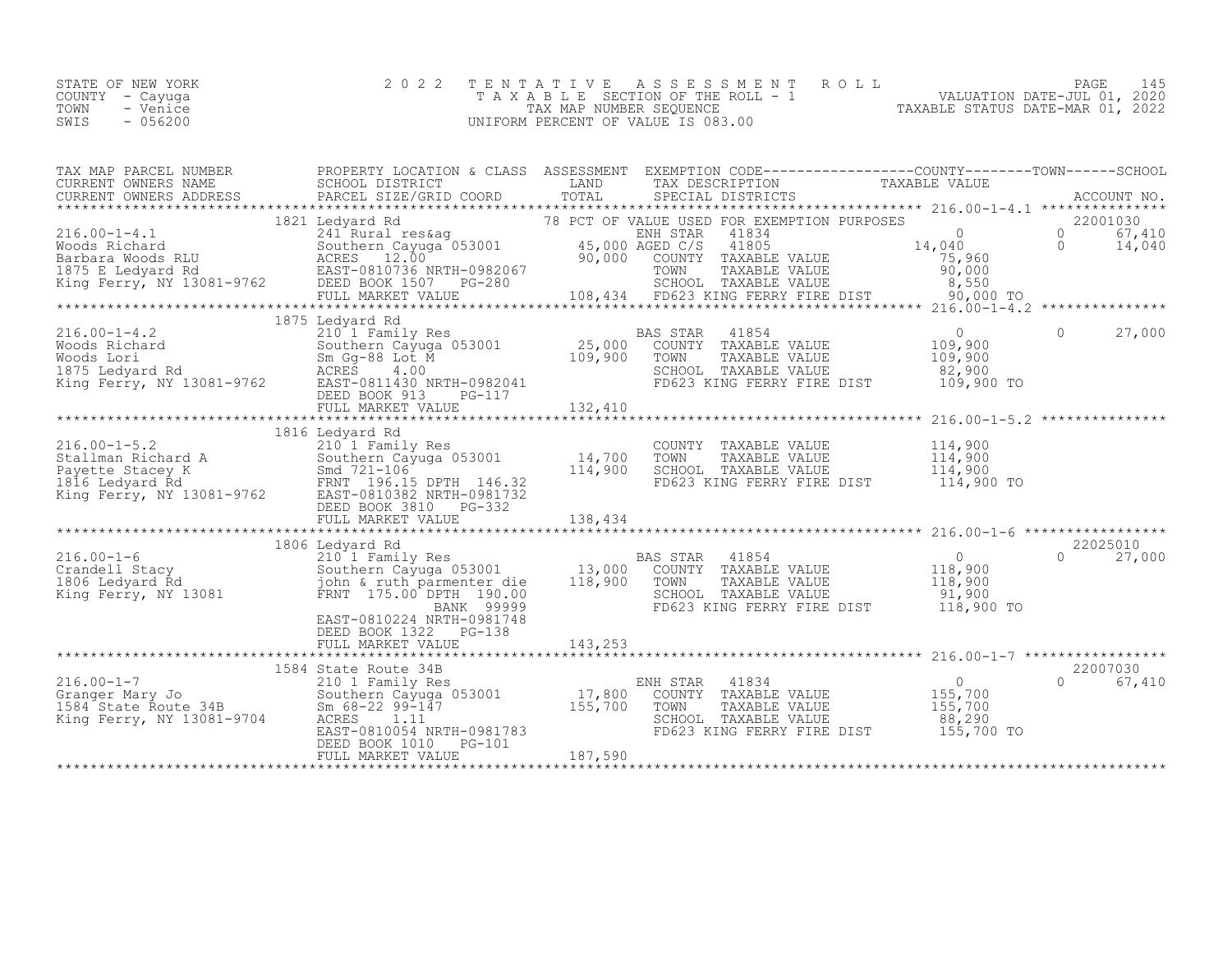| 2022 TENTATIVE ASSESSMENT ROLL<br>STATE OF NEW YORK<br>TAXABLE SECTION OF THE ROLL - 1<br>COUNTY – Cayuga<br>TAXABLE STATUS DATE-MAR 01, 2022<br>TOWN<br>- Venice<br>TAX MAP NUMBER SEOUENCE<br>- 056200<br>SWIS<br>UNIFORM PERCENT OF VALUE IS 083.00 | PAGE 146<br>VALUATION DATE-JUL 01, 2020 |  |
|--------------------------------------------------------------------------------------------------------------------------------------------------------------------------------------------------------------------------------------------------------|-----------------------------------------|--|
|--------------------------------------------------------------------------------------------------------------------------------------------------------------------------------------------------------------------------------------------------------|-----------------------------------------|--|

| 1562 State Route 34B<br>216.00-1-8 22013090<br>216.00-1-8 22013090<br>216.00-1-8 22013090<br>216.00-1-8 22013090<br>216.00-1-8 22013090<br>217,000<br>217,000<br>216.00-1-8 22013090<br>217,000<br>216.00-1-20 27,000<br>22013090<br>216.00-1-20 22013 |  |          |               |
|--------------------------------------------------------------------------------------------------------------------------------------------------------------------------------------------------------------------------------------------------------|--|----------|---------------|
|                                                                                                                                                                                                                                                        |  |          |               |
|                                                                                                                                                                                                                                                        |  |          |               |
|                                                                                                                                                                                                                                                        |  |          |               |
|                                                                                                                                                                                                                                                        |  |          |               |
|                                                                                                                                                                                                                                                        |  |          |               |
| 1386 State Route 34B<br>216.00-1-11 1386 State Route 34B<br>22020090 241 Rural res&ag<br>239,000 TOWN TAXABLE VALUE 109,355<br>MAY BE SUBJECT TO PAYMENT DEED BOOK 1396 SULL MARKET VALUE<br>237,952 RING FERRY FIRE DIST<br>237,952 RING              |  |          |               |
|                                                                                                                                                                                                                                                        |  |          |               |
|                                                                                                                                                                                                                                                        |  | 22031090 | 60,781 60,781 |
|                                                                                                                                                                                                                                                        |  |          |               |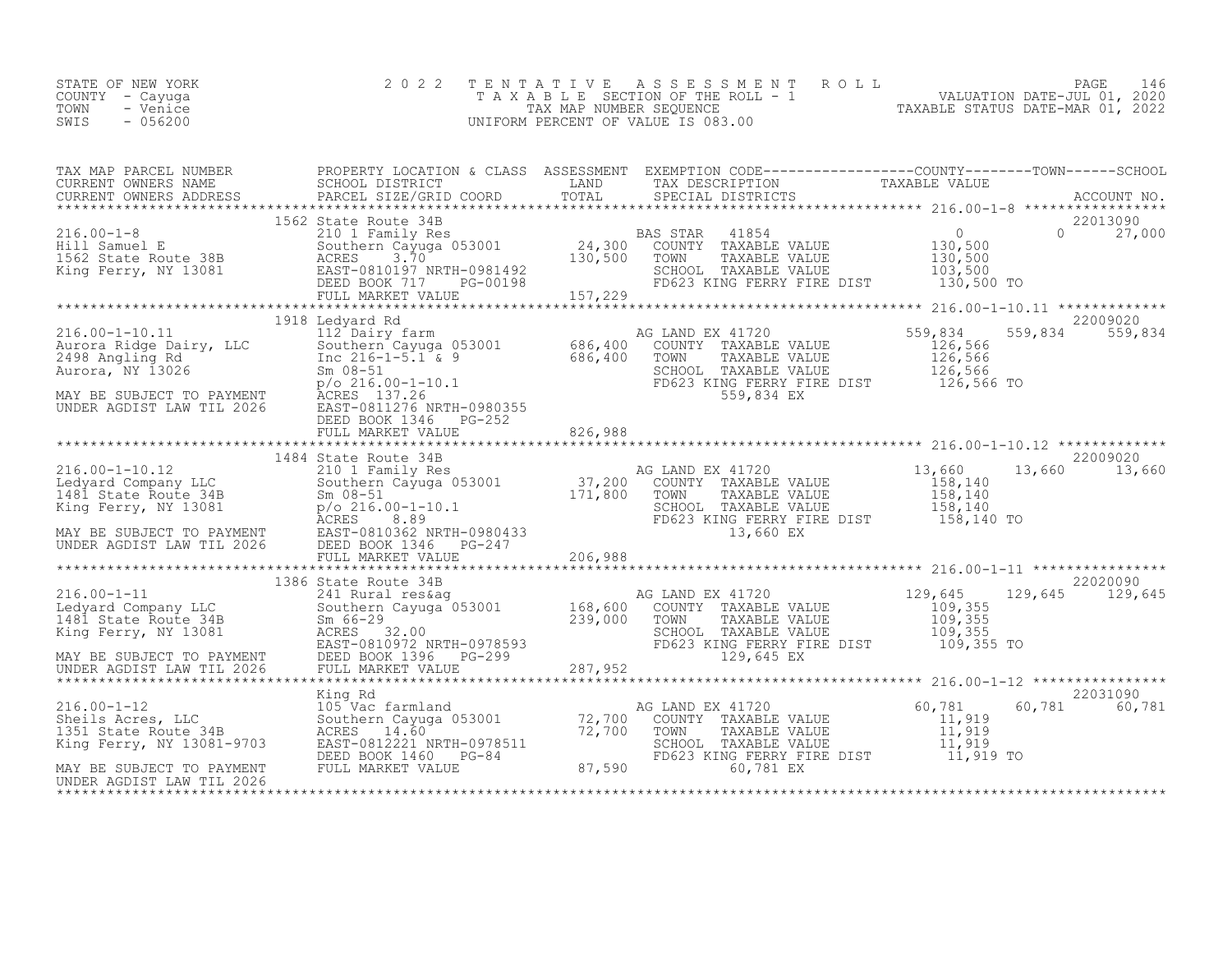| STATE OF NEW YORK<br>COUNTY - Cayuga<br>TOWN<br>- Venice<br>SWIS<br>- 056200                                                                                                                                                                                                                                                                                                                                | 2022                                                                       | TENTATIVE ASSESSMENT ROLL PACE 147<br>TAXABLE SECTION OF THE ROLL - 1 VALUATION DATE-JUL 01, 2020<br>TAX MAP NUMBER SEQUENCE TAXABLE STATUS DATE-MAR 01, 2022<br>UNIFORM PERCENT OF VALUE IS 083.00 |                             |
|-------------------------------------------------------------------------------------------------------------------------------------------------------------------------------------------------------------------------------------------------------------------------------------------------------------------------------------------------------------------------------------------------------------|----------------------------------------------------------------------------|-----------------------------------------------------------------------------------------------------------------------------------------------------------------------------------------------------|-----------------------------|
|                                                                                                                                                                                                                                                                                                                                                                                                             |                                                                            |                                                                                                                                                                                                     | 22020060<br>214,073 214,073 |
|                                                                                                                                                                                                                                                                                                                                                                                                             |                                                                            |                                                                                                                                                                                                     |                             |
| UNDER AGDIST LAW TIL 2026                                                                                                                                                                                                                                                                                                                                                                                   |                                                                            |                                                                                                                                                                                                     |                             |
| $\begin{tabular}{lllllllllllllllllllll} \begin{array}{c} & 116.00-1-14 & 1302 \text{ State Route 34B} & \text{BAS STAR 41854} & 0 & 22020061 \\ & 210.1 \text{ Family Res} & \text{BAS STAR 41854} & 0 & 0 & 27,000 \\ \text{Giraudin (RLU) Stanley L & & Kat Southern Cayuga 053001 & 31,800 & \text{COUNTY TAXABLE VALUE} & 115,000 & 0 & 27,000 \\ \text{Giraudin Hillary} & Sn & T4-258 & 6.72 & \text$ | 1302 State Route 34B                                                       |                                                                                                                                                                                                     | 22020061                    |
|                                                                                                                                                                                                                                                                                                                                                                                                             |                                                                            |                                                                                                                                                                                                     |                             |
|                                                                                                                                                                                                                                                                                                                                                                                                             | 1280 State Route 34B<br>EAST-0810423 NRTH-0976647<br>DEED BOOK 1588 PG-216 |                                                                                                                                                                                                     |                             |
|                                                                                                                                                                                                                                                                                                                                                                                                             |                                                                            |                                                                                                                                                                                                     |                             |
|                                                                                                                                                                                                                                                                                                                                                                                                             |                                                                            |                                                                                                                                                                                                     | 22018010<br>144,321 144,321 |
|                                                                                                                                                                                                                                                                                                                                                                                                             |                                                                            |                                                                                                                                                                                                     |                             |
|                                                                                                                                                                                                                                                                                                                                                                                                             |                                                                            |                                                                                                                                                                                                     | 22018010                    |
|                                                                                                                                                                                                                                                                                                                                                                                                             |                                                                            |                                                                                                                                                                                                     |                             |
|                                                                                                                                                                                                                                                                                                                                                                                                             |                                                                            |                                                                                                                                                                                                     |                             |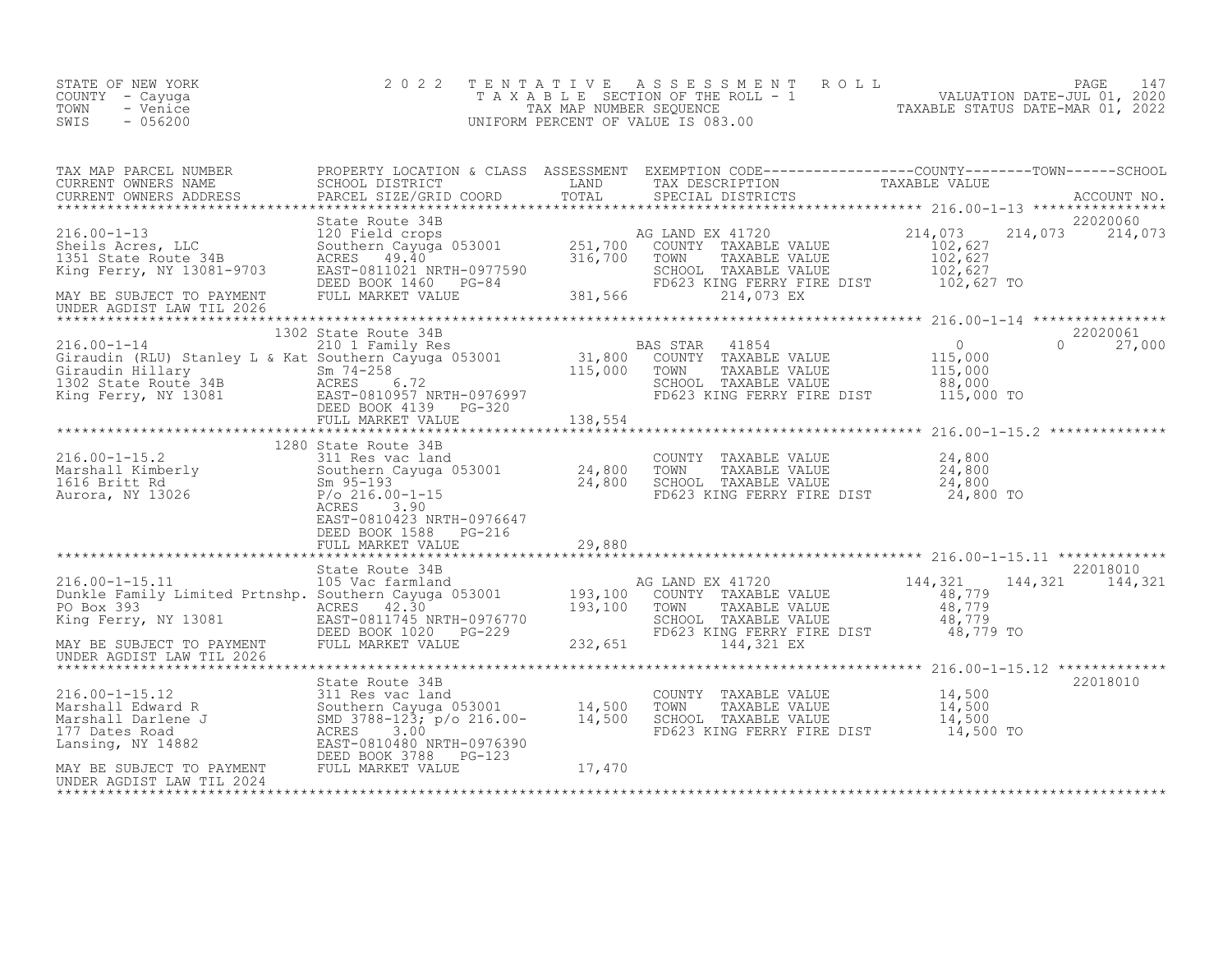| STATE OF NEW YORK<br>COUNTY – Cayuga<br>TOWN<br>- Venice<br>SWIS<br>- 056200 | 2022 TENTATIVE ASSESSMENT ROLL<br>TAXABLE SECTION OF THE ROLL - 1<br>TAX MAP NUMBER SEOUENCE<br>UNIFORM PERCENT OF VALUE IS 083.00 | PAGE 148<br>VALUATION DATE-JUL 01, 2020<br>TAXABLE STATUS DATE-MAR 01, 2022 |
|------------------------------------------------------------------------------|------------------------------------------------------------------------------------------------------------------------------------|-----------------------------------------------------------------------------|
|                                                                              |                                                                                                                                    |                                                                             |

| TAX MAP PARCEL NUMBER<br>CURRENT OWNERS NAME<br>CURRENT OWNERS ADDRESS                                                                                                                               | PROPERTY LOCATION & CLASS ASSESSMENT<br>SCHOOL DISTRICT                                                                                                                                                                                | LAND                           | TAX DESCRIPTION                                                                                                                       | EXEMPTION CODE-----------------COUNTY-------TOWN------SCHOOL<br>TAXABLE VALUE            |  |
|------------------------------------------------------------------------------------------------------------------------------------------------------------------------------------------------------|----------------------------------------------------------------------------------------------------------------------------------------------------------------------------------------------------------------------------------------|--------------------------------|---------------------------------------------------------------------------------------------------------------------------------------|------------------------------------------------------------------------------------------|--|
|                                                                                                                                                                                                      | 1807 King Rd<br>431 Auto dealer<br>Southern Cayuga 053001<br>FULL MARKET VALUE                                                                                                                                                         | 19,000<br>173,600<br>209,157   | COUNTY TAXABLE VALUE<br>TOWN<br>TAXABLE VALUE<br>SCHOOL TAXABLE VALUE<br>FD623 KING FERRY FIRE DIST                                   | 173,600<br>173,600<br>173,600<br>173,600 TO                                              |  |
| $217.00 - 1 - 1.2$<br>217.00-1-1.2<br>Mong Jacqueline<br>18 Mount View Crescent<br>Webster, NY 14580<br>20218.00-218.00<br>20218.00-218.00<br>MAY BE SUBJECT TO PAYMENT<br>UNDER AGDIST LAW TIL 2026 | 1955 Ledyard Rd<br>240 Rural res<br>Southern Cayuga 053001<br>$p$ /o 218.00-1-1 & 218.00-1<br>ACRES 10.17<br>EAST-0812800 NRTH-0981960<br>DEED BOOK 4069<br>PG-301                                                                     | $\frac{40,400}{137,400}$       | COUNTY TAXABLE VALUE<br>TOWN<br>TAXABLE VALUE<br>SCHOOL TAXABLE VALUE<br>FD623 KING FERRY FIRE DIST                                   | 22006200<br>137,400<br>137,400<br>137,400<br>137,400 TO                                  |  |
|                                                                                                                                                                                                      | FULL MARKET VALUE                                                                                                                                                                                                                      | 165,542                        |                                                                                                                                       |                                                                                          |  |
| $217.00 - 1 - 1.11$<br>Mock Marie C<br>Mock Mary Catherine<br>168 Dunsbach Ferry Road<br>Cohoes, NY 12047<br>MAY BE SUBJECT TO PAYMENT                                                               | Ledyard Rd<br>120 Field crops<br>Southern Cayuga 053001 541,200<br>SM 2019-18<br>$p$ /o 218.00-1-1<br>ACRES 100.00<br>EAST-0812628 NRTH-0983098<br>DEED BOOK 3823<br>PG-130                                                            | 541,200                        | AG LAND EX 41720<br>COUNTY TAXABLE VALUE<br>TOWN<br>TAXABLE VALUE<br>SCHOOL TAXABLE VALUE<br>FD623 KING FERRY FIRE DIST<br>420,307 EX | 22006200<br>420,307<br>420,307<br>420,307<br>120,893<br>120,893<br>120,893<br>120,893 TO |  |
|                                                                                                                                                                                                      |                                                                                                                                                                                                                                        |                                |                                                                                                                                       |                                                                                          |  |
| $217.00 - 1 - 2.1$<br>Taber Joan C<br>Taber Carl L<br>5304 State Route 79<br>Trumansburg, NY 14886<br>MAY BE SUBJECT TO PAYMENT                                                                      | Ledyard Rd<br>105 Vac farmland<br>Southern Cayuga 053001 461,000<br>105 Vac farmland<br>Southern Cayuga 053001<br>SM 2019-150 Lot 2<br>incl217.00-1-2 & p/o 217-<br>ACRES 106.30<br>EAST-0814605 NRTH-0983177<br>DEED BOOK 3823 PG-127 | 461,000                        | AG LAND EX 41720<br>COUNTY TAXABLE VALUE<br>TOWN<br>TAXABLE VALUE<br>SCHOOL TAXABLE VALUE<br>FD623 KING FERRY FIRE DIST<br>357,760 EX | 22006080<br>357,760<br>357,760<br>357,760<br>103,240<br>103,240<br>103,240<br>103,240 TO |  |
| UNDER AGDIST LAW TIL 2026                                                                                                                                                                            | FULL MARKET VALUE                                                                                                                                                                                                                      | 555,422                        |                                                                                                                                       |                                                                                          |  |
| $217.00 - 1 - 3$<br>217.00-1-3<br>McClung Family LP<br>2233 Ledyard Rd<br>King Ferry, NY 13081-9749                                                                                                  | 2233 Ledyard Rd<br>120 <sup>-</sup> Field crops<br>Southern Cayuga 053001<br>Sm Y-91 Lots $\tilde{A}$ , b, c<br>2ndsite shares well 6000/<br>ACRES 75.70<br>EAST-0816841 NRTH-0982446<br>DEED BOOK 1023<br>PG-34<br>FULL MARKET VALUE  | 302, 900<br>450,100<br>542,289 | COUNTY TAXABLE VALUE<br>TOWN<br>TAXABLE VALUE<br>SCHOOL TAXABLE VALUE<br>FD623 KING FERRY FIRE DIST 450,100 TO                        | 22001010<br>450,100<br>450,100<br>450,100                                                |  |
|                                                                                                                                                                                                      |                                                                                                                                                                                                                                        |                                |                                                                                                                                       |                                                                                          |  |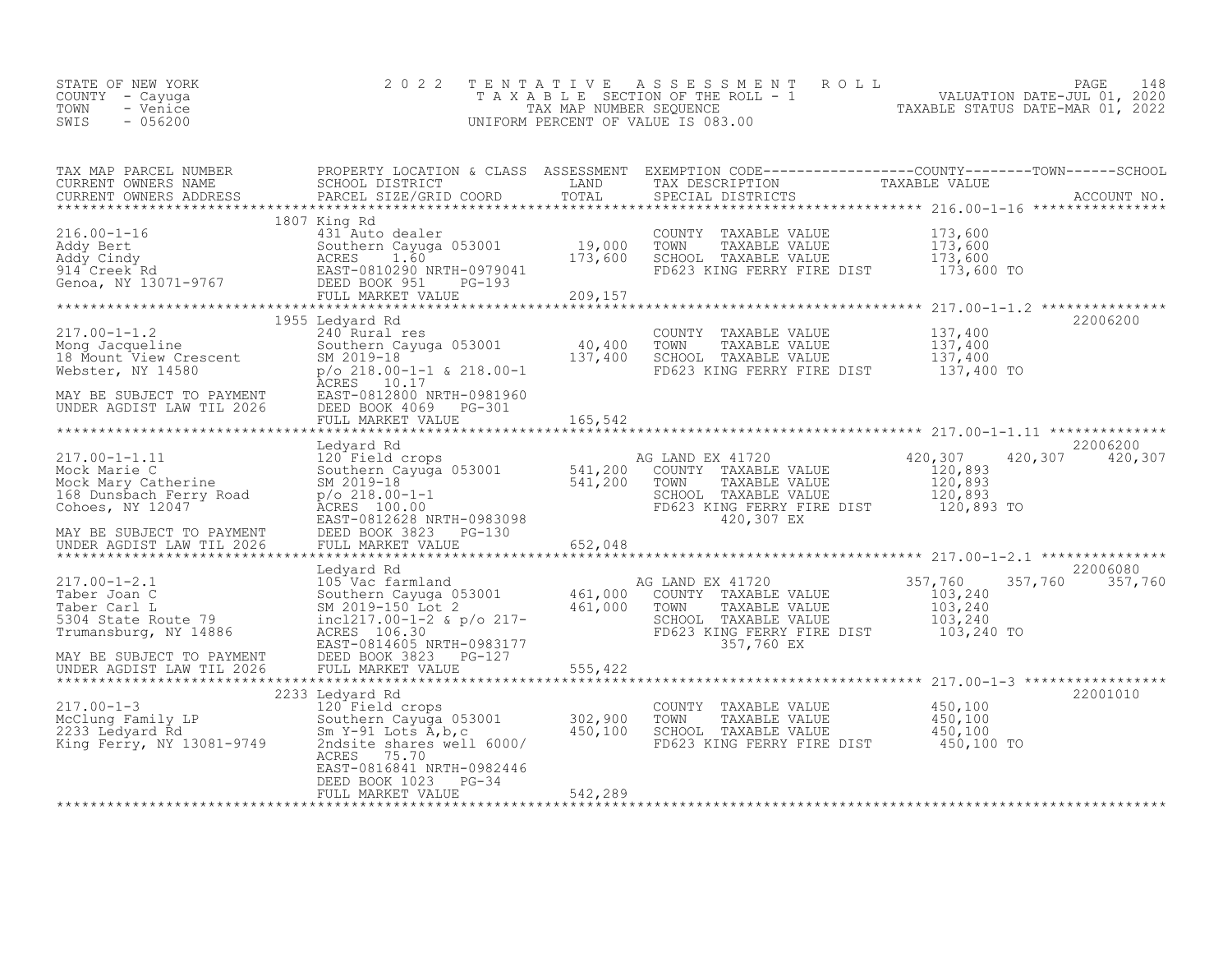| STATE OF NEW YORK<br>COUNTY - Cayuga<br>TOWN<br>- Venice<br>SWIS<br>$-056200$                                                                                                                  | 2 0 2 2                                                                                                                                                                                                                                                      | TENTATIVE         | A S S E S S M E N T<br>ROLL<br>UNIFORM PERCENT OF VALUE IS 083.00                                                                     | PAGE<br>149<br>T A X A B L E SECTION OF THE ROLL - 1<br>TAX MAP NUMBER SEQUENCE - 1 VALUATION DATE-JUL 01, 2020<br>TAXABLE STATUS DATE-MAR 01, 2022 |
|------------------------------------------------------------------------------------------------------------------------------------------------------------------------------------------------|--------------------------------------------------------------------------------------------------------------------------------------------------------------------------------------------------------------------------------------------------------------|-------------------|---------------------------------------------------------------------------------------------------------------------------------------|-----------------------------------------------------------------------------------------------------------------------------------------------------|
| TAX MAP PARCEL NUMBER<br>CURRENT OWNERS NAME<br>CURRENT OWNERS ADDRESS                                                                                                                         | SCHOOL DISTRICT<br>PARCEL SIZE/GRID COORD                                                                                                                                                                                                                    | LAND<br>TOTAL     | TAX DESCRIPTION<br>SPECIAL DISTRICTS                                                                                                  | PROPERTY LOCATION & CLASS ASSESSMENT EXEMPTION CODE----------------COUNTY-------TOWN------SCHOOL<br>TAXABLE VALUE<br>ACCOUNT NO.                    |
| $217.00 - 1 - 4.1$<br>Hastings Daniel<br>Hastings Rosemarie<br>Hastings Rosemarie<br>1603 Malter Corey Rd<br>King Ferry, NY 13081                                                              | 1603 Walter Corey Rd<br>210 1 Family Res<br>210 1 Family Res<br>Southern Cayuga 053001 22,500<br>Sm 90-236 114,900<br>$Sm$ 08-60<br>$p$ /o 217.00-1-4<br><b>ACRES</b><br>3.00<br>EAST-0818982 NRTH-0982265<br>DEED BOOK 817<br>$PG-168$<br>FULL MARKET VALUE | 138,434           | COUNTY TAXABLE VALUE<br>TOWN<br>TAXABLE VALUE<br>SCHOOL TAXABLE VALUE<br>FD623 KING FERRY FIRE DIST                                   | 22006130<br>114,900<br>114,900<br>114,900<br>114,900 TO                                                                                             |
|                                                                                                                                                                                                | 1621 Walter Corey Rd                                                                                                                                                                                                                                         |                   |                                                                                                                                       | 22006130                                                                                                                                            |
| $217.00 - 1 - 4.2$<br>217.00-1-4.2<br>Hastings Daniel<br>Hastings Rosemarie<br>1603 Walter Corey Rd<br>King Ferry, NY 13081<br>King Ferry, NY 13081                                            | 270 Mfg housing<br>Southern Cayuga 053001 18,300<br>Sm 90-236 32,000<br>Sm 08-60<br>$p$ /o 217.00-1-4<br><b>ACRES</b><br>1.30<br>EAST-0818974 NRTH-0982550<br>DEED BOOK 817<br>$PG-168$                                                                      |                   | B STAR ADD 41864<br>COUNTY TAXABLE VALUE<br>TOWN<br>TAXABLE VALUE<br>SCHOOL TAXABLE VALUE<br>FD623 KING FERRY FIRE DIST 32,000 TO     | $\Omega$<br>$\Omega$<br>13,700<br>32,000<br>32,000<br>18,300                                                                                        |
|                                                                                                                                                                                                | 1668 Walter Corey Rd                                                                                                                                                                                                                                         |                   |                                                                                                                                       | 22006030                                                                                                                                            |
| $217.00 - 1 - 5.1$<br>217.00-1-5.1<br>Sheils Acres, LLC<br>1351 State Route 34B<br>1351 State Route 34B<br>King Ferry, NY 13081-9703<br>MAY BE SUBJECT TO PAYMENT<br>UNDER AGDIST LAW TIL 2026 | ACRES 121.40<br>EAST-0818077 NRTH-0983363<br>DEED BOOK 1460<br>PG-84                                                                                                                                                                                         |                   | AG LAND EX 41720<br>COUNTY TAXABLE VALUE<br>TOWN<br>TAXABLE VALUE<br>SCHOOL TAXABLE VALUE<br>FD623 KING FERRY FIRE DIST<br>474,448 EX | 474,448<br>474,448<br>474,448<br>106,052<br>106,052<br>106,052<br>106,052 TO                                                                        |
|                                                                                                                                                                                                | FULL MARKET VALUE                                                                                                                                                                                                                                            | 699,398           |                                                                                                                                       |                                                                                                                                                     |
| $217.00 - 1 - 5.2$<br>Sheils Michael<br>Sheils Cathleen<br>1668 Walter Corey Rd<br>King Ferry, NY 13081                                                                                        | 1668 Walter Corey Rd<br>210 1 Family Res<br>Southern Cayuga 053001<br>Unr Sm<br>$P/O$ 217.00-1-5<br>ACRES<br>6.98<br>EAST-0819179 NRTH-0983539<br>DEED BOOK 1083<br>PG-88                                                                                    | 32,500<br>119,000 | BAS STAR<br>41854<br>COUNTY TAXABLE VALUE<br>TOWN<br>TAXABLE VALUE<br>SCHOOL TAXABLE VALUE<br>FD623 KING FERRY FIRE DIST              | $\overline{0}$<br>$\Omega$<br>27,000<br>119,000<br>119,000<br>92,000<br>119,000 TO                                                                  |
|                                                                                                                                                                                                | FULL MARKET VALUE                                                                                                                                                                                                                                            | 143,373           |                                                                                                                                       |                                                                                                                                                     |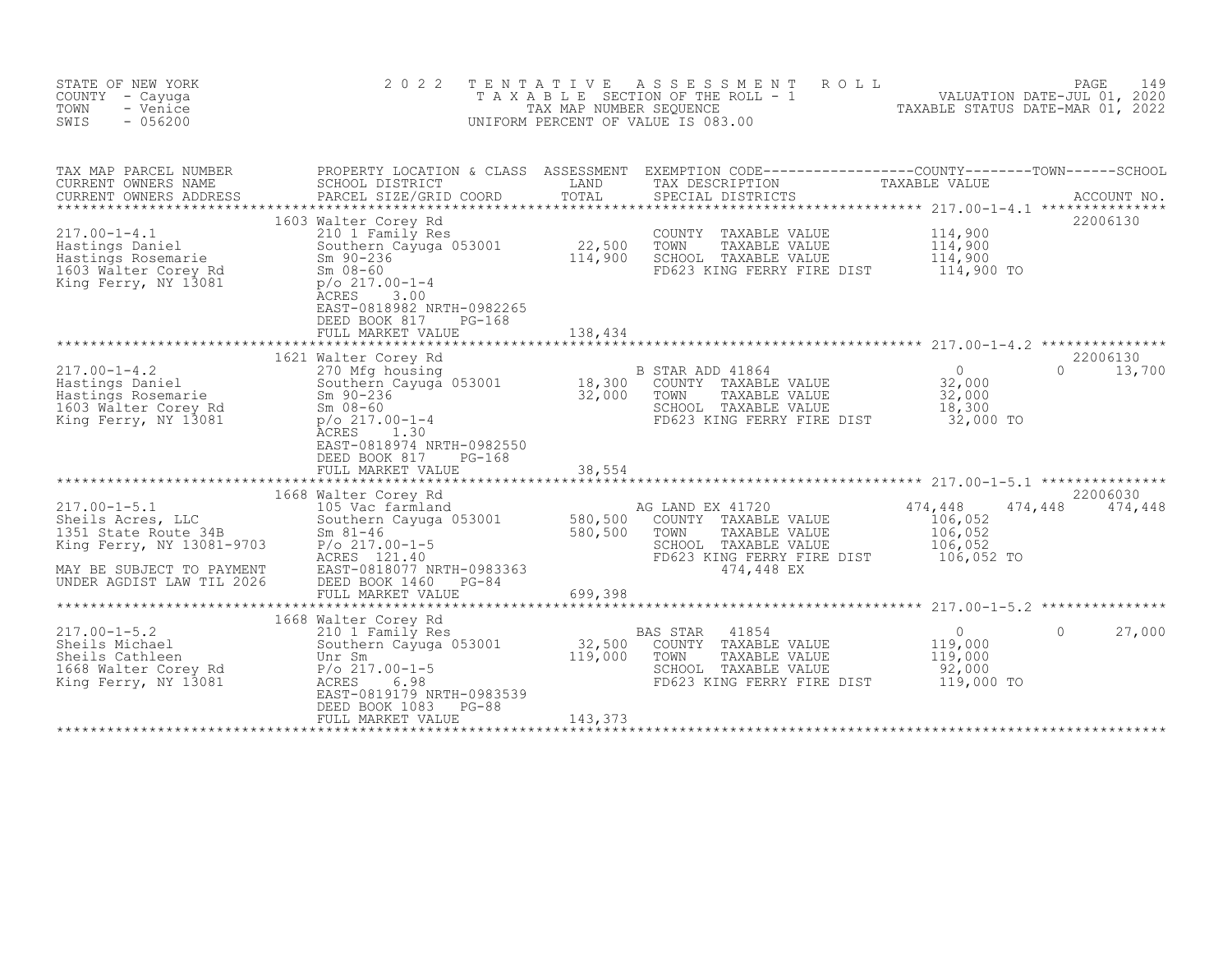| STATE OF NEW YORK<br>COUNTY - Cayuga<br>TOWN<br>- Venice<br>$-056200$<br>SWIS                                                                                                                                                              | 2 0 2 2                                    |        |                                                                                                                        | TENTATIVE ASSESSMENT ROLL PAGE 150<br>TAXABLE SECTION OF THE ROLL - 1 VALUATION DATE-JUL 01, 2020<br>TAXABLE STATUS DATE-MAR 01, 2022<br>UNIFORM PERCENT OF VALUE IS 083.00 |                             |
|--------------------------------------------------------------------------------------------------------------------------------------------------------------------------------------------------------------------------------------------|--------------------------------------------|--------|------------------------------------------------------------------------------------------------------------------------|-----------------------------------------------------------------------------------------------------------------------------------------------------------------------------|-----------------------------|
| TAX MAP PARCEL NUMBER PROPERTY LOCATION & CLASS ASSESSMENT EXEMPTION CODE----------------COUNTY--------TOWN------SCHOOL CURRENT OWNERS NAME SCHOOL DISTRICT LAND TAX DESCRIPTION TAXABLE VALUE CURRENT OWNERS ADDRESS PARCEL S             |                                            |        |                                                                                                                        |                                                                                                                                                                             |                             |
| MAY BE SUBJECT TO PAYMENT<br>UNDER AGDIST LAW TIL 2026                                                                                                                                                                                     |                                            |        |                                                                                                                        |                                                                                                                                                                             |                             |
|                                                                                                                                                                                                                                            |                                            |        |                                                                                                                        |                                                                                                                                                                             | 22020140                    |
|                                                                                                                                                                                                                                            |                                            |        | COUNTY TAXABLE VALUE<br>TOWN TAXABLE VALUE 290,817<br>SCHOOL TAXABLE VALUE 290,817<br>FD622 GENOA FIRE DIST 593,000 TO | 302,183                                                                                                                                                                     | 302, 183 302, 183           |
| MAY BE SUBJECT TO PAYMENT<br>UNDER AGDIST LAW TIL 2026                                                                                                                                                                                     |                                            |        |                                                                                                                        |                                                                                                                                                                             |                             |
| 105 Venice View Farms, LLC<br>Venice View Farms, LLC<br>2243 Indian Field Rd<br>Scipio Center, NY 13147-3186 EAST-0823118 NRTH-0984224<br>MAY BE SUBJECT TO PAYMENT FULL MARKET VALUE<br>MAY BE SUBJECT TO PAYMENT FULL MARKET VALUE<br>MA | Ledyard Rd                                 |        |                                                                                                                        |                                                                                                                                                                             | 22020170<br>489,902 489,902 |
| UNDER AGDIST LAW TIL 2026                                                                                                                                                                                                                  |                                            |        |                                                                                                                        |                                                                                                                                                                             |                             |
|                                                                                                                                                                                                                                            |                                            |        |                                                                                                                        | 292,048<br>$\begin{array}{r} 114,252 \\ 114,252 \\ 114,252 \end{array}$<br>406,300 TO                                                                                       | 22003080<br>292,048 292,048 |
|                                                                                                                                                                                                                                            |                                            |        |                                                                                                                        |                                                                                                                                                                             |                             |
| 217.00-1-9.2<br>2607 Ledyard Rd<br>270 Mfg housing<br>22,100<br>1772 Ledyard Rd<br>1772 Ledyard Rd<br>8m 99-124<br>22,100<br>22,100<br>22,100<br>24,600<br>24,600<br>24,600<br>24,600<br>27,000-1-9<br>24,600                              | ACRES<br>2.82<br>EAST-0824287 NRTH-0982425 |        | TOWN - ANADLE VALUE 34,600<br>TOWN TAXABLE VALUE 34,600<br>SCHOOL TAXABLE VALUE 34,600<br>FD622 GENOA FIRE DIST 34,600 | 34,600 TO                                                                                                                                                                   |                             |
|                                                                                                                                                                                                                                            | DEED BOOK 3743 PG-251<br>FULL MARKET VALUE | 41,687 |                                                                                                                        |                                                                                                                                                                             |                             |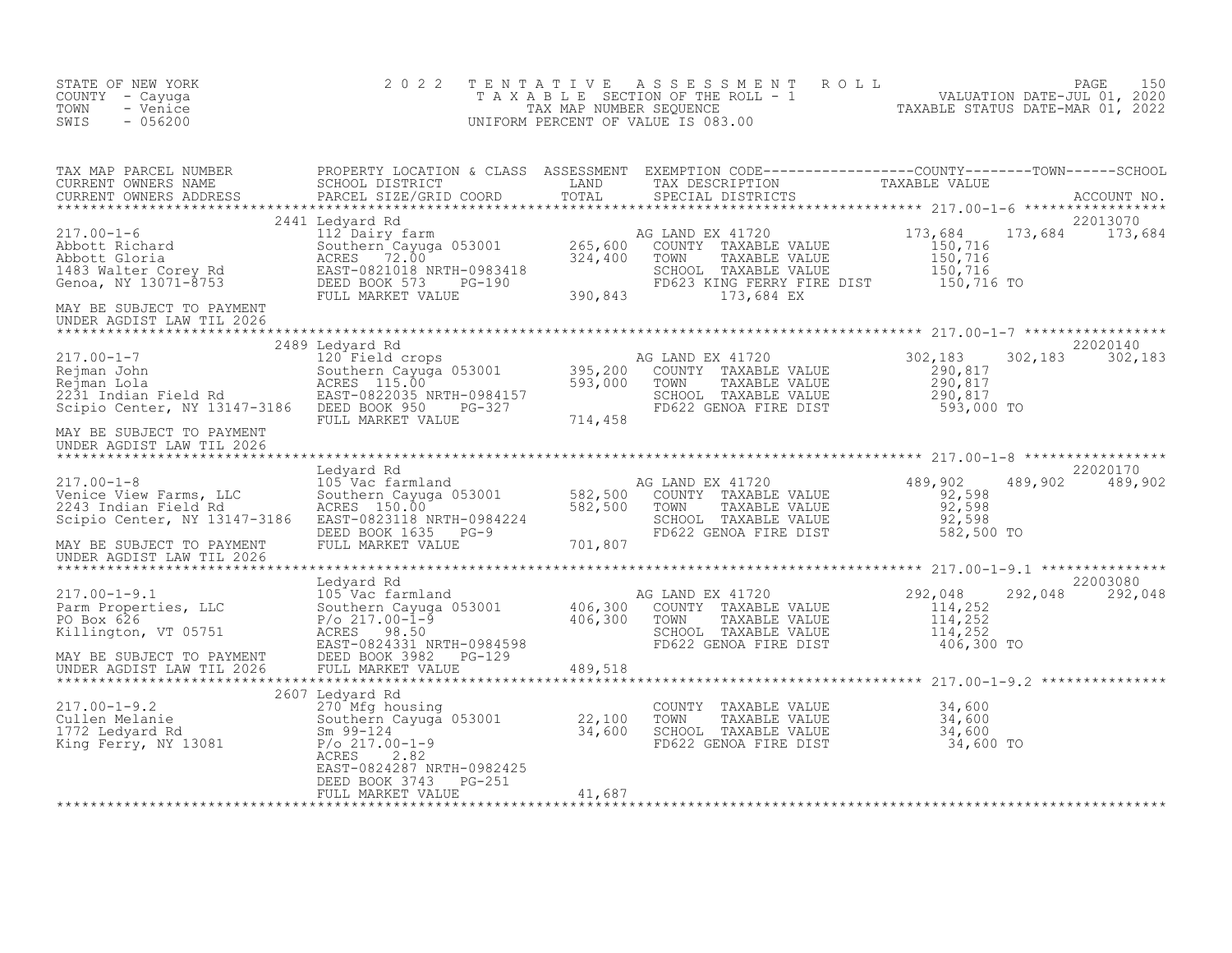| STATE OF NEW YORK<br>COUNTY - Cayuga<br>TOWN<br>- Venice<br>SWIS<br>$-056200$                                                                                                                                                                                               | 2 0 2 2                                                                                       | TENTATIVE | PAGE 151<br>TAXABLE SECTION OF THE ROLL - 1 VALUATION DATE-JUL 01, 2020<br>TAX MAP NUMBER SEQUENCE TAXABLE STATUS DATE-MAR 01, 2022<br>TAXABLE STATUS DATE-MAR 01, 2022<br>UNIFORM PERCENT OF VALUE IS 083.00                                                                                   |                             |                                     |                                                                           |
|-----------------------------------------------------------------------------------------------------------------------------------------------------------------------------------------------------------------------------------------------------------------------------|-----------------------------------------------------------------------------------------------|-----------|-------------------------------------------------------------------------------------------------------------------------------------------------------------------------------------------------------------------------------------------------------------------------------------------------|-----------------------------|-------------------------------------|---------------------------------------------------------------------------|
| CURRENT OWNERS ADDRESS                                                                                                                                                                                                                                                      |                                                                                               |           |                                                                                                                                                                                                                                                                                                 |                             |                                     |                                                                           |
| 17.00-1-10<br>217.00-1-10<br>229,200 COUNTY TAXABLE VALUE<br>229,200 COUNTY TAXABLE VALUE<br>229,200 TOWN TAXABLE VALUE<br>229,200 TOWN TAXABLE VALUE<br>229,200 TOWN TAXABLE VALUE<br>229,200 TOWN TAXABLE VALUE<br>229,200 TOWN TAXABLE VALU<br>UNDER AGDIST LAW TIL 2026 | Ledyard Rd                                                                                    |           |                                                                                                                                                                                                                                                                                                 |                             |                                     | 22022020                                                                  |
|                                                                                                                                                                                                                                                                             |                                                                                               |           | 20 PCT OF VALUE USED FOR EXEMPTION PURPOSES<br>LAND EX 41720<br>9 AGED C/T/S 41800<br>ENH STAR 41834<br>B STAR ADD 41864<br>B STAR ADD 41864<br>B STAR ADD 41864<br>COUNTY TAXABLE VALUE<br>TOWN TAXABLE VALUE<br>TOWN TAXABLE VALUE<br>TOWN TAXABLE VALUE<br>TOWN TAXABLE VALUE<br>TOWN TAXABL |                             |                                     | 22006140<br>56,815<br>$\frac{38}{67}$ , 390<br>67,410<br>12,200<br>27,000 |
|                                                                                                                                                                                                                                                                             |                                                                                               |           |                                                                                                                                                                                                                                                                                                 |                             |                                     | 27,000                                                                    |
|                                                                                                                                                                                                                                                                             |                                                                                               |           |                                                                                                                                                                                                                                                                                                 |                             |                                     |                                                                           |
| 2017.00-1-12.-1<br>2017.00-1-12.-1 2010 1-2011 painting Res<br>2011 2672 Ledyard Rd Southern Cayuga 053001 0 VET WAR C 41122 5,250<br>2672 Ledyard Rd split off in 2005 to allo 35,000 E STAR ADD 41844 0<br>Genoa, NY 13071 29,750<br>E                                    | 2672 Ledyard Rd<br>FULL MARKET VALUE                                                          |           | COUNTY TAXABLE VALUE 0<br>COUNTY TAXABLE VALUE 29,750<br>TOWN TAXABLE VALUE 30,020<br>SCHOOL TAXABLE VALUE 80,020<br>FD622 GENOA FIRE DIST 35,000                                                                                                                                               |                             | 4,980<br>$\overline{0}$<br>$\Omega$ | 0<br>$\Omega$<br>35,000                                                   |
|                                                                                                                                                                                                                                                                             |                                                                                               |           |                                                                                                                                                                                                                                                                                                 |                             |                                     |                                                                           |
| 217.00-1-13.1<br>Sunnyside Acres, LLC<br>2243 Indian Field Rd<br>Scipio Center, NY 13147-3186    p/o 217.00-1-13<br>MAY BE SUBJECT TO PAYMENT<br>UNDER AGDIST LAW TIL 2026                                                                                                  | 2480 Ledyard Rd<br>EAST-0821797 NRTH-0981258<br>DEED BOOK 1358<br>PG-240<br>FULL MARKET VALUE | 417,349   | COUNTY TAXABLE VALUE<br>TOWN     TAXABLE VALUE<br>SCHOOL TAXABLE VALUE<br>FD622 GENOA FIRE DIST 54,934                                                                                                                                                                                          | 281,466<br>64,934<br>64,934 | 281,466 281,466                     | 22020120                                                                  |
|                                                                                                                                                                                                                                                                             |                                                                                               |           |                                                                                                                                                                                                                                                                                                 |                             |                                     |                                                                           |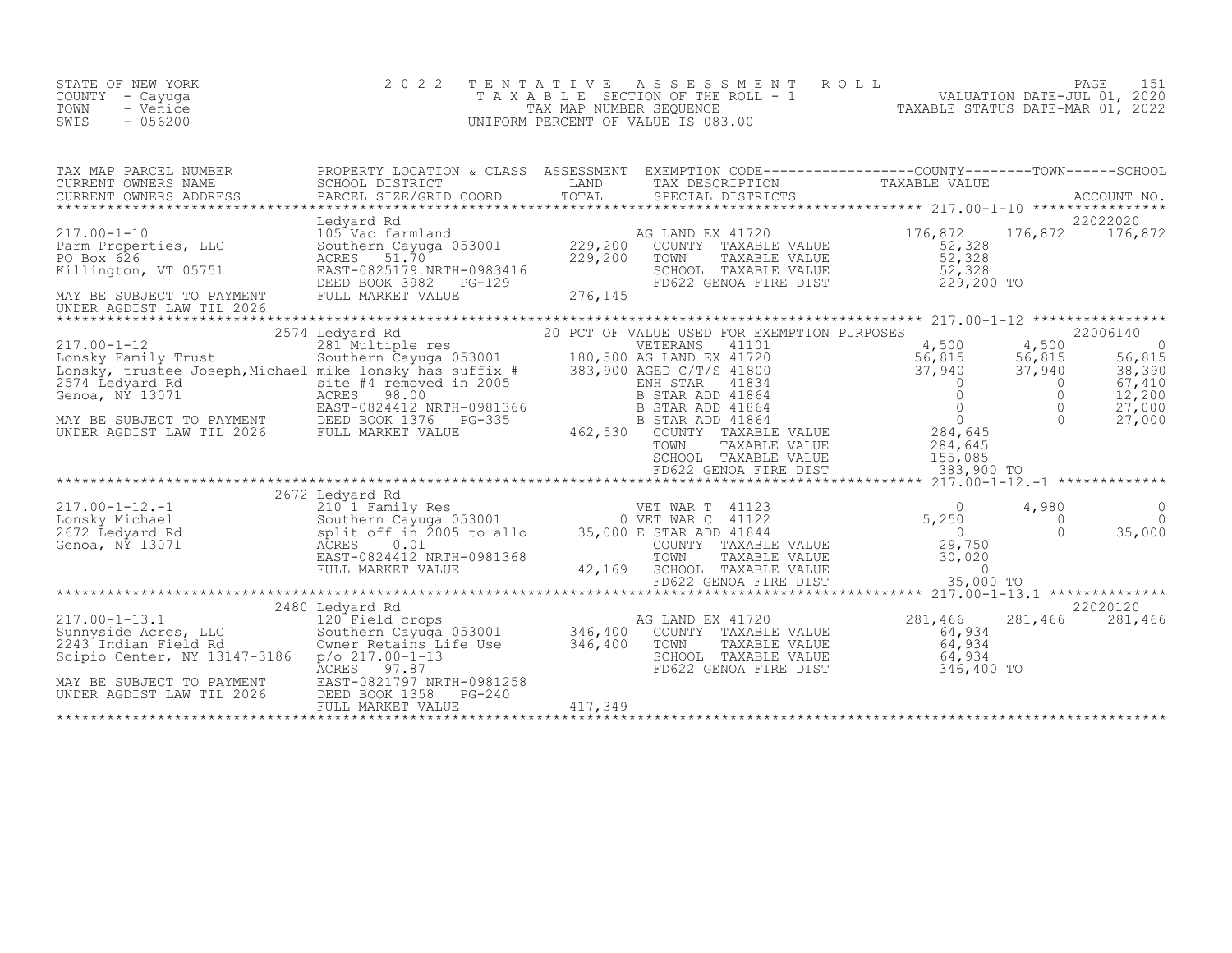| STATE OF NEW YORK<br>COUNTY - Cayuga<br>TOWN<br>- Venice<br>SWIS<br>$-056200$                                                                                                                                                                                                                                                                                                                                                                                                                                  | 2 0 2 2 | TENTATIVE ASSESSMENT ROLL PAGE 152<br>TAXABLE SECTION OF THE ROLL - 1 VALUATION DATE-JUL 01, 2020<br>TAXABLE STATUS DATE-MAR 01, 2022<br>UNIFORM PERCENT OF VALUE IS 083.00 |                           |  |
|----------------------------------------------------------------------------------------------------------------------------------------------------------------------------------------------------------------------------------------------------------------------------------------------------------------------------------------------------------------------------------------------------------------------------------------------------------------------------------------------------------------|---------|-----------------------------------------------------------------------------------------------------------------------------------------------------------------------------|---------------------------|--|
|                                                                                                                                                                                                                                                                                                                                                                                                                                                                                                                |         |                                                                                                                                                                             |                           |  |
|                                                                                                                                                                                                                                                                                                                                                                                                                                                                                                                |         |                                                                                                                                                                             |                           |  |
| UNDER AGDIST LAW TIL 2026                                                                                                                                                                                                                                                                                                                                                                                                                                                                                      |         |                                                                                                                                                                             |                           |  |
| $\begin{tabular}{lcccc} \texttt{****}{\texttt{****}{\texttt{****}{\texttt{****}{\texttt{****}{\texttt{****}{\texttt{****}{\texttt{****}{\texttt{****}{\texttt{****}{\texttt{****}{\texttt{****}{\texttt{****}{\texttt{****}{\texttt{****}{\texttt{****}{\texttt{****}{\texttt{****}{\texttt{****}{\texttt{****}{\texttt{****}{\texttt{****}{\texttt{****}{\texttt{****}{\texttt{****}{\texttt{****}{\texttt{****}{\texttt{****}{\texttt{****}{\texttt{****}}}}}}}}}}}}}}$}}& \begin{tabular}{c c c c c c c c $ |         |                                                                                                                                                                             |                           |  |
|                                                                                                                                                                                                                                                                                                                                                                                                                                                                                                                |         |                                                                                                                                                                             |                           |  |
| ARE SUBJECT TO PAYMENT FULL MARKET VALUE<br>MAY BE SUBJECT TO PAYMENT TRILL MARKET VALUE<br>MAY BE SUBJECT TO PAYMENT TRILL MARKET VALUE<br>MAY BE SUBJECT TO PAYMENT TRILL MARKET VALUE<br>MAY BE SUBJECT TO PAYMENT TRILL MARKET VAL                                                                                                                                                                                                                                                                         |         |                                                                                                                                                                             |                           |  |
|                                                                                                                                                                                                                                                                                                                                                                                                                                                                                                                |         |                                                                                                                                                                             |                           |  |
|                                                                                                                                                                                                                                                                                                                                                                                                                                                                                                                |         |                                                                                                                                                                             | $0 \t 27,000$             |  |
|                                                                                                                                                                                                                                                                                                                                                                                                                                                                                                                |         |                                                                                                                                                                             |                           |  |
|                                                                                                                                                                                                                                                                                                                                                                                                                                                                                                                |         |                                                                                                                                                                             | 22031110<br>63,567 63,567 |  |
|                                                                                                                                                                                                                                                                                                                                                                                                                                                                                                                |         |                                                                                                                                                                             |                           |  |
|                                                                                                                                                                                                                                                                                                                                                                                                                                                                                                                |         |                                                                                                                                                                             |                           |  |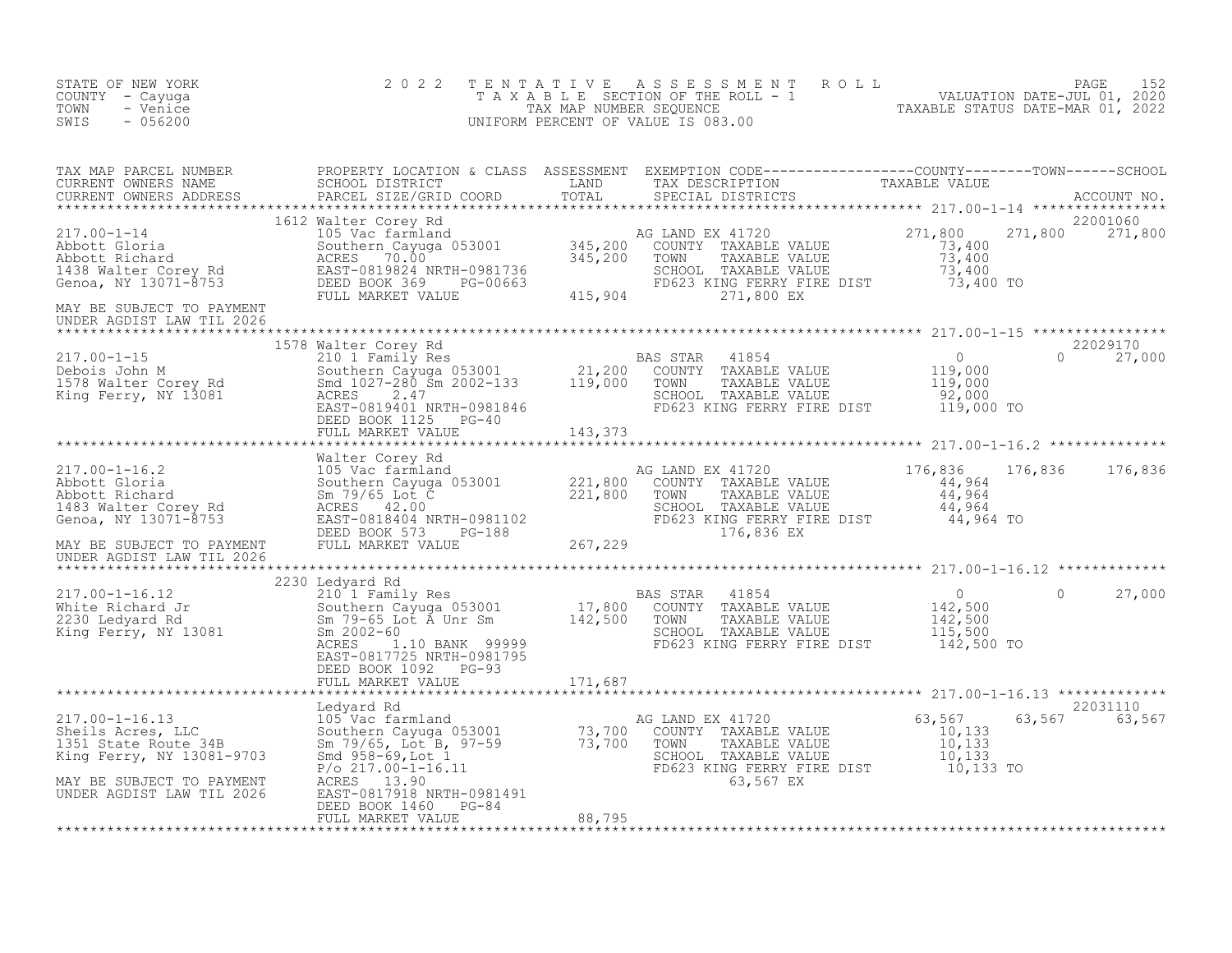| STATE OF NEW YORK<br>COUNTY - Cayuga<br>TOWN<br>- Venice<br>SWIS<br>$-056200$                                                                                                                                                                         | 2 0 2 2                                                                                                | TENTATIVE | FENTATIVE ASSESSMENT ROLL UNIVATION DATE-JUL 01, 2020<br>TAXABLE SECTION OF THE ROLL - 1 VALUATION DATE-JUL 01, 2020<br>TAX MAP NUMBER SEQUENCE TAXABLE STATUS DATE-MAR 01, 2022<br>JNIFORM PERCENT OF VALUE IS 083.00<br>UNIFORM PERCENT OF VALUE IS 083.00 |                                |
|-------------------------------------------------------------------------------------------------------------------------------------------------------------------------------------------------------------------------------------------------------|--------------------------------------------------------------------------------------------------------|-----------|--------------------------------------------------------------------------------------------------------------------------------------------------------------------------------------------------------------------------------------------------------------|--------------------------------|
| TAX MAP PARCEL NUMBER PROPERTY LOCATION & CLASS ASSESSMENT EXEMPTION CODE----------------COUNTY--------TOWN------SCHOOL CURRENT OWNERS NAME SCHOOL DISTRICT LAND TAX DESCRIPTION TAXABLE VALUE CURRENT OWNERS ADDRESS PARCEL S                        |                                                                                                        |           |                                                                                                                                                                                                                                                              |                                |
|                                                                                                                                                                                                                                                       | 2288 & 229 Ledyard Rd<br>EAST-0818491 NRTH-0981593<br>DEED BOOK 958 PG-64<br>FULL MARKET VALUE 142,410 |           |                                                                                                                                                                                                                                                              | 22,500<br>$\overline{0}$       |
|                                                                                                                                                                                                                                                       |                                                                                                        |           |                                                                                                                                                                                                                                                              |                                |
| 217.00-1-17<br>2162 Ledyard Rd<br>2105 Ledyard Rd<br>2162 Ledyard Rd<br>2162 Ledyard Rd<br>2162 Ledyard Rd<br>2162 Ledyard Rd<br>217.00-1-17<br>2162 Ledyard Rd<br>2162 Ledyard Rd<br>2162 Ledyard Rd<br>218.73 Pg 110<br>218.000 COUNTY TAXABLE VALU | 2162 Ledyard Rd                                                                                        |           |                                                                                                                                                                                                                                                              | 22020080<br>$\Omega$<br>67,410 |
|                                                                                                                                                                                                                                                       |                                                                                                        |           |                                                                                                                                                                                                                                                              |                                |
|                                                                                                                                                                                                                                                       |                                                                                                        |           |                                                                                                                                                                                                                                                              | 22032020<br>199,798 199,798    |
|                                                                                                                                                                                                                                                       |                                                                                                        |           |                                                                                                                                                                                                                                                              |                                |
|                                                                                                                                                                                                                                                       |                                                                                                        |           | FD623 KING FERRY FIRE DIST 98,800 TO                                                                                                                                                                                                                         | 22018060<br>0 67,410           |
|                                                                                                                                                                                                                                                       |                                                                                                        |           |                                                                                                                                                                                                                                                              |                                |
| 217.00-1-20<br>Mock Marie C<br>Mock Mary Catherine Southern Expansional Consumer SACRES<br>Mock Mary Catherine ACRES<br>SOU B9,900<br>168 Dunsbach Ferry Road<br>Cohoes, NY 12047<br>MAY BEED BOOK 3823 PG-130<br>MAY BE SUBJECT TO PAYMENT<br>M      | 1510 Shields Rd                                                                                        |           | COUNTY TAXABLE VALUE $89,900$<br>TOWN TAXABLE VALUE $89,900$<br>SCHOOL TAXABLE VALUE $89,900$<br>FD623 KING FERRY FIRE DIST $89,900$ TO                                                                                                                      | 22006010                       |
|                                                                                                                                                                                                                                                       |                                                                                                        |           |                                                                                                                                                                                                                                                              |                                |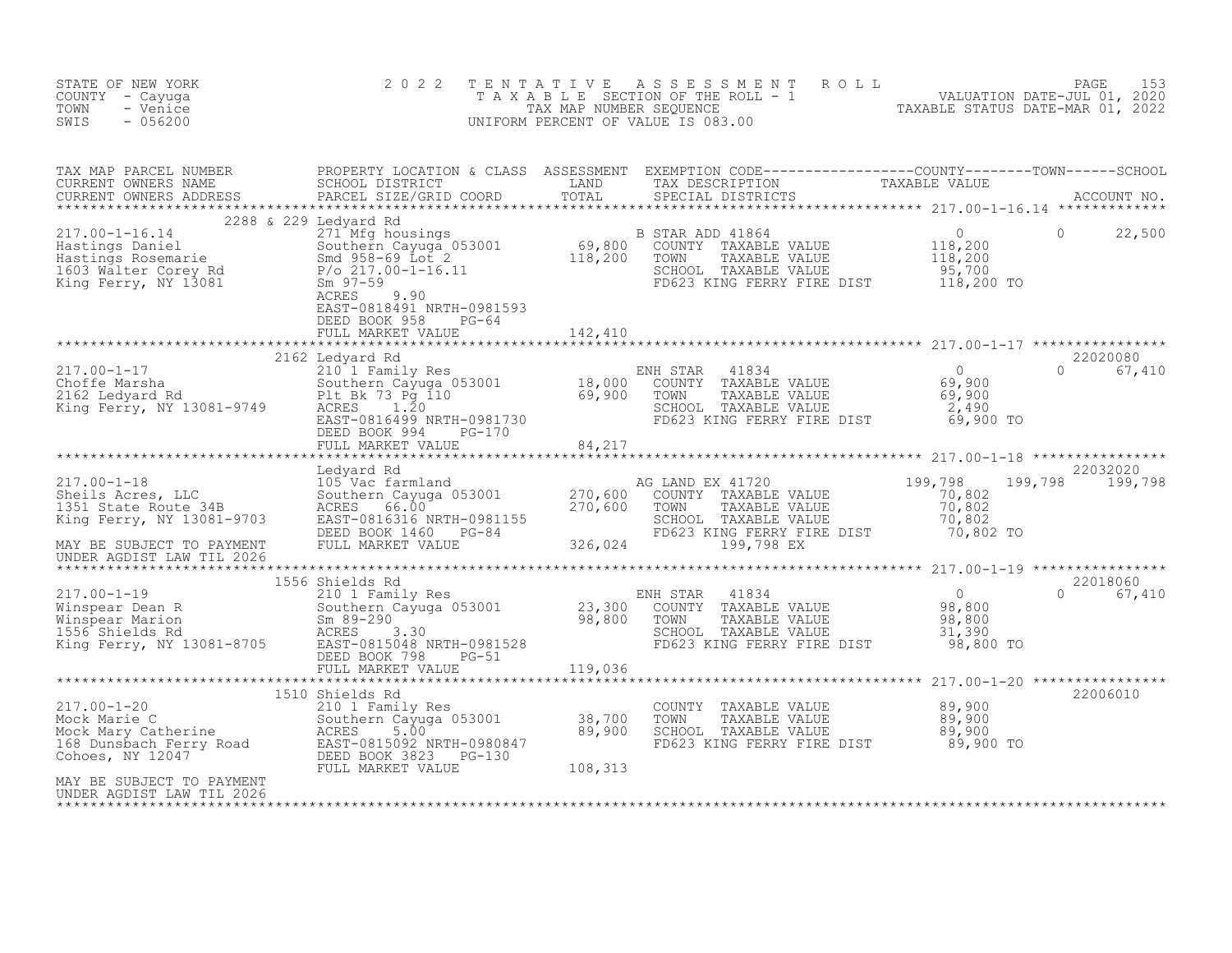| STATE OF NEW YORK<br>COUNTY - Cayuga<br>TOWN<br>- Venice<br>SWIS<br>$-056200$                                                                                                                                                              | 2 0 2 2 | TENTATIVE ASSESSMENT ROLL PAGE 154<br>TAXABLE SECTION OF THE ROLL - 1 VALUATION DATE-JUL 01, 2020<br>TAX MAP NUMBER SEQUENCE TAXABLE STATUS DATE-MAR 01, 2022<br>UNIFORM PERCENT OF VALUE IS 083.00 |                               |
|--------------------------------------------------------------------------------------------------------------------------------------------------------------------------------------------------------------------------------------------|---------|-----------------------------------------------------------------------------------------------------------------------------------------------------------------------------------------------------|-------------------------------|
|                                                                                                                                                                                                                                            |         |                                                                                                                                                                                                     |                               |
|                                                                                                                                                                                                                                            |         |                                                                                                                                                                                                     |                               |
| MAY BE SUBJECT TO PAYMENT<br>UNDER AGDIST LAW TIL 2026                                                                                                                                                                                     |         |                                                                                                                                                                                                     | 22017010<br>230, 183 230, 183 |
| MAY BE SUBJECT TO PAYMENT<br>UNDER AGDIST LAW TIL 2026                                                                                                                                                                                     |         |                                                                                                                                                                                                     | 22031100<br>92,593 92,593     |
|                                                                                                                                                                                                                                            |         |                                                                                                                                                                                                     |                               |
| 17.00-1-24 Ming Rd Land AG LAND EX 41720<br>217.00-1-24 Ming Rd Land AG LAND EX 41720<br>S3,112 53,112 53,112<br>185 Aces, 12.00<br>185 May BE SUBJECT TO PAYMENT TRIABLE VALUE<br>NAY BE SUBJECT TO PAYMENT DEED BOOK 1358<br>MAY BE SUBJ |         |                                                                                                                                                                                                     |                               |
| 1965 Genoa-Venice Town Line Rd<br>1965 Genoa-Venice Town Line Rd<br>1965 Genoa-Venice Town Line Rd<br>1965 Genoa-Venice Town Line Rd<br>1967 Genoa-Venice Town Branch (1997)<br>22035040<br>1971,366 317,366 317,366 317,366 317,366 317,3 |         |                                                                                                                                                                                                     |                               |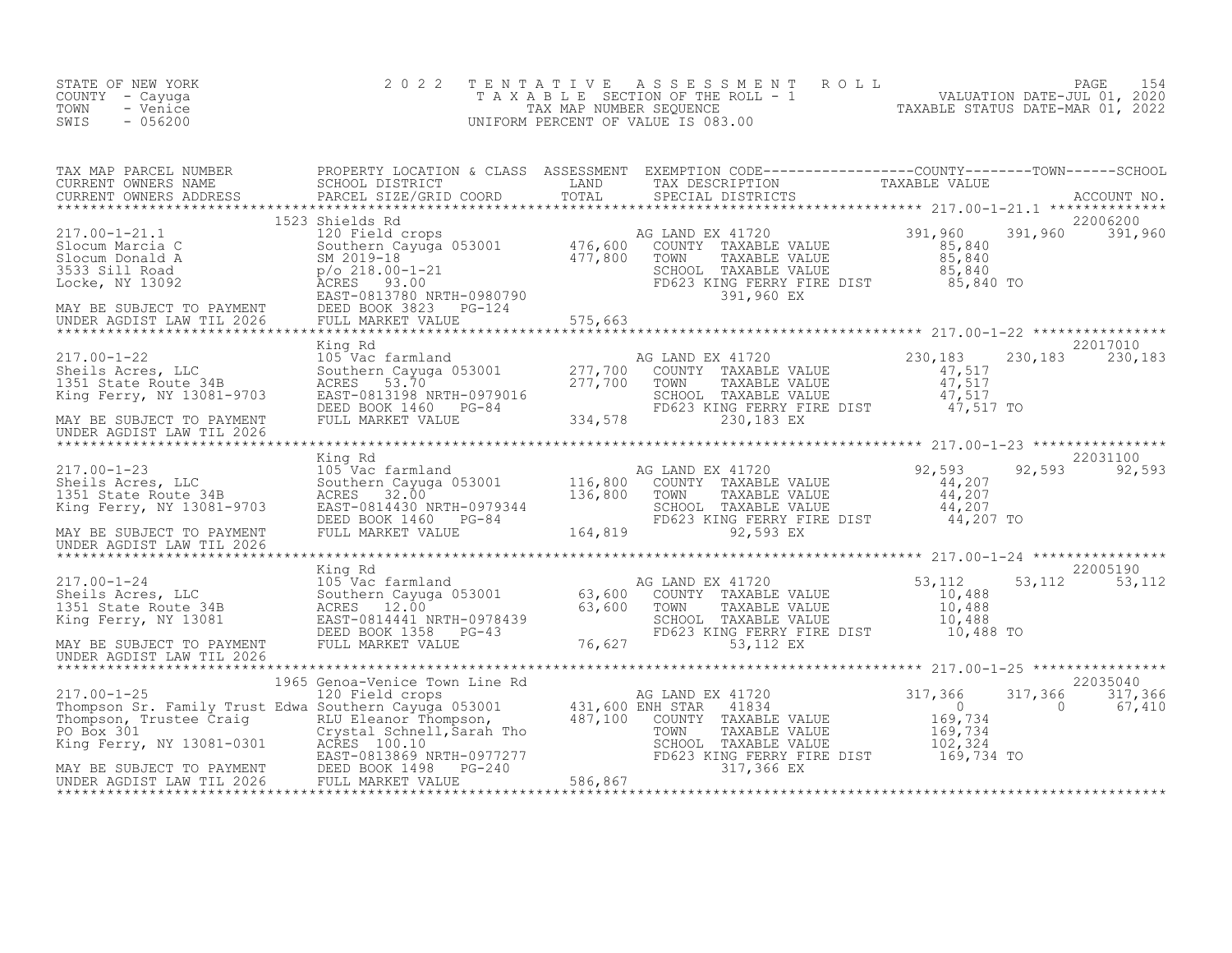| STATE OF NEW YORK<br>COUNTY - Cayuga<br>- Venice<br>TOWN<br>$-056200$<br>SWIS                     | 2 0 2 2                                           |        | TENTATIVE ASSESSMENT ROLL PAGE 155<br>TAXABLE SECTION OF THE ROLL - 1 VALUATION DATE-JUL 01, 2020<br>TAX MAP NUMBER SEQUENCE TAXABLE STATUS DATE-MAR 01, 2022<br>UNIFORM PERCENT OF VALUE IS 083.00                                          |
|---------------------------------------------------------------------------------------------------|---------------------------------------------------|--------|----------------------------------------------------------------------------------------------------------------------------------------------------------------------------------------------------------------------------------------------|
|                                                                                                   |                                                   |        | TAX MAP PARCEL NUMBER PROPERTY LOCATION & CLASS ASSESSMENT EXEMPTION CODE-----------------COUNTY--------TOWN-----SCHOOL CURRENT OWNERS NAME SCHOOL DISTRICT LAND TAX DESCRIPTION TAXABLE VALUE<br>CURRENT OWNERS ADDRESS PARCEL S            |
|                                                                                                   |                                                   |        |                                                                                                                                                                                                                                              |
|                                                                                                   |                                                   |        |                                                                                                                                                                                                                                              |
|                                                                                                   |                                                   |        | 1978 (17.00-1-27.1)<br>217.00-1-27.1 1478 Shields Rd<br>217.00-1-27.1 1478 Shields Rd<br>202031070 105 Vac farmland<br>202031070 106,059 106,059<br>26,941 133,000 COUNTY TAXABLE VALUE<br>26,941 26,941<br>26,941 26,941 26,059 106,059 106 |
|                                                                                                   |                                                   |        |                                                                                                                                                                                                                                              |
|                                                                                                   |                                                   |        |                                                                                                                                                                                                                                              |
|                                                                                                   | DEED BOOK 1083 PG-85<br>FULL MARKET VALUE 207,831 |        |                                                                                                                                                                                                                                              |
|                                                                                                   |                                                   |        | 22031170                                                                                                                                                                                                                                     |
|                                                                                                   |                                                   |        |                                                                                                                                                                                                                                              |
|                                                                                                   |                                                   |        |                                                                                                                                                                                                                                              |
|                                                                                                   |                                                   |        |                                                                                                                                                                                                                                              |
|                                                                                                   |                                                   |        | 22031170                                                                                                                                                                                                                                     |
| MAY BE SUBJECT TO PAYMENT<br>UNDER AGDIST LAW TIL 2022 DEED BOOK 3677 PG-188<br>FULL MARKET VALUE | FULL MARKET VALUE                                 | 15,663 |                                                                                                                                                                                                                                              |
|                                                                                                   |                                                   |        |                                                                                                                                                                                                                                              |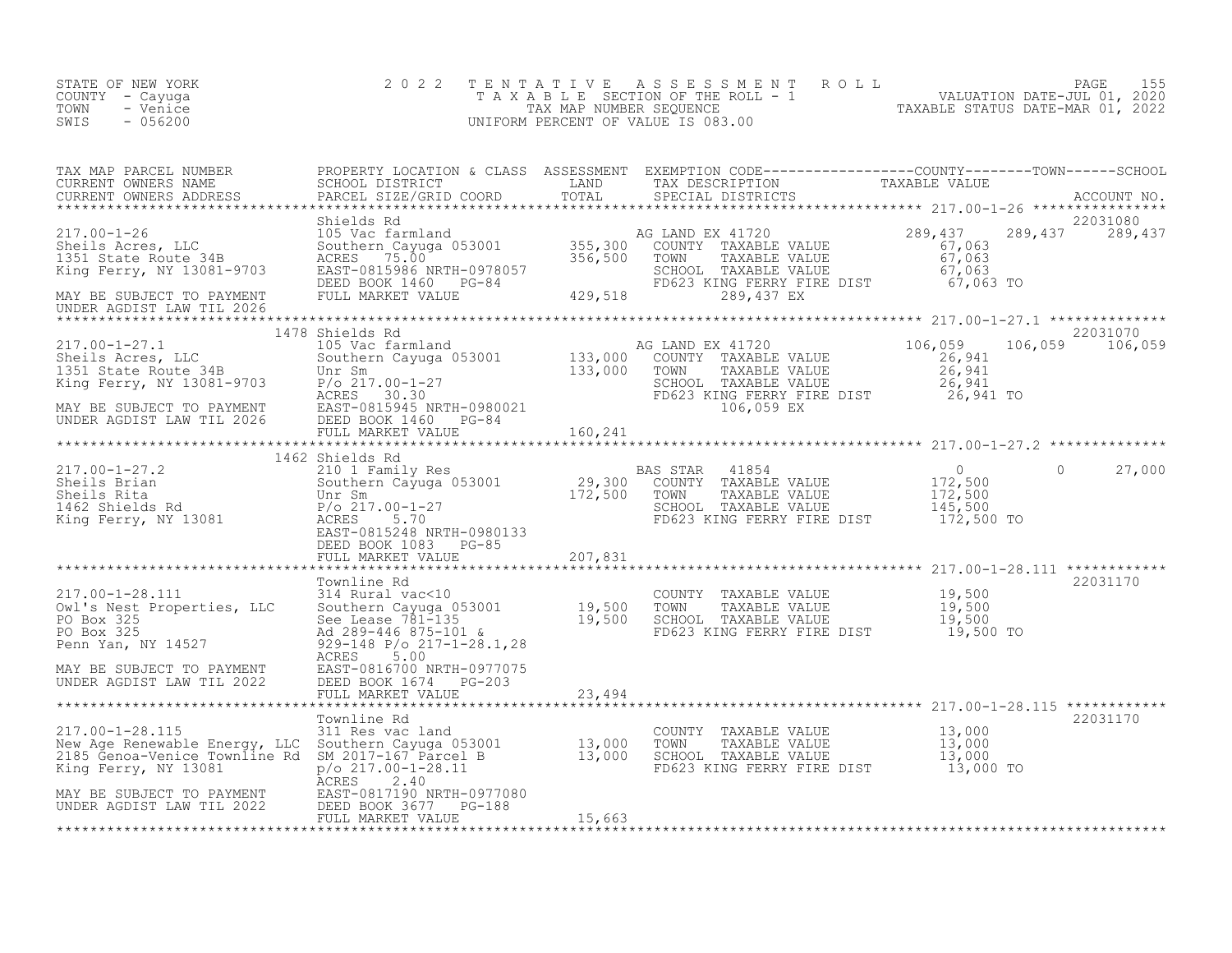| STATE OF NEW YORK<br>COUNTY - Cayuga<br>TOWN<br>- Venice<br>$-056200$<br>SWIS                                                                    | 2 0 2 2                                                                                                                                                                                                                                           | TENTATIVE<br>TAX MAP NUMBER SEQUENCE | ASSESSMENT<br>ROLL<br>T A X A B L E SECTION OF THE ROLL - 1<br>UNIFORM PERCENT OF VALUE IS 083.00                                     | PAGE<br>156<br>156<br>2020 ,VALUATION DATE-JUL 01<br>2020 TAXABLE STATUS DATE-MAR 01                                            |
|--------------------------------------------------------------------------------------------------------------------------------------------------|---------------------------------------------------------------------------------------------------------------------------------------------------------------------------------------------------------------------------------------------------|--------------------------------------|---------------------------------------------------------------------------------------------------------------------------------------|---------------------------------------------------------------------------------------------------------------------------------|
| TAX MAP PARCEL NUMBER<br>CURRENT OWNERS NAME<br>CURRENT OWNERS ADDRESS                                                                           | SCHOOL DISTRICT<br>PARCEL SIZE/GRID COORD                                                                                                                                                                                                         | LAND<br>TOTAL                        | TAX DESCRIPTION<br>SPECIAL DISTRICTS                                                                                                  | PROPERTY LOCATION & CLASS ASSESSMENT EXEMPTION CODE----------------COUNTY-------TOWN-----SCHOOL<br>TAXABLE VALUE<br>ACCOUNT NO. |
| 217.00-1-28.116<br>Townline Enterprise, LLC<br>1129 Indian Field Rd<br>Genoa, NY 13071<br>MAY BE SUBJECT TO PAYMENT<br>UNDER AGDIST LAW TIL 2026 | Townline Rd<br>105 Vac farmland<br>Southern Cayuga 053001<br>SM 2017-167<br>$p$ /o 217.00-1-28.11<br>ACRES 112.30<br>EAST-0817160 NRTH-0977800<br>DEED BOOK 1673<br>$PG-103$<br>FULL MARKET VALUE                                                 | 420,300<br>420,300<br>506,386        | AG LAND EX 41720<br>COUNTY TAXABLE VALUE<br>TOWN<br>TAXABLE VALUE<br>SCHOOL TAXABLE VALUE<br>FD623 KING FERRY FIRE DIST<br>345,897 EX | 22031170<br>345,897<br>345,897<br>345,897<br>74,403<br>74,403<br>74,403<br>74,403 TO                                            |
| 217.00-1-28.212<br>New Age Renewable Energy<br>235 Harrison Ave<br>Syracuse, NY 13202                                                            | Genoa Venice Town Line Rd<br>714 Lite Ind Man<br>Southern Cayuga 053001<br>Sm $88-7$ , $96-256$<br>Ad 694-119<br>$p$ /o 217.00-1-28.21<br>ACRES<br>1.77<br>EAST-0817343 NRTH-0976768<br>DEED BOOK 3677 PG-188<br>FULL MARKET VALUE                | 19,400<br>135,000<br>162,651         | COUNTY TAXABLE VALUE<br>TOWN<br>TAXABLE VALUE<br>SCHOOL TAXABLE VALUE<br>FD623 KING FERRY FIRE DIST                                   | 135,000<br>135,000<br>135,000<br>135,000 TO                                                                                     |
| 217.00-1-28.213<br>New Age Renewable Energy, LLC Southern Cayuga 053001<br>235 Harrison Avenue<br>Syracuse, NY 13202                             | 2185 Genoa-Venice Town Line Rd<br>714 Lite Ind Man<br>SM 2016-167 parcel D<br>$p$ /o 217.00-1-28.211<br>1.08<br>ACRES<br>EAST-0817090 NRTH-0976870<br>DEED BOOK 3677 PG-188<br>FULL MARKET VALUE                                                  | 9,700<br>45,700<br>55,060            | COUNTY<br>TAXABLE VALUE<br>TOWN<br>TAXABLE VALUE<br>SCHOOL TAXABLE VALUE<br>FD623 KING FERRY FIRE DIST                                | 45,700<br>45,700<br>45,700<br>45,700 TO                                                                                         |
| $217.00 - 1 - 28.214$<br>Owl's Nest Milling LLC<br>PO Box 396<br>Penn Yan, NY 14527                                                              | 2185 Genoa-Venice Town Line Rd<br>714 Lite Ind Man<br>Southern Cayuga 053001<br>Sm $88-7$ , $96-256$<br>SM 2016-167 Lot C<br>$p$ /o 217.00-1-28.211<br>6.00<br>ACRES<br>EAST-0816790 NRTH-0976770<br>DEED BOOK 1653<br>PG-42<br>FULL MARKET VALUE | 30,000<br>263,000<br>316,867         | COUNTY<br>TAXABLE VALUE<br>TOWN<br>TAXABLE VALUE<br>SCHOOL TAXABLE VALUE<br>FD623 KING FERRY FIRE DIST                                | 263,000<br>263,000<br>263,000<br>263,000 TO                                                                                     |
|                                                                                                                                                  |                                                                                                                                                                                                                                                   |                                      |                                                                                                                                       |                                                                                                                                 |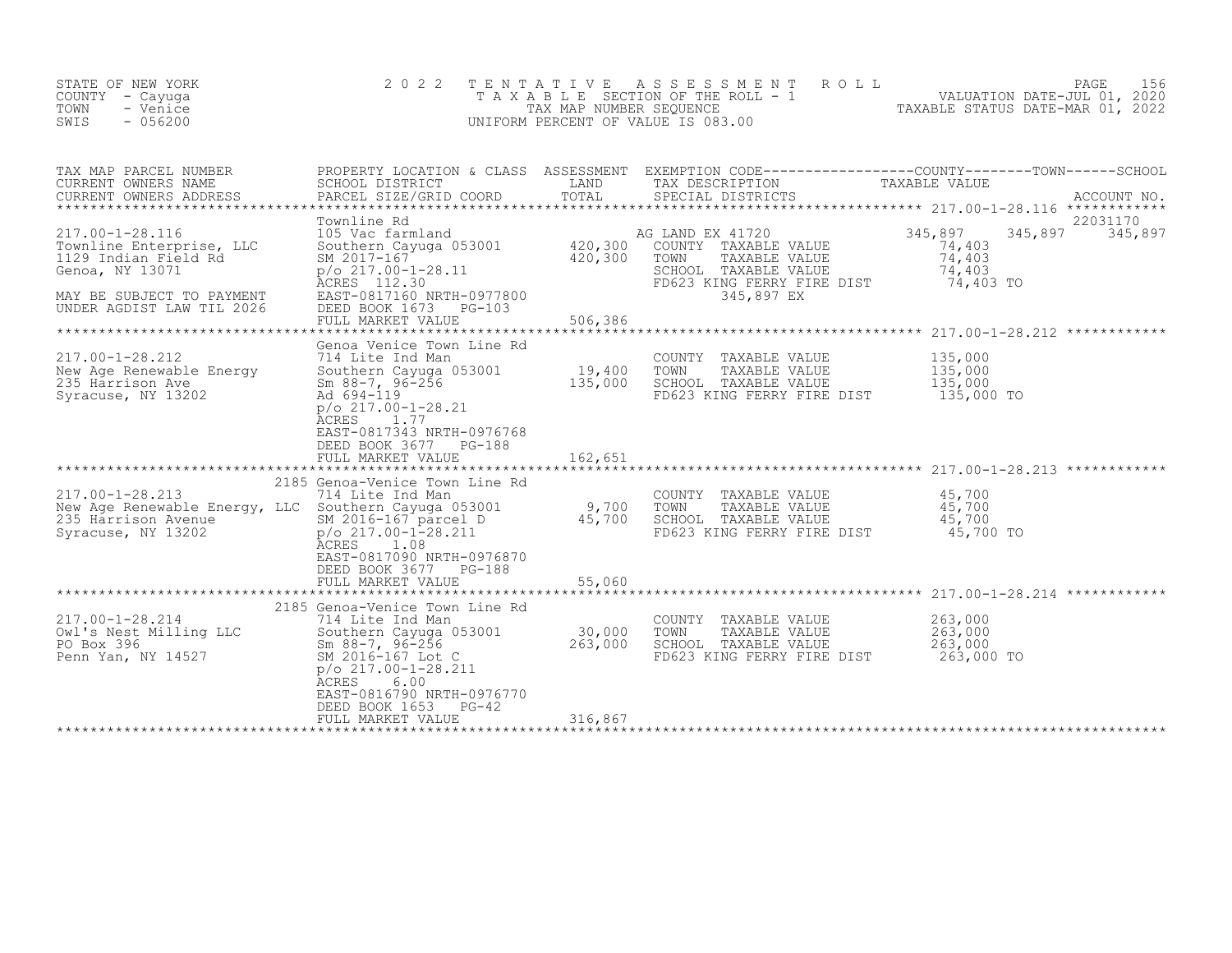| STATE OF NEW YORK<br>COUNTY - Cayuga<br>- Venice<br>TOWN<br>SWIS<br>$-056200$                                                                                                                                                                                                                                                                                     | 2 0 2 2<br>TENTATIVE                                                                                                                                                                                                                                              |         | UNIFORM PERCENT OF VALUE IS 083.00                                                                                                                                | FENTATIVE ASSESSMENT ROLL<br>TAXABLE SECTION OF THE ROLL - 1 VALUATION DATE-JUL 01, 2020<br>TAX MAP NUMBER SEQUENCE TAXABLE STATUS DATE-MAR 01, 2022<br>JNIFORM PERCENT OF VALUE IS 083.00                                        |
|-------------------------------------------------------------------------------------------------------------------------------------------------------------------------------------------------------------------------------------------------------------------------------------------------------------------------------------------------------------------|-------------------------------------------------------------------------------------------------------------------------------------------------------------------------------------------------------------------------------------------------------------------|---------|-------------------------------------------------------------------------------------------------------------------------------------------------------------------|-----------------------------------------------------------------------------------------------------------------------------------------------------------------------------------------------------------------------------------|
|                                                                                                                                                                                                                                                                                                                                                                   |                                                                                                                                                                                                                                                                   |         |                                                                                                                                                                   | TAX MAP PARCEL NUMBER BROPERTY LOCATION & CLASS ASSESSMENT EXEMPTION CODE-----------------COUNTY--------TOWN-----SCHOOL CURRENT OWNERS NAME SCHOOL DISTRICT LAND TAX DESCRIPTION TAXABLE VALUE<br>CURRENT OWNERS ADDRESS PARCEL S |
| 1318 Walter Corey Rd<br>1318 Walter Corey Rd<br>120 Field crops and Mark and Mark and Mark and Southern Cayuga 053001<br>1520 State Route 90 N<br>1520 State Route 90 N<br>1520 State Route 90 N<br>1520 State Route 90 N<br>1520 State Rout                                                                                                                      | 1318 Walter Corey Rd                                                                                                                                                                                                                                              |         | AG LAND EX 41720<br>COUNTY TAXABLE VALUE 84,832<br>TOWN TAXABLE VALUE 84,832<br>SCHOOL TAXABLE VALUE 84,832<br>FD623 KING FERRY FIRE DIST 84,832 TO<br>239,268 EX | 22020110<br>239,268 239,268                                                                                                                                                                                                       |
| $\begin{array}{llllll} 217.00\text{--}1\text{--}30 & \text{2365} \text{ Genoa-} \text{Venic} & \text{Town Line Rd} \ \text{Peck Priscilla M} & 312 \text{ Vac w/imprv} & 053001 & 21,000 \ 1278 \text{ Bartnick Rd} & \text{S. Peck Thherited By Will} & 39,000 \ \text{Genoa, NY } 13071 & \text{ACRES} & 5.60 \ \text{EAST-0820140 NRTH-0976974} & \end{array}$ | 2365 Genoa-Venice Town Line Rd<br>DEED BOOK 282 PG-00542<br>FULL MARKET VALUE 46,988                                                                                                                                                                              |         | COUNTY TAXABLE VALUE $39,000$<br>TOWN TAXABLE VALUE $39,000$<br>SCHOOL TAXABLE VALUE $39,000$<br>FD623 KING FERRY FIRE DIST $39,000$ TO                           | 22020100                                                                                                                                                                                                                          |
|                                                                                                                                                                                                                                                                                                                                                                   |                                                                                                                                                                                                                                                                   |         |                                                                                                                                                                   |                                                                                                                                                                                                                                   |
| 117.00-1-31.2<br>Head Darla J<br>Head Darla J<br>1421 Walter Corey Rd<br>Genoa, NY 13071<br>Cenoa, NY 13071<br>Cenoa, NY 13071<br>Cenoa, NY 13071<br>Cenoa, NY 13071<br>Cenoa, NY 13071<br>Cenoa, NY 13071<br>Cenoa, NY 13071<br>Cenoa, NY 13071<br>Ceno                                                                                                          | walter Corey Rd<br>210 1 Family Res<br>Southern Cayuga 053001 17,500<br>p/o 217.00-1-31 138,700<br>Sm 2008-224 138,700<br>1421 Walter Corey Rd<br>FRNT 200.00 DPTH 193.50<br>BANK 99999<br>EAST-0819454 NRTH-0978931<br>DEED BOOK 1710 PG-41<br>FULL MARKET VALUE | 167,108 | COUNTY TAXABLE VALUE 138,700<br>TOWN TAXABLE VALUE 138,700<br>SCHOOL TAXABLE VALUE 138,700<br>FD623 KING FERRY FIRE DIST 138,700 TO                               | 22005180                                                                                                                                                                                                                          |
|                                                                                                                                                                                                                                                                                                                                                                   |                                                                                                                                                                                                                                                                   |         |                                                                                                                                                                   | 22001050<br>$\Omega$<br>26,620<br>104,635<br>104,635<br>$\overline{0}$<br>27,000                                                                                                                                                  |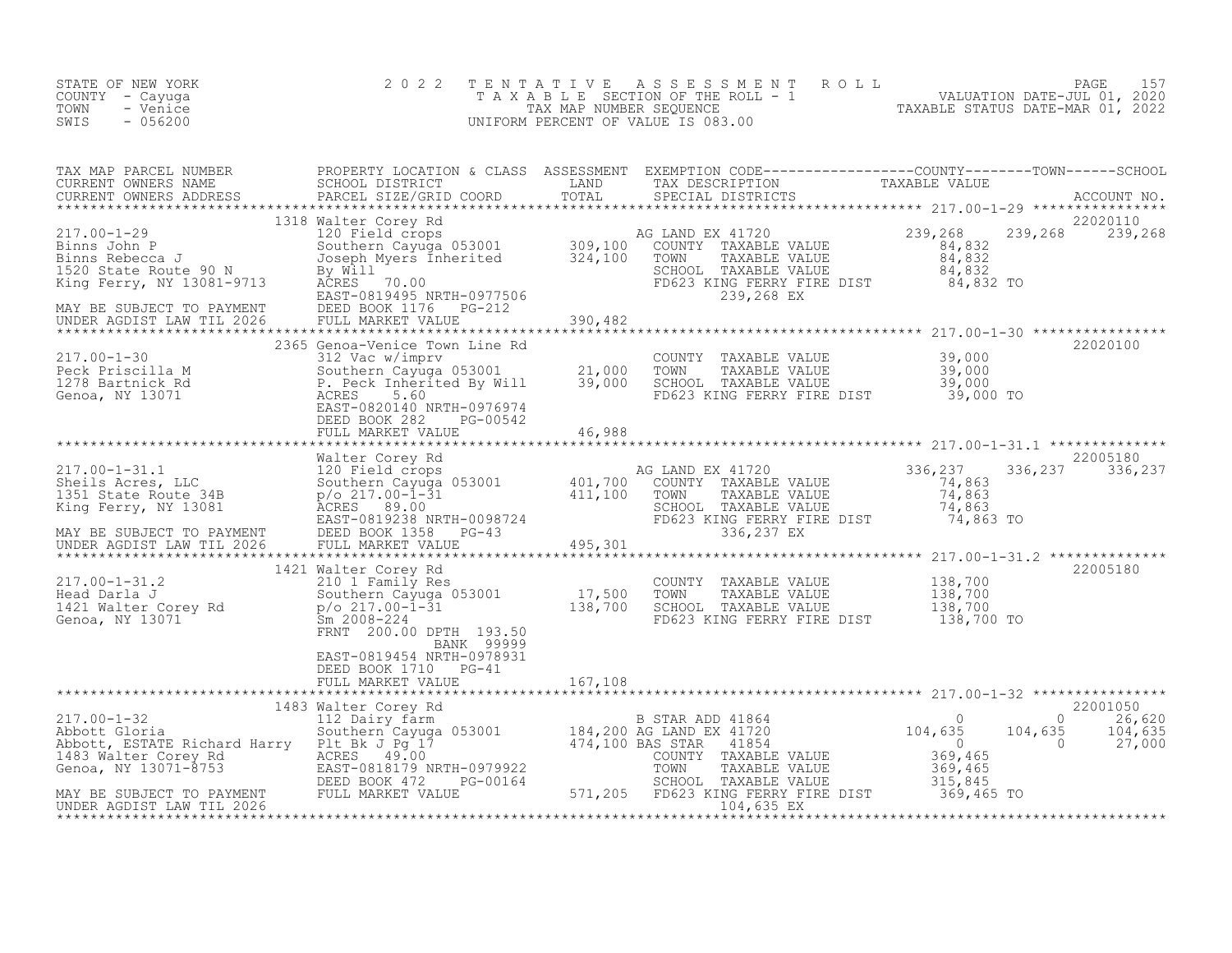| STATE OF NEW YORK<br>COUNTY - Cayuga<br>TOWN<br>- Venice<br>$-056200$<br>SWIS                                                                                                                                           | 2 0 2 2                                                                                                                                                                                      | TENTATIVE                     | ASSESSMENT ROLL<br>T A X A B L E SECTION OF THE ROLL - 1<br>TAX MAP NUMBER SEQUENCE<br>JNIFORM PERCENT OF VALUE IS 083.00<br>UNIFORM PERCENT OF VALUE IS 083.00 |                                                           | PAGE     | 158                 |
|-------------------------------------------------------------------------------------------------------------------------------------------------------------------------------------------------------------------------|----------------------------------------------------------------------------------------------------------------------------------------------------------------------------------------------|-------------------------------|-----------------------------------------------------------------------------------------------------------------------------------------------------------------|-----------------------------------------------------------|----------|---------------------|
| TAX MAP PARCEL NUMBER<br>CURRENT OWNERS NAME<br>CURRENT OWNERS ADDRESS                                                                                                                                                  | PROPERTY LOCATION & CLASS ASSESSMENT EXEMPTION CODE----------------COUNTY-------TOWN-----SCHOOL<br>SCHOOL DISTRICT<br>PARCEL SIZE/GRID COORD                                                 | LAND<br>TOTAL                 | TAX DESCRIPTION TAXABLE VALUE<br>SPECIAL DISTRICTS                                                                                                              |                                                           |          | ACCOUNT NO.         |
| $217.00 - 1 - 33$<br>Sheils Acres, LLC<br>1351 State Route 34B<br>King Ferry, NY 13081<br>MAY BE SUBJECT TO PAYMENT<br>UNDER AGDIST LAW TIL 2026                                                                        | Walter Corey Rd<br>Southern Cayuga 053001<br>Southern Cayuga 053001 123,700<br>ACRES 25.00<br>EAST-0820014 NRTH-0979921<br>DEED BOOK 1358 PG-43<br>FULL MARKET VALUE                         | 149,036                       | AG LAND EX 41720<br>COUNTY TAXABLE VALUE<br>TAXABLE VALUE<br>TOWN<br>SCHOOL TAXABLE VALUE<br>FD623 KING FERRY FIRE DIST<br>103,485 EX                           | 103,485<br>20,215<br>20,215<br>20,215<br>20,215 TO        | 103,485  | 22005200<br>103,485 |
|                                                                                                                                                                                                                         | Townline Rd                                                                                                                                                                                  |                               |                                                                                                                                                                 |                                                           |          | 22035030            |
| $217.00 - 1 - 34.1$<br>Thompson Sr. Family Trust Edwa Southern Cayuga 053001 392,000<br>Thompson, Trustee Craig ACRES 145.60 392.000<br>Thompson, Trustee Craig ACRES 145.60<br>PO Box 301<br>King Ferry, NY 13081-0301 | 105 Vac farmland<br>EAST-0821552 NRTH-0978596<br>DEED BOOK 1498<br>$PG-240$<br>FULL MARKET VALUE                                                                                             | 392,000<br>472,289            | AG LAND EX 41720<br>COUNTY TAXABLE VALUE<br>TOWN<br>TAXABLE VALUE<br>SCHOOL TAXABLE VALUE<br>FD623 KING FERRY FIRE DIST<br>218,097 EX                           | 218,097<br>173,903<br>173,903<br>173,903<br>173,903 TO    | 218,097  | 218,097             |
| MAY BE SUBJECT TO PAYMENT<br>UNDER AGDIST LAW TIL 2026                                                                                                                                                                  |                                                                                                                                                                                              |                               |                                                                                                                                                                 |                                                           |          |                     |
|                                                                                                                                                                                                                         | 2395 Genoa-Venice Town Line Rd                                                                                                                                                               |                               |                                                                                                                                                                 |                                                           |          |                     |
| 217.00-1-34.2<br>Thompson Edward Jr<br>Thompson Denise<br>PO Box 2<br>King Ferry, NY 13081                                                                                                                              | 270 Mfg housing<br>Southern Cayuga 053001<br>4.00<br>ACRES<br>EAST-0820588 NRTH-0976996<br>DEED BOOK 835<br>PG-75<br>FULL MARKET VALUE                                                       | 60,500<br>72,892              | BAS STAR<br>41854<br>25,000 COUNTY<br>TAXABLE VALUE<br>TOWN<br>TAXABLE VALUE<br>SCHOOL TAXABLE VALUE<br>FD623 KING FERRY FIRE DIST                              | $\overline{0}$<br>60,500<br>60,500<br>33,500<br>60,500 TO | $\Omega$ | 27,000              |
|                                                                                                                                                                                                                         |                                                                                                                                                                                              |                               |                                                                                                                                                                 |                                                           |          |                     |
| $217.00 - 1 - 35.1$<br>Sunnyside Acres, LLC<br>2243 Indian Field Rd<br>Scipio Center, NY 13147-3186<br>MAY BE SUBJECT TO PAYMENT<br>UNDER AGDIST LAW TIL 2026                                                           | Townline Rd<br>105 Vac farmland<br>Southern Cayuga 053001<br>$p$ /o 217.00- $\overline{1}$ -35<br>ACRES 134.00<br>EAST-0823666 NRTH-0978709<br>DEED BOOK 1358<br>PG-240<br>FULL MARKET VALUE | 587,500<br>587,500<br>707,831 | AG LAND EX 41720<br>COUNTY TAXABLE VALUE<br>TAXABLE VALUE<br>TOWN<br>SCHOOL TAXABLE VALUE<br>FD622 GENOA FIRE DIST                                              | 500,113<br>87,387<br>87,387<br>87,387<br>587,500 TO       | 500,113  | 22020130<br>500,113 |
|                                                                                                                                                                                                                         | 2502 Ledyard Rd                                                                                                                                                                              |                               |                                                                                                                                                                 |                                                           |          | 22020130            |
| $217.00 - 1 - 35.2$<br>Rejman Neil C<br>Nejman Nuil<br>Rejman Elizabeth P<br>2502 Ledyard Rd<br>Genoa, NY 13071-8748                                                                                                    | 240 Rural res<br>Southern Cayuga 053001<br>sm 2010-147<br>p/o 217.00-1-35 & 13<br>22.13<br>ACRES<br>EAST-0823849 NRTH-0980122                                                                | 56,200<br>387,400             | COUNTY<br>TAXABLE VALUE<br>TOWN<br>TAXABLE VALUE<br>SCHOOL TAXABLE VALUE<br>FD622 GENOA FIRE DIST                                                               | 387,400<br>387,400<br>387,400<br>387,400 TO               |          |                     |
|                                                                                                                                                                                                                         | DEED BOOK 1424<br>$PG-232$<br>FULL MARKET VALUE                                                                                                                                              | 466,747                       |                                                                                                                                                                 |                                                           |          |                     |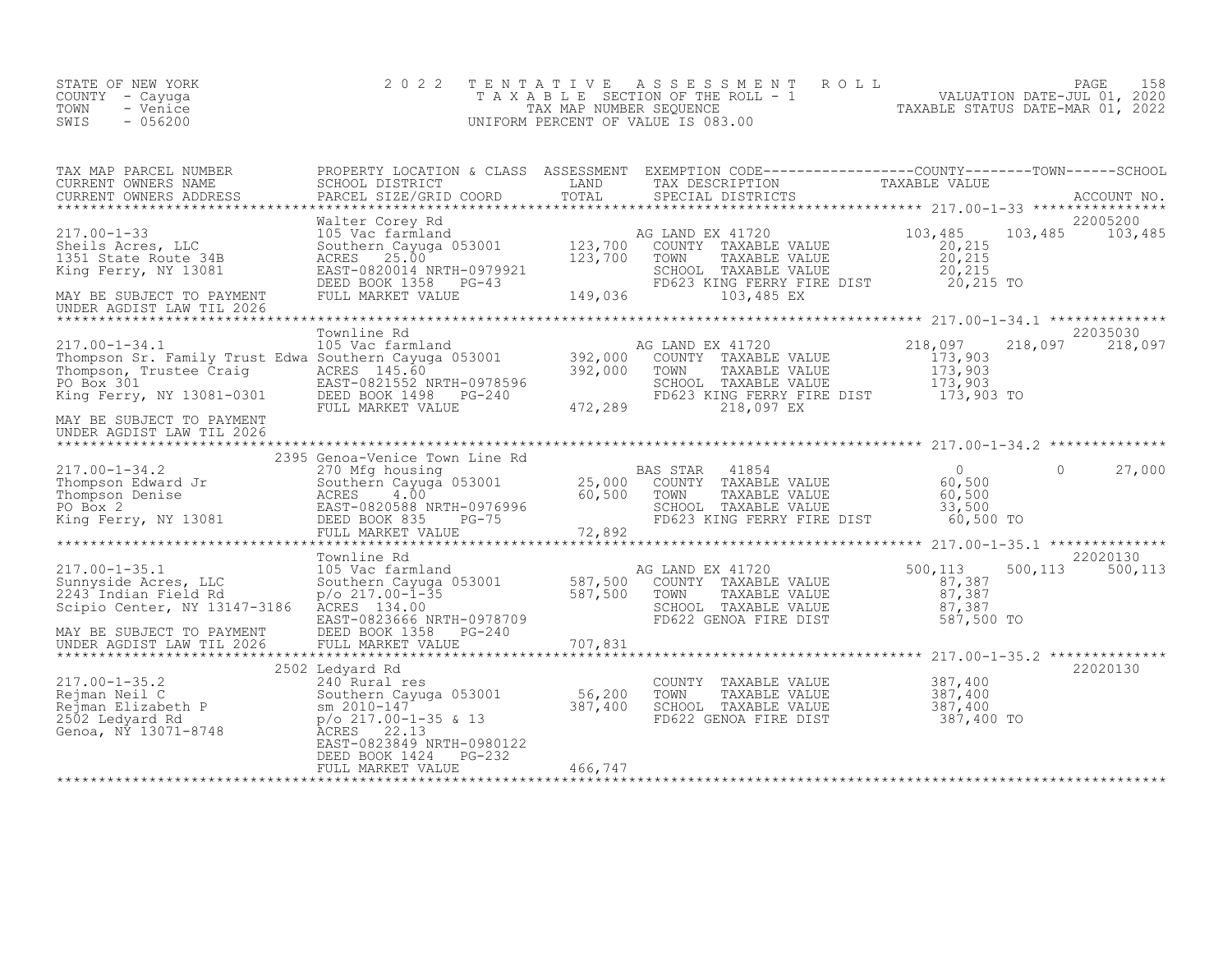| STATE OF NEW YORK<br>COUNTY - Cayuga<br>TOWN<br>- Venice<br>SWIS<br>$-056200$                                                                                                                                                                    | 2 0 2 2                                                                                                                                                                                                                                                         | TENTATIVE                 | A S S E S S M E N T A O L L<br>T A X A B L E SECTION OF THE ROLL - 1 VALUATION DATE-JUL 01, 2020<br>TAX MAP NUMBER SEQUENCE<br>JNIFORM PERCENT OF VALUE IS 083.00<br>UNIFORM PERCENT OF VALUE IS 083.00                                                                                          |                                                                                               | PAGE<br>159                    |
|--------------------------------------------------------------------------------------------------------------------------------------------------------------------------------------------------------------------------------------------------|-----------------------------------------------------------------------------------------------------------------------------------------------------------------------------------------------------------------------------------------------------------------|---------------------------|--------------------------------------------------------------------------------------------------------------------------------------------------------------------------------------------------------------------------------------------------------------------------------------------------|-----------------------------------------------------------------------------------------------|--------------------------------|
| TAX MAP PARCEL NUMBER<br>CURRENT OWNERS NAME<br>CURRENT OWNERS ADDRESS                                                                                                                                                                           | PROPERTY LOCATION & CLASS ASSESSMENT EXEMPTION CODE-----------------COUNTY--------TOWN------SCHOOL<br>SCHOOL DISTRICT                         LAND       TAX DESCRIPTION             TAXABLE VALUE<br>PARCEL SIZE/GRID COORD                                    |                           |                                                                                                                                                                                                                                                                                                  |                                                                                               |                                |
| $217.00 - 1 - 36$<br>Osterhoudt Land, LLC<br>1129 Indian Field Rd<br>Genoa, NY 13071-8709<br>MAY BE SUBJECT TO PAYMENT<br>UNDER AGDIST LAW TIL 2026                                                                                              | Townline Rd<br>Townline Ram<br>105 Vac farmland<br>2010 EAST-0824850 NRTH-0978767<br>EAST-0824850 NRTH-0978767<br>DEED BOOK 1599 PG-6<br>2010 EAST-0824850 NRTH-0978767<br>2010 BOOK 1599 PG-6<br>2010 BOOK 1599 PG-6<br>2011 BOOK 1599 PG-6<br>2022 GENOA FIRE |                           | COUNTY TAXABLE VALUE $\begin{array}{ccc} 0.934 \\ 0.934 \\ 0.934 \\ 0.934 \\ 0.934 \\ 0.934 \\ 0.934 \\ 0.934 \\ 0.934 \\ 0.934 \\ 0.934 \\ 0.934 \\ 0.934 \\ 0.934 \\ 0.934 \\ 0.934 \\ 0.934 \\ 0.934 \\ 0.934 \\ 0.934 \\ 0.934 \\ 0.934 \\ 0.934 \\ 0.934 \\ 0.934 \\ 0.934 \\ 0.934 \\ 0.9$ | 377,666                                                                                       | 22024020<br>377,666 377,666    |
|                                                                                                                                                                                                                                                  | Ledyard Rd                                                                                                                                                                                                                                                      |                           |                                                                                                                                                                                                                                                                                                  |                                                                                               | 22022030                       |
| $218.00 - 1 - 1.111$<br>218.00-1-1.111<br>Parm Properties, LLC<br>PO Boy 626<br>PO Box 626<br>Killington, VT 05751                                                                                                                               | 105 Vac farmland<br>105 Vac farmland<br>Southern Cayuga 053001 1003,600<br>Inc. 218-1-2 & 13 1003,600<br>incl $218.00 - 1 - 1.114$ p/o 1<br>ACRES $267.30$                                                                                                      |                           | AG LAND EX 41720<br>COUNTY TAXABLE VALUE<br>TOWN TAXABLE VALUE $242,966$<br>SCHOOL TAXABLE VALUE 242,966<br>FD622 GENOA FIRE DIST 1003,600 TO                                                                                                                                                    | 760,634<br>760,634<br>242,966                                                                 | 760,634                        |
| MAY BE SUBJECT TO PAYMENT<br>UNDER AGDIST LAW TIL 2026<br>********************                                                                                                                                                                   | EAST-0826885 NRTH-0982338<br>DEED BOOK 3982 PG-129<br>FULL MARKET VALUE                                                                                                                                                                                         | 1209,157<br>************* |                                                                                                                                                                                                                                                                                                  |                                                                                               |                                |
|                                                                                                                                                                                                                                                  | State Route 34                                                                                                                                                                                                                                                  |                           | COUNTY TAXABLE VALUE<br>TOWN TAXABLE VALUE 764,179<br>SCHOOL TAXABLE VALUE 764,179<br>FD622 GENOA FIRE DIST 764,179<br>FD622 GENOA FIRE DIST 956,700 TO                                                                                                                                          | 192,521                                                                                       | 22025120<br>192,521 192,521    |
| ********************************                                                                                                                                                                                                                 |                                                                                                                                                                                                                                                                 | ***************           |                                                                                                                                                                                                                                                                                                  |                                                                                               |                                |
|                                                                                                                                                                                                                                                  |                                                                                                                                                                                                                                                                 |                           |                                                                                                                                                                                                                                                                                                  |                                                                                               | 22009080                       |
| 218.00-1-5<br>SBD Land Holdings LLC<br>120 Field crops<br>Southern Cayuga 053001<br>249,600 COUNTY TAXABLE VALUE<br>413,100 TOWN TAXABLE VALUE<br>Genoa, NY 13071-8701<br>MAY BE SUBJECT TO PAYMENT<br>MAY BE SUBJECT TO PAYMENT<br>MAY BE SUBJE |                                                                                                                                                                                                                                                                 |                           |                                                                                                                                                                                                                                                                                                  | 272,685<br>$\begin{array}{r} 140,415 \\ 140,415 \\ 140,415 \\ 413,100 \text{ TO} \end{array}$ | 272,685 272,685                |
|                                                                                                                                                                                                                                                  |                                                                                                                                                                                                                                                                 |                           |                                                                                                                                                                                                                                                                                                  |                                                                                               |                                |
|                                                                                                                                                                                                                                                  | 3161 Myers Rd<br>Myers Rd<br>210 1 Family Res<br>Southern Cayuga 053001 17,500<br>20 71 52 169,500<br>FULL MARKET VALUE                                                                                                                                         | 204,217                   | <b>BAS STAR</b><br>41854<br>COUNTY TAXABLE VALUE<br>TOWN<br>TAXABLE VALUE<br>SCHOOL TAXABLE VALUE<br>FD622 GENOA FIRE DIST                                                                                                                                                                       | $\overline{0}$<br>169,500<br>169,500<br>142,500<br>169,500 TO                                 | 22017082<br>$\Omega$<br>27,000 |
|                                                                                                                                                                                                                                                  |                                                                                                                                                                                                                                                                 |                           |                                                                                                                                                                                                                                                                                                  |                                                                                               |                                |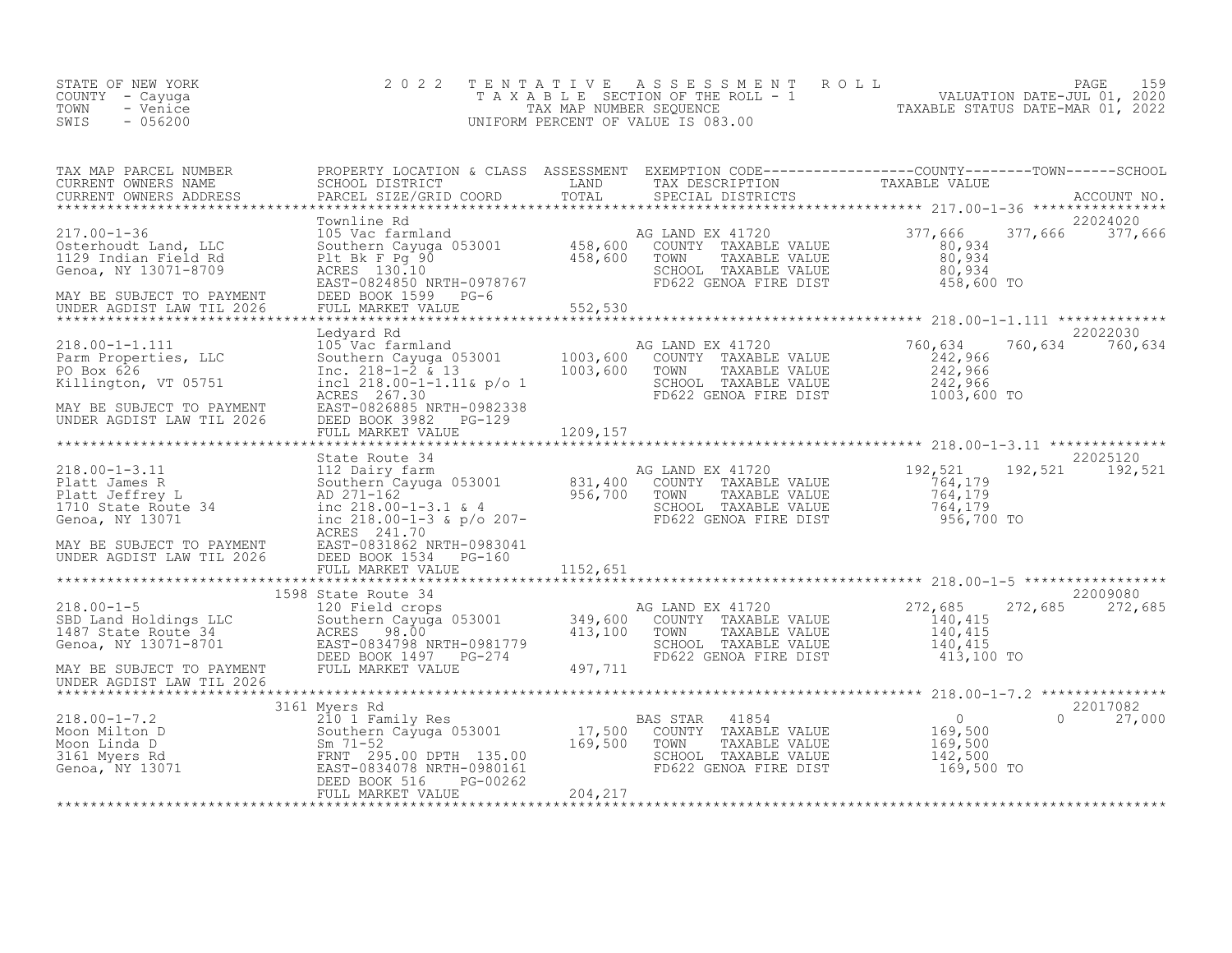| STATE OF NEW YORK<br>COUNTY - Cayuga<br>- Venice<br>TOWN<br>$-056200$<br>SWIS                                                                                                                                                                                              | 2 0 2 2                                                                                                                                                                                                                                                                                                   | TENTATIVE       | UNIFORM PERCENT OF VALUE IS 083.00                                                                                                        | FENTATIVE ASSESSMENT ROLL<br>TAXABLE SECTION OF THE ROLL - 1 VALUATION DATE-JUL 01, 2020<br>TAX MAP NUMBER SEQUENCE TAXABLE STATUS DATE-MAR 01, 2022<br>JNIFORM PERCENT OF VALUE IS 083.00                   |                    |
|----------------------------------------------------------------------------------------------------------------------------------------------------------------------------------------------------------------------------------------------------------------------------|-----------------------------------------------------------------------------------------------------------------------------------------------------------------------------------------------------------------------------------------------------------------------------------------------------------|-----------------|-------------------------------------------------------------------------------------------------------------------------------------------|--------------------------------------------------------------------------------------------------------------------------------------------------------------------------------------------------------------|--------------------|
| TAX MAP PARCEL NUMBER<br>CURRENT OWNERS NAME<br>CURRENT OWNERS ADDRESS                                                                                                                                                                                                     |                                                                                                                                                                                                                                                                                                           |                 |                                                                                                                                           |                                                                                                                                                                                                              |                    |
| 218.00-1-7.12<br>Malseed James<br>Malseed Mary<br>Malseed Mary<br>3205 Myers Rd<br>3205 Myers Rd<br>6enoa, NY 13071-8740<br>EAST-0834796 NRTH-0980439<br>EAST-083476 NRTH-0980439<br>EAST-083476 NRTH-0980439<br>EEED BOOK 576 PG-00119<br>FULL MARK                       | 3205 Myers Rd<br>FULL MARKET VALUE 156,506                                                                                                                                                                                                                                                                |                 | COUNTY TAXABLE VALUE<br>TOWN<br>TAXABLE VALUE<br>SCHOOL TAXABLE VALUE<br>FD622 GENOA FIRE DIST                                            | 129,900<br>$\frac{129}{129}$ , 900<br>129, 900<br>129,900 TO                                                                                                                                                 |                    |
| $218.00 - 1 - 7.112$<br>218.00-1-7.112<br>Wheeler Donna J<br>1492 State Route 34<br>Genoa, NY 13071-8721                                                                                                                                                                   | 1492 State Route 34<br>State Route 34<br>210 1 Family Res<br>Southern Cayuga 053001 17,500 COUNTY TAXABLE VALUE<br>P/o 218.00-1-7.11 75,700 TOWN TAXABLE VALUE<br>Sm 98-65 SCHOOL TAXABLE VALUE<br>ACRES 000-21.00 BANK 99999<br>EAST-0833999 NRTH-0980302<br>DEED BOOK 917<br>PG-85<br>FULL MARKET VALUE | 91,205          |                                                                                                                                           | $\begin{tabular}{cc} 41854 & 0 \\ \texttt{TAXABLE VALUE} & 75,700 \\ \texttt{TAXABLE VALUE} & 75,700 \\ \texttt{TAXABLE VALUE} & 48,700 \\ \texttt{TAXABLE_VALUE} & 48,700 \\ \end{tabular}$<br>$\mathbf{0}$ | 27,000             |
|                                                                                                                                                                                                                                                                            |                                                                                                                                                                                                                                                                                                           |                 |                                                                                                                                           |                                                                                                                                                                                                              |                    |
| 3165 Myers Rd<br>218.00-1-7.114<br>Keeney James N<br>3185 Myers Rd<br>Genoa, NY 13071-8741<br>28,800<br>28,800<br>28,800<br>28,800<br>28,800<br>28,800<br>28,800<br>28,800<br>28,800<br>28,800<br>28,800<br>28,800<br>28,800<br>28,800<br>28,800<br>28,800<br>28,800<br>28 | 3165 Myers Rd<br>DEED BOOK 1513 PG-258<br>FULL MARKET VALUE                                                                                                                                                                                                                                               | 34,699          | <b>BAS STAR</b><br>41854<br>COUNTY TAXABLE VALUE<br>TOWN<br>TAXABLE VALUE<br>SCHOOL TAXABLE VALUE<br>FD622 GENOA FIRE DIST                | $0$<br>$28,800$<br>$28,800$<br>$\Omega$<br>$1,800$<br>28,800 TO                                                                                                                                              | 22017081<br>27,000 |
|                                                                                                                                                                                                                                                                            | **************************<br>3165 Myers Rd                                                                                                                                                                                                                                                               | *************** |                                                                                                                                           | ******************** 218.00-1-7.115 *********                                                                                                                                                                | 22017081           |
| 218.00-1-7.115<br>Keeney Mary 240 Rural res<br>Thomas Keeney 2017 52, 2017-<br>33,800<br>240 Rural res<br>240 Rural res<br>240 Rural res<br>240 Rural res<br>240 Rural res<br>263001<br>2017-<br>28,500<br>218,500<br>218,500<br>218,500<br>218,500<br>218,500             | EAST-0834940 NRTH-0980540<br>DEED BOOK 386<br>PG-839                                                                                                                                                                                                                                                      |                 | COUNTY TAXABLE VALUE<br>TOWN<br>TAXABLE VALUE<br>SCHOOL TAXABLE VALUE<br>FD622 GENOA FIRE DIST                                            | 128,500<br>$\frac{128}{128}$ , 500<br>128, 500<br>128,500 TO                                                                                                                                                 |                    |
|                                                                                                                                                                                                                                                                            | FULL MARKET VALUE                                                                                                                                                                                                                                                                                         | 154,819         |                                                                                                                                           |                                                                                                                                                                                                              |                    |
| $218.00 - 1 - 7.116$<br>Malseed James P<br>Malseed Mary E<br>3205 Myers Rd<br>Genoa, NY 13071                                                                                                                                                                              | 3165 Myers Rd<br>240 Rural res<br>240 Rural res<br>Southern Cayuga 053001 35,700<br>SM 2017-10 35,700<br>P/o 218.00-1-7.113<br>ACRES 22.80<br>EAST-0835490 NRTH-0981170<br>EAST-0835490 NRTH-0981170<br>DEED BOOK 1657 PG-187<br>FULL MARKET VALUE                                                        | 43,012          | COUNTY TAXABLE VALUE 35,700<br>TOWN TAXABLE VALUE 35,700<br>SCHOOL TAXABLE VALUE 35,700<br>FD622 GENOA FIRE DIST<br>FD622 GENOA FIRE DIST | 35,700 TO                                                                                                                                                                                                    | 22017081           |
|                                                                                                                                                                                                                                                                            |                                                                                                                                                                                                                                                                                                           |                 |                                                                                                                                           |                                                                                                                                                                                                              |                    |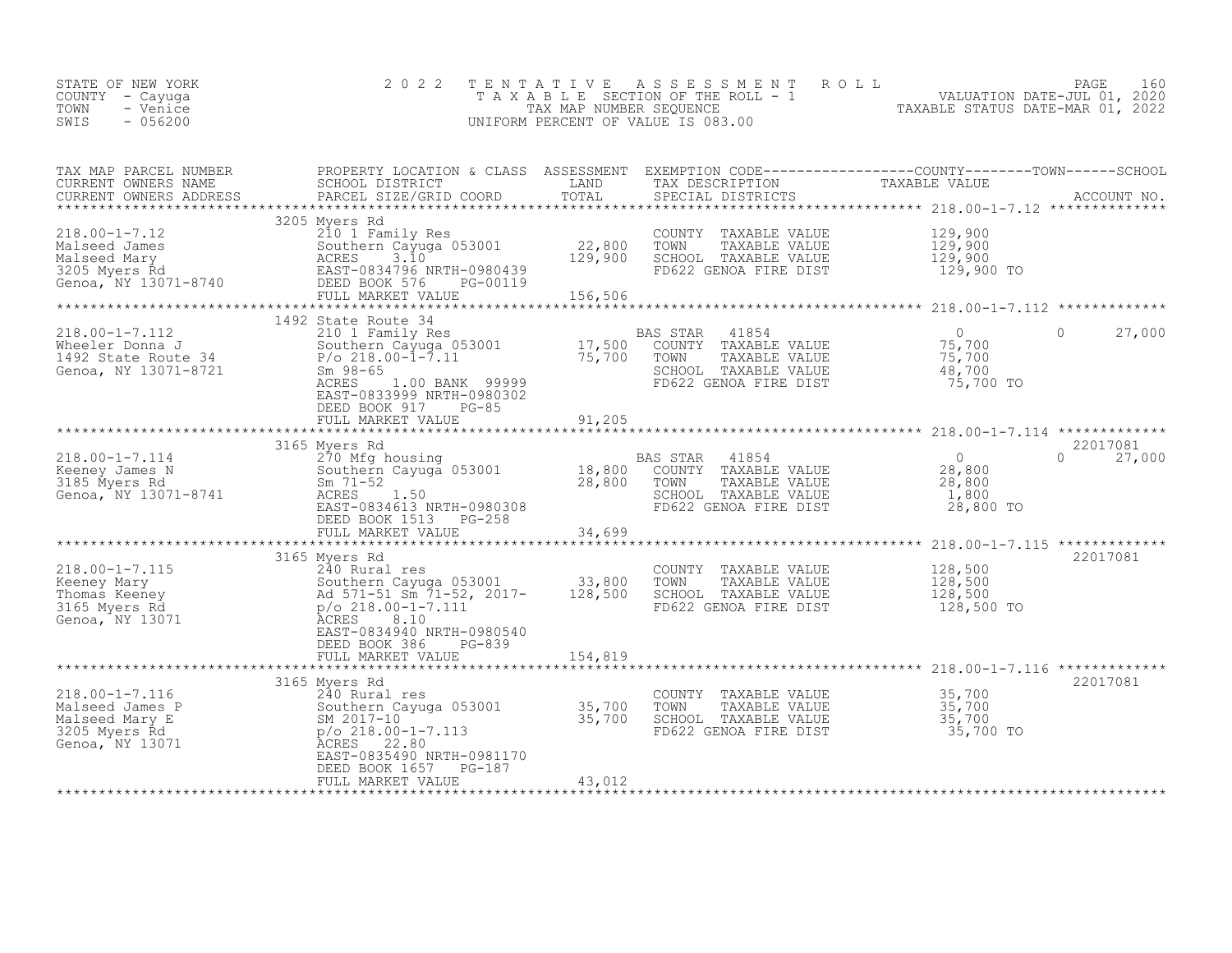| STATE OF NEW YORK<br>COUNTY - Cayuga<br>TOWN<br>- Venice<br>SWIS<br>$-056200$                                                                                                                                                                              | 2 0 2 2                                                                                                                                                                                                                                                                 | TENTATIVE | UNIFORM PERCENT OF VALUE IS 083.00                                                                                  | FENTATIVE ASSESSMENT ROLL UNIVERSITY PAGE 161<br>TAXABLE SECTION OF THE ROLL - 1 VALUATION DATE-JUL 01, 2020<br>TAXABLE STATUS DATE-MAR 01, 2022<br>JNIFORM PERCENT OF VALUE IS 083.00 |
|------------------------------------------------------------------------------------------------------------------------------------------------------------------------------------------------------------------------------------------------------------|-------------------------------------------------------------------------------------------------------------------------------------------------------------------------------------------------------------------------------------------------------------------------|-----------|---------------------------------------------------------------------------------------------------------------------|----------------------------------------------------------------------------------------------------------------------------------------------------------------------------------------|
|                                                                                                                                                                                                                                                            |                                                                                                                                                                                                                                                                         |           |                                                                                                                     |                                                                                                                                                                                        |
|                                                                                                                                                                                                                                                            |                                                                                                                                                                                                                                                                         |           | COUNTY TAXABLE VALUE<br>TOWN TAXABLE VALUE 15,877<br>SCHOOL TAXABLE VALUE 15,877<br>FD622 GENOA FIRE DIST 54,900 TO | 22002140<br>39,023<br>39,023 39,023                                                                                                                                                    |
| UNDER AGDIST LAW TIL 2026                                                                                                                                                                                                                                  | 1510 State Route 34                                                                                                                                                                                                                                                     |           |                                                                                                                     | 22017070                                                                                                                                                                               |
| 218.00-1-9<br>Mac Gibbon Keith D<br>1510 State Route 34<br>Genoa, NY 13071                                                                                                                                                                                 | 310 1 Family Res<br>210 1 Family Res<br>Southern Cayuga 053001 17,800 COUNTY TAXABLE VALUE 59,900<br>Sm 89-97 97-116 59,900 TOWN TAXABLE VALUE 59,900<br>SM-2006-22<br>ACRES 1.10 BANK 99997 FD622 GENOA FIRE DIST 59,900 TO<br>EAST-08342<br>EAST-0834204 NRTH-0980718 |           |                                                                                                                     | 27,000                                                                                                                                                                                 |
|                                                                                                                                                                                                                                                            | DEED BOOK 1279 PG-133<br>FULL MARKET VALUE                                                                                                                                                                                                                              | 72,169    |                                                                                                                     |                                                                                                                                                                                        |
|                                                                                                                                                                                                                                                            |                                                                                                                                                                                                                                                                         |           |                                                                                                                     | 22009050<br>$\begin{matrix} 0 & 67,410 \\ -1 & 100,071 \end{matrix}$<br>199,074<br>199,074                                                                                             |
|                                                                                                                                                                                                                                                            |                                                                                                                                                                                                                                                                         |           |                                                                                                                     |                                                                                                                                                                                        |
| 3059 Myers Rd<br>218.00-1-11.2<br>White Lester 210 1 Family Res<br>210 1 Family Res<br>210 1 Family Res<br>500-53, Smd 1112-230<br>3059 Myers Rd<br>3059 Myers Rd<br>3059 Myers Rd<br>3059 Myers Rd<br>207,400<br>207,400<br>207,400<br>207,400<br>207,400 | 3059 Myers Rd                                                                                                                                                                                                                                                           |           | COUNTY TAXABLE VALUE<br>TOWN      TAXABLE VALUE<br>SCHOOL   TAXABLE VALUE<br>FD622 GENOA FIRE DIST                  | 107,400<br>$\begin{array}{c} 107, 400 \\ 107, 400 \\ 107, 40 \end{array}$<br>107,400 TO                                                                                                |
|                                                                                                                                                                                                                                                            |                                                                                                                                                                                                                                                                         |           |                                                                                                                     |                                                                                                                                                                                        |
|                                                                                                                                                                                                                                                            | 3037 Myers Rd                                                                                                                                                                                                                                                           |           | SCHOOL TAXABLE VALUE 55,000<br>FD622 GENOA FIRE DIST 62,000 TO                                                      | 22032170<br>0<br>62,000<br>62,000<br>27,000                                                                                                                                            |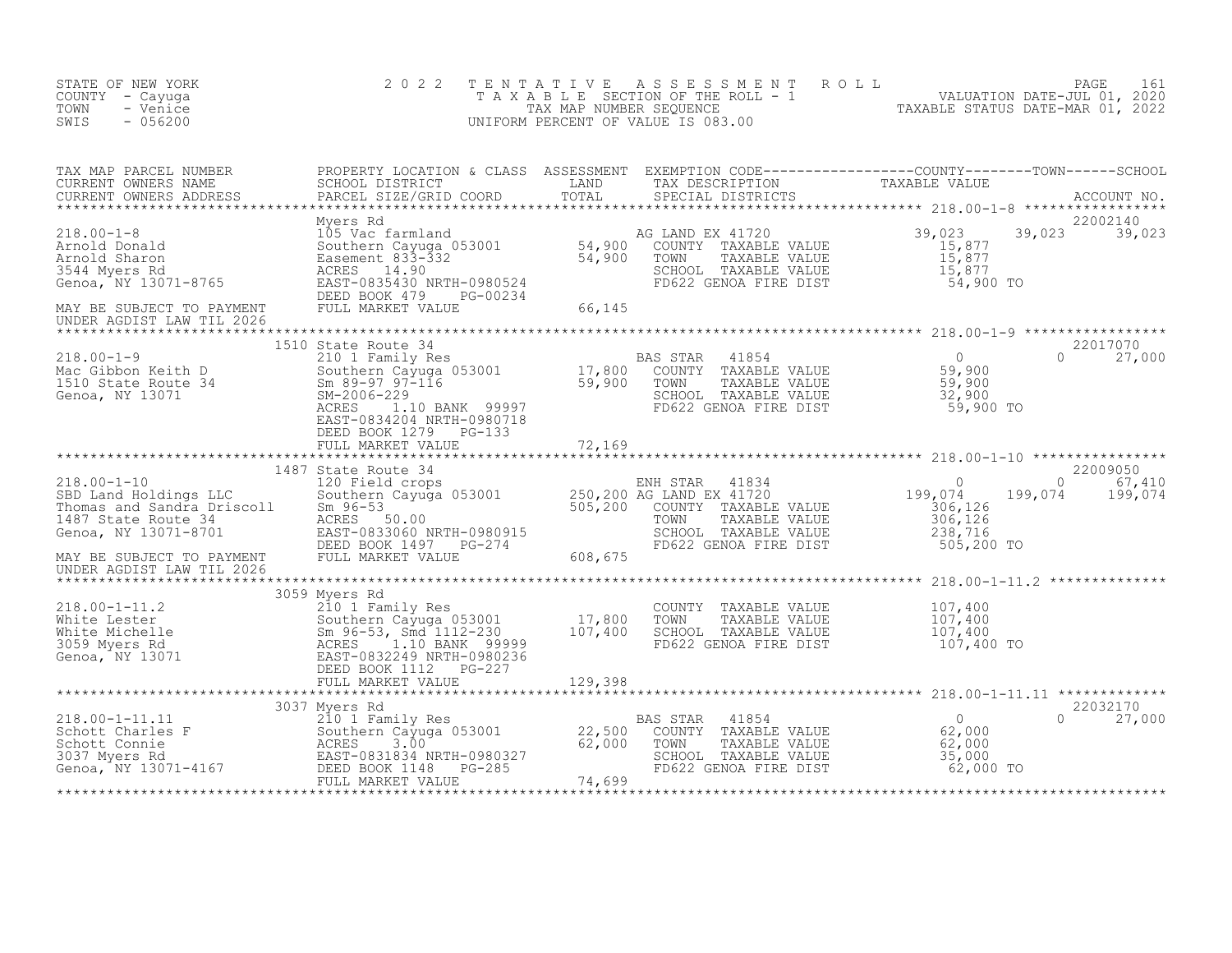| STATE OF NEW YORK<br>COUNTY - Cayuga<br>TOWN<br>- Venice<br>SWIS<br>$-056200$                                                                                                                                                                                                                                     | 2 0 2 2                                                                                                                                                                                                                     | TENTATIVE | PAGE 162<br>TAXABLE SECTION OF THE ROLL - 1 VALUATION DATE-JUL 01, 2020<br>TAX MAP NUMBER SEQUENCE TAXABLE STATUS DATE-MAR 01, 2022<br>INIFORM PERCENT OF VALUE IS 083 00<br>UNIFORM PERCENT OF VALUE IS 083.00 |                                                           |                         |
|-------------------------------------------------------------------------------------------------------------------------------------------------------------------------------------------------------------------------------------------------------------------------------------------------------------------|-----------------------------------------------------------------------------------------------------------------------------------------------------------------------------------------------------------------------------|-----------|-----------------------------------------------------------------------------------------------------------------------------------------------------------------------------------------------------------------|-----------------------------------------------------------|-------------------------|
| TAX MAP PARCEL NUMBER<br>CURRENT OWNERS NAME<br>CURRENT OWNERS ADDRESS                                                                                                                                                                                                                                            | PROPERTY LOCATION & CLASS ASSESSMENT EXEMPTION CODE------------------COUNTY---------TOWN------SCHOOL<br>SCHOOL DISTRICT LAND TAX DESCRIPTION TAXABLE VALUE<br>PARCEL SIZE/GRID COORD TOTAL SPECIAL DISTRICTS                |           |                                                                                                                                                                                                                 |                                                           |                         |
| 218.00-1-11.12<br>218.00-1-11.12<br>218.00-1-11.12<br>218.00-1-11.12<br>218.00-1-11.12<br>218.00-1-11.12<br>218.00-1-11.12<br>218.00-1-11.12<br>205 Vac farmland<br>205 Vac farmland<br>205 Vac farmland<br>205 Vac farmland<br>205 Vac farmland<br>205<br>MAY BE SUBJECT TO PAYMENT<br>UNDER AGDIST LAW TIL 2026 | FULL MARKET VALUE                                                                                                                                                                                                           | 191,205   | SCHOOL TAXABLE VALUE<br>FD622 GENOA FIRE DIST                                                                                                                                                                   | $\frac{21}{21}$ , 019<br>21,019<br>___, 019<br>158,700 то | 137,681 137,681 137,681 |
|                                                                                                                                                                                                                                                                                                                   | 2847 Myers Rd                                                                                                                                                                                                               |           |                                                                                                                                                                                                                 |                                                           | 22031160                |
| $218.00-1-12.1$<br>Shaw Benjamin<br>Nero Kazmeira<br>1694 Britt Road<br>Aurora, NY 13026<br>2002-248.10t B<br>2002-248.10t B<br>2002-248.10t B<br>2002-248.10t B<br>2002-248.10t B                                                                                                                                | 210 1 Family Res<br>Southern Cayuga 053001 23,500<br>Sm 76-258,2000-155, 216,200<br>2002-248,Lot B<br>P/o 218.00-1-12<br>ACRES<br>3.40 BANK 99997<br>EAST-0828611 NRTH-0981067<br>DEED BOOK 1719 PG-70<br>FULL MARKET VALUE | 260,482   | COUNTY TAXABLE VALUE $216,200$<br>TOWN TAXABLE VALUE $216,200$<br>SCHOOL TAXABLE VALUE $216,200$<br>TOWN<br>SCHOOL TAXABLE VALUE<br>FD622 GENOA FIRE DIST                                                       | 216,200 TO                                                |                         |
|                                                                                                                                                                                                                                                                                                                   |                                                                                                                                                                                                                             |           |                                                                                                                                                                                                                 |                                                           |                         |
| Myers Rd<br>Myers Rd<br>SBD Land Holdings LLC<br>Southern Cayuga 053001<br>1487 State Route 34<br>Genoa, NY 13071-8701<br>218.00-1-12<br>2002-248, Lot A<br>2002-248, Lot A<br>2002-112<br>2003.90<br>2003.90<br>2003.90<br>2003.90<br>MAY BE SUBJECT TO PAYMENT<br>UNDER AGDIST LAW TIL 2026                     | DEED BOOK 1497    PG-274                                                                                                                                                                                                    |           | TOWN TAXABLE VALUE<br>SCHOOL TAXABLE VALUE 69, 501<br>TICO CENOR FIRE DIST 408,800 TO                                                                                                                           | 338,899<br>69,901<br>$69,901$<br>$69,901$                 | 338,899<br>338,899      |
|                                                                                                                                                                                                                                                                                                                   |                                                                                                                                                                                                                             |           |                                                                                                                                                                                                                 |                                                           |                         |
| 218.00-1-12.3<br>Driscoll Timothy<br>Driscoll Jennifer Southern Cayuga 053001<br>Driscoll Jennifer Sm 2002-248,Lot C<br>75,400 COUNTY TAXABLE VALUE<br>75,400 TOWN TAXABLE VALUE<br>Sm 2002-248,Lot C<br>75,400 TOWN TAXABLE VALUE<br>Sm 2003-<br>MAY BE SUBJECT TO PAYMENT                                       | Indian Field Rd<br>ACRES 15.20<br>EAST-0828914 NRTH-0980392                                                                                                                                                                 |           | TAXABLE VALUE<br>SCHOOL TAXABLE VALUE 17,199<br>FD622 GENOA FIRE DIST 75,400 TO                                                                                                                                 | 58,201<br>17,199<br>17,199<br>17,199                      | 58,201<br>58,201        |
| UNDER AGDIST LAW TIL 2026<br>********************                                                                                                                                                                                                                                                                 | DEED BOOK 1112<br>PG-177<br>FULL MARKET VALUE                                                                                                                                                                               | 90,843    |                                                                                                                                                                                                                 |                                                           |                         |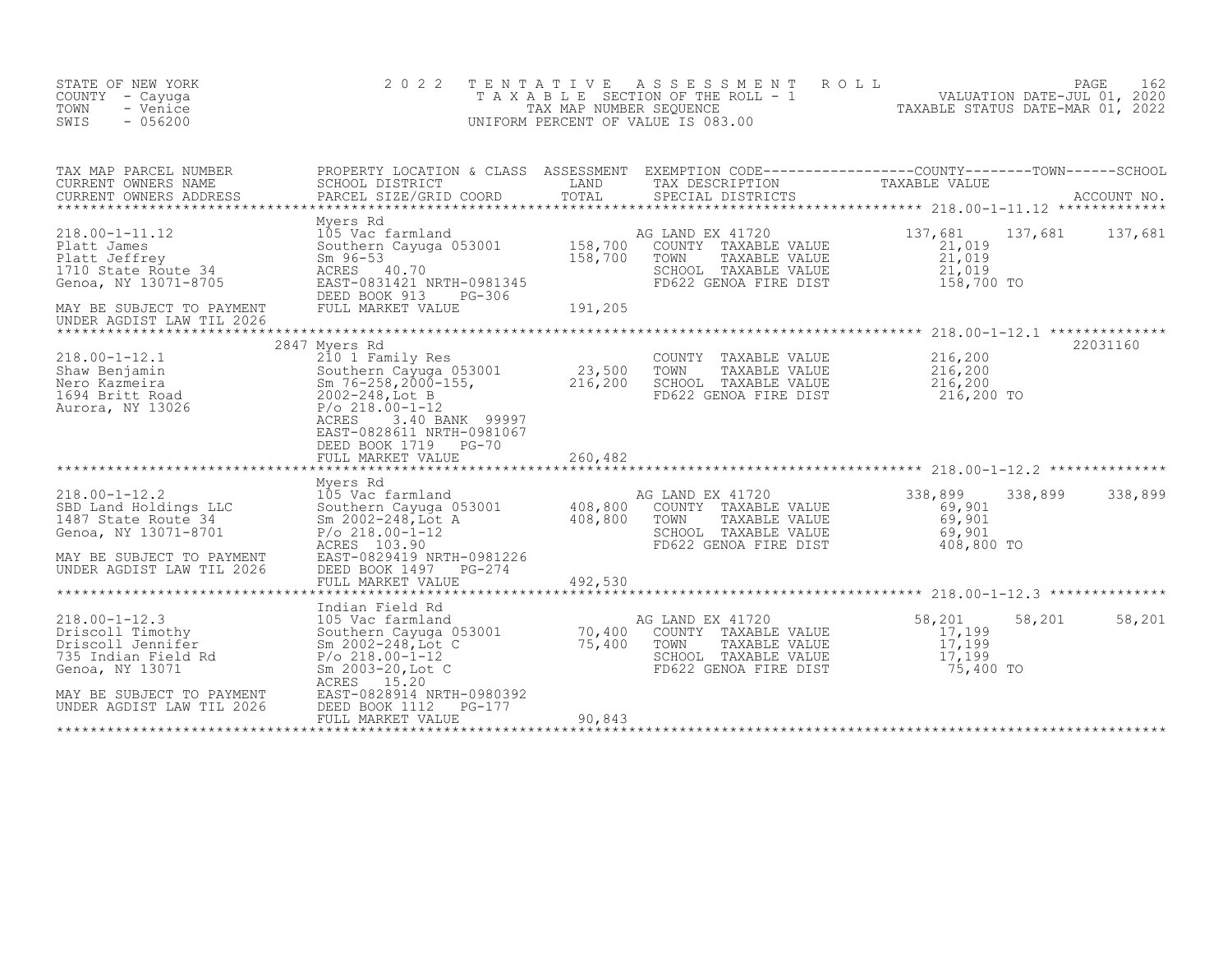| STATE OF NEW YORK<br>COUNTY - Cayuga<br>- Venice<br>TOWN<br>SWIS<br>$-056200$                                                                                     | 2 0 2 2                                                                                                                                                                                                                                                                                                    | TENTATIVE<br>TAX MAP NUMBER SEQUENCE | A S S E S S M E N T<br>T A X A B L E SECTION OF THE ROLL - 1<br>UNIFORM PERCENT OF VALUE IS 083.00 | PAGE<br>ROLL<br>163<br>VALUATION DATE-JUL 01, 2020<br>TAXABLE STATUS DATE-MAR 01, 2022                         |
|-------------------------------------------------------------------------------------------------------------------------------------------------------------------|------------------------------------------------------------------------------------------------------------------------------------------------------------------------------------------------------------------------------------------------------------------------------------------------------------|--------------------------------------|----------------------------------------------------------------------------------------------------|----------------------------------------------------------------------------------------------------------------|
| TAX MAP PARCEL NUMBER<br>CURRENT OWNERS NAME<br>CURRENT OWNERS ADDRESS                                                                                            | SCHOOL DISTRICT<br>PARCEL SIZE/GRID COORD                                                                                                                                                                                                                                                                  | LAND<br>TOTAL                        | TAX DESCRIPTION TAXABLE VALUE<br>SPECIAL DISTRICTS                                                 | PROPERTY LOCATION & CLASS ASSESSMENT EXEMPTION CODE----------------COUNTY-------TOWN-----SCHOOL<br>ACCOUNT NO. |
| $218.00 - 1 - 13.22$<br>White Johnathan D<br>1625 Ledvard Rd<br>1625 Ledyard Rd<br>King Ferry, NY 13081<br>MAY BE SUBJECT TO PAYMENT<br>UNDER AGDIST LAW TIL 2024 | 1625 Indian Field Rd<br>210 1 Family Res<br>210 Tamily Res 053001 19,000<br>Southern Cayuga 053001 19,000<br>Inc P/o 218-1-13.1,1.11 & 132,000<br>$218 - 1 - 2.1$ Sm $92 - 32$<br>SM 2019-76, 92-32<br>ACRES<br>2.10 BANK 99997<br>EAST-0827660 NRTH-0982640<br>DEED BOOK 3738 PG-273<br>FULL MARKET VALUE | 159,036                              | COUNTY<br>TAXABLE VALUE<br>TOWN<br>TAXABLE VALUE<br>SCHOOL TAXABLE VALUE<br>FD622 GENOA FIRE DIST  | 132,000<br>132,000<br>132,000<br>132,000 TO                                                                    |
|                                                                                                                                                                   |                                                                                                                                                                                                                                                                                                            |                                      |                                                                                                    |                                                                                                                |
| $218.00 - 1 - 13.212$<br>Townline Enterprises, LLC<br>1129 Indian Field Rd<br>Genoa, NY 13071<br>MAY BE SUBJECT TO PAYMENT<br>UNDER AGDIST LAW TIL 2024           | Ledyard Rd<br>105 Vac farmland<br>Southern Cayuga 053001 53,000<br>Inc P/o 218-1-13.1,1.11 57,000<br>$218 - 1 - 2.1$ Sm $92 - 32$<br>$p$ /o 218.00-1-13.2; SM 2019<br>ACRES 10.00<br>EAST-0828125 NRTH-0980868<br>DEED BOOK 3950<br>$PG-221$                                                               |                                      | COUNTY TAXABLE VALUE<br>TOWN<br>TAXABLE VALUE<br>SCHOOL TAXABLE VALUE<br>FD622 GENOA FIRE DIST     | 57,000<br>$57,000$<br>57,000<br>57,000 TO                                                                      |
|                                                                                                                                                                   | FULL MARKET VALUE                                                                                                                                                                                                                                                                                          | 68,675                               |                                                                                                    | ******************************** 218.00-1-13.213 ************                                                  |
| $218.00 - 1 - 13.213$<br>Ledyard Company LLC<br>1481 State Route 34B<br>King Ferry, NY 13081                                                                      | 1515 Indian Field Rd<br>210 1 Family Res<br>Southern Cayuga 053001 17,500<br>Inc P/o 218-1-13.1,1.11 92,000<br>$218 - 1 - 2.1$ Sm $92 - 32$<br>p/o 218.00-1-13.2; SM 2019                                                                                                                                  |                                      | COUNTY TAXABLE VALUE<br>TOWN<br>TAXABLE VALUE<br>SCHOOL TAXABLE VALUE<br>FD622 GENOA FIRE DIST     | 92,000<br>92,000<br>92,000<br>92,000 TO                                                                        |
| MAY BE SUBJECT TO PAYMENT<br>UNDER AGDIST LAW TIL 2024                                                                                                            | ACRES<br>1.00<br>EAST-0828344 NRTH-0980644<br>DEED BOOK 3738<br>PG-273<br>FULL MARKET VALUE                                                                                                                                                                                                                | 110,843                              |                                                                                                    |                                                                                                                |
|                                                                                                                                                                   | 2815 Ledyard Rd                                                                                                                                                                                                                                                                                            |                                      |                                                                                                    |                                                                                                                |
| $218.00 - 1 - 13.214$<br>Ledyard Company LLC<br>1481 State Route 34B<br>King Ferry, NY 13081<br>MAY BE SUBJECT TO PAYMENT<br>UNDER AGDIST LAW TIL 2024            | 210 1 Family Res<br>Southern Cayuga 053001<br>Inc P/o 218-1-13.1,1.11<br>$218 - 1 - 2.1$ Sm $92 - 32$<br>$p$ /o 218.00-1-13.2; SM 2019<br>1.86<br>ACRES<br>EAST-0827952 NRTH-0981045                                                                                                                       | $18,500$<br>$146,400$                | COUNTY TAXABLE VALUE<br>TAXABLE VALUE<br>TOWN<br>SCHOOL TAXABLE VALUE<br>FD622 GENOA FIRE DIST     | 146,400<br>146,400<br>146,400<br>146,400 TO                                                                    |
|                                                                                                                                                                   | DEED BOOK 3738<br>PG-273<br>FULL MARKET VALUE                                                                                                                                                                                                                                                              | 176,386                              |                                                                                                    |                                                                                                                |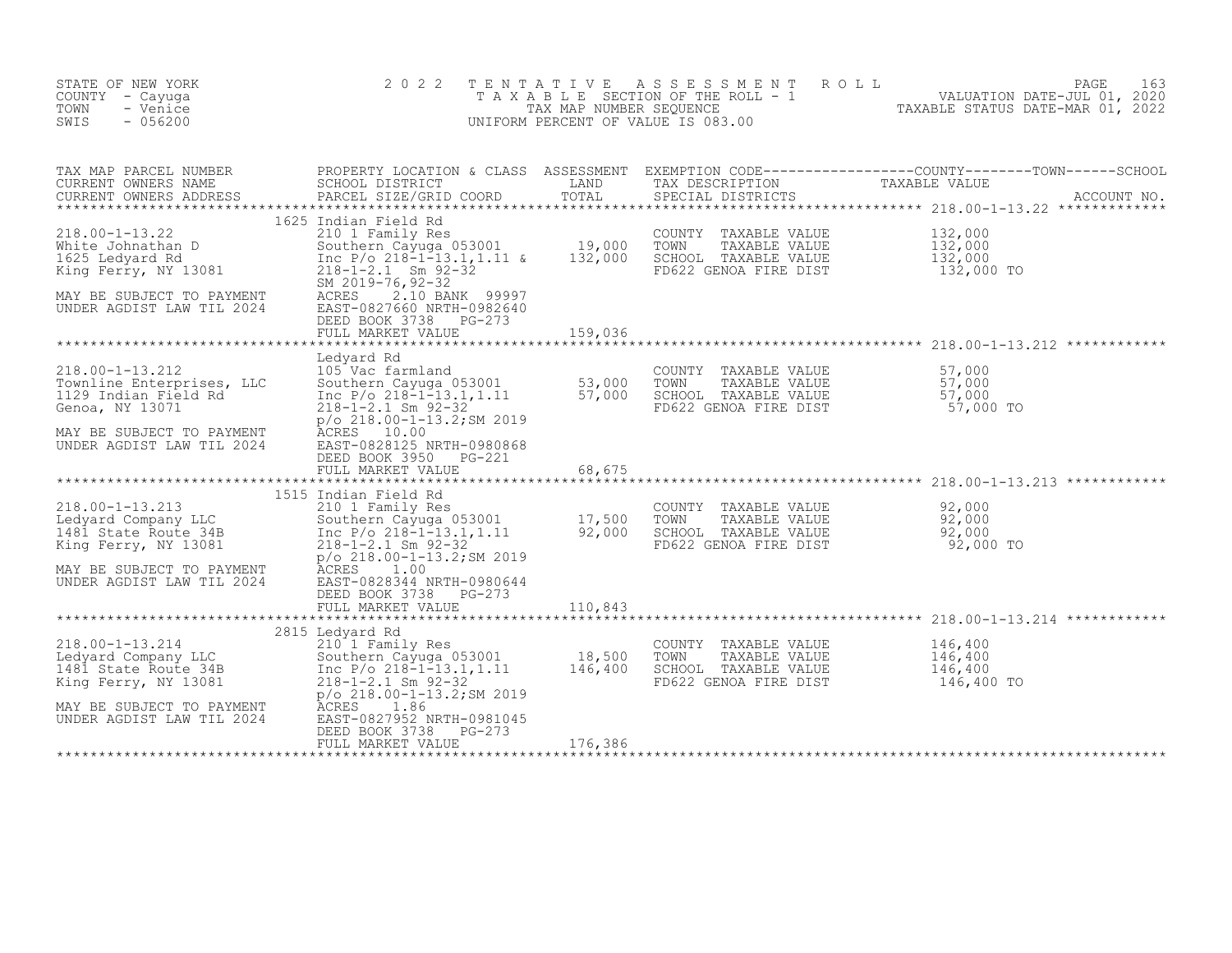| STATE OF NEW YORK<br>COUNTY - Cayuga<br>TOWN<br>- Venice<br>$-056200$<br>SWIS                                                                                                                                                                            | 2 0 2 2                                    |        | TENTATIVE ASSESSMENT ROLL PAGE 164<br>TAXABLE SECTION OF THE ROLL - 1 VALUATION DATE-JUL 01, 2020<br>TAX MAP NUMBER SEQUENCE TAXABLE STATUS DATE-MAR 01, 2022<br>UNIFORM PERCENT OF VALUE IS 083.00 |                             |
|----------------------------------------------------------------------------------------------------------------------------------------------------------------------------------------------------------------------------------------------------------|--------------------------------------------|--------|-----------------------------------------------------------------------------------------------------------------------------------------------------------------------------------------------------|-----------------------------|
| TAX MAP PARCEL NUMBER PROPERTY LOCATION & CLASS ASSESSMENT EXEMPTION CODE-----------------COUNTY--------TOWN------SCHOOL SCHOOL DISTRICT LAND TAX DESCRIPTION TAXABLE VALUE<br>CURRENT OWNERS NAME SCHOOL DISTRICT LAND TAX DESCR                        |                                            |        |                                                                                                                                                                                                     |                             |
|                                                                                                                                                                                                                                                          | 1421 Indian Field Rd                       |        |                                                                                                                                                                                                     | 22006110<br>154,403 154,403 |
|                                                                                                                                                                                                                                                          |                                            |        |                                                                                                                                                                                                     |                             |
|                                                                                                                                                                                                                                                          |                                            |        |                                                                                                                                                                                                     |                             |
|                                                                                                                                                                                                                                                          |                                            |        |                                                                                                                                                                                                     |                             |
| 1370 Tollar Field Rd<br>MAY BE SUBJECT TO PAYMENT FULL MARKET VALUE<br>MAY BE SUBJECT TO PAYMENT TOWNARKET VALUE<br>MAY BE SUBJECT TO PAYMENT TO BULL MARKET VALUE<br>MAY BE SUBJECT TO PAYMENT TO BULL MARKET VALUE<br>THE MARY BE SUBJ                 |                                            |        |                                                                                                                                                                                                     |                             |
|                                                                                                                                                                                                                                                          |                                            |        |                                                                                                                                                                                                     |                             |
| 1370 Indian Field Rd 215,030 215 1370 INTER 2016 216,000 216 112 Dairy farm<br>1370 Indian Field Rd 276,000 COUNTY TAXABLE VALUE<br>Redecrest Dairy Properties, L Southern Cayuga 053001 276,000 COUNTY TAXABLE VALUE<br>1893 Indian                     |                                            |        |                                                                                                                                                                                                     | 22035010<br>215,030 215,030 |
|                                                                                                                                                                                                                                                          |                                            |        |                                                                                                                                                                                                     |                             |
|                                                                                                                                                                                                                                                          |                                            |        |                                                                                                                                                                                                     |                             |
| 3089 Gunn Rd<br>3089 Gunn Rd<br>270 Mfg housing<br>270 Mfg housing<br>270 Mfg housing<br>270 Mfg housing<br>270 Mfg housing<br>270 Mfg housing<br>270 Mfg housing<br>270 Mfg housing<br>270 Mfg housing<br>270 Mfg housing<br>2002-74 Lot A, 2017-43<br> | ACRES<br>8.00<br>EAST-0832295 NRTH-0978290 |        |                                                                                                                                                                                                     |                             |
|                                                                                                                                                                                                                                                          | DEED BOOK 1094 PG-184<br>FULL MARKET VALUE | 57,349 |                                                                                                                                                                                                     |                             |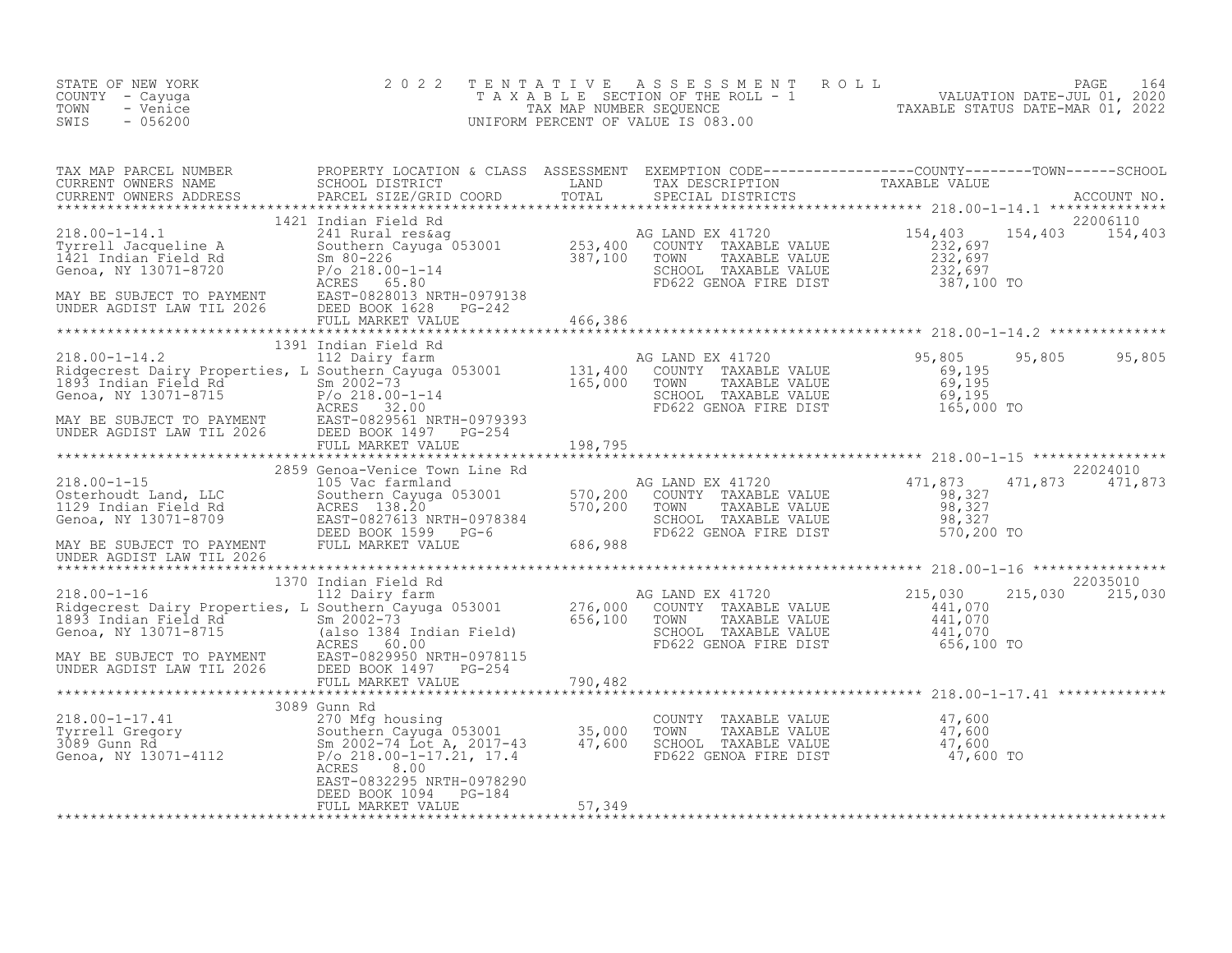| STATE OF NEW YORK<br>COUNTY - Cayuga<br>TOWN<br>- Venice<br>$-056200$<br>SWIS                                                                                                                                                                              | 2 0 2 2                                                             |                 | TENTATIVE ASSESSMENT ROLL PACE 165<br>TAXABLE SECTION OF THE ROLL - 1 VALUATION DATE-JUL 01, 2020<br>TAX MAP NUMBER SEQUENCE TAXABLE STATUS DATE-MAR 01, 2022<br>UNIFORM PERCENT OF VALUE IS 083.00 |          |
|------------------------------------------------------------------------------------------------------------------------------------------------------------------------------------------------------------------------------------------------------------|---------------------------------------------------------------------|-----------------|-----------------------------------------------------------------------------------------------------------------------------------------------------------------------------------------------------|----------|
| TAX MAP PARCEL NUMBER PROPERTY LOCATION & CLASS ASSESSMENT EXEMPTION CODE----------------COUNTY--------TOWN------SCHOOL CURRENT OWNERS NAME SCHOOL DISTRICT LAND TAX DESCRIPTION TAXABLE VALUE<br>CURRENT OWNERS ADDRESS PARCEL S                          |                                                                     |                 |                                                                                                                                                                                                     |          |
| 3095 Gunn Rd                                                                                                                                                                                                                                               | DEED BOOK 1666 PG-207<br>FULL MARKET VALUE 7 7 88,554               |                 |                                                                                                                                                                                                     |          |
|                                                                                                                                                                                                                                                            |                                                                     | *************** |                                                                                                                                                                                                     |          |
| 3068 Gunn Rd<br>240 Rural res<br>240 Rural res<br>240 Rural res<br>240 Rural res<br>240 Rural res<br>240 Rural res<br>240 Rural res<br>240 Rural res<br>25001 108,000<br>26 Band 108,000<br>26 Band 108,000<br>26 Band 108,000<br>26 Band 108,000<br>26 Ba | 3068 Gunn Rd                                                        |                 |                                                                                                                                                                                                     | 22030130 |
|                                                                                                                                                                                                                                                            |                                                                     |                 |                                                                                                                                                                                                     |          |
|                                                                                                                                                                                                                                                            |                                                                     |                 |                                                                                                                                                                                                     | 22030130 |
|                                                                                                                                                                                                                                                            |                                                                     |                 |                                                                                                                                                                                                     |          |
|                                                                                                                                                                                                                                                            | FULL MARKET VALUE 43,614                                            |                 |                                                                                                                                                                                                     |          |
|                                                                                                                                                                                                                                                            |                                                                     |                 |                                                                                                                                                                                                     |          |
|                                                                                                                                                                                                                                                            |                                                                     |                 |                                                                                                                                                                                                     |          |
|                                                                                                                                                                                                                                                            |                                                                     |                 |                                                                                                                                                                                                     |          |
|                                                                                                                                                                                                                                                            |                                                                     |                 |                                                                                                                                                                                                     |          |
|                                                                                                                                                                                                                                                            | 3117 Gunn Rd                                                        |                 |                                                                                                                                                                                                     |          |
| 218.00-1-17.221 <sup>311</sup> /9000 381 Multiple res BAS STAR 41854 0<br>Tyrrell Constance Southern Cayuga 053001 31,800 COUNTY TAXABLE VALUE 235,000<br>3117 Gunn Rd Sm 90-288, 2002-74 235,000 TOWN TAXABLE VALUE 235,000<br>Genoa, NY 1307             | ACRES<br>3.90<br>EAST-0832367 NRTH-0977444<br>DEED BOOK 1005 PG-194 |                 | $\circ$                                                                                                                                                                                             | 27,000   |
|                                                                                                                                                                                                                                                            | FULL MARKET VALUE                                                   | 283,133         |                                                                                                                                                                                                     |          |
|                                                                                                                                                                                                                                                            |                                                                     |                 |                                                                                                                                                                                                     |          |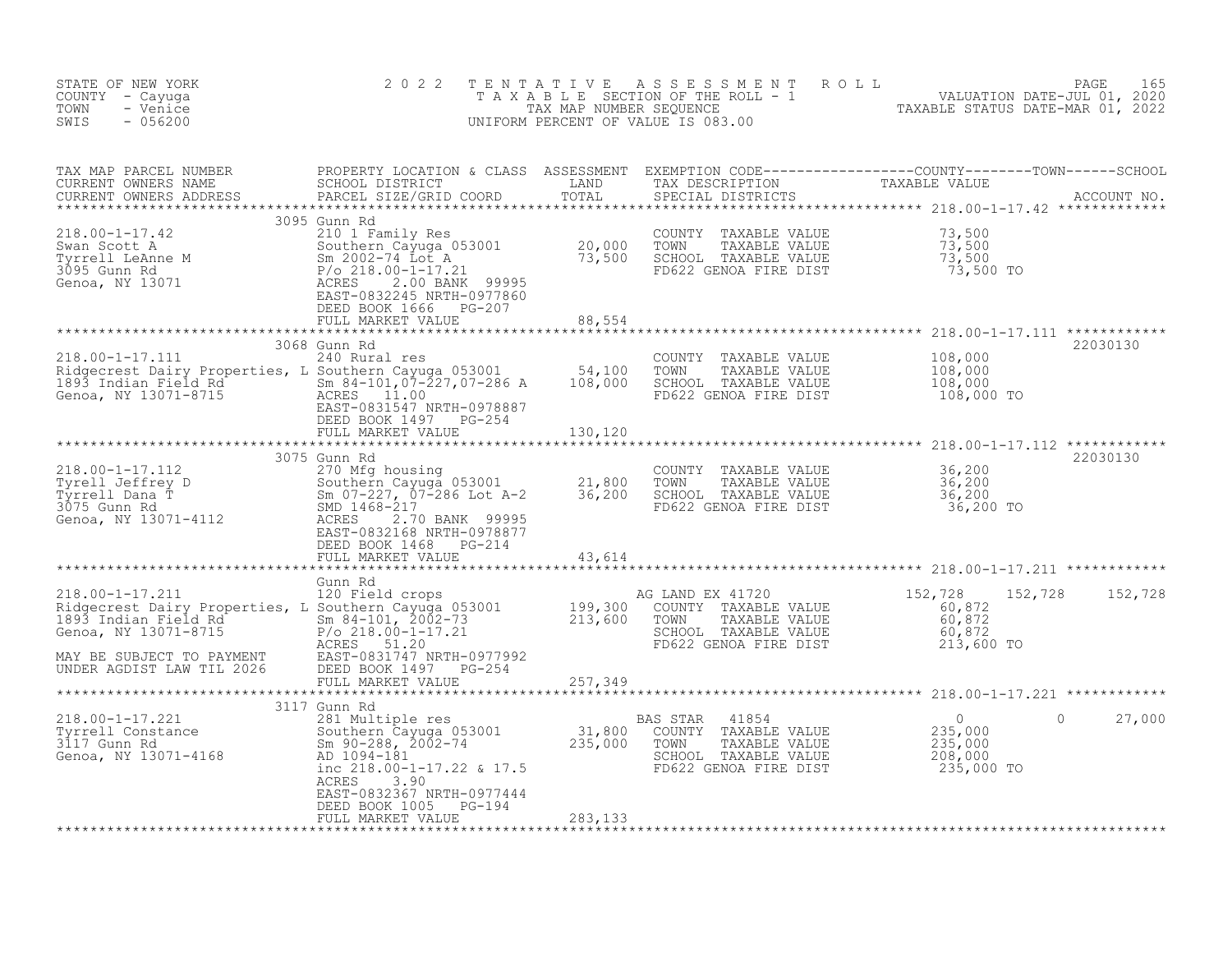| STATE OF NEW YORK | 2022 TENTATIVE ASSESSMENT ROLL     |                                  | PAGE                        | 166 |
|-------------------|------------------------------------|----------------------------------|-----------------------------|-----|
| COUNTY - Cayuqa   | TAXABLE SECTION OF THE ROLL - 1    |                                  | VALUATION DATE-JUL 01, 2020 |     |
| TOWN<br>- Venice  | TAX MAP NUMBER SEQUENCE            | TAXABLE STATUS DATE-MAR 01, 2022 |                             |     |
| $-056200$<br>SWIS | UNIFORM PERCENT OF VALUE IS 083.00 |                                  |                             |     |

|                                                                                                                                                                                                                                                     |  |  | 22017060<br>$0 \t 27,000$ |
|-----------------------------------------------------------------------------------------------------------------------------------------------------------------------------------------------------------------------------------------------------|--|--|---------------------------|
|                                                                                                                                                                                                                                                     |  |  |                           |
|                                                                                                                                                                                                                                                     |  |  |                           |
|                                                                                                                                                                                                                                                     |  |  |                           |
| BINIS, IT USE CHILD COPIEL WE SERVE SERVE SERVE SERVE TRABLE VALUE<br>THE DIST CORPORATIVE SERVE SERVE SERVE SERVE SERVE TRABLE VALUE<br>SERVE SERVE SERVE SERVE SERVE SERVE SERVE SERVE SERVE SERVE SERVE SERVE SERVE SERVE SERVE                  |  |  |                           |
|                                                                                                                                                                                                                                                     |  |  |                           |
|                                                                                                                                                                                                                                                     |  |  |                           |
|                                                                                                                                                                                                                                                     |  |  | 22038191                  |
|                                                                                                                                                                                                                                                     |  |  |                           |
|                                                                                                                                                                                                                                                     |  |  |                           |
|                                                                                                                                                                                                                                                     |  |  |                           |
|                                                                                                                                                                                                                                                     |  |  |                           |
|                                                                                                                                                                                                                                                     |  |  |                           |
| 1938 State Route 34<br>218.00-1-21.2<br>270 Mfg housing<br>Soch Jorge A.<br>270 Mfg housing<br>Soch Jorge A.<br>270 Mfg housing<br>Southern Cayuga 053001<br>23, 300 TONITY TAXABLE VALUE<br>270 Mfg housing<br>23, 300 TONITY TAXABLE VALUE<br>23, |  |  |                           |
|                                                                                                                                                                                                                                                     |  |  |                           |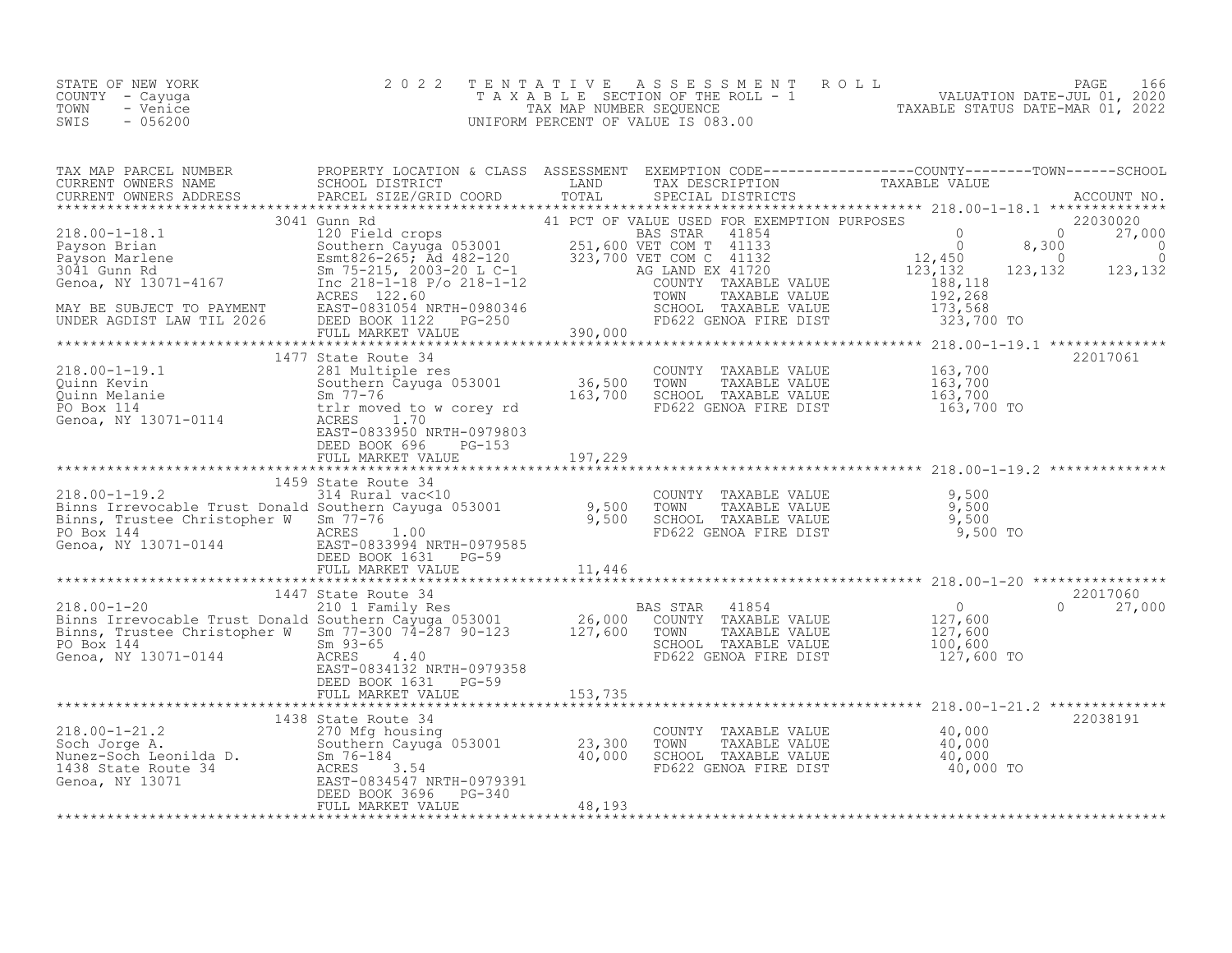| STATE OF NEW YORK<br>COUNTY - Cayuga<br>- Venice<br>TOWN<br>$-056200$<br>SWIS                                                                                                                                                                    | 2 0 2 2                                                                              | T E N T A T I V E | UNIFORM PERCENT OF VALUE IS 083.00                                                             |                                                                                                                                                                                                                                     |
|--------------------------------------------------------------------------------------------------------------------------------------------------------------------------------------------------------------------------------------------------|--------------------------------------------------------------------------------------|-------------------|------------------------------------------------------------------------------------------------|-------------------------------------------------------------------------------------------------------------------------------------------------------------------------------------------------------------------------------------|
| TAX MAP PARCEL NUMBER<br>CURRENT OWNERS NAME<br>CURRENT OWNERS ADDRESS                                                                                                                                                                           | PARCEL SIZE/GRID COORD                                                               |                   |                                                                                                | PROPERTY LOCATION & CLASS ASSESSMENT EXEMPTION CODE---------------COUNTY-------TOWN------SCHOOL<br>SCHOOL DISTRICT                   LAND         TAX DESCRIPTION               TAXABLE VALUE<br>PARCEL SIZE/GRID COORD       TOTAL |
|                                                                                                                                                                                                                                                  | 3232 Myers Rd                                                                        |                   | COUNTY TAXABLE VALUE<br>TAXABLE VALUE<br>TOWN<br>SCHOOL TAXABLE VALUE<br>FD622 GENOA FIRE DIST | 104,800<br>104,800<br>104,800<br>104,800 TO                                                                                                                                                                                         |
|                                                                                                                                                                                                                                                  |                                                                                      |                   |                                                                                                |                                                                                                                                                                                                                                     |
| 218.00-1-21.111 3220 Myers Rd<br>Wheeler Mazie 210 1 Family Res<br>Southern Cayuga 053001 26,000 COUNTY TAXABLE VALUE<br>3220 Myers Rd<br>Southern 26,000 TOWN TAXABLE VALUE<br>SCHOOL TAXABLE VALUE<br>SCHOOL TAXABLE VALUE<br>SCHOOL TAXA      | 3220 Myers Rd                                                                        |                   | 41834                                                                                          | 22038190<br>0<br>77,900<br>77,900<br>10,490<br>77,900 TO<br>$\circledcirc$<br>67,410                                                                                                                                                |
|                                                                                                                                                                                                                                                  | DEED BOOK 759 PG-214<br>FULL MARKET VALUE 93,855<br>*************************        |                   |                                                                                                |                                                                                                                                                                                                                                     |
|                                                                                                                                                                                                                                                  |                                                                                      |                   |                                                                                                | $\overline{0}$<br>$\Omega$<br>27,000<br>223,900<br>223,900<br>196,900<br>223,900 TO                                                                                                                                                 |
|                                                                                                                                                                                                                                                  |                                                                                      | ***************** |                                                                                                |                                                                                                                                                                                                                                     |
| 1990 State Route 34<br>De Forest Joseph 210 1 Family Res<br>De Forest Kathy 2001 Manufacture 2001 18,000 COUNTY TAXABLE VALUE<br>2396 State Route 34 2m 77-258<br>Genoa, NY 13071-8722 incl 218.00-1-22 & p/o 23<br>2001 TAXABLE VALUE<br>       | ACRES 1.20<br>EAST-0835000 NRTH-0978745                                              |                   |                                                                                                | 22009060<br>$\begin{array}{c} 0 \\ 117,600 \\ 117,600 \\ 50,190 \end{array}$<br>$\Omega$<br>67,410<br>117,600 TO                                                                                                                    |
|                                                                                                                                                                                                                                                  | DEED BOOK 538 PG-00130<br>FULL MARKET VALUE                                          | 141,687           |                                                                                                |                                                                                                                                                                                                                                     |
| 218.00-1-23.3<br>Glennon Patrick M<br>3252 Myers Road<br>Genoa, NY 13071 13071 1205 Smd 837-321<br>23,900<br>23,900<br>23,900<br>23,900<br>21-205 Smd 837-321<br>23,900<br>23,400<br>23,400<br>23,400<br>23,400<br>25,400<br>291-205 Smd 837-321 | 3252 Myers Rd<br>3.57<br>ACRES<br>EAST-0835775 NRTH-0979827<br>DEED BOOK 3799 PG-214 | 46,265            | COUNTY TAXABLE VALUE<br>TAXABLE VALUE<br>TOWN<br>SCHOOL TAXABLE VALUE<br>FD622 GENOA FIRE DIST | 22009061<br>$\begin{array}{c} 38,400 \\ 38,400 \\ 38,400 \end{array}$<br>38,400 TO                                                                                                                                                  |
|                                                                                                                                                                                                                                                  | FULL MARKET VALUE                                                                    |                   |                                                                                                |                                                                                                                                                                                                                                     |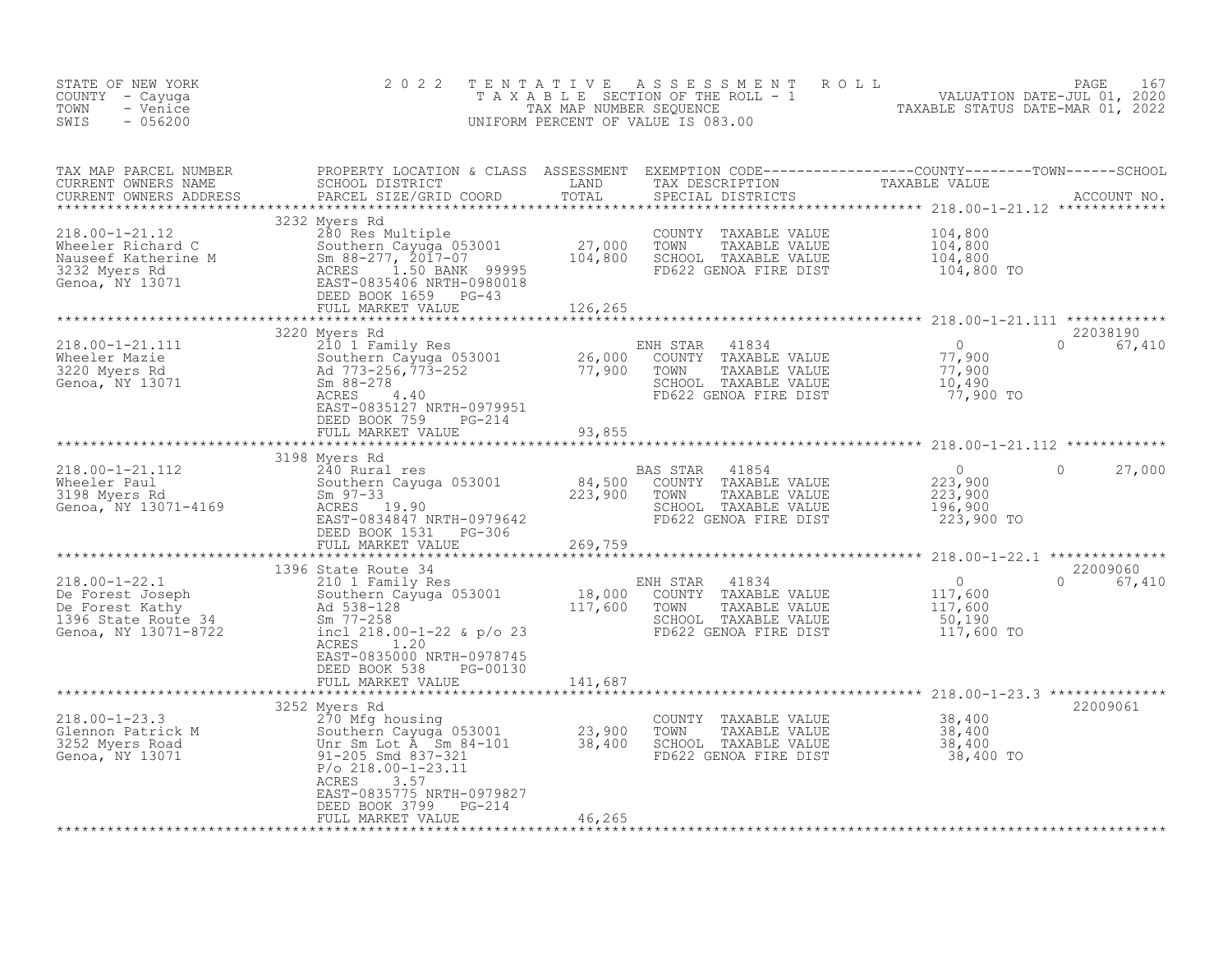| STATE OF NEW YORK<br>COUNTY - Cayuga<br>TOWN<br>- Venice<br>$-056200$<br>SWIS                                                                             | 2 0 2 2                                                                                                                                                                                                                                      |                              | TENTATIVE ASSESSMENT<br>R O L L<br>T A X A B L E SECTION OF THE ROLL - 1 WALUATION DATE-JUL 01, 2020<br>TAX MAP NUMBER SEQUENCE TAXABLE STATUS DATE-MAR 01, 2022<br>UNIFORM PERCENT OF VALUE IS 083.00 |                                                        | PAGE<br>168        |
|-----------------------------------------------------------------------------------------------------------------------------------------------------------|----------------------------------------------------------------------------------------------------------------------------------------------------------------------------------------------------------------------------------------------|------------------------------|--------------------------------------------------------------------------------------------------------------------------------------------------------------------------------------------------------|--------------------------------------------------------|--------------------|
| TAX MAP PARCEL NUMBER<br>CURRENT OWNERS NAME<br>CURRENT OWNERS ADDRESS                                                                                    | PROPERTY LOCATION & CLASS ASSESSMENT EXEMPTION CODE----------------COUNTY-------TOWN-----SCHOOL<br>SCHOOL DISTRICT<br>PARCEL SIZE/GRID COORD                                                                                                 | LAND<br>TOTAL                | TAX DESCRIPTION<br>SPECIAL DISTRICTS                                                                                                                                                                   | TAXABLE VALUE                                          | ACCOUNT NO.        |
| $218.00 - 1 - 23.4$<br>Rejman Jonathan<br>3270 Myers Rd<br>Genoa, NY 13071                                                                                | 3266 Myers Rd<br>210 1 Family Res<br>Southern Cayuga 053001<br>Sm 91-205 Unr Sm Lot B<br>$P/O$ 218.00-1-23.11<br>Smd 1027-57, 1286-22<br>ACRES<br>5.80 BANK 99999<br>EAST-0836052 NRTH-0979844<br>DEED BOOK 1402 PG-250<br>FULL MARKET VALUE | 29,500<br>155,000<br>186,747 | BAS STAR<br>41854<br>COUNTY TAXABLE VALUE<br>TOWN<br>TAXABLE VALUE<br>SCHOOL TAXABLE VALUE<br>FD622 GENOA FIRE DIST                                                                                    | $\circ$<br>155,000<br>155,000<br>128,000<br>155,000 TO | $\Omega$<br>27,000 |
|                                                                                                                                                           |                                                                                                                                                                                                                                              |                              |                                                                                                                                                                                                        |                                                        |                    |
| $218.00 - 1 - 23.5$<br>Ardai Jose L Jr<br>O'Hara Suzanne<br>1193 Stewarts Corners Rd<br>Genoa, NY 13071-9753                                              | 3284 Myers Rd<br>433 Auto body<br>Southern Cayuga 053001 21,600<br>Sm 91-205, Unr Sm Lot C 120,000<br>$P/O$ 218.00-1-23.11<br>Auto Body Shop<br>ACRES 2.64<br>EAST-0836329 NRTH-0979862<br>DEED BOOK 1423 PG-237<br>FULL MARKET VALUE        | 144,578                      | COUNTY TAXABLE VALUE<br>TOWN<br>TAXABLE VALUE<br>SCHOOL TAXABLE VALUE<br>FD622 GENOA FIRE DIST                                                                                                         | 120,000<br>120,000<br>120,000<br>120,000 TO            |                    |
|                                                                                                                                                           |                                                                                                                                                                                                                                              |                              |                                                                                                                                                                                                        |                                                        |                    |
| $218.00 - 1 - 23.6$<br>Ridgecrest Dairy Properties, L Southern Cayuga 053001<br>1893 Indian Field Rd <sup>1</sup> Unr SM<br>Genoa, NY 13071-8715          | OFF Gunn Rd<br>314 Rural vac<10<br>$p$ /o 218.00-1-23.12<br>ACRES<br>1.80<br>EAST-0832467 NRTH-0978753<br>DEED BOOK 1497 PG-254<br>FULL MARKET VALUE                                                                                         | 1,500<br>1,500<br>1,807      | COUNTY TAXABLE VALUE<br>TOWN<br>TAXABLE VALUE<br>SCHOOL TAXABLE VALUE<br>FD622 GENOA FIRE DIST                                                                                                         | 1,500<br>1,500<br>1,500<br>1,500 TO                    |                    |
|                                                                                                                                                           | 1383 State Route 34                                                                                                                                                                                                                          |                              |                                                                                                                                                                                                        |                                                        |                    |
| $218.00 - 1 - 23.122$<br>Townline Enterprises, LLC<br>1129 Indian Field Road<br>Genoa, NY 13071<br>MAY BE SUBJECT TO PAYMENT<br>UNDER AGDIST LAW TIL 2026 | 120 Field crops<br>Southern Cayuga 053001 554,800<br>Smd 837-321 Exception 554,800<br>$Sm 84 - 101$<br>$p$ /o 218.00-1-23.12;23-121<br>ACRES 145.00<br>EAST-0834315 NRTH-0978655<br>DEED BOOK 3848<br>PG-104<br>FULL MARKET VALUE            | 668,434                      | AG LAND EX 41720<br>COUNTY TAXABLE VALUE<br>TOWN<br>TAXABLE VALUE<br>SCHOOL TAXABLE VALUE<br>FD622 GENOA FIRE DIST                                                                                     | 434,247<br>120,553<br>120,553<br>120,553<br>554,800 TO | 434,247<br>434,247 |
|                                                                                                                                                           |                                                                                                                                                                                                                                              |                              |                                                                                                                                                                                                        |                                                        |                    |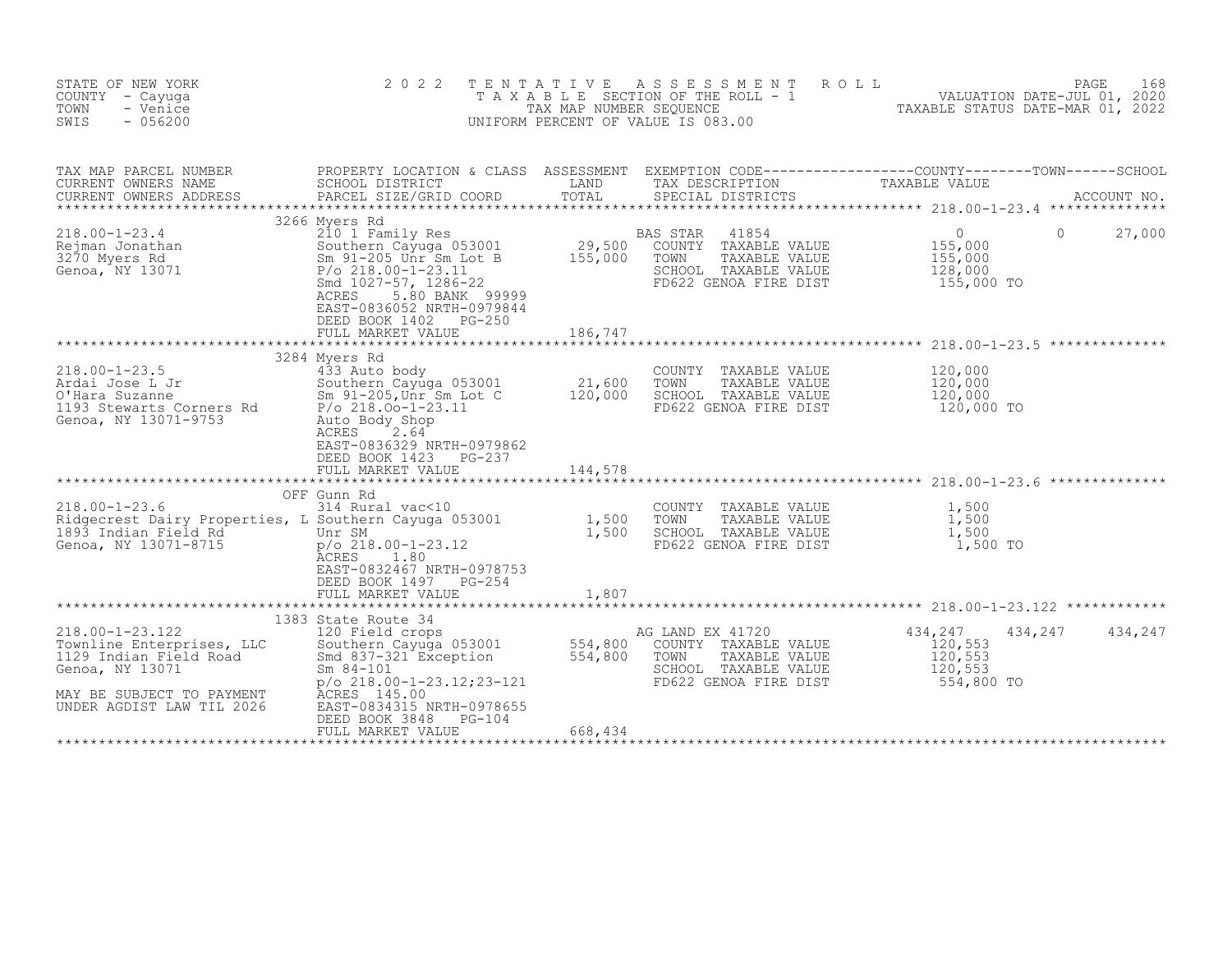| STATE OF NEW YORK<br>COUNTY - Cayuga<br>- Venice<br>TOWN<br>$-056200$<br>SWIS                                                                                                                                                                | 2 0 2 2                                            |         | TENTATIVE ASSESSMENT ROLL PACE 169<br>TAXABLE SECTION OF THE ROLL - 1 VALUATION DATE-JUL 01, 2020<br>TAX MAP NUMBER SEQUENCE TAXABLE STATUS DATE-MAR 01, 2022<br>UNIFORM PERCENT OF VALUE IS 083.00 |                           |
|----------------------------------------------------------------------------------------------------------------------------------------------------------------------------------------------------------------------------------------------|----------------------------------------------------|---------|-----------------------------------------------------------------------------------------------------------------------------------------------------------------------------------------------------|---------------------------|
|                                                                                                                                                                                                                                              |                                                    |         |                                                                                                                                                                                                     |                           |
|                                                                                                                                                                                                                                              |                                                    |         |                                                                                                                                                                                                     |                           |
|                                                                                                                                                                                                                                              |                                                    |         |                                                                                                                                                                                                     |                           |
|                                                                                                                                                                                                                                              |                                                    |         |                                                                                                                                                                                                     | 22003130                  |
|                                                                                                                                                                                                                                              |                                                    |         |                                                                                                                                                                                                     |                           |
|                                                                                                                                                                                                                                              | 1332 State Route 34                                |         |                                                                                                                                                                                                     | 22003130<br>51,055 51,055 |
|                                                                                                                                                                                                                                              | 3293 Myers Rd                                      |         |                                                                                                                                                                                                     | 22001130                  |
| 3293 Myers Rd 241.00-1-1<br>Haskell Angel<br>Haskell William Southern Cayuga 053001<br>Haskell William ACRES 50.00<br>Haskell William ACRES 50.00<br>Haskell William ACRES 50.00<br>Haskell William ACRES 50.00<br>EAST-0836681 NRTH-0980866 |                                                    |         |                                                                                                                                                                                                     | 129,814 129,814           |
| MAY BE SUBJECT TO PAYMENT<br>UNDER AGDIST LAW TIL 2026                                                                                                                                                                                       |                                                    |         |                                                                                                                                                                                                     |                           |
|                                                                                                                                                                                                                                              |                                                    |         |                                                                                                                                                                                                     |                           |
|                                                                                                                                                                                                                                              | EAST-0838770 NRTH-0981404<br>DEED BOOK 3980 PG-143 |         |                                                                                                                                                                                                     | 22039010                  |
|                                                                                                                                                                                                                                              | FULL MARKET VALUE                                  | 319,157 |                                                                                                                                                                                                     |                           |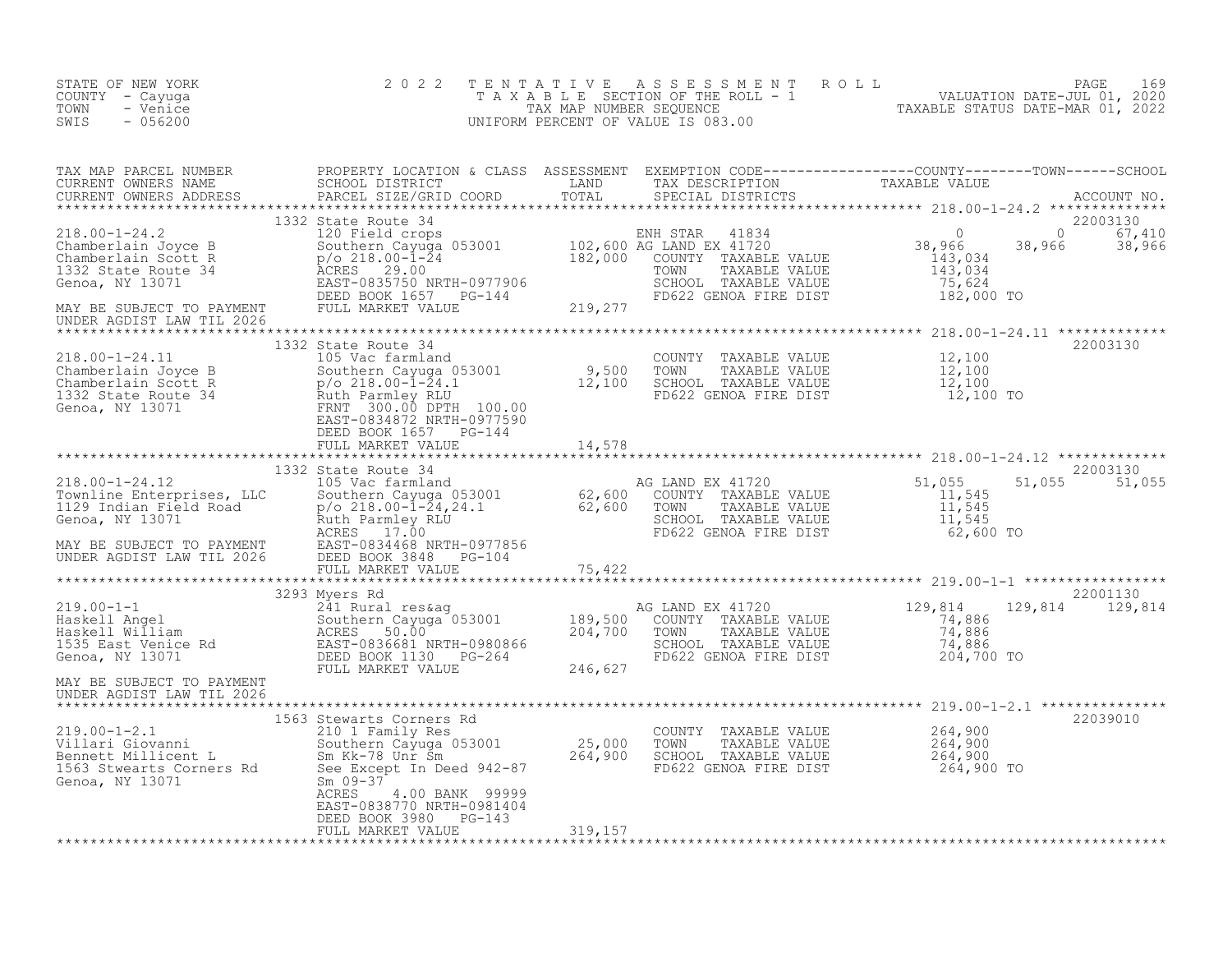| STATE OF NEW YORK<br>COUNTY - Cayuga<br>TOWN<br>- Venice<br>SWIS<br>$-056200$                                                                                                                                                                    | 2 0 2 2 |  | TENTATIVE ASSESSMENT ROLL PAGE 170<br>TAXABLE SECTION OF THE ROLL - 1 VALUATION DATE-JUL 01, 2020<br>TAX MAP NUMBER SEQUENCE TAXABLE STATUS DATE-MAR 01, 2022<br>UNIFORM PERCENT OF VALUE IS 083.00 |  |
|--------------------------------------------------------------------------------------------------------------------------------------------------------------------------------------------------------------------------------------------------|---------|--|-----------------------------------------------------------------------------------------------------------------------------------------------------------------------------------------------------|--|
|                                                                                                                                                                                                                                                  |         |  |                                                                                                                                                                                                     |  |
|                                                                                                                                                                                                                                                  |         |  | 405,384 405,384                                                                                                                                                                                     |  |
|                                                                                                                                                                                                                                                  |         |  |                                                                                                                                                                                                     |  |
|                                                                                                                                                                                                                                                  |         |  |                                                                                                                                                                                                     |  |
|                                                                                                                                                                                                                                                  |         |  |                                                                                                                                                                                                     |  |
| UNDER AGDIST LAW TIL 2026                                                                                                                                                                                                                        |         |  | 22001120<br>175, 925 175, 925                                                                                                                                                                       |  |
|                                                                                                                                                                                                                                                  |         |  |                                                                                                                                                                                                     |  |
|                                                                                                                                                                                                                                                  |         |  | 22012060<br>$412,875$ $412,875$                                                                                                                                                                     |  |
|                                                                                                                                                                                                                                                  |         |  |                                                                                                                                                                                                     |  |
|                                                                                                                                                                                                                                                  |         |  |                                                                                                                                                                                                     |  |
| XAMPLE STAR AND EX 41720<br>219.00-1-7 3545 Myers Rd<br>22002010<br>219.00-1-7 3545 Myers Rd<br>22002010<br>22002010<br>234,400 TOWITY TAXABLE VALUE<br>234,400 TOWIN TAXABLE VALUE<br>234,217 FD622 GENOA FIRE DIST 194,400 TO RAYMENT<br>234,2 |         |  |                                                                                                                                                                                                     |  |
| UNDER AGDIST LAW TIL 2026                                                                                                                                                                                                                        |         |  |                                                                                                                                                                                                     |  |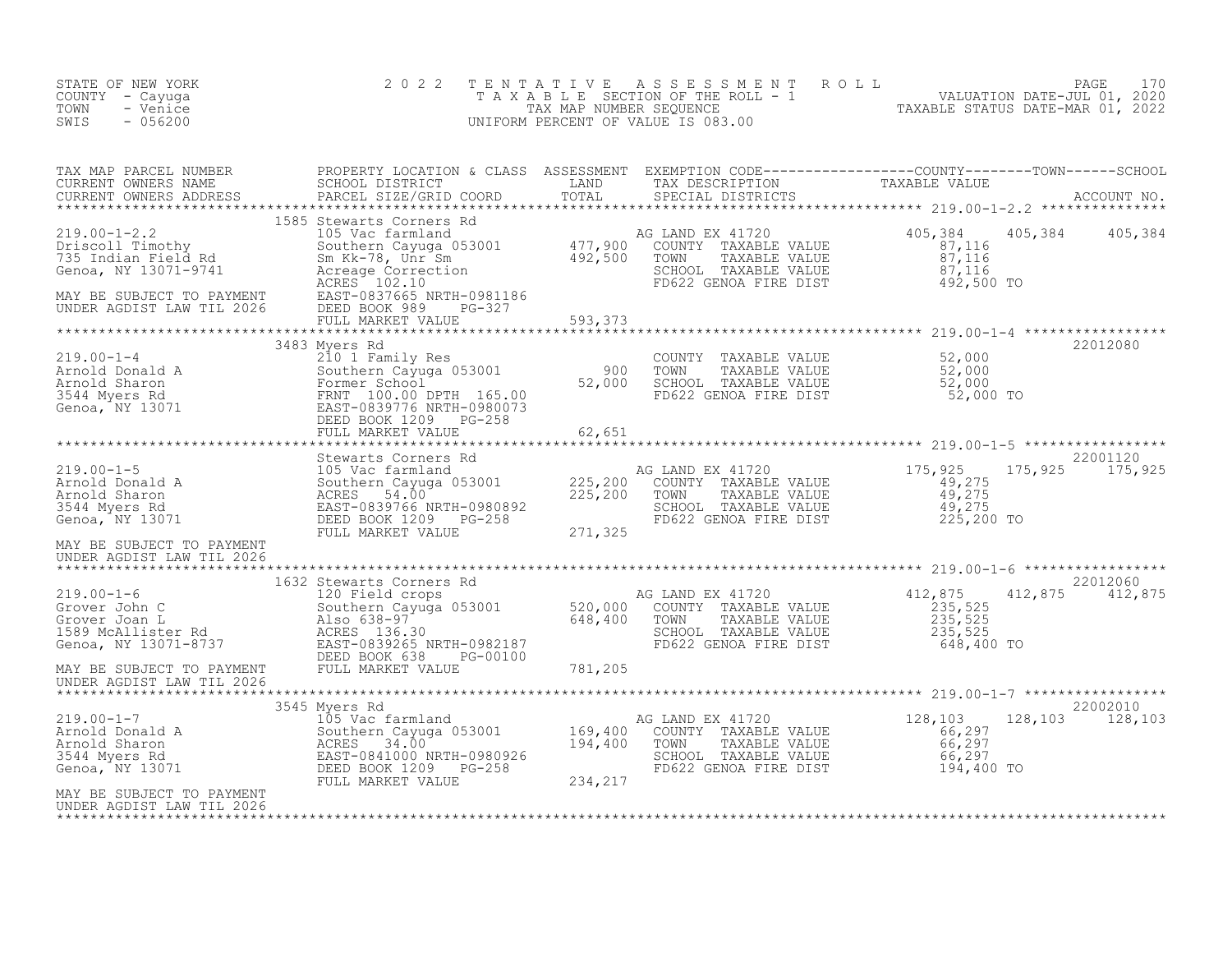| STATE OF NEW YORK<br>COUNTY - Cayuga<br>TOWN<br>- Venice<br>SWIS<br>$-056200$                                                                                                                    | 2 0 2 2<br>TENTATIVE                                                                                                                                                                                        |                             | ROLL<br>A S S E S S M E N T<br>T A X A B L E SECTION OF THE ROLL - 1 WALUATION DATE-JUL 01, 2020<br>UNIFORM PERCENT OF VALUE IS 083.00 |                                                                    | PAGE              | 171             |
|--------------------------------------------------------------------------------------------------------------------------------------------------------------------------------------------------|-------------------------------------------------------------------------------------------------------------------------------------------------------------------------------------------------------------|-----------------------------|----------------------------------------------------------------------------------------------------------------------------------------|--------------------------------------------------------------------|-------------------|-----------------|
| TAX MAP PARCEL NUMBER<br>CURRENT OWNERS NAME<br>CURRENT OWNERS ADDRESS                                                                                                                           | PROPERTY LOCATION & CLASS ASSESSMENT EXEMPTION CODE----------------COUNTY-------TOWN-----SCHOOL<br>SCHOOL DISTRICT<br>PARCEL SIZE/GRID COORD                                                                | LAND<br>TOTAL               | TAX DESCRIPTION<br>SPECIAL DISTRICTS                                                                                                   | TAXABLE VALUE                                                      |                   | ACCOUNT NO.     |
| 219.00-1-8<br>Wheeler Claude M.<br>Wheeler Janette Sm 88-7<br>3579 Myers Road<br>Conca, NY 13071<br>EAST-08<br>DEED BEAST-08<br>DEED BEAST-08<br>DEED BEAST-08<br>DEED BEAST-08<br>DEED BEAST-08 | 3579 Myers Rd<br>210 1 Family Res<br>Southern Cayuga 053001<br>$Sm$ 88-75<br>4.50<br>EAST-0841599 NRTH-0980347<br>DEED BOOK 3656 PG-67<br>FULL MARKET VALUE<br>*************************                    | 26,300<br>99,900<br>120,361 | COUNTY TAXABLE VALUE<br>TOWN<br>TAXABLE VALUE<br>SCHOOL TAXABLE VALUE<br>FD622 GENOA FIRE DIST                                         | 99,900<br>99,900<br>99,900<br>99,900 TO                            |                   | 22021090        |
|                                                                                                                                                                                                  | 3625 Myers Rd                                                                                                                                                                                               |                             |                                                                                                                                        |                                                                    |                   | 22012090        |
| $219.00 - 1 - 9.11$<br>Edwards De Soch Kristen N<br>3625 Myers Rd<br>3625 Myers Rd<br>50 Soch Kristen N<br>50 Southern Cayuga 0530<br>50 Sm 78-199 78-200<br>50 Sm 78-199 78-200                 | 210 1 Family Res<br>Southern Cayuga 053001 19,800 BAS STAR<br>Sm 78-199 78-200<br>29,100 COUNTY<br>Ad 837-190 Smd 854-185<br>ACRES<br>1.97<br>EAST-0842270 NRTH-0980593<br>DEED BOOK 1179 PG-335            |                             | 41400<br>41854<br>COUNTY TAXABLE VALUE<br>TOWN<br>TAXABLE VALUE<br>SCHOOL TAXABLE VALUE<br>FD622 GENOA FIRE DIST                       | 1,500<br>$\overline{0}$<br>97,600<br>97,600<br>70,600<br>99,100 TO | 1,500<br>$\Omega$ | 1,500<br>27,000 |
|                                                                                                                                                                                                  |                                                                                                                                                                                                             |                             |                                                                                                                                        |                                                                    |                   |                 |
| $219.00 - 1 - 9.13$<br>Arnold Donald<br>Arnold Sharon<br>3544 Myers Rd<br>Genoa, NY 13071-4171<br>MAY BE SUBJECT TO PAYMENT                                                                      | 1535 East Venice Rd<br>105 Vac farmland<br>Southern Cayuga 053001 64,500<br>Smd 854-185 Sm 78-199 64,500<br>Part Of Form 219.00-1-10<br>po 219-1-9.12<br><b>ACRES</b><br>11.80<br>EAST-0841992 NRTH-0980852 |                             | AG LAND EX 41720<br>COUNTY TAXABLE VALUE<br>TOWN<br>TAXABLE VALUE<br>SCHOOL TAXABLE VALUE<br>FD622 GENOA FIRE DIST                     | 44,376<br>20,124<br>20,124<br>20,124<br>64,500 TO                  | 44,376 44,376     |                 |
| UNDER AGDIST LAW TIL 2026                                                                                                                                                                        | DEED BOOK 854<br>$PG-183$<br>FULL MARKET VALUE                                                                                                                                                              | 77,711                      |                                                                                                                                        |                                                                    |                   |                 |
| $219.00 - 1 - 9.14$<br>Haskell Angel B<br>Haskell William T<br>1519 E Venice Rd<br>Genoa, NY 13071                                                                                               | East Venice Rd<br>210 1 Family Res<br>Southern Cayuga 053001<br>smd 1155-183<br>po $219 - 1 - 9.12$<br>ACRES<br>3.40<br>EAST-0842256 NRTH-0981128<br>DEED BOOK 1155<br>PG-180                               | 23,500<br>138,400           | 41854<br>BAS STAR<br>COUNTY TAXABLE VALUE<br>TAXABLE VALUE<br>TOWN<br>SCHOOL TAXABLE VALUE<br>FD622 GENOA FIRE DIST                    | $\overline{0}$<br>138,400<br>138,400<br>111,400<br>138,400 TO      | $\Omega$          | 27,000          |
|                                                                                                                                                                                                  | FULL MARKET VALUE                                                                                                                                                                                           | 166,747                     |                                                                                                                                        |                                                                    |                   |                 |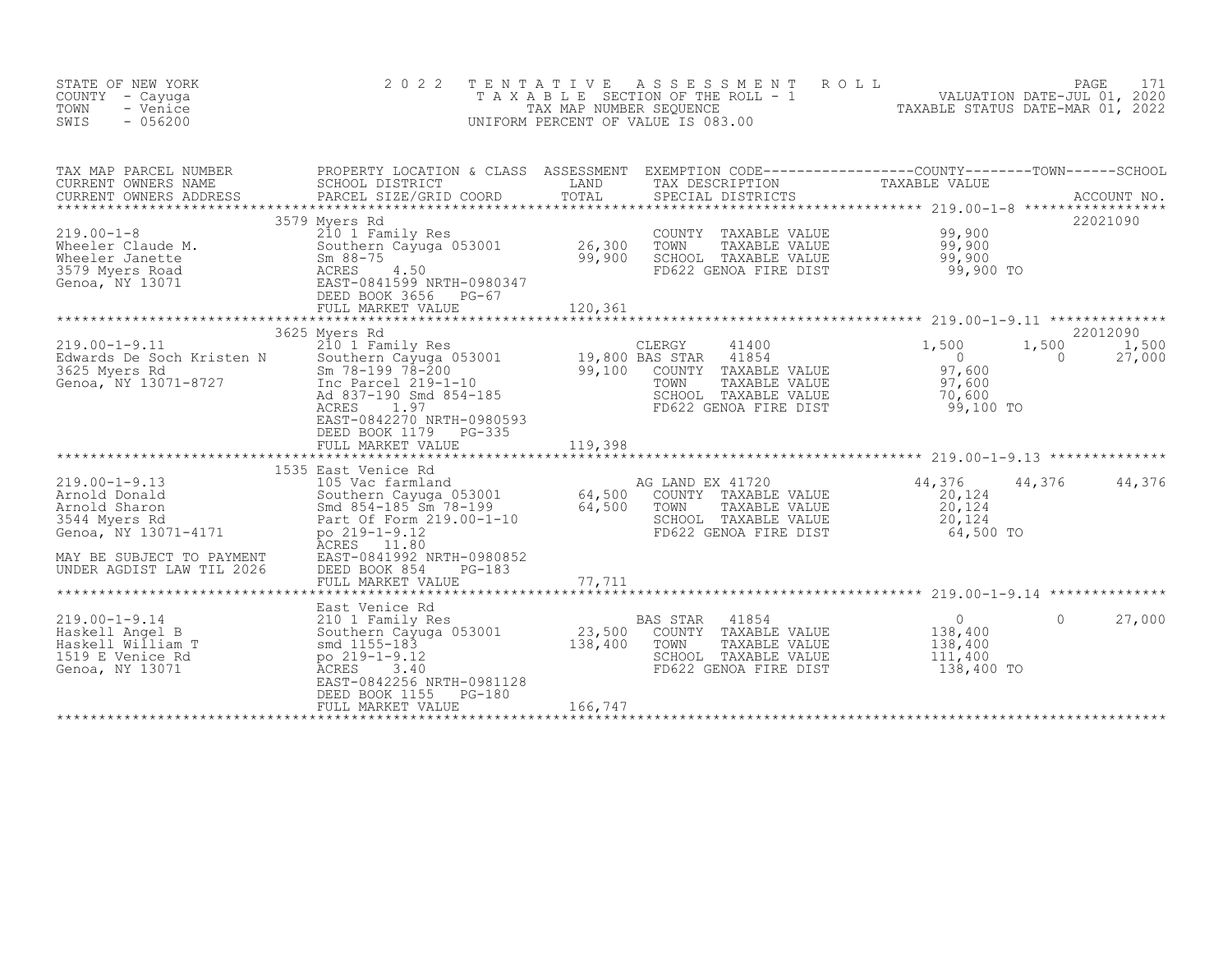| STATE OF NEW YORK<br>COUNTY - Cayuga<br>- Venice<br>TOWN<br>$-056200$<br>SWIS                                                                                                                                                                                                | 2 0 2 2                                    | TENTATIVE | UNIFORM PERCENT OF VALUE IS 083.00                                                                                                                          | TENTATIVE ASSESSMENT ROLL<br>TAXABLE SECTION OF THE ROLL - 1 VALUATION DATE-JUL 01, 2020<br>TAX MAP NUMBER SEQUENCE TAXABLE STATUS DATE-MAR 01, 2022<br>JNIFORM PERCENT OF VALUE IS 083.00 |                           |
|------------------------------------------------------------------------------------------------------------------------------------------------------------------------------------------------------------------------------------------------------------------------------|--------------------------------------------|-----------|-------------------------------------------------------------------------------------------------------------------------------------------------------------|--------------------------------------------------------------------------------------------------------------------------------------------------------------------------------------------|---------------------------|
|                                                                                                                                                                                                                                                                              |                                            |           |                                                                                                                                                             |                                                                                                                                                                                            |                           |
| 19.00-1-11<br>19.00-1-11<br>17,500<br>17,500<br>Mortensen Sigrid<br>1600 Mc Allister Rd<br>17,500<br>17,500<br>17,500<br>17,500<br>17,500<br>17,500<br>17,500<br>17,500<br>17,500<br>17,500<br>17,500<br>17,500<br>17,500<br>17,500<br>17,600<br>17,600<br>17,000<br>170,000 |                                            |           | AS STAR 41854<br>COUNTY TAXABLE VALUE 170,000<br>TOWN TAXABLE VALUE 170,000<br>SCHOOL TAXABLE VALUE 143,000<br>FD622 GENOA FIRE DIST 170,000 TO<br>BAS STAR | $\Omega$                                                                                                                                                                                   | 22039040<br>27,000        |
|                                                                                                                                                                                                                                                                              |                                            |           |                                                                                                                                                             |                                                                                                                                                                                            |                           |
|                                                                                                                                                                                                                                                                              | 1522 East Venice Rd                        | 80,723    | BAS STAR 41854<br>COUNTY TAXABLE VALUE<br>TOWN TAXABLE VALUE<br>COUOCI TAXABLE VALUE<br>SCHOOL TAXABLE VALUE<br>FD622 GENOA FIRE DIST                       | $\begin{array}{c} 0 \\ 67,000 \\ 67,000 \\ 40,000 \end{array}$<br>67,000 TO                                                                                                                | 22021070<br>$0 \t 27,000$ |
|                                                                                                                                                                                                                                                                              |                                            |           |                                                                                                                                                             |                                                                                                                                                                                            |                           |
| Mc Allister Rd<br>219.00-1-13.2<br>McGonagle Stefan N<br>McGonagle Linda S<br>15,500<br>15,500<br>15,500<br>15,500<br>McGonagle Linda S<br>S.m. 92-64<br>21,500<br>17,500<br>17,500<br>21,084<br>EAST-0843768 NRTH-0980713<br>DEED BOOK 1464 PG-283<br>FULL MA               |                                            |           | COUNTY TAXABLE VALUE<br>TOWN TAXABLE VALUE $17,500$<br>SCHOOL TAXABLE VALUE $17,500$<br>FD622 CENOA FIBE DIST $17,500$<br>FD622 GENOA FIRE DIST             | 17,500<br>17,500 TO                                                                                                                                                                        |                           |
|                                                                                                                                                                                                                                                                              |                                            |           |                                                                                                                                                             |                                                                                                                                                                                            |                           |
|                                                                                                                                                                                                                                                                              | 1594 Mc Allister Rd                        |           |                                                                                                                                                             |                                                                                                                                                                                            | 22036010                  |
| 219.00-1-13.11<br>McGonagle Stefan 283 Res w/Comuse<br>McGonagle Linda 582 Res w/Comuse<br>1582 Mc Allister Rd<br>Genoa, NY 13071<br>283 Res 219.00-1-13.1 & p/o 1<br>1582 Mc Allister Rd<br>16219.00-1-13.1 & p/o 1<br>2010-1-13.1 & p/o 1<br>2                             | DEED BOOK 662<br>PG-251                    |           | COUNTY TAXABLE VALUE<br>TOWN<br>TAXABLE VALUE<br>SCHOOL TAXABLE VALUE<br>FD622 GENOA FIRE DIST                                                              | 407,000<br>407,000<br>$407,000$<br>$407,000$ To                                                                                                                                            |                           |
|                                                                                                                                                                                                                                                                              | FULL MARKET VALUE                          | 490,361   |                                                                                                                                                             |                                                                                                                                                                                            |                           |
|                                                                                                                                                                                                                                                                              |                                            |           |                                                                                                                                                             |                                                                                                                                                                                            | 22033180                  |
|                                                                                                                                                                                                                                                                              | EAST-0842902 NRTH-0981987                  |           | BAS STAR<br>41854<br>COUNTY TAXABLE VALUE<br>TOWN     TAXABLE VALUE<br>SCHOOL TAXABLE VALUE<br>FD622 GENOA FIRE DIST                                        | $\begin{array}{c} 0 \\ 125,000 \\ 125,000 \end{array}$<br>$\Omega$<br>$\frac{1}{98}$ ,000<br>125,000 TO                                                                                    | 27,000                    |
|                                                                                                                                                                                                                                                                              | DEED BOOK 1679 PG-207<br>FULL MARKET VALUE | 150,602   |                                                                                                                                                             |                                                                                                                                                                                            |                           |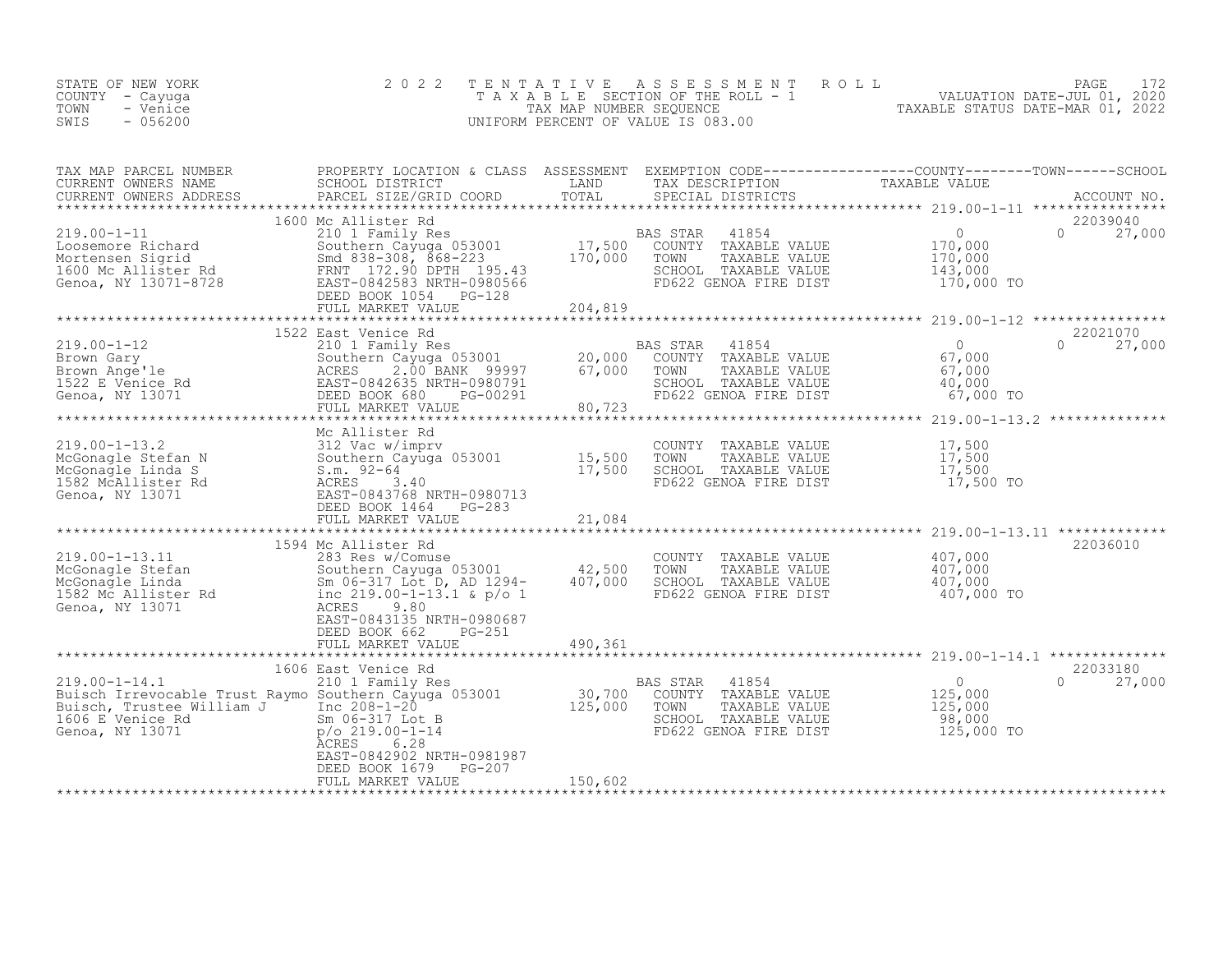| STATE OF NEW YORK<br>COUNTY - Cayuga<br>TOWN<br>- Venice<br>SWIS<br>$-056200$                                                                                                                                                                                                                                                            | 2 0 2 2           |                  | TENTATIVE ASSESSMENT ROLL PAGE 173<br>TAXABLE SECTION OF THE ROLL - 1 VALUATION DATE-JUL 01, 2020<br>TAX MAP NUMBER SEQUENCE TAXABLE STATUS DATE-MAR 01, 2022<br>UNIFORM PERCENT OF VALUE IS 083.00 |                             |
|------------------------------------------------------------------------------------------------------------------------------------------------------------------------------------------------------------------------------------------------------------------------------------------------------------------------------------------|-------------------|------------------|-----------------------------------------------------------------------------------------------------------------------------------------------------------------------------------------------------|-----------------------------|
|                                                                                                                                                                                                                                                                                                                                          |                   |                  |                                                                                                                                                                                                     |                             |
| $\begin{tabular}{l cccccccc} TAX MAP P ARCH & DCRREN & DCRRE PROPERY DCAITY & CICARS & SSESSMENT & EXERFITON (CODB--------------00001-7------50001-7----50001-7----50001-7----50001-7----50001-7----50001-7----50001-7----50001-7----50001-7----50001-7----50001-7----50001-7----50001-7----50001-7----50001-7----50001-7----50001-7---$ |                   |                  |                                                                                                                                                                                                     |                             |
|                                                                                                                                                                                                                                                                                                                                          |                   |                  |                                                                                                                                                                                                     |                             |
|                                                                                                                                                                                                                                                                                                                                          |                   |                  |                                                                                                                                                                                                     |                             |
|                                                                                                                                                                                                                                                                                                                                          |                   |                  |                                                                                                                                                                                                     |                             |
|                                                                                                                                                                                                                                                                                                                                          |                   |                  |                                                                                                                                                                                                     | 22007100<br>487,566 487,566 |
|                                                                                                                                                                                                                                                                                                                                          |                   |                  |                                                                                                                                                                                                     |                             |
|                                                                                                                                                                                                                                                                                                                                          |                   |                  |                                                                                                                                                                                                     |                             |
|                                                                                                                                                                                                                                                                                                                                          |                   |                  |                                                                                                                                                                                                     | 60,252 60,252               |
|                                                                                                                                                                                                                                                                                                                                          |                   |                  |                                                                                                                                                                                                     |                             |
| 1558 McCHEL 110 COUNTY TAXABLE VALUE<br>219.00-1-16.3 1558 McCHIST<br>219.00-1-16.3 210 1 Family Res<br>Mattoon Dale Southern Cayuga 053001 18,000 TOWN TAXABLE VALUE 99,000<br>Mattoon Colleen Sm 99-203 Lot C 99,000 SCHOOL TAXABLE                                                                                                    |                   |                  |                                                                                                                                                                                                     |                             |
|                                                                                                                                                                                                                                                                                                                                          | FULL MARKET VALUE | $5 = -2$ 119,277 |                                                                                                                                                                                                     |                             |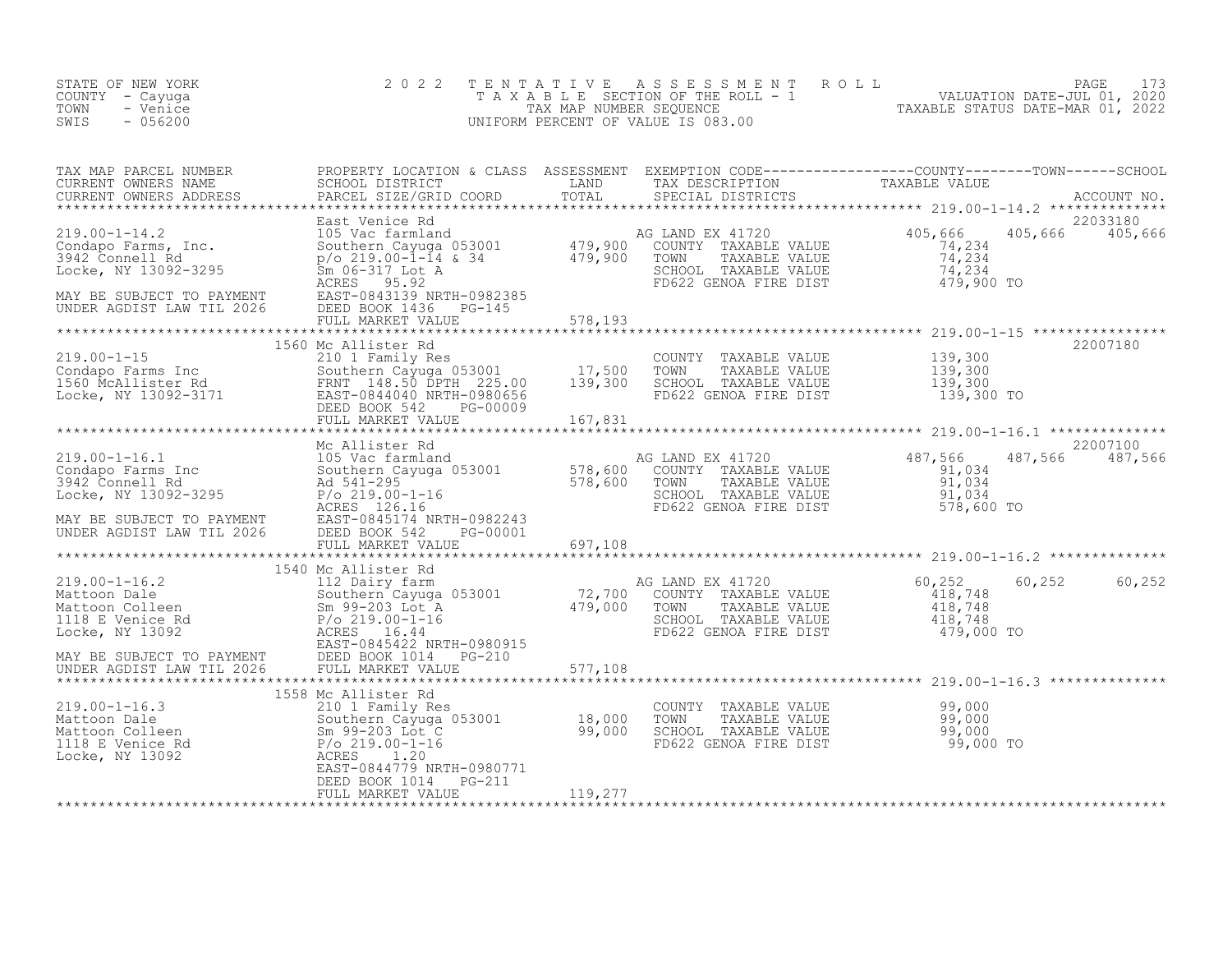| STATE OF NEW YORK | 2022 TENTATIVE ASSESSMENT ROLL        |                                  | PAGE                        |  |
|-------------------|---------------------------------------|----------------------------------|-----------------------------|--|
| COUNTY – Cayuga   | T A X A B L E SECTION OF THE ROLL - 1 |                                  | VALUATION DATE-JUL 01, 2020 |  |
| TOWN<br>- Venice  | TAX MAP NUMBER SEQUENCE               | TAXABLE STATUS DATE-MAR 01, 2022 |                             |  |
| $-056200$<br>SWIS | UNIFORM PERCENT OF VALUE IS 083.00    |                                  |                             |  |
|                   |                                       |                                  |                             |  |

| TAX MAP PARCEL NUMBER                                                                                                                                                                                                                                                                                                                                                                                                                       | PROPERTY LOCATION & CLASS ASSESSMENT EXEMPTION CODE----------------COUNTY-------TOWN-----SCHOOL |        |                                                                                                                                                                                                                                                                                                  |          |          |
|---------------------------------------------------------------------------------------------------------------------------------------------------------------------------------------------------------------------------------------------------------------------------------------------------------------------------------------------------------------------------------------------------------------------------------------------|-------------------------------------------------------------------------------------------------|--------|--------------------------------------------------------------------------------------------------------------------------------------------------------------------------------------------------------------------------------------------------------------------------------------------------|----------|----------|
|                                                                                                                                                                                                                                                                                                                                                                                                                                             |                                                                                                 |        |                                                                                                                                                                                                                                                                                                  |          |          |
|                                                                                                                                                                                                                                                                                                                                                                                                                                             |                                                                                                 |        |                                                                                                                                                                                                                                                                                                  |          |          |
|                                                                                                                                                                                                                                                                                                                                                                                                                                             | 1657 Stanton Rd                                                                                 |        |                                                                                                                                                                                                                                                                                                  |          | 22030140 |
| 1657 5tanton Kd<br>219.00-1-17 311 Res vac land<br>311 Res vac land<br>2361 Genoa Lansing Townline Rd ACRES 7.00<br>2361 Genoa Lansing Townline Rd ACRES 7.00<br>2361 Genoa Lansing Townline Rd ACRES 7.00<br>2361 Genoa Lansing Townline                                                                                                                                                                                                   |                                                                                                 |        |                                                                                                                                                                                                                                                                                                  |          |          |
|                                                                                                                                                                                                                                                                                                                                                                                                                                             |                                                                                                 |        |                                                                                                                                                                                                                                                                                                  |          |          |
|                                                                                                                                                                                                                                                                                                                                                                                                                                             |                                                                                                 | 16,700 |                                                                                                                                                                                                                                                                                                  |          |          |
| King Ferry, NY 13081                                                                                                                                                                                                                                                                                                                                                                                                                        | EAST-0845710 NRTH-0983015<br>DEED BOOK 1508 PG-147                                              |        | FD621 SLV FIRE DIST 16,700 TO                                                                                                                                                                                                                                                                    |          |          |
|                                                                                                                                                                                                                                                                                                                                                                                                                                             | PG-147                                                                                          |        |                                                                                                                                                                                                                                                                                                  |          |          |
|                                                                                                                                                                                                                                                                                                                                                                                                                                             |                                                                                                 |        |                                                                                                                                                                                                                                                                                                  |          |          |
| $\begin{tabular}{lllllllllllllllllllll} \hline 219.00-1-19.1 & 1529\text{ Mc Allister Rd} & \text{AG LAND EX 41720} & 219.00-1-19.1 & 1529\text{ Mc Allister Rd} & \text{AG LAND EX 41720} & 219.00-1-19.1 & 1529\text{ Mc Allister Rd} & \text{AG LAND EX 41720} & 219.00-1-19.1 & 1529\text{ Mc AllICE} & 2100\text{ TOV} & 2100\text{ TOV} & 219.00-1-19.1 & 15$                                                                         |                                                                                                 |        |                                                                                                                                                                                                                                                                                                  |          |          |
|                                                                                                                                                                                                                                                                                                                                                                                                                                             |                                                                                                 |        |                                                                                                                                                                                                                                                                                                  |          |          |
|                                                                                                                                                                                                                                                                                                                                                                                                                                             |                                                                                                 |        |                                                                                                                                                                                                                                                                                                  |          |          |
|                                                                                                                                                                                                                                                                                                                                                                                                                                             |                                                                                                 |        |                                                                                                                                                                                                                                                                                                  |          |          |
|                                                                                                                                                                                                                                                                                                                                                                                                                                             |                                                                                                 |        |                                                                                                                                                                                                                                                                                                  |          |          |
|                                                                                                                                                                                                                                                                                                                                                                                                                                             |                                                                                                 |        |                                                                                                                                                                                                                                                                                                  |          |          |
|                                                                                                                                                                                                                                                                                                                                                                                                                                             |                                                                                                 |        |                                                                                                                                                                                                                                                                                                  |          |          |
|                                                                                                                                                                                                                                                                                                                                                                                                                                             |                                                                                                 |        |                                                                                                                                                                                                                                                                                                  |          |          |
|                                                                                                                                                                                                                                                                                                                                                                                                                                             |                                                                                                 |        |                                                                                                                                                                                                                                                                                                  |          |          |
|                                                                                                                                                                                                                                                                                                                                                                                                                                             | Mc Allister Rd                                                                                  |        |                                                                                                                                                                                                                                                                                                  |          |          |
|                                                                                                                                                                                                                                                                                                                                                                                                                                             |                                                                                                 |        |                                                                                                                                                                                                                                                                                                  |          |          |
|                                                                                                                                                                                                                                                                                                                                                                                                                                             |                                                                                                 |        |                                                                                                                                                                                                                                                                                                  |          |          |
|                                                                                                                                                                                                                                                                                                                                                                                                                                             |                                                                                                 |        |                                                                                                                                                                                                                                                                                                  |          |          |
|                                                                                                                                                                                                                                                                                                                                                                                                                                             |                                                                                                 |        |                                                                                                                                                                                                                                                                                                  |          |          |
|                                                                                                                                                                                                                                                                                                                                                                                                                                             |                                                                                                 |        |                                                                                                                                                                                                                                                                                                  |          |          |
|                                                                                                                                                                                                                                                                                                                                                                                                                                             |                                                                                                 |        |                                                                                                                                                                                                                                                                                                  |          |          |
|                                                                                                                                                                                                                                                                                                                                                                                                                                             |                                                                                                 |        |                                                                                                                                                                                                                                                                                                  |          |          |
| $\begin{array}{lllllllllllllllllll} \textbf{20,438} & \textbf{Mc Allister Rd} & \textbf{20,438} & \textbf{20,438} & \textbf{20,438} & \textbf{20,438} & \textbf{20,438} & \textbf{20,438} & \textbf{20,438} & \textbf{20,438} & \textbf{20,438} & \textbf{20,438} & \textbf{20,438} & \textbf{20,438} & \textbf{20,438} & \textbf{20,438} & \textbf{20,438} & \$                                                                            | 1420 Mc Allister Rd                                                                             |        |                                                                                                                                                                                                                                                                                                  |          | 22007110 |
|                                                                                                                                                                                                                                                                                                                                                                                                                                             |                                                                                                 |        |                                                                                                                                                                                                                                                                                                  | 373,128  | 373,128  |
|                                                                                                                                                                                                                                                                                                                                                                                                                                             |                                                                                                 |        |                                                                                                                                                                                                                                                                                                  |          |          |
| $\begin{tabular}{lllllllllllllllllll} \multicolumn{3}{c }{\text{\small 1420 M}\text{C}\ \text{Al11} \text{ster }\text{Ka}} & \multicolumn{3}{c }{\text{\small 1420 M}\text{C}\ \text{Al11} \text{S60} & \multicolumn{3}{c }{\text{\small 1420 M}\text{C}\ \text{Al11} \text{S60} & \multicolumn{3}{c }{\text{\small 1420 M}\text{C}\ \text{Al11} \text{S60} & \multicolumn{3}{c }{\text{\small 1420 M}\text{C}\ \text{Al11} \text{S60} & \$ |                                                                                                 |        |                                                                                                                                                                                                                                                                                                  |          |          |
|                                                                                                                                                                                                                                                                                                                                                                                                                                             |                                                                                                 |        |                                                                                                                                                                                                                                                                                                  |          |          |
|                                                                                                                                                                                                                                                                                                                                                                                                                                             |                                                                                                 |        |                                                                                                                                                                                                                                                                                                  |          |          |
|                                                                                                                                                                                                                                                                                                                                                                                                                                             |                                                                                                 |        |                                                                                                                                                                                                                                                                                                  |          |          |
| UNDER AGDIST LAW TIL 2026                                                                                                                                                                                                                                                                                                                                                                                                                   |                                                                                                 |        |                                                                                                                                                                                                                                                                                                  |          |          |
|                                                                                                                                                                                                                                                                                                                                                                                                                                             | Whipple Rd                                                                                      |        |                                                                                                                                                                                                                                                                                                  |          | 22012100 |
|                                                                                                                                                                                                                                                                                                                                                                                                                                             |                                                                                                 |        |                                                                                                                                                                                                                                                                                                  |          |          |
|                                                                                                                                                                                                                                                                                                                                                                                                                                             |                                                                                                 |        |                                                                                                                                                                                                                                                                                                  |          |          |
| 219.00-1-21<br>COUNT<br>Condapo Farms, Inc Southern Cayuga 053001 4,500 TOWN<br>1560 McAllister Rd Survey Map 78-200 4,500 SCHOO<br>Locke, NY 13092-1371 ACRES 3.755 201374 NDFU 0079512 FD622                                                                                                                                                                                                                                              |                                                                                                 |        | COUNTY TAXABLE VALUE $\begin{array}{ccc} 4,500 \\ 4,500 \\ 9.500 \\ 1,500 \\ 1,500 \\ 1,500 \\ 1,500 \\ 1,500 \\ 1,500 \\ 1,500 \\ 1,500 \\ 1,500 \\ 1,500 \\ 1,500 \\ 1,500 \\ 1,500 \\ 1,500 \\ 1,500 \\ 1,500 \\ 1,500 \\ 1,500 \\ 1,500 \\ 1,500 \\ 1,500 \\ 1,500 \\ 1,500 \\ 1,500 \\ 1,5$ |          |          |
|                                                                                                                                                                                                                                                                                                                                                                                                                                             |                                                                                                 |        | FD622 GENOA FIRE DIST                                                                                                                                                                                                                                                                            | 4,500 TO |          |
|                                                                                                                                                                                                                                                                                                                                                                                                                                             | EAST-0843764 NRTH-0978512                                                                       |        |                                                                                                                                                                                                                                                                                                  |          |          |
|                                                                                                                                                                                                                                                                                                                                                                                                                                             | DEED BOOK 1494 PG-293                                                                           |        |                                                                                                                                                                                                                                                                                                  |          |          |
|                                                                                                                                                                                                                                                                                                                                                                                                                                             | FULL MARKET VALUE                                                                               | 5,422  |                                                                                                                                                                                                                                                                                                  |          |          |
|                                                                                                                                                                                                                                                                                                                                                                                                                                             |                                                                                                 |        |                                                                                                                                                                                                                                                                                                  |          |          |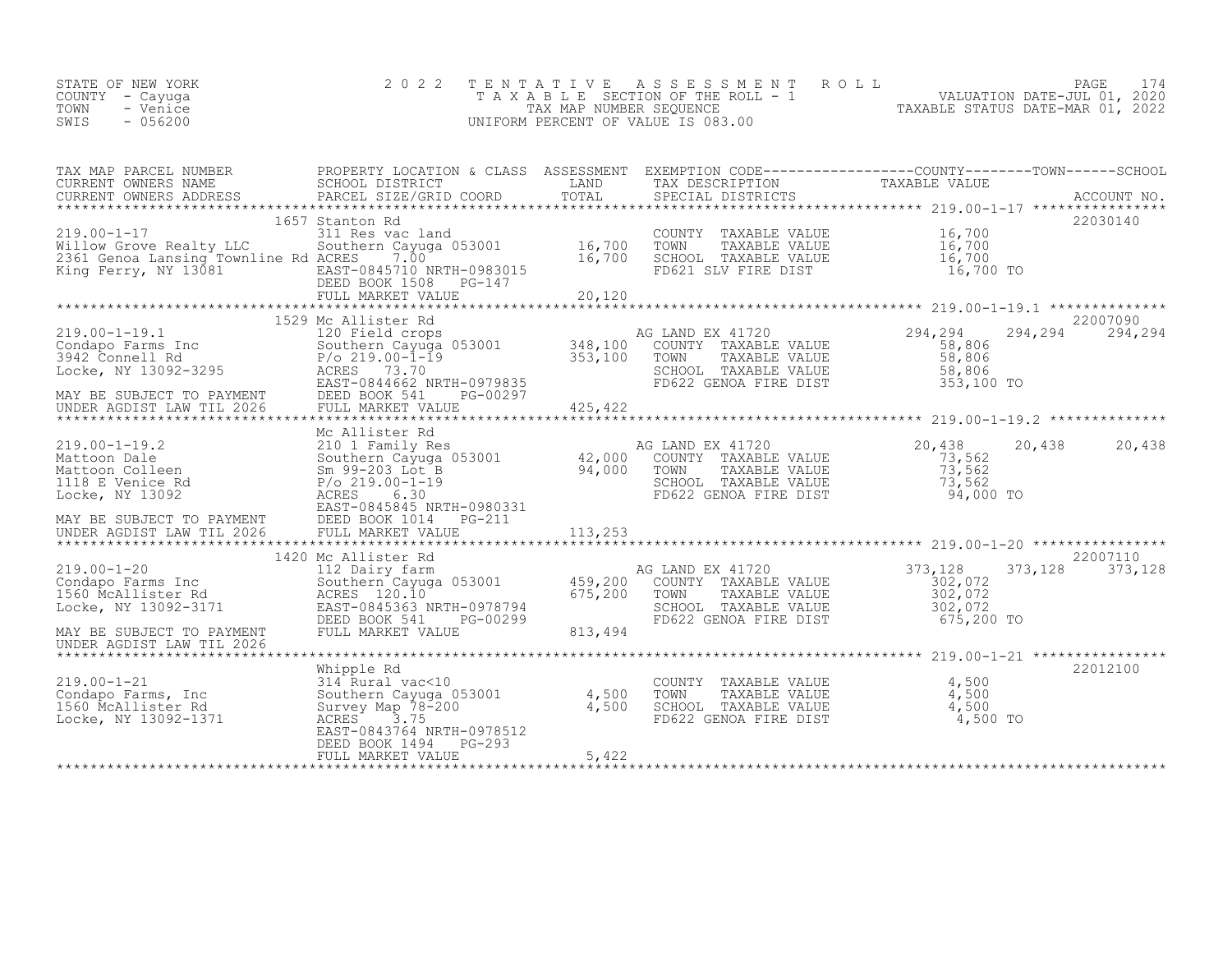| STATE OF NEW YORK<br>COUNTY - Cayuga<br>- Venice<br>TOWN<br>SWIS<br>$-056200$                                                                                                                                                                      | 2 0 2 2             |                                                                                                                                    | TENTATIVE ASSESSMENT ROLL PAGE 175<br>TAXABLE SECTION OF THE ROLL - 1 VALUATION DATE-JUL 01, 2020<br>TAX MAP NUMBER SEQUENCE TAXABLE STATUS DATE-MAR 01, 2022<br>UNIFORM PERCENT OF VALUE IS 083.00                               |
|----------------------------------------------------------------------------------------------------------------------------------------------------------------------------------------------------------------------------------------------------|---------------------|------------------------------------------------------------------------------------------------------------------------------------|-----------------------------------------------------------------------------------------------------------------------------------------------------------------------------------------------------------------------------------|
|                                                                                                                                                                                                                                                    |                     |                                                                                                                                    | TAX MAP PARCEL NUMBER PROPERTY LOCATION & CLASS ASSESSMENT EXEMPTION CODE-----------------COUNTY---------TOWN------SCHOOL CURRENT OWNERS NAME SCHOOL DISTRICT LAND TAX DESCRIPTION TAXABLE VALUE<br>CURRENT OWNERS ADDRESS PARCEL |
|                                                                                                                                                                                                                                                    |                     |                                                                                                                                    | 22026080                                                                                                                                                                                                                          |
|                                                                                                                                                                                                                                                    |                     |                                                                                                                                    |                                                                                                                                                                                                                                   |
|                                                                                                                                                                                                                                                    | 1486 East Venice Rd |                                                                                                                                    | 22033190<br>158, 351 158, 351                                                                                                                                                                                                     |
|                                                                                                                                                                                                                                                    |                     |                                                                                                                                    |                                                                                                                                                                                                                                   |
| UNDER AGDIST LAW TIL 2026                                                                                                                                                                                                                          |                     |                                                                                                                                    |                                                                                                                                                                                                                                   |
|                                                                                                                                                                                                                                                    | 1589 Mc Allister Rd |                                                                                                                                    | 22039030                                                                                                                                                                                                                          |
|                                                                                                                                                                                                                                                    |                     |                                                                                                                                    |                                                                                                                                                                                                                                   |
|                                                                                                                                                                                                                                                    |                     |                                                                                                                                    | 22013200<br>$0 \t 27,000$                                                                                                                                                                                                         |
|                                                                                                                                                                                                                                                    | 3618 Myers Rd       |                                                                                                                                    | *********************** 219.00-1-26.1 ***********<br>22001200                                                                                                                                                                     |
| 3018 Myers Ka<br>219.00-1-26.1 2101 Family Res<br>Arnold, III Benjamin Cranson Southern Cayuga 053001 18,800<br>Arnold Lucinda L.<br>3618 Myers Rd<br>3618 Myers Rd<br>3618 Myers Rd<br>3618 Myers Rd<br>3618 Myers Rd<br>36200 ACRES 1.50<br>2007 |                     | COUNTY TAXABLE VALUE $80,200$<br>TOWN TAXABLE VALUE $80,200$<br>SCHOOL TAXABLE VALUE $80,200$<br>FD622 GENOA FIRE DIST $80,200$ TO |                                                                                                                                                                                                                                   |
|                                                                                                                                                                                                                                                    |                     |                                                                                                                                    |                                                                                                                                                                                                                                   |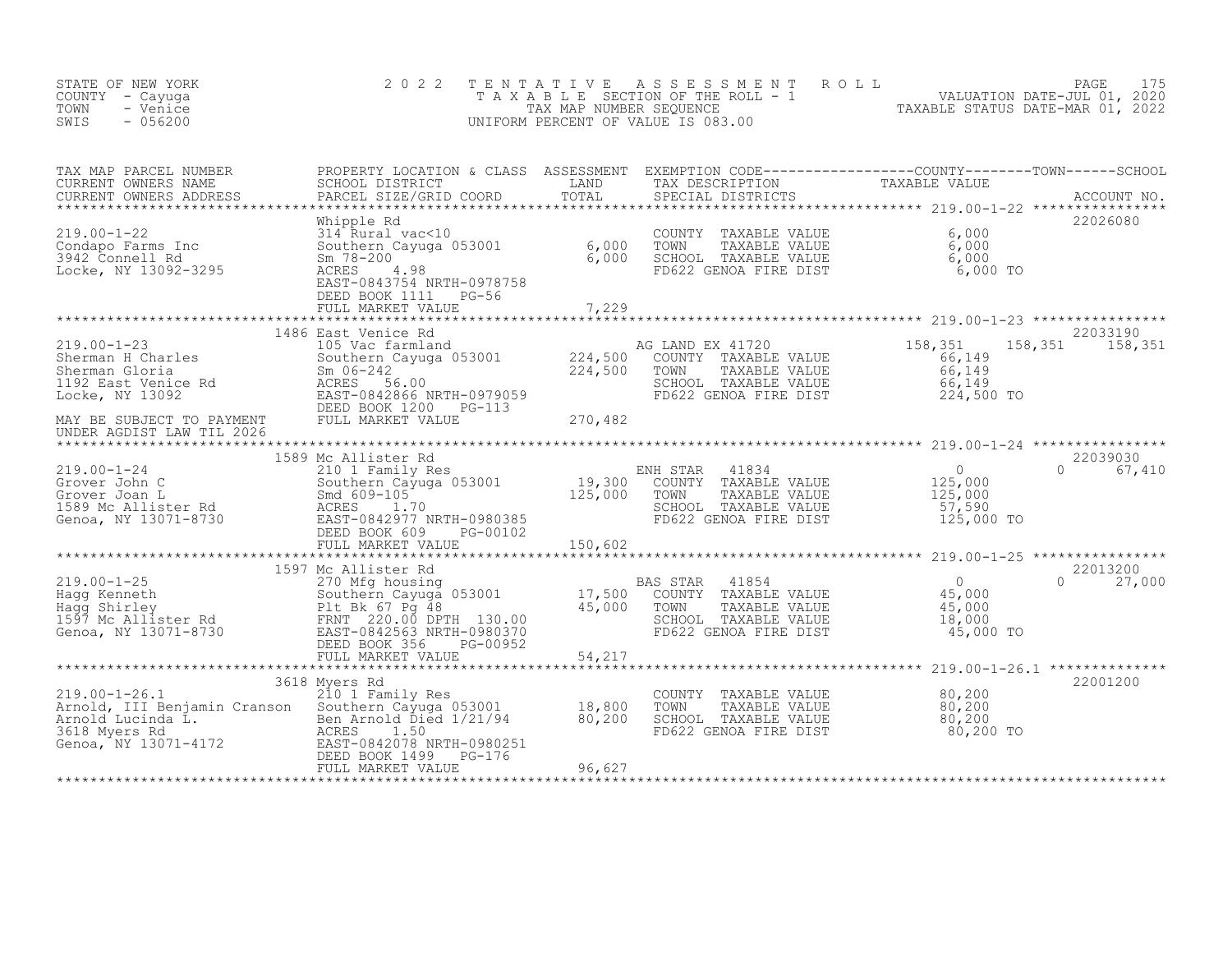| STATE OF NEW YORK<br>COUNTY - Cayuga<br>TOWN<br>- Venice<br>SWIS<br>$-056200$                                                                                                                                                                                       | 2 0 2 2       | TENTATIVE ASSESSMENT ROLL PAGE 176<br>TAXABLE SECTION OF THE ROLL - 1 VALUATION DATE-JUL 01, 2020<br>TAX MAP NUMBER SEQUENCE TAXABLE STATUS DATE-MAR 01, 2022<br>UNIFORM PERCENT OF VALUE IS 083.00                                                                                                                                                                                                                           |                                                        |          |                                               |
|---------------------------------------------------------------------------------------------------------------------------------------------------------------------------------------------------------------------------------------------------------------------|---------------|-------------------------------------------------------------------------------------------------------------------------------------------------------------------------------------------------------------------------------------------------------------------------------------------------------------------------------------------------------------------------------------------------------------------------------|--------------------------------------------------------|----------|-----------------------------------------------|
|                                                                                                                                                                                                                                                                     |               |                                                                                                                                                                                                                                                                                                                                                                                                                               |                                                        |          |                                               |
|                                                                                                                                                                                                                                                                     |               |                                                                                                                                                                                                                                                                                                                                                                                                                               |                                                        |          |                                               |
|                                                                                                                                                                                                                                                                     |               |                                                                                                                                                                                                                                                                                                                                                                                                                               |                                                        |          |                                               |
| 19.00-1-27 1355,657 1355<br>Arnold Donald A 120 Field crops<br>Arnold Sharon 275,343<br>3544 Myers Rd EAST-0840524 NRTH-0978855 631,000 COUNTY TAXABLE VALUE 275,343<br>Genoa, NY 13071-8765 DEED BOOK 439 PG-00162 500,241 FD622 GENO<br>MAY BE SUBJECT TO PAYMENT | 3544 Myers Rd |                                                                                                                                                                                                                                                                                                                                                                                                                               |                                                        |          | 22033200<br>$355, 657$ $355, 657$<br>0 27,000 |
| UNDER AGDIST LAW TIL 2026                                                                                                                                                                                                                                           |               |                                                                                                                                                                                                                                                                                                                                                                                                                               |                                                        |          |                                               |
|                                                                                                                                                                                                                                                                     |               |                                                                                                                                                                                                                                                                                                                                                                                                                               |                                                        |          | 22028010                                      |
| 1466 Stewarts 1466 Stewarts Rd<br>219.00-1-28.1 210 1 Family Res<br>Redmond Eric Southern Cayuga 053001 20,500 COUNTY TAXABLE VALUE 192,100<br>Redmond Darlene ACRES 2.20 192,100 TOWN TAXABLE VALUE 192,100<br>1466 Stewarts Corners                               |               | FD622 GENOA FIRE DIST 192,100 TO                                                                                                                                                                                                                                                                                                                                                                                              |                                                        |          | $0 \t 27,000$                                 |
|                                                                                                                                                                                                                                                                     |               |                                                                                                                                                                                                                                                                                                                                                                                                                               |                                                        |          |                                               |
|                                                                                                                                                                                                                                                                     |               | $\begin{tabular}{lllllllllll} \texttt{G} & \texttt{LAND} & \texttt{EX} & 41720 & & 64,530 & 64\\ \texttt{COUNTY} & \texttt{TAXABLE} & \texttt{VALUE} & & 14,470\\ \texttt{TOWN} & \texttt{TAXABLE} & \texttt{VALUE} & & 14,470\\ \texttt{SCHOOL} & \texttt{TAXABLE} & \texttt{VALUE} & & 14,470\\ \texttt{FD622} & \texttt{GENOA} & \texttt{FIRE} & \texttt{DIST} & & 79,000 & \texttt{TO} \end{tabular}$<br>AG LAND EX 41720 |                                                        |          | 64,530 64,530                                 |
| MAY BE SUBJECT TO PAYMENT<br>UNDER AGDIST LAW TIL 2026                                                                                                                                                                                                              |               |                                                                                                                                                                                                                                                                                                                                                                                                                               |                                                        |          |                                               |
|                                                                                                                                                                                                                                                                     |               |                                                                                                                                                                                                                                                                                                                                                                                                                               |                                                        |          |                                               |
| 1414 Stewarts Are 1899 Manuscript (1990)<br>219.00-1-29 210 1 Family Res BAS STAR 41854<br>210 1 Family Res 22,000 COUNTY TAXABLE VALUE<br>210 1 Family Res 32,000 COUNTY TAXABLE VALUE<br>22,000 COUNTY TAXABLE VALUE<br>239,000 COUNTY                            |               | SCHOOL TAXABLE VALUE 171,400<br>FD622 GENOA FIRE DIST 198,400 TO                                                                                                                                                                                                                                                                                                                                                              | $\begin{array}{c} 0 \\ 198,400 \\ 198,400 \end{array}$ | $\Omega$ | 22001190<br>27,000                            |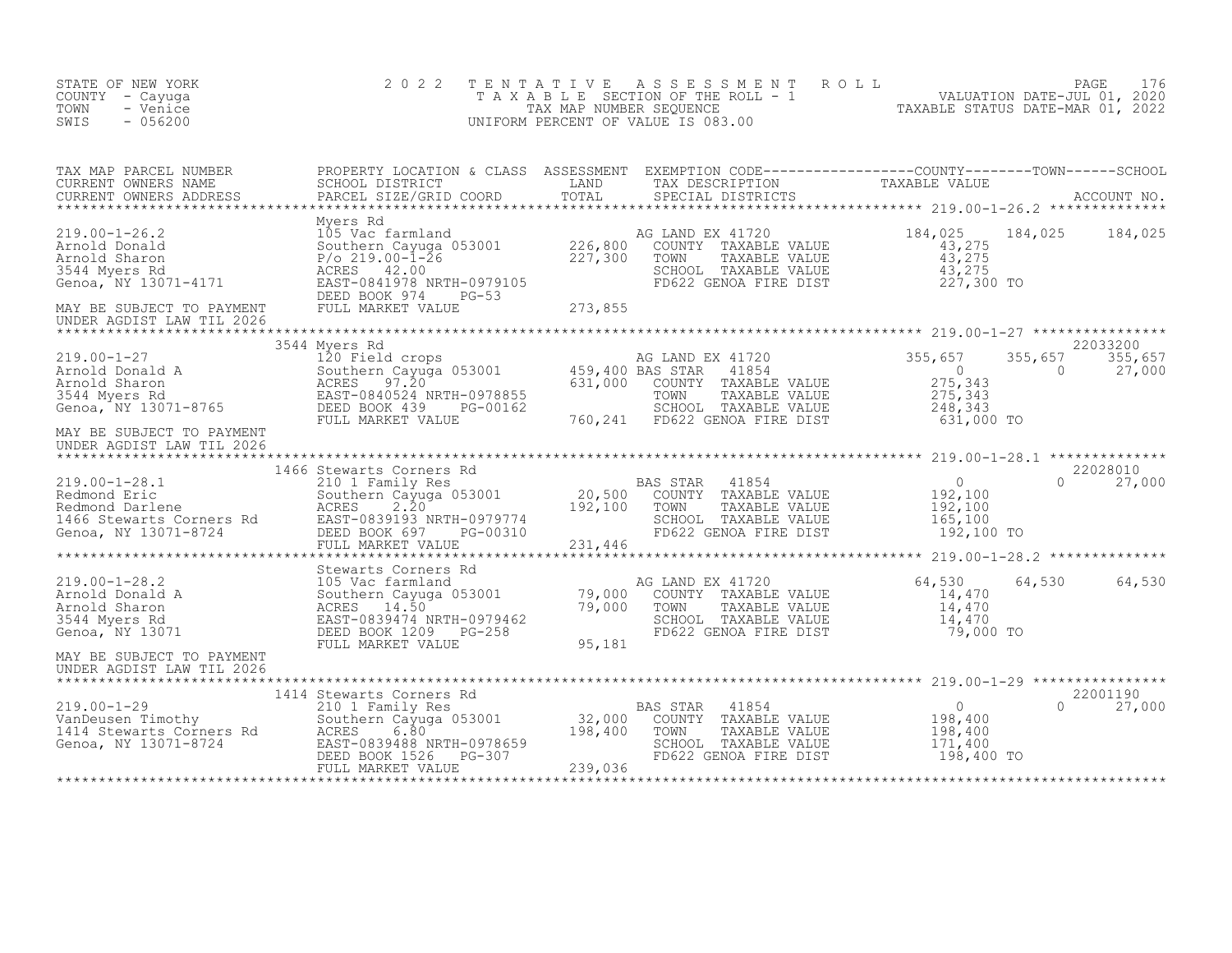| STATE OF NEW YORK<br>COUNTY<br>- Cayuga<br>TOWN<br>- Venice<br>$-056200$<br>SWIS                                                                                                                                                                           |                                                                    | 2022 TENTATIVE ASSESSMENT ROLL<br>T A X A B L E SECTION OF THE ROLL - 1<br>UNIFORM PERCENT OF VALUE IS 083.00 | A B L E SECTION OF THE ROLL - 1 VALUATION DATE-JUL 01, 2020<br>TAX MAP NUMBER SEQUENCE TAXABLE STATUS DATE-MAR 01, 2022 | PAGE<br>177                                                                             |
|------------------------------------------------------------------------------------------------------------------------------------------------------------------------------------------------------------------------------------------------------------|--------------------------------------------------------------------|---------------------------------------------------------------------------------------------------------------|-------------------------------------------------------------------------------------------------------------------------|-----------------------------------------------------------------------------------------|
| TAX MAP PARCEL NUMBER<br>CURRENT OWNERS NAME                                                                                                                                                                                                               | PROPERTY LOCATION & CLASS ASSESSMENT<br>SCHOOL DISTRICT LAND       | TAX DESCRIPTION TAXABLE VALUE                                                                                 | EXEMPTION CODE-----------------COUNTY-------TOWN------SCHOOL                                                            |                                                                                         |
| .CURRENT OWNERS ADDRESS PARCEL SIZE/GRID COORD TOTAL SPECIAL DISTRICTS ACCOUNT NO ACCOUNT NO ARREST PART OF A LITTLE ASSESS AND A LITTLE ASSESS THAT A LITTLE AND A LITTLE AND A LITTLE AND A LITTLE OF A LITTLE AND A LITTLE                              |                                                                    |                                                                                                               |                                                                                                                         |                                                                                         |
|                                                                                                                                                                                                                                                            | 3453 Shingle Valley Rd 68 PCT OF VALUE USED FOR EXEMPTION PURPOSES |                                                                                                               |                                                                                                                         |                                                                                         |
|                                                                                                                                                                                                                                                            |                                                                    |                                                                                                               |                                                                                                                         | $\begin{array}{ccc}\n & 22013130 \\ 0 & 0 & 27,0 \\ 0 & 8,300 &\n\end{array}$<br>27,000 |
| 219.00-1-30<br>Roman David<br>Roman Heather 240 Rural res<br>240 Rural res<br>240 Rural res<br>240 Rural res<br>240 Rural res<br>240 Rural res<br>240 Rural res<br>240 Rural res<br>240 Rural res<br>240 Rural res<br>240 Rural res<br>240 Rural res<br>24 |                                                                    |                                                                                                               | 12,450                                                                                                                  | $\Omega$                                                                                |
|                                                                                                                                                                                                                                                            |                                                                    |                                                                                                               | 141,050                                                                                                                 |                                                                                         |
|                                                                                                                                                                                                                                                            |                                                                    |                                                                                                               | 145,200                                                                                                                 |                                                                                         |
|                                                                                                                                                                                                                                                            |                                                                    | SCHOOL TAXABLE VALUE                                                                                          | 126,500                                                                                                                 |                                                                                         |
|                                                                                                                                                                                                                                                            | DEED BOOK 941 PG-74                                                |                                                                                                               | FD622 GENOA FIRE DIST 153,500 TO                                                                                        |                                                                                         |
|                                                                                                                                                                                                                                                            |                                                                    |                                                                                                               |                                                                                                                         |                                                                                         |
|                                                                                                                                                                                                                                                            | 3341 Shingle Valley Rd                                             |                                                                                                               |                                                                                                                         |                                                                                         |
| $219.00 - 1 - 31.21$                                                                                                                                                                                                                                       |                                                                    |                                                                                                               |                                                                                                                         | 27,000                                                                                  |
| Ludemann Kelly Q                                                                                                                                                                                                                                           |                                                                    |                                                                                                               |                                                                                                                         |                                                                                         |

Ludemann Raymond W Sm 90-268 Lot A& B 150,100 TOWN TAXABLE VALUE 150,100

| 3341 Shingle Valley Rd<br>Genoa, NY 13071-4173                                                                                                          | $a/d$ 983-126<br>inc $219-1-31.1$ & $31.2$<br>ACRES 13.20<br>EAST-0838370 NRTH-0978057<br>DEED BOOK 1428<br>$PG-93$                                                      |                    | SCHOOL TAXABLE VALUE<br>FD622 GENOA FIRE DIST                                                                      | 123,100<br>150,100 TO                                                     |  |
|---------------------------------------------------------------------------------------------------------------------------------------------------------|--------------------------------------------------------------------------------------------------------------------------------------------------------------------------|--------------------|--------------------------------------------------------------------------------------------------------------------|---------------------------------------------------------------------------|--|
|                                                                                                                                                         | FULL MARKET VALUE                                                                                                                                                        | 180,843            |                                                                                                                    |                                                                           |  |
|                                                                                                                                                         | Myers Rd                                                                                                                                                                 |                    |                                                                                                                    | 22001180                                                                  |  |
| $219.00 - 1 - 32.1$<br>Arnold Donald A<br>Arnold Sharon<br>3544 Myers Rd<br>Genoa, NY 13071                                                             | 105 Vac farmland<br>Southern Cayuga 053001<br>P/o 219.00-1-32<br>ACRES 87.00<br>EAST-0838108 NRTH-0979119<br>DEED BOOK 1209<br>PG-258                                    | 389,600<br>389,600 | AG LAND EX 41720<br>COUNTY TAXABLE VALUE<br>TOWN<br>TAXABLE VALUE<br>SCHOOL TAXABLE VALUE<br>FD622 GENOA FIRE DIST | 305,206<br>305,206<br>305,206<br>84,394<br>84,394<br>84,394<br>389,600 TO |  |
| MAY BE SUBJECT TO PAYMENT<br>UNDER AGDIST LAW TIL 2026                                                                                                  | FULL MARKET VALUE                                                                                                                                                        | 469,398            |                                                                                                                    |                                                                           |  |
|                                                                                                                                                         | 3338 Myers Rd                                                                                                                                                            |                    |                                                                                                                    |                                                                           |  |
| 219.00-1-32.2<br>Neifert Baker Kathy J<br>3338 Meyers Rd<br>Genoa, NY 13071                                                                             | 210 1 Family Res<br>Southern Cayuga 053001<br>$P/O 219.00 - 1 - 32$<br>SMD 1598-116<br>1.60 BANK 99999<br>ACRES<br>EAST-0837263 NRTH-0979695<br>DEED BOOK 1598<br>PG-113 | 19,000<br>200,000  | COUNTY TAXABLE VALUE<br>TOWN<br>TAXABLE VALUE<br>SCHOOL TAXABLE VALUE<br>FD622 GENOA FIRE DIST                     | 200,000<br>200,000<br>200,000<br>200,000 TO                               |  |
|                                                                                                                                                         | FULL MARKET VALUE                                                                                                                                                        | 240,964            |                                                                                                                    |                                                                           |  |
|                                                                                                                                                         |                                                                                                                                                                          |                    |                                                                                                                    |                                                                           |  |
| $219.00 - 1 - 34.1$<br>Buisch Irrevocable Trust Raymo Southern Cayuga 053001 37,300<br>Buisch, Trustee William J<br>1606 E Venice Rd<br>Genoa, NY 13071 | East Venice Rd<br>105 Vac farmland<br>Sm 06-317 Lot C<br>inc p/o 219.00-1-14 & 34<br>ACRES 24.20                                                                         | 37,300             | COUNTY TAXABLE VALUE<br>TOWN<br>TAXABLE VALUE<br>SCHOOL TAXABLE VALUE<br>FD621 SLV FIRE DIST                       | 22033170<br>37,300<br>37,300<br>37,300<br>37,300 TO                       |  |

EAST-0844091 NRTH-0983330 DEED BOOK 1679 PG-207 FULL MARKET VALUE 44,940 \*\*\*\*\*\*\*\*\*\*\*\*\*\*\*\*\*\*\*\*\*\*\*\*\*\*\*\*\*\*\*\*\*\*\*\*\*\*\*\*\*\*\*\*\*\*\*\*\*\*\*\*\*\*\*\*\*\*\*\*\*\*\*\*\*\*\*\*\*\*\*\*\*\*\*\*\*\*\*\*\*\*\*\*\*\*\*\*\*\*\*\*\*\*\*\*\*\*\*\*\*\*\*\*\*\*\*\*\*\*\*\*\*\*\*\*\*\*\*\*\*\*\*\*\*\*\*\*\*\*\*\*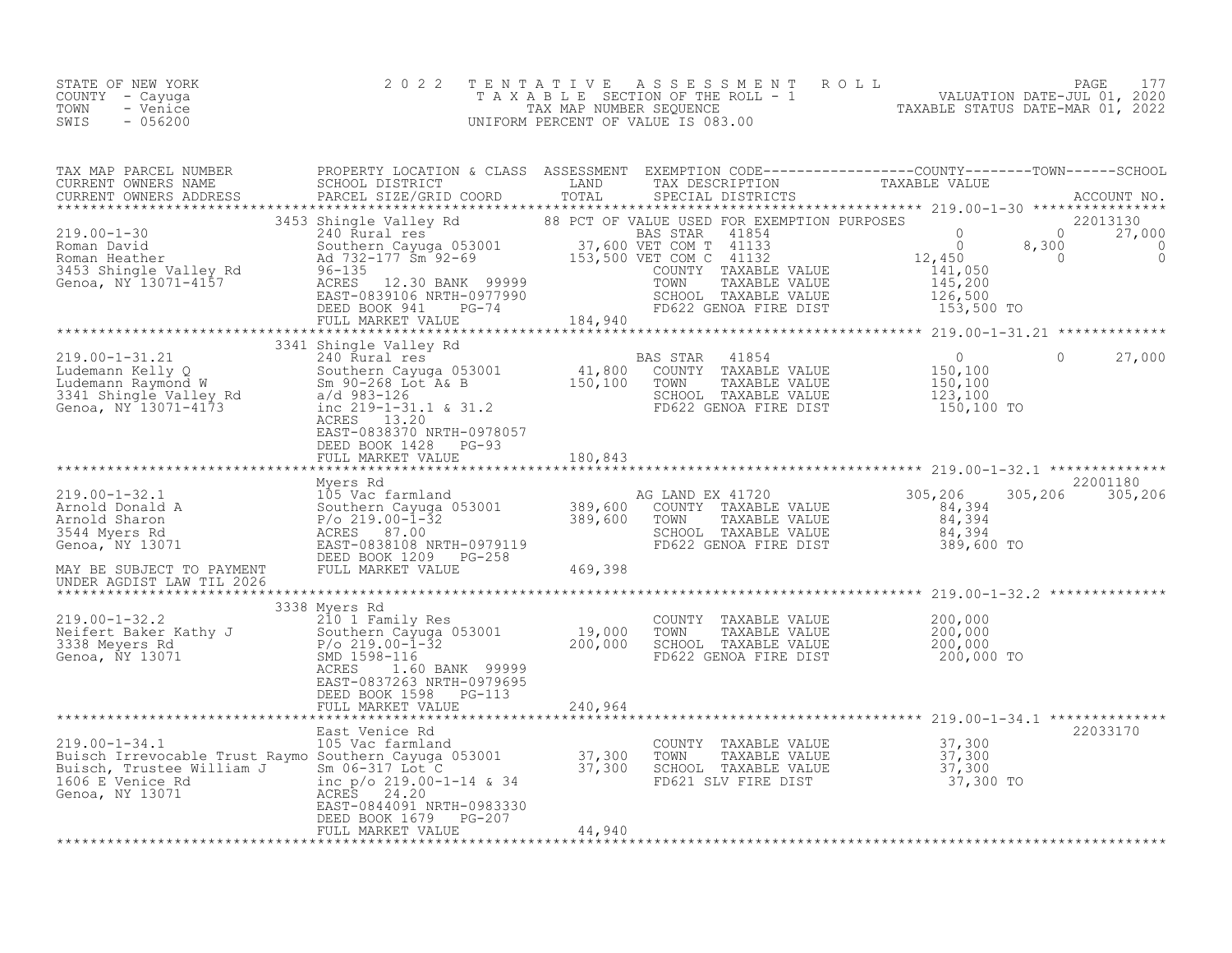| STATE OF NEW YORK<br>COUNTY - Cayuga<br>TOWN<br>- Venice<br>$-056200$<br>SWIS                                                                                                                                                                                                         | 2 0 2 2                                                                                            | TENTATIVE | UNIFORM PERCENT OF VALUE IS 083.00                                                                                            | FENTATIVE ASSESSMENT ROLL UNIVERSITY PAGE 178<br>TAXABLE SECTION OF THE ROLL - 1 VALUATION DATE-JUL 01, 2020<br>TAXABLE STATUS DATE-MAR 01, 2022<br>JNIFORM PERCENT OF VALUE IS 083.00 |                    |
|---------------------------------------------------------------------------------------------------------------------------------------------------------------------------------------------------------------------------------------------------------------------------------------|----------------------------------------------------------------------------------------------------|-----------|-------------------------------------------------------------------------------------------------------------------------------|----------------------------------------------------------------------------------------------------------------------------------------------------------------------------------------|--------------------|
| TAX MAP PARCEL NUMBER PROPERTY LOCATION & CLASS ASSESSMENT EXEMPTION CODE-----------------COUNTY--------TOWN------SCHOOL CURRENT OWNERS NAME SCHOOL DISTRICT LAND TAX DESCRIPTION TAXABLE VALUE<br>CURRENT OWNERS ADDRESS PARCEL                                                      |                                                                                                    |           |                                                                                                                               |                                                                                                                                                                                        |                    |
| 3984 Austin Rd                                                                                                                                                                                                                                                                        | EAST-0848724 NRTH-0983181<br>DEED BOOK 1398 PG-346<br>FULL MARKET VALUE                            |           |                                                                                                                               |                                                                                                                                                                                        | $0 \t 27,000$      |
|                                                                                                                                                                                                                                                                                       |                                                                                                    |           |                                                                                                                               |                                                                                                                                                                                        |                    |
|                                                                                                                                                                                                                                                                                       | DEED BOOK 1240 PG-224                                                                              |           |                                                                                                                               |                                                                                                                                                                                        | 27,000             |
|                                                                                                                                                                                                                                                                                       | FULL MARKET VALUE                                                                                  | 56,265    |                                                                                                                               |                                                                                                                                                                                        |                    |
|                                                                                                                                                                                                                                                                                       |                                                                                                    |           |                                                                                                                               |                                                                                                                                                                                        |                    |
|                                                                                                                                                                                                                                                                                       | Moravia-Venice Town Line                                                                           |           |                                                                                                                               | 83,450                                                                                                                                                                                 | 22024050<br>83,450 |
|                                                                                                                                                                                                                                                                                       |                                                                                                    |           |                                                                                                                               |                                                                                                                                                                                        |                    |
| 1601 Moravia-venice iown Line<br>220.00-1-2.4<br>Hatfield Jared 241 Rural res&ag<br>Moravia 054201 19,300<br>Luce Victoria SM 2017-82<br>187,900<br>187,900<br>Sroton, NY 13073<br>2007-822410 NRTH-0983290                                                                           | 1661 Moravia-Venice Town Line                                                                      |           | COUNTY TAXABLE VALUE 187,900<br>TOWN TAXABLE VALUE 187,900<br>SCHOOL TAXABLE VALUE 187,900<br>FD621 SLV FIRE DIST 187,900 TO  |                                                                                                                                                                                        | 22024050           |
|                                                                                                                                                                                                                                                                                       | 1587 Moravia-Venice Townline                                                                       |           |                                                                                                                               |                                                                                                                                                                                        |                    |
| 220.00-1-3.2<br>Endres Barry 210 1 Family Res<br>Batzer Ashley Moravia 054201 20,000<br>1587 Moravia-Venice Townline R P/o 220.00-1-3<br>Locke, NY 13092 Res 200.00-1-3<br>$\frac{1587 \text{ Moraxia-Venice} \times 13092}$<br>$\frac{1587 \text{ Moraxia-Venice} \times 13092}$<br> | 2.00 BANK 99999<br>ACRES<br>EAST-0852498 NRTH-0981950<br>DEED BOOK 3834 PG-69<br>FULL MARKET VALUE | 106,627   | COUNTY TAXABLE VALUE $88,500$<br>TOWN TAXABLE VALUE $88,500$<br>SCHOOL TAXABLE VALUE $88,500$<br>FD621 SLV FIRE DIST $88,500$ |                                                                                                                                                                                        |                    |
|                                                                                                                                                                                                                                                                                       |                                                                                                    |           |                                                                                                                               |                                                                                                                                                                                        |                    |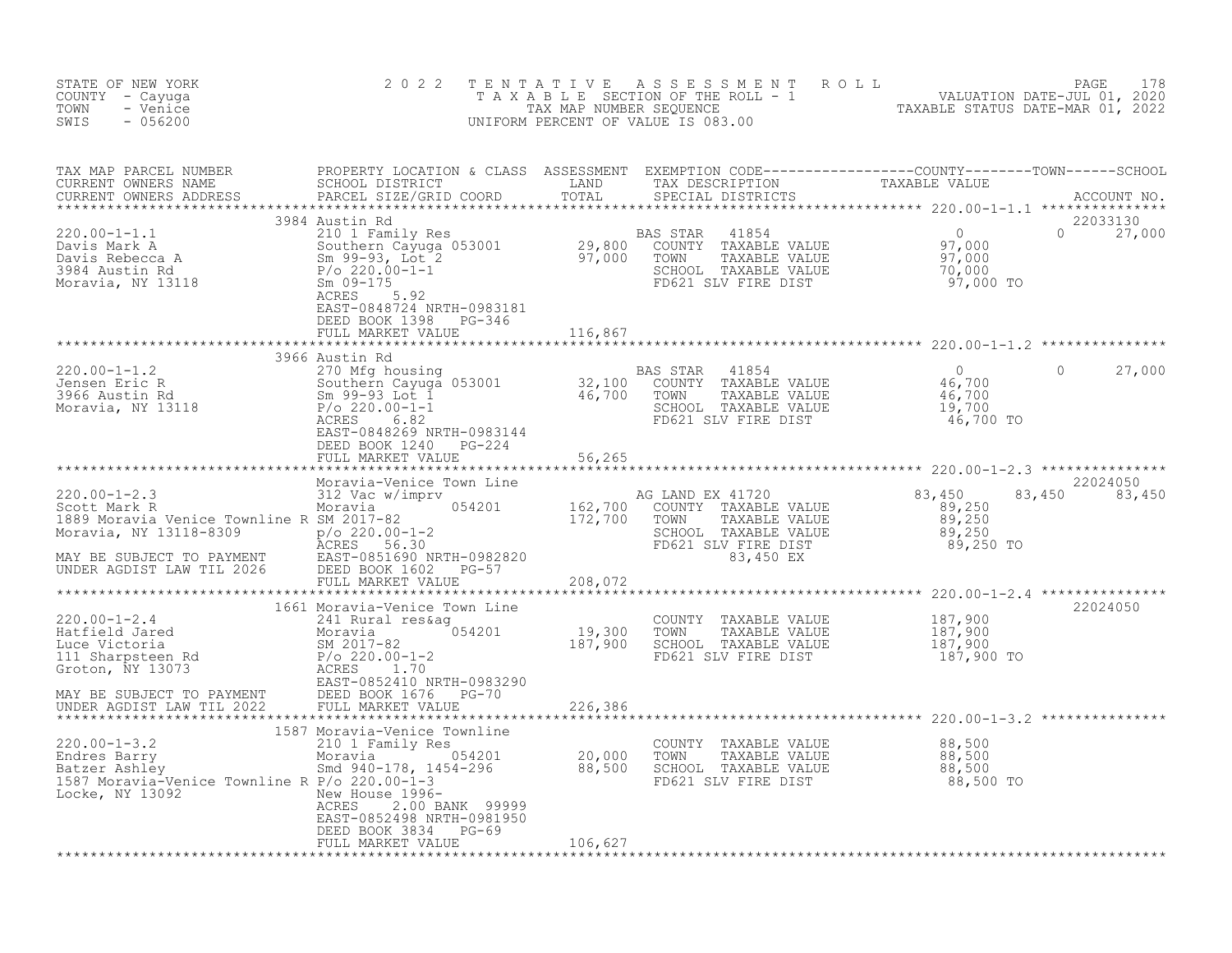| SWIS<br>- 056200<br>UNIFORM PERCENT OF VALUE IS 083.00 | STATE OF NEW YORK<br>COUNTY – Cayuga<br>TOWN<br>- Venice | 2022 TENTATIVE ASSESSMENT ROLL<br>TAXABLE SECTION OF THE ROLL - 1<br>TAX MAP NUMBER SEOUENCE | PAGE 179<br>VALUATION DATE-JUL 01, 2020<br>TAXABLE STATUS DATE-MAR 01, 2022 |
|--------------------------------------------------------|----------------------------------------------------------|----------------------------------------------------------------------------------------------|-----------------------------------------------------------------------------|
|--------------------------------------------------------|----------------------------------------------------------|----------------------------------------------------------------------------------------------|-----------------------------------------------------------------------------|

| TAX MAP PARCEL NUMBER<br>CURRENT OWNERS NAME                                                                                                                                                                                                                                                           | PROPERTY LOCATION & CLASS ASSESSMENT EXEMPTION CODE----------------COUNTY-------TOWN-----SCHOOL<br>SCHOOL DISTRICT                                                                                                                                               | LAND                                                   | TAX DESCRIPTION TAXABLE VALUE<br>SPECIAL DISTRICTS TAXABLE VALUE                                                                                       |                                                                                      |                                                                              |
|--------------------------------------------------------------------------------------------------------------------------------------------------------------------------------------------------------------------------------------------------------------------------------------------------------|------------------------------------------------------------------------------------------------------------------------------------------------------------------------------------------------------------------------------------------------------------------|--------------------------------------------------------|--------------------------------------------------------------------------------------------------------------------------------------------------------|--------------------------------------------------------------------------------------|------------------------------------------------------------------------------|
| $220.00 - 1 - 3.11$<br>220.00-1-3.11<br>Signor Eugene<br>Signor Tresure<br>4131 Connell Rd<br>Locke, NY 13092-9769                                                                                                                                                                                     | 4131 Connell Rd<br>210 1 Family Res<br>nily Res<br>054201 19,800 VET WAR C 41122<br>26,800 VET WAR T 41123<br>Moravia<br>$\overline{1}$<br>Ad 311-176<br>$p$ /o 220.00-1-3.1<br>ACRES<br>1.90<br>EAST-0851659 NRTH-0981506<br>DEED BOOK 329<br>FULL MARKET VALUE | 96,000 ENH STAR<br>$1-0981506$<br>PG-543<br>P          | 41834<br>COUNTY TAXABLE VALUE<br>TOWN<br>TAXABLE VALUE<br>SCHOOL TAXABLE VALUE<br>FD621 SLV FIRE DIST                                                  | 7,470<br>$\overline{0}$<br>$\overline{0}$<br>88,530<br>91,020<br>28,590<br>96,000 TO | 22034030<br>$\Omega$<br>0<br>$\overline{0}$<br>4,980<br>$\bigcirc$<br>67,410 |
| $220.00 - 1 - 3.12$<br>220.00-1-3.12 120 Field<br>Condapo Farms, Inc. Moravia<br>3942 Connell Rd sm 2011-41<br>Locke, NY 13092-3295 p/o_220.00<br>MAY BE SUBJECT TO PAYMENT<br>UNDER AGDIST LAW TIL 2026                                                                                               | Connell Rd<br>120 Field crops<br>$p$ /o 220.00-1-3<br>ACRES 28.80<br>EAST-0851659 NRTH-0981506<br>DEED BOOK 1441    PG-316<br>FULL MARKET VALUE                                                                                                                  | $054201$ $148,200$ <sup>A(</sup><br>148,200<br>178,554 | AG LAND EX 41720<br>COUNTY TAXABLE VALUE<br>TAXABLE VALUE<br>TOWN<br>SCHOOL TAXABLE VALUE<br>FD621 SLV FIRE DIST<br>128,005 EX                         | 128,005<br>20,195<br>20,195<br>20, 195<br>20,195 TO                                  | 22034030<br>128,005<br>128,005                                               |
| $220.00 - 1 - 3.13$<br>Signor Eugene<br>Signor Tresure<br>4131 Connell Rd<br>Locke, NY 13092-9769                                                                                                                                                                                                      | Locke-Venice Town Line Rd<br>322 Rural vac>10<br>Moravia 054201 36,300<br>Moravia 054201 36,300<br>SM 2011-41, AD 311-176 36,300<br>P/O 220.00-1-3<br>ACRES 23.30<br>EAST-0852228 NRTH-0981743<br>DEED BOOK 329<br>$PG-543$<br>FULL MARKET VALUE                 | 43,735                                                 | COUNTY TAXABLE VALUE<br>TOWN<br>TAXABLE VALUE<br>SCHOOL TAXABLE VALUE<br>FD621 SLV FIRE DIST                                                           | 36,300<br>36,300<br>36,300<br>36,300 TO                                              | 22034030                                                                     |
| $220.00 - 1 - 4$<br>220.00-1-4<br>Condapo Farms Inc<br>3942 Connell Rd<br>Locke, NY 13092-3295<br>Locke, NY 13092-3295<br>CONFIDERT-0849129 NRTH-0981556<br>MAY BE SUBJECT TO PAYMENT<br>UNDER AGDIST LAW TIL 2026                                                                                     | 3949 Connell Rd<br>Connell Rd<br>105 Vac farmland<br>Southern Cayuga 053001 (1949,400 COUNTY TAXABLE VALUE<br>2015 202 900 (1954,800 TOWN TAXABLE VALUE<br>DEED BOOK 542<br>PG-00003<br>FULL MARKET VALUE                                                        | 1150,361                                               | SCHOOL TAXABLE VALUE<br>FD621 SLV FIRE DIST<br>802,554 EX                                                                                              | 802,554<br>152,246<br>152,246<br>152,246<br>152,246 TO                               | 22004020<br>802,554<br>802,554                                               |
| 220.00-1-5<br>Condapo Farms Inc 300 Figure 2011 2011<br>Attn: Conklin Mark 2012<br>3942 Connell Rd 29,500<br>Locke, NY 13092-3295<br>MAY BE SURJECT TO DAVMENT DEED BOOK 542 PG-00006<br>29,500<br>MAY BE SURJECT TO DAVMENT DEED BOOK 542 P<br>MAY BE SUBJECT TO PAYMENT<br>UNDER AGDIST LAW TIL 2026 | 3942 Connell Rd<br>FULL MARKET VALUE                                                                                                                                                                                                                             | 758,434                                                | AG LAND EX 41720<br>COUNTY TAXABLE VALUE<br>TOWN<br>TAXABLE VALUE<br>SCHOOL TAXABLE VALUE<br>SCHOOL TAXABLE VALUE<br>FD621 SLV FIRE DIST<br>392,710 EX | 392,710<br>236,790<br>236,790<br>236,790<br>236,790 TO                               | 22007160<br>392,710<br>392,710                                               |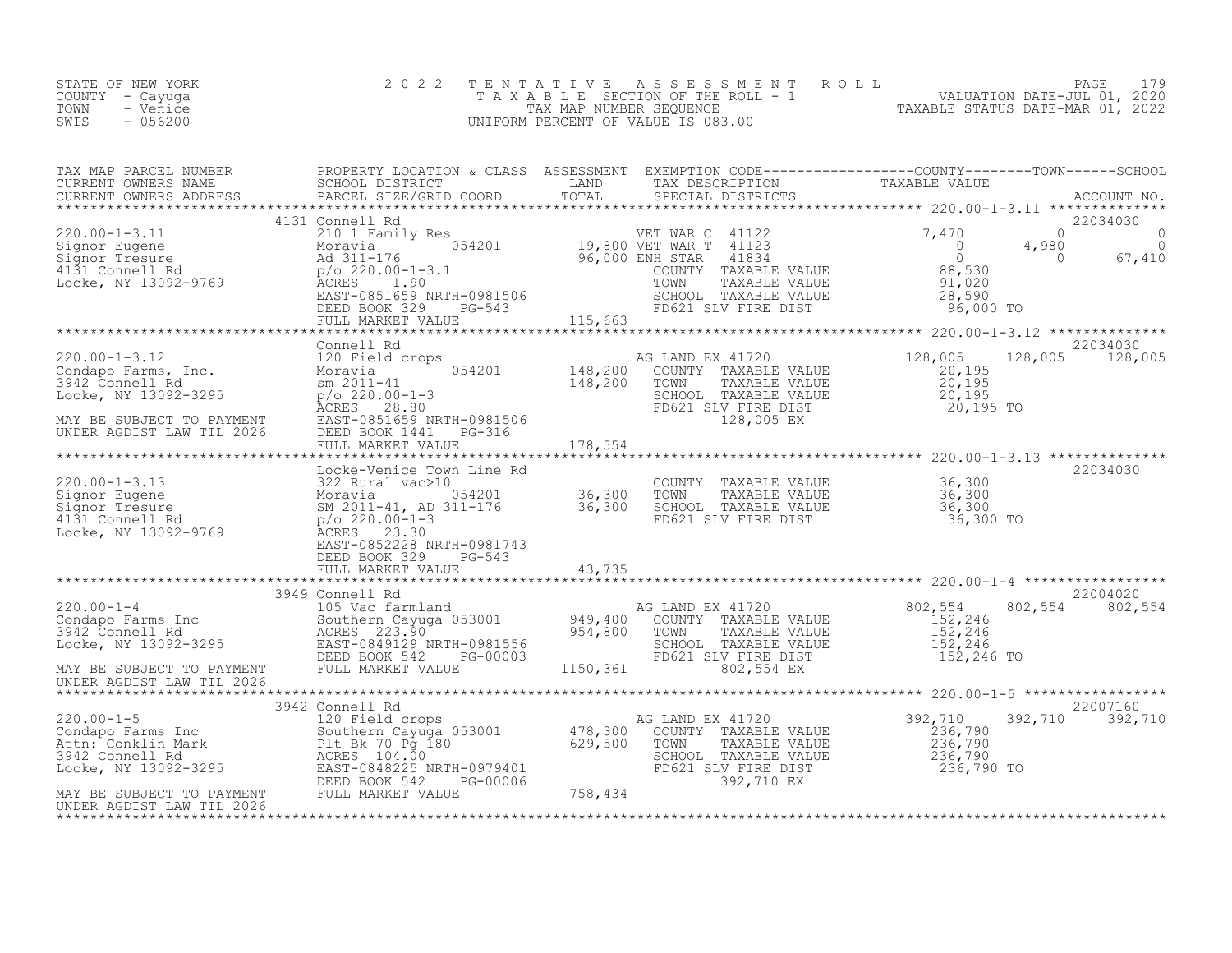| STATE OF NEW YORK<br>COUNTY - Cayuga<br>TOWN<br>- Venice<br>SWIS<br>$-056200$                                                                                                                                                         | 2 0 2 2                                                                                                                                                                                                                                                       | TENTATIVE | PAGE 180<br>TAXABLE SECTION OF THE ROLL - 1 VALUATION DATE-JUL 01, 2020<br>TAX MAP NUMBER SEQUENCE TAXABLE STATUS DATE-MAR 01, 2022<br>NIFORM PERCENT OF VALUE IS 083.00<br>UNIFORM PERCENT OF VALUE IS 083.00             |                                             |                             |
|---------------------------------------------------------------------------------------------------------------------------------------------------------------------------------------------------------------------------------------|---------------------------------------------------------------------------------------------------------------------------------------------------------------------------------------------------------------------------------------------------------------|-----------|----------------------------------------------------------------------------------------------------------------------------------------------------------------------------------------------------------------------------|---------------------------------------------|-----------------------------|
| TAX MAP PARCEL NUMBER PROPERTY LOCATION & CLASS ASSESSMENT EXEMPTION CODE-----------------COUNTY--------TOWN------SCHOOL CURRENT OWNERS NAME SCHOOL DISTRICT LAND TAX DESCRIPTION TAXABLE VALUE<br>CURRENT OWNERS ADDRESS PARCEL      |                                                                                                                                                                                                                                                               |           |                                                                                                                                                                                                                            |                                             |                             |
| 220.00-1-6<br>Moon Michael J<br>4028 Connell Rd<br>Locke, NY 13092                                                                                                                                                                    | 4028 Connell Rd<br>210 1 Family Res<br>Southern Cayuga 053001 20,000 TOWN<br>Sm 70-67 3<br>Sm 949-25, 1346-279 149,900 SCHOOL<br>ACRES 2.00 BANK 99999<br>ACRES<br>2.00 BANK 99999<br>EAST-0849322 NRTH-0980488<br>DEED BOOK 1346 PG-276<br>FULL MARKET VALUE | 180,602   | COUNTY TAXABLE VALUE 149,900<br>TOWN TAXABLE VALUE 149,900<br>SCHOOL TAXABLE VALUE 149,900<br>FD621 SLV FIRE DIST 149,900 TO                                                                                               |                                             | 22023041                    |
|                                                                                                                                                                                                                                       |                                                                                                                                                                                                                                                               |           |                                                                                                                                                                                                                            |                                             |                             |
| 220.00-1-7.1<br>Hurst (Signor) Irene 105 Vac farmland 105 Vac farmland 105 Vac farmland 105 Vac farmland 105 Vac farmland 105<br>MAY BE SUBJECT TO PAYMENT DEED BOOK 976 PG-172<br>MAY BE SUBJECT TO PAYMENT DEED BOOK 976 PG-172<br> | 4168 Connell Rd                                                                                                                                                                                                                                               |           | AG LAND EX 41720<br>COUNTY TAXABLE VALUE<br>G LAND EX 41720<br>COUNTY TAXABLE VALUE 38,939<br>TOWN TAXABLE VALUE 38,939<br>SCHOOL TAXABLE VALUE 38,939<br>FD621 SLV FIRE DIST 38,939<br>216,061 EX 38,939 TO<br>216,061 EX |                                             | 22033060<br>216,061 216,061 |
|                                                                                                                                                                                                                                       |                                                                                                                                                                                                                                                               |           |                                                                                                                                                                                                                            |                                             |                             |
|                                                                                                                                                                                                                                       |                                                                                                                                                                                                                                                               |           |                                                                                                                                                                                                                            |                                             |                             |
|                                                                                                                                                                                                                                       | DEED BOOK 976 PG-172                                                                                                                                                                                                                                          |           |                                                                                                                                                                                                                            | $\Omega$<br>96,000 TO                       | 22033081<br>27,000          |
|                                                                                                                                                                                                                                       | FULL MARKET VALUE                                                                                                                                                                                                                                             | 115,663   |                                                                                                                                                                                                                            |                                             |                             |
|                                                                                                                                                                                                                                       |                                                                                                                                                                                                                                                               |           |                                                                                                                                                                                                                            |                                             | 22033070                    |
|                                                                                                                                                                                                                                       | Whipple Rd                                                                                                                                                                                                                                                    |           |                                                                                                                                                                                                                            |                                             |                             |
|                                                                                                                                                                                                                                       |                                                                                                                                                                                                                                                               |           |                                                                                                                                                                                                                            |                                             |                             |
|                                                                                                                                                                                                                                       |                                                                                                                                                                                                                                                               |           |                                                                                                                                                                                                                            |                                             | 22033080                    |
|                                                                                                                                                                                                                                       |                                                                                                                                                                                                                                                               |           | AG LAND EX 41720<br>COUNTY TAXABLE VALUE<br>TAXABLE VALUE<br>TOWN<br>SCHOOL TAXABLE VALUE<br>FD621 SLV FIRE DIST                                                                                                           | 129,463<br>$25,737$<br>$25,737$<br>$25,737$ | 129,463 129,463             |
| Locke, NY 13092-3174<br>EAST-0850124 NRTH-0978758 SCHOOL TAXABLE VAL<br>DEED BOOK 976 PG-172 FD621 SLV FIRE DIST<br>INDER AGDIST LAW TIL 2026 FULL MARKET VALUE 186,988 129,463 EX<br>UNDER AGDIST LAW TIL 2026                       |                                                                                                                                                                                                                                                               |           |                                                                                                                                                                                                                            | 25,737 TO                                   |                             |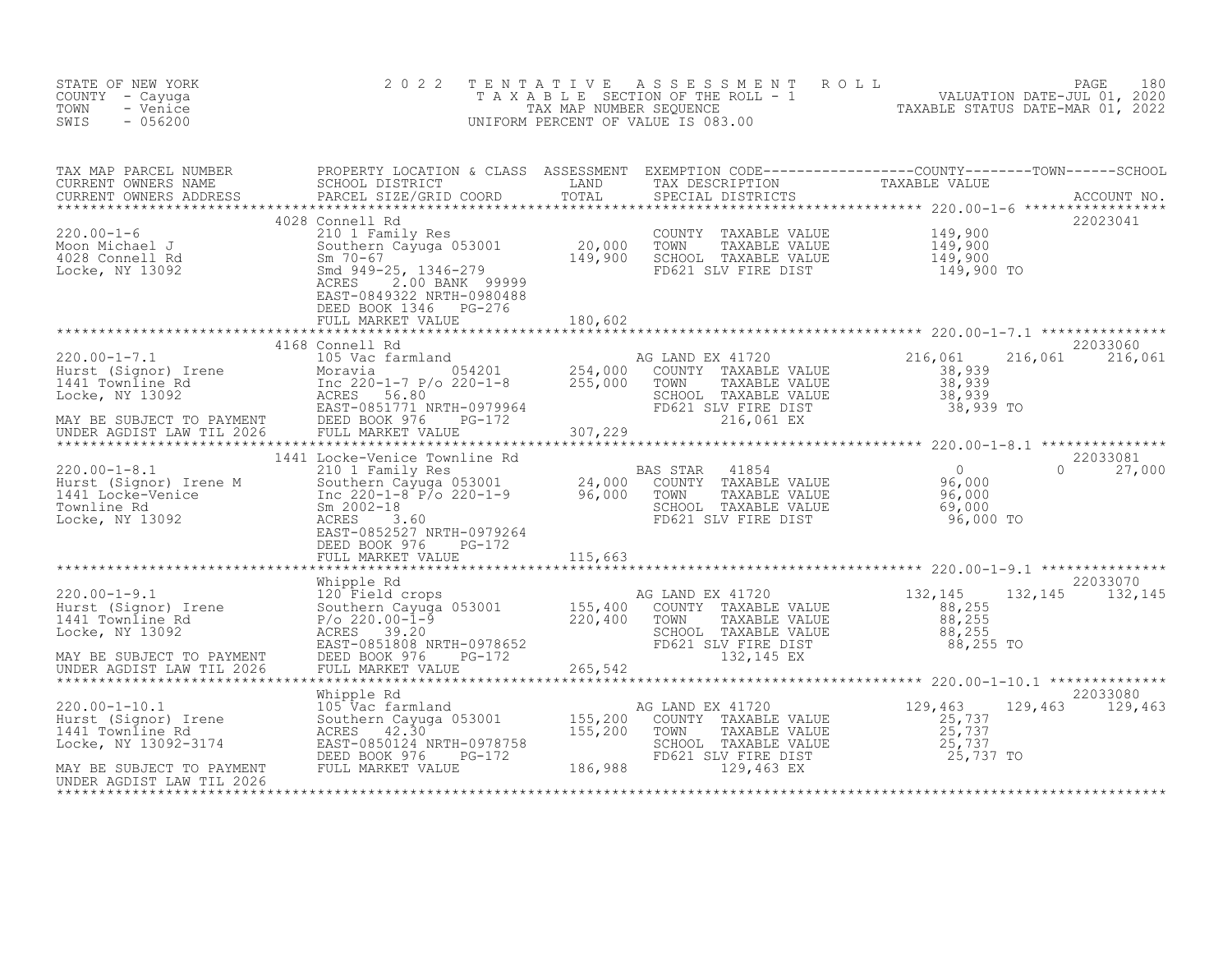| STATE OF NEW YORK<br>COUNTY<br>- Cayuga<br>- Venice<br>TOWN<br>$-056200$<br>SWIS                                                | 2 0 2 2<br>TAXABLE                                                                                                                              | TAX MAP NUMBER SEQUENCE | TENTATIVE ASSESSMENT ROLL<br>SECTION OF THE ROLL - 1<br>UNIFORM PERCENT OF VALUE IS 083.00                             | VALUATION DATE-JUL 01,<br>TAXABLE STATUS DATE-MAR 01, 2022 | PAGE<br>181<br>2020 |  |  |  |  |
|---------------------------------------------------------------------------------------------------------------------------------|-------------------------------------------------------------------------------------------------------------------------------------------------|-------------------------|------------------------------------------------------------------------------------------------------------------------|------------------------------------------------------------|---------------------|--|--|--|--|
| TAX MAP PARCEL NUMBER<br>CURRENT OWNERS NAME<br>CURRENT OWNERS ADDRESS                                                          | PROPERTY LOCATION & CLASS<br>SCHOOL DISTRICT<br>PARCEL SIZE/GRID COORD                                                                          | ASSESSMENT<br>LAND      | EXEMPTION CODE-----------------COUNTY-------TOWN------SCHOOL<br>TAX DESCRIPTION<br>TOTAL SPECIAL DISTRICTS             | TAXABLE VALUE                                              | ACCOUNT NO.         |  |  |  |  |
|                                                                                                                                 | 4021 Whipple Rd                                                                                                                                 |                         |                                                                                                                        |                                                            |                     |  |  |  |  |
| 220.00-1-10.2<br>Wilkinson Robert<br>Wilkinson Prudence<br>$Sm$ 82-128<br>4021 Whipple Rd<br>ACRES 7.70<br>Locke, NY 13092-5105 | 210 1 Family Res<br>Southern Cayuga 053001 34,300 ENH STAR 41834<br>EAST-0849232 NRTH-0978714<br>PG-00224<br>DEED BOOK 648<br>FULL MARKET VALUE | 159,000<br>191,566      | CW 10 VET/ 41153<br>TAXABLE VALUE<br>COUNTY<br>TOWN<br>TAXABLE VALUE<br>SCHOOL<br>TAXABLE VALUE<br>FD621 SLV FIRE DIST | 159,000<br>155,680<br>91,590<br>159,000 TO                 | 3,320<br>67,410     |  |  |  |  |
|                                                                                                                                 |                                                                                                                                                 |                         |                                                                                                                        |                                                            |                     |  |  |  |  |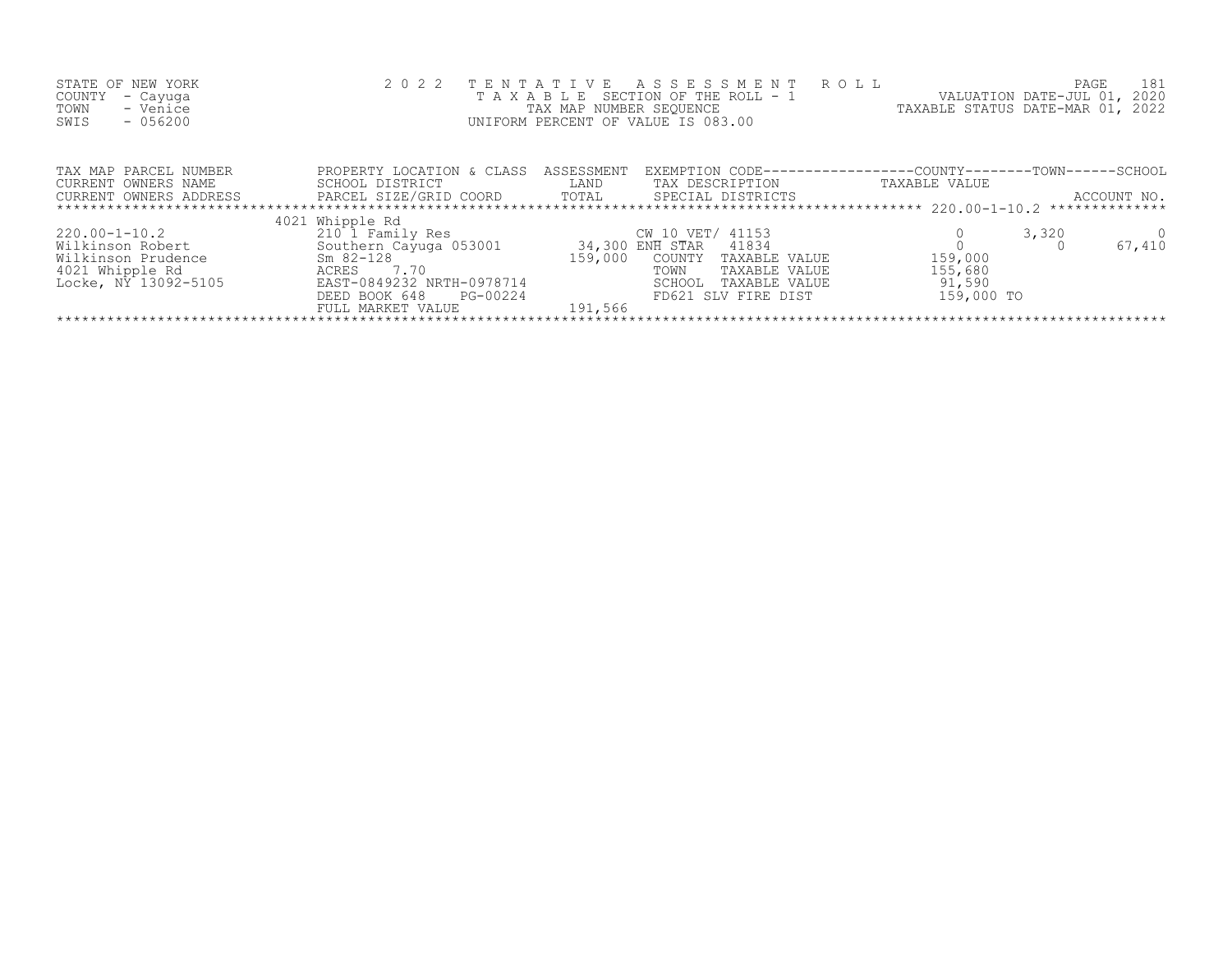| STATE OF NEW YORK |          | 2022 TENTATIVE ASSESSMENT ROLL        |  |                                  | PAGE                   |  |
|-------------------|----------|---------------------------------------|--|----------------------------------|------------------------|--|
| COUNTY - Cayuga   |          | T A X A B L E SECTION OF THE ROLL - 1 |  | VALUATION DATE-JUL 01, 2020      |                        |  |
| TOWN              | - Venice |                                       |  | TAXABLE STATUS DATE-MAR 01, 2022 |                        |  |
| SWIS              | - 056200 | UNIFORM PERCENT OF VALUE IS 083.00    |  |                                  | RPS150/V04/L015        |  |
|                   |          |                                       |  |                                  | CURRENT DATE 4/27/2022 |  |
|                   |          |                                       |  |                                  |                        |  |

#### \*\*\* S P E C I A L D I S T R I C T S U M M A R Y \*\*\*

| CODE | DISTRICT NAME                                                                                                                               | TOTAL<br>PARCELS | EXTENSION<br>TYPE                                                      | EXTENSION<br>VALUE | AD VALOREM<br>VALUE                              | EXEMPT<br>AMOUNT      | TAXABLE<br>VALUE                                                   |
|------|---------------------------------------------------------------------------------------------------------------------------------------------|------------------|------------------------------------------------------------------------|--------------------|--------------------------------------------------|-----------------------|--------------------------------------------------------------------|
|      | OMTAX Omitted Tax 52<br>SCOTX OMITTED SCHOOL<br>FD621 SLV FIRE DIST<br>FD622 GENOA FIRE DIS<br>FD623 KING FERRY FIR<br>LD621 POPLAR RIDGE L |                  | 5 MOVTAX<br>2 MOVTAX<br>666 TOTAL<br>120 TOTAL<br>63 TOTAL<br>60 TOTAL | 580.79<br>228.59   | 128784,752<br>28136,500<br>12941,300<br>8501,150 | 51415,715<br>6270,105 | 580.79<br>228.59<br>77369,037<br>28136,500<br>6671,195<br>8501,150 |

#### \*\*\* S C H O O L D I S T R I C T S U M M A R Y \*\*\*

| CODE             | DISTRICT NAME              | TOTAL<br>PARCELS | ASSESSED<br>LAND       | ASSESSED<br>TOTAL       | EXEMPT<br>AMOUNT      | TOTAL<br>TAXABLE      | <b>STAR</b><br>AMOUNT | <b>STAR</b><br>TAXABLE |
|------------------|----------------------------|------------------|------------------------|-------------------------|-----------------------|-----------------------|-----------------------|------------------------|
| 053001<br>054201 | Southern Cayuga<br>Moravia | 747<br>102       | 101865,461<br>6035,100 | 157323,953<br>12538,599 | 72799,234<br>2543,115 | 84524,719<br>9995,484 | 8293,358<br>1459,260  | 76231,361<br>8536,224  |
|                  | SUB-TOTAL                  | 849              | 107900,561             | 169862,552              | 75342,349             | 94520,203             | 9752,618              | 84767,585              |
|                  | TOTAL                      | 849              | 107900,561             | 169862,552              | 75342,349             | 94520,203             | 9752,618              | 84767,585              |

### \*\*\* S Y S T E M C O D E S S U M M A R Y \*\*\*

#### NO SYSTEM EXEMPTIONS AT THIS LEVEL

| CODE  | DESCRIPTION | TOTAL<br>PARCELS | COUNTY  | TOWN    | SCHOOL |
|-------|-------------|------------------|---------|---------|--------|
| 13442 | CITY O/S    |                  | 101,200 |         |        |
| 41101 | VETERANS    |                  | 8,350   | 8,350   |        |
| 41122 | VET WAR C   | 20               | 147,180 |         |        |
| 41123 | VET WAR T   | 20               |         | 99,600  |        |
| 41132 | VET COM C   | 26               | 330,950 |         |        |
| 41133 | VET COM T   | 26               |         | 223,050 |        |
| 41141 | VET DIS CT  |                  | 116,850 | 89,290  |        |
| 41142 | VET DIS C   |                  | 154,850 |         |        |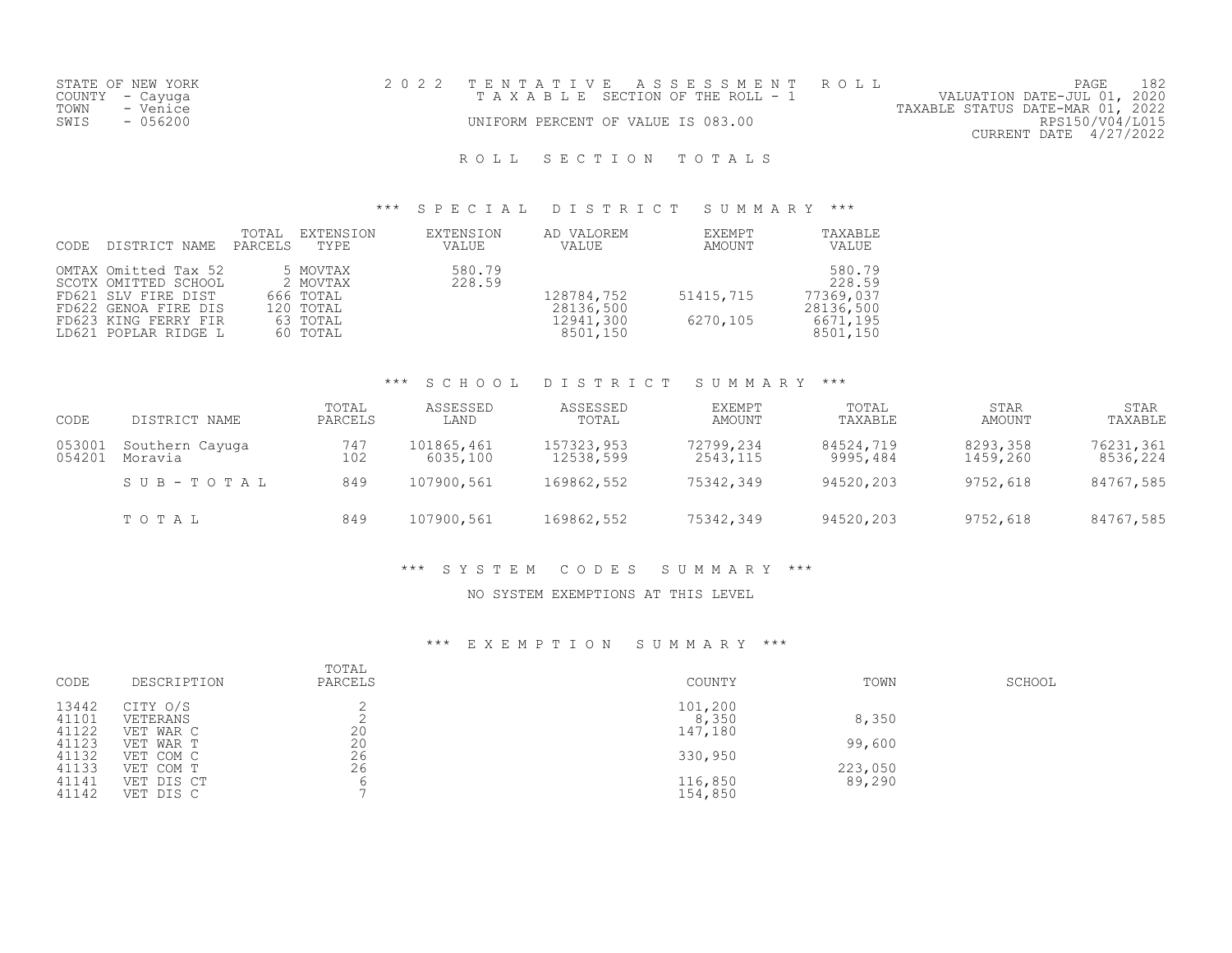| STATE OF NEW YORK<br>COUNTY - Cayuga  | 2022 TENTATIVE ASSESSMENT ROLL<br>TAXABLE SECTION OF THE ROLL - 1 | 183<br>PAGE<br>VALUATION DATE-JUL 01, 2020                                    |
|---------------------------------------|-------------------------------------------------------------------|-------------------------------------------------------------------------------|
| TOWN<br>- Venice<br>$-056200$<br>SWIS | UNIFORM PERCENT OF VALUE IS 083.00                                | TAXABLE STATUS DATE-MAR 01, 2022<br>RPS150/V04/L015<br>CURRENT DATE 4/27/2022 |
|                                       | ROLL SECTION TOTALS                                               |                                                                               |

#### \*\*\* E X E M P T I O N S U M M A R Y \*\*\*

| CODE  | DESCRIPTION       | TOTAL<br>PARCELS | COUNTY    | TOWN      | SCHOOL    |
|-------|-------------------|------------------|-----------|-----------|-----------|
| 41143 | DIS T<br>VET      |                  |           | 105,050   |           |
| 41153 | $CW$ 10 VET/      |                  |           | 8,850     |           |
| 41400 | CLERGY            |                  | 1,500     | 1,500     | 1,500     |
| 41700 | AG BLDG           |                  | 3839,483  | 3839,483  | 3839,483  |
| 41720 | AG LAND EX        | 281              | 70578,140 | 70578,140 | 70578,140 |
| 41800 | AGED $C/T/S$      |                  | 195,381   | 197,456   | 207,756   |
| 41802 | AGED C            |                  | 453,350   |           |           |
| 41803 | AGED T            |                  |           | 172,460   |           |
| 41804 | AGED S            |                  |           |           | 270,235   |
| 41805 | AGED C/S          |                  | 156,825   |           | 176,635   |
| 41834 | ENH STAR          | 76               |           |           | 4890,598  |
| 41844 | E STAR ADD        |                  |           |           | 35,000    |
| 41854 | BAS STAR          | 174              |           |           | 4698,000  |
| 41864 | <b>B STAR ADD</b> |                  |           |           | 129,020   |
| 42100 | SILO              |                  | 268,600   | 268,600   | 268,600   |
|       | TOTAL             | 687              | 76352,659 | 75591,829 | 85094,967 |
|       |                   |                  |           |           |           |

| <b>ROLL</b><br><b>SEC</b> |         | TOTAL<br>PARCELS | <b>COFCOFF</b><br>LAND | <b>ACCECCEL</b><br>TOTAL | TAXABLE<br>COUNTY | TAXABLE<br>TOWN | TAXABLE<br>SCHOOL | STAR<br>'AXABLF |
|---------------------------|---------|------------------|------------------------|--------------------------|-------------------|-----------------|-------------------|-----------------|
|                           | TAXABLE | 010<br>`⊿        | 107900,561             | 550<br>69862,<br>・しつと    | 93509,893         | 94270,723       | 94520,203         | 585,<br>1767    |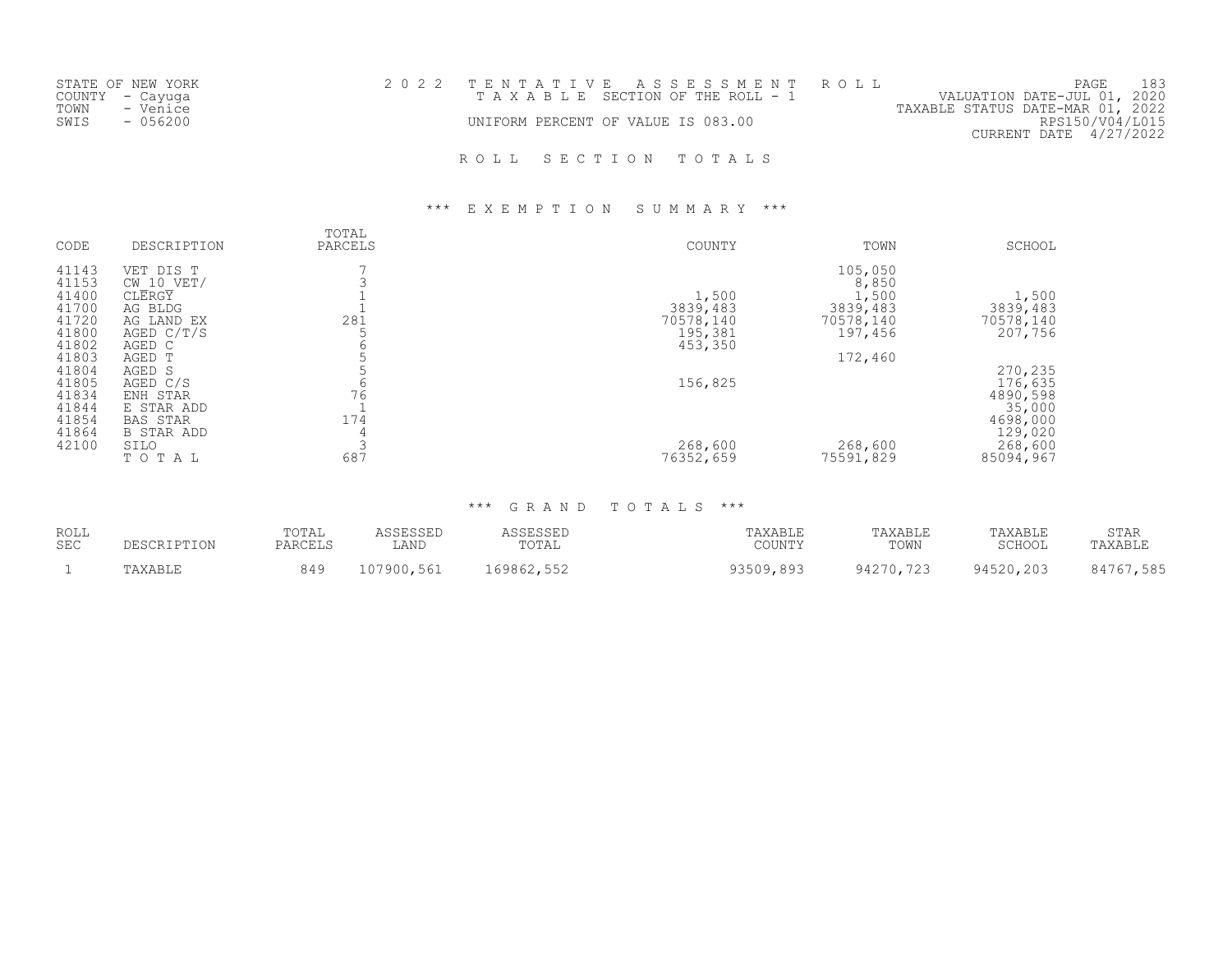| STATE OF NEW YORK<br>COUNTY - Cayuga<br>TOWN<br>- Venice<br>SWIS<br>$-056200$                                                                                                       | 2 0 2 2                                          |                                                                                                                       | PAGE 184<br>SPECIAL FRANCHISE SECTION OF THE ROLL - 5<br>TAX MAP NUMBER SEQUENCE<br>UNIFORM PERCENT OF VALUE IS 083.00<br>UNIFORM PERCENT OF VALUE IS 083.00                                                                                     |
|-------------------------------------------------------------------------------------------------------------------------------------------------------------------------------------|--------------------------------------------------|-----------------------------------------------------------------------------------------------------------------------|--------------------------------------------------------------------------------------------------------------------------------------------------------------------------------------------------------------------------------------------------|
|                                                                                                                                                                                     |                                                  |                                                                                                                       |                                                                                                                                                                                                                                                  |
| $500.00 - 20$<br>Nys Electric & Gas Corp<br>c/o Avangrid Management Co.<br>Local Tax                                                                                                | 861 Elec & gas<br>Southern Cayuga 053001 630,421 | COUNTY TAXABLE VALUE 630, 421<br>TAXABLE VALUE<br>TOWN<br>SCHOOL TAXABLE VALUE                                        | 22051010<br>630,421<br>630,421                                                                                                                                                                                                                   |
|                                                                                                                                                                                     |                                                  |                                                                                                                       | 22051044                                                                                                                                                                                                                                         |
|                                                                                                                                                                                     | State Route 34B                                  | FD621 SLV FIRE DIST<br>FD622 GENOA FIRE DIST<br>FD623 KING FERRY FIRE DIST<br>FD623 KING FERRY FIRE DIST<br>88,547 TO | 22051040<br>COUNTY TAXABLE VALUE<br>TOWN TAXABLE VALUE 316,238<br>SCHOOL TAXABLE VALUE 316,238<br>FD621 SLV FIRE DIST 189,743 TO                                                                                                                 |
|                                                                                                                                                                                     |                                                  |                                                                                                                       |                                                                                                                                                                                                                                                  |
| 500.00--24<br>Elantic Telecom East LLC Southern Cayuga 053001 0<br>c/o Dunn & Phelps Figured At 92% 1,042<br>PO Box 2629 New On Tent Roll 2001 1,255<br>New On Tent Roll 2001 1,255 | ***********************                          |                                                                                                                       | COUNTY TAXABLE VALUE<br>TOWN TAXABLE VALUE<br>SCHOOL TAXABLE VALUE<br>FD621 SLV FIRE DIST<br>FD622 GENOA FIRE DIST<br>FD623 KING FERRY FIRE DIST<br>FD623 KING FERRY FIRE DIST<br>FD623 KING FERRY FIRE DIST<br>29 TO<br>FD623 KING FERRY FIRE D |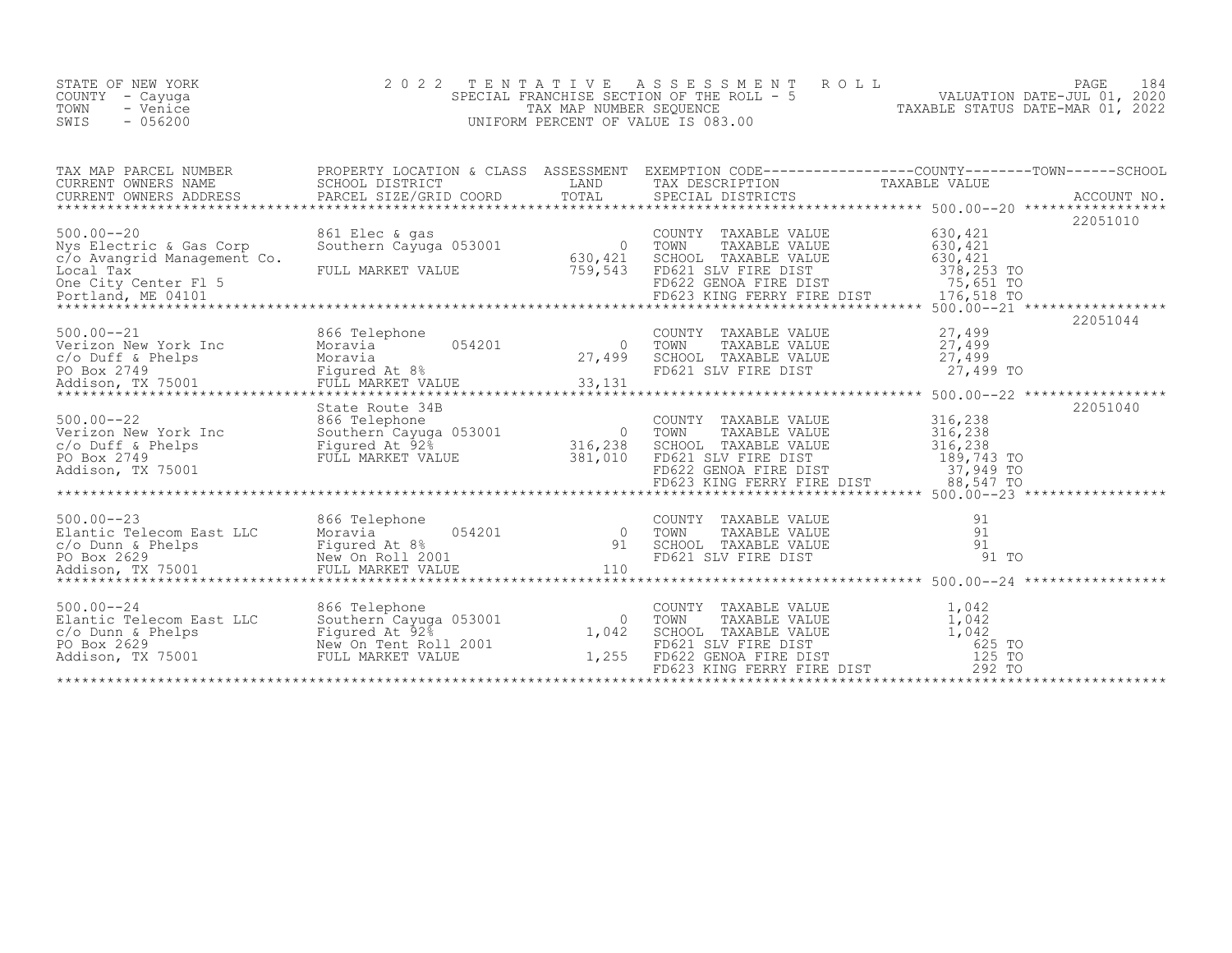|      | STATE OF NEW YORK | 2022 TENTATIVE ASSESSMENT ROLL            |  |  |                                  |                        | PAGE | 185 |
|------|-------------------|-------------------------------------------|--|--|----------------------------------|------------------------|------|-----|
|      | COUNTY – Cayuga   | SPECIAL FRANCHISE SECTION OF THE ROLL - 5 |  |  | VALUATION DATE-JUL 01, 2020      |                        |      |     |
| TOWN | - Venice          |                                           |  |  | TAXABLE STATUS DATE-MAR 01, 2022 |                        |      |     |
| SWIS | $-056200$         | UNIFORM PERCENT OF VALUE IS 083.00        |  |  |                                  | RPS150/V04/L015        |      |     |
|      |                   |                                           |  |  |                                  | CURRENT DATE 4/27/2022 |      |     |
|      |                   |                                           |  |  |                                  |                        |      |     |

\*\*\* S P E C I A L D I S T R I C T S U M M A R Y \*\*\*

| CODE | : DISTRICT NAME                                                     | EXTENSION<br>TOTAL<br>PARCELS<br>TYPE | EXTENSION<br>VALUE | AD VALOREM<br><b>VALUE</b>    | <b>EXEMPT</b><br>AMOUNT | TAXABLE<br>VALUE              |
|------|---------------------------------------------------------------------|---------------------------------------|--------------------|-------------------------------|-------------------------|-------------------------------|
|      | FD621 SLV FIRE DIST<br>FD622 GENOA FIRE DIS<br>FD623 KING FERRY FIR | 5 TOTAL<br>3 TOTAL<br>3 TOTAL         |                    | 596,211<br>113,725<br>265,357 |                         | 596,211<br>113,725<br>265,357 |

#### \*\*\* S C H O O L D I S T R I C T S U M M A R Y \*\*\*

| CODE             | DISTRICT NAME              | TOTAL<br>PARCELS | ASSESSED<br>LAND | ASSESSED<br>TOTAL | <b>EXEMPT</b><br>AMOUNT | TOTAL<br>TAXABLE  | <b>STAR</b><br>AMOUNT | <b>STAR</b><br>TAXABLE |
|------------------|----------------------------|------------------|------------------|-------------------|-------------------------|-------------------|-----------------------|------------------------|
| 053001<br>054201 | Southern Cayuga<br>Moravia | ∠                |                  | 947,701<br>27,590 |                         | 947,701<br>27,590 |                       | 947,701<br>27,590      |
|                  | SUB-TOTAL                  |                  |                  | 975,291           |                         | 975,291           |                       | 975,291                |
|                  | TOTAL                      |                  |                  | 975,291           |                         | 975,291           |                       | 975,291                |

#### \*\*\* S Y S T E M C O D E S S U M M A R Y \*\*\*

### NO SYSTEM EXEMPTIONS AT THIS LEVEL

\*\*\* E X E M P T I O N S U M M A R Y \*\*\*

#### NO EXEMPTIONS AT THIS LEVEL

| ROLL | DESCRIPTION           | TOTAL           | ASSESSED | ASSESSEL              | TAXABLE                   | TAXABLE      | TAXABLE | STAR    |
|------|-----------------------|-----------------|----------|-----------------------|---------------------------|--------------|---------|---------|
| SEC  |                       | PARCELS         | LAND     | TOTAL                 | COUNTY                    | TOWN         | SCHOOL  | TAXABLE |
|      | FRANCHISE<br>ЗРЕСТАТ. | $\sim$ $\prime$ |          | 291<br>コワロ<br>フィンテムシェ | -291<br><b>′ ) ,∠ ノ ⊥</b> | 075<br>. 291 | ,291    | na:     |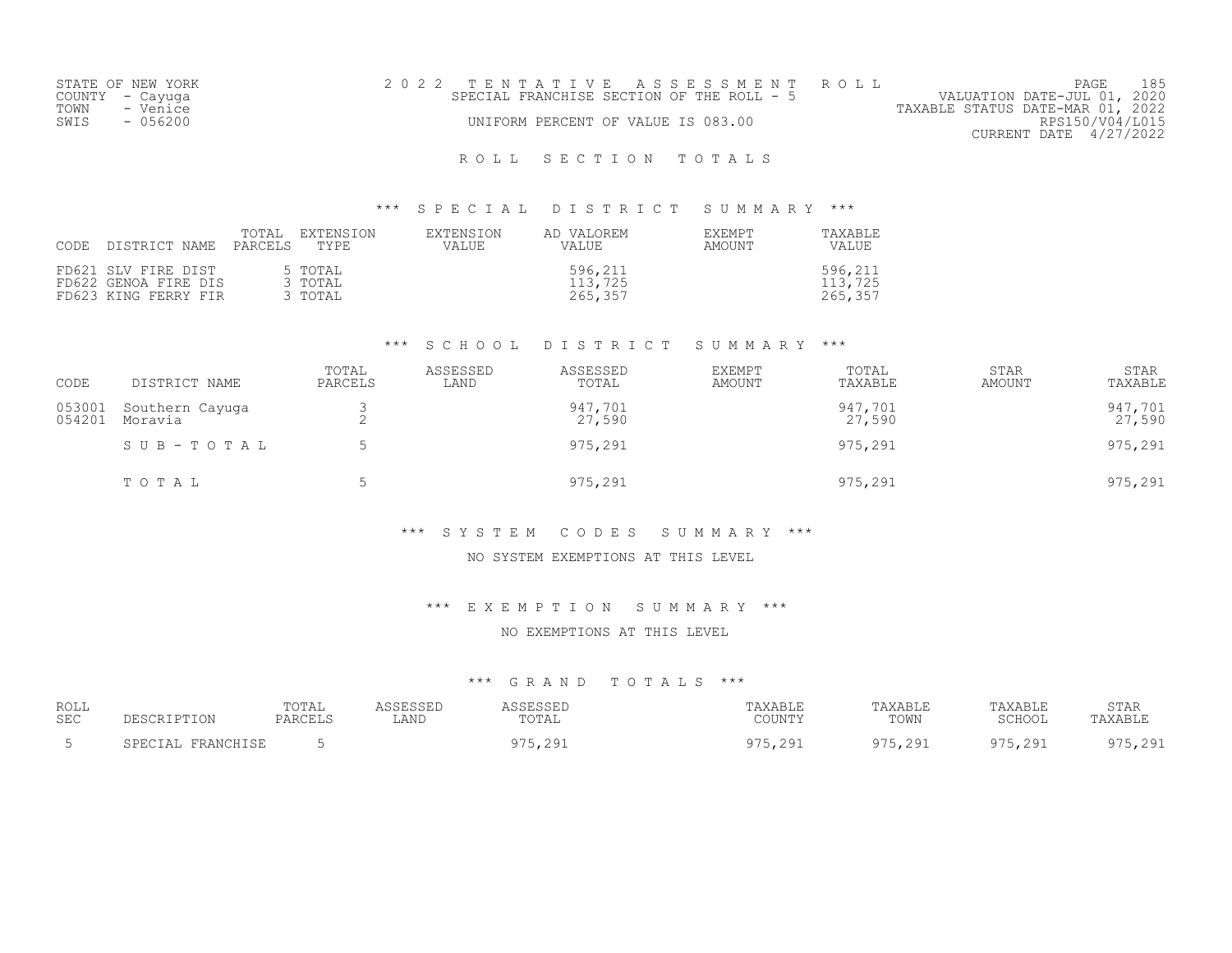| STATE OF NEW YORK | 2022 TENTATIVE ASSESSMENT ROLL          |                                  | PAGE                        | 186 |
|-------------------|-----------------------------------------|----------------------------------|-----------------------------|-----|
| COUNTY – Cayuga   | UTILITY & R.R. SECTION OF THE ROLL $-6$ |                                  | VALUATION DATE-JUL 01, 2020 |     |
| TOWN<br>- Venice  | TAX MAP NUMBER SEOUENCE                 | TAXABLE STATUS DATE-MAR 01, 2022 |                             |     |
| $-056200$<br>SWIS | UNIFORM PERCENT OF VALUE IS 083.00      |                                  |                             |     |

| A MAP PARCEL SCHOOL DISTRICT<br>CURRENT OWNERS ADDRESS BARCEL SIZE/GRID COORD TOTAL SECCIAL DISTRICTS TAXABLE VALUE<br>CURRENT OWNERS ADDRESS PARCEL SIZE/GRID COORD TOTAL SPECIAL DISTRICTS ACCOUNT NO.<br>***************************<br>$\begin{tabular}{l c c c c c} \multicolumn{1}{c}{\text{\textbf{194.00--1-59}}} & \multicolumn{1}{c}{\textbf{249}} & \multicolumn{1}{c}{\textbf{249}} & \multicolumn{1}{c}{\textbf{249}} & \multicolumn{1}{c}{\textbf{249}} & \multicolumn{1}{c}{\textbf{249}} & \multicolumn{1}{c}{\textbf{249}} & \multicolumn{1}{c}{\textbf{249}} & \multicolumn{1}{c}{\textbf{249}} & \multicolumn{1}{c}{\textbf{249}} & \multicolumn{1}{c}{\textbf{$<br>22048070<br>22048074 | TAX MAP PARCEL NUMBER THE PROPERTY LOCATION & CLASS ASSESSMENT EXEMPTION CODE----------------COUNTY-------TOWN-----SCHOOL |  |  |  |
|-------------------------------------------------------------------------------------------------------------------------------------------------------------------------------------------------------------------------------------------------------------------------------------------------------------------------------------------------------------------------------------------------------------------------------------------------------------------------------------------------------------------------------------------------------------------------------------------------------------------------------------------------------------------------------------------------------------|---------------------------------------------------------------------------------------------------------------------------|--|--|--|
|                                                                                                                                                                                                                                                                                                                                                                                                                                                                                                                                                                                                                                                                                                             |                                                                                                                           |  |  |  |
|                                                                                                                                                                                                                                                                                                                                                                                                                                                                                                                                                                                                                                                                                                             |                                                                                                                           |  |  |  |
|                                                                                                                                                                                                                                                                                                                                                                                                                                                                                                                                                                                                                                                                                                             |                                                                                                                           |  |  |  |
|                                                                                                                                                                                                                                                                                                                                                                                                                                                                                                                                                                                                                                                                                                             |                                                                                                                           |  |  |  |
|                                                                                                                                                                                                                                                                                                                                                                                                                                                                                                                                                                                                                                                                                                             |                                                                                                                           |  |  |  |
|                                                                                                                                                                                                                                                                                                                                                                                                                                                                                                                                                                                                                                                                                                             |                                                                                                                           |  |  |  |
|                                                                                                                                                                                                                                                                                                                                                                                                                                                                                                                                                                                                                                                                                                             |                                                                                                                           |  |  |  |
|                                                                                                                                                                                                                                                                                                                                                                                                                                                                                                                                                                                                                                                                                                             |                                                                                                                           |  |  |  |
|                                                                                                                                                                                                                                                                                                                                                                                                                                                                                                                                                                                                                                                                                                             |                                                                                                                           |  |  |  |
|                                                                                                                                                                                                                                                                                                                                                                                                                                                                                                                                                                                                                                                                                                             |                                                                                                                           |  |  |  |
|                                                                                                                                                                                                                                                                                                                                                                                                                                                                                                                                                                                                                                                                                                             |                                                                                                                           |  |  |  |
|                                                                                                                                                                                                                                                                                                                                                                                                                                                                                                                                                                                                                                                                                                             |                                                                                                                           |  |  |  |
|                                                                                                                                                                                                                                                                                                                                                                                                                                                                                                                                                                                                                                                                                                             |                                                                                                                           |  |  |  |
|                                                                                                                                                                                                                                                                                                                                                                                                                                                                                                                                                                                                                                                                                                             |                                                                                                                           |  |  |  |
|                                                                                                                                                                                                                                                                                                                                                                                                                                                                                                                                                                                                                                                                                                             |                                                                                                                           |  |  |  |
|                                                                                                                                                                                                                                                                                                                                                                                                                                                                                                                                                                                                                                                                                                             |                                                                                                                           |  |  |  |
|                                                                                                                                                                                                                                                                                                                                                                                                                                                                                                                                                                                                                                                                                                             |                                                                                                                           |  |  |  |
|                                                                                                                                                                                                                                                                                                                                                                                                                                                                                                                                                                                                                                                                                                             |                                                                                                                           |  |  |  |
|                                                                                                                                                                                                                                                                                                                                                                                                                                                                                                                                                                                                                                                                                                             |                                                                                                                           |  |  |  |
|                                                                                                                                                                                                                                                                                                                                                                                                                                                                                                                                                                                                                                                                                                             |                                                                                                                           |  |  |  |
|                                                                                                                                                                                                                                                                                                                                                                                                                                                                                                                                                                                                                                                                                                             |                                                                                                                           |  |  |  |
|                                                                                                                                                                                                                                                                                                                                                                                                                                                                                                                                                                                                                                                                                                             |                                                                                                                           |  |  |  |
|                                                                                                                                                                                                                                                                                                                                                                                                                                                                                                                                                                                                                                                                                                             |                                                                                                                           |  |  |  |
|                                                                                                                                                                                                                                                                                                                                                                                                                                                                                                                                                                                                                                                                                                             |                                                                                                                           |  |  |  |
|                                                                                                                                                                                                                                                                                                                                                                                                                                                                                                                                                                                                                                                                                                             |                                                                                                                           |  |  |  |
|                                                                                                                                                                                                                                                                                                                                                                                                                                                                                                                                                                                                                                                                                                             |                                                                                                                           |  |  |  |
|                                                                                                                                                                                                                                                                                                                                                                                                                                                                                                                                                                                                                                                                                                             |                                                                                                                           |  |  |  |
|                                                                                                                                                                                                                                                                                                                                                                                                                                                                                                                                                                                                                                                                                                             |                                                                                                                           |  |  |  |
|                                                                                                                                                                                                                                                                                                                                                                                                                                                                                                                                                                                                                                                                                                             |                                                                                                                           |  |  |  |
|                                                                                                                                                                                                                                                                                                                                                                                                                                                                                                                                                                                                                                                                                                             |                                                                                                                           |  |  |  |
|                                                                                                                                                                                                                                                                                                                                                                                                                                                                                                                                                                                                                                                                                                             |                                                                                                                           |  |  |  |
|                                                                                                                                                                                                                                                                                                                                                                                                                                                                                                                                                                                                                                                                                                             |                                                                                                                           |  |  |  |
|                                                                                                                                                                                                                                                                                                                                                                                                                                                                                                                                                                                                                                                                                                             |                                                                                                                           |  |  |  |
|                                                                                                                                                                                                                                                                                                                                                                                                                                                                                                                                                                                                                                                                                                             |                                                                                                                           |  |  |  |
|                                                                                                                                                                                                                                                                                                                                                                                                                                                                                                                                                                                                                                                                                                             |                                                                                                                           |  |  |  |
|                                                                                                                                                                                                                                                                                                                                                                                                                                                                                                                                                                                                                                                                                                             |                                                                                                                           |  |  |  |
|                                                                                                                                                                                                                                                                                                                                                                                                                                                                                                                                                                                                                                                                                                             |                                                                                                                           |  |  |  |
|                                                                                                                                                                                                                                                                                                                                                                                                                                                                                                                                                                                                                                                                                                             |                                                                                                                           |  |  |  |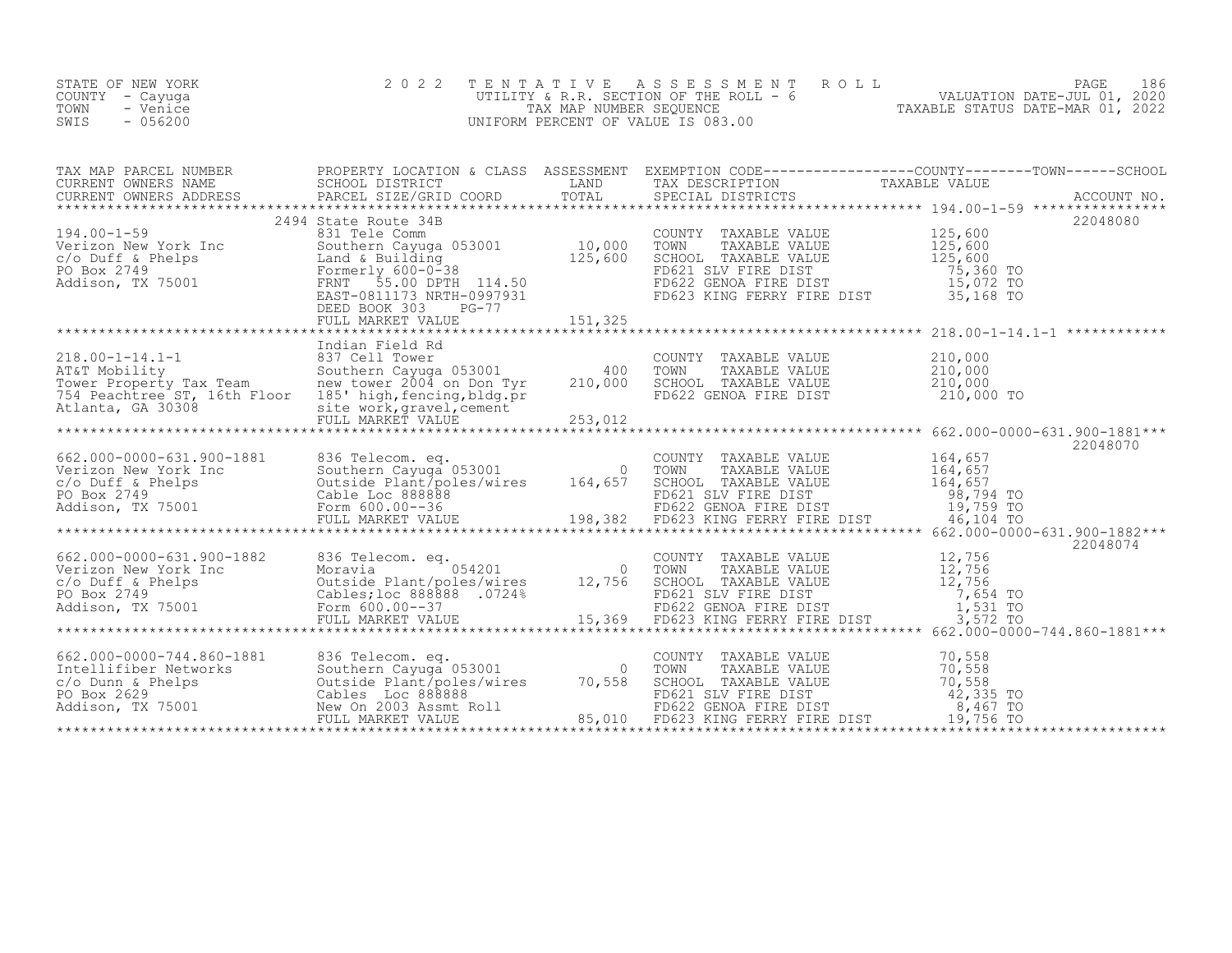| STATE OF NEW YORK<br>COUNTY - Cayuga<br>- Venice<br>TOWN<br>$-056200$<br>SWIS                                                                                                                                                                                                                                                                                                                                                         | 2 0 2 2     |  | TENTATIVE ASSESSMENT ROLL PAGE 187<br>UTILITY & R.R. SECTION OF THE ROLL - 6<br>TAX MAP NUMBER SEQUENCE TAXABLE STATUS DATE-JUL 01, 2020<br>UNIFORM PERCENT OF VALUE IS 083.00                                                                                                                                                                                                                                                                                                              |
|---------------------------------------------------------------------------------------------------------------------------------------------------------------------------------------------------------------------------------------------------------------------------------------------------------------------------------------------------------------------------------------------------------------------------------------|-------------|--|---------------------------------------------------------------------------------------------------------------------------------------------------------------------------------------------------------------------------------------------------------------------------------------------------------------------------------------------------------------------------------------------------------------------------------------------------------------------------------------------|
|                                                                                                                                                                                                                                                                                                                                                                                                                                       |             |  | $\begin{tabular}{lllllllll} \texttt{TAX} \texttt{MAP} \texttt{PARCEL} \texttt{NUMBER} & \texttt{PROPERTIES} \texttt{EROPERTY} \texttt{LOCALIONS} & \texttt{GLES} \texttt{ASSESSMENT} & \texttt{EXEMENT} \texttt{EXEMENT} \texttt{COMDE} \texttt{CODE} \texttt{-----------COUNTY------TOWN----SCHOOL} \\ \texttt{CURRENT} \texttt{OWNERS} \texttt{NAME} & \texttt{SCHOOL} \texttt{DISTRICT} & \texttt{LAND} & \texttt{TAX} \texttt{DESCRIPTION} & \texttt{TAXABLE} \texttt{VALUE} & \texttt$ |
|                                                                                                                                                                                                                                                                                                                                                                                                                                       |             |  |                                                                                                                                                                                                                                                                                                                                                                                                                                                                                             |
|                                                                                                                                                                                                                                                                                                                                                                                                                                       |             |  |                                                                                                                                                                                                                                                                                                                                                                                                                                                                                             |
|                                                                                                                                                                                                                                                                                                                                                                                                                                       | Town Venice |  | 22048010                                                                                                                                                                                                                                                                                                                                                                                                                                                                                    |
|                                                                                                                                                                                                                                                                                                                                                                                                                                       |             |  |                                                                                                                                                                                                                                                                                                                                                                                                                                                                                             |
|                                                                                                                                                                                                                                                                                                                                                                                                                                       | Town Venice |  | $\begin{array}{lllllllllllllllllll} \text{662.00-9999-131.600-1881} & \text{Town} & \text{Yenice} & \text{COUNTY} & \text{TAXABLE VALUE} & 1755,098 \\ \text{Nys Electric & Gas Corp} & \text{Southern Cayuga 053001} & 0 & \text{TOMN} & \text{TAXABLE VALUE} & 1755,098 \\ \text{c/o Avangrid Management Co.} & \text{Outside Plant/poles/wires} & 1755,098 & \text{SCHOOL TAXABLE VALUE} & 1755,098 \\ \text{Local Tax} & \text{Cables Loc.} & * & * &$                                  |
| $\begin{tabular}{lllllllllllll} 662.00-9999-131.600-1882 & 884\text{ Elec Dist Out} & \text{COUNTY TAXABLE VALUE} & 136,987\\ \text{Nys Electric & Gas Corp & Moravia & 054201 & 0 & TOMN & TAXABLE VALUE & 136,987\\ c/o Avangrid Management Co. & New On 2004 Roll/albany & 136,987 & SCHOOL TAXABLE VALUE & 136,987\\ \text{Local Tax} & &\text{Outside Plant} & &\text{FD621 SLV FIRE DIST} & 136,987 & 136,987\\ \text{Docali T$ |             |  |                                                                                                                                                                                                                                                                                                                                                                                                                                                                                             |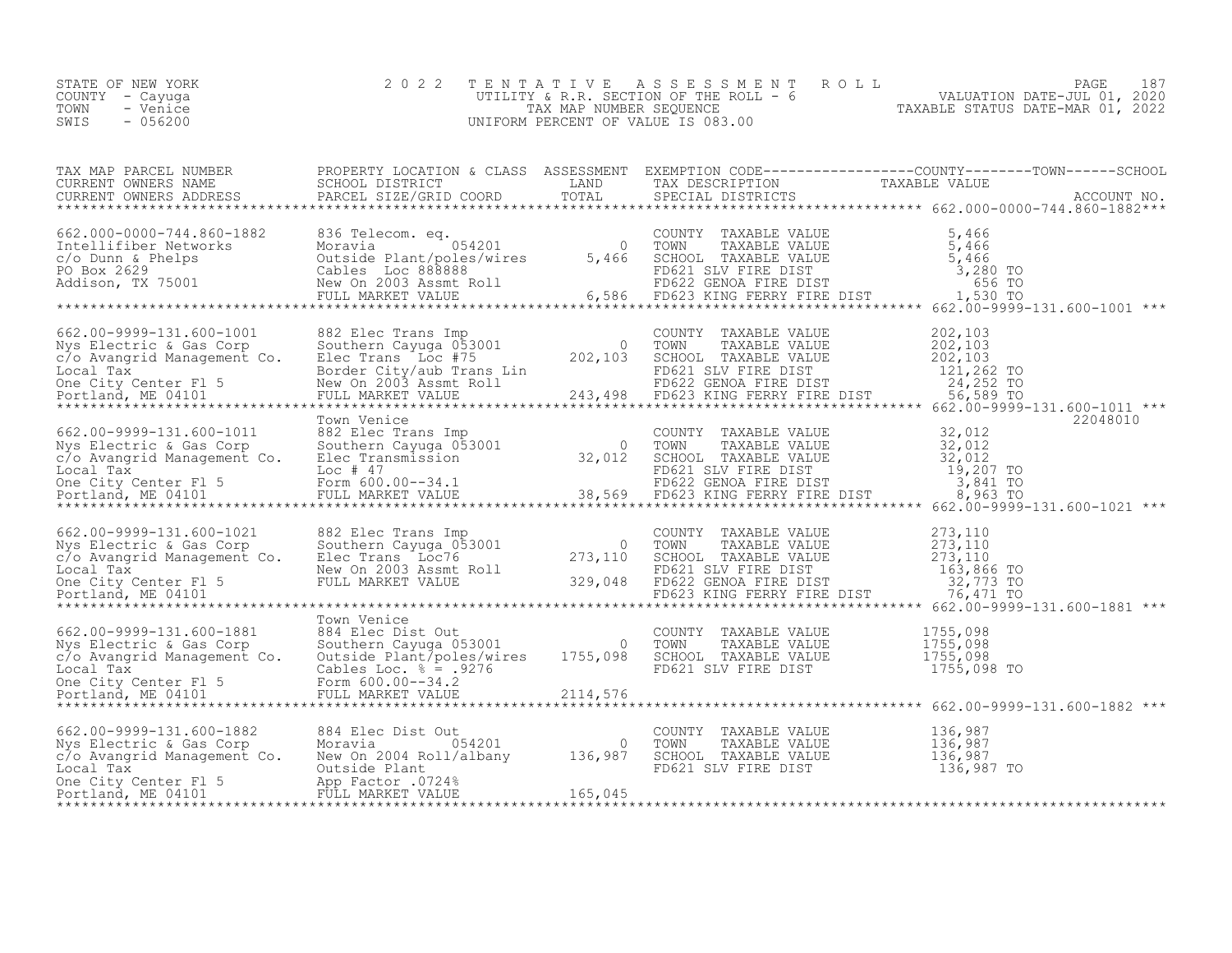| STATE OF NEW YORK | 2022 TENTATIVE ASSESSMENT ROLL          | 188<br>PAGE                      |
|-------------------|-----------------------------------------|----------------------------------|
| COUNTY - Cayuga   | UTILITY & R.R. SECTION OF THE ROLL $-6$ | VALUATION DATE-JUL 01, 2020      |
| TOWN<br>- Venice  |                                         | TAXABLE STATUS DATE-MAR 01, 2022 |
| - 056200<br>SWIS  | UNIFORM PERCENT OF VALUE IS 083.00      | RPS150/V04/L015                  |
|                   |                                         | CURRENT DATE 4/27/2022           |

#### \*\*\* S P E C I A L D I S T R I C T S U M M A R Y \*\*\*

| CODE | DISTRICT NAME                                                       | TOTAL<br>PARCELS | EXTENSION<br>TYPE              | EXTENSION<br><b>VALUE</b> | AD VALOREM<br>VALUE            | <b>EXEMPT</b><br>AMOUNT | TAXABLE<br>VALUE               |
|------|---------------------------------------------------------------------|------------------|--------------------------------|---------------------------|--------------------------------|-------------------------|--------------------------------|
|      | FD621 SLV FIRE DIST<br>FD622 GENOA FIRE DIS<br>FD623 KING FERRY FIR |                  | 10 TOTAL<br>9 TOTAL<br>8 TOTAL |                           | 2423,843<br>316,351<br>248,153 |                         | 2423,843<br>316,351<br>248,153 |

#### \*\*\* S C H O O L D I S T R I C T S U M M A R Y \*\*\*

| CODE             | DISTRICT NAME              | TOTAL<br>PARCELS | ASSESSED<br>LAND | ASSESSED<br>TOTAL   | EXEMPT<br>AMOUNT | TOTAL<br>TAXABLE    | <b>STAR</b><br>AMOUNT | <b>STAR</b><br>TAXABLE |
|------------------|----------------------------|------------------|------------------|---------------------|------------------|---------------------|-----------------------|------------------------|
| 053001<br>054201 | Southern Cayuga<br>Moravia |                  | 10,400           | 2833,138<br>155,209 |                  | 2833,138<br>155,209 |                       | 2833,138<br>155,209    |
|                  | SUB-TOTAL                  | 11               | 10,400           | 2988,347            |                  | 2988,347            |                       | 2988,347               |
|                  | TOTAL                      | ⊥⊥               | 10,400           | 2988,347            |                  | 2988,347            |                       | 2988,347               |

#### \*\*\* S Y S T E M C O D E S S U M M A R Y \*\*\*

### NO SYSTEM EXEMPTIONS AT THIS LEVEL

#### \*\*\* E X E M P T I O N S U M M A R Y \*\*\*

#### NO EXEMPTIONS AT THIS LEVEL

| ROLL       | DESCRIPTION      | TOTAL   | ASSESSED | ASSESSED | TAXABLE  | TAXABLE  | TAXABLE  | STAR     |
|------------|------------------|---------|----------|----------|----------|----------|----------|----------|
| <b>SEC</b> |                  | PARCELS | LAND     | TOTAL    | COUNTY   | TOWN     | SCHOOL   | TAXABLE  |
|            | UTILITIES & N.C. | - -     | 10,400   | 2988,347 | 2988,347 | 2988,347 | 2988,347 | 2988,347 |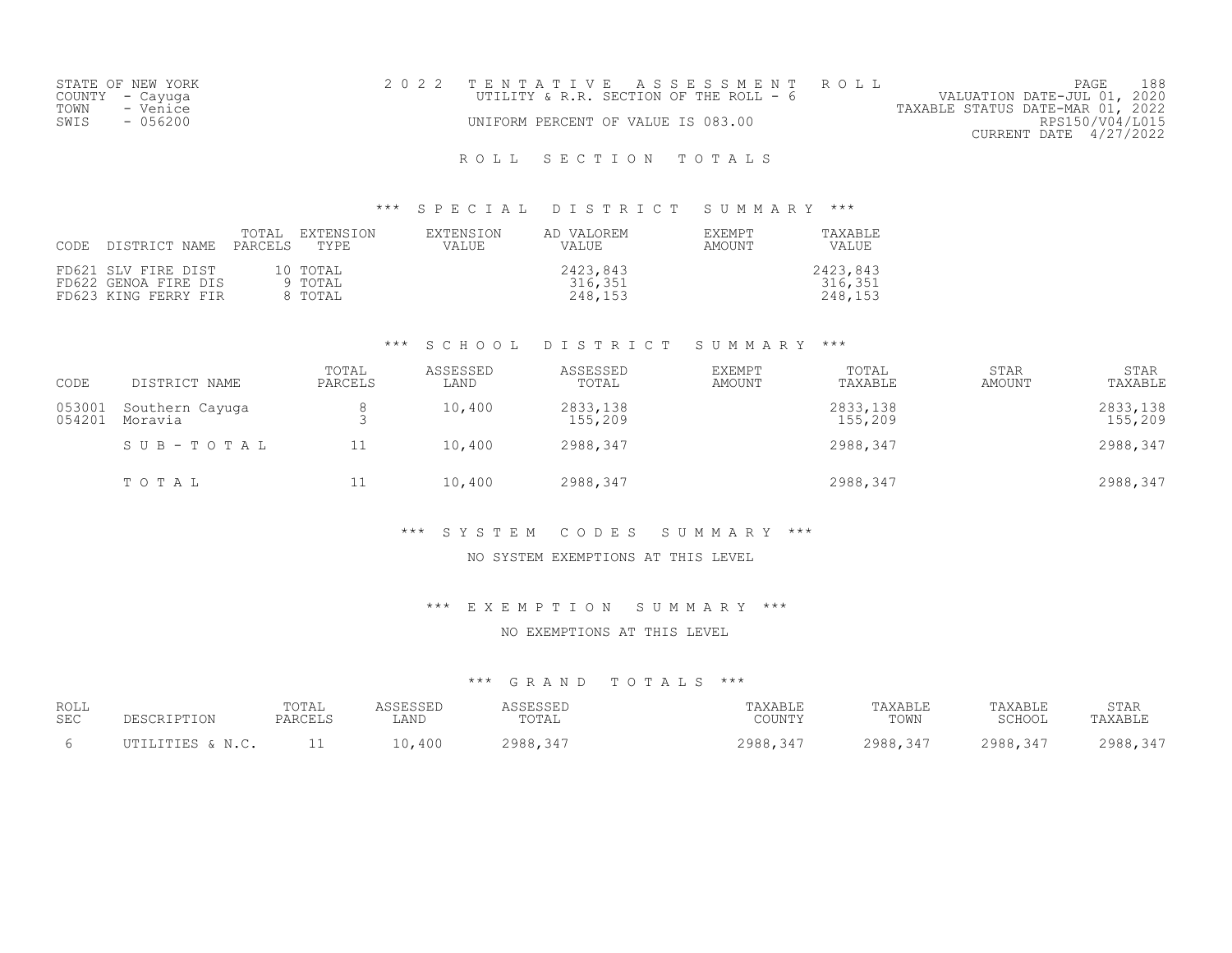| STATE OF NEW YORK<br>COUNTY - Cayuga<br>TOWN<br>- Venice<br>$-056200$<br>SWIS | 2022 TENTATIVE ASSESSMENT ROLL<br>WHOLLY EXEMPT SECTION OF THE ROLL - 8<br>TAX MAP NUMBER SEOUENCE<br>UNIFORM PERCENT OF VALUE IS 083.00 |  | VALUATION DATE-JUL 01, 2020<br>TAXABLE STATUS DATE-MAR 01, 2022 | 189<br>PAGE |
|-------------------------------------------------------------------------------|------------------------------------------------------------------------------------------------------------------------------------------|--|-----------------------------------------------------------------|-------------|
|-------------------------------------------------------------------------------|------------------------------------------------------------------------------------------------------------------------------------------|--|-----------------------------------------------------------------|-------------|

| TAX MAP PARCEL NUMBER                                                                                                                                                                                                                                                                                                                                                                              | PROPERTY LOCATION & CLASS ASSESSMENT EXEMPTION CODE----------------COUNTY-------TOWN------SCHOOL |  |                                  |                           |  |
|----------------------------------------------------------------------------------------------------------------------------------------------------------------------------------------------------------------------------------------------------------------------------------------------------------------------------------------------------------------------------------------------------|--------------------------------------------------------------------------------------------------|--|----------------------------------|---------------------------|--|
|                                                                                                                                                                                                                                                                                                                                                                                                    |                                                                                                  |  |                                  |                           |  |
|                                                                                                                                                                                                                                                                                                                                                                                                    |                                                                                                  |  |                                  |                           |  |
|                                                                                                                                                                                                                                                                                                                                                                                                    | State Route 38                                                                                   |  |                                  |                           |  |
| 341,100 341<br>Cayuga County Real Property R Southern Cayuga 053001 341,100 COUNTY/MUN 13100 341,100 341<br>Cayuga County Real Property R Southern Cayuga 053001 341,100 COUNTY TAXABLE VALUE<br>Attn: Cayuga County Treasurer Sm Hh                                                                                                                                                               | EAST-0851095 NRTH-1002681                                                                        |  |                                  | 341,100 341,100           |  |
|                                                                                                                                                                                                                                                                                                                                                                                                    |                                                                                                  |  |                                  |                           |  |
|                                                                                                                                                                                                                                                                                                                                                                                                    |                                                                                                  |  |                                  |                           |  |
|                                                                                                                                                                                                                                                                                                                                                                                                    |                                                                                                  |  |                                  |                           |  |
|                                                                                                                                                                                                                                                                                                                                                                                                    |                                                                                                  |  |                                  |                           |  |
|                                                                                                                                                                                                                                                                                                                                                                                                    |                                                                                                  |  |                                  |                           |  |
|                                                                                                                                                                                                                                                                                                                                                                                                    |                                                                                                  |  |                                  |                           |  |
|                                                                                                                                                                                                                                                                                                                                                                                                    | 2530 State Route 34B                                                                             |  |                                  |                           |  |
| $\begin{tabular}{lllllllllllllll} \multicolumn{3}{c}{194.00-1-21.2} & \multicolumn{3}{c}{2530}& \text{State Route 34B} & \text{nonPROF} & 25110 & 429,600\\ \text{Solution} & 662 & \text{Police/fire} & & \text{nonPROF} & 25110 & 429,600\\ \text{Aid Inc} & \text{Sm 2000-255} & & & 20,000 & \text{COUNTY TAXABLE VALUE}\\ \text{PO Box 7} & \text{P/O 194.00-1-21} & & & 429,600 & \text{TON$ |                                                                                                  |  | $\Omega$<br>$\bigcirc$<br>$0$ TO | 429,600 429,600<br>$0$ TO |  |
|                                                                                                                                                                                                                                                                                                                                                                                                    |                                                                                                  |  |                                  |                           |  |
|                                                                                                                                                                                                                                                                                                                                                                                                    |                                                                                                  |  |                                  |                           |  |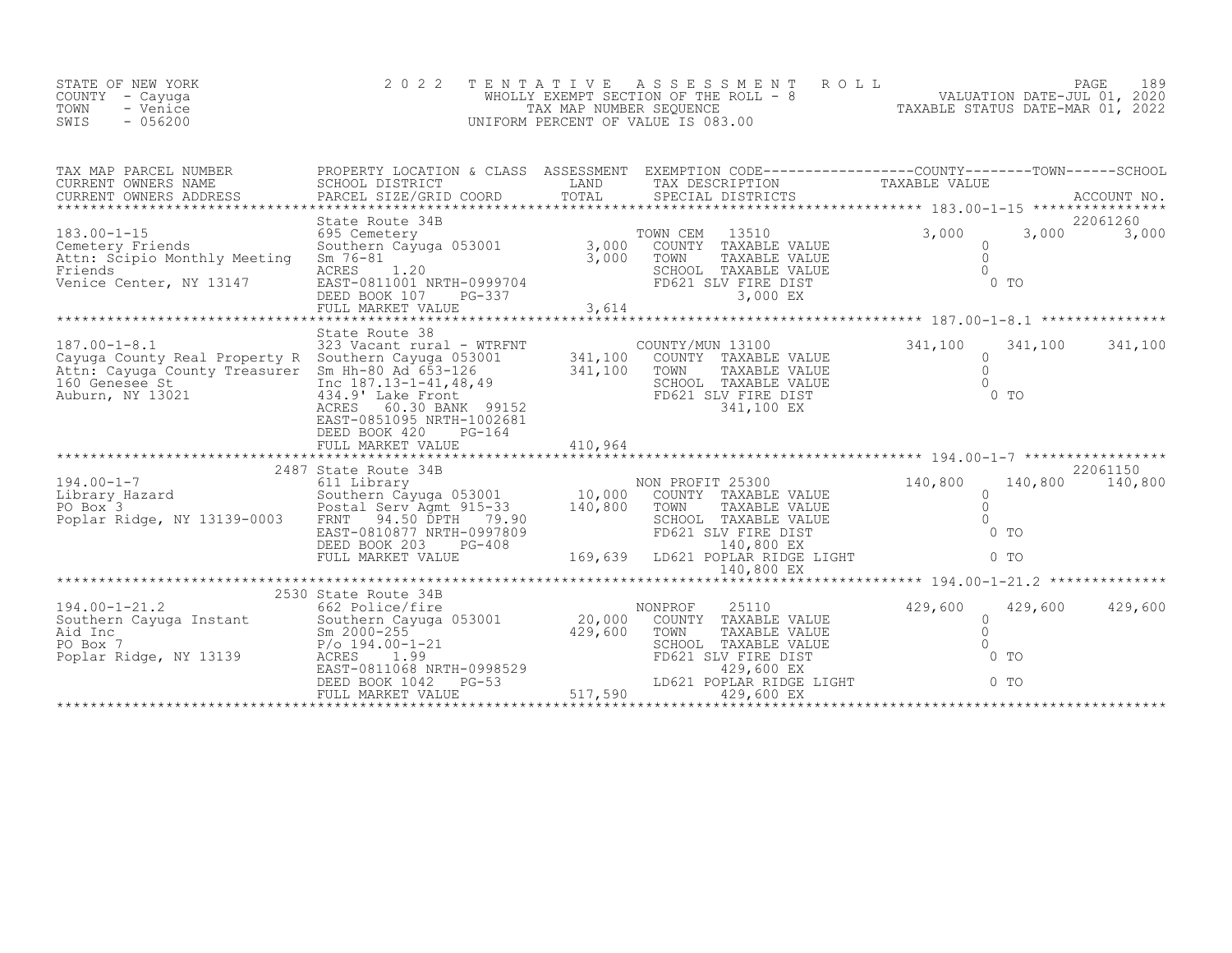| STATE OF NEW YORK<br>COUNTY – Cayuga<br>TOWN<br>- Venice<br>$-056200$<br>SWIS | 2022 TENTATIVE ASSESSMENT ROLL<br>WHOLLY EXEMPT SECTION OF THE ROLL - 8<br>TAX MAP NUMBER SEOUENCE<br>UNIFORM PERCENT OF VALUE IS 083.00 | 190<br>PAGE<br>VALUATION DATE-JUL 01, 2020<br>TAXABLE STATUS DATE-MAR 01, 2022 |
|-------------------------------------------------------------------------------|------------------------------------------------------------------------------------------------------------------------------------------|--------------------------------------------------------------------------------|
|                                                                               |                                                                                                                                          |                                                                                |

| TAX MAP PARCEL NUMBER THE PROPERTY LOCATION & CLASS ASSESSMENT EXEMPTION CODE----------------COUNTY-------TOWN-----SCHOOL |                      |  |          |                               |
|---------------------------------------------------------------------------------------------------------------------------|----------------------|--|----------|-------------------------------|
|                                                                                                                           |                      |  |          |                               |
|                                                                                                                           | 2384 State Route 34B |  | 6368,100 | 22061160<br>6368,100 6368,100 |
|                                                                                                                           |                      |  |          |                               |
|                                                                                                                           |                      |  |          |                               |
|                                                                                                                           |                      |  |          |                               |
|                                                                                                                           |                      |  |          |                               |
|                                                                                                                           |                      |  |          |                               |
|                                                                                                                           |                      |  |          | 22061040<br>700 700           |
|                                                                                                                           |                      |  |          |                               |
|                                                                                                                           | OFF Poplar Ridge Rd  |  |          | 100                           |
|                                                                                                                           |                      |  |          |                               |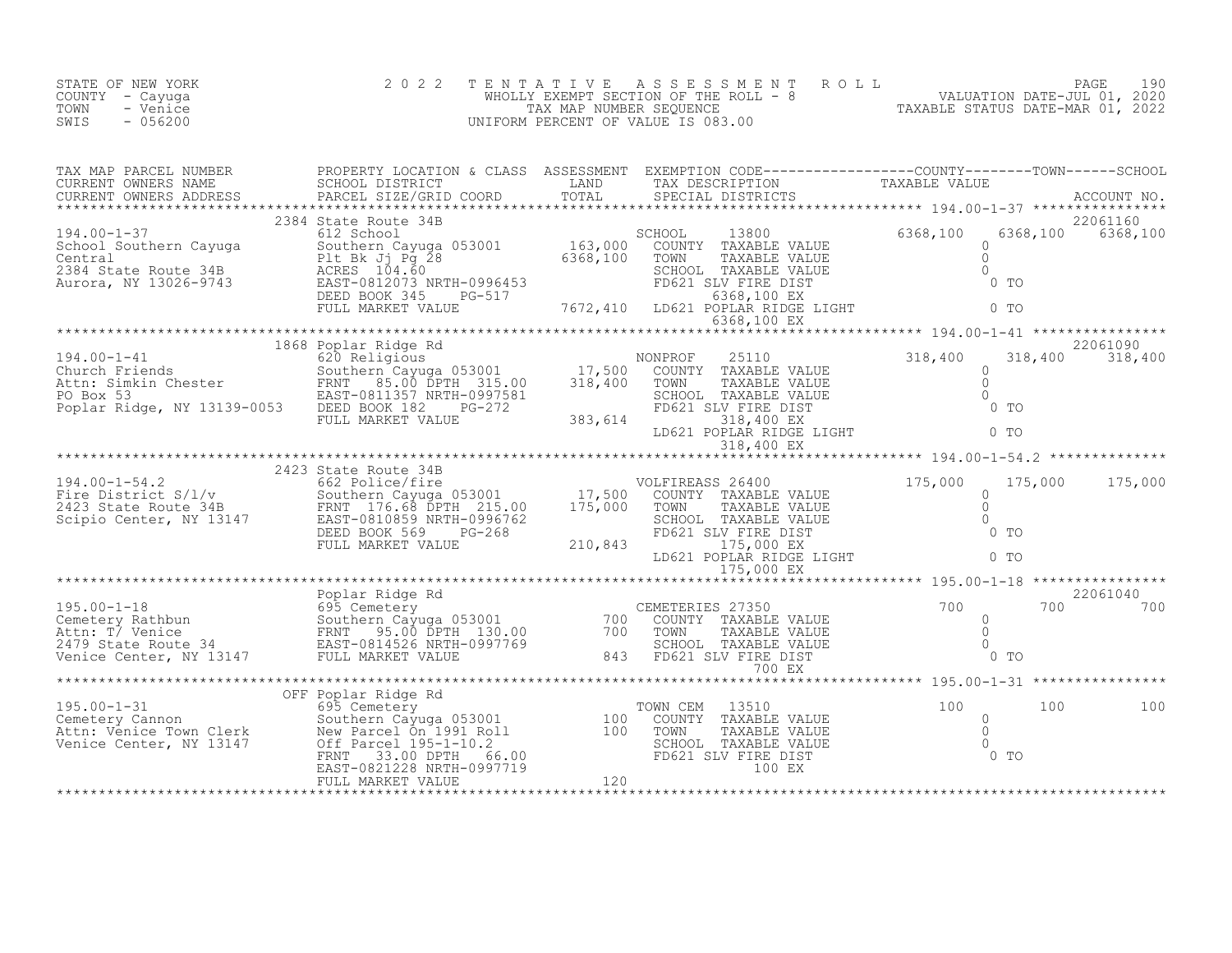| STATE OF NEW YORK  | 2022 TENTATIVE ASSESSMENT ROLL        |                                  | PAGE                        | 191 |
|--------------------|---------------------------------------|----------------------------------|-----------------------------|-----|
| COUNTY – Cayuqa    | WHOLLY EXEMPT SECTION OF THE ROLL - 8 |                                  | VALUATION DATE-JUL 01, 2020 |     |
| TOWN<br>- Venice   | TAX MAP NUMBER SEQUENCE               | TAXABLE STATUS DATE-MAR 01, 2022 |                             |     |
| $-0.56200$<br>SWIS | UNIFORM PERCENT OF VALUE IS 083.00    |                                  |                             |     |

| TAX MAP PARCEL NUMBER<br>CURRENT OWNERS NAME<br>.COURRENT OWNERS ADDRESS PARCEL SIZE/GRID COORD TOTAL SPECIAL DISTRICTS ACCOUNT NO ACCOUNT NO ACCOUNT NO ACCOUNT NO ACCOUNT NO ACCOUNT NO ACCOUNT NO A PARCEL SIZE/GRID COORD TOTAL SPECIAL DISTRICTS AND A A AND A A A A A A                                                                                       | PROPERTY LOCATION & CLASS ASSESSMENT EXEMPTION CODE----------------COUNTY-------TOWN-----SCHOOL<br>SCHOOL DISTRICT       | LAND               | TAX DESCRIPTION                                                                                                                                                                                                                 | TAXABLE VALUE                            |                 |               |
|---------------------------------------------------------------------------------------------------------------------------------------------------------------------------------------------------------------------------------------------------------------------------------------------------------------------------------------------------------------------|--------------------------------------------------------------------------------------------------------------------------|--------------------|---------------------------------------------------------------------------------------------------------------------------------------------------------------------------------------------------------------------------------|------------------------------------------|-----------------|---------------|
|                                                                                                                                                                                                                                                                                                                                                                     | 2532 State Route 34                                                                                                      |                    | 26050 and 26050 and 26050 and 26050 and 26050 and 26050 and 26050 and 26050 and 26050 and 26050 and 26050 and 26050 and 26050 and 26050 and 26050 and 26050 and 26050 and 26050 and 26050 and 26050 and 26050 and 26050 and 260 | 26,000                                   |                 | 26,000 26,000 |
| 196.00-1-5<br>Southern Cayuga Farmers<br>Southern Cayuga Farmers<br>Festival Association<br>2532 State Route 34<br>Venice Center, NY 13147-3107<br>PEED BOOK 210<br>PEED BOOK 210<br>PEED BOOK 210<br>PEED BOOK 210<br>PEED BOOK 210                                                                                                                                | State Route 54<br>534 Social org. 053001 (24,000 COUNTY TAXABLE VALUE<br>SOLL DESCRIPTION OF THE 26 COUNTY TAXABLE VALUE | 26,000             | TOWN<br>TAXABLE VALUE<br>SCHOOL TAXABLE VALUE<br>FD621 SLV FIRE DIST                                                                                                                                                            | $\circ$<br>$\Omega$<br>$\cap$            | 0 <sub>T</sub>  |               |
|                                                                                                                                                                                                                                                                                                                                                                     | FULL MARKET VALUE                                                                                                        | 31,325             | 26,000 EX                                                                                                                                                                                                                       |                                          |                 |               |
|                                                                                                                                                                                                                                                                                                                                                                     |                                                                                                                          |                    |                                                                                                                                                                                                                                 |                                          |                 | 22061190      |
| 196.00-1-20<br>Venice Town of Southern Cayuga 053001<br>Venice Center, NY 13147<br>Venice Center, NY 13147<br>Magnum Magnum Magnum Magnum Magnum Magnum Magnum Magnum Magnum Magnum Magnum Magnum Magnum Magnum Magnum Magnum Magnum M                                                                                                                              |                                                                                                                          |                    | TOWNOWNED 13500<br>COUNTY TAXABLE VALUE<br>TOWN<br>TAXABLE VALUE<br>SCHOOL TAXABLE VALUE<br>FD621 SLV FIRE DIST<br>90,000 EX                                                                                                    | 90,000<br>$\Omega$<br>$\Omega$<br>$\cap$ | $0$ TO          | 90,000 90,000 |
|                                                                                                                                                                                                                                                                                                                                                                     | DEED BOOK 215<br>PG-00035                                                                                                |                    |                                                                                                                                                                                                                                 |                                          |                 |               |
|                                                                                                                                                                                                                                                                                                                                                                     |                                                                                                                          |                    |                                                                                                                                                                                                                                 |                                          |                 |               |
| $\begin{tabular}{lllllllll} 196.00-1-21.12 & 2942 Long Hill Rd & 651 High way of 13100 & 700,000 & 700,000 & 700,000 \\ Cayuga County Real Property R & 651 High way of 700 and 700,000 & 700,000 & 700,000 \\ Attn: Country The image. & 81-54 & 700,000 & 700,000 & 700,000 \\ Attn: Country The image. & 81-54 & 700,000 & 700,000 & 700,000 \\ 160 Genese & 8t$ | 2942 Long Hill Rd                                                                                                        |                    |                                                                                                                                                                                                                                 |                                          |                 |               |
|                                                                                                                                                                                                                                                                                                                                                                     | 2380 State Route 34                                                                                                      |                    |                                                                                                                                                                                                                                 |                                          |                 | 22030010      |
| $[196.00-1-22.124$ 2380 State Route 34<br>120 Field crops<br>CEMETERIES 27350<br>Cemerce Center Cemetery<br>Southern Cayuga 053001<br>2530 Burns Rd<br>2530 Burns Rd<br>Point 2530 Burns Rd<br>Point 2530 Burns Rd<br>Point 2530 Burns Rd<br>Poin                                                                                                                   | EAST-0828155 NRTH-0995973<br>DEED BOOK 1563 PG-288                                                                       |                    | 1,600 EX                                                                                                                                                                                                                        | 1,600<br>0<br>$\Omega$<br>$0$ TO         | 1,600           | 1,600         |
|                                                                                                                                                                                                                                                                                                                                                                     |                                                                                                                          |                    |                                                                                                                                                                                                                                 |                                          |                 |               |
|                                                                                                                                                                                                                                                                                                                                                                     | 2479 State Route 34                                                                                                      |                    | TOWNOWNED 13500                                                                                                                                                                                                                 | 150,000                                  | 150,000 150,000 | 22001090      |
| 196.00-1-44<br>196.00-1-44<br>Venice Town of Southern Cayuga 053001 17,500<br>2479 State Route 34<br>Venice Center, NY 13147<br>TRNT 180.00 DPTH 165.00 150,000<br>TRNT 180.00 DPTH 165.00 150,000<br>EAST-0827482<br>PC-00331                                                                                                                                      | DEED BOOK 689<br>PG-00331<br>FULL MARKET VALUE                                                                           | 150,000<br>180,723 | COUNTY TAXABLE VALUE<br>TOWN<br>TAXABLE VALUE<br>SCHOOL TAXABLE VALUE<br>FD621 SLV FIRE DIST<br>150,000 EX                                                                                                                      | $\Omega$<br>$\Omega$<br>$\cap$           | $0$ TO          |               |
|                                                                                                                                                                                                                                                                                                                                                                     |                                                                                                                          |                    |                                                                                                                                                                                                                                 |                                          |                 |               |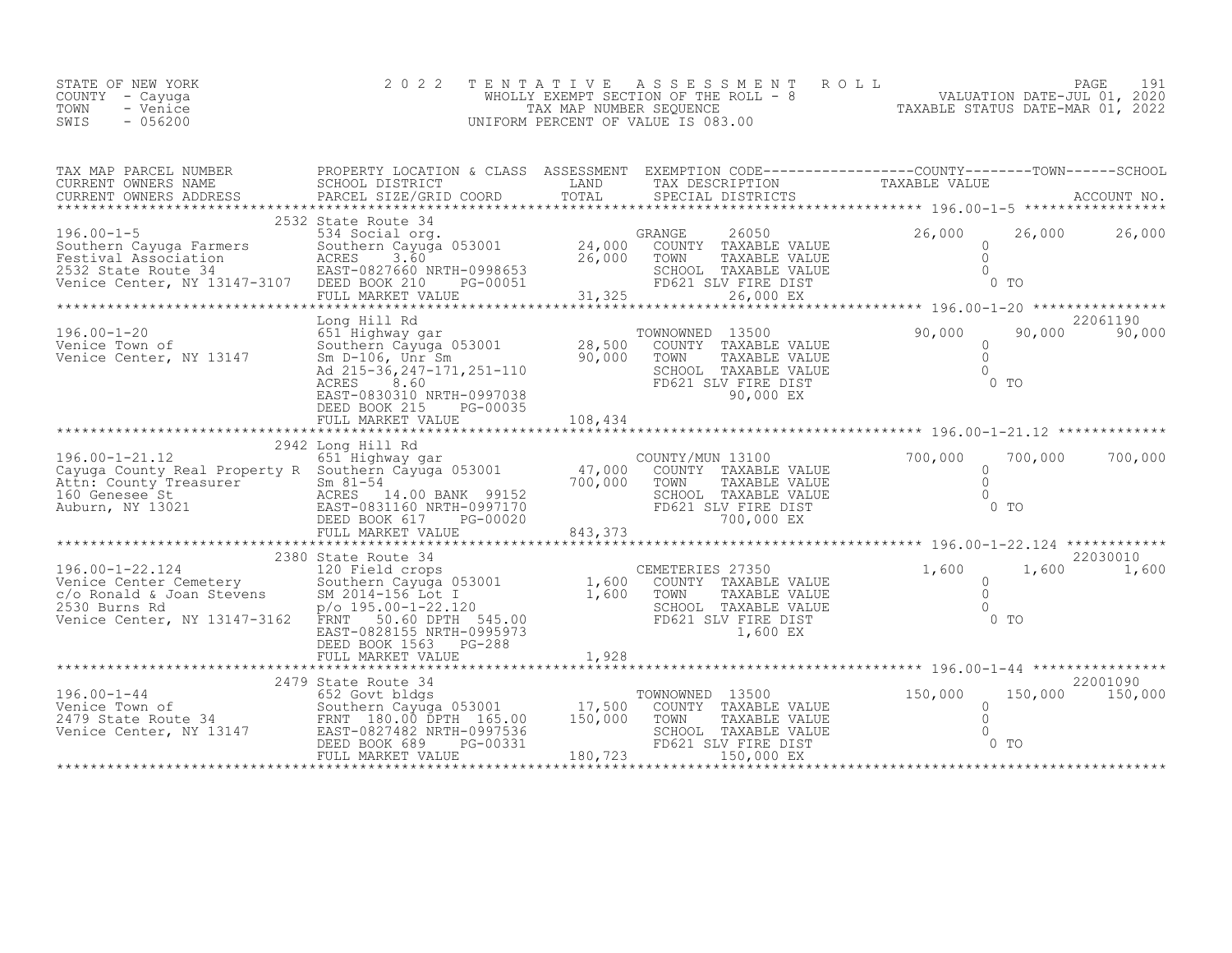|      | STATE OF NEW YORK | 2022 TENTATIVE ASSESSMENT ROLL        |                                  | PAGE                        |  |
|------|-------------------|---------------------------------------|----------------------------------|-----------------------------|--|
|      | COUNTY – Cayuga   | WHOLLY EXEMPT SECTION OF THE ROLL - 8 |                                  | VALUATION DATE-JUL 01, 2020 |  |
| TOWN | - Venice          | TAX MAP NUMBER SEOUENCE               | TAXABLE STATUS DATE-MAR 01, 2022 |                             |  |
| SWIS | $-056200$         | UNIFORM PERCENT OF VALUE IS 083.00    |                                  |                             |  |

| TAX MAP PARCEL NUMBER<br>CURRENT OWNERS NAME<br>CURRENT OWNERS ADDRESS                                                                                                                                                                                                                                  | PROPERTY LOCATION & CLASS ASSESSMENT EXEMPTION CODE----------------COUNTY-------TOWN-----SCHOOL<br>SCHOOL DISTRICT |         |                                                                                                                                                                                                                                                                                                                                                                                                                                                                                    |                                                                                                                                                                          |                            |
|---------------------------------------------------------------------------------------------------------------------------------------------------------------------------------------------------------------------------------------------------------------------------------------------------------|--------------------------------------------------------------------------------------------------------------------|---------|------------------------------------------------------------------------------------------------------------------------------------------------------------------------------------------------------------------------------------------------------------------------------------------------------------------------------------------------------------------------------------------------------------------------------------------------------------------------------------|--------------------------------------------------------------------------------------------------------------------------------------------------------------------------|----------------------------|
|                                                                                                                                                                                                                                                                                                         |                                                                                                                    |         | $\begin{tabular}{ll} \multicolumn{2}{c}{\begin{tabular}{c} \multicolumn{2}{c}{\textbf{10}}\multicolumn{2}{c}{\textbf{11}}\multicolumn{2}{c}{\textbf{12}}\multicolumn{2}{c}{\textbf{15}}\end{tabular}} & \multicolumn{2}{c}{\begin{tabular}{c} \multicolumn{2}{c}{\textbf{15}}\multicolumn{2}{c}{\textbf{16}}\end{tabular}} & \multicolumn{2}{c}{\begin{tabular}{c} \multicolumn{2}{c}{\textbf{16}}\end{tabular}} & \multicolumn{2}{c}{\begin{tabular}{c} \multicolumn{2}{c}{\text$ |                                                                                                                                                                          |                            |
| 196.00-1-46<br>196.00-1-46 314 Rural vac<10<br>1314 Rural vac<10 9,500 COUNTY TAXABLE VALUE<br>13147 FRNT 02.04 DPTH 205.00 9,500 TOWN TAXABLE VALUE<br>196.00 70WN TAXABLE VALUE                                                                                                                       | Poplar Ridge Rd<br>EAST-0827445 NRTH-0997406<br>DEED BOOK 560 PG-00051<br>FULL MARKET VALUE                        | 11,446  | SCHOOL TAXABLE VALUE<br>FD621 SLV FIRE DIST<br>9,500 EX                                                                                                                                                                                                                                                                                                                                                                                                                            | 9,500<br>$\begin{array}{ccc}\n\text{LUE} & & & & & 0 \\ \text{LUE} & & & & 0 \\ 0 & & & & & 0 \\ \text{LUE} & & & & & 0 \\ & & & & & & 0\n\end{array}$<br>0 <sub>T</sub> | 22032070<br>9,500<br>9,500 |
| $\begin{tabular}{lllllllllllllllllll} \hline 196.00-1-50 & 2380 \text{ State Route 34} & \text{CEMENTERIES 27350} & 3,800 & 3,800 & 3,800 & 3,800 & 3,800 & 3,800 & 3,800 & 3,800 & 3,800 & 3,800 & 3,800 & 3,800 & 3,800 & 3,800 & 3,800 & 3,800 & 3,800 & 3,800 & 3,800 & 3,800 & 3,800 & 3,800 & 3,$ |                                                                                                                    |         |                                                                                                                                                                                                                                                                                                                                                                                                                                                                                    |                                                                                                                                                                          | 22061080                   |
| 196.00-1-61<br>Venice Town of<br>2770 Poplar Ridge Rd<br>312 Vac w/imprv<br>Southern Cayuga 053001<br>2479 State Route 34<br>2479 State Route 34<br>2479 State Route 34<br>2479 State Route 34<br>26 BAST-0827380 NRTH-0997126<br>DEED ROOK 247<br>                                                     |                                                                                                                    | 38, 313 | TOWNOWNED 13500                                                                                                                                                                                                                                                                                                                                                                                                                                                                    | 31,800<br>$0$ TO                                                                                                                                                         | 22061270<br>31,800 31,800  |
| 3513 Long Hill Rd<br>Fire District S/L/V 662 Police/fire<br>For Box 56 2011 17,500<br>PO Box 56 3001<br>Sm 78-173<br>The Capital Communication of Sample 17,500<br>Sm 78-173<br>Co,000<br>Scipio Center, NY 13147-0056 ACRES                                                                            | 1.00<br>EAST-0840350 NRTH-0998451<br>DEED BOOK 557<br>PG-00109<br>FULL MARKET VALUE                                | 72,289  | VOLFIREASS 26400<br>COUNTY TAXABLE VALUE<br>TOWN<br>TAXABLE VALUE<br>SCHOOL TAXABLE VALUE<br>FD621 SLV FIRE DIST<br>60,000 EX                                                                                                                                                                                                                                                                                                                                                      | $0$<br>0<br>0<br>0<br>0<br>$0$ TO                                                                                                                                        | 60,000<br>60,000           |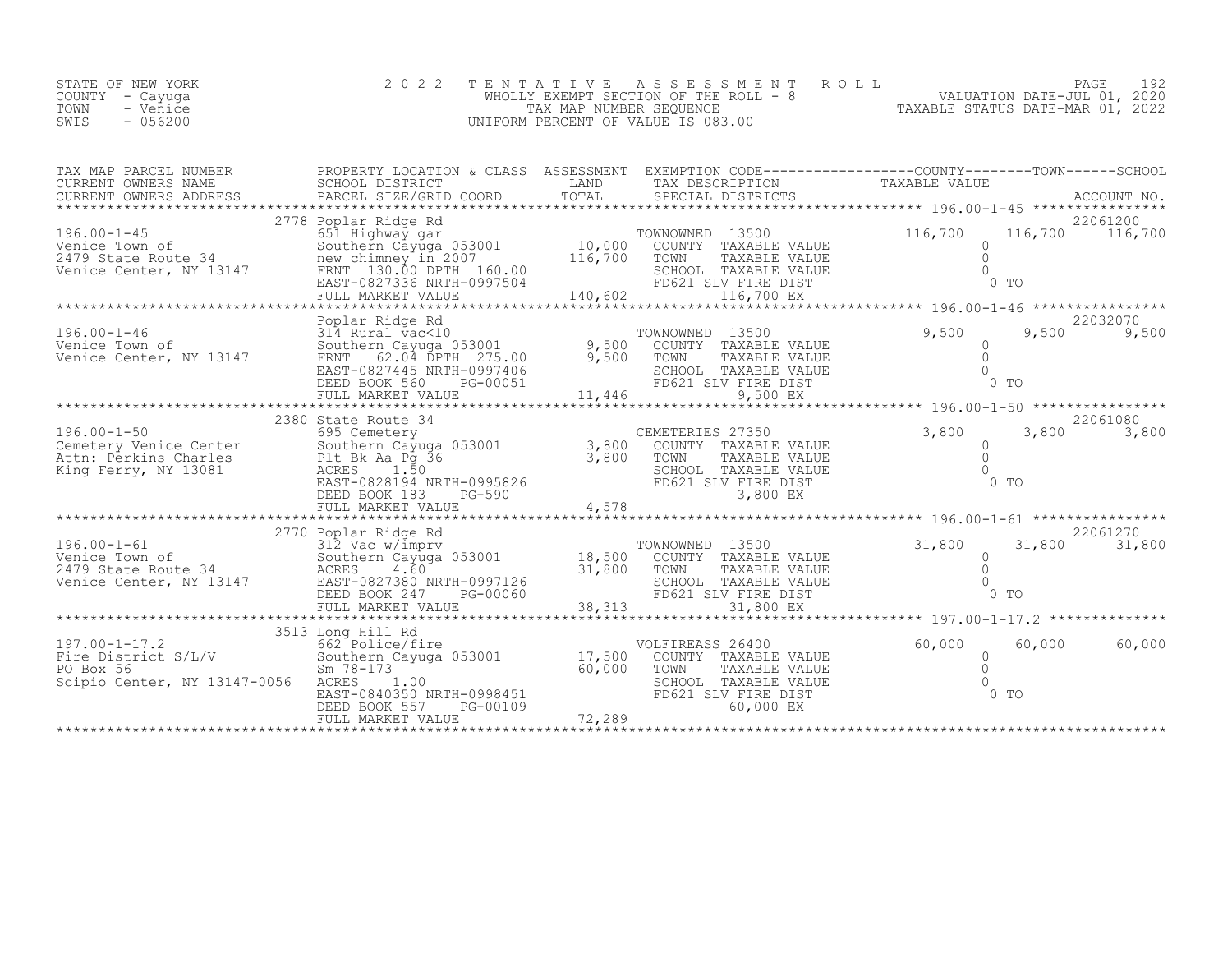| STATE OF NEW YORK<br>COUNTY<br>- Cayuga<br>- Venice<br>TOWN<br>$-056200$<br>SWIS                                                                                                                                               |                                                                                                | TENTATIVE          | ASSESSMENT ROLL<br>WHOLLY EXEMPT SECTION OF THE ROLL - 8<br>TAX MAP NUMBER SEOUENCE<br>UNIFORM PERCENT OF VALUE IS 083.00 | PAGE<br>- 193<br>2020<br>VALUATION DATE-JUL 01,<br>TAXABLE STATUS DATE-MAR 01, 2022          |
|--------------------------------------------------------------------------------------------------------------------------------------------------------------------------------------------------------------------------------|------------------------------------------------------------------------------------------------|--------------------|---------------------------------------------------------------------------------------------------------------------------|----------------------------------------------------------------------------------------------|
| TAX MAP PARCEL NUMBER<br>CURRENT OWNERS NAME<br>CURRENT OWNERS ADDRESS                                                                                                                                                         | PROPERTY LOCATION & CLASS<br>SCHOOL DISTRICT<br>PARCEL SIZE/GRID COORD TOTAL SPECIAL DISTRICTS | ASSESSMENT<br>LAND | TAX DESCRIPTION                                                                                                           | EXEMPTION CODE-----------------COUNTY-------TOWN------SCHOOL<br>TAXABLE VALUE<br>ACCOUNT NO. |
|                                                                                                                                                                                                                                |                                                                                                |                    |                                                                                                                           |                                                                                              |
|                                                                                                                                                                                                                                | 2457 Stewarts Corners Rd                                                                       |                    |                                                                                                                           | 22061120                                                                                     |
| $197.00 - 1 - 32.11$                                                                                                                                                                                                           | 620 Religious                                                                                  |                    | 25110<br>NONPROF                                                                                                          | 260,100<br>260,100<br>260,100                                                                |
| Church Venice Baptist $\begin{array}{ccc} \text{Counter} & \text{Southern} & \text{Cayuga} & 053001 & 36,800 \\ 2457 & \text{Stewarts Conners Rd} & \text{Ad Q-92} & \text{Smd} & 947-10 & \text{Lot B} & 260,100 \end{array}$ |                                                                                                |                    | COUNTY<br>TAXABLE VALUE<br>TOWN<br>TAXABLE VALUE                                                                          |                                                                                              |
| Venice Center, NY 13147-3159                                                                                                                                                                                                   | $P/O$ 197-1-25                                                                                 |                    | SCHOOL<br>TAXABLE VALUE                                                                                                   |                                                                                              |
|                                                                                                                                                                                                                                | 2.70<br>ACRES<br>EAST-0836249 NRTH-0997361                                                     |                    | FD621 SLV FIRE DIST<br>260,100 EX                                                                                         | $0$ TO                                                                                       |

|                                                                                                                                               | $PG-8$<br>DEED BOOK 947<br>FULL MARKET VALUE                                                                                                                                            |                         |                                                            |                                                                                                  |                                        |                                        |       |                                            |
|-----------------------------------------------------------------------------------------------------------------------------------------------|-----------------------------------------------------------------------------------------------------------------------------------------------------------------------------------------|-------------------------|------------------------------------------------------------|--------------------------------------------------------------------------------------------------|----------------------------------------|----------------------------------------|-------|--------------------------------------------|
|                                                                                                                                               |                                                                                                                                                                                         |                         |                                                            |                                                                                                  |                                        |                                        |       |                                            |
| $197.00 - 1 - 35$<br>Cemetery Venice Rural / Stewart Southern Cayuga 053001<br>Attn: Joan Stevens<br>2530 Burns Rd<br>Venice Center, NY 13147 | Stewarts Corners Rd<br>695 Cemetery<br>ens MEXA Stewarts Corners Ceme<br>ACRES 1.40<br>EAST-0836662 NRTH-0996989<br>FULL MARKET VALUE                                                   | 3,500<br>3,500<br>4,217 | CEMETERIES 27350<br>TOWN                                   | COUNTY TAXABLE VALUE<br>TAXABLE VALUE<br>SCHOOL TAXABLE VALUE<br>FD621 SLV FIRE DIST<br>3,500 EX | 3,500                                  | 0 <sub>T</sub>                         | 3,500 | 22061070<br>3,500                          |
|                                                                                                                                               |                                                                                                                                                                                         |                         |                                                            |                                                                                                  | **** 205.00-1-1 ******************     |                                        |       |                                            |
| $205.00 - 1 - 1$<br>Cemetery Ridgeway<br>Attn: Phyllis Stanton SM 201<br>16 North St ACRES<br>Marcellus, NY 13108                             | State Route 34B<br>695 Cemetery<br>Southern Cayuga 053001<br>SM 2010-184<br>1.60<br>EAST-0810937 NRTH-0992269<br>FULL MARKET VALUE                                                      | 5,000<br>5,000<br>6,024 | CEMETERIES 27350<br>TOWN                                   | COUNTY TAXABLE VALUE<br>TAXABLE VALUE<br>SCHOOL TAXABLE VALUE<br>FD621 SLV FIRE DIST<br>5,000 EX | 5,000                                  | 0 <sub>T</sub>                         | 5,000 | 22061060<br>5,000                          |
|                                                                                                                                               |                                                                                                                                                                                         |                         |                                                            |                                                                                                  | ******** 207.00-1-50 ***************** |                                        |       |                                            |
| $207.00 - 1 - 50$<br>Cemetery Old<br>Attn: Venice Town Clerk<br>Burns Rd<br>Venice Center, NY 13147                                           | OFF Indian Field Rd<br>695 Cemetery<br>Southern Cayuga 053001<br>$S.m. 88-180$<br>New Parcel 1988<br>35.04 DPTH<br>FRNT<br>53.37<br>EAST-0825436 NRTH-0988194<br>FULL MARKET VALUE      | 100<br>100<br>120       | TOWN CEM<br>COUNTY<br>TOWN<br>SCHOOL<br>****************** | 13510<br>TAXABLE VALUE<br>TAXABLE VALUE<br>TAXABLE VALUE<br>FD621 SLV FIRE DIST<br>100 EX        | 100                                    | $\Omega$<br>$\Omega$<br>0 <sub>T</sub> | 100   | 100<br>$207.00 - 1 - 51$ ***************** |
|                                                                                                                                               | OFF Indian Field Rd                                                                                                                                                                     |                         |                                                            |                                                                                                  |                                        |                                        |       |                                            |
| $207.00 - 1 - 51$<br>Cemetery Freeman<br>Attn: Venice Town Clerk<br>Burns Rd<br>Venice Center, NY 13147                                       | 695 Cemetery<br>Southern Cayuga 053001<br>Also Deed 454-18<br>$S.m. F-14$<br>24.42 DPTH<br>FRNT<br>42.24<br>EAST-0827525 NRTH-0985337<br>DEED BOOK 196<br>PG-00128<br>FULL MARKET VALUE | 100<br>100<br>120       | TOWN CEM<br>COUNTY<br>TOWN<br>SCHOOL                       | 13510<br>TAXABLE VALUE<br>TAXABLE VALUE<br>TAXABLE VALUE<br>FD622 GENOA FIRE DIST<br>100 EX      | 100                                    | $\overline{0}$<br>$\circ$<br>$0$ TO    | 100   | 100                                        |
|                                                                                                                                               |                                                                                                                                                                                         |                         |                                                            |                                                                                                  |                                        |                                        |       |                                            |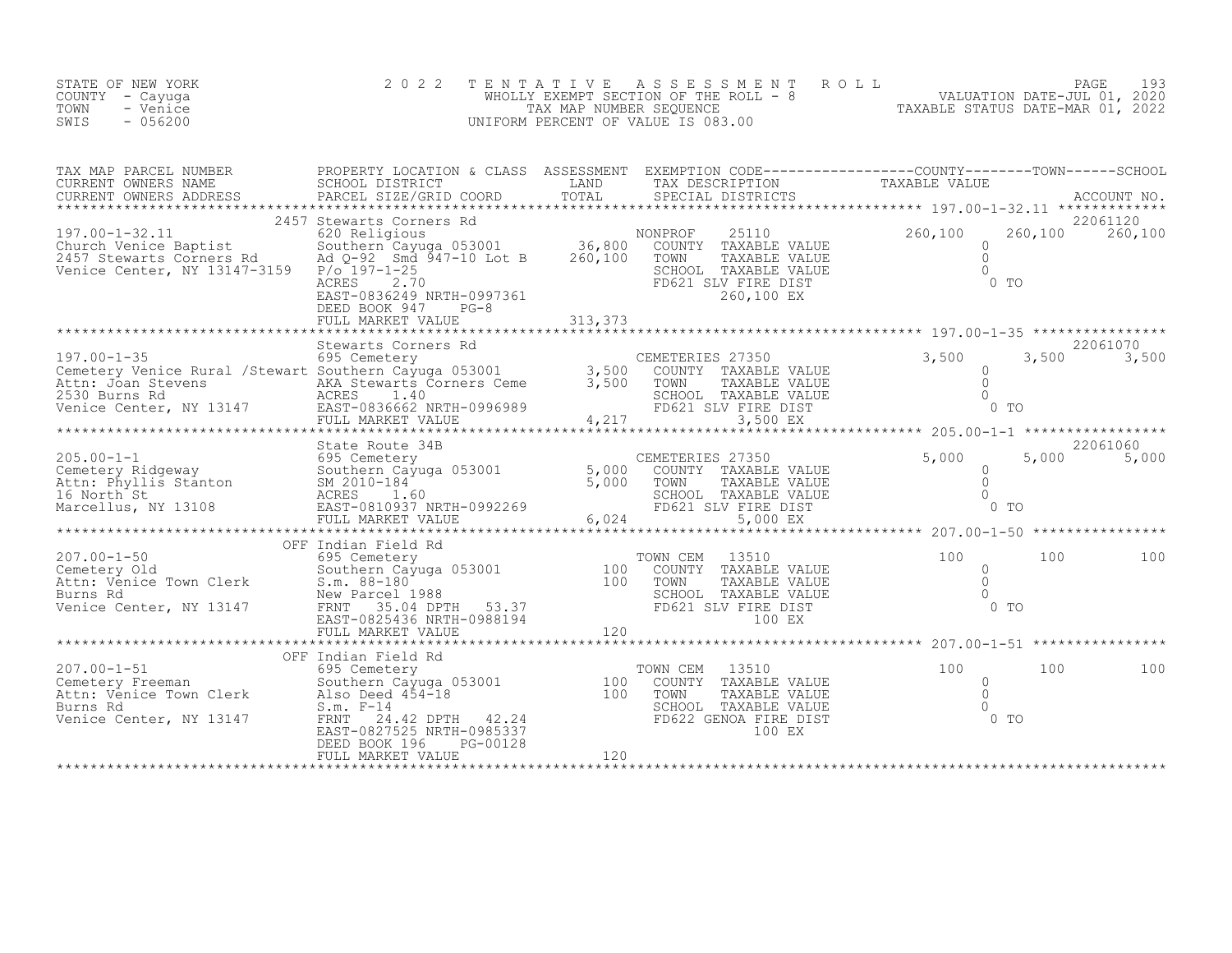| STATE OF NEW YORK<br>COUNTY<br>- Cayuqa<br>TOWN<br>- Venice<br>$-056200$<br>SWIS                                                                                                  | 2 0 2 2<br>TENTATIVE                                                                                                                                               | TAX MAP NUMBER SEQUENCE      | ROLL<br>ASSESSMENT<br>WHOLLY EXEMPT SECTION OF THE ROLL - 8<br>UNIFORM PERCENT OF VALUE IS 083.00                                     | PAGE 194<br>VALUATION DATE-JUL 01, 2020<br>TAXABLE STATUS DATE-MAR 01, 2022 | PAGE                            | 194      |
|-----------------------------------------------------------------------------------------------------------------------------------------------------------------------------------|--------------------------------------------------------------------------------------------------------------------------------------------------------------------|------------------------------|---------------------------------------------------------------------------------------------------------------------------------------|-----------------------------------------------------------------------------|---------------------------------|----------|
| TAX MAP PARCEL NUMBER<br>CURRENT OWNERS NAME<br>CURRENT OWNERS ADDRESS                                                                                                            |                                                                                                                                                                    |                              | EXEMPTION CODE-----------------COUNTY-------TOWN------SCHOOL                                                                          |                                                                             |                                 |          |
| $218.00 - 1 - 6.1$<br>Venice Town of<br>Venice Center, NY 13147                                                                                                                   | State Route 34<br>314 Rural vac<10<br>Southern Cayuga 053001 14,300<br>Rr<br>ACRES<br>2.90<br>ACRES 2.90<br>EAST-0835347 NRTH-0978328<br>DEED BOOK 247<br>PG-00060 | 14,300                       | TOWNOWNED 13500<br>COUNTY TAXABLE VALUE<br>TOWN<br>TAXABLE VALUE<br>SCHOOL TAXABLE VALUE<br>FD622 GENOA FIRE DIST<br>14,300 EX        | 14,300                                                                      | 14,300 14,300<br>0 <sub>T</sub> | 22061170 |
|                                                                                                                                                                                   | OFF Indian Field Rd                                                                                                                                                |                              |                                                                                                                                       |                                                                             |                                 |          |
| $218.00 - 1 - 25$<br>Cemetery Tuppers Corners<br>Southern Cayuga 053001<br>Society Of Seceders<br>Attn: Venice Town Clerk<br>Venice Center, NY 13147<br>SAST-0828552 NRTH-0980030 | 695 Cemetery<br>$\frac{333}{2}$ , $\frac{330}{2}$ , $\frac{330}{2}$ , $\frac{330}{2}$ , $\frac{330}{2}$<br>FULL MARKET VALUE                                       | $\frac{5}{2}$ , 500<br>3,012 | TOWN CEM<br>13510<br>COUNTY TAXABLE VALUE<br>TOWN<br>TAXABLE VALUE<br>SCHOOL<br>TAXABLE VALUE<br>FD622 GENOA FIRE DIST<br>2,500 EX    | 2,500                                                                       | 2,500<br>0 <sub>T</sub>         | 2,500    |
|                                                                                                                                                                                   | Myers Rd                                                                                                                                                           |                              |                                                                                                                                       |                                                                             |                                 | 22061050 |
| $219.00 - 1 - 3$<br>Cemetery East Venice<br>Attn: Robert Donald<br>2962 East Venice Rd<br>Moravia, NY 13118                                                                       | 695 Cemetery<br>Southern Cayuga 053001 14,000<br>Southern Cayuga 053001<br>ACRES     5.60<br>EAST-0839368 NRTH-0980159<br>FULL MARKET VALUE                        | 14,000<br>16,867             | CEMETERIES 27350<br>COUNTY<br>TAXABLE VALUE<br>TOWN<br>TAXABLE VALUE<br>SCHOOL<br>TAXABLE VALUE<br>FD622 GENOA FIRE DIST<br>14,000 EX | 14,000                                                                      | 14,000<br>$0$ To                | 14,000   |
|                                                                                                                                                                                   |                                                                                                                                                                    |                              |                                                                                                                                       |                                                                             |                                 |          |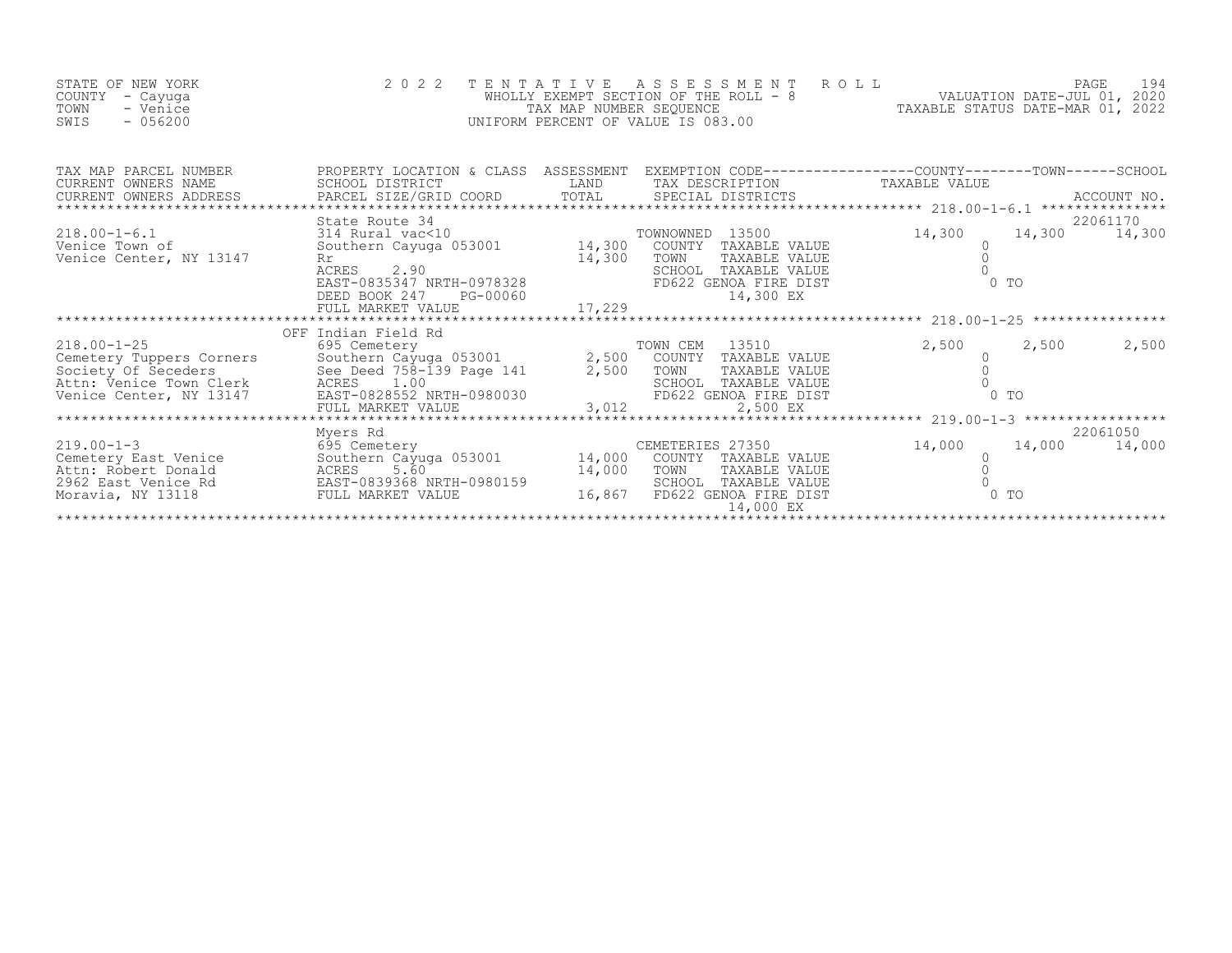|      | STATE OF NEW YORK | 2022 TENTATIVE ASSESSMENT ROLL                                       | PAGE            | 195 |
|------|-------------------|----------------------------------------------------------------------|-----------------|-----|
|      | COUNTY – Cayuga   | VALUATION DATE-JUL 01, 2020<br>WHOLLY EXEMPT SECTION OF THE ROLL - 8 |                 |     |
| TOWN | - Venice          | TAXABLE STATUS DATE-MAR 01, 2022                                     |                 |     |
| SWIS | $-056200$         | UNIFORM PERCENT OF VALUE IS 083.00                                   | RPS150/V04/L015 |     |
|      |                   | CURRENT DATE 4/27/2022                                               |                 |     |
|      |                   |                                                                      |                 |     |

#### \*\*\* S P E C I A L D I S T R I C T S U M M A R Y \*\*\*

| CODE DISTRICT NAME                                                  | TOTAL<br>PARCELS TYPE | EXTENSION                      | EXTENSION<br>VALUE | AD VALOREM<br>VALUE            | EXEMPT<br>AMOUNT               | TAXABLE<br><b>VALUE</b> |
|---------------------------------------------------------------------|-----------------------|--------------------------------|--------------------|--------------------------------|--------------------------------|-------------------------|
| FD621 SLV FIRE DIST<br>FD622 GENOA FIRE DIS<br>LD621 POPLAR RIDGE L |                       | 23 ТОТАL<br>4 TOTAL<br>5 TOTAL |                    | 9234,900<br>30,900<br>7431,900 | 9234,900<br>30,900<br>7431,900 |                         |

#### \*\*\* S C H O O L D I S T R I C T S U M M A R Y \*\*\*

| CODE   | DISTRICT NAME   | TOTAL<br>PARCELS | ASSESSED<br>LAND | ASSESSED<br>TOTAL | EXEMPT<br>AMOUNT | TOTAL<br>TAXABLE | STAR<br>AMOUNT | STAR<br>TAXABLE |
|--------|-----------------|------------------|------------------|-------------------|------------------|------------------|----------------|-----------------|
| 053001 | Southern Cayuga | 27               | 827,100          | 9265,800          | 9265,800         |                  |                |                 |
|        | SUB-TOTAL       | 27               | 827,100          | 9265,800          | 9265,800         |                  |                |                 |
|        | TOTAL           | 27               | 827,100          | 9265,800          | 9265,800         |                  |                |                 |

#### \*\*\* S Y S T E M C O D E S S U M M A R Y \*\*\*

#### NO SYSTEM EXEMPTIONS AT THIS LEVEL

| CODE           | DESCRIPTION                | TOTAL<br>PARCELS | COUNTY             | TOWN               | SCHOOL             |
|----------------|----------------------------|------------------|--------------------|--------------------|--------------------|
| 13100          | COUNTY/MUN                 |                  | 1041,100           | 1041,100           | 1041,100           |
| 13500<br>13510 | TOWNOWNED<br>TOWN CEM      |                  | 412,300<br>5,800   | 412,300<br>5,800   | 412,300<br>5,800   |
| 13800          | SCHOOL                     |                  | 6368,100           | 6368,100           | 6368,100           |
| 25110          | NONPROF                    |                  | 1008,100           | 1008,100           | 1008,100           |
| 25300<br>26050 | NON PROFIT<br>GRANGE       |                  | 140,800<br>26,000  | 140,800<br>26,000  | 140,800<br>26,000  |
| 26400          | VOLFIREASS                 |                  | 235,000            | 235,000            | 235,000            |
| 27350          | <b>CEMETERIES</b><br>TOTAL | 27               | 28,600<br>9265,800 | 28,600<br>9265,800 | 28,600<br>9265,800 |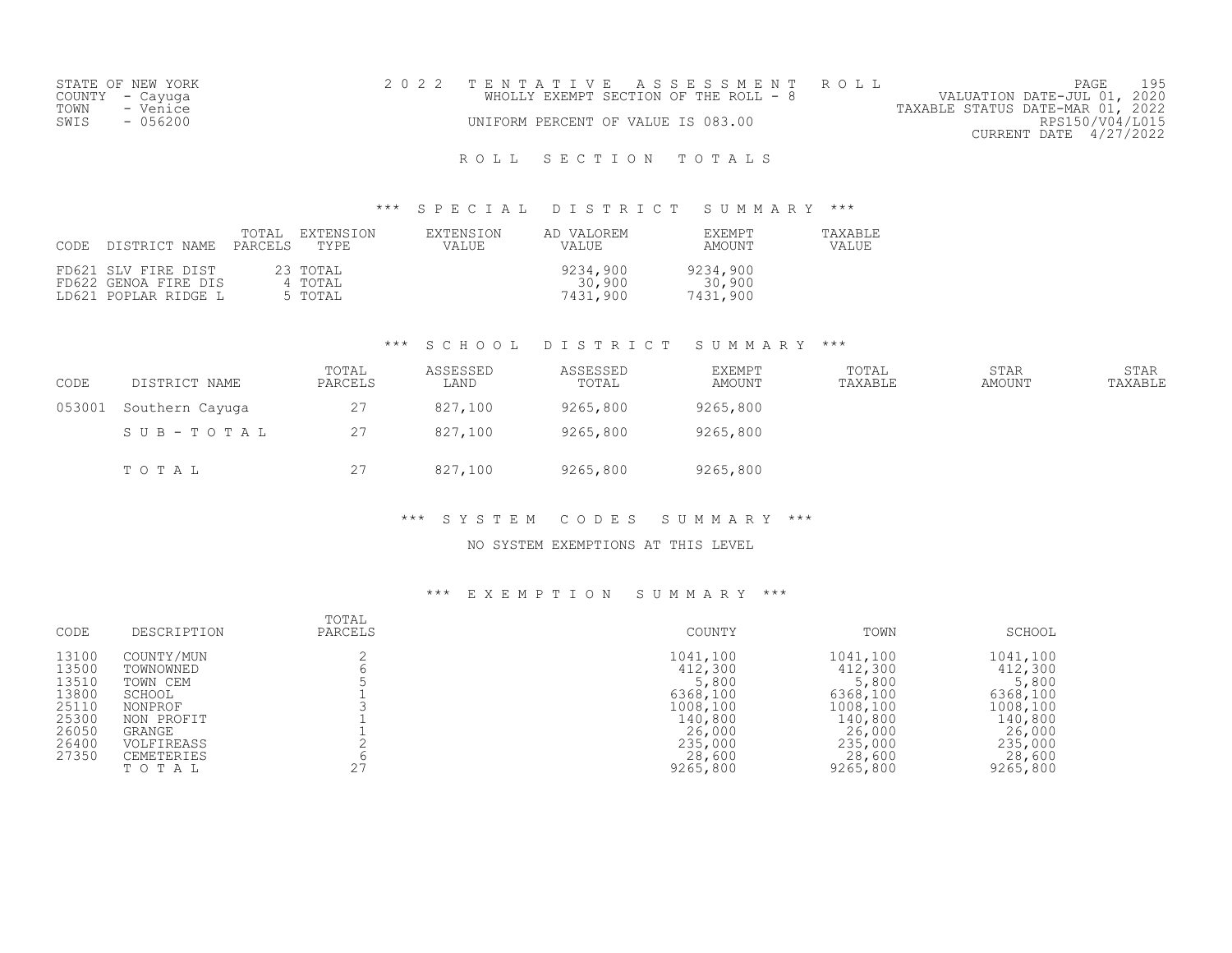|      | STATE OF NEW YORK |  |                                    | 2022 TENTATIVE ASSESSMENT ROLL        |                                  | PAGE                   | 196 |
|------|-------------------|--|------------------------------------|---------------------------------------|----------------------------------|------------------------|-----|
|      | COUNTY - Cayuga   |  |                                    | WHOLLY EXEMPT SECTION OF THE ROLL - 8 | VALUATION DATE-JUL 01, 2020      |                        |     |
| TOWN | - Venice          |  |                                    |                                       | TAXABLE STATUS DATE-MAR 01, 2022 |                        |     |
| SWIS | $-056200$         |  | UNIFORM PERCENT OF VALUE IS 083.00 |                                       |                                  | RPS150/V04/L015        |     |
|      |                   |  |                                    |                                       |                                  | CURRENT DATE 4/27/2022 |     |
|      |                   |  |                                    |                                       |                                  |                        |     |
|      |                   |  |                                    | ROLL SECTION TOTALS                   |                                  |                        |     |

| <b>ROLL</b><br><b>SEC</b> | DESCRIPTION   | TOTAL<br>PARCELS   | LAND        | <i><b>ISSESSED</b></i><br>TOTAL | TAXABLE<br>COUNTY | TAXABLE<br>TOWN | TAXABLE<br>SCHOOL | STAR<br>TAXABLE |
|---------------------------|---------------|--------------------|-------------|---------------------------------|-------------------|-----------------|-------------------|-----------------|
|                           | WHOLLY EXEMPT | $\cap$<br><u>_</u> | 0.27<br>100 | 9265,800                        |                   |                 |                   |                 |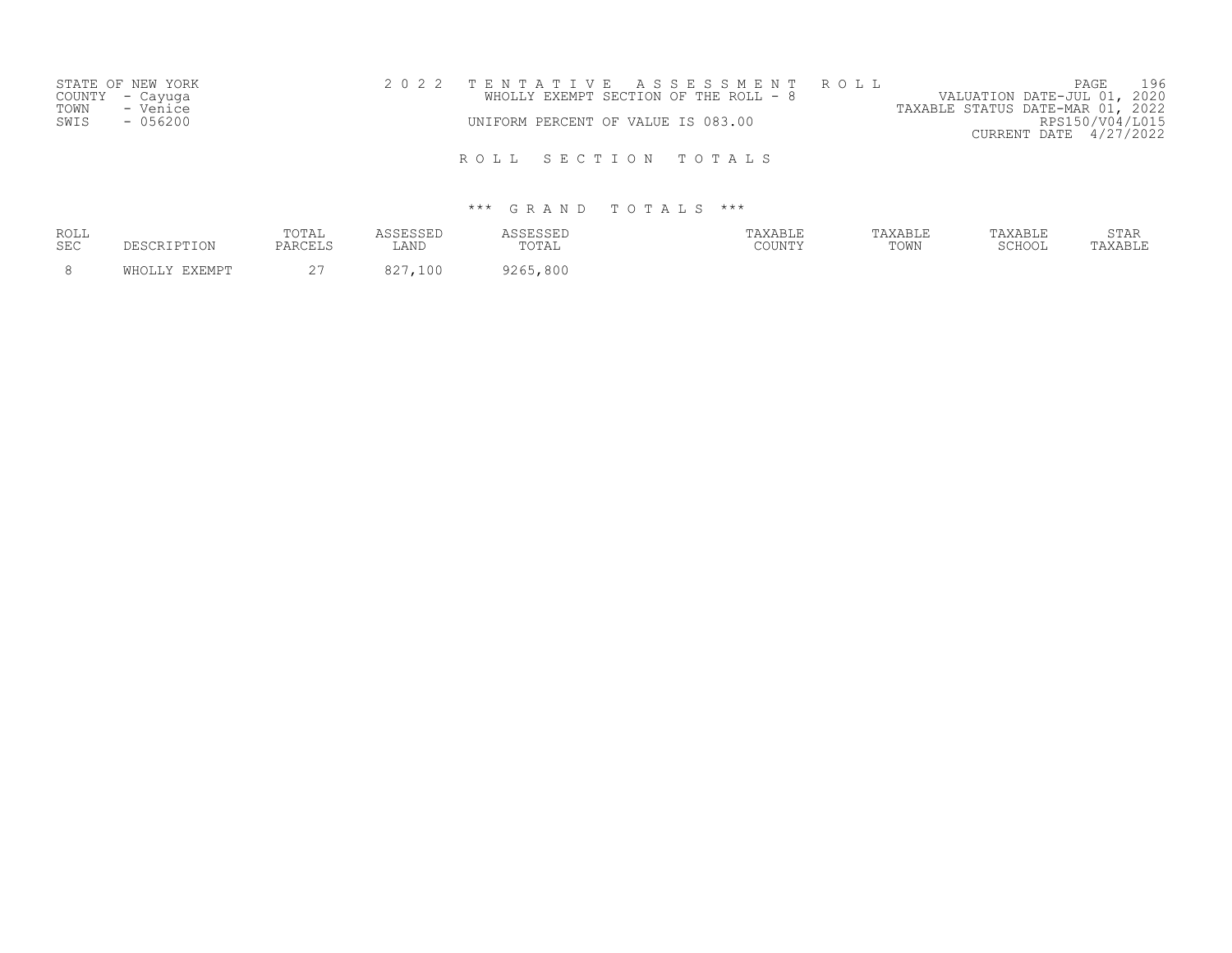| STATE OF NEW YORK | 2022 TENTATIVE ASSESSMENT ROLL     |  |                                  | PAGE                        |  |
|-------------------|------------------------------------|--|----------------------------------|-----------------------------|--|
| COUNTY – Cayuga   |                                    |  |                                  | VALUATION DATE-JUL 01, 2020 |  |
| TOWN<br>- Venice  | SWIS TOTALS                        |  | TAXABLE STATUS DATE-MAR 01, 2022 |                             |  |
| $-056200$<br>SWIS | UNIFORM PERCENT OF VALUE IS 083.00 |  |                                  | RPS150/V04/L015             |  |
|                   |                                    |  |                                  | CURRENT DATE $4/27/2022$    |  |

# \*\*\* S P E C I A L D I S T R I C T S U M M A R Y \*\*\*

| CODE | DISTRICT NAME                                                                                                                               | TOTAL<br>PARCELS | EXTENSION<br>TYPE                                                      | EXTENSION<br><b>VALUE</b> | AD VALOREM<br>VALUE                               | EXEMPT<br>AMOUNT                            | TAXABLE<br>VALUE                                                   |
|------|---------------------------------------------------------------------------------------------------------------------------------------------|------------------|------------------------------------------------------------------------|---------------------------|---------------------------------------------------|---------------------------------------------|--------------------------------------------------------------------|
|      | OMTAX Omitted Tax 52<br>SCOTX OMITTED SCHOOL<br>FD621 SLV FIRE DIST<br>FD622 GENOA FIRE DIS<br>FD623 KING FERRY FIR<br>LD621 POPLAR RIDGE L |                  | 5 MOVTAX<br>2 MOVTAX<br>704 TOTAL<br>136 TOTAL<br>74 TOTAL<br>65 TOTAL | 580.79<br>228.59          | 141039,706<br>28597,476<br>13454,810<br>15933,050 | 60650,615<br>30,900<br>6270,105<br>7431,900 | 580.79<br>228.59<br>80389,091<br>28566,576<br>7184,705<br>8501,150 |

#### \*\*\* S C H O O L D I S T R I C T S U M M A R Y \*\*\*

| CODE             | DISTRICT NAME              | TOTAL<br>PARCELS | ASSESSED<br>LAND       | ASSESSED<br>TOTAL       | <b>EXEMPT</b><br>AMOUNT | TOTAL<br>TAXABLE       | STAR<br>AMOUNT       | STAR<br>TAXABLE       |
|------------------|----------------------------|------------------|------------------------|-------------------------|-------------------------|------------------------|----------------------|-----------------------|
| 053001<br>054201 | Southern Cayuga<br>Moravia | 785<br>107       | 102702,961<br>6035,100 | 170370,592<br>12721,398 | 82065,034<br>2543,115   | 88305,558<br>10178,283 | 8293,358<br>1459,260 | 80012,200<br>8719,023 |
|                  | SUB-TOTAL                  | 892              | 108738,061             | 183091,990              | 84608,149               | 98483,841              | 9752,618             | 88731,223             |
|                  | TOTAL                      | 892              | 108738,061             | 183091,990              | 84608,149               | 98483,841              | 9752,618             | 88731,223             |

#### \*\*\* S Y S T E M C O D E S S U M M A R Y \*\*\*

#### NO SYSTEM EXEMPTIONS AT THIS LEVEL

| CODE           | DESCRIPTION            | TOTAL<br>PARCELS | COUNTY              | TOWN              | SCHOOL            |
|----------------|------------------------|------------------|---------------------|-------------------|-------------------|
| 13100<br>13442 | COUNTY/MUN<br>CITY O/S |                  | 1041,100<br>101,200 | 1041,100          | 1041,100          |
| 13500          | TOWNOWNED              |                  | 412,300             | 412,300           | 412,300           |
| 13510<br>13800 | TOWN CEM<br>SCHOOL     |                  | 5,800<br>6368,100   | 5,800<br>6368,100 | 5,800<br>6368,100 |
| 25110          | NONPROF                |                  | 1008,100            | 1008,100          | 1008,100          |
| 25300<br>26050 | NON PROFIT<br>GRANGE   |                  | 140,800<br>26,000   | 140,800           | 140,800<br>26,000 |
|                |                        |                  |                     | 26,000            |                   |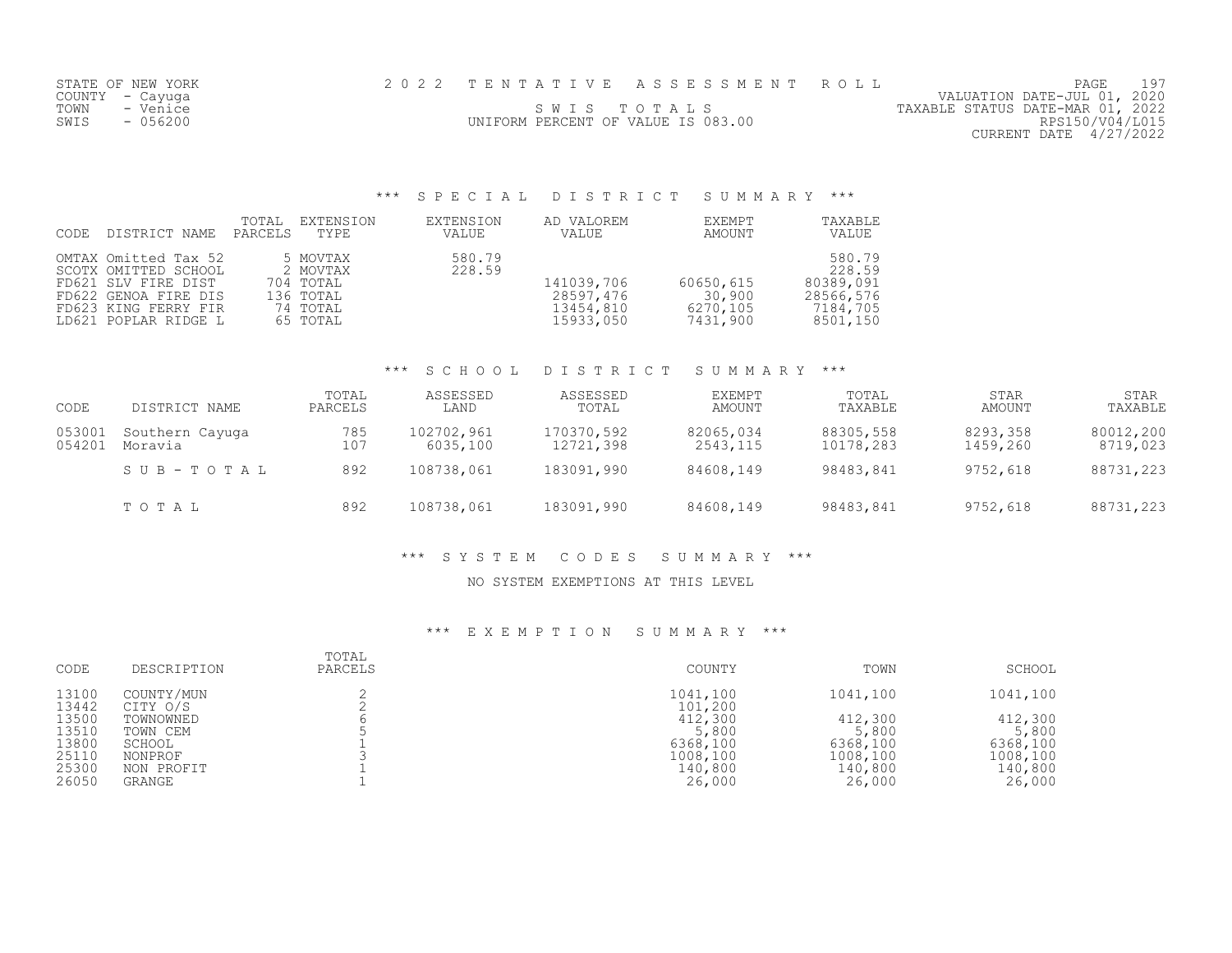| STATE OF NEW YORK |                                    | 2022 TENTATIVE ASSESSMENT ROLL |                                  | PAGE                        | 198 |
|-------------------|------------------------------------|--------------------------------|----------------------------------|-----------------------------|-----|
| COUNTY – Cayuga   |                                    |                                |                                  | VALUATION DATE-JUL 01, 2020 |     |
| TOWN<br>- Venice  |                                    | SWIS TOTALS                    | TAXABLE STATUS DATE-MAR 01, 2022 |                             |     |
| $-056200$<br>SWIS | UNIFORM PERCENT OF VALUE IS 083.00 |                                |                                  | RPS150/V04/L015             |     |
|                   |                                    |                                |                                  | CURRENT DATE 4/27/2022      |     |
|                   |                                    |                                |                                  |                             |     |

\*\*\* E X E M P T I O N S U M M A R Y \*\*\*

| CODE           | DESCRIPTION             | TOTAL<br>PARCELS                        | COUNTY    | TOWN      | SCHOOL    |
|----------------|-------------------------|-----------------------------------------|-----------|-----------|-----------|
| 26400          | VOLFIREASS              | 2                                       | 235,000   | 235,000   | 235,000   |
| 27350          | CEMETERIES              | $\overline{6}$                          | 28,600    | 28,600    | 28,600    |
| 41101          | VETERANS                | $\overline{c}$                          | 8,350     | 8,350     |           |
| 41122          | VET WAR C               | 20                                      | 147,180   |           |           |
| 41123          | VET WAR T               | $\begin{array}{c} 20 \\ 26 \end{array}$ |           | 99,600    |           |
| 41132          | VET COM C               |                                         | 330,950   |           |           |
| 41133          | VET COM T               | 26                                      |           | 223,050   |           |
| 41141<br>41142 | VET DIS CT<br>VET DIS C | 6                                       | 116,850   | 89,290    |           |
| 41143          | VET DIS T               |                                         | 154,850   | 105,050   |           |
| 41153          | $CW$ 10 VET/            |                                         |           | 8,850     |           |
| 41400          | CLERGY                  |                                         | 1,500     | 1,500     | 1,500     |
| 41700          | AG BLDG                 |                                         | 3839,483  | 3839,483  | 3839,483  |
| 41720          | AG LAND EX              | 281                                     | 70578,140 | 70578,140 | 70578,140 |
| 41800          | AGED $C/T/S$            |                                         | 195,381   | 197,456   | 207,756   |
| 41802          | AGED C                  |                                         | 453,350   |           |           |
| 41803          | AGED T                  |                                         |           | 172,460   |           |
| 41804          | AGED S                  |                                         |           |           | 270,235   |
| 41805          | AGED C/S                | 6                                       | 156,825   |           | 176,635   |
| 41834          | ENH STAR                | 76                                      |           |           | 4890,598  |
| 41844          | E STAR ADD              |                                         |           |           | 35,000    |
| 41854          | BAS STAR                | 174                                     |           |           | 4698,000  |
| 41864          | B STAR ADD              |                                         |           |           | 129,020   |
| 42100          | SILO                    |                                         | 268,600   | 268,600   | 268,600   |
|                | TOTAL                   | 714                                     | 85618,459 | 84857,629 | 94360,767 |

| ROLL<br><b>SEC</b> | DESCRIPTION       | TOTAL<br>PARCELS | ASSESSED<br>LAND | ASSESSED<br>TOTAL | TAXABLE<br>COUNTY | TAXABLE<br>TOWN | TAXABLE<br>SCHOOL | STAR<br>TAXABLE |
|--------------------|-------------------|------------------|------------------|-------------------|-------------------|-----------------|-------------------|-----------------|
|                    | TAXABLE           | 849              | 107900,561       | 169862,552        | 93509,893         | 94270,723       | 94520,203         | 84767,585       |
|                    | SPECIAL FRANCHISE |                  |                  | 975,291           | 975,291           | 975,291         | 975,291           | 975,291         |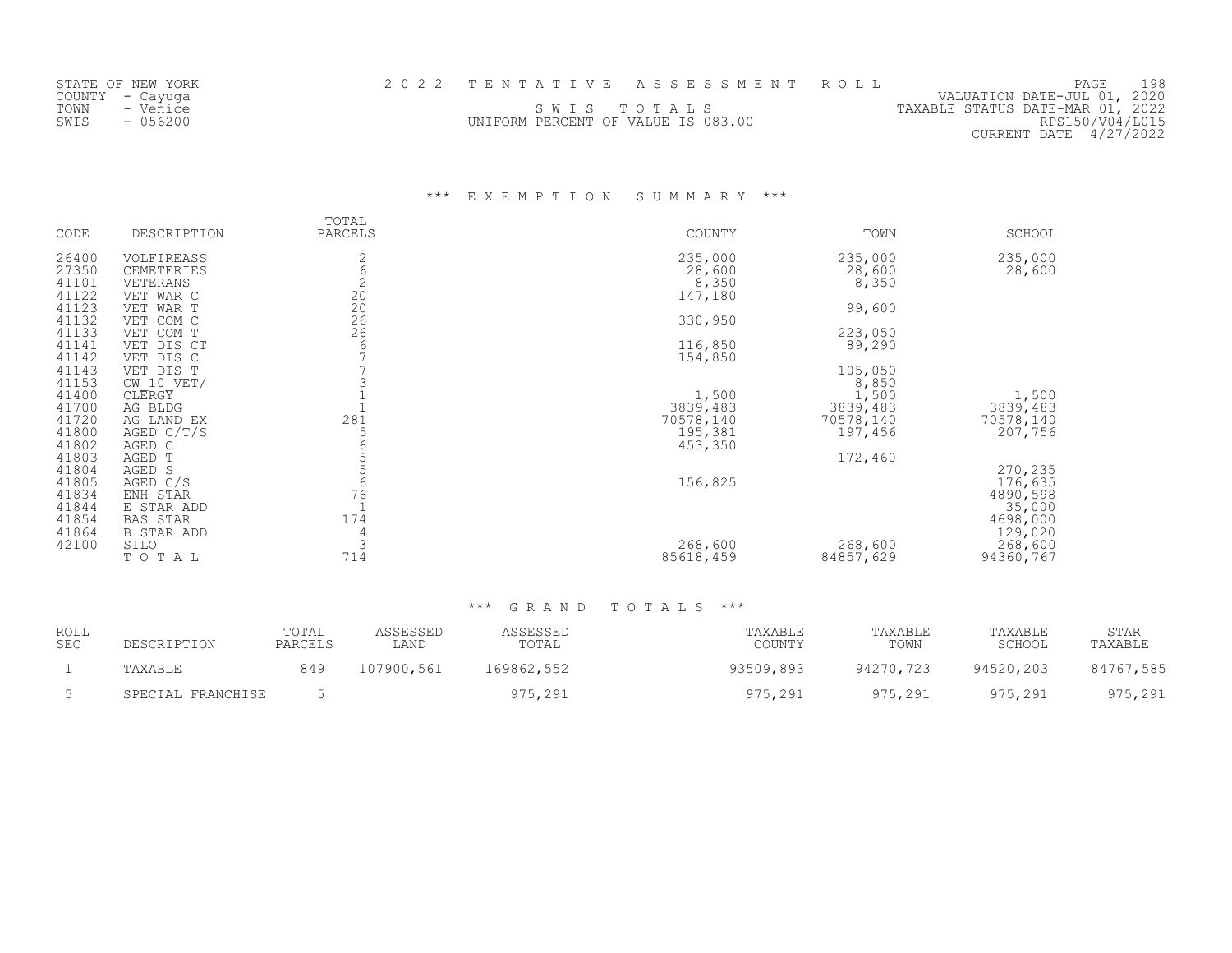| STATE OF NEW YORK |                                    | 2022 TENTATIVE ASSESSMENT ROLL |                                  | PAGE                        | 199 |
|-------------------|------------------------------------|--------------------------------|----------------------------------|-----------------------------|-----|
| COUNTY – Cayuga   |                                    |                                |                                  | VALUATION DATE-JUL 01, 2020 |     |
| TOWN<br>- Venice  |                                    | SWIS TOTALS                    | TAXABLE STATUS DATE-MAR 01, 2022 |                             |     |
| $-056200$<br>SWIS | UNIFORM PERCENT OF VALUE IS 083.00 |                                |                                  | RPS150/V04/L015             |     |
|                   |                                    |                                |                                  | CURRENT DATE 4/27/2022      |     |

| ROLL<br><b>SEC</b> | DESCRIPTION         | TOTAL<br>PARCELS | ASSESSED<br>LAND | ASSESSED<br>TOTAL | TAXABLE<br>COUNTY | TAXABLE<br>TOWN | TAXABLE<br>SCHOOL | STAR<br>TAXABLE |
|--------------------|---------------------|------------------|------------------|-------------------|-------------------|-----------------|-------------------|-----------------|
| 6                  | UTILITIES & N.C.    |                  | 10,400           | 2988,347          | 2988,347          | 2988,347        | 2988,347          | 2988,347        |
| 8                  | WHOLLY EXEMPT       | 27               | 827,100          | 9265,800          |                   |                 |                   |                 |
| $\star$            | TOTAL<br><b>SUB</b> | 892              | 108738,061       | 183091,990        | 97473,531         | 98234,361       | 98483,841         | 88731,223       |
| $\star\star$       | GRAND TOTAL         | 892              | 108738,061       | 183091,990        | 97473,531         | 98234,361       | 98483,841         | 88731,223       |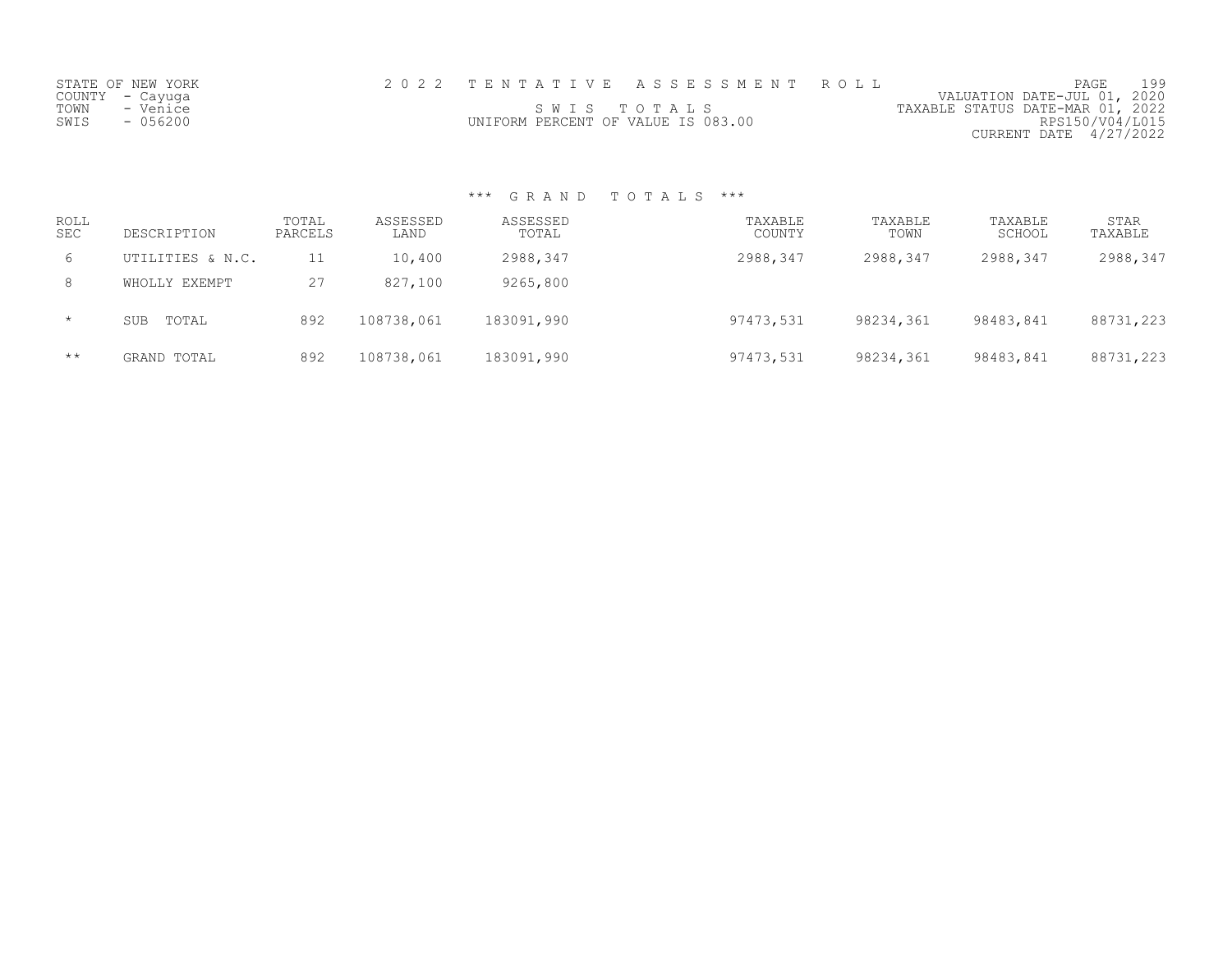| STATE OF NEW YORK | 2022 TENTATIVE ASSESSMENT ROLL     | 200<br>PAGE                      |
|-------------------|------------------------------------|----------------------------------|
| COUNTY – Cayuga   | TOWN TOTALS                        | VALUATION DATE-JUL 01, 2020      |
| TOWN<br>- Venice  |                                    | TAXABLE STATUS DATE-MAR 01, 2022 |
| SWIS<br>- 0562    | UNIFORM PERCENT OF VALUE IS 083.00 | RPS150/V04/L015                  |
|                   |                                    | CURRENT DATE 4/27/2022           |

# \*\*\* S P E C I A L D I S T R I C T S U M M A R Y \*\*\*

| CODE | DISTRICT NAME                                                                                                                               | TOTAL<br>PARCELS | EXTENSION<br>TYPE                                                      | EXTENSION<br>VALUE | AD VALOREM<br>VALUE                               | EXEMPT<br>AMOUNT                            | TAXABLE<br>VALUE                                                   |
|------|---------------------------------------------------------------------------------------------------------------------------------------------|------------------|------------------------------------------------------------------------|--------------------|---------------------------------------------------|---------------------------------------------|--------------------------------------------------------------------|
|      | OMTAX Omitted Tax 52<br>SCOTX OMITTED SCHOOL<br>FD621 SLV FIRE DIST<br>FD622 GENOA FIRE DIS<br>FD623 KING FERRY FIR<br>LD621 POPLAR RIDGE L |                  | 5 MOVTAX<br>2 MOVTAX<br>704 TOTAL<br>136 ТОТАL<br>74 TOTAL<br>65 TOTAL | 580.79<br>228.59   | 141039,706<br>28597,476<br>13454,810<br>15933,050 | 60650,615<br>30,900<br>6270,105<br>7431,900 | 580.79<br>228.59<br>80389,091<br>28566,576<br>7184,705<br>8501,150 |

#### \*\*\* S C H O O L D I S T R I C T S U M M A R Y \*\*\*

| CODE             | DISTRICT NAME              | TOTAL<br>PARCELS | ASSESSED<br>LAND       | ASSESSED<br>TOTAL       | <b>EXEMPT</b><br>AMOUNT | TOTAL<br>TAXABLE       | STAR<br>AMOUNT       | STAR<br>TAXABLE       |
|------------------|----------------------------|------------------|------------------------|-------------------------|-------------------------|------------------------|----------------------|-----------------------|
| 053001<br>054201 | Southern Cayuga<br>Moravia | 785<br>107       | 102702,961<br>6035,100 | 170370,592<br>12721,398 | 82065,034<br>2543,115   | 88305,558<br>10178,283 | 8293,358<br>1459,260 | 80012,200<br>8719,023 |
|                  | SUB-TOTAL                  | 892              | 108738,061             | 183091,990              | 84608,149               | 98483,841              | 9752,618             | 88731,223             |
|                  | TOTAL                      | 892              | 108738,061             | 183091,990              | 84608,149               | 98483,841              | 9752,618             | 88731,223             |

#### \*\*\* S Y S T E M C O D E S S U M M A R Y \*\*\*

#### NO SYSTEM EXEMPTIONS AT THIS LEVEL

| CODE           | DESCRIPTION            | TOTAL<br>PARCELS | COUNTY              | TOWN     | SCHOOL   |
|----------------|------------------------|------------------|---------------------|----------|----------|
| 13100<br>13442 | COUNTY/MUN<br>CITY O/S |                  | 1041,100<br>101,200 | 1041,100 | 1041,100 |
| 13500          | TOWNOWNED              |                  | 412,300             | 412,300  | 412,300  |
| 13510          | TOWN CEM               |                  | 5,800               | 5,800    | 5,800    |
| 13800          | SCHOOL                 |                  | 6368,100            | 6368,100 | 6368,100 |
| 25110          | NONPROF                |                  | 1008,100            | 1008,100 | 1008,100 |
| 25300          | NON PROFIT             |                  | 140,800             | 140,800  | 140,800  |
| 26050          | GRANGE                 |                  | 26,000              | 26,000   | 26,000   |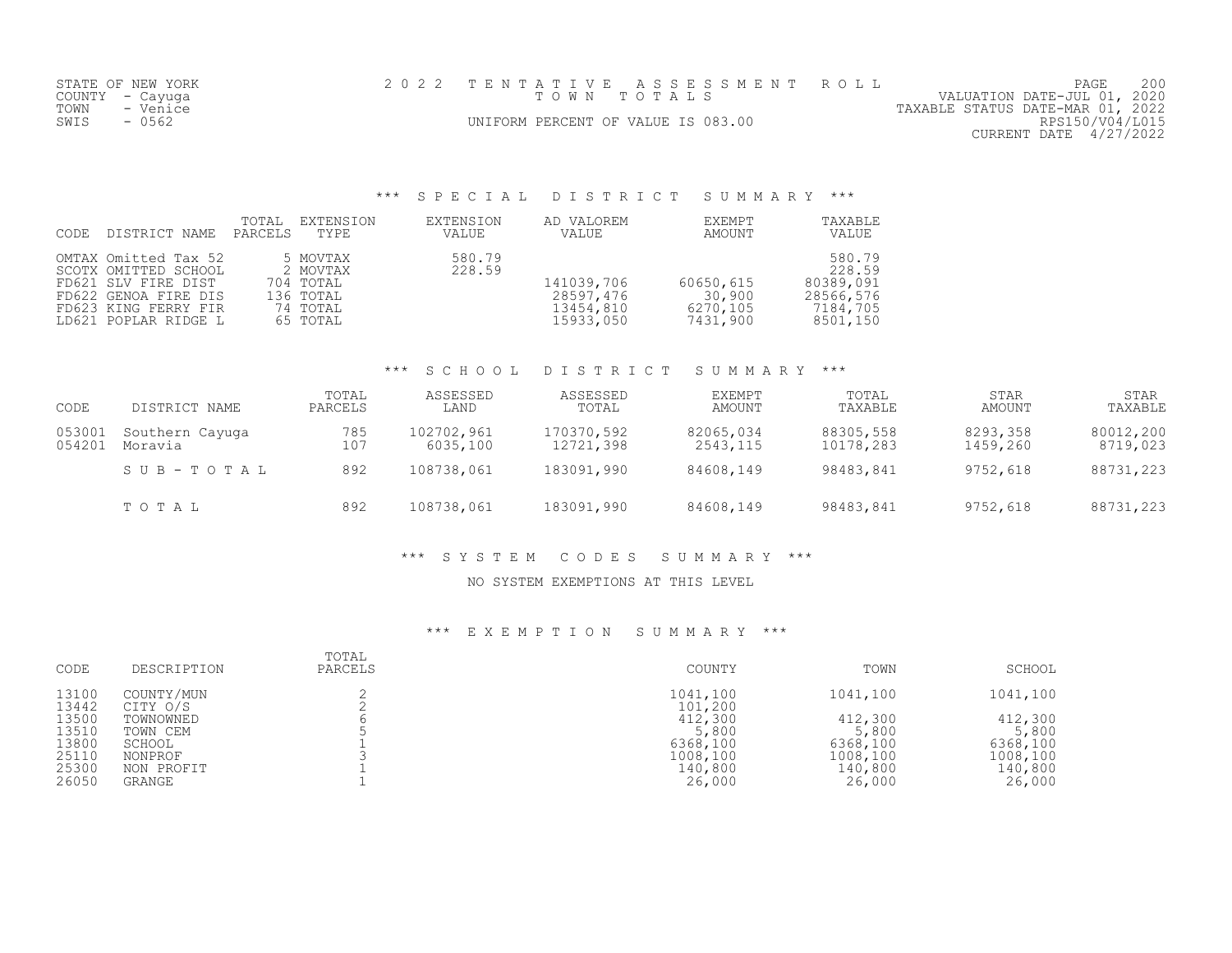| STATE OF NEW YORK | 2022 TENTATIVE ASSESSMENT ROLL     | 201<br>PAGE                      |
|-------------------|------------------------------------|----------------------------------|
| COUNTY – Cayuga   | TOWN TOTALS                        | VALUATION DATE-JUL 01, 2020      |
| TOWN<br>- Venice  |                                    | TAXABLE STATUS DATE-MAR 01, 2022 |
| SWIS<br>- 0562    | UNIFORM PERCENT OF VALUE IS 083.00 | RPS150/V04/L015                  |
|                   |                                    | $CURRENT$ DATE $4/27/2022$       |

\*\*\* E X E M P T I O N S U M M A R Y \*\*\*

| CODE           | DESCRIPTION             | TOTAL<br>PARCELS                        | COUNTY    | TOWN      | SCHOOL    |
|----------------|-------------------------|-----------------------------------------|-----------|-----------|-----------|
| 26400          | VOLFIREASS              | 2                                       | 235,000   | 235,000   | 235,000   |
| 27350          | CEMETERIES              | $\epsilon$                              | 28,600    | 28,600    | 28,600    |
| 41101          | VETERANS                | $\overline{c}$                          | 8,350     | 8,350     |           |
| 41122          | VET WAR C               | 20                                      | 147,180   |           |           |
| 41123          | VET WAR T               | $\begin{array}{c} 20 \\ 26 \end{array}$ |           | 99,600    |           |
| 41132          | VET COM C               | 26                                      | 330,950   |           |           |
| 41133          | VET COM T               |                                         |           | 223,050   |           |
| 41141<br>41142 | VET DIS CT<br>VET DIS C | 6                                       | 116,850   | 89,290    |           |
| 41143          | VET DIS T               |                                         | 154,850   | 105,050   |           |
| 41153          | $CW$ 10 VET/            |                                         |           | 8,850     |           |
| 41400          | CLERGY                  |                                         | 1,500     | 1,500     | 1,500     |
| 41700          | AG BLDG                 |                                         | 3839,483  | 3839,483  | 3839,483  |
| 41720          | AG LAND EX              | 281                                     | 70578,140 | 70578,140 | 70578,140 |
| 41800          | AGED $C/T/S$            | 5                                       | 195,381   | 197,456   | 207,756   |
| 41802          | AGED C                  |                                         | 453,350   |           |           |
| 41803          | AGED T                  |                                         |           | 172,460   |           |
| 41804          | AGED S                  |                                         |           |           | 270,235   |
| 41805          | AGED C/S                | 6                                       | 156,825   |           | 176,635   |
| 41834          | ENH STAR                | 76                                      |           |           | 4890,598  |
| 41844          | E STAR ADD              | $\mathbf{1}$                            |           |           | 35,000    |
| 41854          | BAS STAR                | 174                                     |           |           | 4698,000  |
| 41864          | <b>B STAR ADD</b>       | 4                                       |           |           | 129,020   |
| 42100          | SILO                    | 3                                       | 268,600   | 268,600   | 268,600   |
|                | TOTAL                   | 714                                     | 85618,459 | 84857,629 | 94360,767 |

| ROLL<br><b>SEC</b> | DESCRIPTION       | TOTAL<br>PARCELS | ASSESSED<br>LAND | ASSESSED<br>TOTAL | TAXABLE<br>COUNTY | TAXABLE<br>TOWN | TAXABLE<br>SCHOOL | STAR<br>TAXABLE |
|--------------------|-------------------|------------------|------------------|-------------------|-------------------|-----------------|-------------------|-----------------|
|                    | TAXABLE           | 849              | 107900,561       | 169862,552        | 93509,893         | 94270,723       | 94520,203         | 84767,585       |
|                    | SPECIAL FRANCHISE |                  |                  | 975,291           | 975,291           | 975,291         | 975,291           | 975,291         |